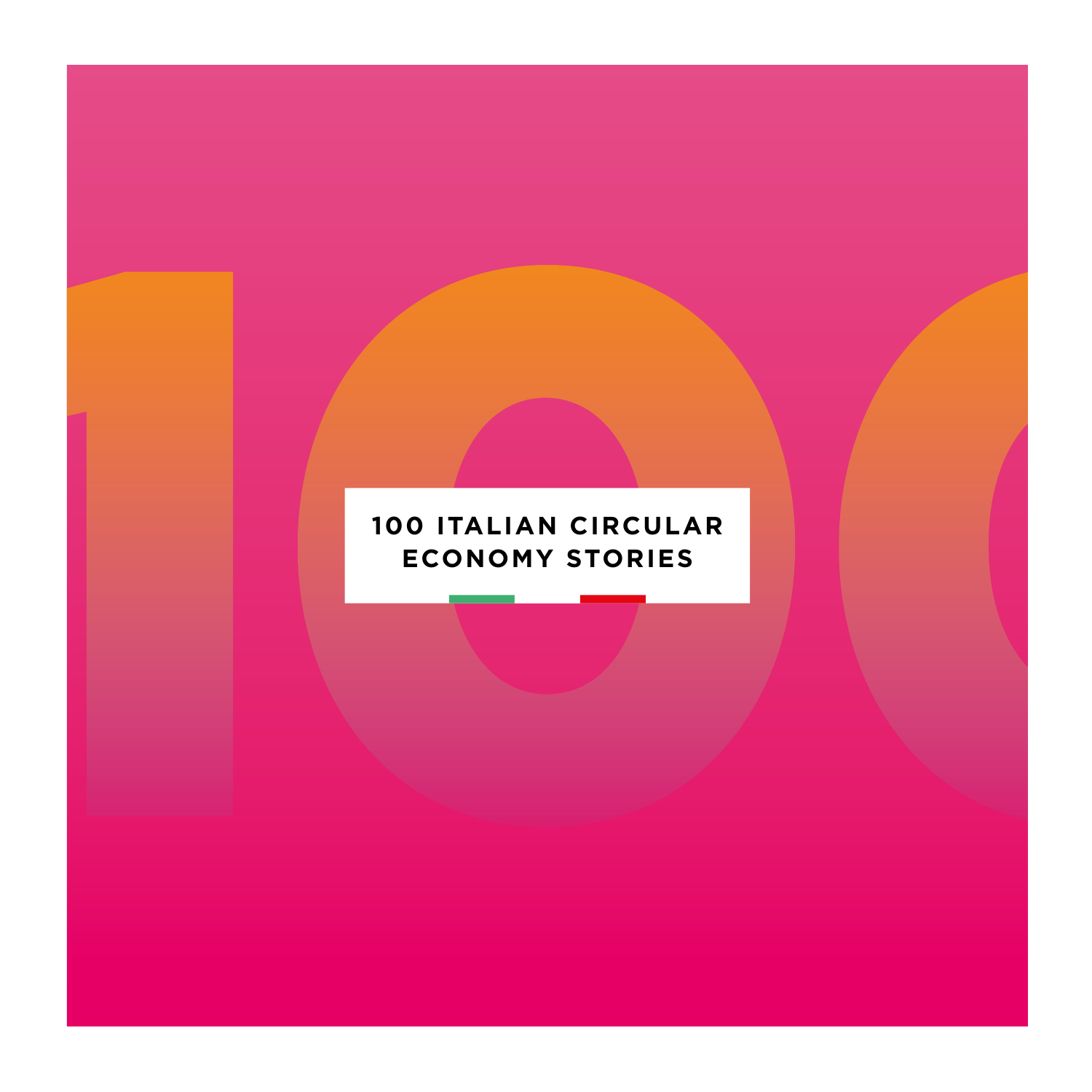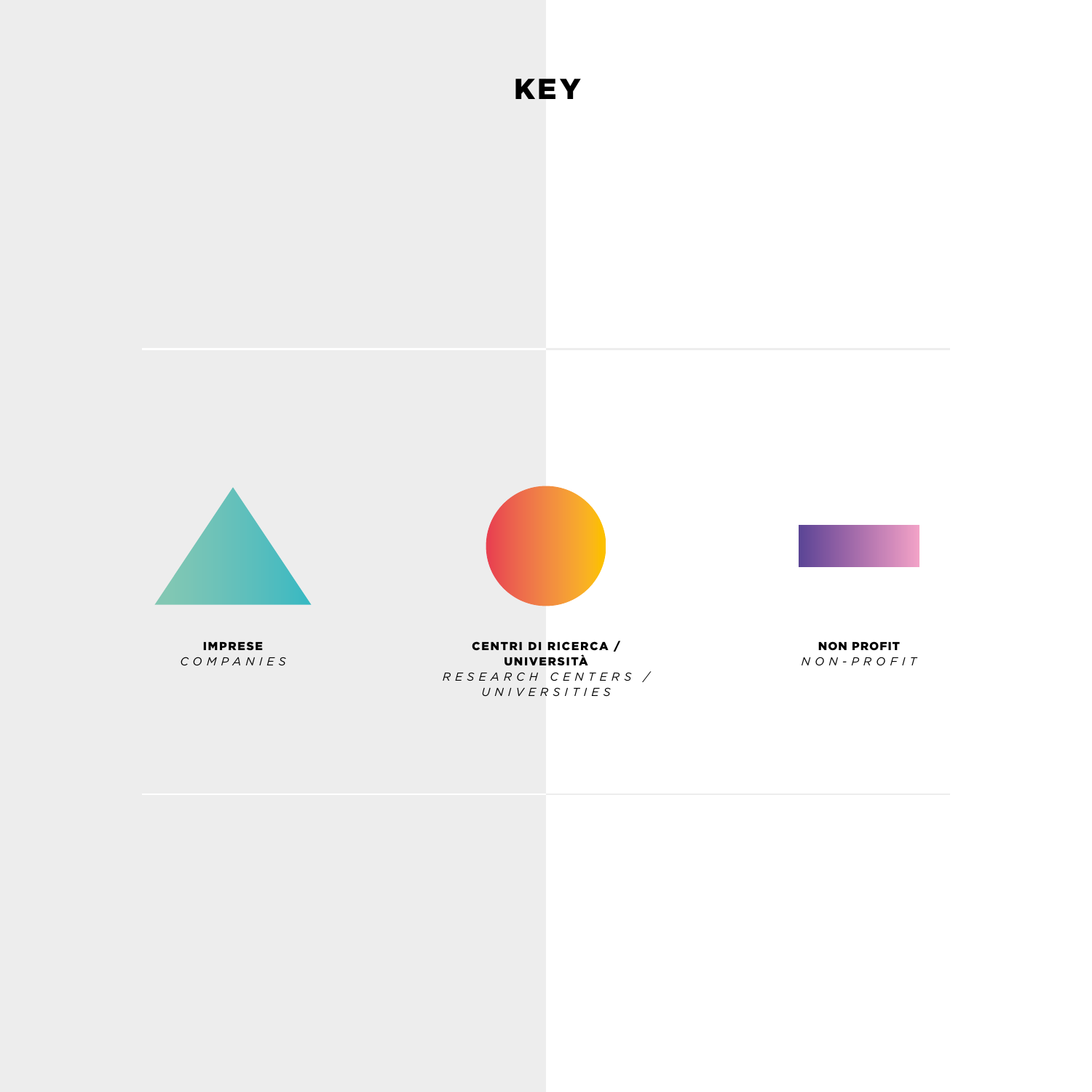### LEGENDA



ABBIGLIAMENTO E ACCESSORI

· *CLOTHING AND ACCESSORIES*



AGROALIMENTARE · *AGRI-FOOD*



ARREDO / EDILIZIA · *FURNITURE / CONSTRUCTION*



#### AUTOMAZIONE E ALTRE INDUSTRIE MANIFATTURIERE

· *INDUSTRIAL AUTOMATION AND OTHER MANUFACTURING*



CARTARIO · *PAPER INDUSTRY*



CHIMICA / FARMACEUTICA · *CHEMICAL AND PHARMACEUTICAL INDUSTRY*



DESIGN E RICERCA

· *DESIGN AND RESEARCH*



ELETTRONICA · *ELECTRONICS*



FABBRICA DI RISORSE / MATERIALI

· *NEW MATERIALS AND RESOURCES*



ABILITATORI / PIATTAFORME

· *ENABLERS AND PLATFORMS*



PROMOZIONE E DIVULGAZIONE

· *PROMOTION AND DISSEMINATION*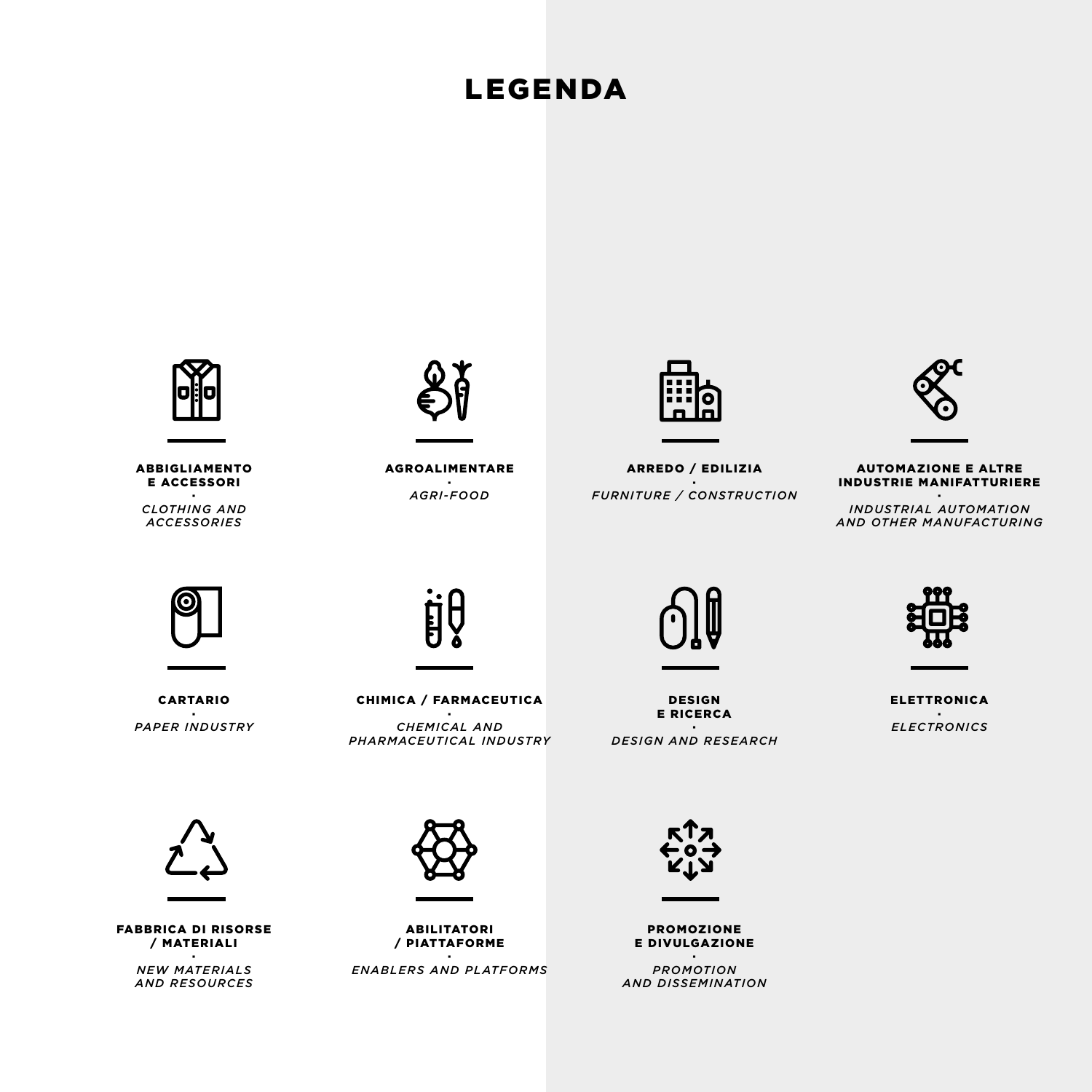### PREF ~ ACE

*"The person who says it cannot be done should not interrupt the person who is doing it."*

#### **Albert Einstein**

*Environmental challenges point to new opportunities that, thanks also to Italian manufacturing traditions, are within our country's grasp: the circular economy is one of the most exciting and promising of these opportunities. Italy – poor in natural resources – has always striven to make more efficient, intelligent and innovative use of materials, from scrap metal in Brescia to rags in Prato and waste paper in Lucca, implementing what today we call the circular economy. Thanks to these virtuous traditions and our nation's flair for turning limitations into opportunities, we are one of the most advanced countries in both the green and the circular economies. Eurostat data on major European countries shows that Italy is the nation with the highest level of circular materials (secondary raw materials) used by the manufacturing system: almost a fifth of the total (18.5%), well ahead of Germany (10.7%), which is the only country with a stronger manufacturing sector than Italy. With 256.3 tons per million euros, a figure almost half that of 2008 and much lower than that of Germany (423.6), we are the most efficient major European country in material consumption after Great Britain (which employs 223.4 tons of material per million euros, but which also has an economy based more on the financial sector). We are second after Germany (59.2 million tons) for industrial recycling with 48.5 million tons of non-hazardous waste sent for recycling (better than France, 29.9 Mt, United Kingdom, 29.9 Mt, and Spain, 27Mt). This materials recovery delivers primary energy savings that are equivalent to more than 17 million tons of crude oil per year and saves CO₂ emissions of around 60 million tons (data provided by Ambiente Italia research institute).*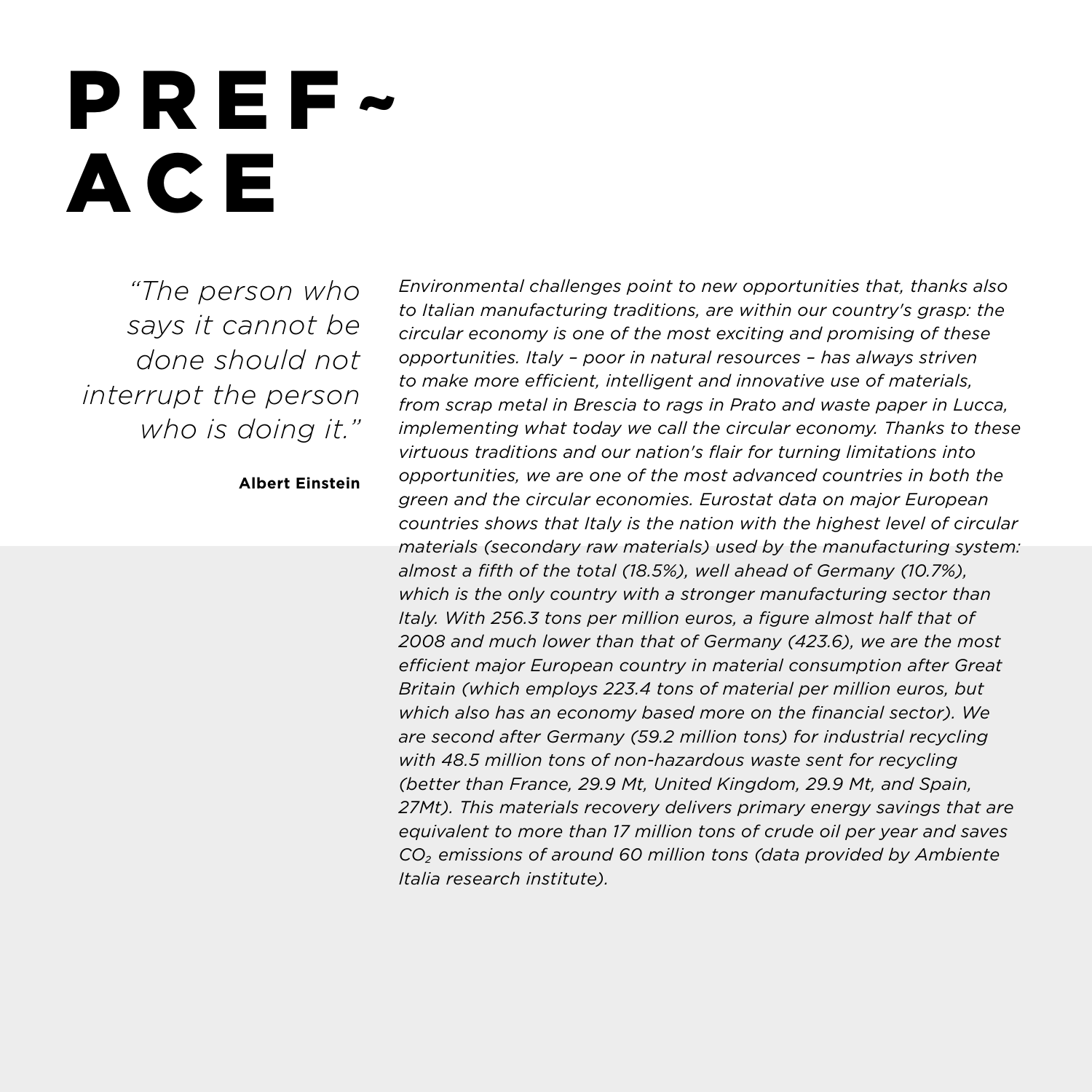## PREFA ~ ZIONE

"Chi dice che è impossibile non dovrebbe disturbare chi ce la sta facendo."

**Albert Einstein**

Le sfide ambientali delineano nuove opportunità che, anche grazie alle nostre tradizioni produttive, possono essere a portata di mano per l'Italia: l'economia circolare è una delle più affascinanti e promettenti. Dai rottami di Brescia agli stracci di Prato alla carta da macero di Lucca, l'Italia, povera di risorse, ha sempre praticato forme di uso della materia più efficienti, più intelligenti e innovative: quelle che oggi chiamiamo economia circolare. Grazie a queste tradizioni virtuose e alla nostra capacità nazionale di ribaltare un limite in un'opportunità, siamo tra i Paesi più avanzati nella green economy e nell'economia circolare. Come certifica Eurostat, tra i grandi Paesi europei siamo quello con la quota maggiore di materia circolare (materia prima seconda) impiegata dal sistema produttivo: quasi un quinto del totale (18,5%), ben davanti alla Germania (10,7%) unico Paese più forte di noi nella manifattura. Con 256,3 tonnellate per milione di euro, dato quasi dimezzato rispetto al 2008 e molto minore rispetto a quello della Germania (423,6), siamo il più efficiente tra i grandi Paesi europei nel consumo di materia dopo la Gran Bretagna (che impiega 223,4 tonnellate di materia per milione di euro e che ha però un'economia più legata alla finanza). Siamo secondi dopo la Germania (59,2 milioni di tonnellate) per riciclo industriale con 48,5 milioni di tonnellate di rifiuti non pericolosi avviati a riciclo (meglio di Francia, 29,9 Mt, Regno Unito, 29,9 Mt, Spagna 27 Mt). Un recupero che fa risparmiare energia primaria per oltre 17 milioni di tonnellate equivalenti di petrolio all'anno, ed emissioni per circa 60 milioni di tonnellate di CO₂ (elaborazione Istituto di ricerche Ambiente Italia).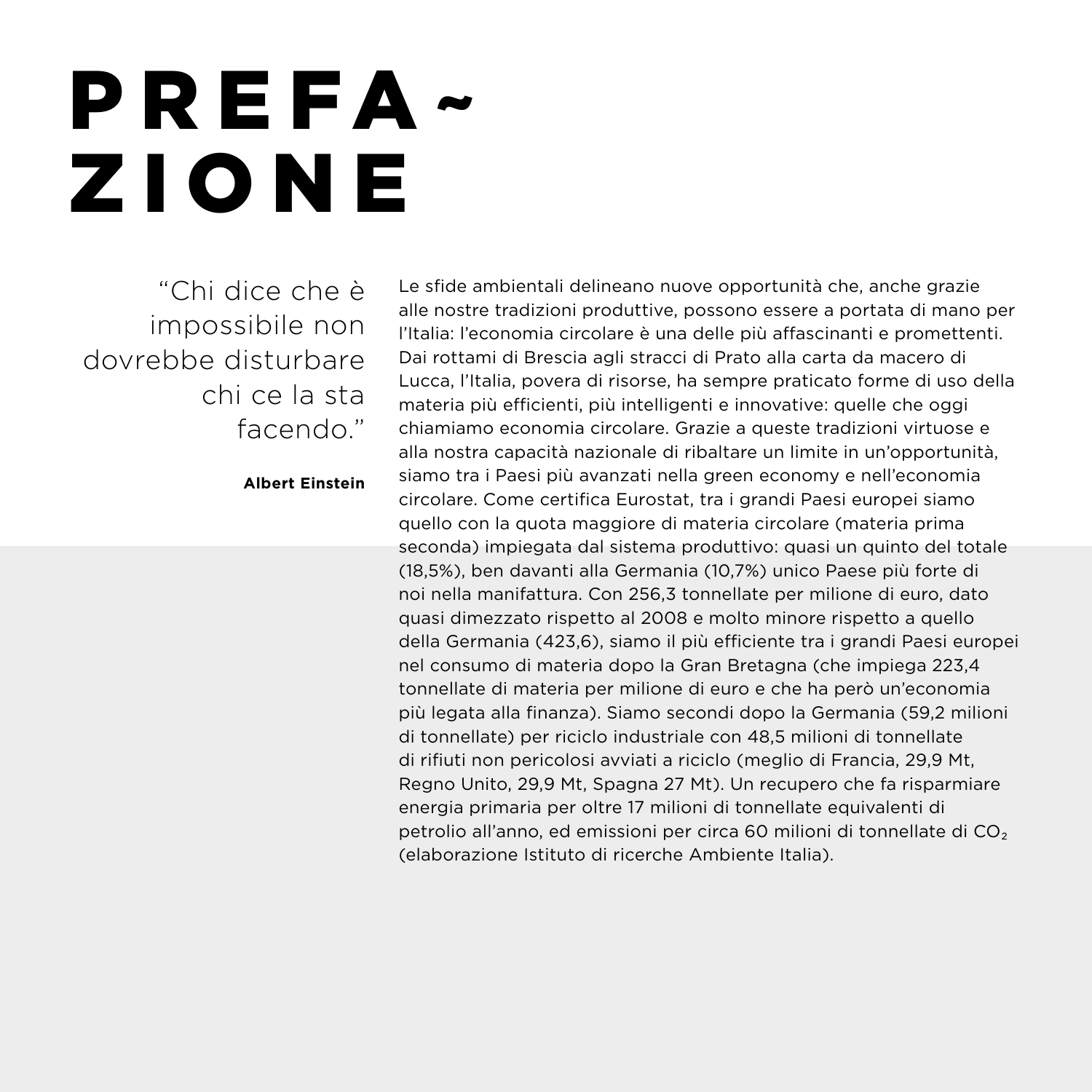*What we set out to show in this volume is a side of Italy – made up of companies, research centres and non-profit organisations – which is often little-known, but which has allowed the country to enjoy such success by embracing the circular economy, in many cases ahead of regulation, which tends to trail behind changes in society and the economy. These results can be attributed to a virtuous synergy between innovation by companies, research and training by universities and the promotion of a new manufacturing model by business associations and consortia.* 

*The 100 subjects featured in the following pages (just a taste of those that actually exist) allow us to piece together a profile of the vast array of products "made in Italy"; products synonymous with beauty and quality, but also innovation and sustainability. More in line with the UN's sustainable development goals.*

*The greater efficiency that characterises most of the subjects surveyed translates into lower production costs for Italy, not to mention reduced dependence on other countries for resources, as well as greater competitiveness and innovation, including in the technologies of Industry 4.0. All sectors and supply chains are involved, from agriculture and clothing to design and mechanical engineering (with the design of machine tools increasingly oriented at efficiency and materials recovery, another area in which we lead the world) from chemicals to home furnishings. From products made from a great variety of waste materials (old mooring posts from the Venice lagoon, citrus fruit pulp, plastic bottles), to the regeneration of household appliances, the reuse of clothing (perhaps offering those in need a fresh opportunity) or to the production of bioplastics. And what's new is that the circular economy – whereby one company's waste materials become another's raw materials – fosters close ties between the various supply chains, changing the nature of their relationships: it creates new opportunities for that collaborative capacity which, as our manufacturing districts clearly show, forms part of the DNA of our entire production system. The circular economy renews and enriches our natural flair for design.*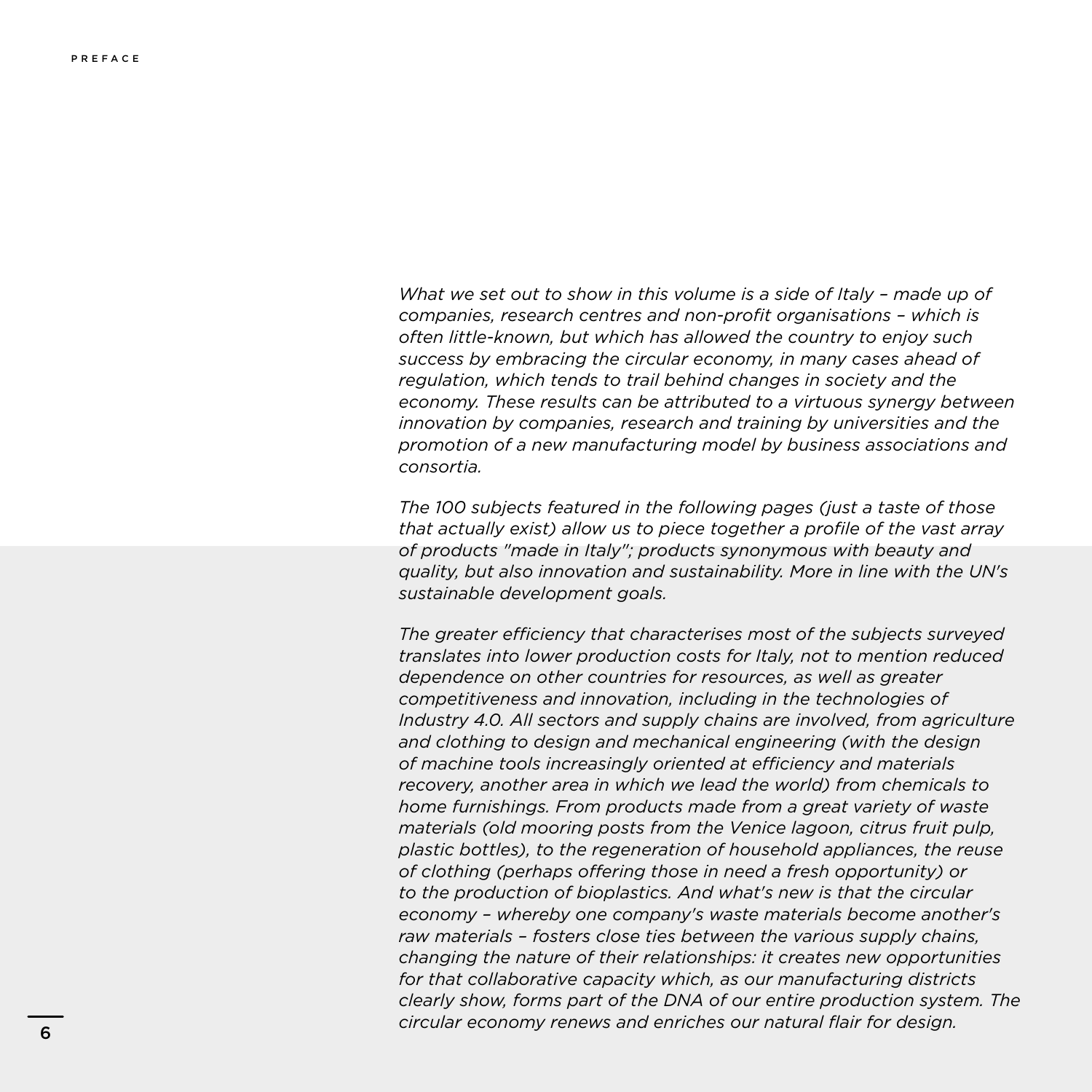Quella che raccontiamo in questo volume è un'Italia – fatta di imprese, centri di ricerca, enti non profit – spesso poco conosciuta, che ha il merito di aver portato il Paese a questi primati percorrendo la via dell'economia circolare, a volte anticipando norme che si muovono più lentamente della società e dell'economia. Risultati che sono il frutto della sinergia virtuosa tra l'innovazione delle imprese, l'attività di ricerca e formazione delle università, la promozione di un nuovo modello produttivo da parte di consorzi e associazioni.

Questi 100 soggetti (solo un assaggio di quelli effettivamente in campo) ci permettono di ricostruire un profilo del made in Italy fatto di bellezza e qualità ma anche di innovazione e sostenibilità. Più allineato agli Obiettivi di sviluppo sostenibile dell'Onu.

La maggiore efficienza che caratterizza la gran parte dei soggetti censiti si traduce per l'Italia in minori costi produttivi, minore dipendenza dall'estero per le risorse, maggiore competitività e innovazione, che intreccia anche le tecnologie dell'industria 4.0. Tutti i settori e tutte le filiere ne sono interessati, dall'agricoltura all'abbigliamento, dal design alla meccanica (con la progettazione di macchine utensili sempre più orientate all'efficienza e al recupero, e anche per questo siamo leader mondiali) dalla chimica all'arredo casa: che si tratti di prodotti realizzati da una grande varietà di scarti (le briccole usate di Venezia, il pastazzo degli agrumi, le bottiglie in plastica) o della rigenerazione degli elettrodomestici, del riutilizzo degli abiti (magari dando una nuova occasione a persone in difficoltà) o della produzione di bioplastiche. Con la grande novità che l'economia circolare – gli scarti di un'impresa diventano la materia prima di un'altra – intreccia le filiere tra loro e ne riscrive i rapporti: dando nuove opportunità a quella capacità collaborativa che, basti osservare i distretti, è parte del DNA e della competitività del nostro sistema produttivo. L'economia circolare rinnova e arricchisce la nostra vocazione al design.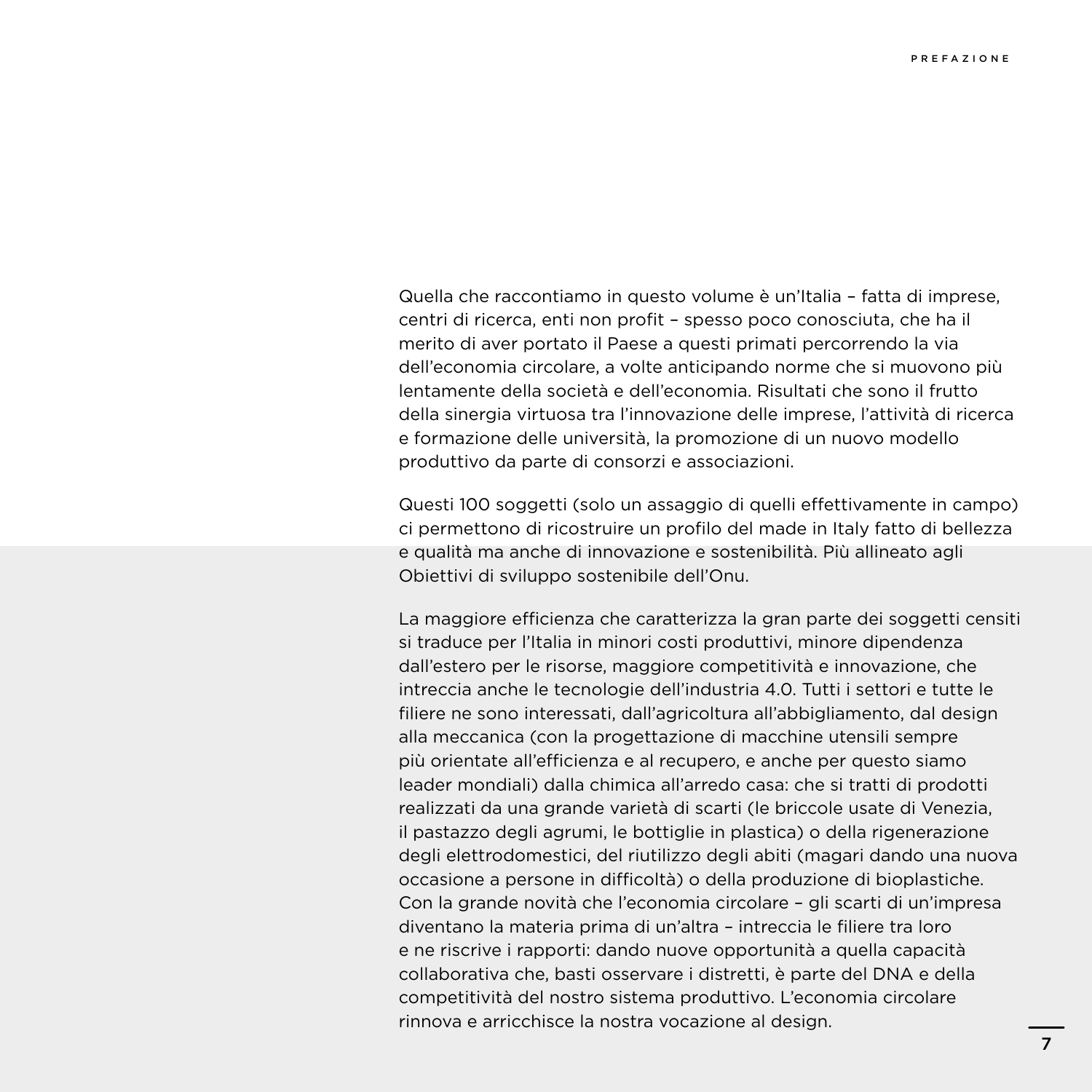*The crucial theme of design for prolonging the life of products, for reuse and recycling, and that of secondary raw materials which form the heart of the circular economy not only offer efficiencies and synergies between supply chains, but also new opportunities for the Italian resourcefulness and creativity, as the cross-section of circular Italian manufacturing in the following pages clearly shows. We are talking about new processes, new products, new skills that universities are creating and introducing on the market for companies to use. So the circular economy, spanning many different fronts, offers new lifeblood for the green economy and Italian manufacturing.* 

*The one hundred paragons of excellence you will read about in the book describe a country which, despite many problems and delays, is leading the way when it comes to crucial issues such as environmental sustainability, management of precious resources and climate change. Today's environmental challenges call for research, innovation, technologies, know-how, training: ultimately, the overall competitiveness of our entire "country system".* 

*A hundred examples of excellence which, if we look closely at their key characteristics, tell of Italy's innovation story, in respect of its essence and traditions. They tell of a model of economy and society that is more sustainable, more competitive and fairer, that could represent the Italian response to the burning issues posed for the Planet by the present and the future.* 

#### **Francesco Starace | Ermete Realacci**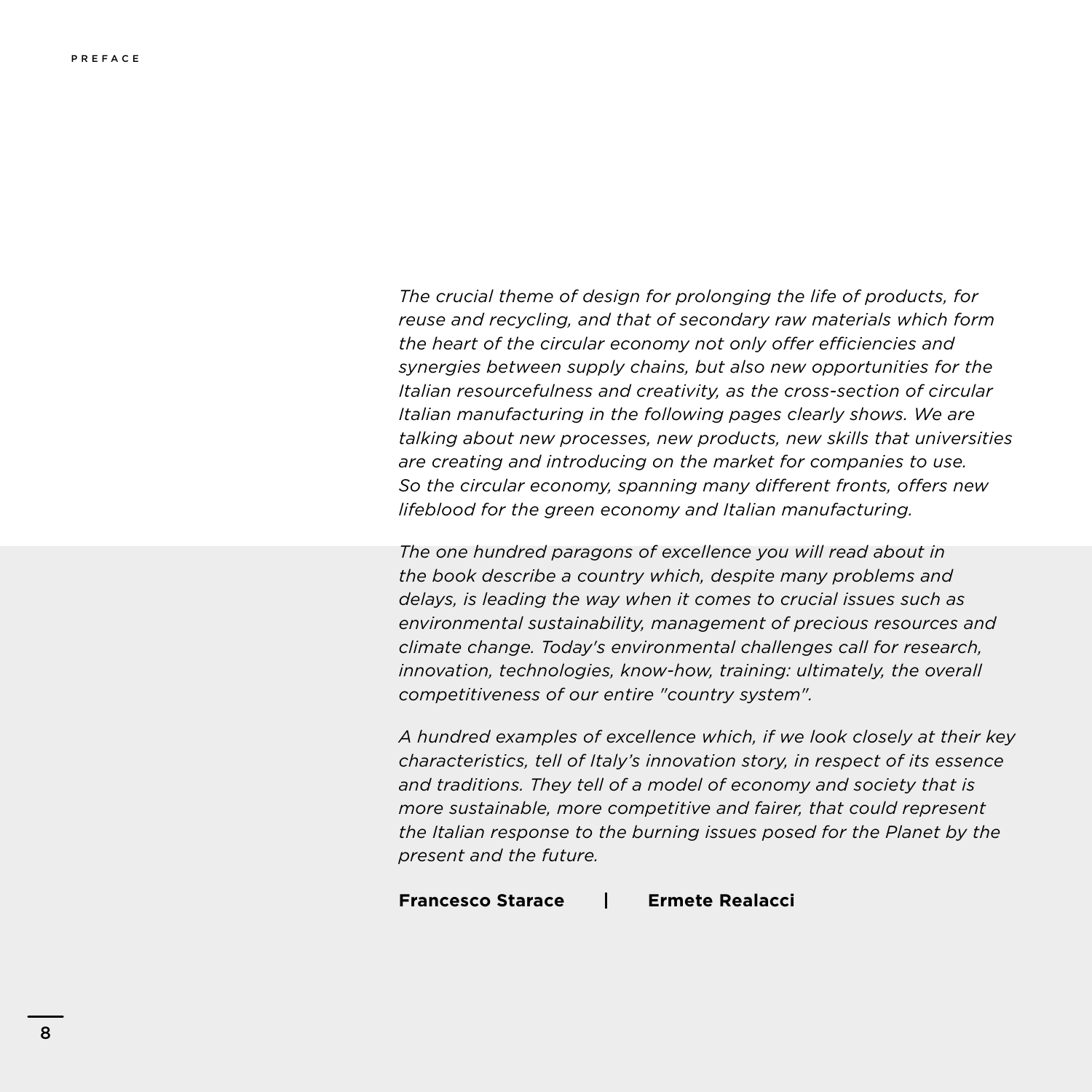Il tema cruciale della progettazione per allungare la vita dei prodotti, per il riuso e il riciclo, e le materie prime seconde che sono il cuore dell'economia circolare non offrono solo efficienze e sinergie tra filiere, ma anche, come ben dimostra lo spaccato del made in Italy circolare nelle pagine seguenti, nuove opportunità all'ingegno e alla creatività nazionale: processi nuovi, prodotti nuovi, nuove competenze che le università stanno creando e immettendo nel mercato a disposizione delle imprese. L'economia circolare offre dunque, su tanti fronti diversi, nuova linfa alla green economy e al made in Italy.

Le cento eccellenze che leggerete nel volume descrivono un Paese che, nonostante i tanti problemi e ritardi, è all'avanguardia su temi cruciali come la sostenibilità ambientale, la gestione della scarsità delle risorse e il contrasto ai cambiamenti climatici. Sfide ambientali che chiamano in causa ricerca, innovazione, tecnologie, competenze, formazione: in ultima analisi la competitività complessiva di un sistema Paese.

Cento eccellenze che, se ne guardiamo in filigrana i tratti salienti, ci raccontano di un'Italia che fa l'Italia e innova senza perdere la propria anima; ci parlano di un modello di economia e società più sostenibile e competitivo, più equo, che potrebbe rappresentare la risposta italiana alle questioni scottanti che il presente e il futuro pongono al Pianeta.

#### **Francesco Starace | Ermete Realacci**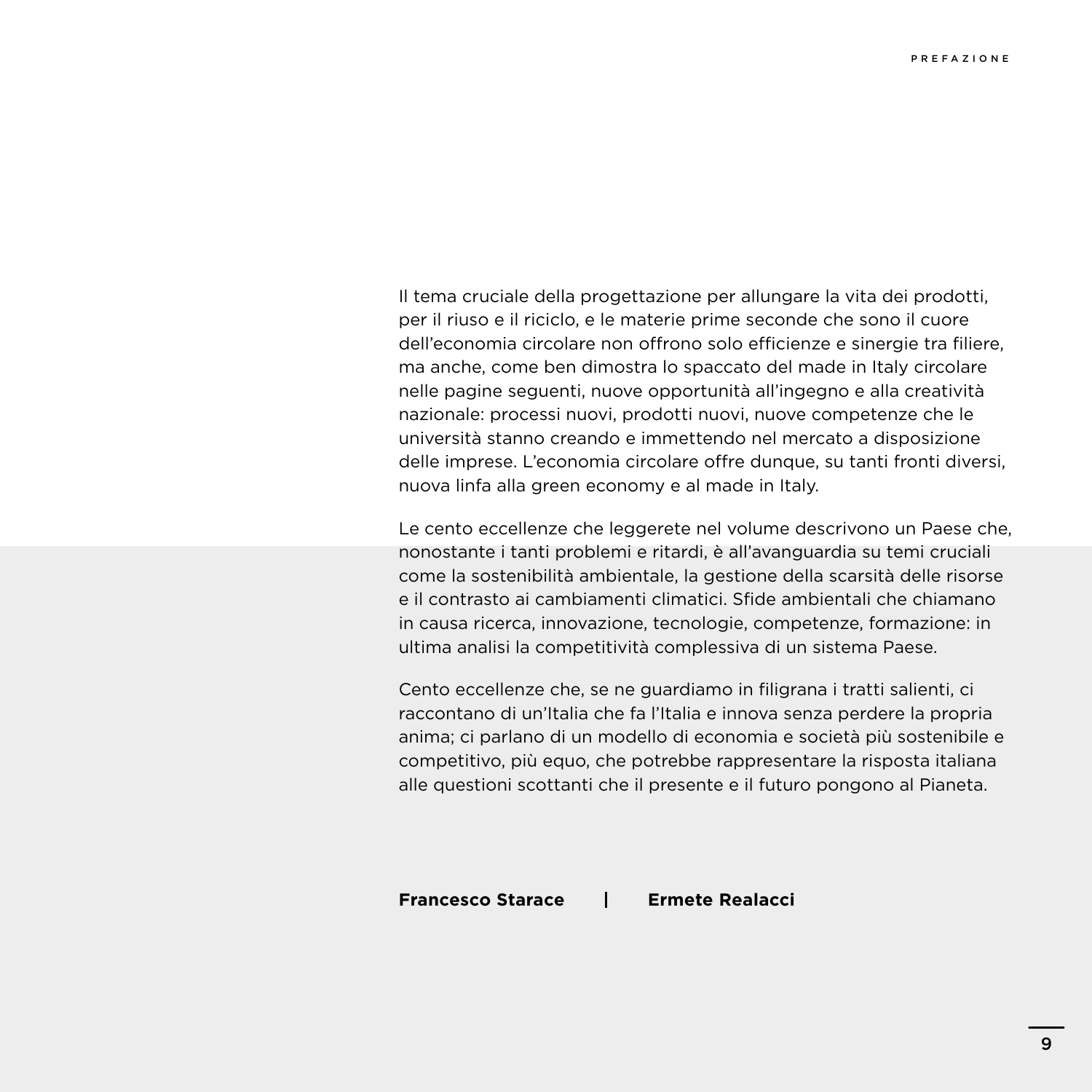### 1 0 0 I TA L I A N **CIRCULAR ECONOMY STORIES**

*In the ongoing debate regarding possible development models, the potential of what is known as the circular economy is becoming increasingly clear: a sharp change of paradigm compared to the current dominant model of production and consumption.* 

*In a world with finite resources the linear approach to production – involving the use of raw materials to produce goods which afterwards turn into waste – is proving to be unsustainable. It is clear that the progressive erosion of resources is one of the inherent inefficiencies of the current development model. These inefficiencies are gradually exceeding the natural limits of our planet's ability to regenerate itself: forms of pollution, CO₂ concentrations, loss of biodiversity and consumption of soil are all increasing.* 

*Demographic forecasts and ongoing improvement of lifestyles combine to generate an exponential acceleration of these phenomena... to such a degree that in recent years urgent studies have been carried out on more economically and environmentally sustainable production models, those inspired by the way that nature functions, in cycles and circles, so that all kinds of products will increasingly be repaired, reused and recycled, reducing the need to consume new resources. This approach is in line with the 2030 Agenda drawn up by the United Nations regarding sustainable development. The Agenda is a path that must be constructed through the cooperation between Citizens, Institutions (international, national and local), Companies, Organizations and Associations, with the aim of creating an ecosystem favourable to its implementation and to expanding its range of action.*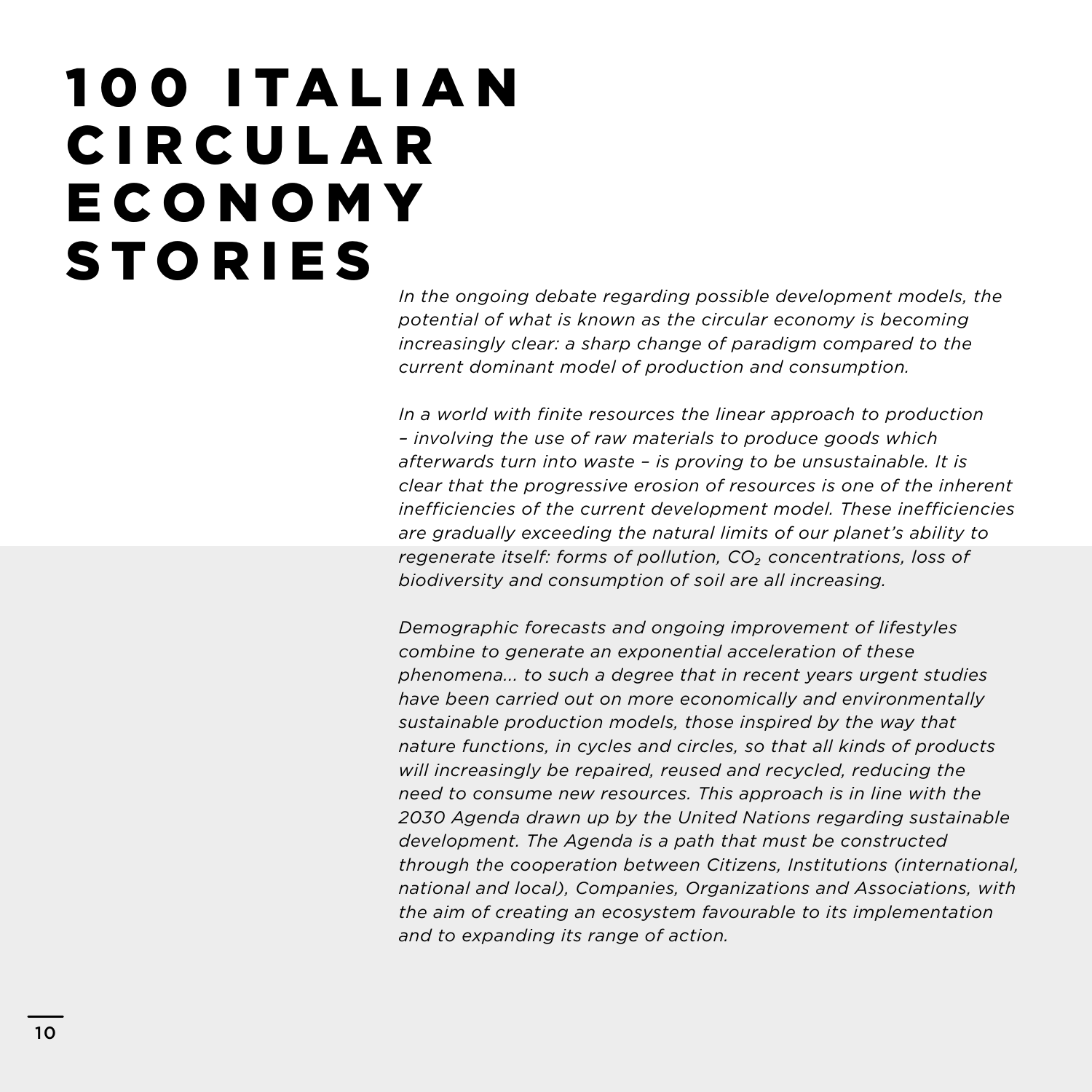Nel dibattito sui possibili modelli di sviluppo emerge in modo sempre più chiaro il sentiero tracciato da quella che viene definita economia circolare: un cambio netto di paradigma rispetto all'attuale modello lineare di produzione e consumo.

In un mondo dalle risorse finite, l'approccio lineare alla produzione che prevede l'impiego di materie prime per la realizzazione di beni che dopo il loro utilizzo diventano rifiuto si sta rivelando insostenibile. È evidente che la progressiva erosione delle risorse rappresenta una delle inefficienze dell'attuale modello di sviluppo. Inefficienze che hanno come effetto il graduale superamento dei limiti naturali di rigenerazione del sistema terra: crescono le forme di inquinamento, la concentrazione di CO₂, la perdita di biodiversità, il consumo di suolo.

Le previsioni demografiche e il miglioramento degli stili di vita rappresentano un fattore di accelerazione esponenziale di tali fenomeni, tanto da spingere negli ultimi anni lo studio di modelli produttivi complessivamente più sostenibili sia sotto il profilo economico che ambientale. Modelli ispirati dal funzionamento della natura, quindi circolari, in cui i prodotti potranno essere riparati, riusati e riciclati per ridurre il ricorso a nuove risorse. E che vanno nella direzione dell'Agenda 2030 delle Nazioni Unite sullo sviluppo sostenibile. Un percorso che si costruisce grazie alla cooperazione tra Cittadini, Istituzioni - internazionali, nazionali e locali - Aziende, Organizzazioni e Associazioni al fine di creare un ecosistema favorevole alla sua realizzazione e all'ampliamento del campo di azione.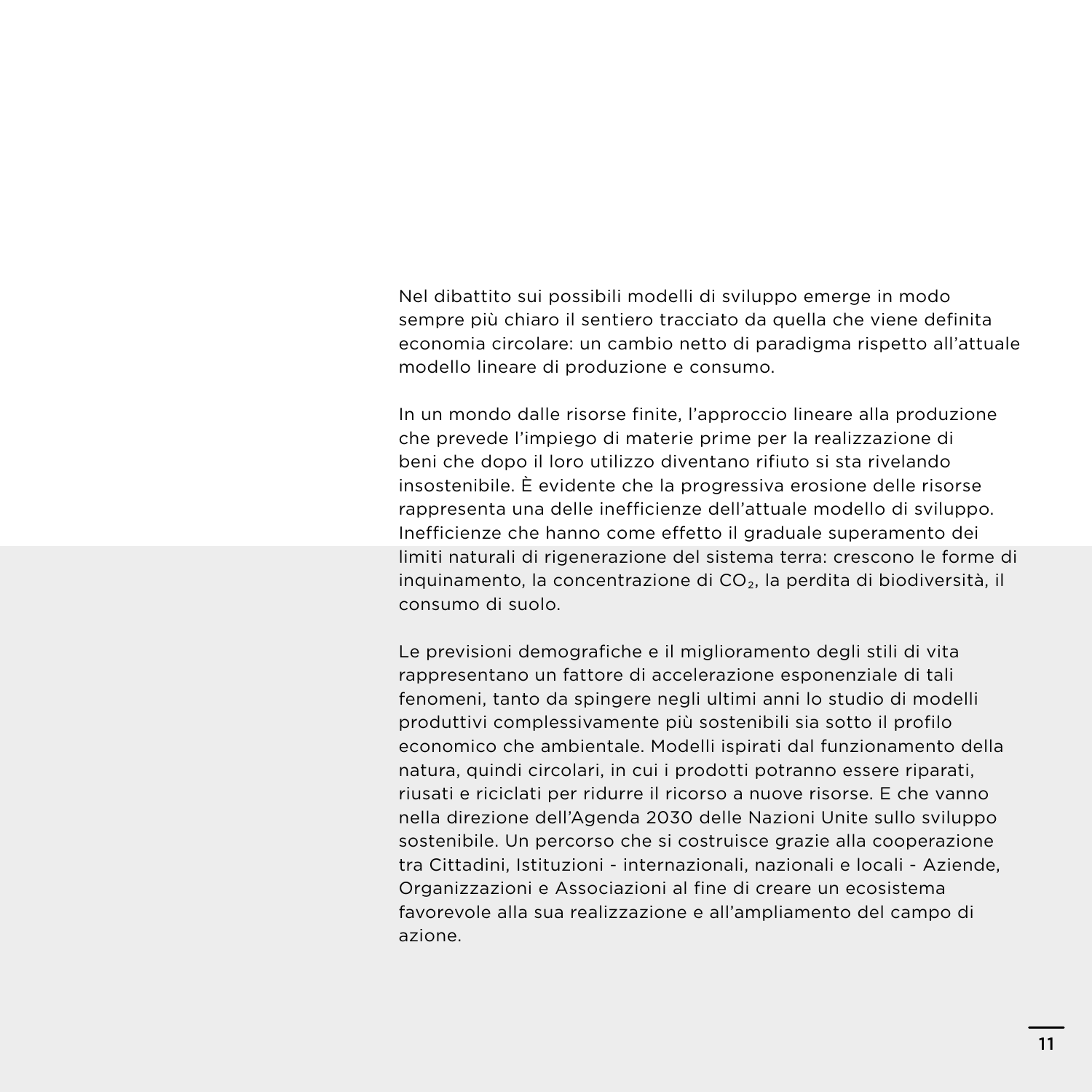*On the institutional front, the European Commission began an important legislative process with the publication of its Circular Economy Package in 2015. Several of its subsequent activities have focused on stimulating the transition of the European economy towards a circular system, also in order to trigger competitiveness, sustainable economic growth and the creation of new jobs. The Italian Government has promoted a public consultation that in November 2017 led to the publication of the document "Towards a circular economy model for Italy": this aimed to provide a general framework for the circular economy and to define the country's strategic position on this subject.* 

*But what exactly is a circular economy? Recent economic studies tend to articulate the concept of circular economy through five main pillars, which represent possible drivers for implementing it. The first pillar - sustainable input - refers to using renewable materials and energy as much and as often as possible or, when this is not viable, to using resources derived from reuse and recycling: renewable energy production plants or bioplastics are good examples. The second pillar - extension of useful product life - especially concerns businesses focused on eco-design, modular product design and the use of maintenance methods intended to extend operative lifespans, e.g. creating devices that customers can decide to add new features to or replace damaged parts, without having to change the entire product. The third pillar - sharing - involves the use of platforms, most of them digital, that enable shared access to products by multiple users: models that make it possible to share one's own goods (a house, a car, etc.) with other users: this has the beneficial effect of reducing the overall number of goods and products required.*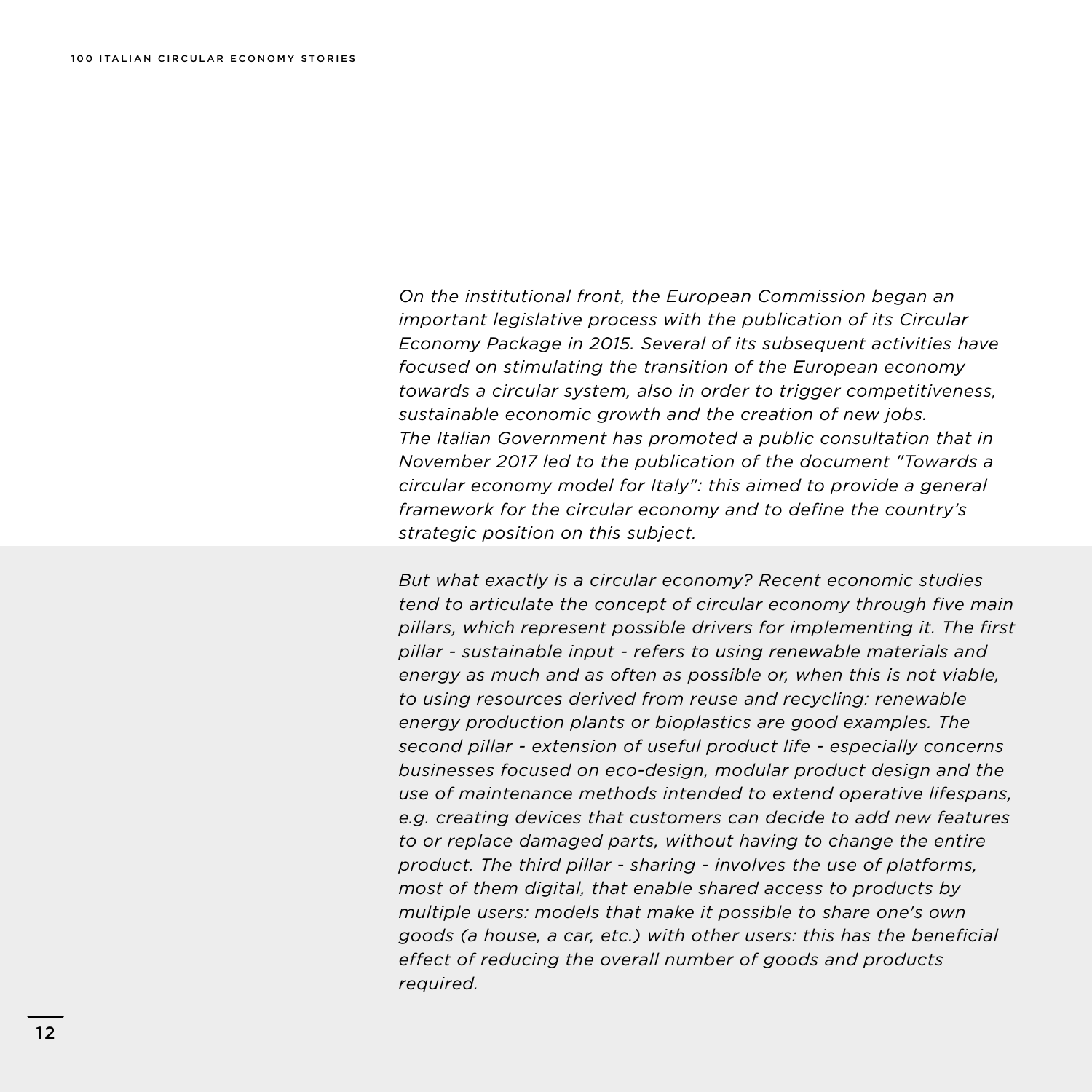Sul fronte delle istituzioni la Commissione Europea ha avviato un importante percorso legislativo con la pubblicazione del Pacchetto sull'Economia circolare nel 2015 - "Circular Economy Package" - e con attività successive con lo scopo di stimolare la transizione dell'economia europea verso un sistema circolare per favorire la competitività, la crescita economica sostenibile e la generazione di nuovi posti di lavoro.

Il Governo Italiano ha promosso una consultazione pubblica che ha dato vita, nel novembre 2017, alla pubblicazione del documento "Verso un modello di economia circolare per l'Italia", con l'obiettivo di fornire un inquadramento generale dell'economia circolare nonché di definire il posizionamento strategico del nostro Paese sul tema.

Ma cosa è l'economia circolare? In letteratura, l'economia circolare si può articolare in cinque pilastri, che ne rappresentano le possibili leve di applicazione. Il primo pilastro – input sostenibili - si riferisce alla massimizzazione dell'utilizzo di materie ed energie rinnovabili o, laddove non sia possibile, dell'utilizzo di risorse provenienti da riuso e riciclo: gli impianti di produzione di energia da fonte rinnovabile o le bioplastiche ne sono un esempio. Il secondo pilastro - estensione della vita utile del prodotto – è relativo ai business che si basano su eco-design, progettazione modulare dei prodotti e ricorso ad una manutenzione mirata ad estenderne la vita utile (come ad esempio nel caso dei dispositivi a cui il cliente può aggiungere autonomamente nuove funzionalità o sostituire parti danneggiate, senza dover cambiare l'intero prodotto). Il terzo pilastro – sharing – prevede l'utilizzo di piattaforme, per lo più digitali, per condividere la gestione dei prodotti tra più utilizzatori: modelli in cui è possibile condividere un proprio bene (la casa, l'auto, etc.) con altri utenti con il beneficio di ridurre quindi il numero di beni richiesti.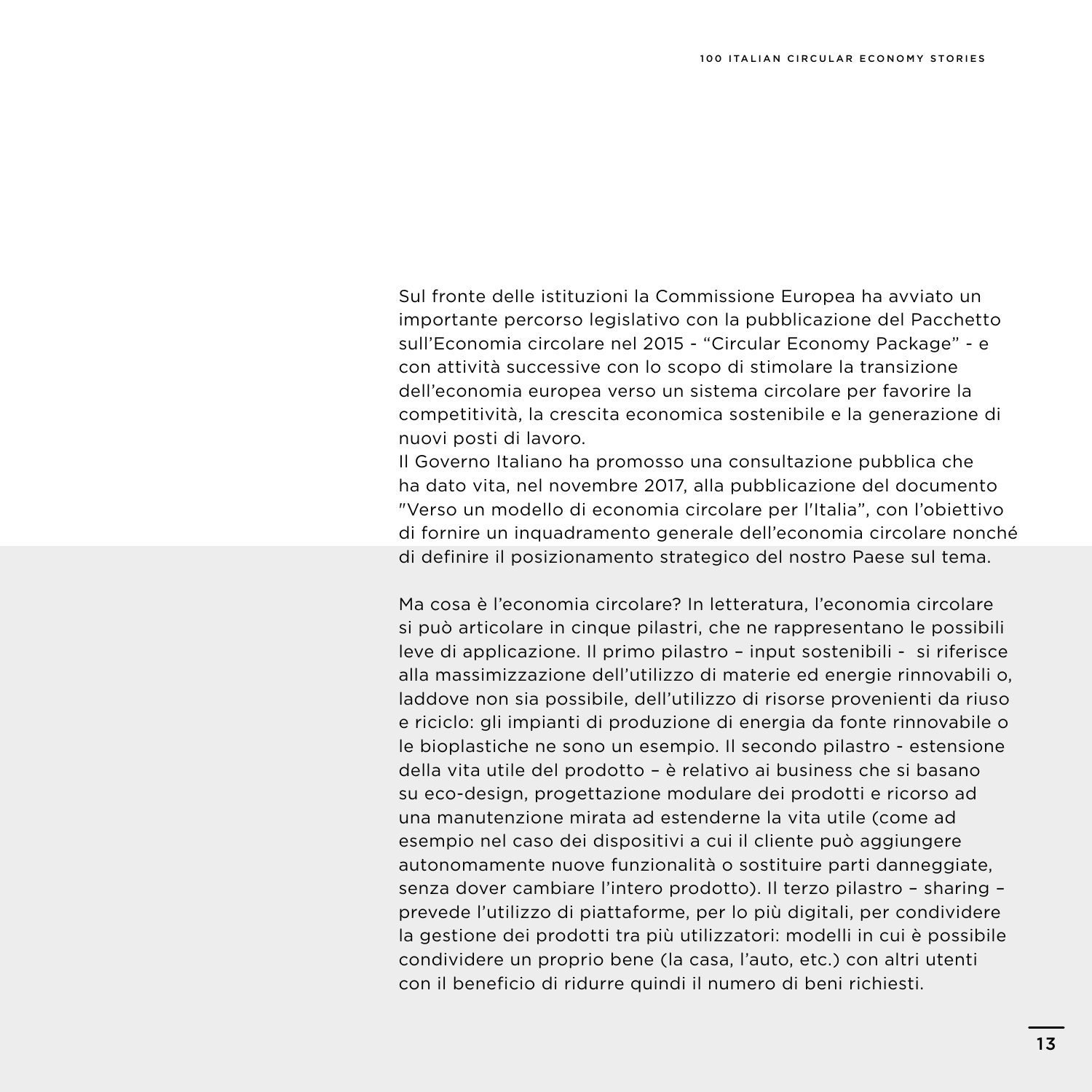*The fourth pillar - product as service – refers to kinds of business where the customer buys the service associated with a particular product (e.g. mobility, in a car sharing system) but not the product itself. Finally, the fifth pillar - end-of-life valorisation - involves minimising wasted material at the end of product life, applying an approach focused on reuse, regeneration and recycling. The implementation of these pillars, and the consequent transition towards a circular model, can play an important role in contributing to the goals set by the 2015 Paris Agreement on climate change, favouring the transition to an economy that increasingly reduces its exploitation of non-renewable resources.* 

*Gradually, diffusion of the circular approach will enable more and more companies to free themselves from dependence on costly virgin resources, while also increasing resilience and competitiveness: this will favour their strategic adoption of sustainable business and the creation of shared value for society.*

*The 100 stories told in this book demonstrate how the principles of the circular economy generate innovation at all levels: in Companies, Start-ups, Foundations, Research Centres, Universities, Consortia and Associations... all of which share the same passion for innovation and a better future.*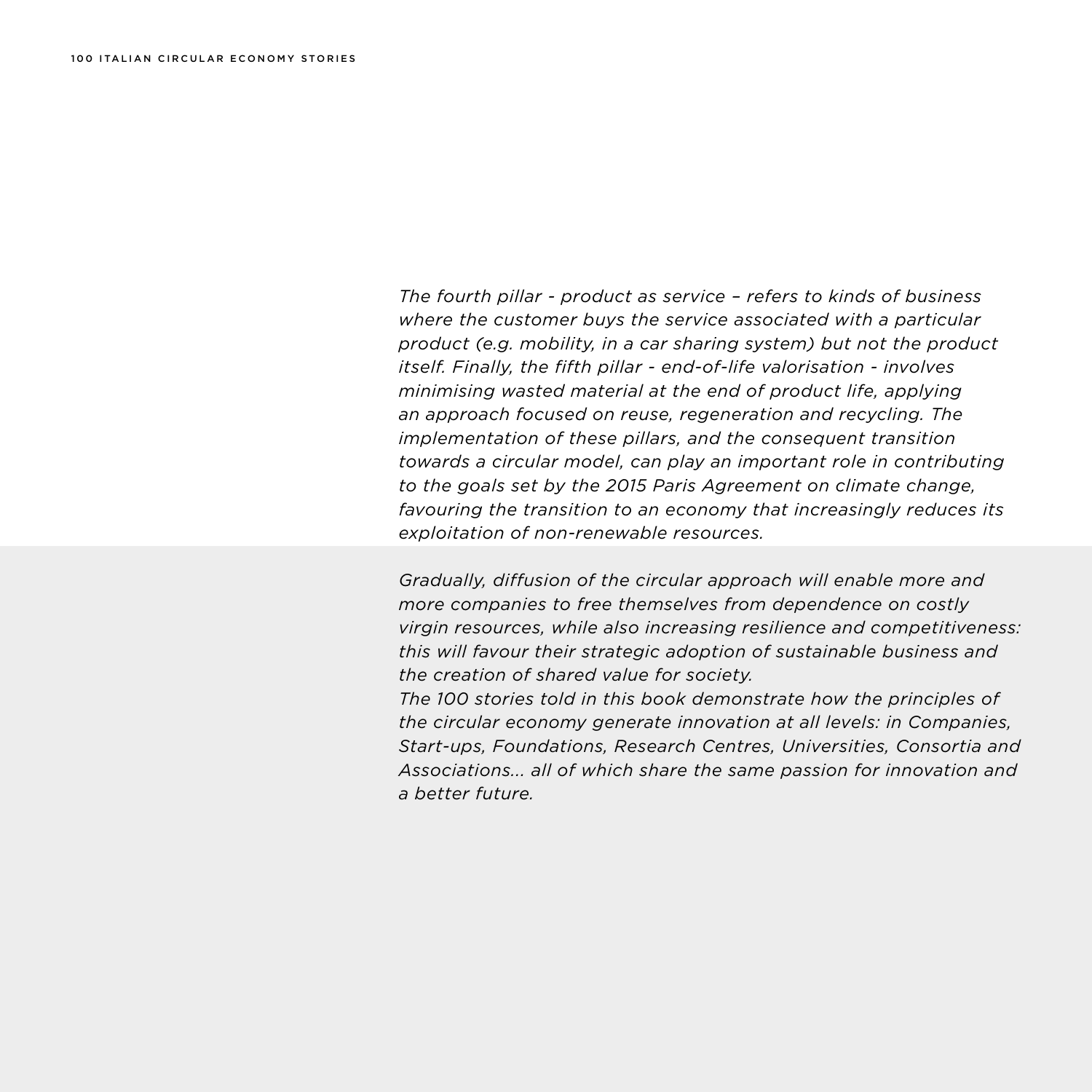Il quarto pilastro - product as a service (prodotto come servizio) – si riferisce a soluzioni di business in cui il cliente compra il servizio associato ad un certo prodotto (es. mobilità, nel caso del car sharing) ma non il prodotto stesso. Infine il quinto pilastro – valorizzazione del fine vita – prevede la minimizzazione dello spreco di materiali giunti a fine vita mediante l'adozione di un approccio finalizzato a riuso/rigenerazione/riciclo. L'applicazione di questi pilastri, e dunque la transizione verso un modello circolare, può avere un ruolo importante nel favorire il raggiungimento degli obiettivi fissati dall'Accordo di Parigi del 2015 sui cambiamenti climatici, favorendo il passaggio verso un'economia che utilizzi sempre meno le risorse non rinnovabili.

L'approccio circolare consentirà nel tempo infatti alle aziende di affrancarsi dai vincoli delle risorse, aumentando nel contempo la resilienza e la competitività, favorendo quindi la piena integrazione della sostenibilità nelle loro strategie e creando valore condiviso per l'intera società.

Le 100 storie raccontate in questo libro raccontano come i principi dell'economia circolare rappresentino un motore di innovazione a tutti i livelli: aziende, start-up, fondazioni, centri di ricerca, università, consorzi e associazioni, tutti accomunati dalla passione per l'innovazione e da uno sguardo rivolto al futuro.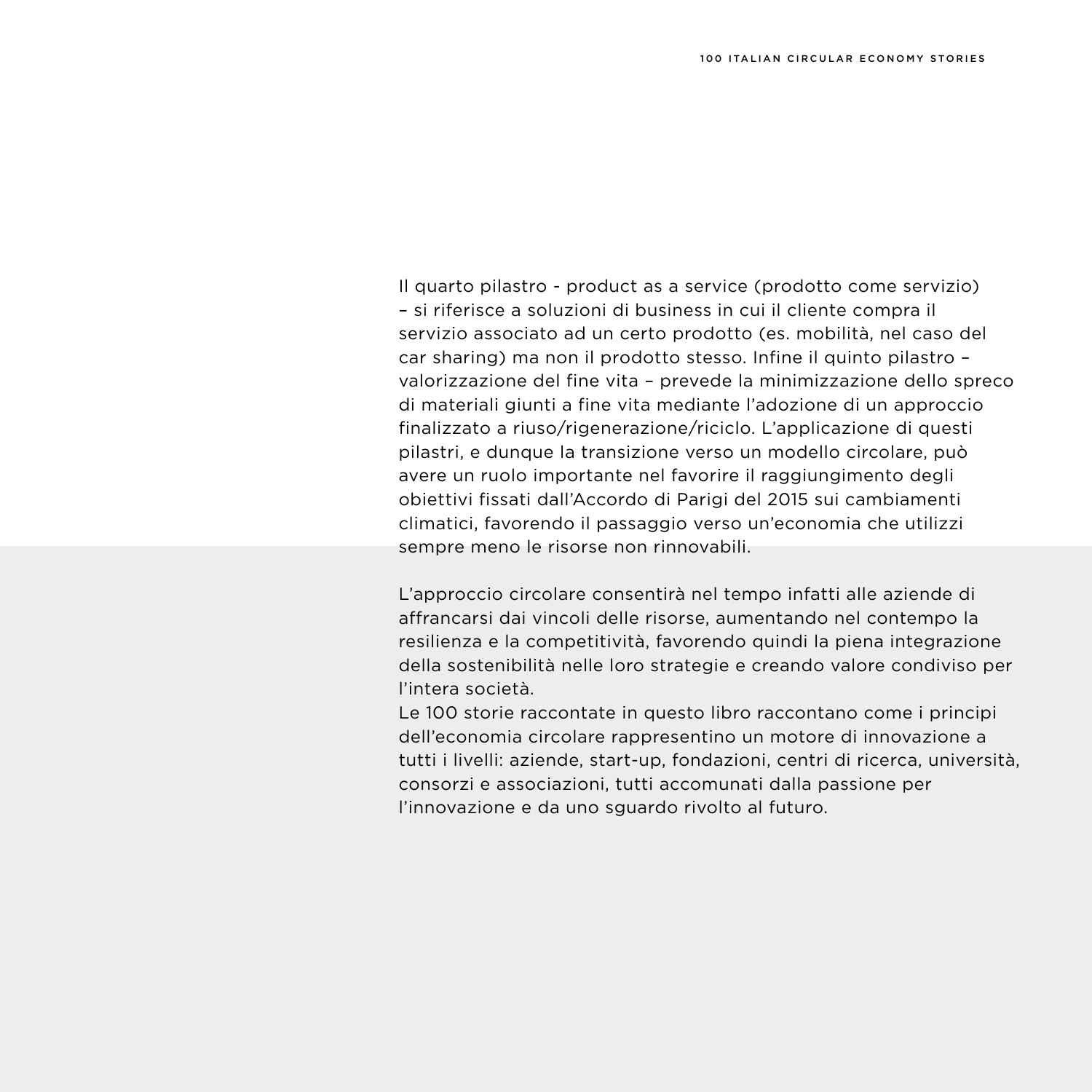*100 stories recounting many different kinds of production systems divided into 11 categories:* 

*- Clothing and Accessories, including yarns, shoes and all clothing accessories;* 

- *Agri-food, from food and feed production to catering;*
- *Furniture / Construction, from construction materials to wooden products to ceramics;*

*- Industrial automation and other manufacturing, from machine engineering to other industrial products not included in other categories;*

*- Paper industry, plus packaging;* 

*- Chemical and Pharmaceutical industry, from bioplastics to cosmetics to nutraceuticals;* 

*- Design and Research, the world of planning and scientific research;* 

*- Electronics, computer hardware and software;* 

*- New materials and Resources, those who enable the reuse and recycling of used goods and materials, thus producing new raw materials;* 

*- Enablers and Platforms, entities that facilitate the implementation of circularity;* 

*- Promotion and Dissemination, operators who spread circular economy awareness.* 

*Through these stories, one can see clearly that change is underway for increasingly integrated technologies and supply chains which exchange materials and energy. This is a process that will gradually make the entire system more sustainable, and also boost the market competitiveness of "circular" companies.*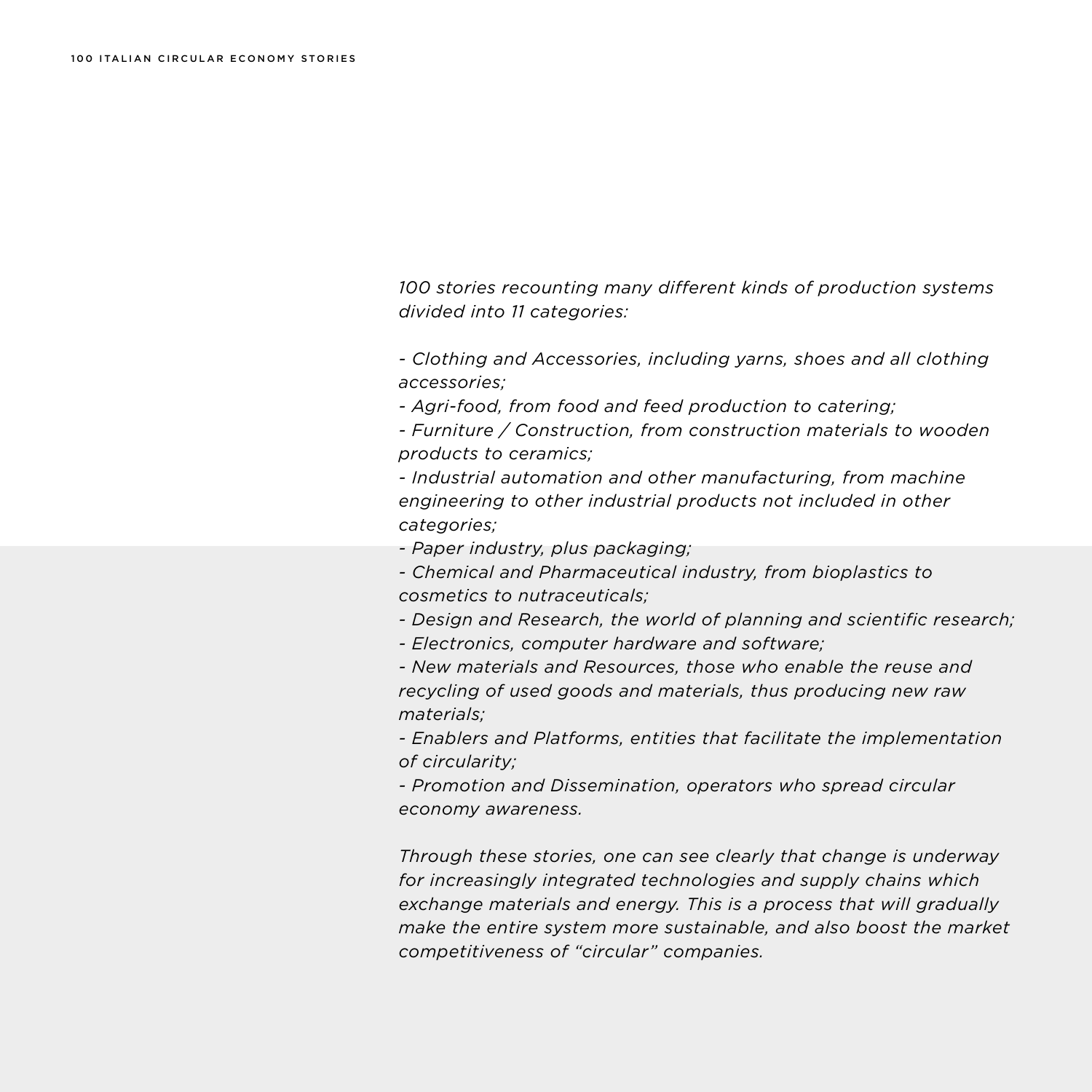100 storie che toccano tutte le filiere produttive, suddivise in 11 categorie:

- Abbigliamento e Accessori, dai filati alle calzature agli accessori;

- Agroalimentare, dalla produzione di alimenti e mangimi alla ristorazione;

- Arredo / Edilizia, dai materiali edili ai prodotti in legno fino alla ceramica;

- Automazione e Altre industrie manifatturiere, dalla realizzazione di macchinari a quella di prodotti non ricompresi nelle altre categorie;

- Cartario, dalla carta al packaging;

- Chimica / Farmaceutica, dalla bioplastica ai cosmetici fino alla nutraceutica;

- Design e Ricerca, il mondo della progettazione e quello della ricerca scientifica;

- Elettronica, hardware e software;

- Fabbrica di risorse / Materiali, soggetti che consentono il riuso/ riciclo di risorse e materiali rendendoli materia prima seconda;

- Abilitatori / Piattaforme, realtà che favoriscono l'attuazione della circolarità;

- Promozione e Divulgazione, soggetti che promuovono e comunicano l'economia circolare.

Attraverso la narrazione, si rende evidente come sia già in atto un cambiamento nelle tecnologie e nelle filiere sempre più interconnesse tra loro per scambiare materia ed energia, un processo che renderà complessivamente il sistema più sostenibile e allo stesso tempo le imprese più competitive sul mercato.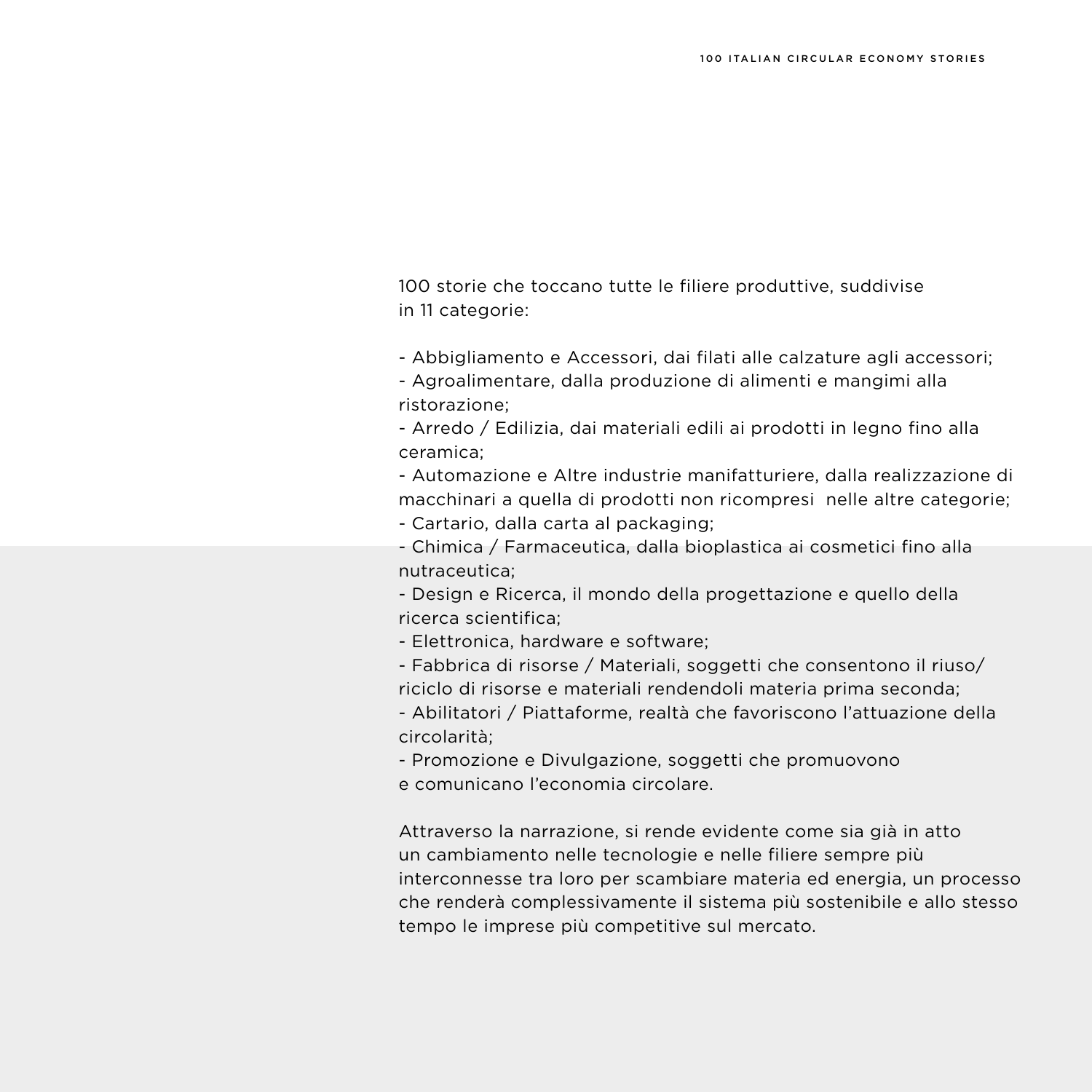Bringing health benefits to the body with natural products that return to nature after use, without leaving behind a single trace of unnatural substances in either the human body or the environment. That is the mission of Aboca: a company based on the philosophy of circularity.

# ABOCA

A leader in Italy and worldwide for health and wellbeing products made from medicinal herbs, launched near Arezzo in 1978 thanks to the intuition of Valentino Mercati, inspired by the deep connection between human and environmental health. Mercati understood that innovation can spring from combining the legacy of a millenary history with the potential offered by new scientific and technological discoveries. He created an unbroken production chain, extending from the production of basic ingredients derived exclusively from organically grown herbs all the way down to testing the final products' pharmaceutical and clinical effects: 1,400 hectares of organically cultivated land, 80 plant species, 1,300 employees, 33 international patent families, 14 countries importing its products, and – unlike other pharmaceutical products – zero synthetic non-biodegradable molecules in its preparations. In addition, Aboca reuses all waste and wastewater produced: either as fertiliser or for animal feed.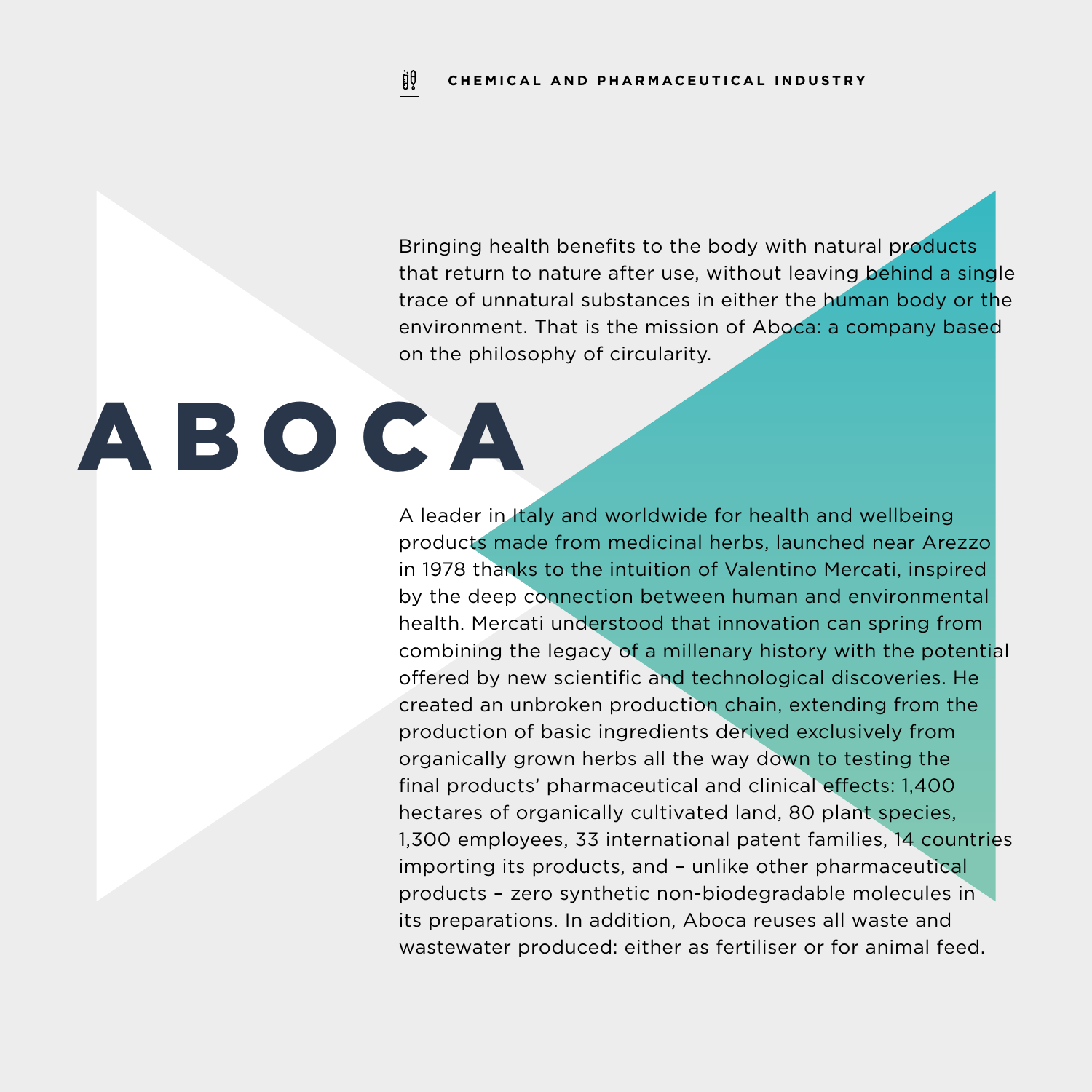#### ijθ **CHIMICA / FARMACEUTICA**

SANSEPOLCRO (AR) SANSEPOLCRO (AR)

TOSCANA

TOSCANA

WWW.ABOCA.COM

WWW.ABOCA.COM

ABOCA *1/1OO* IMPRESE<br>COMPANIES *COMPANIES* IMPRESE

Curare il corpo con prodotti che vengono dalla natura e che alla natura tornano integralmente una volta che li abbiamo assunti, senza lasciare nell'ambiente e nell'uomo sostanze che non siano naturali. Aboca è questo: un'azienda che della circolarità ha fatto la sua stessa ragion d'essere.

Leader in Italia e nel mondo per prodotti a base di erbe medicinali per la salute e il benessere, nasce nel 1978 nell'aretino dall'intuizione di Valentino Mercati che coglie la strettissima connessione tra salute dell'uomo e quella dell'ambiente. Mercati sa che innovare significa incrociare l'eredità di una storia millenaria con le potenzialità offerte dalle nuove scoperte scientifiche e tecnologiche. Dà vita ad una filiera produttiva totalmente verticalizzata, dalla produzione della materia prima grazie a coltivazioni esclusivamente biologiche fino alla verifica degli effetti farmacologici e clinici dei prodotti: 1.400 ettari di superficie coltivati biologicamente, 80 specie vegetali, 1.300 dipendenti, 33 famiglie di brevetti internazionali, 14 i Paesi in cui esporta, zero – a differenza degli altri prodotti farmaceutici – le molecole sintetiche, quindi non biodegradabili, presenti nei suoi preparati. E tutti gli scarti di produzione e reflui vengono reimpiegati: come fertilizzanti o per l'alimentazione animale.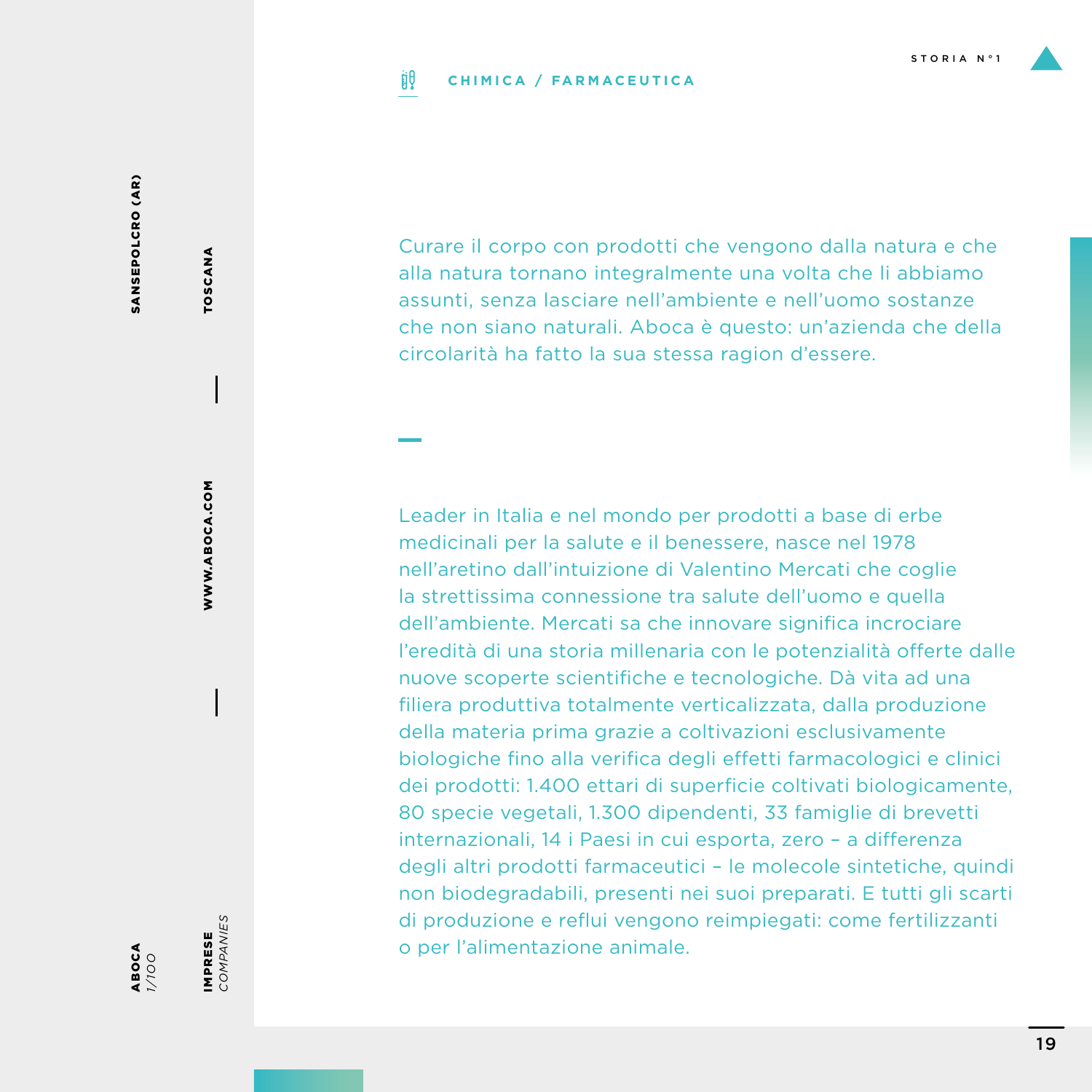In a circular economy the value of one company's waste depends on how another company can make use of it. Alisea makes this value tangible by putting waste-producing companies in contact with those who have waste-using ideas. Many companies entrust Alisea with the manufacture of personalised merchandising made of recycled materials, reinterpreted in unique ways by Italian designers and artisans. Founded in 1994, the company based in the Province of Vicenza makes objects out of industrial waste and sorted waste.

# ALISEA

Even reshaped for other uses, these objects retain a kind of memory of their original identity. An example? Perpetua, the pencil with no wooden surround, made of 80% recycled graphite (otherwise destined for landfills) which never breaks and continues to write even when blunt. The packaging that comes with it is its ID card, because it highlights the origin of the raw material employed. Its pro-innovation and proenvironmental message is not channelled only through its role as a personalised company gadget: In 2017 it ended up in the hands of the world's leaders... chosen as a gift from Italy, the host nation, to all of the delegations at the G7 summit in Taormina, Sicily.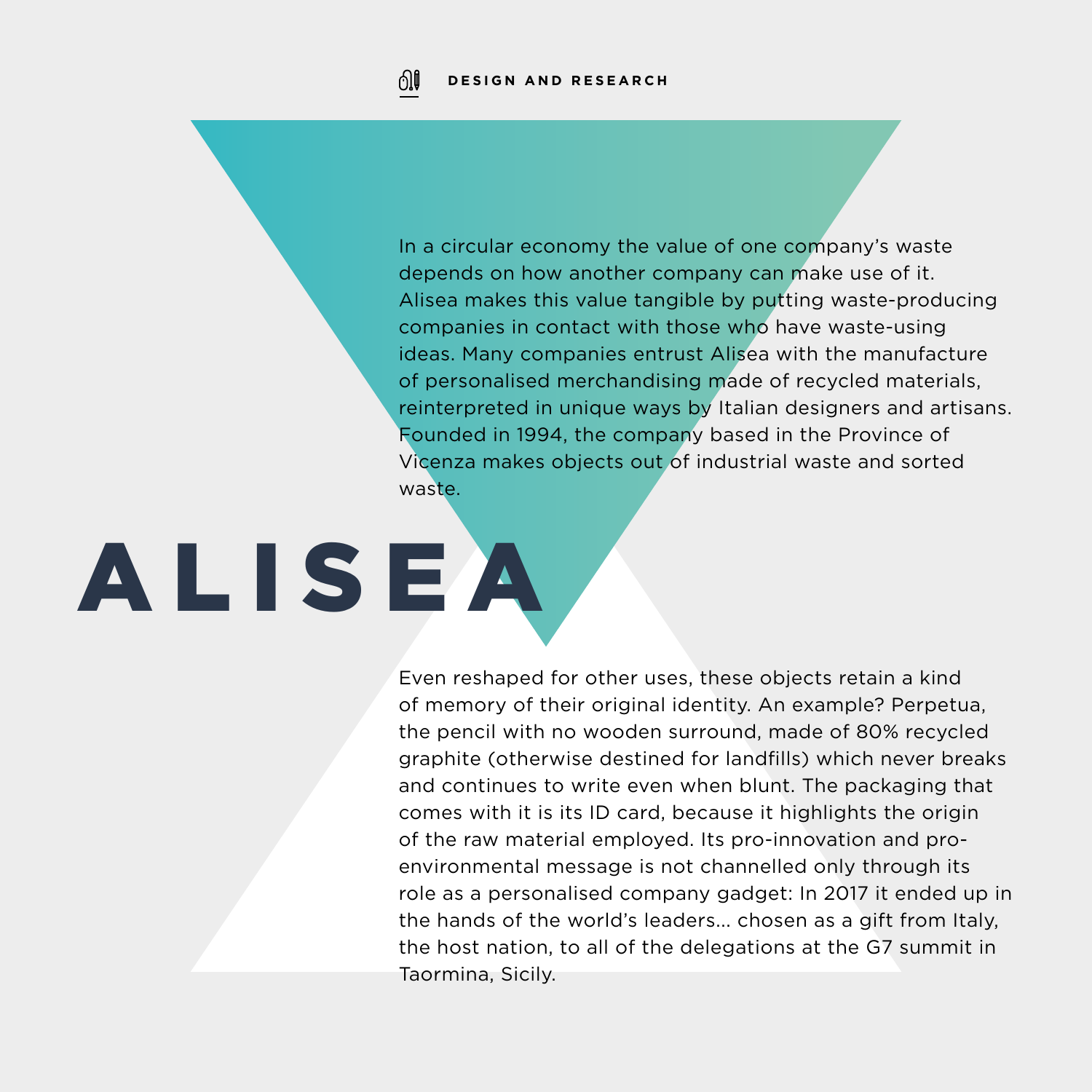

#### 01 **DESIGN E RICERCA**

CAVAZZALE (VI) CAVAZZALE (VI)

ALISEA *2/1OO*

WWW.ALISEA.IT

WWW.ALISEA.IT

VENETO

VENETO

IMPRESE<br>COMPANIES *COMPANIES* IMPRESE

Nell'economia circolare il valore dello scarto di un'impresa sta nell'impiego che di questo scarto può fare un'altra impresa. Alisea rende tangibile questo valore mettendo in comunicazione chi produce scarti con chi ha idee su come utilizzarli. E sono molte le aziende che si affidano ad Alisea per la realizzazione di merchandising personalizzati in materiali riciclati, reinterpretati e resi unici dall'opera di designer e artigiani italiani. Nata nel 1994, l'azienda del vicentino produce infatti oggetti con materiali di scarto derivanti dalla lavorazione industriale e dalla raccolta differenziata.

Pur prendendo forme diverse, questi oggetti serbano memoria della loro prima identità. Come Perpetua, la matita senza rivestimento in legno realizzata con l'80% di grafite riciclata (altrimenti destinata alla discarica) che non si rompe e continua a scrivere anche se spuntata. Il packaging che la accompagna ne è la carta d'identità perché spiega e racconta l'origine della materia prima impiegata. Il suo messaggio di innovazione e attenzione all'ambiente, oltre ad arrivare ai clienti che l'hanno commissionata come gadget aziendale, è finito anche tra le mani dei grandi del mondo: scelta dalla Presidenza italiana, Perpetua è stata donata a tutte le delegazioni partecipanti al G7 di Taormina nel 2017.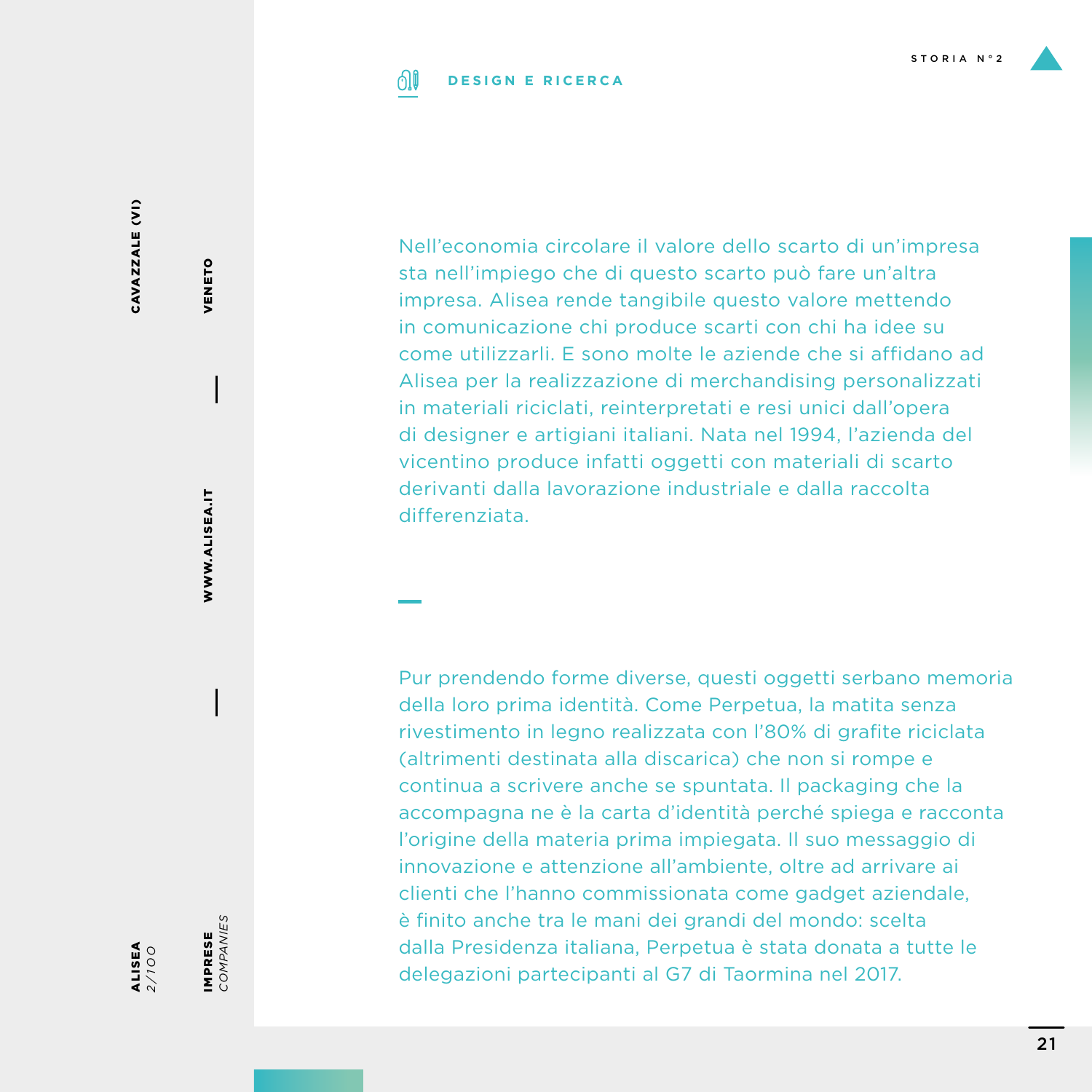AME~

THYST

Water is the most circular of all natural resources but when it becomes polluted during its cycle, its potential for reuse – and therefore its vocation for circularity – is seriously compromised. In aiming to address a problem that is causing permanent damage to the environment, Amethyst has created an innovative solution for purifying wastewater, inspired by nature. Its Zeofito technology – which won the "Best innovation for Eco-sustainability and the Environment" award at the Ecomondo fair in Rimini in 2016 – is a patented biotechnological phyto-depuration system which uses porous volcanic rock, plant species such as marsh reeds, and microorganisms selected according to the kind of water pollution to be treated.

This system is especially useful for winemaking companies which generate large amounts of wastewater, particularly during the grape-harvesting period. Amethyst's major customers include Antinori, Banfi and Planeta. In 2016, the company based in Alba (CN), after launching WIDE (Wine Design), a joint project with Pininfarina for the design of eco-sustainable wine cellars, joined with other parties to launch the WISE Association (Wide Innovation for Sustainable Environment), which works to spread the culture of ecosustainability and circularity in the agro-industry.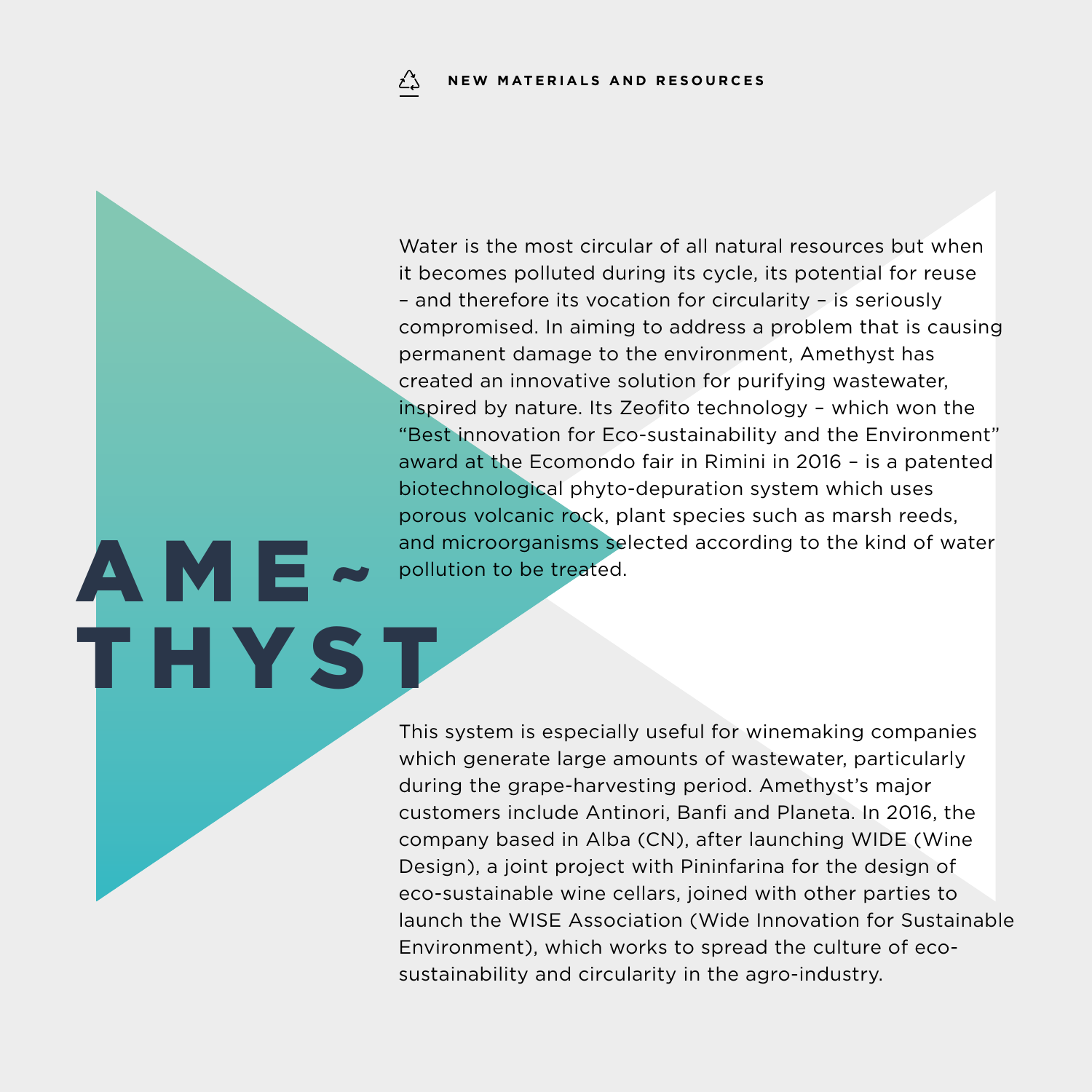#### **FABBRICA DI RISORSE / MATERIALI** دُے

L'acqua è la risorsa più circolare che ci sia in natura ma se durante il suo percorso viene inquinata, la possibilità di utilizzarla nuovamente e quindi la sua vocazione alla circolarità viene meno. Per risolvere un problema che sta diventando un danno permanente per l'ambiente Amethyst ha ideato una soluzione innovativa per la depurazione che si ispira alla natura. La tecnologia Zeofito, che ha ricevuto nel 2016 il premio "Migliore innovazione per l'ecosostenibilità e l'ambiente" nell'ambito della fiera Ecomondo di Rimini, è un sistema brevettato di fitodepurazione biotecnologica che utilizza rocce vulcaniche porose, specie vegetali come le cannucce di palude e microorganismi di volta in volta selezionati sulla base del refluo da trattare.

Questo sistema è particolarmente indicato per le cantine vitivinicole che hanno necessità, in particolare durante la vendemmia, di smaltire grandi quantità di reflui. Tra i clienti di Amethyst figurano cantine come Antinori, Banfi e Planeta. Nel 2016 l'azienda di Alba (CN), dopo aver presentato con Pininfarina il progetto WIDE – Wine Design per la progettazione di cantine ecosostenibili, fonda insieme ad altri soggetti l'associazione WISE – Wide Innovation for Sustainable Environment, per diffondere la cultura dell'ecosostenibilità e della circolarità nell'agroindustria.

WWW.AMETHYST.IT WWW.AMETHYST.IT

PIEMONTE

PIEMONTE

AMETHYST *3/1OO*

IMPRESE *COMPANIES*

IMPRESE<br>COMPANIES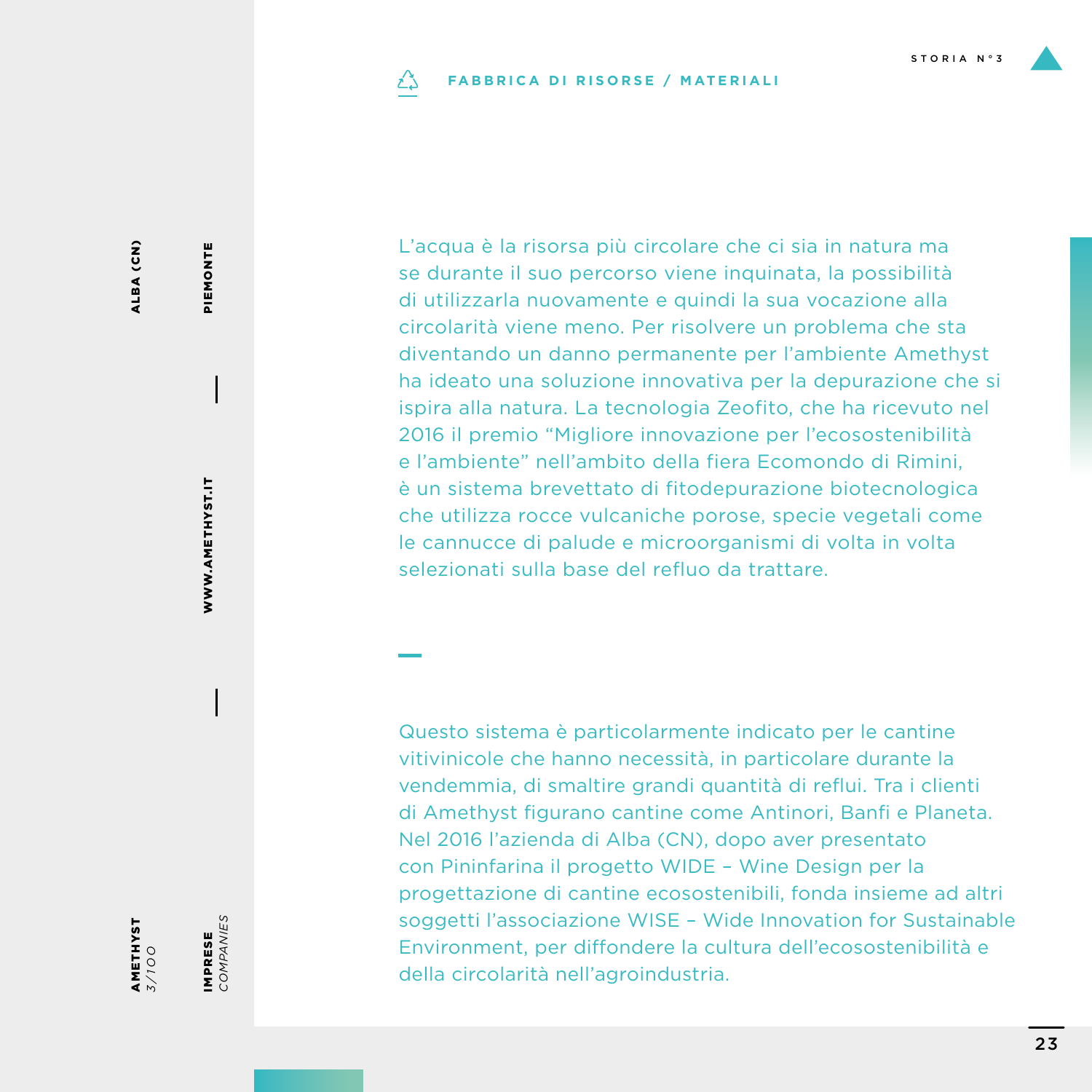阐 **CLOTHING AND ACCESSORIES**

AQUA~

You write polyamide 6, you say nylon. Aquafil has built its<br>extraordinary success on this material, which revolutionise<br>fashion from the mid-20th century onwards: over half a extraordinary success on this material, which revolutionised fashion from the mid-20th century onwards: over half a century it has become a global leader in nylon production, with 15 manufacturing bases in eight different countries producing synthetic yarn for use in clothing, furnishing and automotive contexts. Its particular strength derives from its focus on circular production with ECONYL®, the recycled nylon yarn used by – among many others – Adidas for its swimwear. In 2011, the company based in Arco (Province of Trento) created the ECONYL® REGENERATION SYSTEM, an efficient regeneration system which transforms used materials into nylon... such as fishing nets, parts of carpets, rugs and rigid textiles, plus waste from nylon production.

> Aquafil has also involved its various stakeholders in activating a network for gathering maritime refuse and has launched the ECONYL® Qualified Protocol to certify its suppliers. The year 2018 will see its new production site in Phoenix Arizona moving into full operation, focused on recycling carpeting and transforming it into ECONYL®: approximately 16,000 tons per annum. A commitment with its eyes on the future, as can be seen from the "Io Penso Circolare" ("I think circular") prize which it has promoted alongside the La Stampa newspaper in order to reward the most innovative recycling enterprises.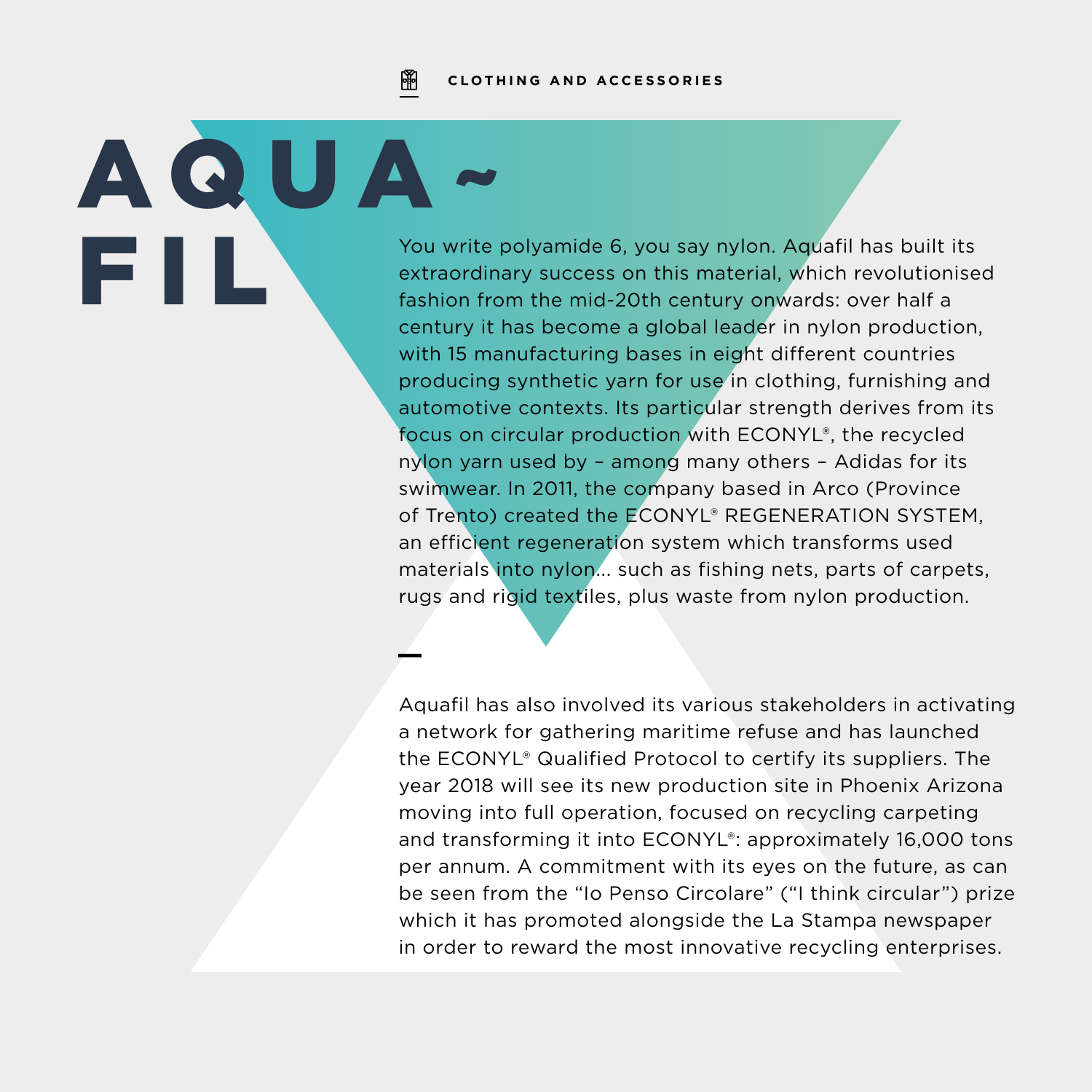#### **ABBIGLIAMENTO E ACCESSORI PIP**

ARCO (TN) ARCO (TN)

> WWW.AQUAFIL.COM WWW.AQUAFIL.COM

TRENTINO ALTO ADIGE

TRENTINO ALTO ADIGE

IMPRESE<br>COMPANIES

IMPRESE *COMPANIES*

AQUAFIL *4/1OO*

forza è aver puntato sulla circolarità con ECONYL®, il filo in nylon riciclato utilizzato, tra gli altri, anche da Adidas per i costumi da bagno. Nel 2011 l'azienda di Arco (TN) ha creato ECONYL® REGENERATION SYSTEM, un sistema di rigenerazione efficiente che permette di trasformare in nylon rifiuti post consumo come le reti da pesca, le parti superiori di tappeti e moquette e tessuti rigidi, nonché scarti della produzione dello stesso nylon. Coinvolgendo vari stakeholder, Aquafil ha attivato inoltre un network per la raccolta dei rifiuti in mare e lanciato

Si scrive poliammide 6, si legge nylon. Su questo materiale, che ha rivoluzionato la moda a partire dalla metà del '900, Aquafil ha costruito la propria fortuna diventando in mezzo secolo leader nella produzione di nylon con 15 stabilimenti in otto Paesi e una produzione di fili sintetici destinata all'abbigliamento, all'arredamento e all'automotive. La sua

il Protocollo ECONYL® Qualified per la certificazione dei propri fornitori. Nel 2018 sarà pienamente operativo il nuovo impianto di Phoenix in Arizona per il riciclo della moquette e la sua trasformazione in ECONYL®: circa 16.000 tonnellate l'anno. Un impegno che guarda al futuro testimoniato anche dal premio "Io Penso Circolare", promosso insieme a La Stampa e dedicato alle realtà più innovative nell'economia circolare.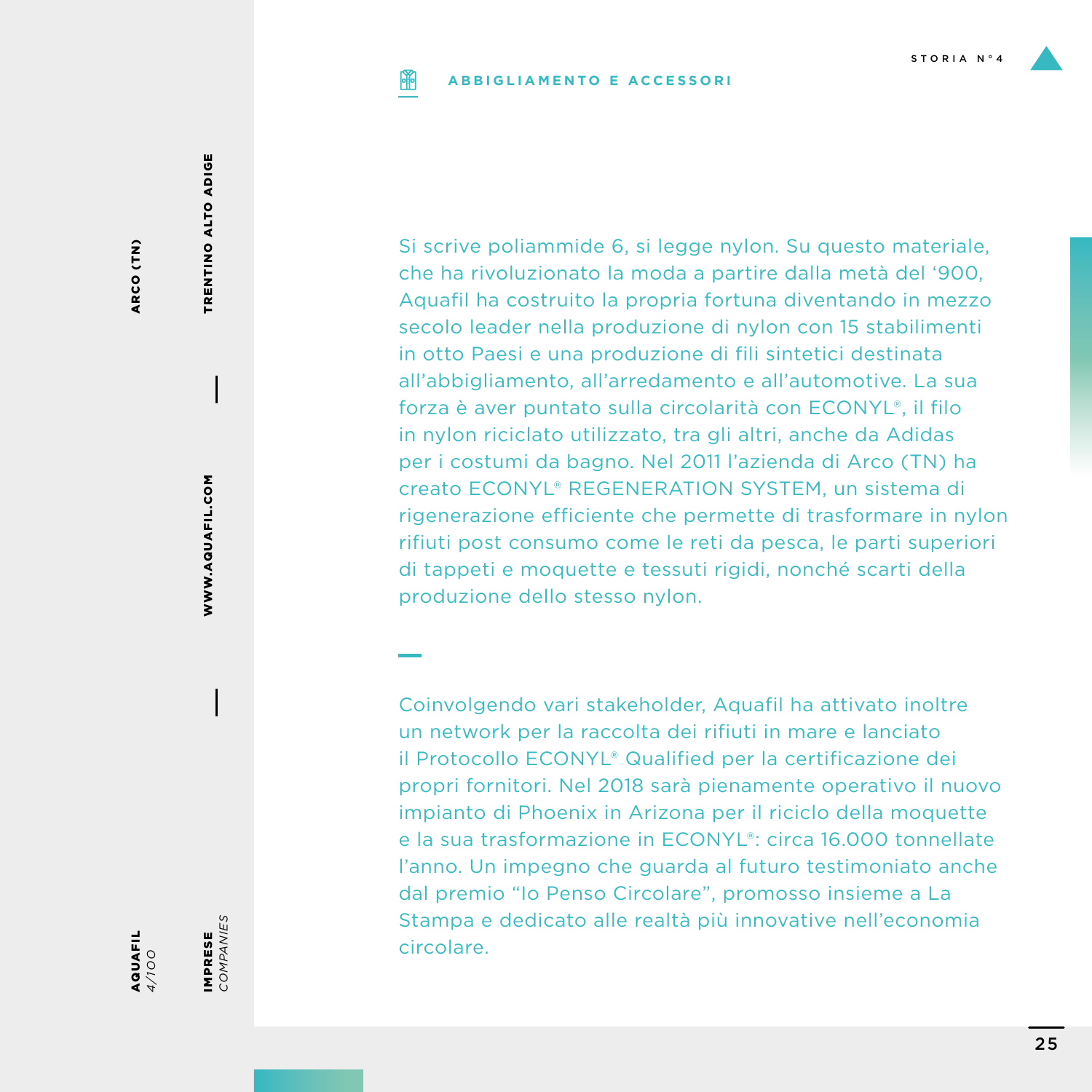The arrival of a baby is always a game changer. When David Erba and Eleonora Dellera had their first child, they also had an idea, which then turned into a business. Babies grow quickly, and they grow out of their clothes quickly too, often leaving their almost new garments hanging unused in wardrobes, while their parents buy more clothes. The idea of helping families and limit waste, using a system to make "more efficient use" of children's clothes, led to the founding of Armadio Verde (Green Wardrobe): a shared wardrobe. In 2011, David and Eleonora opened the first Armadio Verde store in Milan: a place where clothes were neither bought nor sold... because they were exchanged.

A sharing system that helped everyone and which soon established itself online... where today it offers almost 40,000 garments for children aged up to 16. Anyone may take part in this exchange system, sending their almost new clothing to be evaluated. Each garment that is approved is assigned a number of "stars", the currency that can be used to buy other items. Those wanting to buy can use the stars they have accumulated and add 5 euros, making savings of over 90% compared to buying new clothing. If the clothes sent in are not approved for exchange – roughly 300 per day – they are donated by Armadio Verde to non-profit organisations which assist children in difficulty.

AR~ MA~ DIO VER~ DE. I T  $4 -$ 

BA~

**B**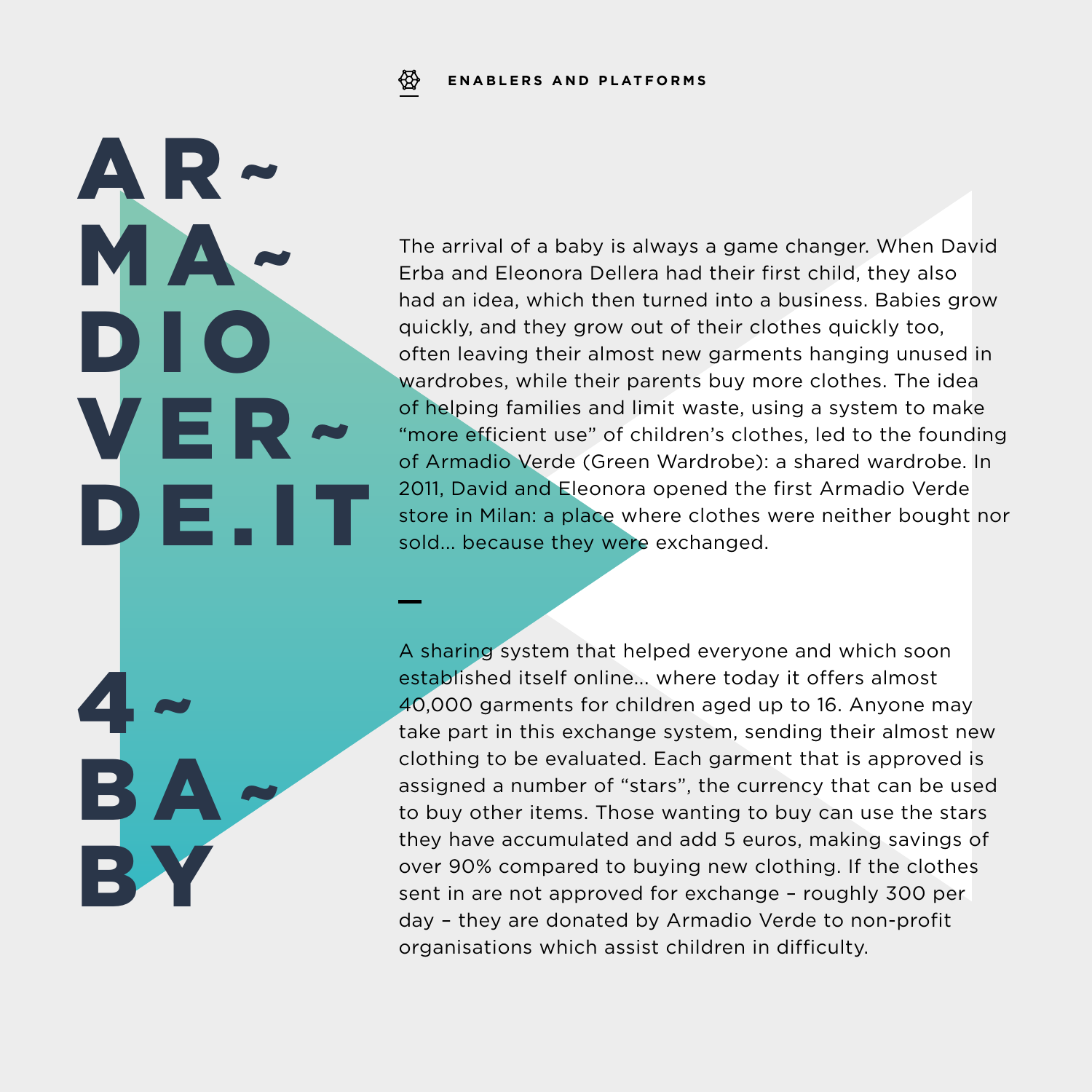#### **ABILITATORI / PIATTAFORME**

MILANO MILANO

ARMADIOVERDE.IT 4BABY *5/1OO*

IMPRESE<br>COMPANIES *COMPANIES* IMPRESE

WWW.ARMADIOVERDE.IT

WWW.ARMADIOVERDE.IT

LOMBARDIA LOMBARDIA

L'arrivo di un figlio, si sa, cambia la vita. A David Erba ed Eleonora Dellera la nascita della primogenita ha dato un'idea che presto si è trasformata in business. I bambini crescono e spesso i loro abiti, quasi nuovi, restano inutilizzati nell'armadio, mentre si devono acquistare nuovi capi, con nuove spese. Dall'esigenza di aiutare le famiglie e di limitare gli sprechi rendendo "più efficiente" l'uso dei capi d'abbigliamento nasce Armadio Verde, un vero e proprio guardaroba condiviso. Nel 2011 David ed Eleonora aprono il primo negozio Armadio Verde a Milano, un luogo dove i vestiti non si comprano e non si vendono: si scambiano.

Una condivisione che fa bene a tutti e che ben presto approda online dove oggi sono disponibili quasi 40.000 articoli da 0 a 16 anni. Chiunque può partecipare allo scambio inviando i propri abiti nuovi o quasi che vengono valutati dal team. Ad ogni capo approvato vengono assegnate delle stelline, la "moneta" utile per "acquistare" altri pezzi. Chi desidera un capo, utilizza le stelline accumulate e aggiunge 5 euro, con un risparmio maggiore del 90% rispetto all'acquisto del nuovo. Gli abiti che non ottengono l'approvazione – sono circa 300 al giorno – vengono donati da Armadio Verde ad associazioni onlus che aiutano bambini in difficoltà.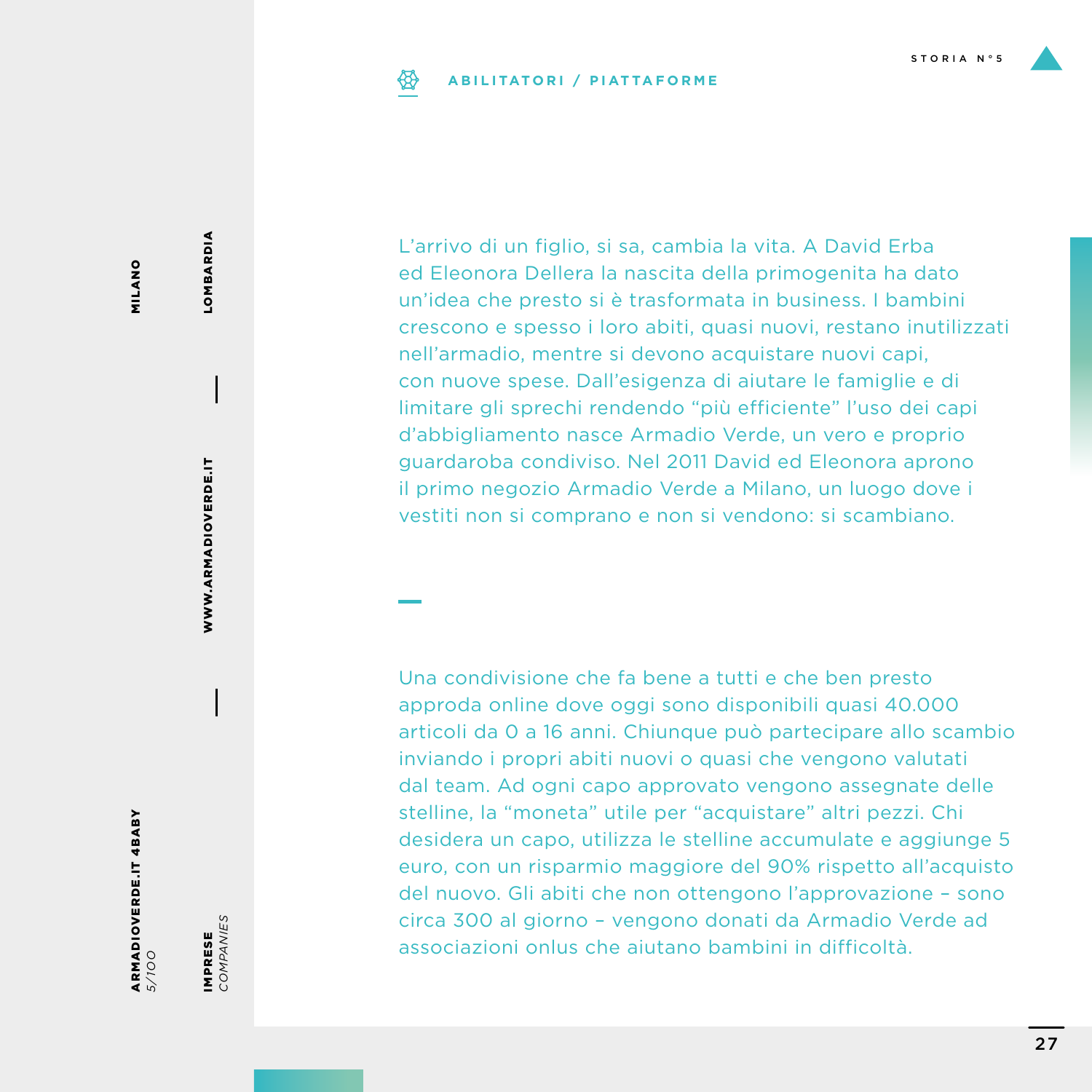A second life for home appliances and for people. That is the aim of RIGENERATION, the project launched by Astelav in partnership with Sermig. Astelav has been distributing spare parts for domestic appliances since 1963. Founded by Giorgio Bertolino, Astelav has become one of the main European distributors of spare parts for household appliances. With an inventory of 25,000 different items in a 7,000  $m<sup>2</sup>$  warehouse, Astelav ships around 200 orders a day in Italy and to 75 countries worldwide.

AS~ TE~ LAV

Together with Sermig (Youth Missionary Service of Turin), Astelav leverages its experience in spare parts to refurbish discarded large domestic appliances such as washing machines, dishwashers, refrigerators and ovens that would otherwise become WEEE waste destined for landfill. In dedicated workshops, using specialist technicians and exclusively original spare parts, RIGENERATION gives a second life to household appliances, which can be purchased — including via the www.ri-generation.com website — for less than half price and with a one-year warranty. The project is revitalising not just appliances but also people, by giving jobs to people in need, who have the chance to learn a trade in the RIGENERATION workshops.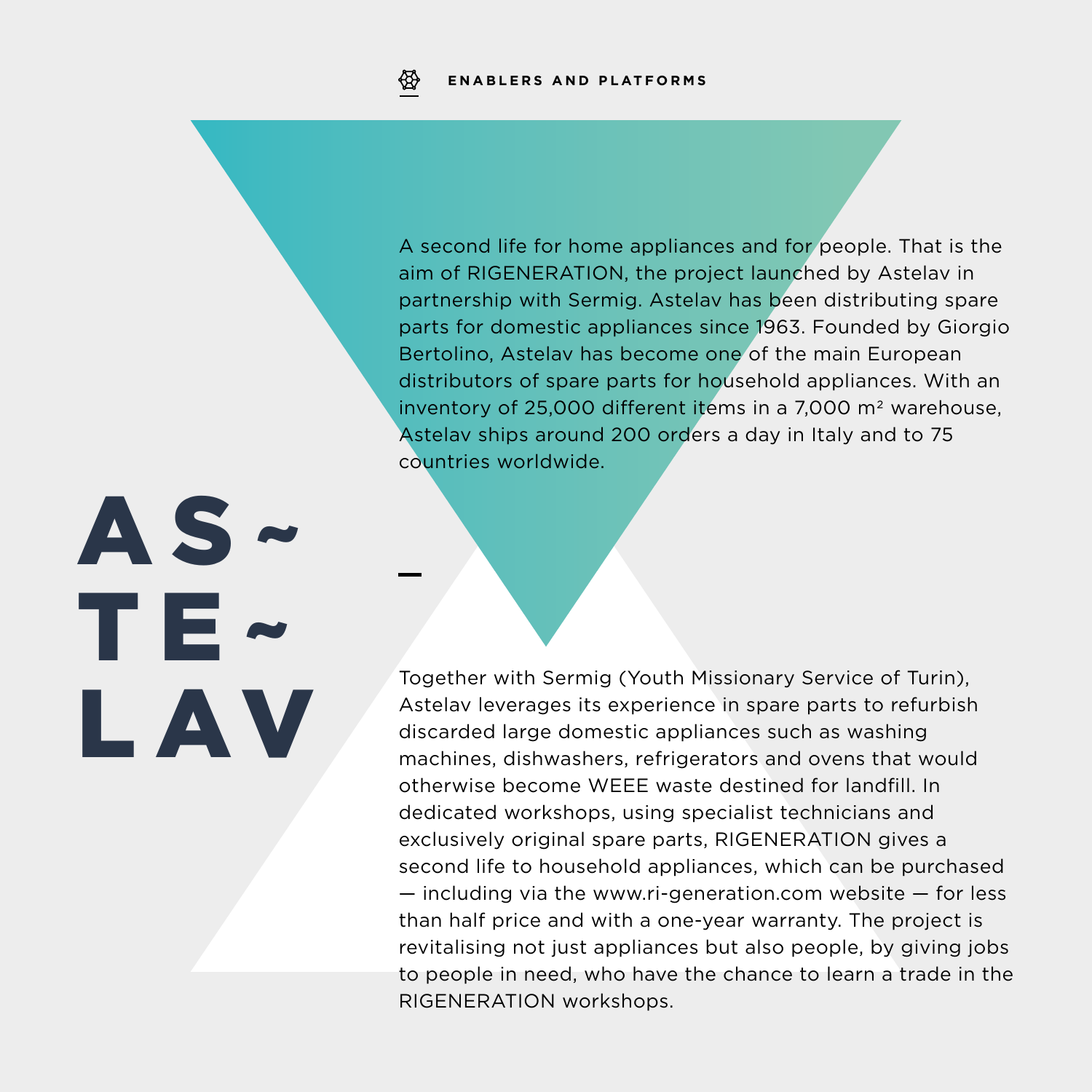#### **ABILITATORI / PIATTAFORME**

VINOVO (TO) VINO (CONDIN

ASTELAV *6/1OO* IMPRESE<br>COMPANIES *COMPANIES* IMPRESE

WWW.ASTELAV.COM

WWW.ASTELAV.COM

PIEMONTE

PIEMONTE

Una seconda vita per gli elettrodomestici e per le persone. È questo lo scopo di RIGENERATION, il progetto lanciato da Astelav in collaborazione con il Sermig. Astelav dal 1963 distribuisce ricambi per elettrodomestici. Fondata da Giorgio Bertolino, Astelav è diventata uno dei principali attori europei per la diffusione dei ricambi per elettrodomestici. Con 25.000 differenti articoli gestiti a scorta in un magazzino di 7.000 m2, Astelav effettua circa 200 spedizioni al giorno in Italia e in 75 Paesi esteri.

Insieme al Sermig (Servizio Missionario Giovani di Torino) Astelav, forte della sua esperienza nei ricambi, rigenera grandi elettrodomestici come lavatrici, lavastoviglie, frigoriferi e forni, che una volta dismessi diventerebbero rifiuti RAEE destinati alle discariche. Nei propri laboratori, utilizzando tecnici specializzati ed esclusivamente ricambi originali, RIGENERATION dà una seconda vita agli elettrodomestici, acquistabili – anche sul sito www.ri-generation.com – a meno della metà del prezzo e con la garanzia di un anno. Con gli elettrodomestici rinascono anche le persone: il progetto, infatti, dà un'occupazione a persone in difficoltà che nei laboratori RIGENERATION hanno la possibilità di imparare un mestiere.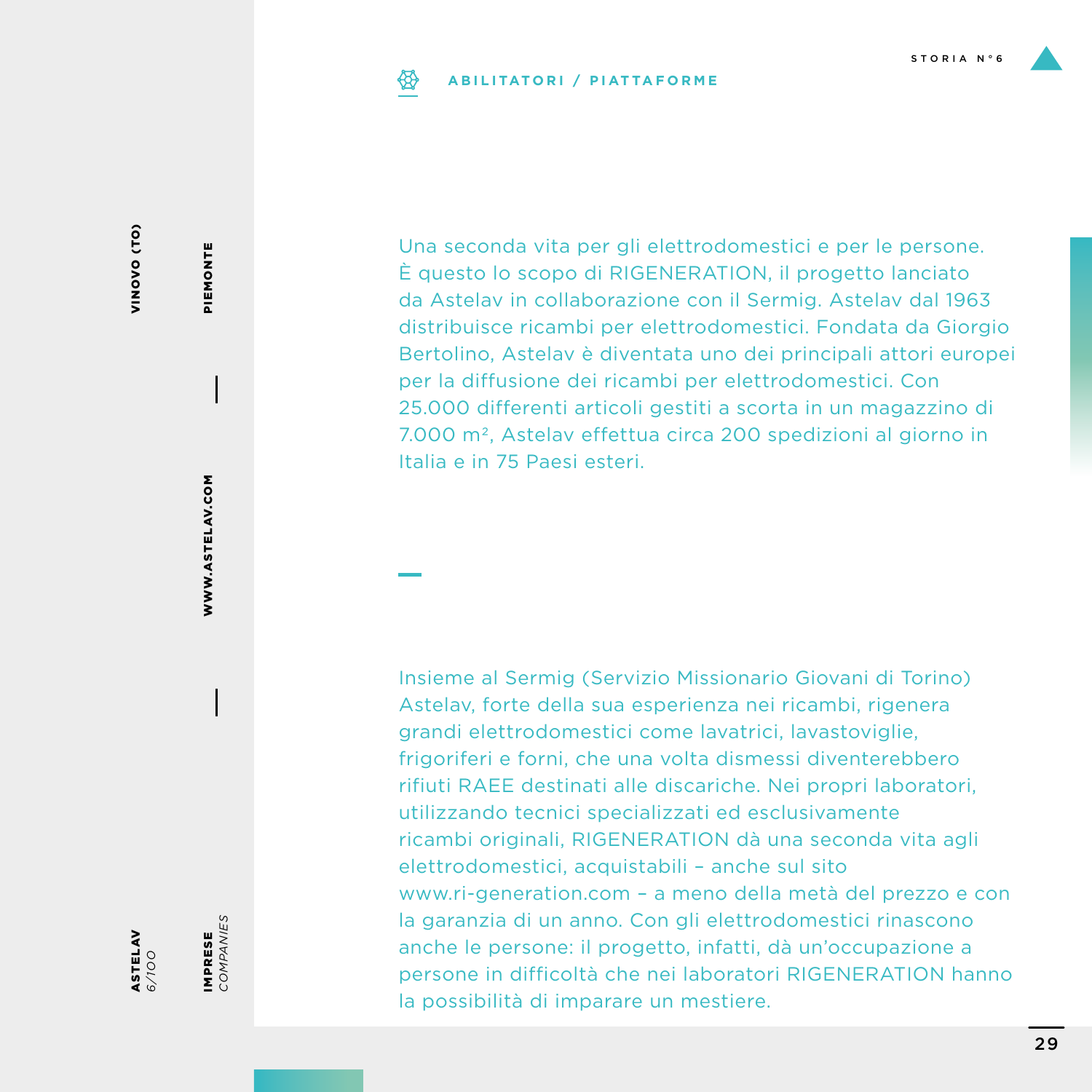**FURNITURE / CONSTRUCTION**

Turning matter into poetry: that's how Avanguardia describes its activities. This Social Promotion Association, founded in 2012 by Francesca Padovani, works to valorise and highlight the work of people who transform products destined for oblivion into furniture and art objects. Avanguardia is part of the Verona-based Cooperative "Il Maggiociondolo", created in 1993 in order to recover used pallets. In recent years thanks to its president Giuseppe Padovani, Francesca's father, it has become a site for creating beauty.

# AVANGUA-RDIA

Fb

Its recovery operations begin with old wood: pallets, "briccole" poles from Venice's lagoon, or boards from aged barrels rendered obsolete by time and wear. These are dismantled, studied, redesigned as furniture, furnishing or games, and reassembled or reworked to become Avanguardia brand objects. However, there is more than one kind of recovery involved here: these objects are constructed by people sentenced to alternative punishment, youths who are unemployed or putting alcoholism or drug addiction behind them. Matter becomes poetry within a project that reconstructs lives as well as objects. Avanguardia, which also publishes the avant-garde Arts & Crafts Review, uses these reborn objects in order to create set-ups for venues and events that promote and highlight local products and talents.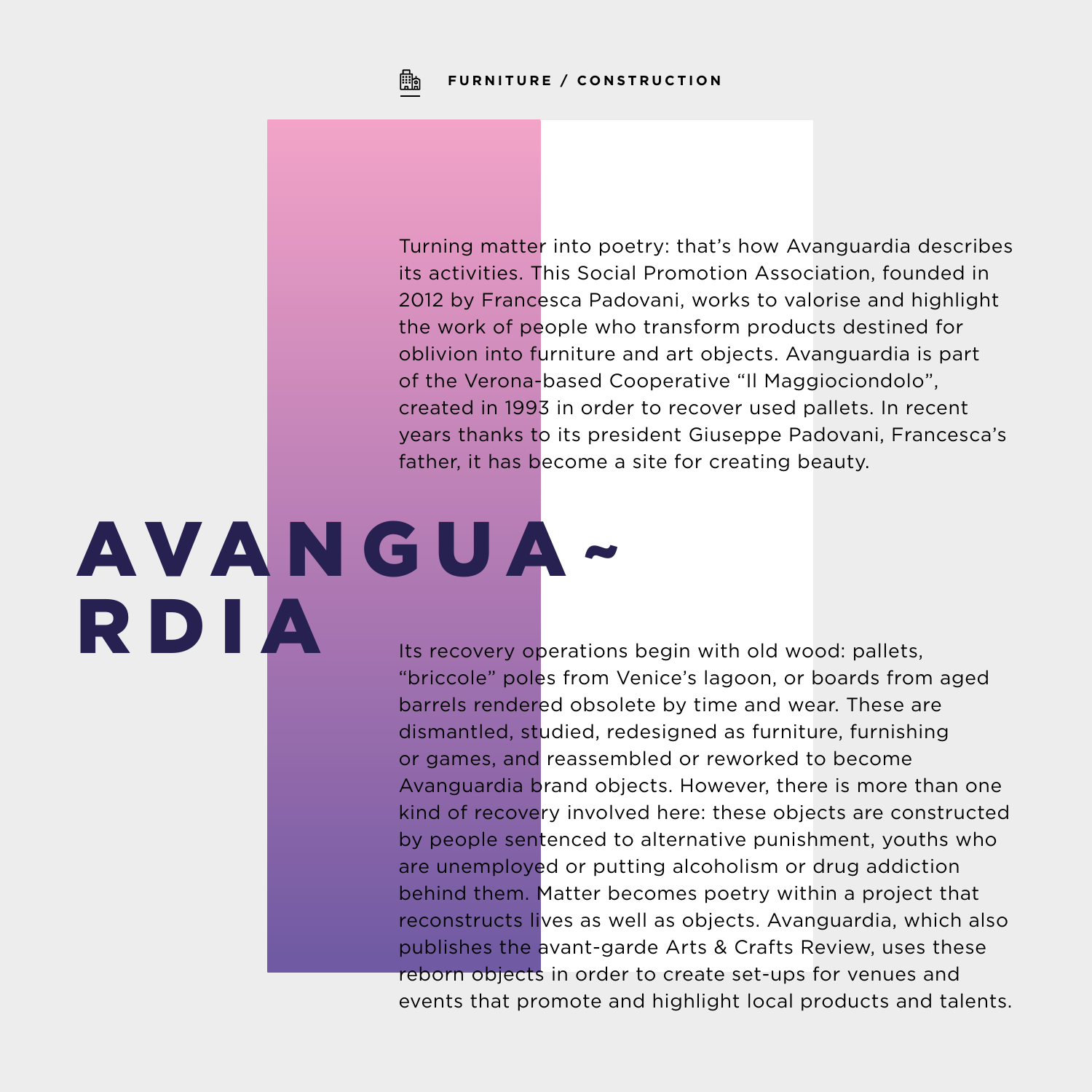#### **ARREDO / EDILIZIA**鶥

VERONA VERONA

VENETO

VENETO

WWW.AVANGUARDIAVERONA.IT

WWW.AVANGUARDIAVERONA.IT

AVANGUARDIA *7/ 1OO* NON PROFIT<br> $NON-PROFIT$ *NON-PROFIT* NON PROFIT

La materia diventa poesia: così Avanguardia sintetizza la propria attività. L'Associazione di promozione sociale nata nel 2012 per iniziativa di Francesca Padovani si occupa infatti di valorizzare il lavoro di persone che trasformano prodotti considerati da gettar via in mobili e oggetti d'arte. Avanguardia è la voce della Cooperativa veronese "Il Maggiociondolo", creata nel 1993 per il recupero di vecchi pallet e negli ultimi anni diventata, grazie al presidente Giuseppe Padovani, padre di Francesca, un luogo di creazione di bellezza.

Il lavoro di recupero inizia da pallet, briccole veneziane o assi di barrique che il tempo ha reso non più utilizzabili e quindi destinate alla discarica; dopo lo smontaggio, si studiano le potenzialità di questa materia prima seconda e si progettano mobili, complementi d'arredo, giochi a marchio Avanguardia. Il recupero però non riguarda soltanto la materia, perché a realizzare questi oggetti sono detenuti in pena alternativa, giovani disoccupati o con problemi di alcolismo e tossicodipendenza alle spalle. Quella materia diventa poesia nel momento in cui incontra una progettualità che ricostruisce vite, oltre che oggetti. E con questi oggetti Avanguardia, editrice anche della rivista Avanguardia Arts&Crafts Review, crea allestimenti di locali ed eventi valorizzando i prodotti e i talenti del territorio.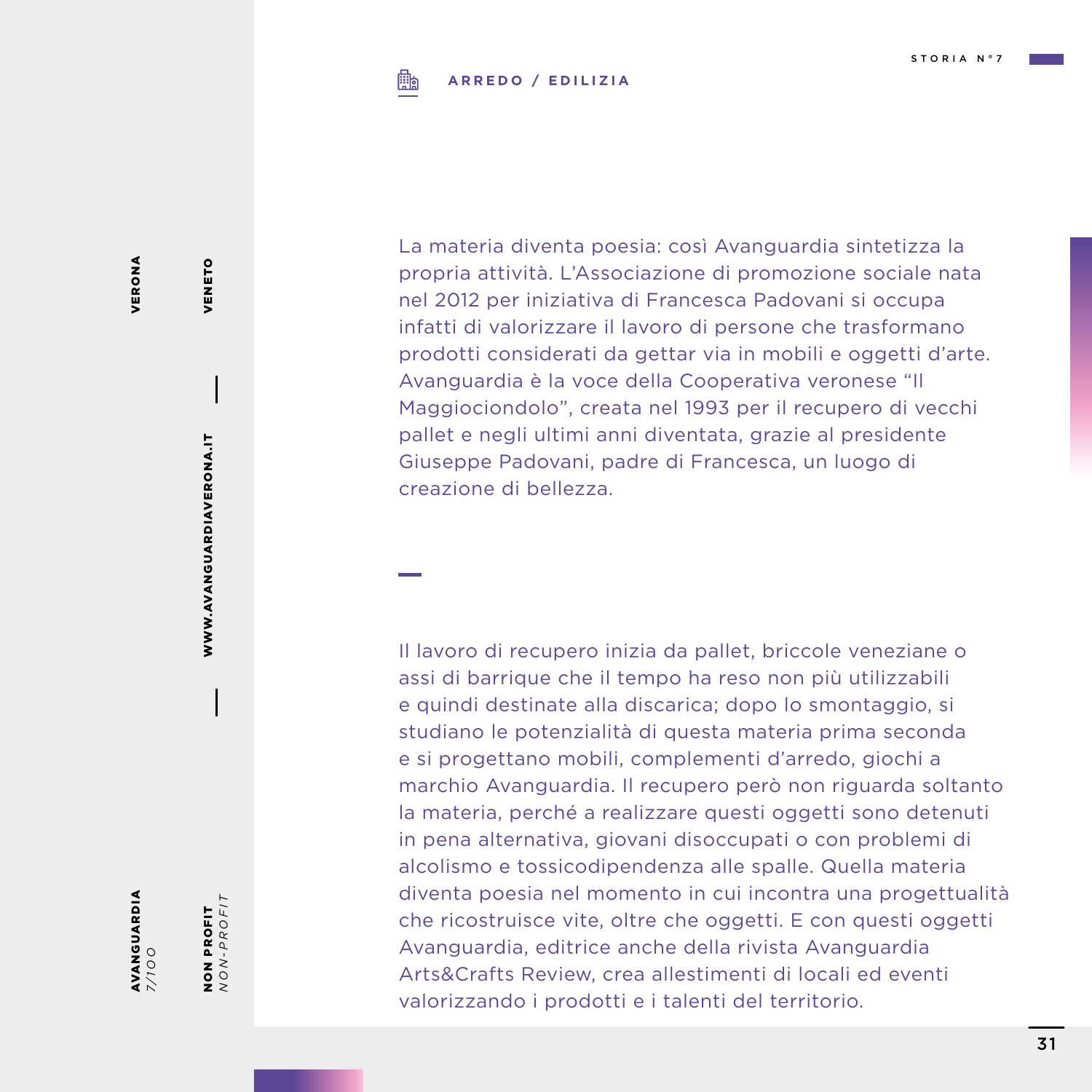ி⊫ **DESIGN AND RESEARCH**

Emilia Romagna is a gastronomic paradise... and quality food is all the better when science and industry cooperate. Hence the creation of BIOGEST-SITEIA, the industrial research and technology transfer laboratory consisting of two departments of the University of Modena and Reggio Emilia: Life Sciences and the "Enzo Ferrari" Engineering Department. Here agronomic and food research projects experiment with new ways of innovating the supply chain whilst also making it more sustainable. B I O G E S T  $S I$  ~ TEIA

> One of the projects developed is Sostinnovi, awarded third place at "Io Penso Circolare" 2017. Amongst other things, this includes the valorisation of by-products from the wine production chain, used to create bioplastic materials for the food industry and new eco-sustainable materials for the building industry, plus energy and biochar fertiliser from the gasification of pruned plants and trees. Valoribio, on the other hand, is a BIOGEST-SITEIA project for the sustainable exploitation of livestock waste and organic waste through the employment of soldier flies. Swarms of these insects transform agricultural and alimentary waste into high valueadded products (proteins, fats and chitin) which can serve various high-quality industrial and compost purposes. The proteins are useful above all for creating completely biodegradable bioplastics for agricultural use.

### **UNIVERSITÀ** DEGLI STUDI DI MODENA E REGGIO EMILIA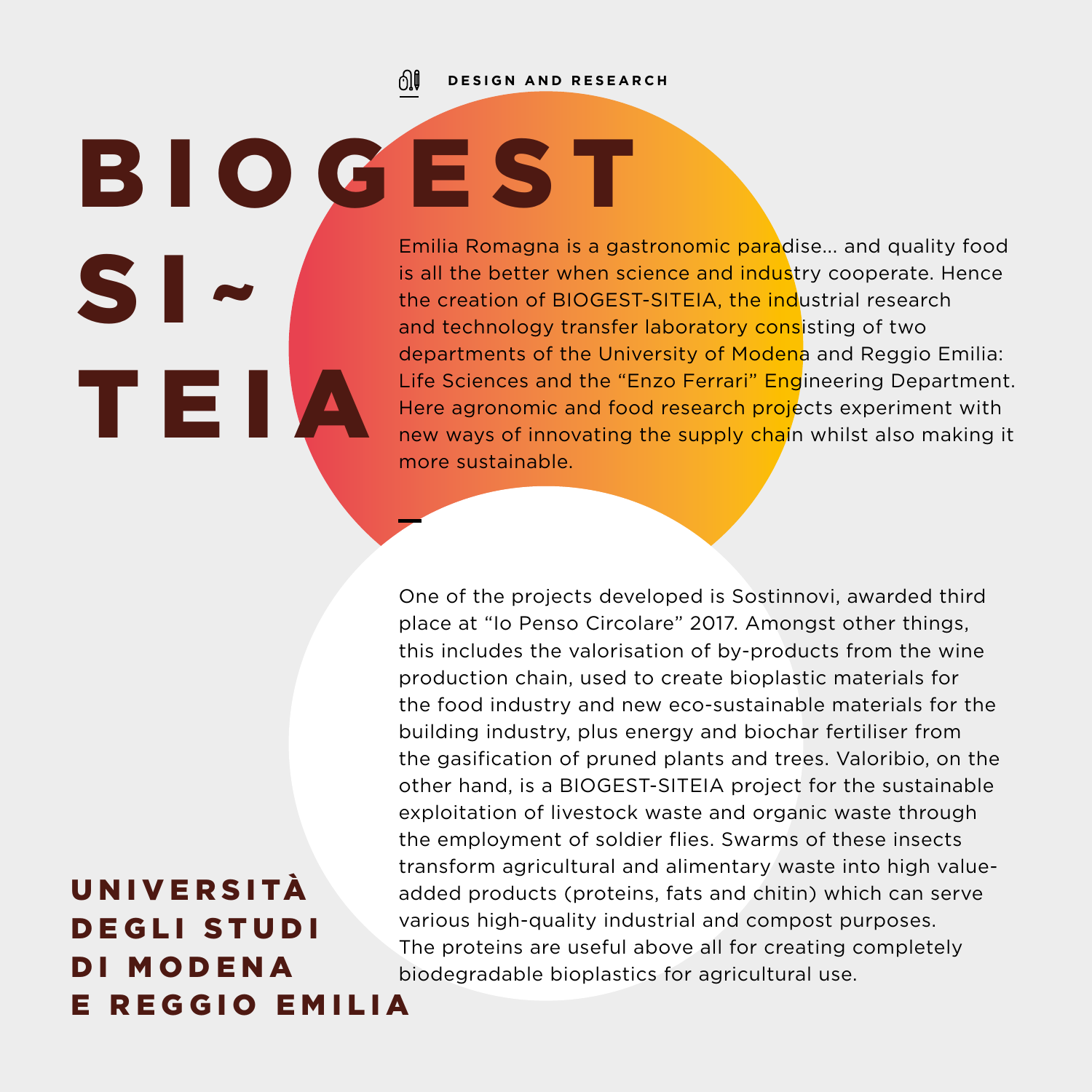#### ி **DESIGN E RICERCA**

REGGIO EMILIA REGGIO EMILIA EMILIA ROMAGNA

EMILIA ROMAGNA

WWW.BIOGEST-SITEIA.UNIMORE.IT

WWW.BIOGEST-SITEIA.UNIMORE.IT

BIOGEST – SITEIA **BIOGEST - SITEIA**<br>8/100 CENTRI DI RICERCA / UNIVERSITÀ *RESEARCH CENTERS / UNIVERSITIES*

CENTRI DI RICERCA / UNIVERSITÀ<br>RESEARCH CENTERS / UNIVERSITIES

L'Emilia Romagna è terra di buon cibo, e per fare cibo di qualità non guasta che scienza e industria collaborino. Per questo nasce BIOGEST-SITEIA, il laboratorio per la ricerca industriale e il trasferimento tecnologico costituito da due dipartimenti (Scienze della vita, Ingegneria "Enzo Ferrari") dell'Università di Modena e Reggio Emilia. Qui si fa ricerca agronomica e alimentare, sperimentando nuovi modi di innovare la filiera, rendendola anche più sostenibile.

Tra i progetti in campo c'è Sostinnovi – giunto terzo al premio "Io Penso Circolare" 2017 – che prevede, tra l'altro, la valorizzazione dei sottoprodotti della filiera vitivinicola attraverso la realizzazione di materiali a base di bioplastiche per l'industria alimentare, di nuovi materiali ecosostenibili per l'edilizia e di energia e biochar (fertilizzante) dalla gassificazione delle potature. Valoribio è invece il progetto di BIOGEST-SITEIA per la valorizzazione sostenibile di scarti zootecnici e rifiuti organici attraverso mosche soldato. Grazie all'azione di questi insetti gli scarti agroalimentari vengono trasformati in prodotti ad alto valore aggiunto (proteine, grassi e chitina) utilizzabili per vari scopi industriali e compost di alta qualità. Le proteine in particolare vengono utilizzate per la creazione di bioplastiche per usi agricoli, completamente biodegradabili.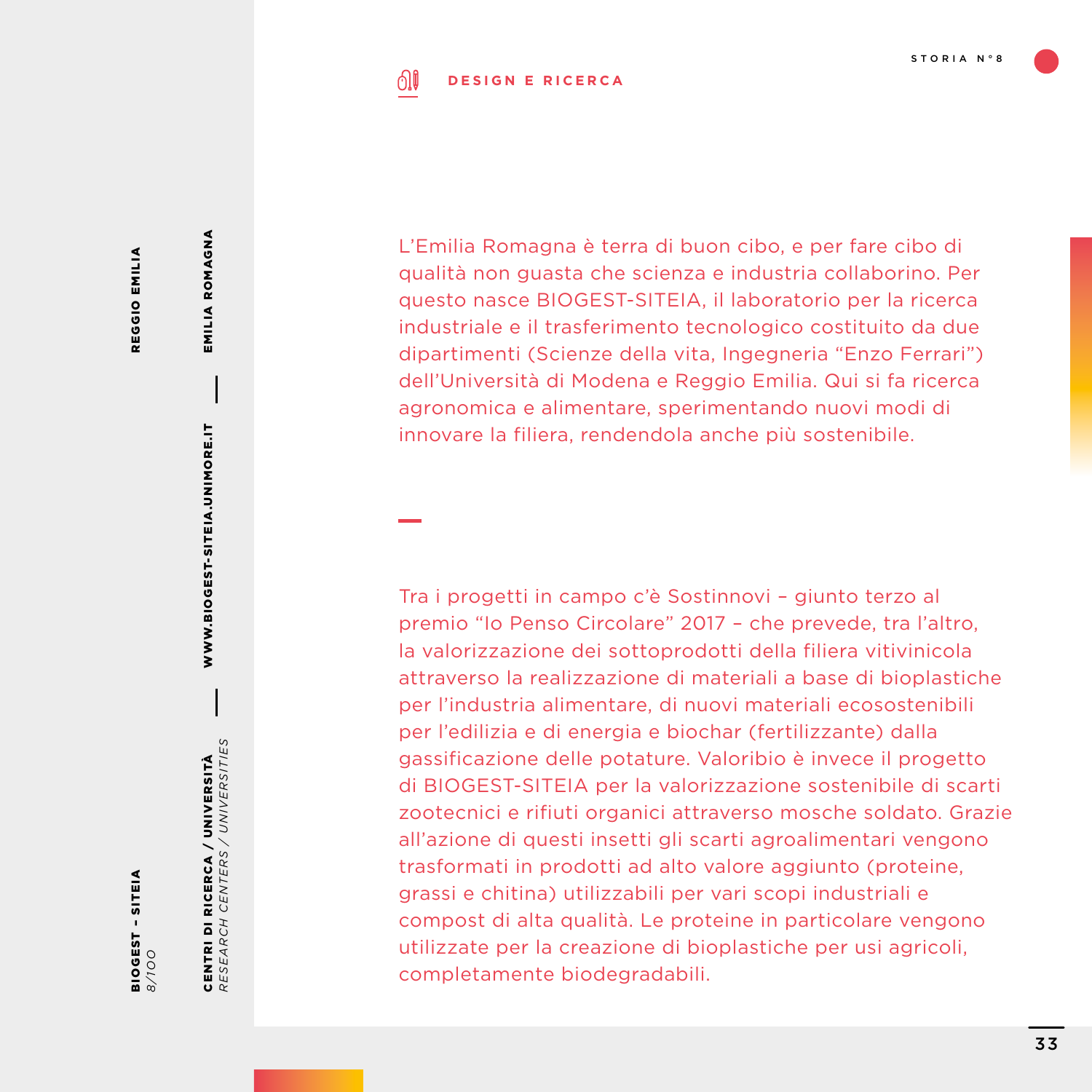#### jiŲ **CHEMICAL AND PHARMACEUTICAL INDUSTRY**

BIC<sup>®</sup>

Innovation also means looking where others don't: at what's discarded. Take the bergamot plant, for example: normally this is used only for its precious essential oil obtained by discarded. Take the bergamot plant, for example: normally this is used only for its precious essential oil, obtained by cold-pressing the skin of its fruit. The rest of the plant has always been thrown away. That's what Bionap decided to use: from bergamot juice it extracts flavonoids (polyphenolic compounds) that help control the so-called "bad" cholesterol (Ldl) in human blood. Bionap is an Italian company that specialises in the production of extracts derived from Mediterranean plants and fruit, especially from Sicily.

> Its zero-kilometre products are used in the food supplement, nutraceutical and cosmetics sectors. From its base in Belpasso (Province of Catania), Bionap creates products used in order to relieve bowel irritation, made from artichoke leaves. It also offers a patented extract obtained from pruned olive leaves and prickly pear pads which benefits the mucosa of the digestive system and soothes gastric disorders. Then there are its cosmetic products: for example, Bionap has developed a product that uses the juice of prickly pear pads to help healing processes in light wounds and to moisturise the skin.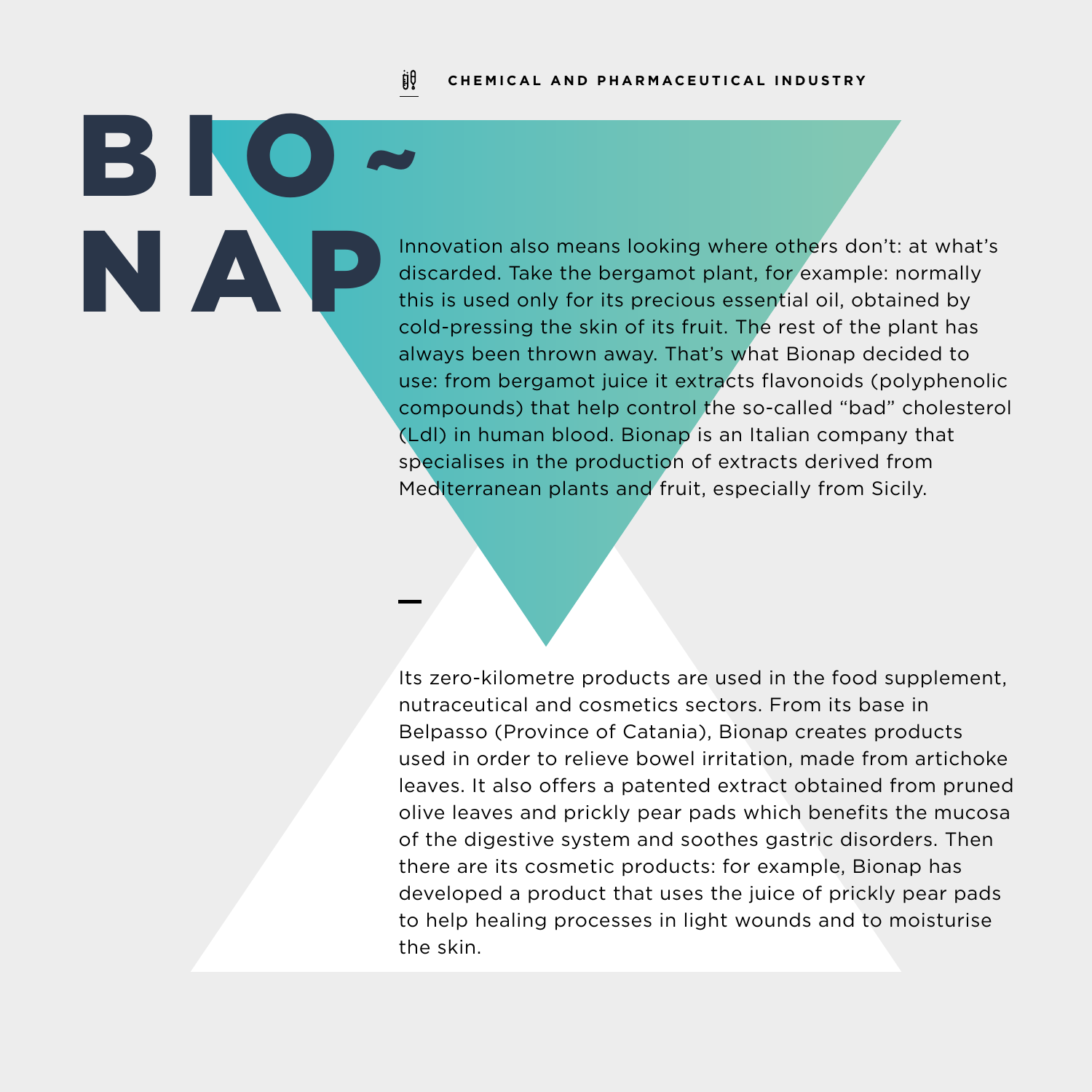#### ijθ **CHIMICA / FARMACEUTICA**

BELPASSO (CT) BELPASSO (CT)

> BIONAP **BIONAP**

IMPRESE<br>COMPANIES *COMPANIES* IMPRESE

WWW.BIONAP.COM

WWW.BIONAP.COM

SICILIA

**SICILIA** 

Innovare è anche guardare dove gli altri non guardano: agli scarti. Prendiamo ad esempio il bergamotto: tradizionalmente di questa pianta si impiegano solo le bucce dei frutti, dalle quali, spremute a freddo, si ottiene il prezioso olio essenziale. Tutto il resto veniva considerato come uno scarto. A questo scarto ha guardato Bionap, che dal succo di bergamotto estrae flavonoidi (composti polifenolici) che aiutano a controllare il cosiddetto colesterolo "cattivo" (Ldl) del sangue. Bionap è un'azienda italiana specializzata nella produzione di estratti derivati da piante e frutti dell'area mediterranea, in particolare siciliani.

Questi prodotti a chilometro zero trovano applicazione nel settore degli integratori alimentari, nella nutraceutica e nella cosmetica. All'azienda di Belpasso (CT), ad esempio, si devono prodotti da usare come sollievo contro l'intestino irritabile derivati dalle foglie del carciofo. Oppure un estratto (brevettato) dalle foglie della potatura degli ulivi e dalle pale di fico d'India che aiuta la mucosa del sistema digerente ed è utile a lenire i disturbi gastrici. E poi ci sono i prodotti per la cosmesi: col succo delle foglie di fico d'India Bionap ha messo a punto un prodotto che aiuta i processi riparativi in caso di ferite e idrata la pelle.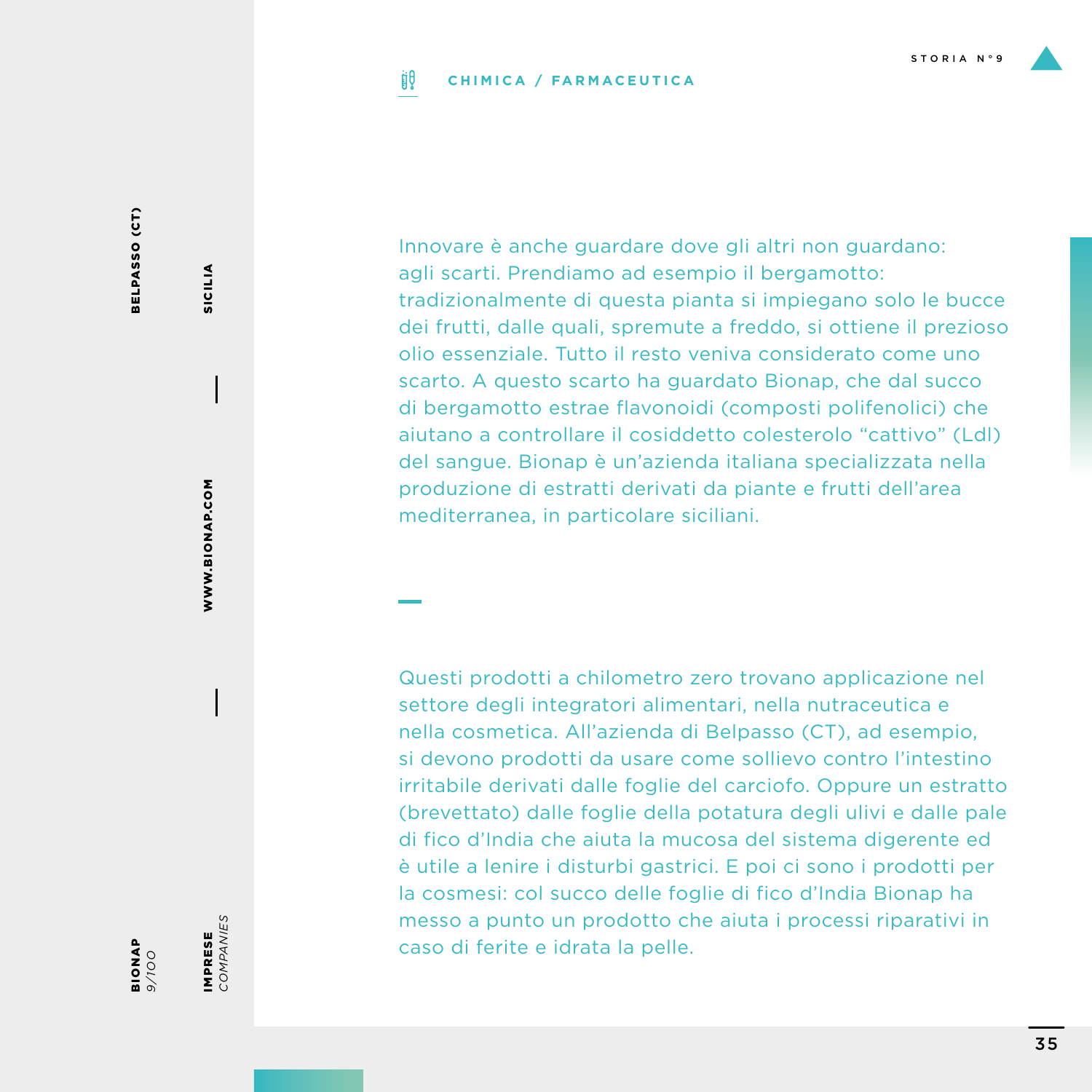jiŲ **CHEMICAL AND PHARMACEUTICAL INDUSTRY**

BIO~

O N One of the most deadly environmental threats is marine<br>pollution caused by plastics and micro-plastics. But toda<br>100% patural and completely biodegradable plastics evident pollution caused by plastics and micro-plastics. But today 100% natural and completely biodegradable plastics exist: the PHAs (polyhydroxyalkanoates) by Bio-on: bio polymers created by nature without the use of organic solvents, which can replace PET, PE, PP and other plastics derived from petrol.

> The PHAs are obtained through a process of production from waste sources of agricultural processing (including molasses, cane sugars and sugar beet), without competing with food chains. Minerv PHAs by Bio-on is a 100% natural and biodegradable bioplastic, as certified by Vincotte and the USDA (United States Department of Agriculture). It is a "platform product" which can cover a wide range of applications: from packaging to biomedical products, from clothing yarns to automotive uses, from micro-plastics for cosmetics to toys and - thanks to the Minerv Biorecovery solution - environmental remediation and bio-remedies for oil pollution. Bio-on is based in the centre of Bologna and has a production facility about to open in Castel San Pietro Terme (Bologna Province). It was established in 2007. Its mission: guiding plastics towards a sustainable future. Kartell too has decided to invest in Bio-on's project on the development of organic electronics... for the IoT.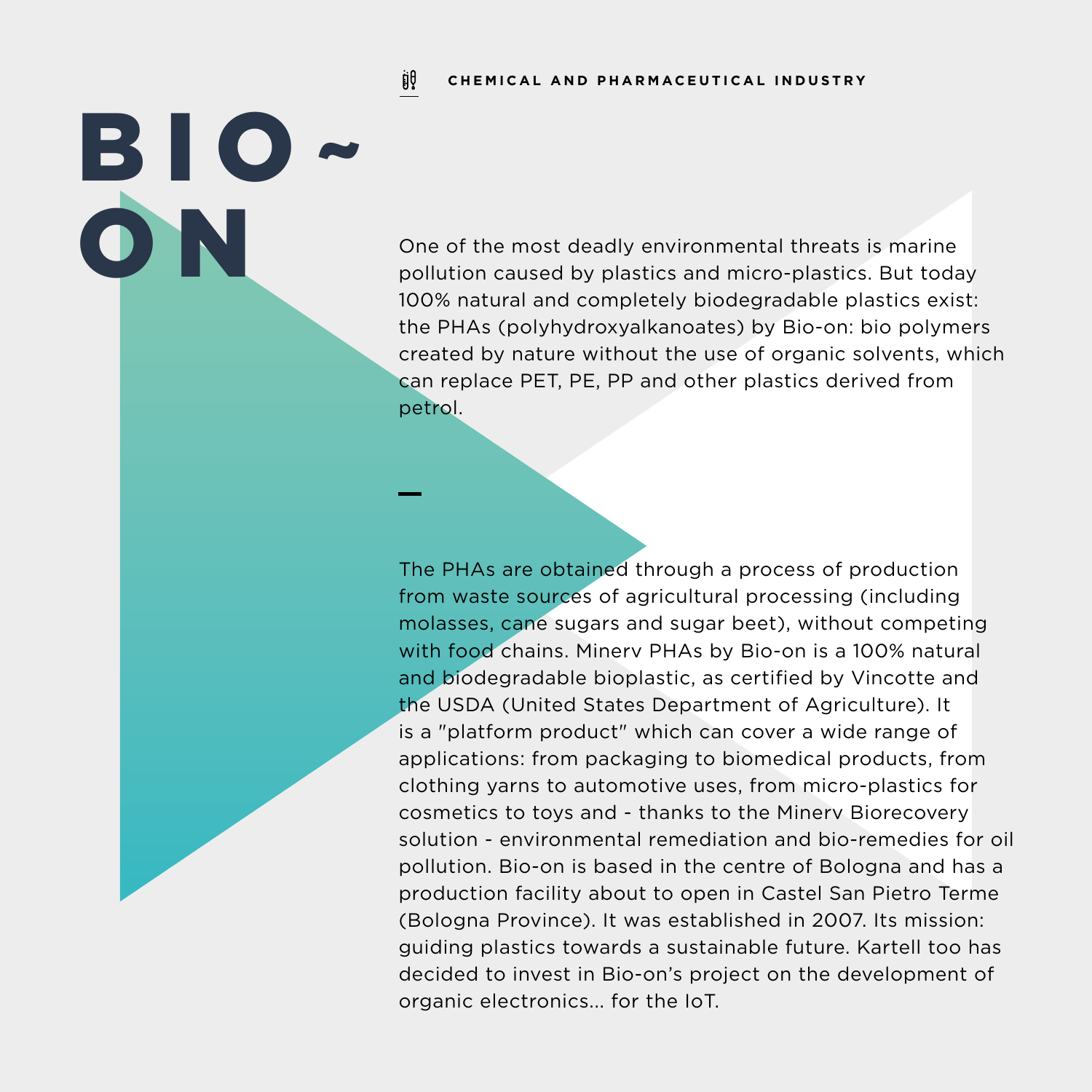### ijθ **CHIMICA / FARMACEUTICA**

Uno dei più gravi allarmi ambientali riguarda l'inquinamento dei mari causato da plastica e microplastiche. Ma oggi esistono plastiche 100% naturali e completamente biodegradabili: i PHAs (polidrossialcanoati) di Bio-on, bio polimeri creati dalla natura senza l'utilizzo di solventi organici che possono sostituire PET, PE, PP e altre plastiche derivate dal petrolio.

I PHAs sono ottenuti attraverso un processo di produzione da fonti di scarto di lavorazioni agricole (tra cui melassi, sughi di canna e barbabietola da zucchero), senza competizione con le filiere alimentari. Minerv PHAs di Bio-on è una bioplastica al 100% naturale e biodegradabile, come certificato da Vincotte e USDA (United States Department of Agriculture), un "prodotto piattaforma" che può coprire una vasta gamma di applicazioni: dal packaging al biomedicale, dai filati d'abbigliamento all'automotive, dalle microplastiche per la cosmetica ai giocattoli e, con la soluzione Minerv Biorecovery, le bonifiche ambientali e il biorisanamento di inquinamento da idrocarburi. Bio-on, un centro direzionale a Bologna e un'unità produttiva di prossima apertura a Castel San Pietro Terme (BO), nasce nel 2007 per traghettare le materie plastiche verso un futuro sostenibile. Anche Kartell ha deciso di investire nel progetto aziendale per lo sviluppo dell'elettronica organica, parte dell'IoT.

IMPRESE *COMPANIES*

IMPRESE<br>COMPANIES

WWW.BIO-ON.IT

WWW.BIO-ON.IT

EMILIA ROMAGNA

EMILIA ROMAGNA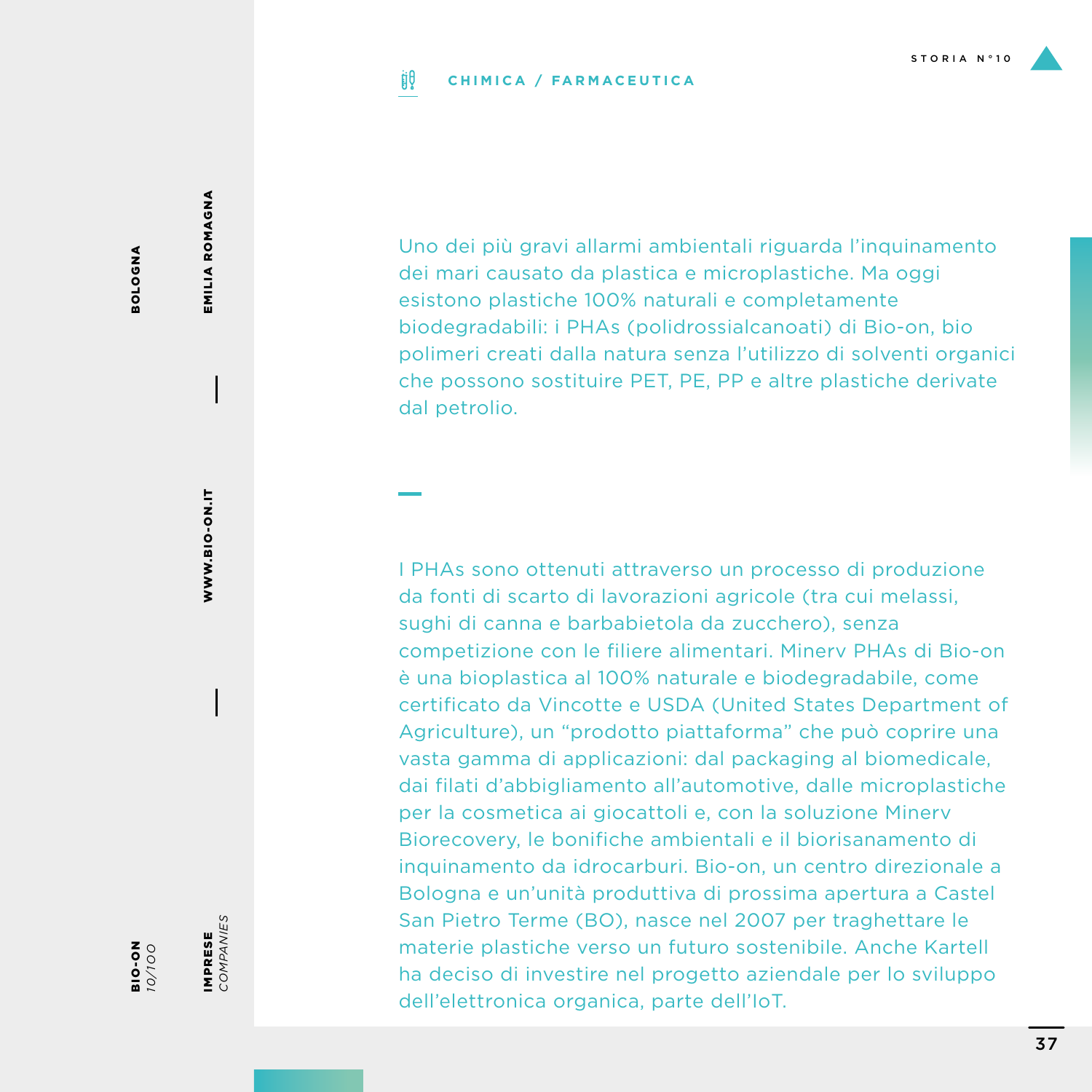Fb **FURNITURE / CONSTRUCTION**

 $CA$ 

VE"

T I

BRE~

M I

Foreseeing the end of a product's lifetime during the design phase, even before its lifetime has begun. That is Caimi Brevetti's motto. Founded in 1949, Caimi Brevetti is one of the leading European design-oriented production companies in furnishing and furnishing accessories for the office.

A winner of numerous major design awards (e.g. the recent German Design Award, the DesignEuropa Award and the Compasso d'Oro), Caimi has always believed in aesthetics but also in sustainability and recyclability. This has involved a strong research department (with numerous patents registered over the years) and many collaborations with Universities: from the Politecnico di Milano to the University of Milano-Bicocca, and from the University of Genoa to the Istituto Europeo di Design (IED). This approach can be seen in its preference for using recyclable materials and producing single-material or easily disassembled objects in order to facilitate 100% recycling. Something worth noting: in the end, quality materials and outstanding aesthetic value contribute to extending Caimi Brevetti product lifetimes, improving the efficiency quota of material and energy consumption.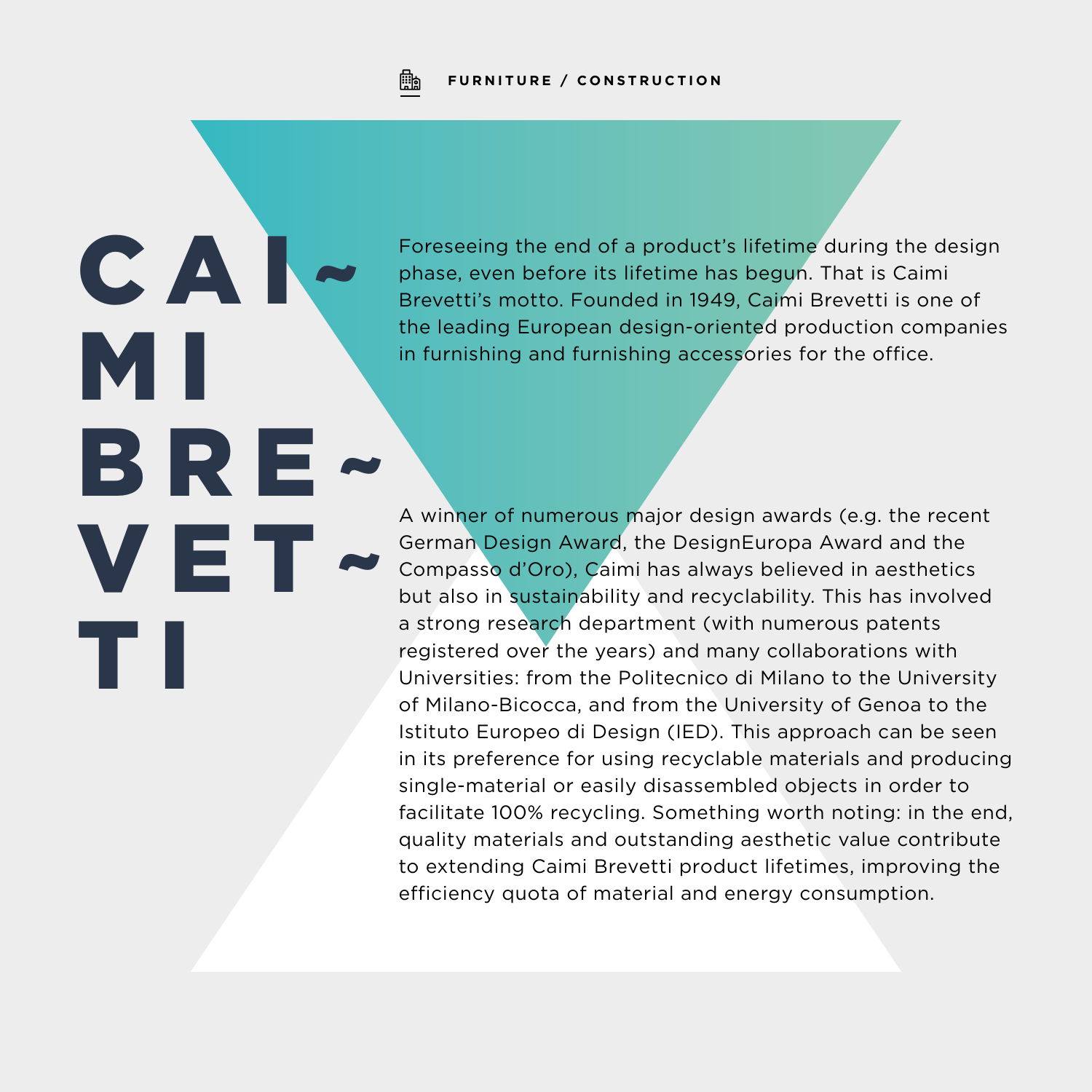

### **ARREDO / EDILIZIA**

NOVA MILANESE (MB) NOVA MILANESE (MB)

Pensare al fine vita di un prodotto ancor prima che quel prodotto prenda vita, già nella fase di progettazione. È questo il mantra di Caimi Brevetti. Fondata nel 1949, Caimi Brevetti è una delle principali realtà produttive europee design-oriented nell'arredamento e nei complementi d'arredo per l'ufficio.

Con numerosi riconoscimenti per il design dei suoi prodotti (dal recente German Design Award al Premio DesignEuropa fino al Compasso d'Oro) Caimi ha sempre avuto come obiettivo non solo l'estetica ma anche la sostenibilità e la riciclabilità. Lo ha fatto grazie ad un centro di ricerca (numerosi i brevetti registrati nel corso degli anni) e alla collaborazione con l'Università: dal Politecnico di Milano all'Università Milano Bicocca, dall'Università di Genova all'Istituto Europeo di Design. Porta avanti questa filosofia privilegiando materiali riciclabili e oggetti monomaterici o facilmente disassemblabili, in modo da agevolarne il riciclo al 100%. Inoltre la qualità dei materiali e la bellezza dei prodotti contribuiscono ad allungarne la vita, rendendo così più efficiente l'uso della materia e dell'energia impiegati.

CAIMI BREVETTI *11/1OO*

IMPRESE *COMPANIES*

IMPRESE<br>COMPANIES

WWW.CAIMI.COM

WWW.CAIMI.COM

LOMBARDIA

LOMBARDIA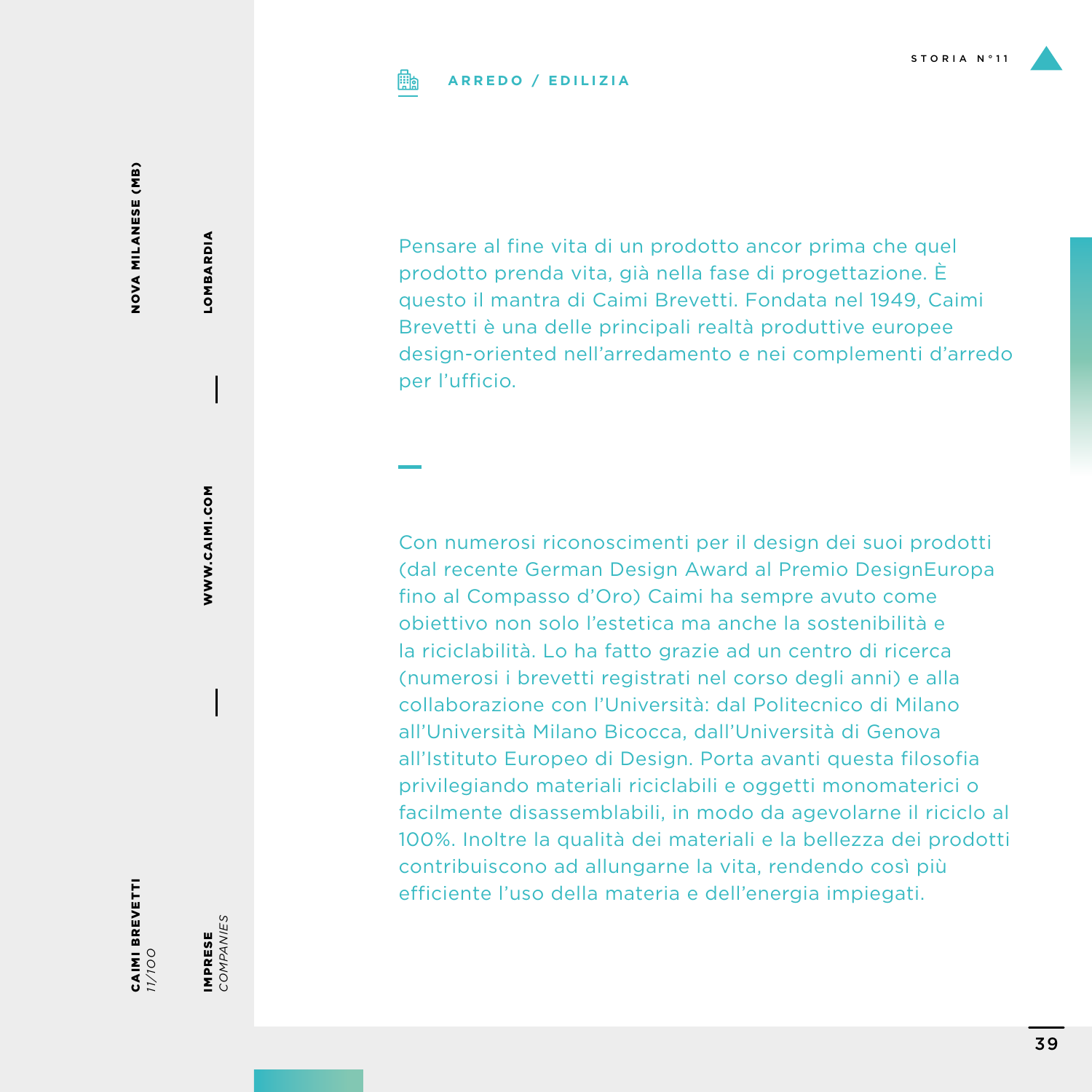When it comes to diverting industrial waste generated by plastic product processing away from landfill and reconverting it into new plastic ready to feed back into the production cycle, Caldara Plast is an expert in its field. The 50-year old company, based in Erba in the Province of Como, specialises in the recovery and transformation of preconsumer plastic waste.

### C A L D A R A PLAST<sub>Caldara</sub> Plast begins its work by recovering waste from

the moulding, extrusion and blow-moulding processes of various plastics (from polycarbonate, polyamide and polystyrene to polypropylene, ABS, PC/ABS, polyethylene and others) or semi-finished products, obsolete stocks and homogeneous ground materials. These waste products and materials undergo a series of grinding and mixing processes, followed by laboratory screening to identify their different constituents. After the recovery and grinding stages comes the regeneration and colouring stage: the material is mixed, pigmented and transformed, by means of a cutting-edge extrusion and drawing process, into thermoplastic granules, a new raw material ready to enter  $-$  or rather, to re-enter  $$ production processes.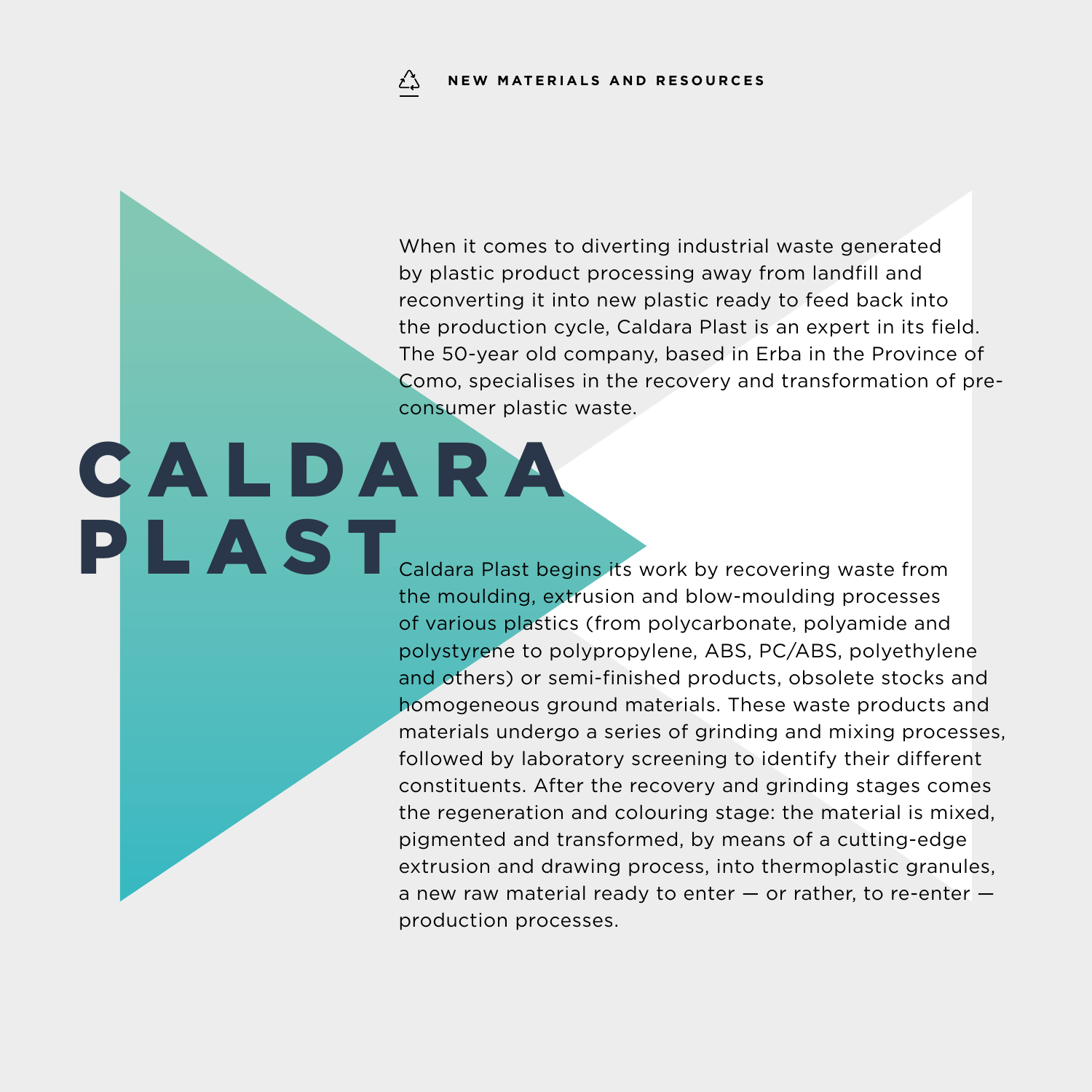### **FABBRICA DI RISORSE / MATERIALI** دُے

Là dove gli scarti industriali della lavorazione di prodotti in plastica invece di finire in discarica prendono la via che li porterà a diventare nuova materia plastica pronta a tornare nel ciclo produttivo, lì opera Caldara Plast. Azienda di Erba (CO) attiva da oltre 50 anni, si occupa del recupero e della trasformazione di scarti di materie plastiche pre-consumo.

Il punto di partenza del lavoro di Caldara Plast sono gli scarti dei processi di stampaggio, estrusione, soffiaggio delle plastiche (dal policarbonato al poliammide, dal polistirolo al polipropilene, ABS, PC/ABS, polietilene e altri) oppure prodotti semilavorati, giacenze obsolete, materiali macinati omogenei. Questi scarti e questi materiali passano attraverso processi di macinazione, di miscelazione e poi di vaglio in un laboratorio per la caratterizzazione dei diversi materiali. Dopo la fase di recupero e macinazione si passa alla fase della rigenerazione e della colorazione: il materiale viene mescolato e pigmentato e, grazie ad un processo di estrusione e trafilatura d'avanguardia, viene trasformato in granuli termoplastici: una nuova materia prima pronta ad entrare – o meglio, a rientrare – nei processi produttivi.

ERBA (CO) ERBA (CO)

IMPRESE<br>COMPANIES *COMPANIES* IMPRESE

WWW.CALDARA.IT

WWW.CALDARA.IT

LOMBARDIA

LOMBARDIA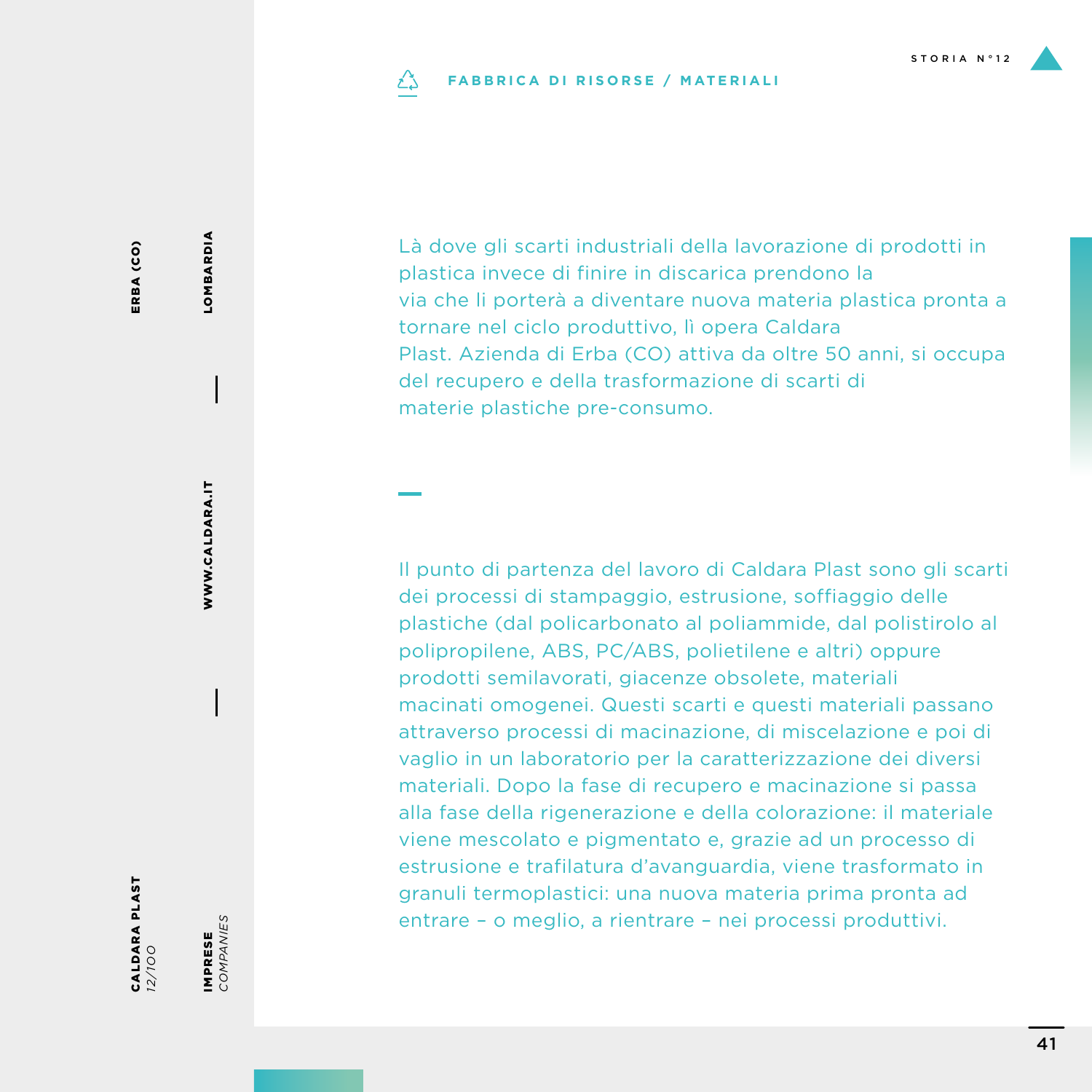Waste destined for landfill burial or, in the best hypothesis, recycled as rough raw material and used to make small containers or film... but which ends up becoming beautiful jewellery instead. We're talking about bracelets and earrings created from aluminium beverage cans by Carmina Campus, the sustainable fashion brand launched in 2006 by Ilaria Venturini Fendi, the youngest daughter of Anna Fendi. Carmina Campus combines the values of beauty and luxury with environmental and social responsibility.

### C A R M I N A CAM~ PUS

Thanks to its experience and to the skills of its Italian artisans, Carmina Campus produces bags, accessories and furniture made from an extremely wide range of waste materials. Its highly varied products all explicitly display the origins of their recycled and recovered materials... this, touched by creativity, design and beauty, reinforces their impact as a kind of status symbol. Carmina Campus collaborates with industrial realities to reuse their waste, including Campari, MINI-BMW, BTicino and Vibram. The company has also produced a line of bags in Africa with the United Nations. In Italy, using fabric waste and blankets from prison storehouses, it collaborates with SociallymadeinItaly to make bags for the "Made in Prison" project, involving inmates from 11 Italian penitentiaries: in 2017, this won the Social Design Award of the Associazione per il Disegno Industriale (Association for the Industrial Design).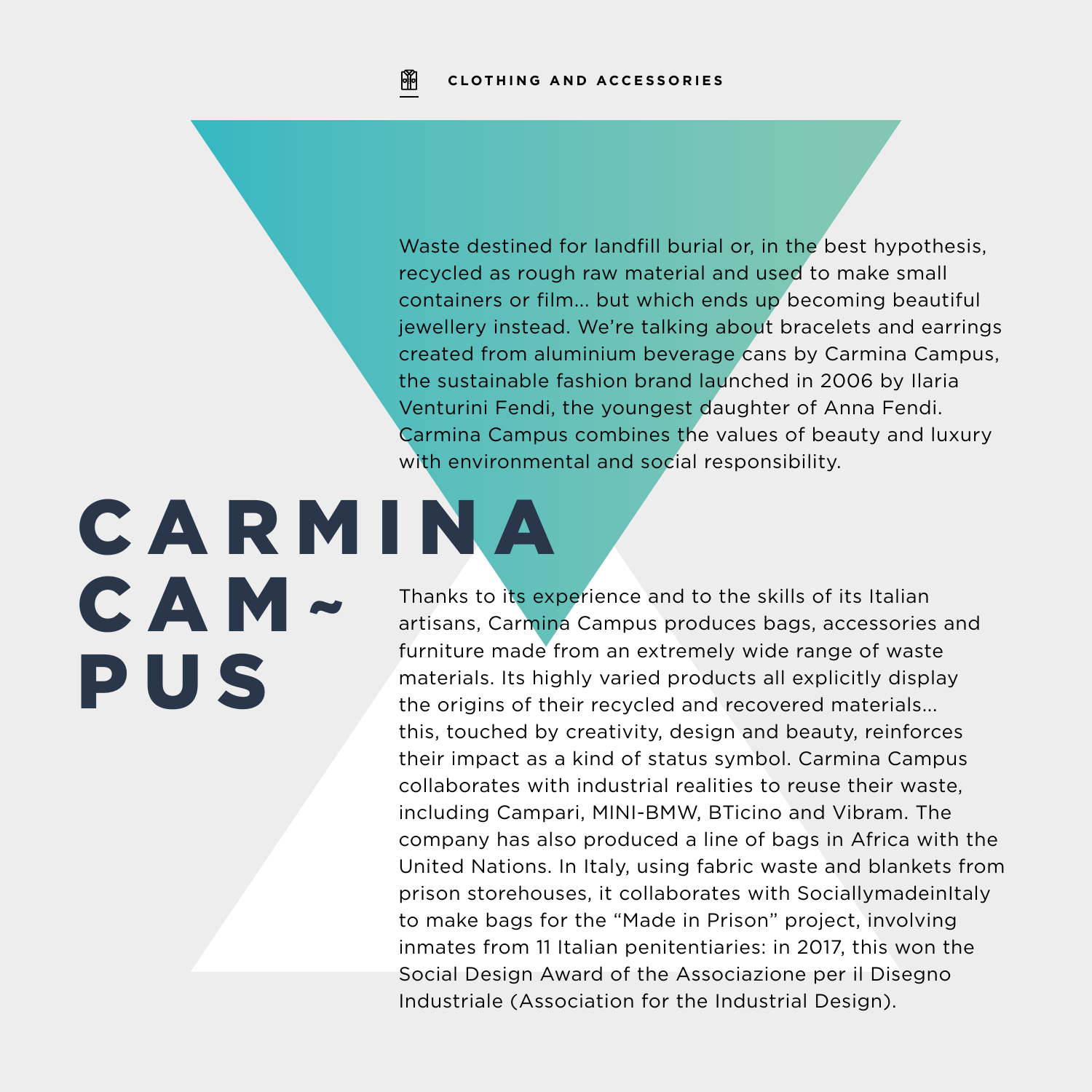### **ABBIGLIAMENTO E ACCESSORIPIP**

Sono rifiuti destinati alla discarica o, nella migliore delle ipotesi, a tornare materia prima grezza che servirà per fare vaschette o pellicole e invece diventano preziosi gioielli. Parliamo dei bracciali o degli orecchini creati, con l'alluminio delle lattine, da Carmina Campus: il marchio di moda sostenibile voluto nel 2006 da Ilaria Venturini Fendi, la figlia più giovane di Anna Fendi. Carmina Campus unisce i valori del lusso e della bellezza alla responsabilità verso l'ambiente e la società.

Grazie alla sua esperienza e alle competenze degli artigiani del made in Italy, produce borse e accessori e mobili servendosi dei più diversi materiali di scarto. Nei suoi prodotti il riciclo e il recupero di materia sono pienamente percepibili, quasi esibiti e, grazie alla creatività, al design e alla bellezza, diventano quasi uno status symbol. Carmina Campus collabora con le industrie per riusare i loro scarti, come Campari, MINI-BMW, BTicino, Vibram. Ha prodotto una linea di borse in Africa con le Nazioni Unite e in collaborazione con SociallymadeinItaly, usando scampoli tessili e coperte recuperate dai magazzini delle carceri, realizza borse per il progetto "Made in Prison", che coinvolge i detenuti di 11 penitenziari italiani e ha meritato il Social Design Award 2017 dell'ADI (Associazione per il Design Industriale).

CARMINA CAMPUS *13/1OO*

IMPRESE *COMPANIES*

IMPRESE<br>COMPANIES

WWW.CARMINACAMPUS.COM

WWW.CARMINACAMPUS.COM

LAZIO

43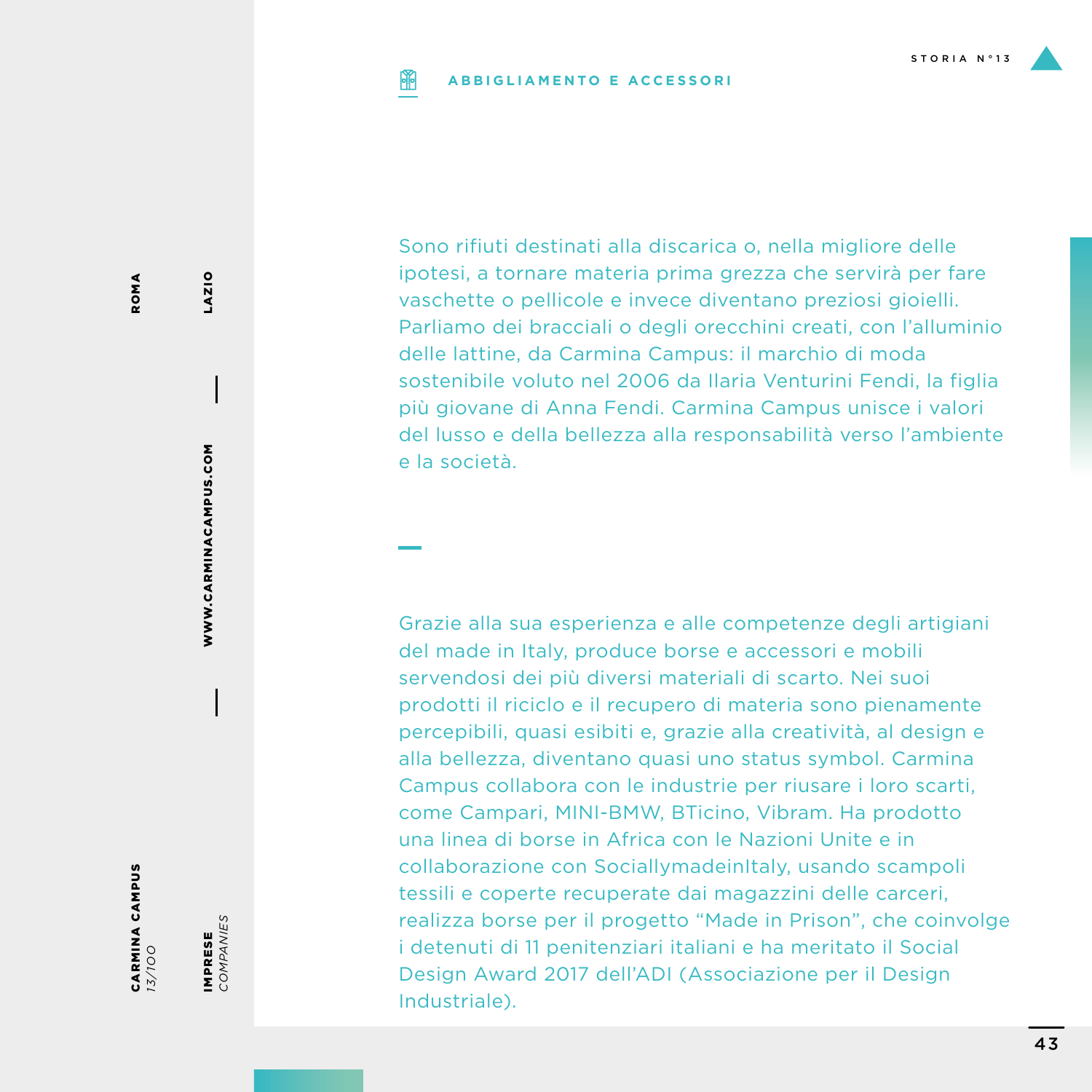### 阐 **CLOTHING AND ACCESSORIES**

CAR~

If we try to imagine an ideal new material for making<br>footwear, we think of something comfortable, waterp<br>and tough enough to resist all of the very different co footwear, we think of something comfortable, waterproof, and tough enough to resist all of the very different conditions and stresses that shoes and boots are submitted to during their long lifetimes. None of which would lead to us using paper!

> Yet that is what Maurizio Colucci decided to do in 2014 when he invented Cartina: the world's first material derived from recycled paper and yet suitable for replacing leather in footwear, bags and accessories. Cartina is covered by various patents and is completely green and circular: both recycled and recyclable. It does not include any animal skin or fur and is manufactured in the laboratories of the Tessiltoschi company in Prato, in buildings powered by renewable energy. Unlike paper, it has high stress resistance and is waterproof: It is worked just like leather, and has the same physical and mechanical features. It can be combined with other materials, and personalised with digital prints (its colourants are waterbased, its solvents low on eco-impact)... all of which enables its use in highly original product designs: such as its footwear for Lineapelle Milano 2017.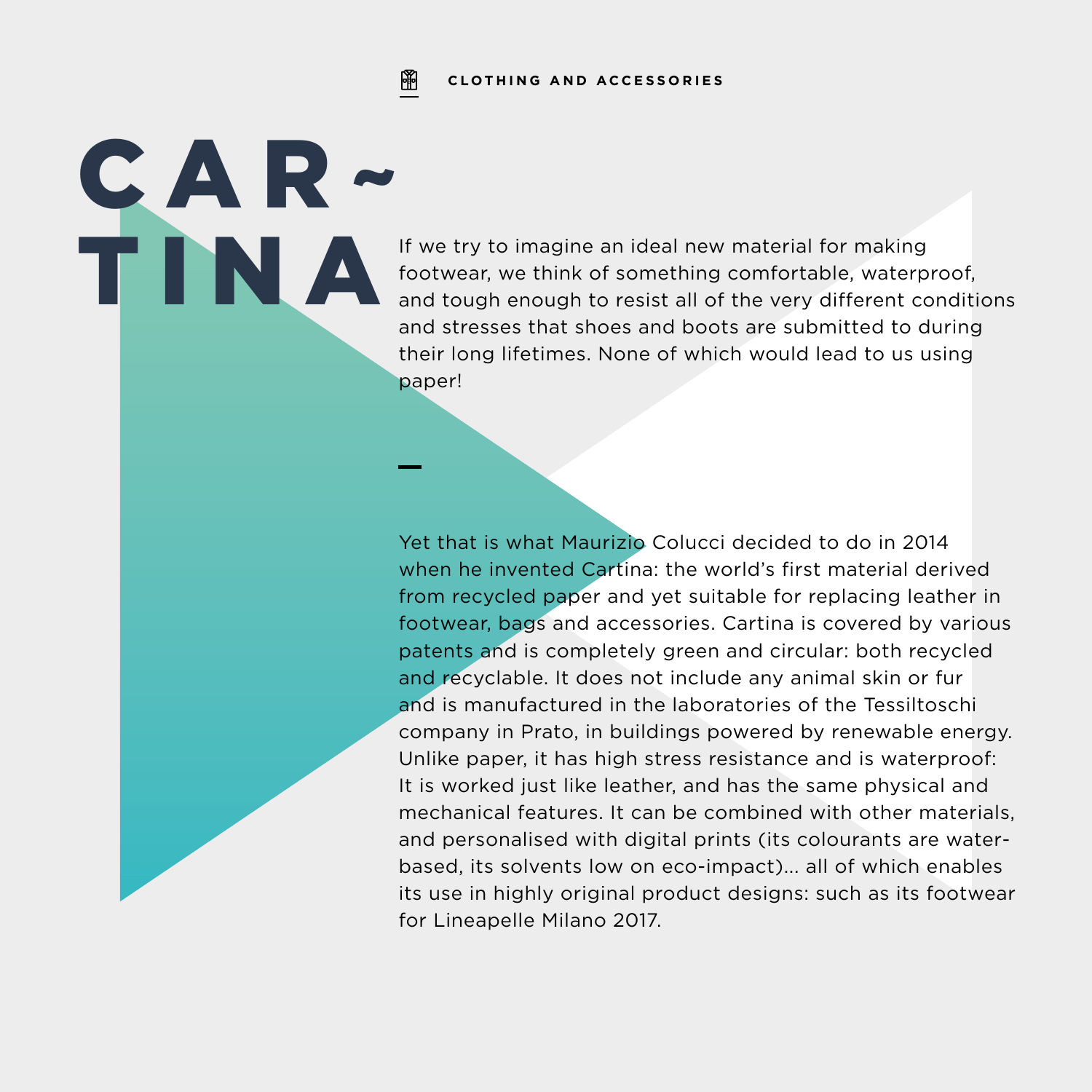### **ABBIGLIAMENTO E ACCESSORIPIP**

Se dovessimo immaginare un materiale innovativo per le scarpe, certamente penseremmo a qualcosa di resistente, impermeabile, tenace quanto basta per affrontare le diverse condizioni e gli stress cui vengono sottoposte le calzature nella vita di tutti i giorni. C'è invece chi ha pensato alla carta, il materiale che meno si dovrebbe prestare a questo uso.

Si tratta di Maurizio Colucci, che nel 2014 ha dato vita a Cartina: il primo materiale al mondo derivato dalla carta riciclata che può sostituire la pelle nella produzione di calzature, abbigliamento, borse e accessori. Un materiale la cui produzione è coperta da vari brevetti, completamente green e circolare: riciclato e riciclabile, Cartina non utilizza pelli o pellicce di animali e viene prodotto nei laboratori dell'azienda Tessiltoschi di Prato, in edifici alimentati con energie rinnovabili. Al contrario della carta, resiste agli strappi ed è impermeabile, si lavora come la pelle ed ha le sue stesse caratteristiche fisiche e meccaniche. Combinato con altri materiali e personalizzabile con stampa digitale – i coloranti sono a base di acqua e solventi a basso impatto ambientale – può dare vita a prodotti unici e dal design originale come le calzature presentate a Lineapelle Milano 2017.

CARTINA *14/1OO* IMPRESE *COMPANIES*

IMPRESE<br>COMPANIES

WWW.CARTINAFABRICS.COM

WWW.CARTINAFABRICS.COM

TOSCANA

TOSCANA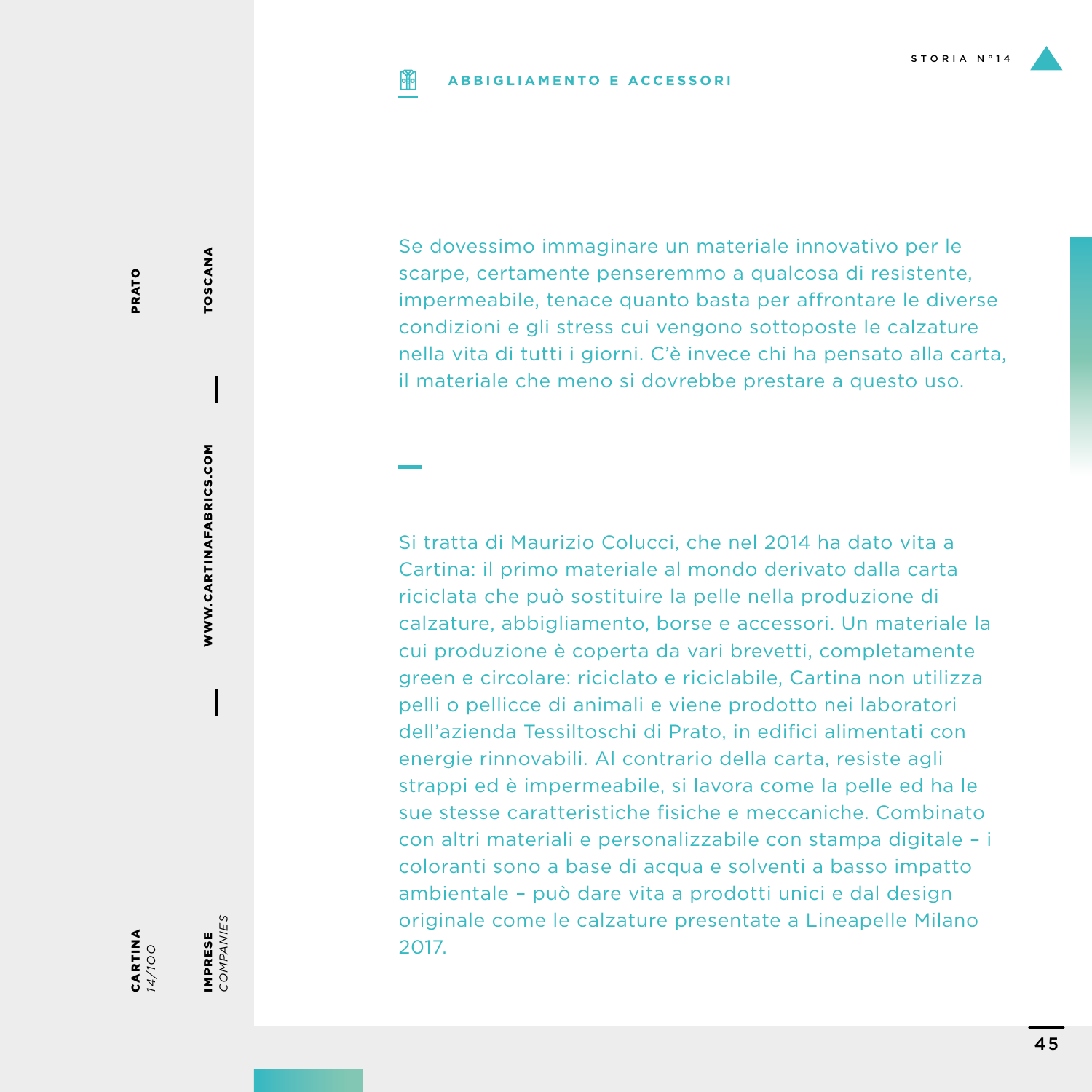Reduced land and raw material consumption, increased material recycling and transport savings: that is the future of the building sector and the mission of Catalyst Group, the Florentine start-up that has developed a new all-circular construction system. A brick production process that starts with the demolition of the existing building and with the recovery of its materials: these are subjected to chemical controls, and then mixed and cold-pressed on-site using a high compression press in order to produce new bricks.

This process makes it possible to reduce CO<sub>2</sub> emissions and to save the energy needed to fire the bricks and then transport them from the factory to the building site. This is the process used to produce Ri-Block, the brick that enables masonry construction without mortar, ideal for exposed brickwork. Catalyst also makes Carrara-Block, white blocks made with recovered waste from Carrara marble processing and dust from marble excavations in the Apuane Quarries. Plus Double-Block, a brick obtained from the same recycled materials, but with two exposed sides. This also comes with channels that facilitate the insertion of reinforcing materials for load-bearing duties or for the construction of dismountable emergency buildings.

## G R O U P

CATA~

LYST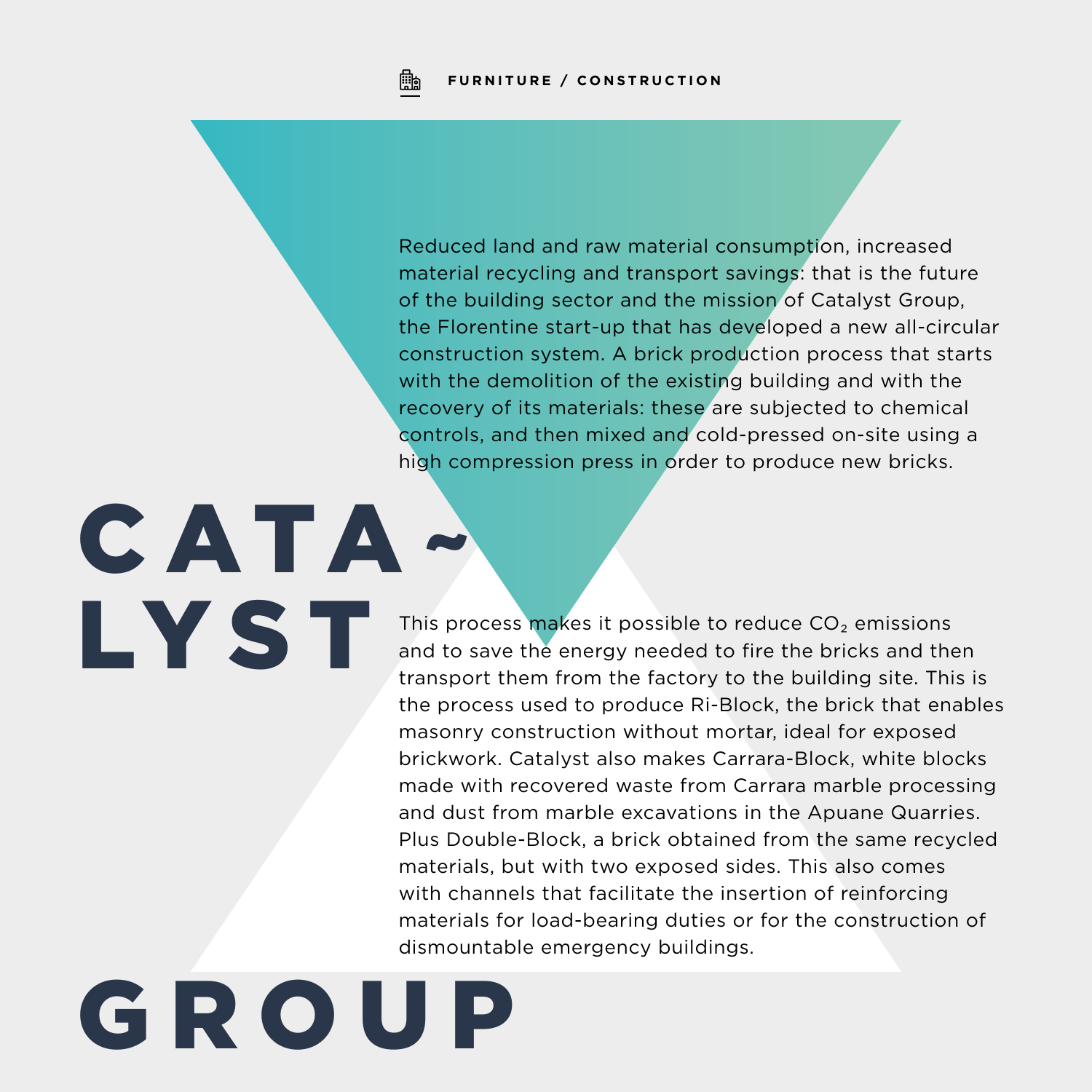

### **ARREDO / EDILIZIA**

FIRENZE FIRENZE

CATALYST GROUP *15/1OO*

IMPRESE<br>COMPANIES *COMPANIES* IMPRESE

WWW.CATALYST-GROUP.IT

WWW.CATALYST-GROUP.IT

TOSCANA TOSCANA

Riduzione del consumo di suolo, minore utilizzo di materie prime, riciclo dei materiali e abbattimento dei trasporti: questo il futuro dell'edilizia e l'obiettivo di Catalyst Group, la startup fiorentina che ha messo a punto un nuovo sistema di costruzione, tutto circolare. Una filiera di produzione dei mattoni che parte infatti con la demolizione dell'edificio esistente e con il recupero dei materiali: dopo essere stati sottoposti a controlli chimici, vengono miscelati e pressati a freddo direttamente in cantiere grazie a una pressa ad alta compressione, ottenendo nuovi mattoni.

Questo processo consente di abbattere le emissioni di CO₂ e di risparmiare l'energia necessaria alla cottura dei mattoni e al trasporto dalla fabbrica al cantiere. Così si produce Ri-Block, il mattone che permette la realizzazione di murature senza malta e con faccia a vista. Catalyst realizza anche Carrara-Block, mattoni bianchi ottenuti recuperando gli scarti di lavorazione del marmo di Carrara e la polvere delle escavazioni prodotte nelle Cave Apuane. E Double-Block, il mattone ottenuto dagli stessi materiali riciclati, con due facce a vista e dotato di canali che consentono l'inserimento di un'armatura per un utilizzo in funzione portante o per la costruzione di edifici di emergenza smontabili.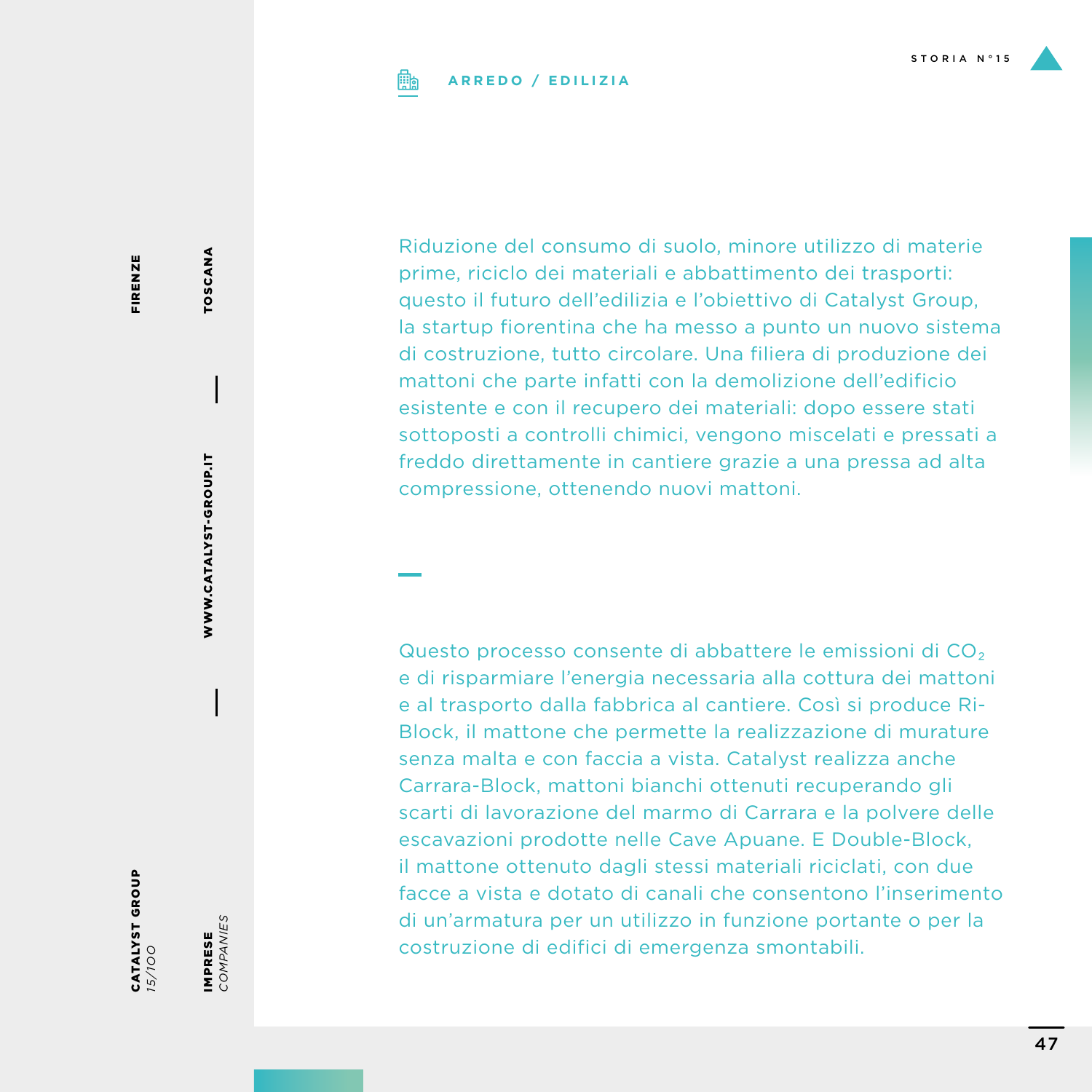SĬ **AGRI-FOOD**

C D A

LAN

CATTE~

 $\overline{\phantom{a}}$ 

A coffee break lasts only a few minutes, but the impact of the waste it generates can last for years. CDA, a brand synonymous with coffee breaks for 40 years, has turned this problem into one of its most innovative projects. The company, based in Talmassons (Udine), has 75 employees, supplies 650 customers daily and specialises in automatic food and beverage dispensing. For a number of years, it has been participating in a project in partnership with the Animaimpresa Association and the Department of Agricultural and Environmental Sciences at the University of Udine (through the Bluecomb spin-off), which involves recovering coffee grounds and thereby diverting them from landfill.

This initiative won the fifth edition of the Good Energy Award, which recognises companies that target nontraditional markets whilst respecting the environment. It aims to make it possible for coffee grounds to be reused as an energy source in pyrolytic stoves, which produce heat from biomass: the combustion residues, consisting of vegetablebased carbon, could then be used as a soil improver, turning coffee into an inexhaustible resource.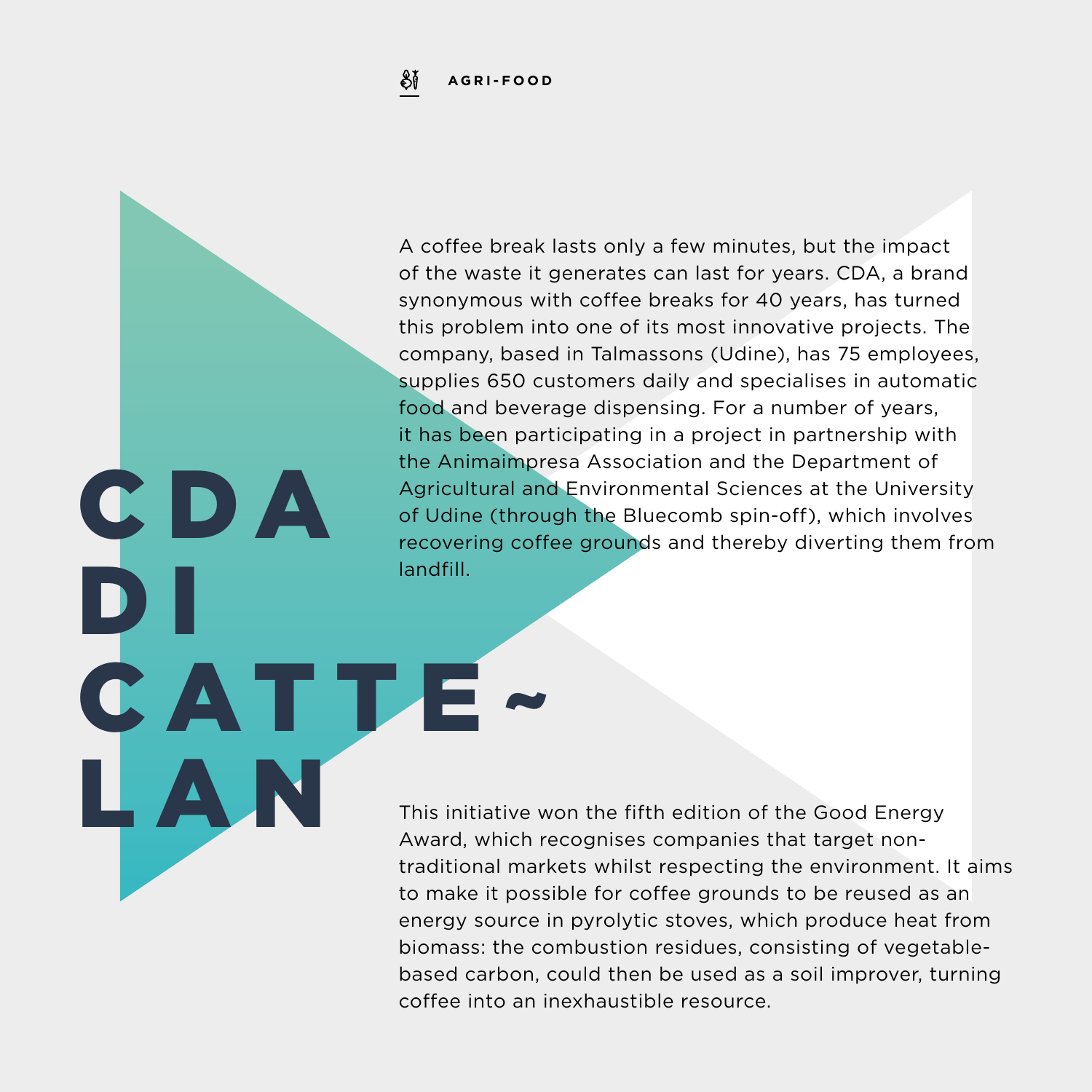### SĬ **AGROALIMENTARE**

TALMASSONS (UD) TALMASSONS (UD)

CDA DI CATTELAN *16/1OO*

IMPRESE<br>COMPANIES *COMPANIES* IMPRESE

WWW.CDACOM.IT

WWW.CDACOM.IT

FRIULI VENEZIA GIULIA

FRIULI VENEZIA GIULIA

La pausa caffè dura pochi minuti ma l'impatto dei rifiuti che si producono in quel momento di ristoro può durare anni. CDA, sinonimo di pausa caffè da 40 anni, di questo problema ha fatto uno dei suoi progetti più innovativi. L'azienda di Talmassons (UD), 75 addetti e 650 clienti riforniti quotidianamente, specializzata nella distribuzione automatica di cibi e bevande, ha da qualche anno avviato una collaborazione con l'Associazione Animaimpresa e con il Dipartimento di Scienze Agrarie e Ambientali dell'Università di Udine (tramite lo spin off Bluecomb): il progetto prevede appunto il recupero dei fondi di caffè che in questo modo potrebbero essere sottratti alla discarica.

Premiato dalla quinta edizione del "Good Energy Award", riconoscimento per aziende che puntano su mercati non tradizionali nel rispetto dell'ambiente, permetterebbe il riutilizzo dei fondi di caffè come fonte di energia nelle stufe pirolitiche, che producono calore da biomasse: i residui della combustione, costituiti da carbone vegetale, potrebbero poi essere impiegati come ammendante per il terreno, rendendo di fatto il caffè una risorsa senza fine.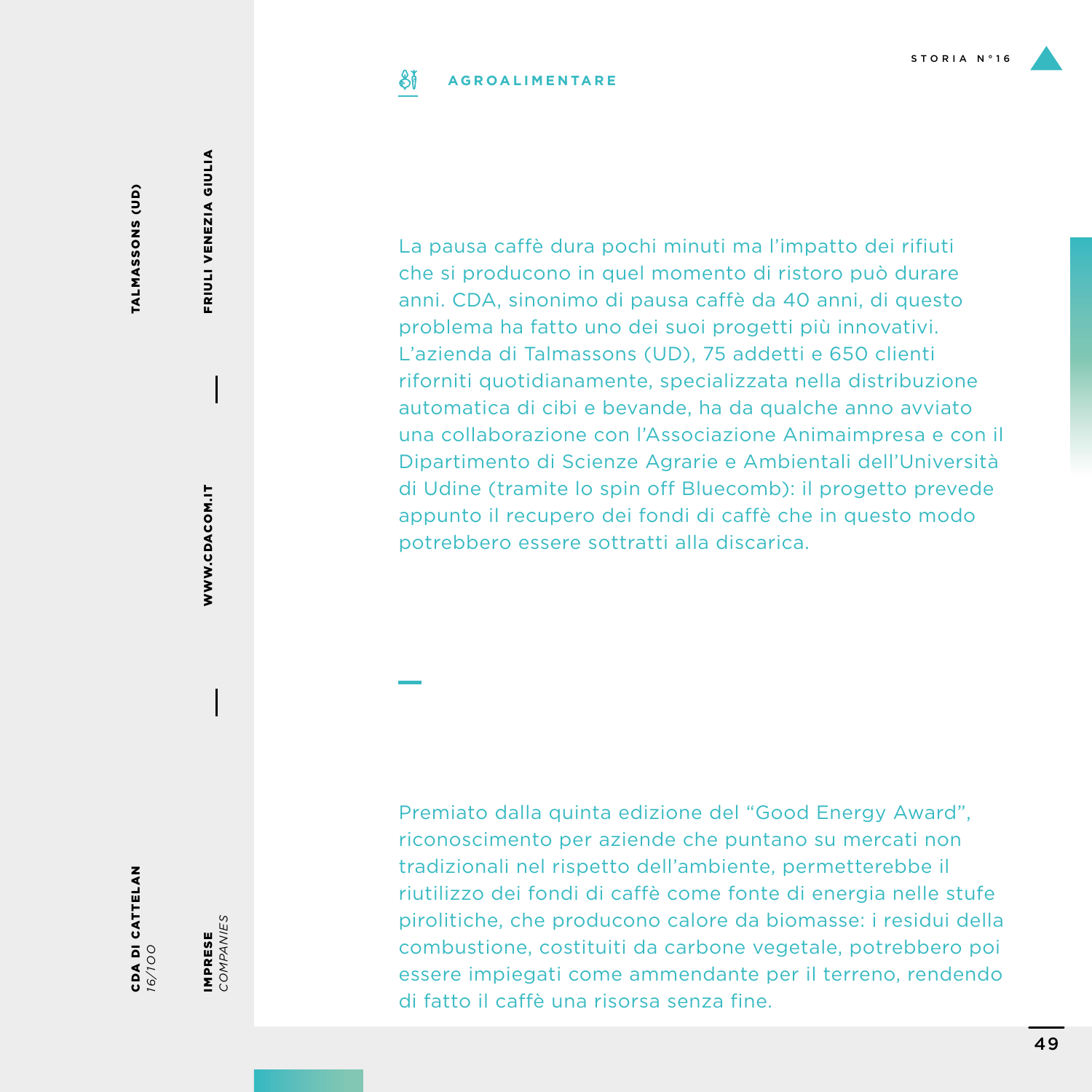Lightweight and resistant, practical and versatile, insulating, protective, durable... many adjectives fit aluminium, but one in particular defines its circular nature: 100% recyclable... an infinite number of times. In other words, countless cans, tubes, capsules, and every other kind of everyday aluminium packaging – if collected and sorted correctly – can find a new life in other packaging or other forms.

# CIAL

CiAl is an Italian consortium that represents over 200 companies in the aluminium packaging supply chain. It manages the collection and recycling of used aluminium packaging. In 2016, 14,505 tons of aluminium were consigned to the consortium, which currently serves 64% of Italy's population. It also supports numerous initiatives for spreading awareness of aluminium's infinite lives. For example, the schools project "Obiettivo Alluminio", where pupils were encouraged to make their own video commercials extolling the virtues of aluminium. Moreover, CiAl runs various projects on promoting sorted waste collection throughout Italy and collaborations with some companies for collection in specific contexts... e.g. aluminium coffee capsules and beverage cans on board large cruise ships.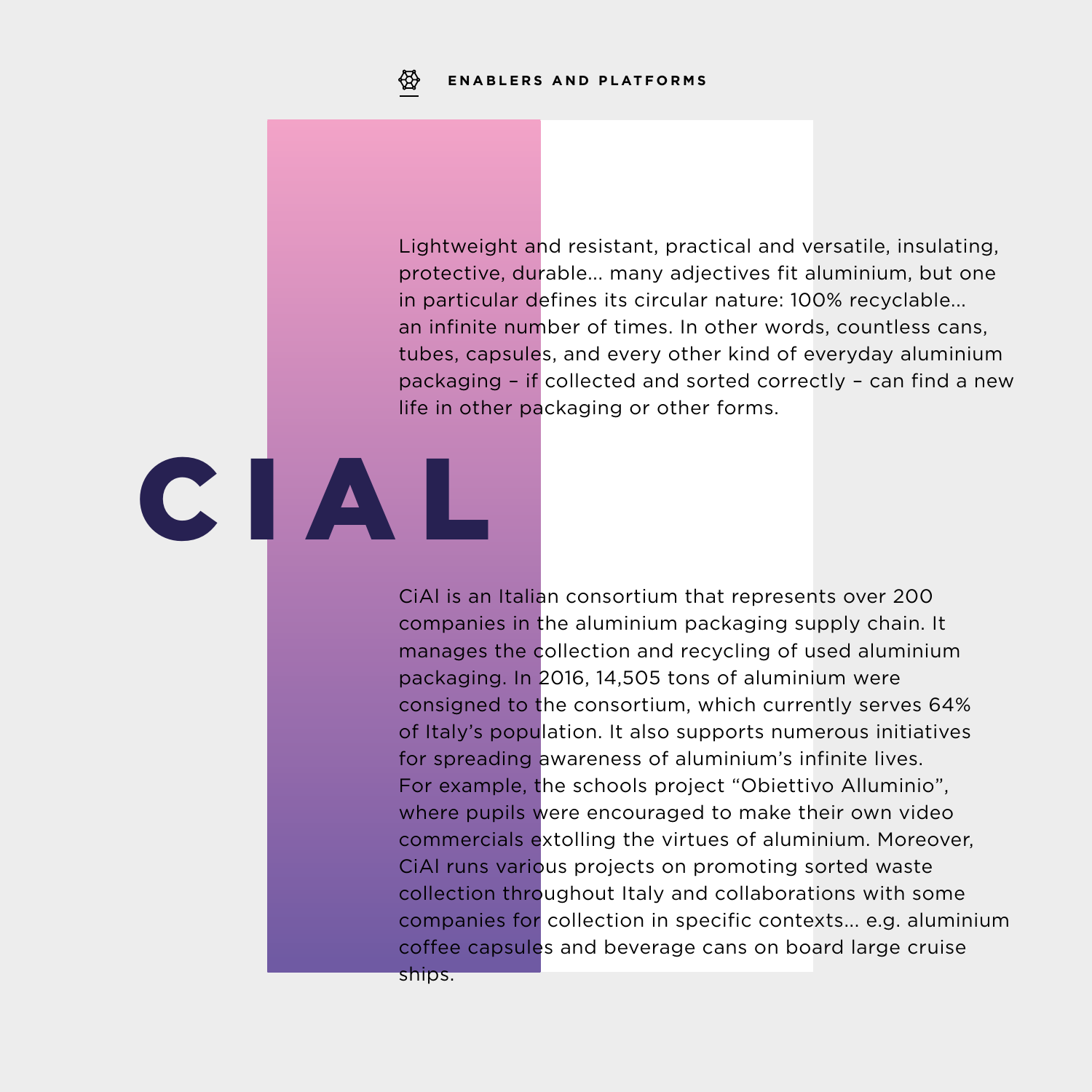### ₩ **ABILITATORI / PIATTAFORME**

MILANO MILANO

CIAL *17/1OO*

NON PROFIT *NON-PROFIT*

NON PROFIT<br> $NON-PROFIT$ 

WWW.CIAL.IT

WWW.CIAL.IT

LOMBARDIA

LOMBARDIA

Leggero e resistente, pratico e versatile, isolante, protettivo, durevole, sono molti gli aggettivi che si possono attribuire all'alluminio, ma uno in particolare ne definisce la natura circolare: riciclabile infinite volte al 100%. Ciò vuol dire che lattine, tubetti, capsule, e mille altri imballaggi in alluminio che ogni giorno utilizziamo, se raccolti in modo corretto, possono trovare una nuova vita in altri imballaggi o oggetti.

CiAl è il consorzio nazionale che rappresenta oltre 200 aziende della filiera del packaging in alluminio, gestisce la raccolta e l'avvio al riciclo degli imballaggi in alluminio post consumo. Nel 2016 sono state 14.505 le tonnellate di alluminio conferite al consorzio che attualmente serve il 64% degli italiani. Numerose le iniziative per diffondere la consapevolezza delle infinite vite dell'alluminio. A partire dalle scuole, dove gli studenti sono stati chiamati, col progetto "Obiettivo Alluminio", a diventare videomaker per realizzare uno spot che racconti questo materiale. Per finire, ma solo nel racconto, con progetti sulla promozione della raccolta differenziata su tutto il territorio italiano e la stipula di collaborazioni con alcune aziende per la raccolta in contesti particolari come le capsule del caffè in alluminio e le lattine per bevande a bordo di grandi navi da crociera.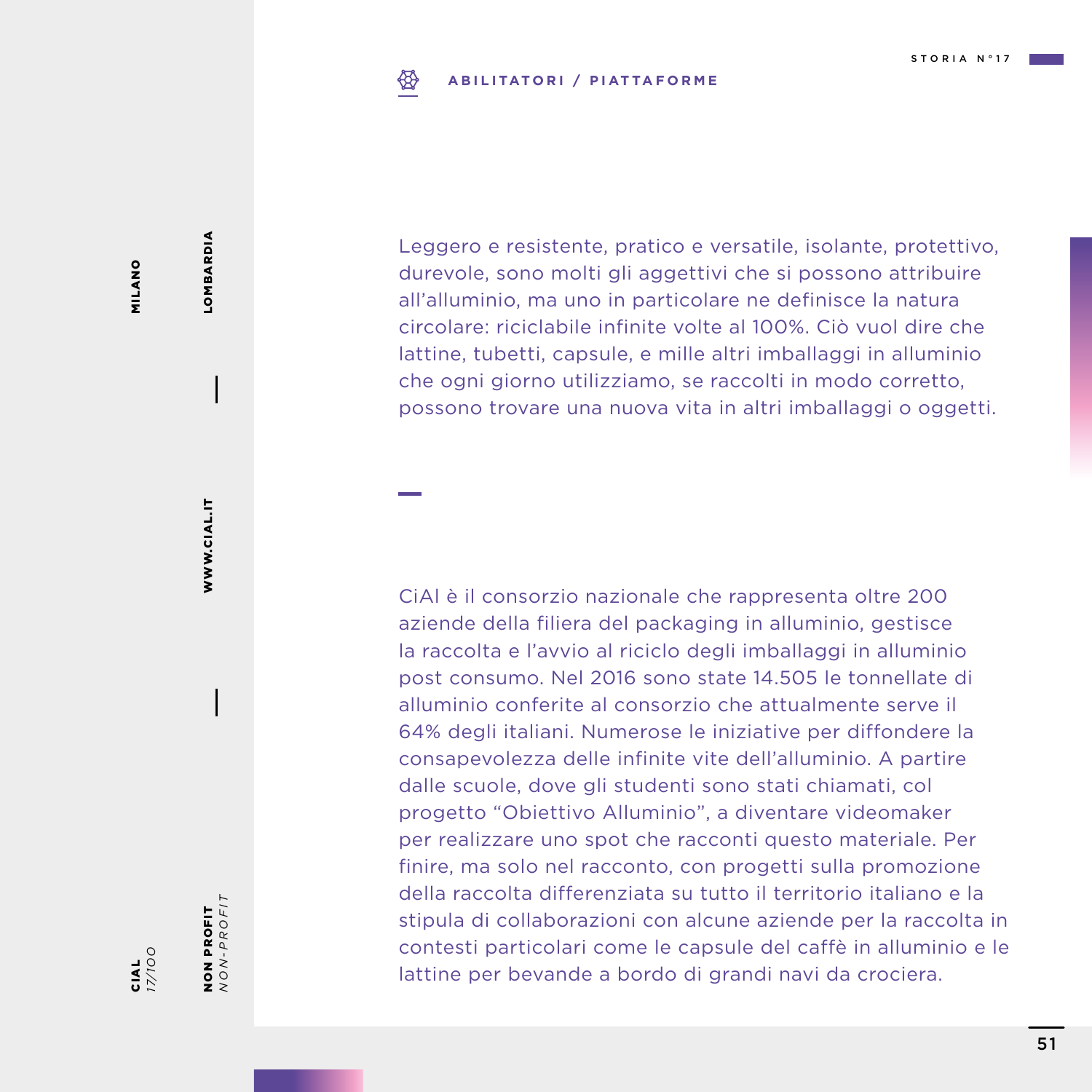01

CNR

The challenge posed by the circular economy is something that Italy's National Research Council, the CNR, could not fail to address. Research institutes connected with the CNR have been involved in projects concerning material circularity and the re-use of waste. The ITIA - Istituto di Tecnologie Industriali e Automazione - has developed a pilot plant with innovative technologies for end-of-life management of mechatronic products: the repair, remanufacturing, re-use and recovery of materials.

The ISTM - Istituto di Scienze e Tecnologie Molecolari - in collaboration with the Istituto per lo Studio delle Macromolecole (ISMAC), has presented the RiceRes project, designed to valorise waste from rice production. For every ton of rice 70 kg of chaff and 200 kg of husk respectively are discarded during the whitening process, whilst 1.35 tons of straw are abandoned on the ground. Biomass otherwise destined to be burnt or buried can instead be put to use: the straw can improve the mechanical properties of various insulating materials; bio-silica can be obtained from the husk for use in preparing bioplastics; thanks to a technology developed by the researchers - an oil can be extracted from the chaff, which can be used in preparing bio-adhesives and products for chemical, alimentary and cosmetic products.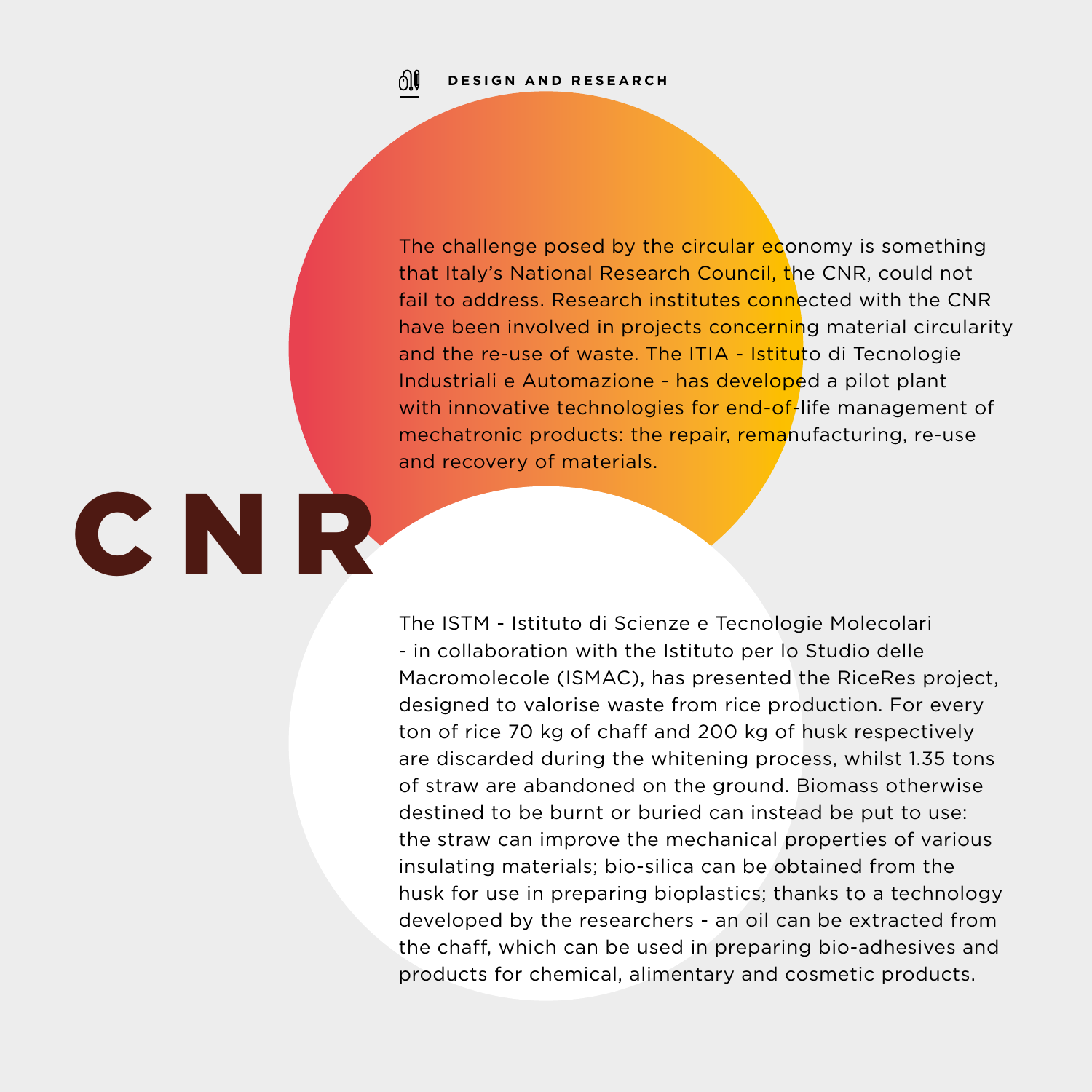### ி **DESIGN E RICERCA**

Quella dell'economia circolare è una sfida che il Consiglio Nazionale delle Ricerche non poteva mancare di affrontare. Gli istituti di ricerca afferenti al CNR da tempo sono impegnati in progetti legati alla circolarità dei materiali e al riutilizzo degli scarti. L'ITIA, Istituto di Tecnologie Industriali e Automazione, ha messo a punto un impianto pilota con tecnologie innovative per la gestione del fine vita di prodotti meccatronici: riparazione, remanufacturing, riuso e recupero dei materiali.

L'ISTM, Istituto di Scienze e Tecnologie Molecolari, in collaborazione con l'Istituto per lo Studio delle Macromolecole (ISMAC), ha presentato il progetto RiceRes per la valorizzazione degli scarti della produzione di riso. Durante la sbiancatura, per ogni tonnellata di riso vengono scartati 70 kg di pula e 200 kg di lolla rispettivamente, mentre 1,35 t di paglia rimangono sul terreno. Biomasse destinate ad essere bruciate o sotterrate possono invece essere utilizzate: la paglia può migliorare le proprietà meccaniche di alcuni materiali isolanti; dalla lolla si ricava bio-silice per la preparazione di bioplastiche; dalla pula, grazie ad una tecnologia messa a punto dai ricercatori, si estrae un olio che consente la preparazione di bioadesivi e di prodotti per l'industria chimica, alimentare e cosmetica.

LAZIO

WWW.CNR.IT

WWW.CNR.IT

CENTRI DI RICERCA / UNIVERSITÀ *RESEARCH CENTERS / UNIVERSITIES*

CENTRI DI RICERCA / UNIVERSITÀ<br>RESEARCH CENTERS / UNIVERSITIES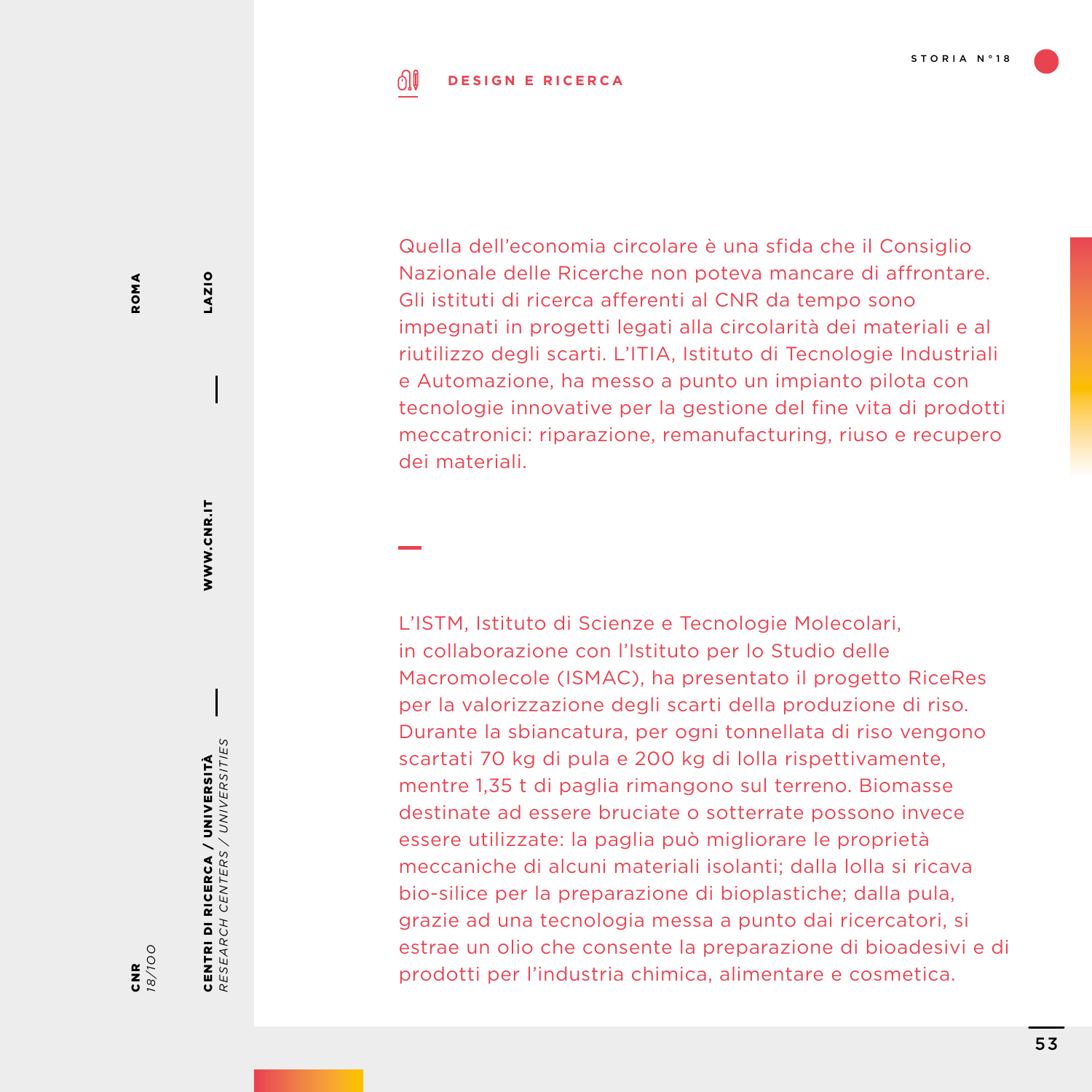COBAT

In a time of transition towards sustainable energy it is increasingly important to use energy storage systems to accumulate excess production for future use when needed. That is why batteries and accumulators play a vital role, both in functional operation and in recycling. For the last 30 years, Cobat – the National Collection and Recycling Consortium – has taken care of used batteries and accumulators as well as waste electric and electronic components.

Its network of 1,200 manufacturers and importers consign these materials to the Consortium, to be treated and recycled in 26 plants. In 2016 Cobat collected almost 120,000 tons of used lead-based accumulators in Italy... over half the amount of the industrial and vehicle accumulators sold that year. The arrival of electric mobility is raising the problem of managing used lithium batteries and offers an opportunity for reusing them. Cobat has established a partnership with the CNR national research council, focused on identifying an efficient and sustainable technology for recycling lithium batteries. Plus, with ENEL and Class Onlus, supported by CNR and the Milan Polytechnic, it is part of a reuse project for regenerating and reassembling batteries too weak to power electric vehicles, to be used instead for renewable energy storage.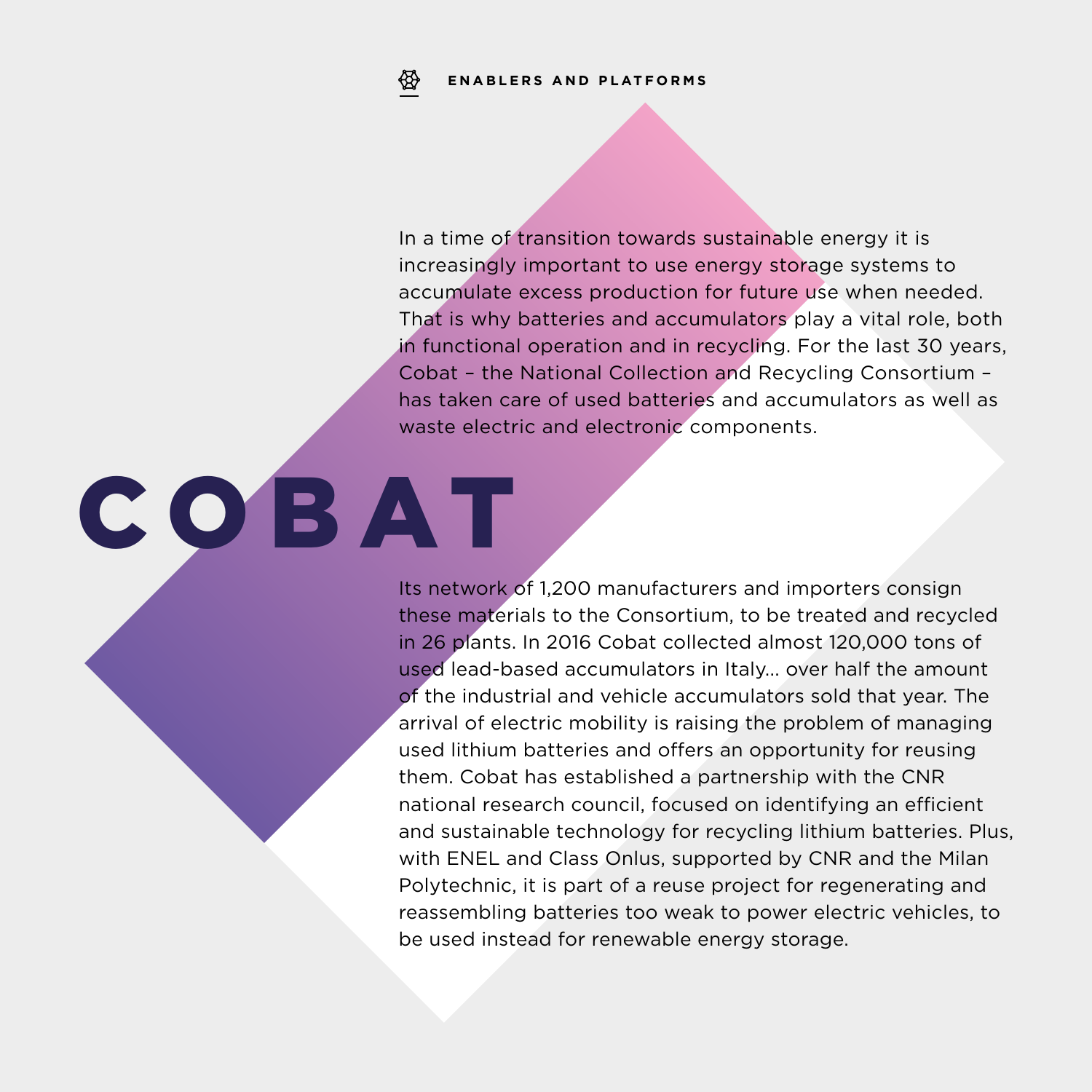### ₩ **ABILITATORI / PIATTAFORME**

Nella transizione verso sistemi energetici sostenibili, è sempre più importante impiegare sistemi di stoccaggio dell'energia per accumulare la produzione in eccesso e utilizzarla al bisogno. Per questo batterie e accumulatori assumono un'importanza fondamentale, sia per il loro utilizzo che recupero. Cobat, il Consorzio Nazionale Raccolta e Riciclo, da 30 anni si occupa di pile e accumulatori esausti e rifiuti di apparecchiature elettriche ed elettroniche.

La sua rete di 1.200 produttori e importatori li affida al Consorzio per essere trattati e riciclati in 26 impianti. Nel 2016 ha raccolto in Italia quasi 120.000 tonnellate di accumulatori al piombo esausti, più della metà di quelli industriali e per veicoli messi in commercio nello stesso anno. L'avvento della mobilità elettrica ha posto il problema della gestione delle batterie al litio esauste e offerto l'opportunità del loro riutilizzo: con il CNR Cobat ha stretto una partnership per individuare una tecnologia efficiente e sostenibile per il riciclo delle batterie al litio, mentre con Enel e Class Onlus, supportate da CNR e Politecnico di Milano, è in atto un progetto per riutilizzare le batterie con capacità di carica troppo bassa per un veicolo elettrico, rigenerandole e riassemblandole per lo stoccaggio di energia rinnovabile.

NON PROFIT *NON-PROFIT*

NON PROFIT<br> $NON-PROFIT$ 

WWW.COBAT.IT

WWW.COBAT.IT

LAZIO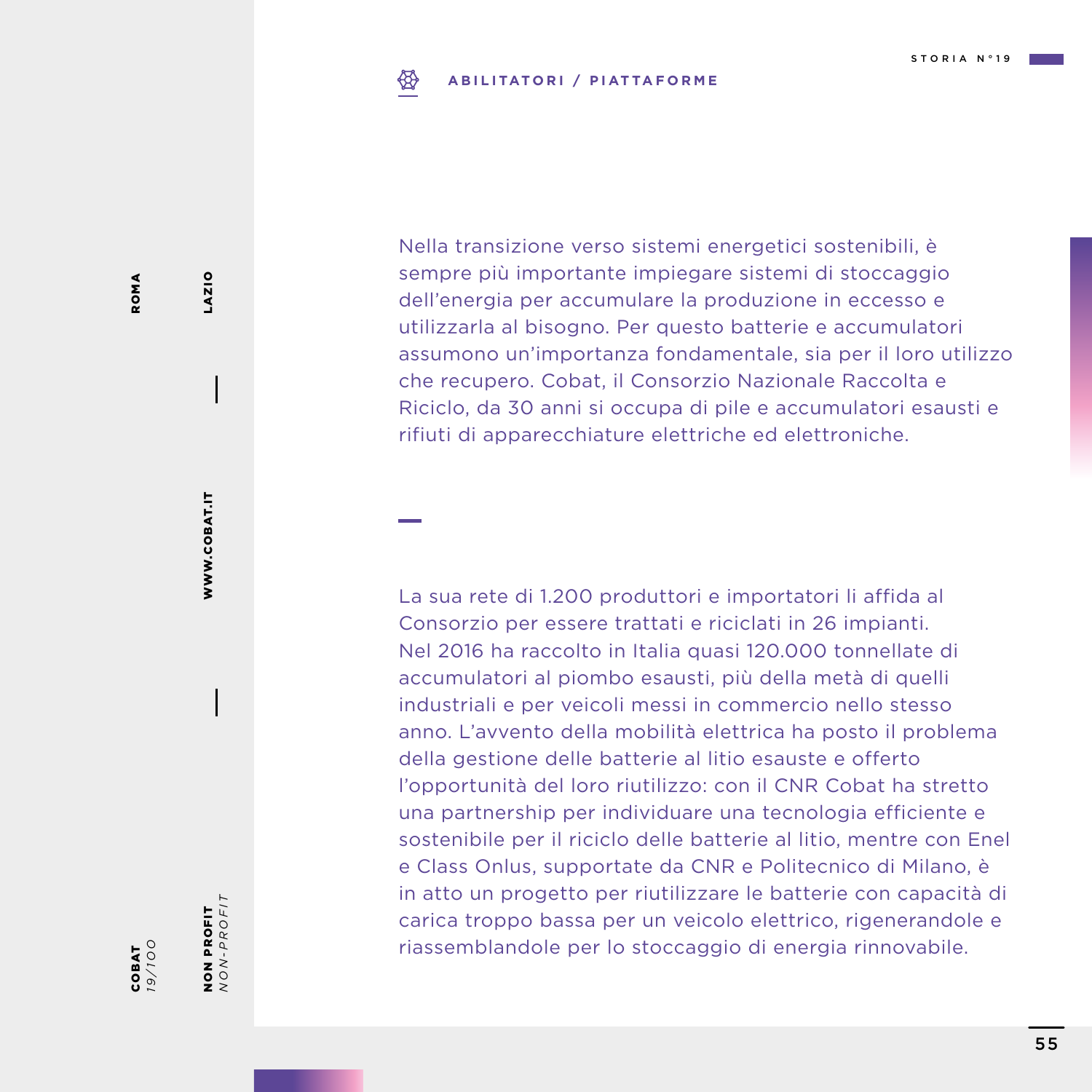$C$   $O$ 

MI

C O

Recycling 80% of Italy's paper and cardboard packaging: that is the main result achieved by Comieco, the national consortium for recovery and recycling of cellulose-based packaging. Founded in 1985 as the Committee for Ecological Packaging, backed by various paper and cardboard sector companies, it became a consortium in 1998 that expanded to include over 3,000 system operators.

Following the principles of the circular economy, Comieco is active in Prevention, Collection and Recycling on a national level. Paper and cardboard which - correctly differentiated can continue to "live", avoiding both the consumption of new raw materials and harmful disposal in landfills. That is why the Consortium carries out support action for companies, promoting the use of recycled paper and cardboard... for example via Club Carta and Cartoni and their missions for sharing ideas and best practices. Above all, Comieco carries out citizen awareness activities such as the Cartoniadi: largescale organised competitions between different quarters or cities in a paper and cardboard waste-sorting challenge, where the winner's prize must be spent on a public benefit project. Or the Palacomieco, an itinerant structure for promoting recycling by involving the public in its phases, as though inside a recycling plant.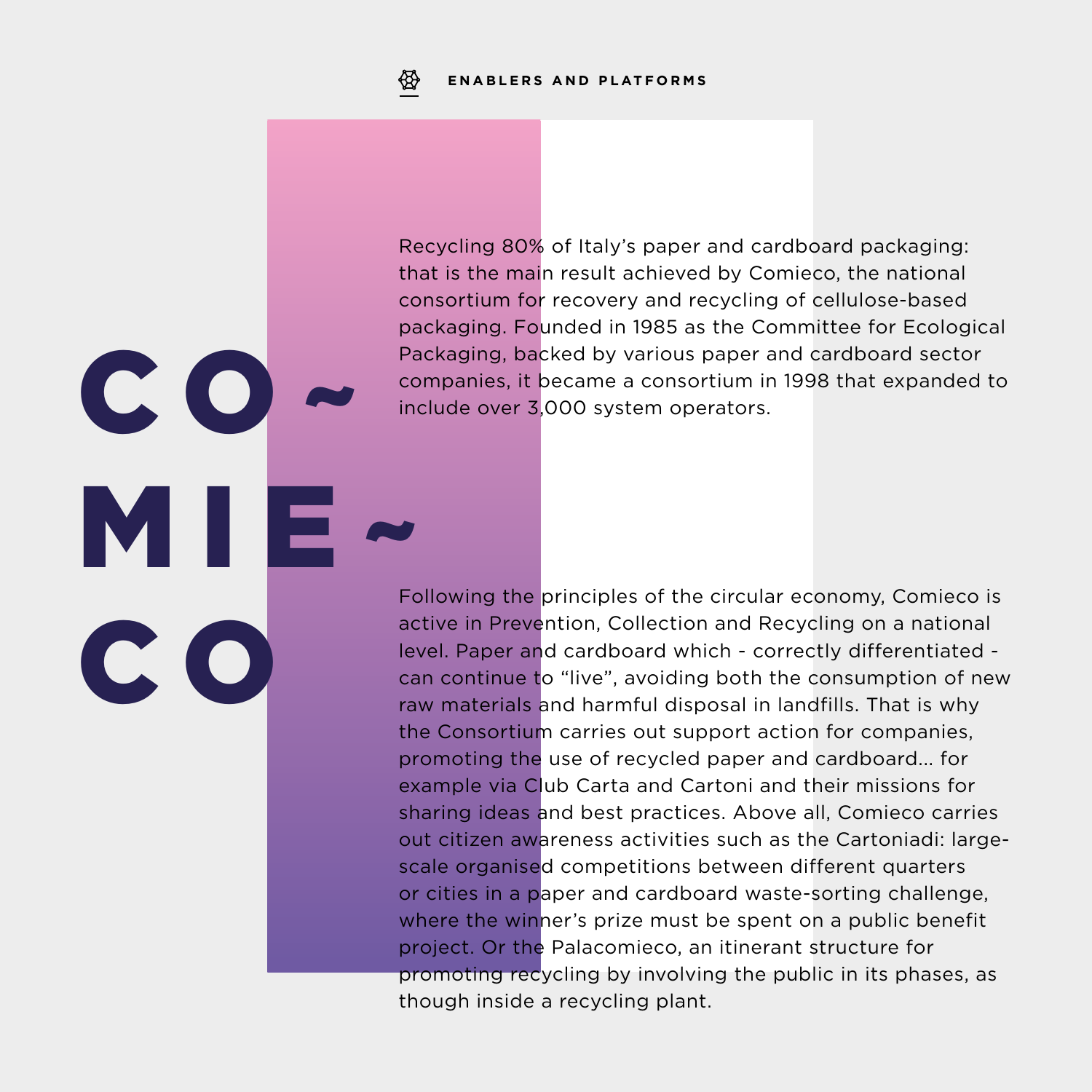### **ABILITATORI / PIATTAFORME** ₩

MILANO MILANO

*20/1OO*

NON PROFIT *NON-PROFIT*

NON PROFIT<br> $NON-PROFIT$ 

WWW.COMIECO.ORG

WWW.COMIECO.ORG

LOMBARDIA

LOMBARDIA

COMIECO

Il riciclo dell'80% degli imballaggi in carta e cartone consumati in Italia: questo è il principale risultato dell'attività di Comieco, il Consorzio nazionale recupero e riciclo degli imballaggi a base cellulosica. Nato nel 1985 come COMitato per l'Imballaggio ECOlogico grazie ad alcuni imprenditori del settore cartario, nel 1998 si trasforma in consorzio arrivando a coinvolgere oltre 3.000 attori della filiera.

Comieco è attivo nella "prevenzione", nella raccolta e nel successivo riciclo a livello nazionale, secondo i principi dell'economia circolare. Carta e cartone che correttamente differenziati continuano a "vivere" evitando il prelievo di nuova materia prima e la dannosa fine in discarica. Per questo il Consorzio svolge un'azione di supporto alle aziende promuovendo l'utilizzo di carta e cartone riciclati, ad esempio attraverso il Club Carta e Cartoni nato per condividere idee e best practices. Soprattutto svolge un'attività di informazione ai cittadini con iniziative come le Cartoniadi, competizione tra quartieri o città che si sfidano sulla raccolta differenziata di carta e cartone per aggiudicarsi un montepremi destinato a opere di interesse pubblico; o il Palacomieco, struttura itinerante per avvicinare il pubblico ai temi del riciclo mostrandone le fasi come se ci si trovasse all'interno di un impianto.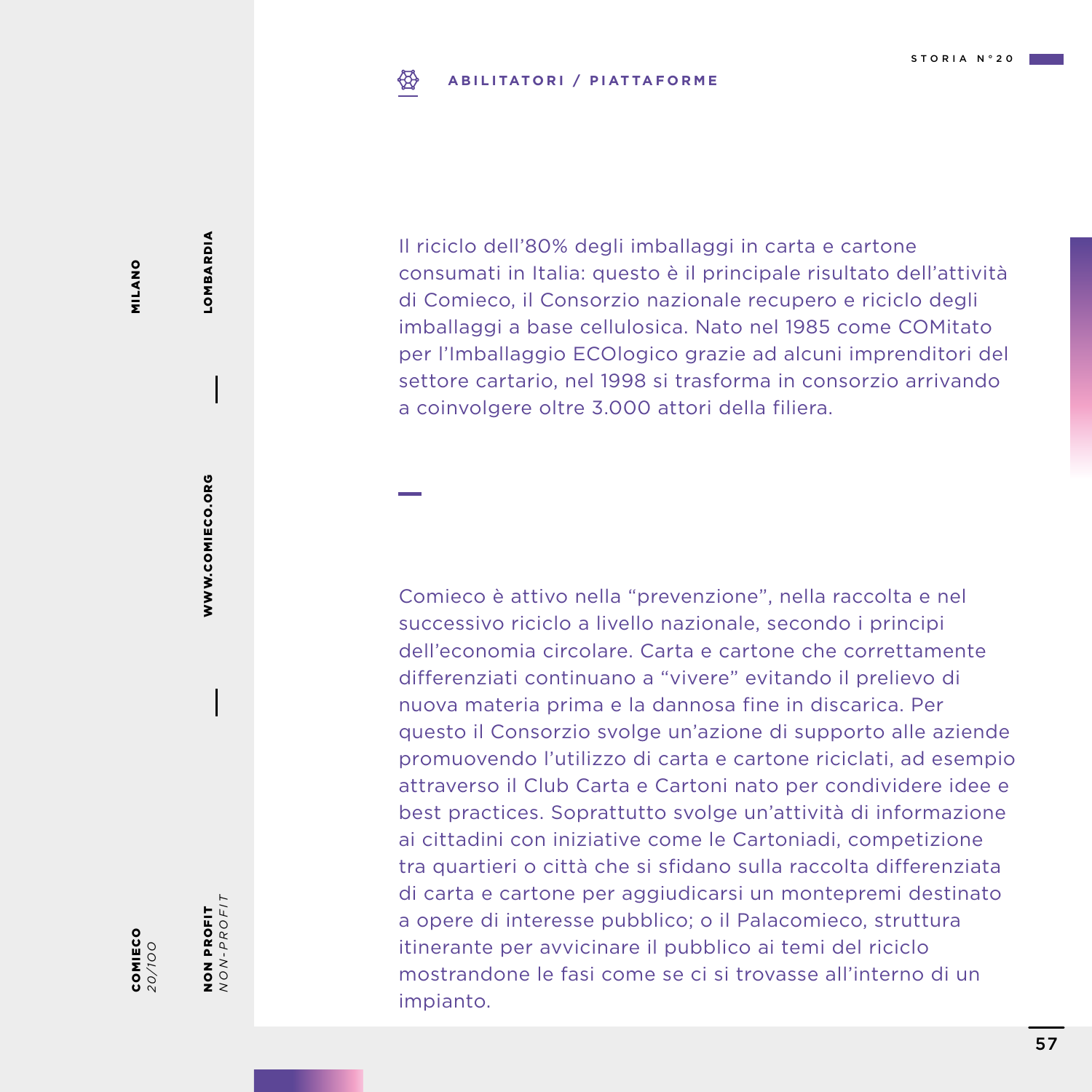### **ENABLERS AND PLATFORMS**₩

 $\mathbf{C}$ 

NAI

CONAI represents the backbone of Italy's packaging recovery and recycling system (which accounts for 25% of urban waste), acting as the "control centre" for recycling activities. Instituted in 1997 by the Ronchi Decree, CONAI – Consorzio Nazionale Imballaggi, the National Packaging Consortium – today deals with 900,000 Packaging Manufacturers and Users. Thanks to compulsory contributions based on the principle that waste responsibility is shared between producers and users, it oversees sector sorted waste collection and recycling.

Like an orchestra conductor, CONAI supervises and coordinates the activities of the six consortia that are associated with it (Cial, Comieco, Corepla, Coreve, Rilegno, and Ricrea). It is responsible for guaranteeing the recycling system for 55 million citizens and it is also the main interlocutor for 7,000 municipalities, stipulating agreements for managing various kinds of packaging waste, which are then implemented by the six consortia. In 1997 approximately 30% of used packaging was recovered, whilst today 67% is recycled: 4 million tons in the year 2016 alone. CONAI is not only involved in overseeing packaging materials' end-of-life: it has also launched Pensare Futuro, a project for improving its environmental sustainability right from the phase of packaging design.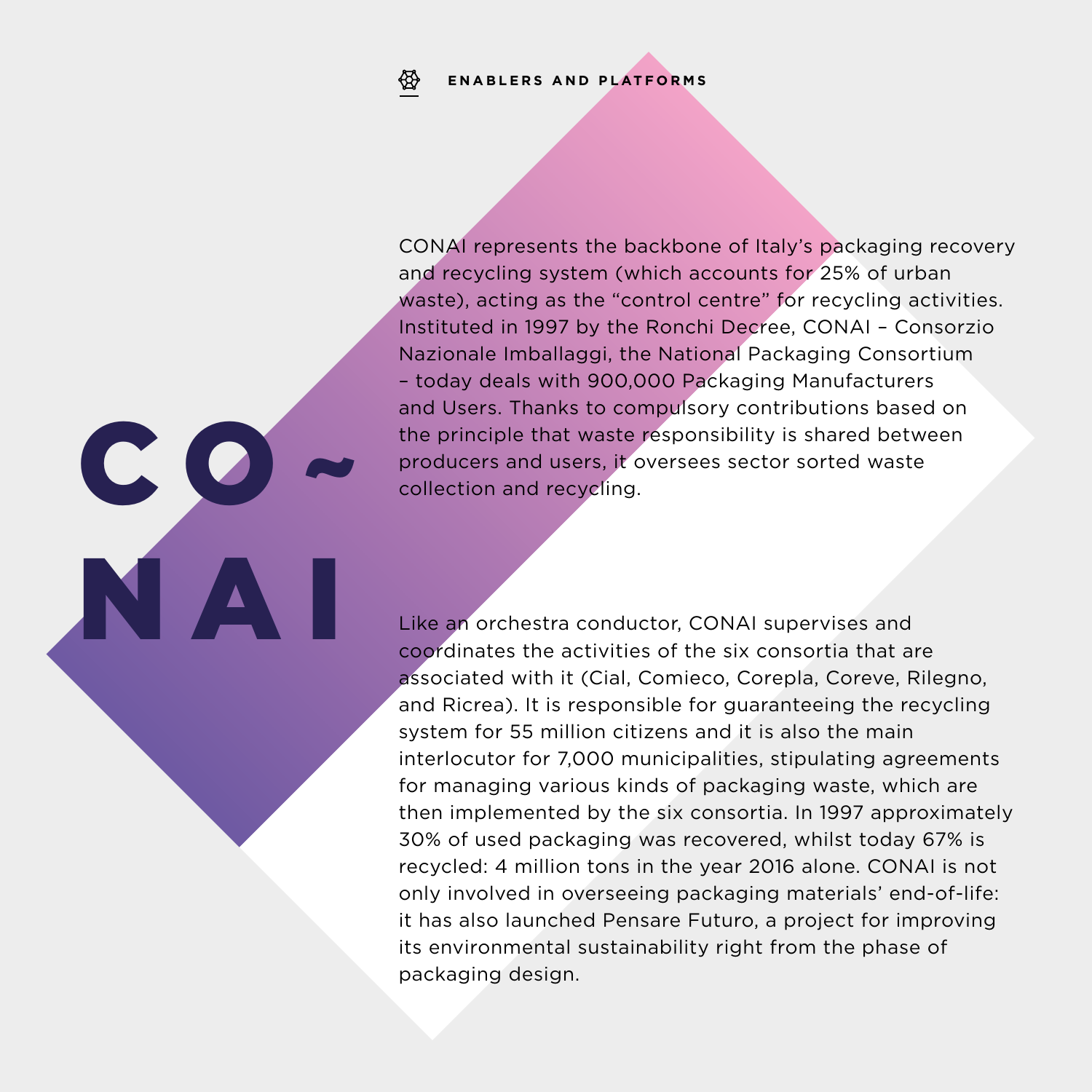### ₩ **ABILITATORI / PIATTAFORME**

È la spina dorsale del sistema italiano di recupero e riciclo degli imballaggi (circa un quarto del totale dei rifiuti urbani), la "centrale di controllo" di tutto il sistema del riciclo. Creato nel 1997 col Decreto Ronchi, il CONAI, Consorzio Nazionale Imballaggi, oggi raccoglie 900.000 imprese che producono e utilizzano imballaggi e, attraverso il contributo obbligatorio stabilito secondo il principio che la responsabilità dei rifiuti è condivisa tra chi li produce e chi li utilizza, ne rendono possibile la raccolta differenziata e il corretto riciclo.

Come un direttore d'orchestra, il suo ruolo consiste nel sovrintendere e coordinare le attività dei sei consorzi ad esso legati (Cial, Comieco, Corepla, Coreve, Rilegno, Ricrea). Nei confronti dei cittadini (55 milioni) si fa garante del funzionamento della filiera del riciclo e costituisce l'interlocutore istituzionale dei Comuni (7.000) attraverso la stipula di accordi per la gestione dei vari rifiuti da imballaggio, poi concretamente operata dai sei consorzi. Nel 1997 si recuperava il 30% circa degli imballaggi, oggi più del 67% è stato riciclato: 4 milioni di tonnellate solo nel 2016. CONAI non si limita a gestire il fine vita degli imballaggi: infatti ha realizzato Pensare Futuro, un progetto per migliorare la sostenibilità ambientale degli imballaggi a partire già dalle fasi di progettazione.

NON PROFIT *NON-PROFIT*

NON PROFIT<br> $NON-PROFIT$ 

WWW.CONAI.ORG

WWW.CONAI.ORG

LOMBARDIA

LOMBARDIA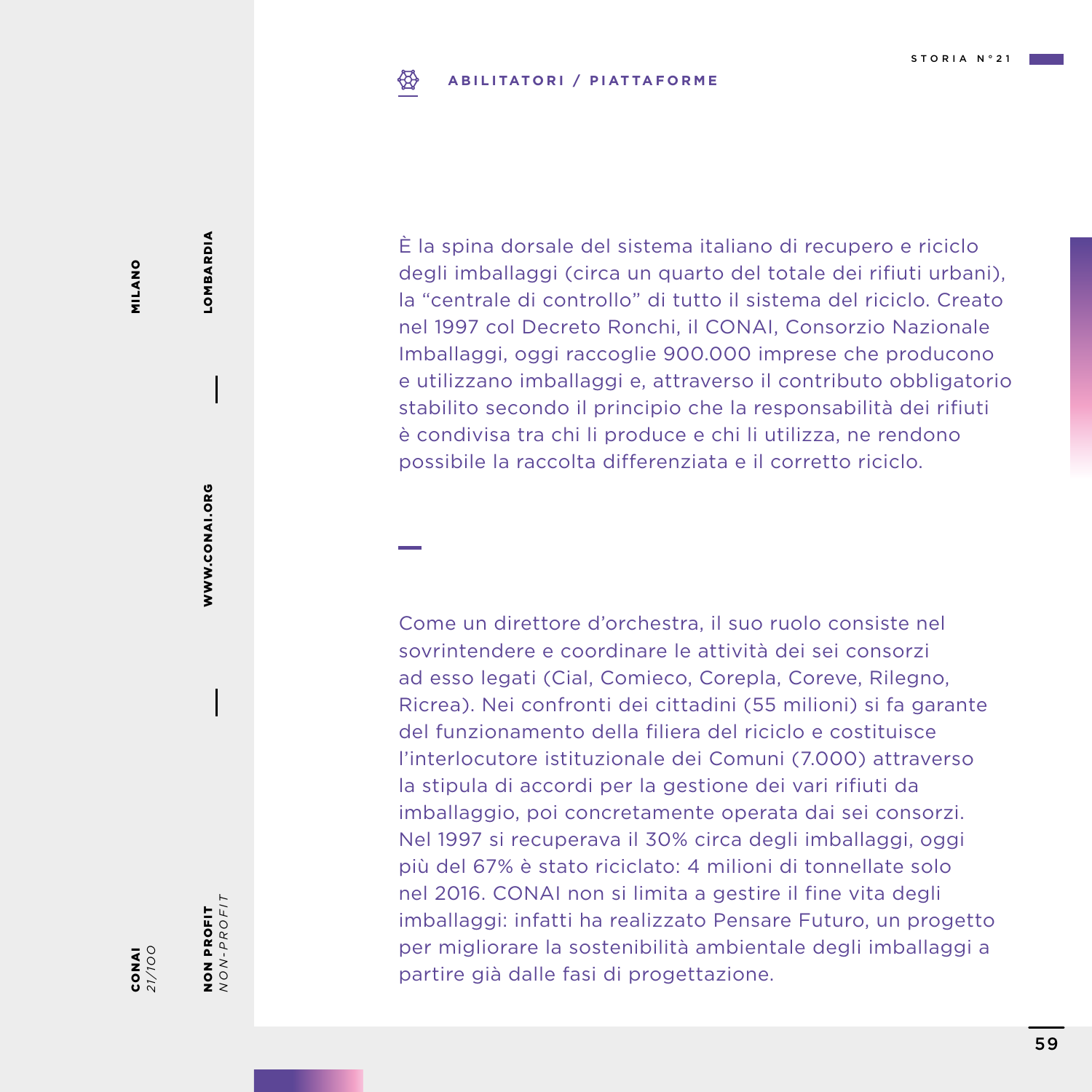CONOU is an Italian tale of successful public and private sector collaboration, for the benefit of both environment and citizens. The National Consortium for the management, collection and treatment of used mineral oils was launched in 1984 as a private non-profit organisation devoted to collecting a particularly hazardous waste: used lubricating oil from the automotive and industrial sectors, which is particularly harmful when disposed of incorrectly. In 34 years of service it has collected 5.6 million tons of used lubricating oil, sending most of it (approx. 5 million tons) to be regenerated in order to produce either new lubricating bases, gas oils or bitumen, and using the remainder as fuel in cement factories.

# CONOU

Its members also include representatives of the Ministry of the Environment and the Ministry of Economic Development. The Consortium is also viewed as a model of circularity abroad, where the regeneration of oils in Italy has increasingly been seen as a practice to be imitated. In 2016, thanks to the collaboration of 74 collecting companies, CONOU sent the entire quantity of waste oils collected – 177,000 tons – for regeneration: An outstanding result which translated into huge savings in terms of  $CO<sub>2</sub>$  emissions, water, raw materials and money.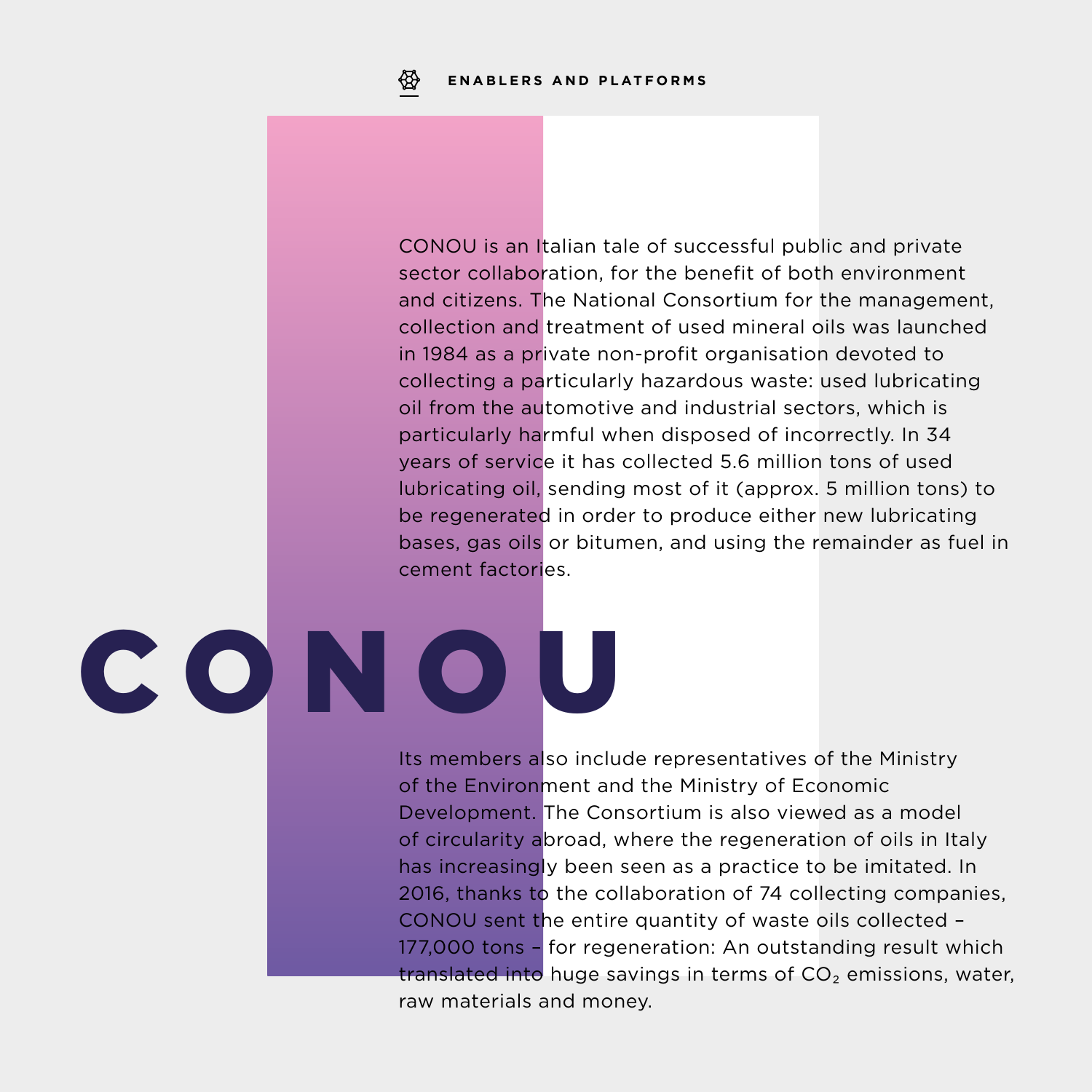### **ABILITATORI / PIATTAFORME** ₩

Quella del CONOU è una storia italiana di collaborazione riuscita tra pubblico e privato, per il bene dell'ambiente e dei cittadini. Il Consorzio Nazionale per la gestione, la raccolta e il trattamento degli Oli minerali Usati nasce nel 1984 come soggetto privato senza scopo di lucro impegnato nella raccolta di un rifiuto pericoloso, l'olio lubrificante usato (proveniente dal settore automotive e industriale), particolarmente dannoso se smaltito in modo scorretto. In questi 34 anni ha raccolto 5,6 milioni di tonnellate di olio lubrificante usato, avviandone alla rigenerazione la gran parte (circa 5 milioni di tonnellate) per produrre nuove basi lubrificanti, gasoli e bitumi e utilizzando la parte restante come combustibile nei cementifici.

Della sua compagine fanno parte anche rappresentanti dei Ministeri dell'Ambiente e dello Sviluppo Economico. Il Consorzio è diventato un modello di circolarità anche all'estero, dove la rigenerazione degli oli italiana ha costituito sempre più una pratica da imitare. Basti pensare che nel 2016 il CONOU, grazie al lavoro delle 74 aziende raccoglitrici, ha avviato alla rigenerazione l'intero quantitativo di oli usati raccolto, 177.000 tonnellate: un bilancio positivo che si è tradotto in considerevoli risparmi di emissioni di CO₂, acqua, materie prime e denaro.

NON PROFIT *NON-PROFIT*

NON PROFIT<br> $NON-PROFIT$ 

WWW.CONOU.IT

WWW.CONOU.IT

LAZIO

**DoNO**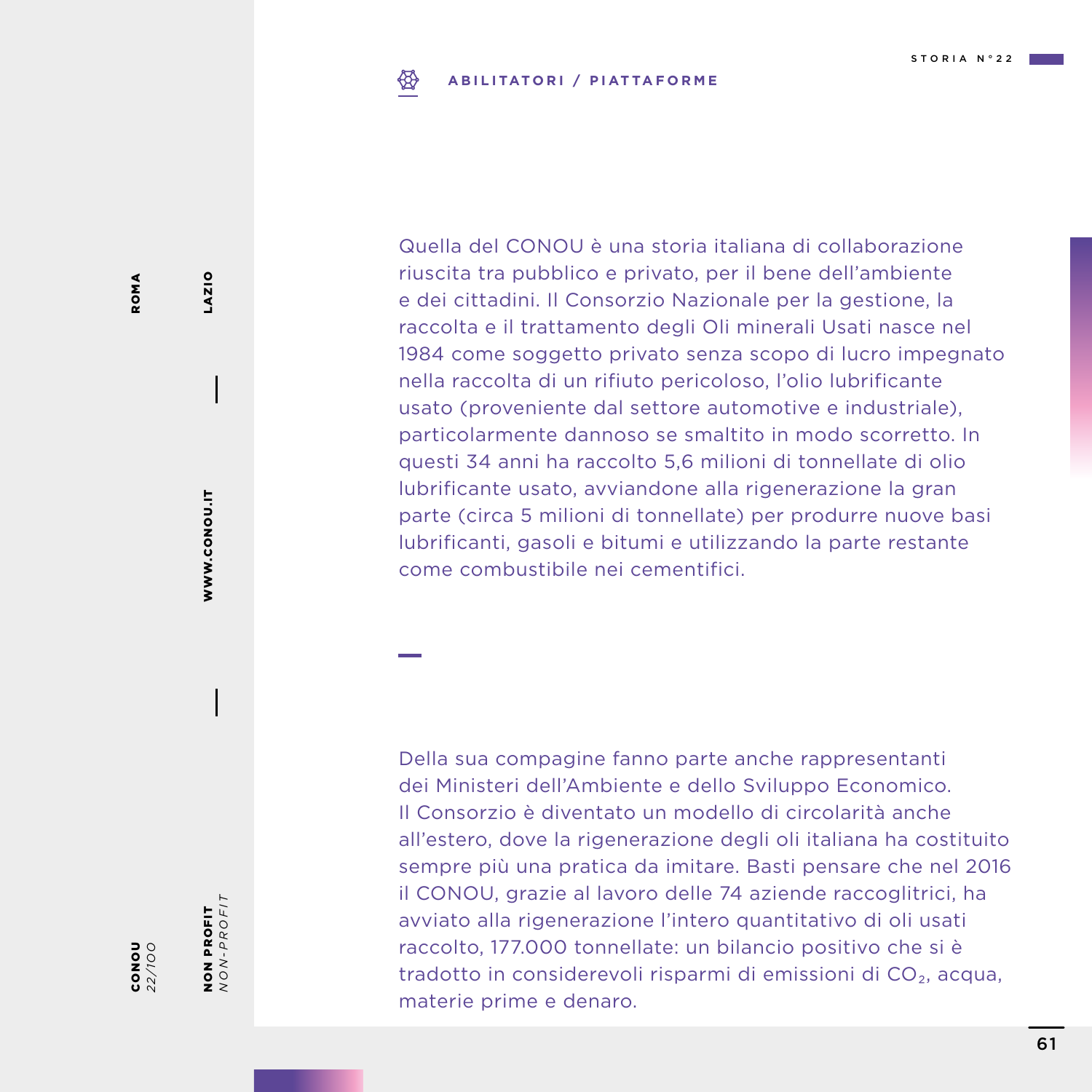### ₩ **ENABLERS AND PLATFORMS**

When benefitting the environment goes with benefitting people, you have the perfect embodiment of a virtuous practice. In Vicenza, there's an entity which does exactly that: the Cooperativa Sociale Insieme, a non-profit organisation founded in 1979, based on the idea that social hardship can be tackled and reduced through useful work. Work focused on recovering both people and things.

### **COOPERATIVA SOCIALE** INSIEME

This Cooperative works on recovering used objects, restoring them and whenever possible making them work again, to then resell them wholesale or in its four retail outlets located in Vicenza and its province. Clothing, domestic articles, small home appliances, furniture, musical instruments, sports equipment: all of these things are collected from the 'Ecological Islands', the waste collection points managed by the Cooperative, or during the clearing out of private homes, or deposited in one of the Cooperative's outlets. Every effort is then made to repair or restore them, or failing that, to send them to be recycled. The Cooperative currently counts on roughly one hundred collaborators, but over the years many hundreds of people in difficulty have helped themselves and others through Insieme ("Together").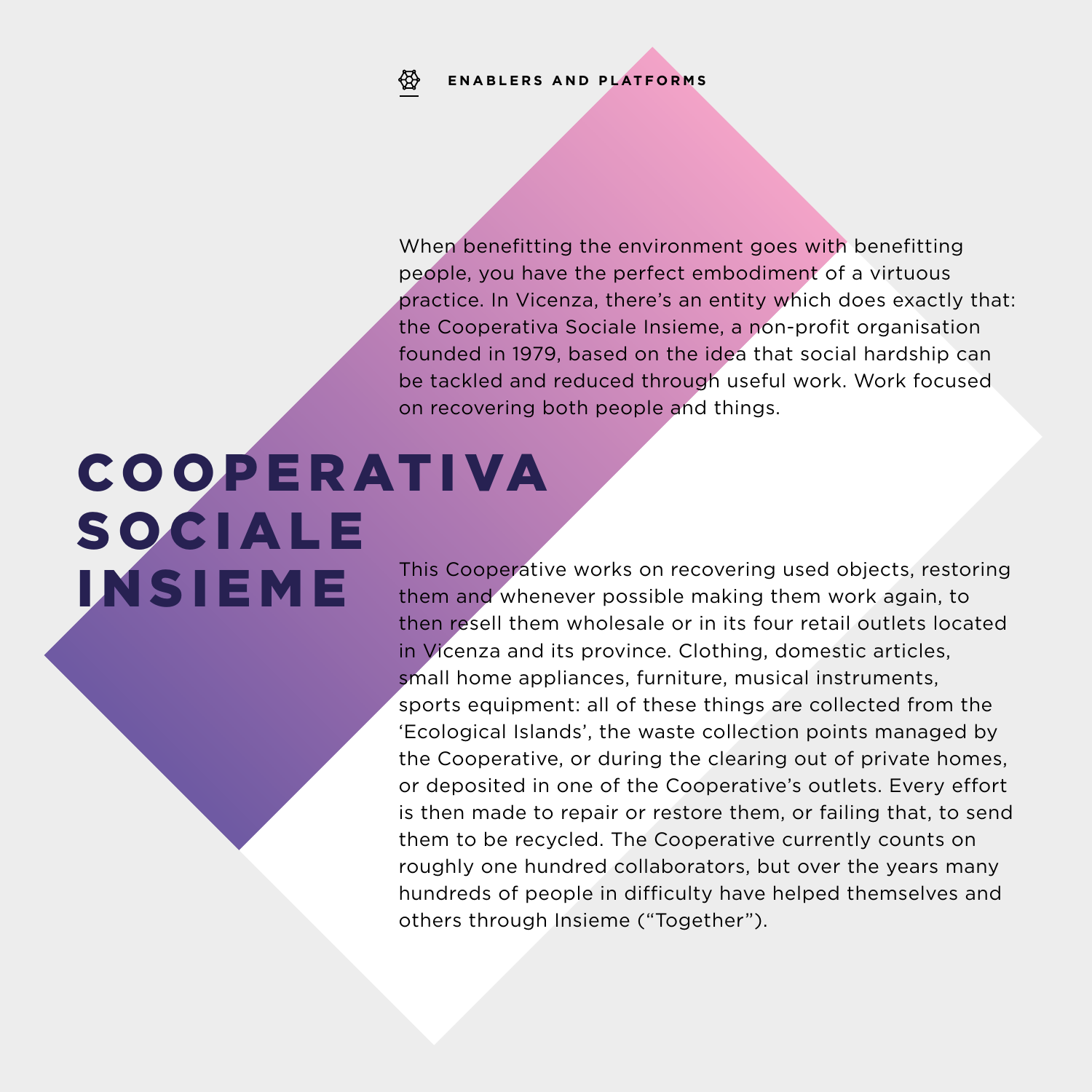### ₩ **ABILITATORI / PIATTAFORME**

VICENZA VICENZA

COOPERATIVA SOCIALE INSIEME **COOPERATIVA SOCIALE INSIEME**<br>23/100

NON PROFIT<br> $NON-PROFIT$ *NON-PROFIT* NON PROFIT

WWW.INSIEMESOCIALE.IT

WWW.INSIEMESOCIALE.IT

VENETO

VENETO

Quando il fare bene all'ambiente si sposa con il fare bene alle persone si crea la sintesi perfetta del buon vivere. A Vicenza c'è una realtà che è riuscita a realizzarla. È la Cooperativa Sociale Insieme, un'organizzazione senza scopo di lucro nata nel 1979 dall'idea che il disagio sociale potesse essere in qualche modo affrontato e superato grazie al lavoro. Un lavoro di recupero, per le persone e per le cose.

La Cooperativa infatti si occupa di recuperare oggetti usati, restaurandoli e rimettendoli in funzione laddove possibile, e di rivenderli all'ingrosso e nei quattro punti vendita al dettaglio dislocati a Vicenza e nella provincia. Abbigliamento, casalinghi, piccoli elettrodomestici, mobili, strumenti musicali, attrezzi sportivi: tutto ciò che viene raccolto nelle isole ecologiche gestite dalla Cooperativa, durante gli sgomberi in abitazioni private o che viene conferito negli spazi della Cooperativa torna ad essere utile, perché rimesso in funzione, restaurato oppure, in alternativa, avviato a corretto riciclo. La Cooperativa si compone oggi di un centinaio di collaboratori, ma negli anni sono diverse centinaia le persone in difficoltà che hanno trovato una possibilità di riscatto grazie a Insieme.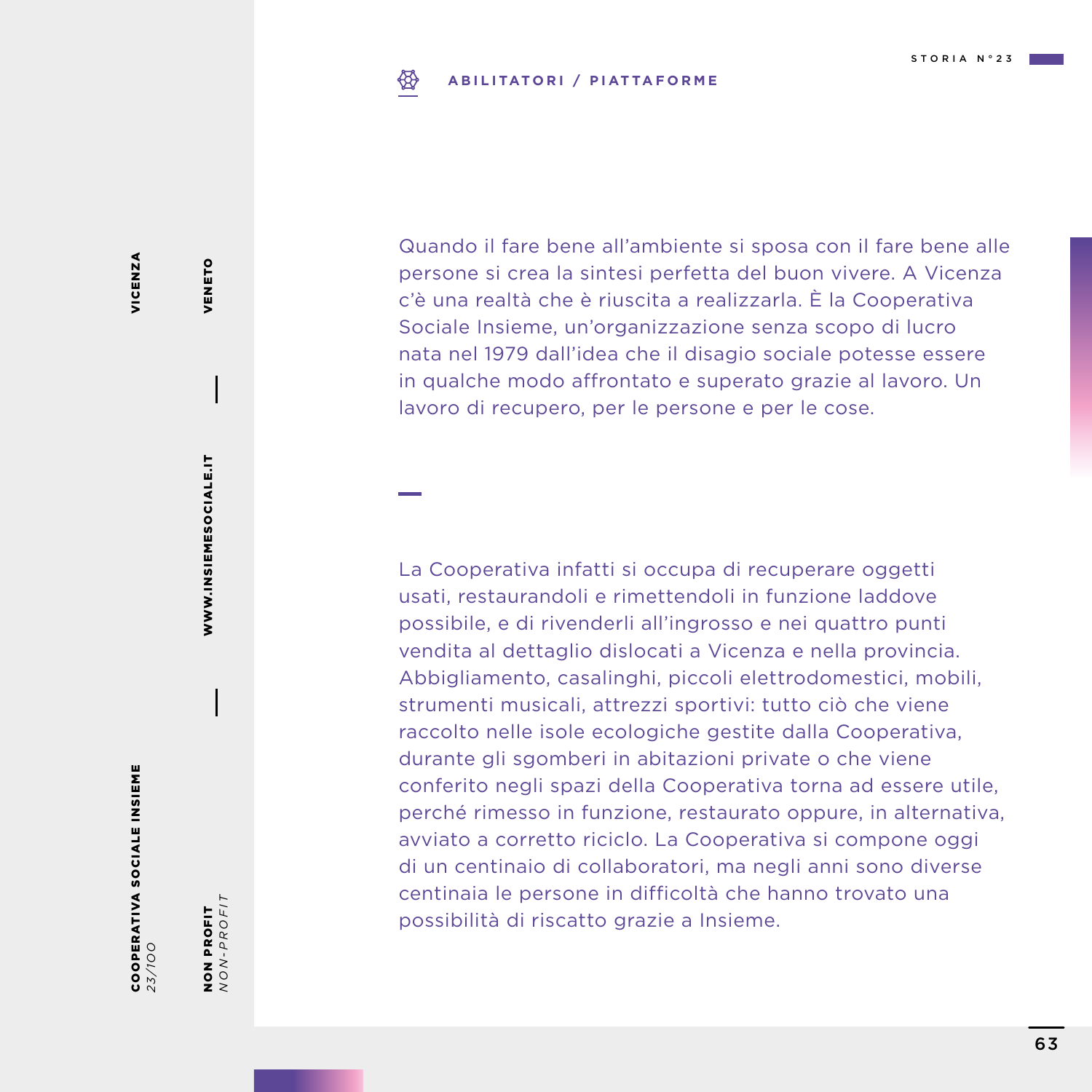Up-cycling: recirculating and improving. Leftover fabrics from the workshops of the great names of Italian fashion are recovered and transformed into the products of a new fashion brand: Progetto Quid. A wonderful example of circular economy in more ways than one, because the social cooperative which created this new brand and its collections is made up mostly of women: prison inmates or former inmates, refugees, victims of trafficking or disabled people.

### **COOPERATIVA SOCIALE QUID**

The Quid Social Cooperative was founded in 2013 by Anna Fiscale (Bocconi University, Master's degree in Paris, cooperation experience in Brussels, India and Haiti). It won the European Social Innovation Award in 2014, and today has a workshop and two stores in Verona, one in Mestre, one in Bassano and one in Cadriano dell'Emilia, as well as being present in roughly fifty multi-brand stores across Italy. Quid also collaborates with major brands such as Calzedonia, Altromercato and Naturasì, creating dual-brand ethical products for them. Eighty-five collaborators, mostly women, are all part of an experience which, like the clothes peg of their logo, combines market value with social value.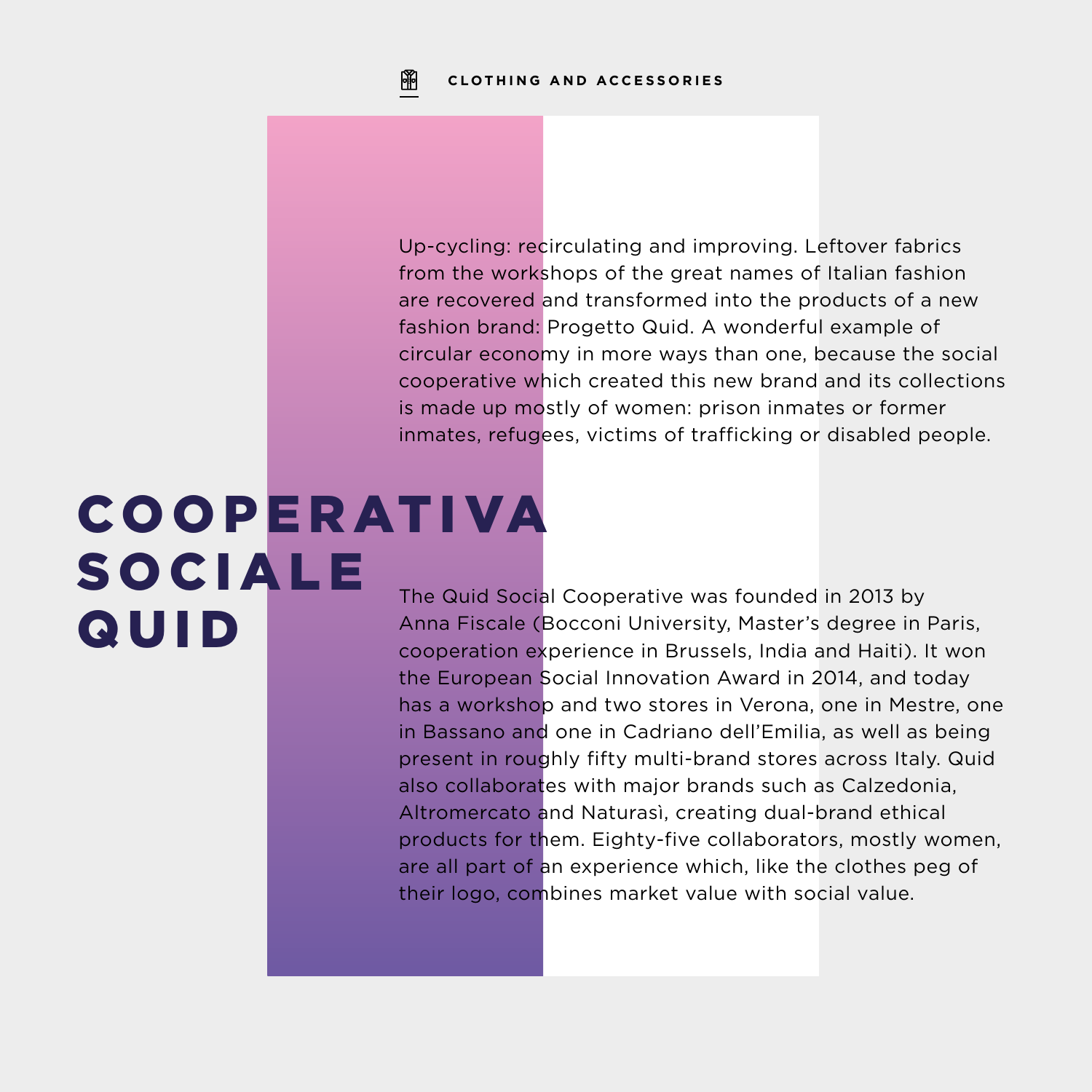### 阐 **ABBIGLIAMENTO E ACCESSORI**

Up-cycling: rimettere in circolo migliorando. Rimanenze tessili dei laboratori di grandi nomi della moda made in Italy che vengono recuperati e trasformati nei prodotti di un nuovo marchio di moda: Progetto Quid. Bell'esempio di economia circolare che nasconde anche altro. Perché la cooperativa sociale che ha creato questo nuovo brand e le sue collezioni è fatta di detenute o ex detenute, di rifugiati, di donne vittime di tratta, di disabili.

Nata nel 2013 grazie all'iniziativa di Anna Fiscale (laurea alla Bocconi, master a Parigi, esperienze nella cooperazione a Bruxelles, in India, ad Haiti), Premio europeo per l'Innovazione Sociale nel 2014, oggi Cooperativa sociale Quid ha un laboratorio, due negozi a Verona, uno a Mestre, uno a Bassano e uno a Cadriano dell'Emilia, più una cinquantina di punti vendita multibrand in tutta Italia. Quid collabora poi con grandi marchi come Calzedonia, Altromercato e Naturasì, creando per loro prodotti etici dal doppio marchio. Ottantacinque collaboratori, per la maggior parte donne, per un'esperienza che, proprio come la molletta che hanno nel logo, unisce valori di mercato e valori sociali.

WWW.PROGETTOQUID.IT

WWW.PROGETTOQUID.IT

VENETO

VENETO

COOPERATIVA SOCIALE QUID

NON PROFIT<br> $NON-PROFIT$ *NON-PROFIT* NON PROFIT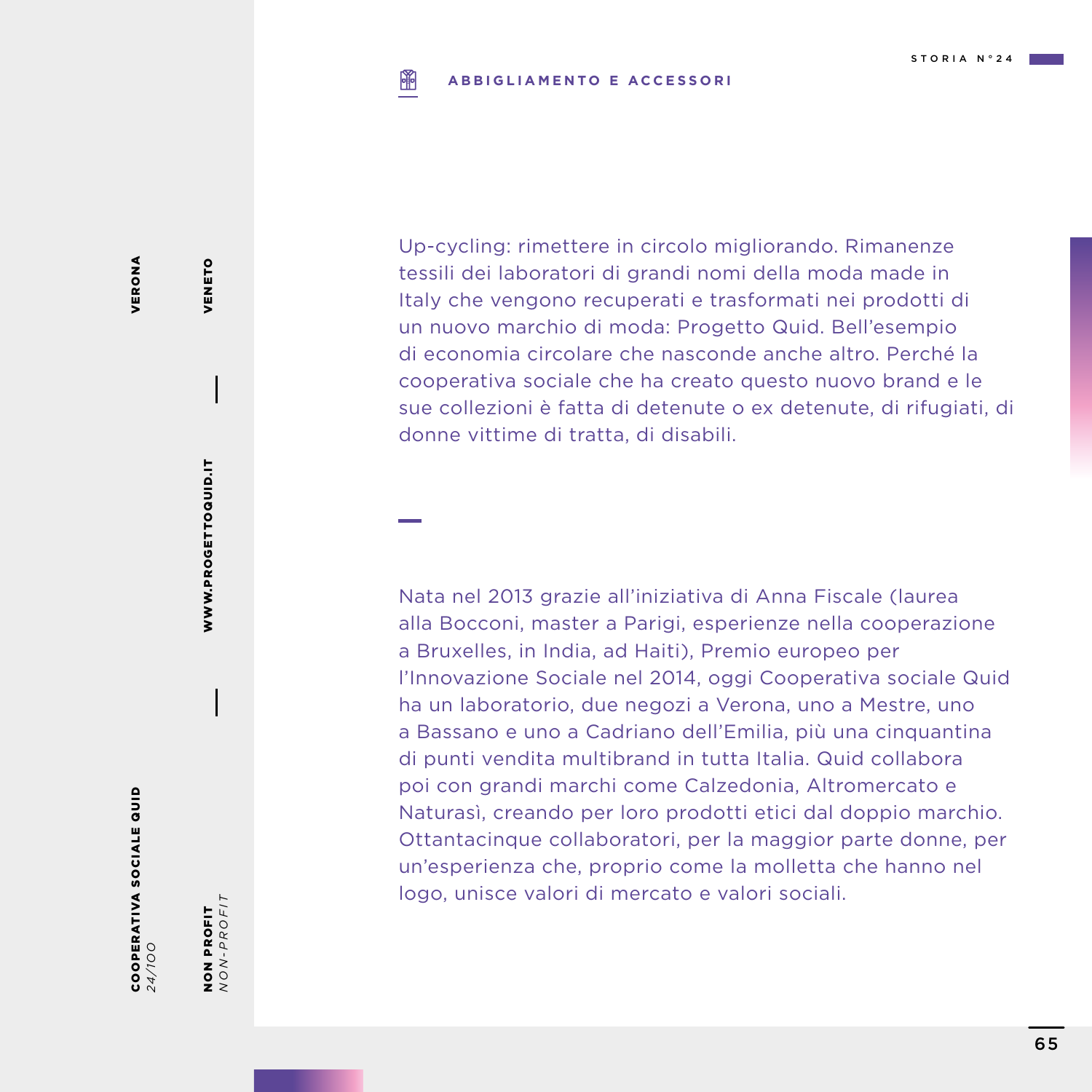### **ENABLERS AND PLATFORMS**₩

CO~

RE~

PLA

With 13 plastic bottles you can make a football shirt... and with 549,918 tons? That's the amount of plastic packaging sent for recycling in 2016 by Corepla, Italy's National Consortium for the collection, recycling and recovery of plastic packaging, involving 2,572 companies: manufacturers of plastic packaging materials, producers and users of packaging, and plastic packaging waste transformers.

Altogether, the Consortium's efforts have prevented  $28,460,300$  m<sup>3</sup> of plastic from ending up as landfill waste. Huge numbers that narrate the story of a supply chain that provides major benefits to the environment and the economy, transforming packaging waste into new raw materials. As well as helping companies to recycle used plastics, Corepla also supports research into ways of turning currently nonrecyclable materials into recyclable materials. Corepla sets up communication and information initiatives to increase public awareness on the correct sorting of plastic waste. These include activities in schools, messages on TV and involving local authorities in specific initiatives for increasing and improving plastic waste differentiation and collection.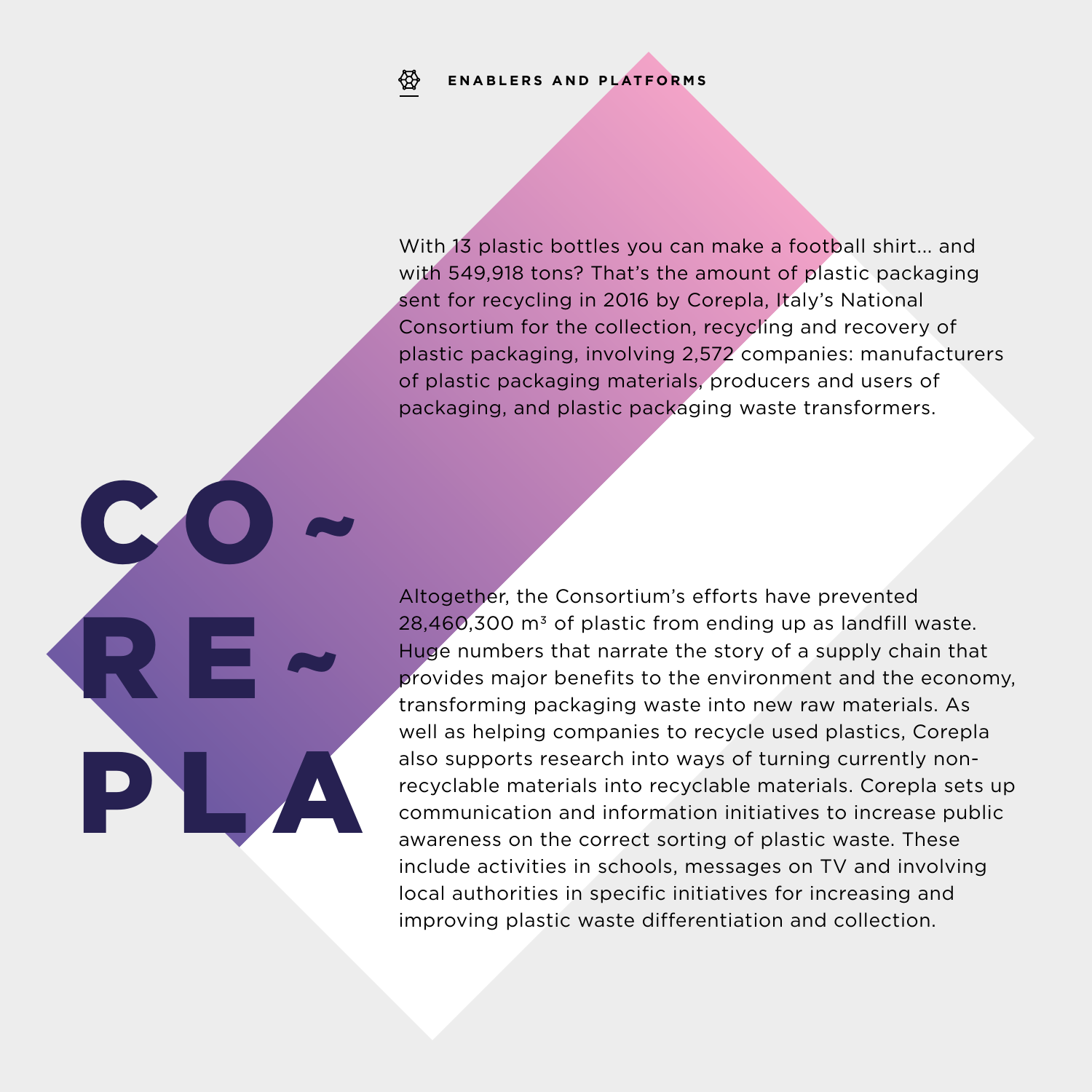### **ABILITATORI / PIATTAFORME** ₩

MILANO MILANO

*25/1OO*

COREPLA

**NON PROFIT**<br>NON-PROFIT *NON-PROFIT* NON PROFIT

WWW.COREPLA.IT

WWW.COREPLA.IT

LOMBARDIA

LOMBARDIA

Con 13 bottiglie di plastica si fa una maglia da calcio e con 549.918 tonnellate? Questa la quantità di imballaggi in plastica avviati a riciclo nel 2016 da Corepla, il Consorzio Nazionale per la raccolta, il riciclo e il recupero degli imballaggi in plastica che raccoglie 2.572 imprese: produttori di materie plastiche per imballaggi, produttori di imballaggi, utilizzatori e trasformatori dei rifiuti di imballaggio in plastica.

Nel complesso il lavoro del Consorzio ha evitato che finissero in discarica 28.460.300 m<sup>3</sup> di materia. Numeri enormi che restituiscono l'immagine di una filiera in grado di portare grandi benefici all'ambiente e all'economia, trasformando i rifiuti di imballaggio in nuova materia prima. A fianco alle imprese per massimizzare il recupero della plastica postconsumo, Corepla supporta anche la ricerca per rendere riciclabili materiali che ancora non lo sono. Attraverso iniziative di comunicazione e informazione Corepla arriva ai cittadini per accompagnarli nella corretta differenziazione della plastica: dalle attività per le scuole ai messaggi in tv, fino al coinvolgimento degli enti locali con iniziative mirate per aumentare e migliorare sul territorio la raccolta differenziata della plastica.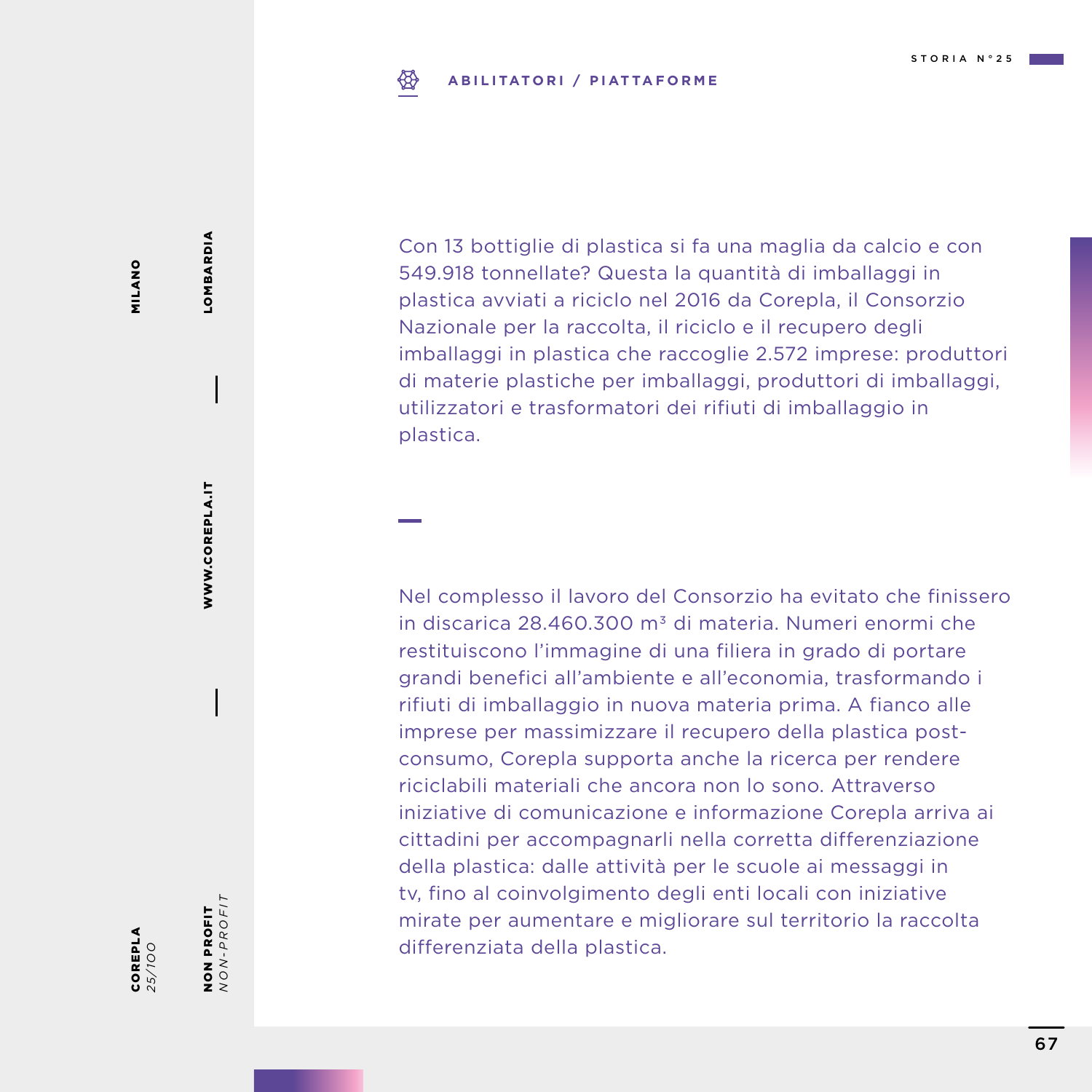$\blacklozenge$ 

V E

Endless usefulness: the destiny of glass. A material that can be recycled literally an infinite number of times, without losing any of its original features or its original mass. Provided, of course, that it is collected and differentiated correctly, i.e. that only bottles and jars are collected, without being confused with ceramics, crystal or pyrex. Furthermore, glass must be collected loose, not in bags that can damage its quality. This is why CoReVe – Italy's national Consortium for the collection, recycling and recovery of glass packaging waste – is committed to informing citizens about correct collection methods  $CO \sim$ 

> In 2016 the Consortium collected 1,864,000 tons of glass, of which more than 70% was recycled, saving over 3 million tons of raw materials: significant results which testify to the need to improve collection methods in order to increase recycling totals. CoReVe performs its collection management and recycling activities for 6,746 municipalities, each year assigning a Green Award to the city with the best collection results. In order to raise awareness in the art world too, in 2018 it will take part in the Arte Laguna Prize, in the section dedicated to art and sustainability, focused this year on creative and innovative glass reuse.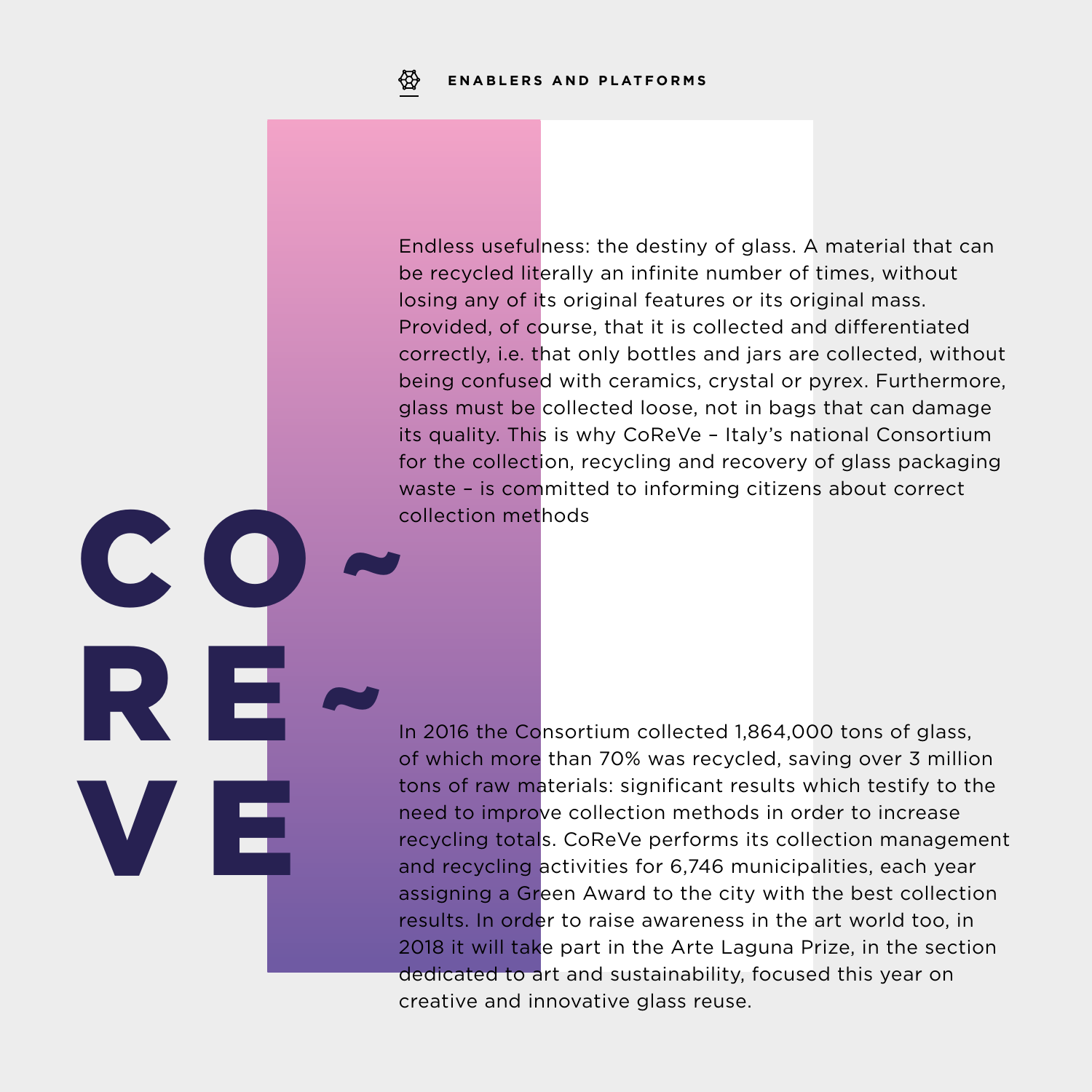### **ABILITATORI / PIATTAFORME** ₩

Una vita senza fine: è questo il destino del vetro. Questo materiale, infatti, può essere riciclato infinite volte mantenendo inalterate le caratteristiche originarie e senza che vi sia alcuna perdita di materia. A patto che venga raccolto e differenziato correttamente, ossia che vengano conferiti solo bottiglie e vasetti, da non confondere con ceramica, cristallo e pyrex. Inoltre, il vetro deve essere gettato sfuso, non in sacchetti che ne inficiano la qualità. Per questo CoReVe, il Consorzio nazionale per la raccolta, il riciclo e il recupero dei rifiuti di imballaggio in vetro è impegnato nell'informazione ai cittadini sulle corrette modalità di raccolta.

Nel 2016 il Consorzio ha raccolto 1.864.000 tonnellate di vetro e più del 70% è stato avviato a riciclo, per un risparmio di materie prime di oltre 3 milioni di tonnellate: risultati importanti che testimoniano la necessità di migliorare la raccolta per aumentare il riciclo. CoReVe svolge la sua attività di gestione della raccolta e avvio al riciclo per 6.746 Comuni, assegnando ogni anno il Green Award alla città dalle migliori performance di raccolta. E per sensibilizzare anche il mondo dell'arte, nel 2018 sarà protagonista del Premio Arte Laguna nella sezione dedicata all'arte e alla sostenibilità, centrata quest'anno sul riutilizzo creativo e innovativo del vetro.

MILANO MILANO

NON PROFIT *NON-PROFIT*

NON PROFIT<br> $NON-PROFIT$ 

WWW.COREVE.IT

WWW.COREVE.IT

LOMBARDIA

LOMBARDIA

COREVE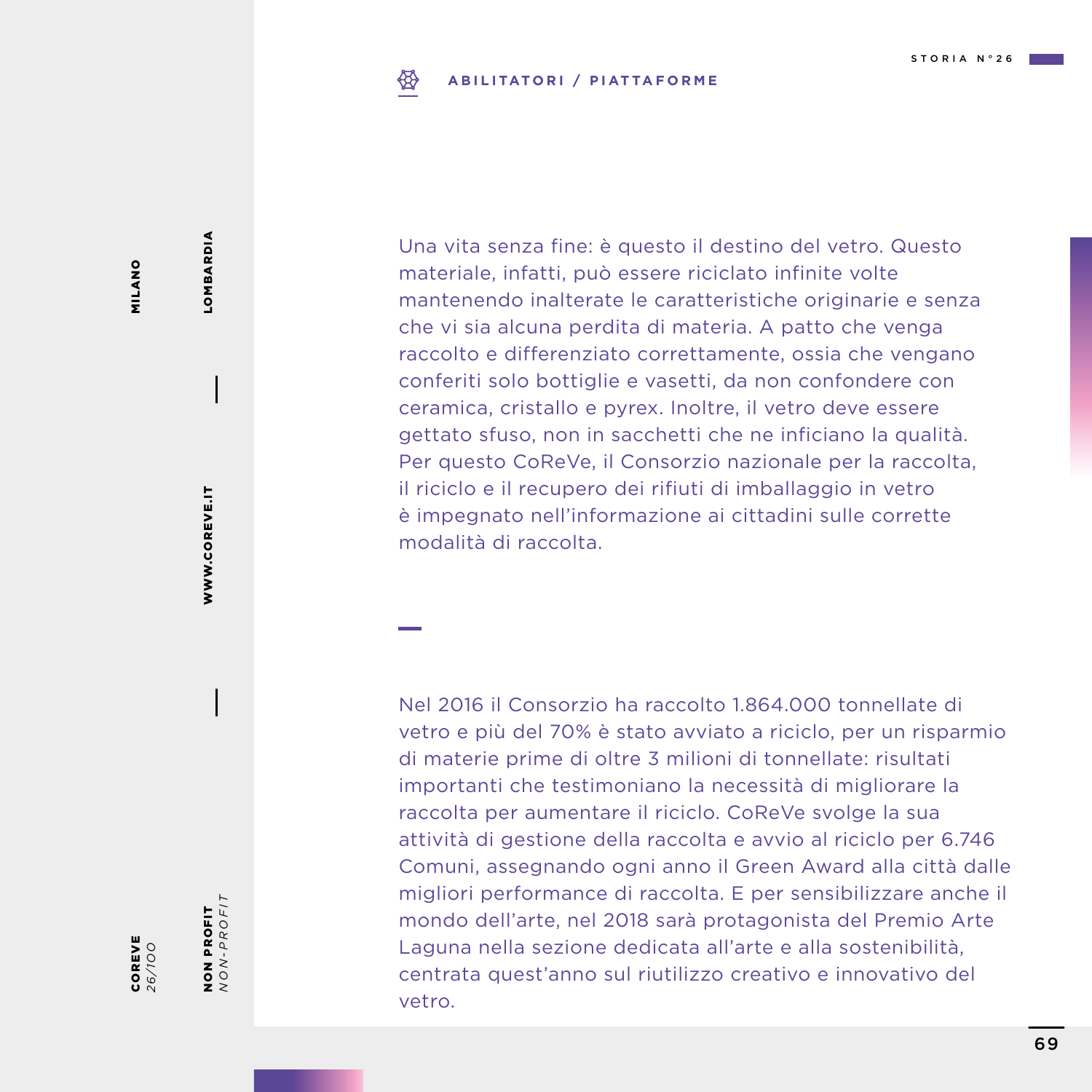Since its launch in 1968 the Cuki brand has become synonymous with optimum conservation in all contexts. Inevitably, its ongoing focus on innovation led the company based in Volpiano (Turin) to embrace the concept of circularity, especially since its products are mostly disposable, not foreseeing a second life.

## C U K I GROUP

Today Cuki recycles 15,000 tonnes of plastic per year and uses recycled plastic to produce Domopak Spazzy rubbish bags. In 2018 it presented a line of products designed to be circular, called "Impegnati per l'ambiente" ("Environmentally Committed"). This includes Cuki Frost Bags in Mater-Bi, which after completing their food preservation duties can be disposed of as organic waste, Cuki Aluminium, produced from 100% recycled aluminium with 95% energy savings, and Cuki Natural Oven Paper, biodegradable, compostable and FSC certified featuring a naturally brown colour made possible by avoiding chemical treatment. However, the circularity of Cuki also extends to social activities: with the Save The Food project the company has supported the Banco Alimentare food bank in recovering food surpluses (3 million meals since 2011), whilst in 2016 it launched the Save Bag, a food-safe bag to take away uneaten restaurant food.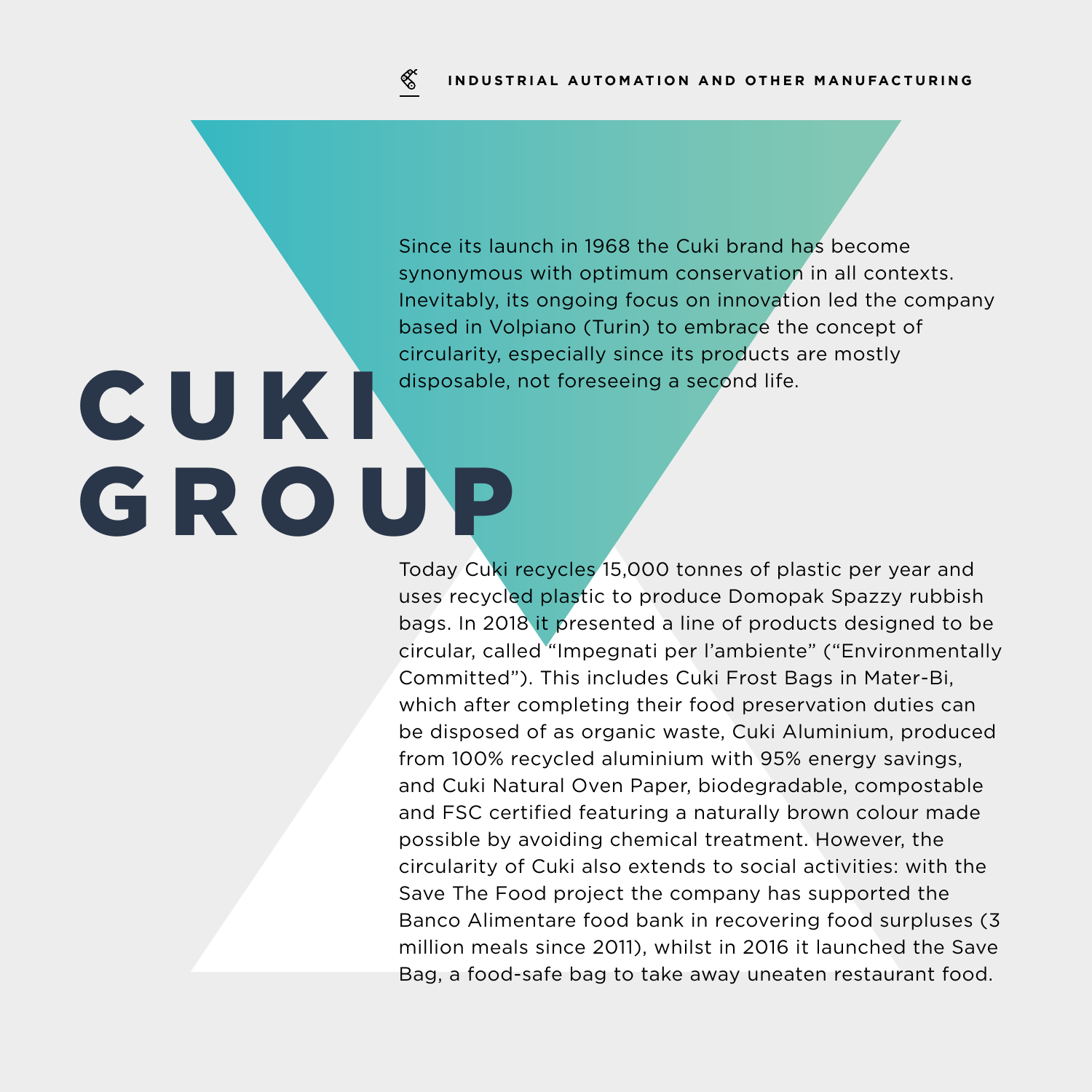### $\mathscr{C}$ **AUTOMAZIONE E ALTRE INDUSTRIE MANIFATTURIERE**

**VOLPIANO (TO)** VOLPIANO (TO)

CUKI GROUP *27/1OO*

IMPRESE<br>COMPANIES *COMPANIES* IMPRESE

WWW.CUKIGROUP.COM

WWW.CUKIGROUP.COM

PIEMONTE

PIEMONTE

Dal 1968, anno della creazione del marchio, Cuki è sinonimo di conservazione ottimale degli alimenti, ovunque ci si trovi. La continua innovazione dell'azienda di Volpiano (TO) non poteva non incontrare la circolarità, importante soprattutto perché si tratta di prodotti usa e getta, per loro natura non destinati ad avere una seconda vita.

Oltre ad avviare al riciclo 15.000 t di plastica ogni anno e ad utilizzare plastica riciclata per produrre sacchi nettezza Domopak Spazzy, nel 2018 Cuki ha presentato "Impegnati per l'ambiente", una linea di prodotti nati per essere circolari: Cuki Sacchetti Gelo in Mater-Bi, che dopo aver assolto al loro compito di conservare gli alimenti possono essere gettati nella pattumiera insieme all'umido; Cuki Alluminio, prodotto da alluminio 100% riciclato con un risparmio di energia pari al 95%; Cuki Carta Forno Naturale che, oltre a essere biodegradabile, compostabile e certificata FSC, mantiene un colore naturalmente "bruno" perché non trattata chimicamente. Ma la circolarità di Cuki abbraccia anche il sociale: con il progetto Save The Food da anni l'azienda è partner del Banco Alimentare per il recupero delle eccedenze di cibo (3 milioni di pasti dal 2011) e nel 2016 ha lanciato la Save Bag, la borsa salva-cibo per portare via quello che non finiamo al ristorante.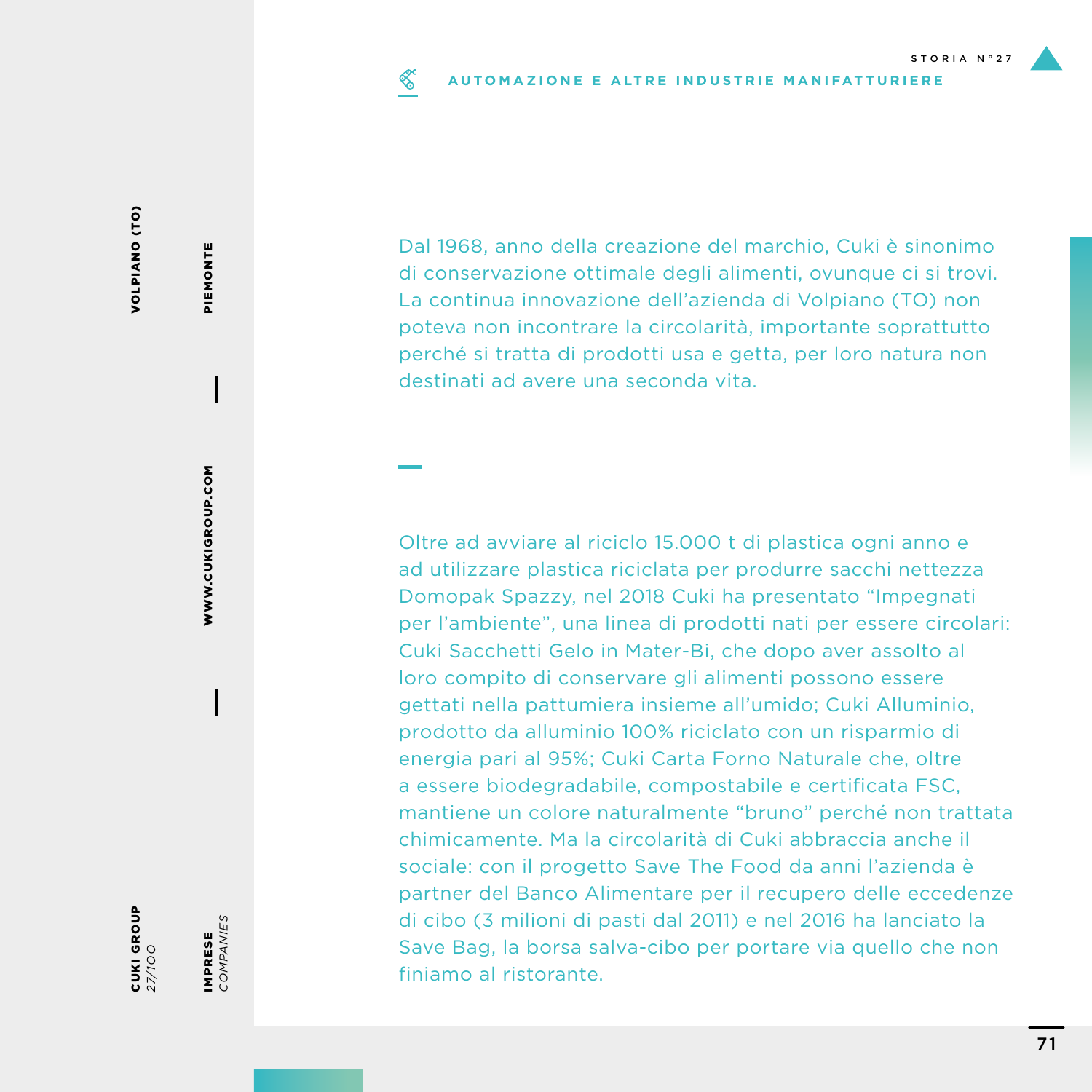୫і **AGRI-FOOD**

DAL~

MAN~

GIMI

**MA** 

The rapid development of the food processing industry which began in the 1980s, with its increase in packaged products and in industrial quality standards, also generated greater production waste. To give value to this wasted food - now considered by the law as "former foodstuffs" (e.g. imperfect products, with packaging errors) - Dalma restructured its operations in order to transform it and safely produce ingredients for animal feed.

In 1981, the group's founders, Marina Dalmasso and Bruno Massa, launched a lengthy research and industrial development process, designing a complex plant capable of separating roasted and confectionery products from their packaging, thus producing safe and energising animal food ingredients. In 2000, the plant in Marene (Cuneo) became operative, and in 2004 the Stella Mangimi plant - owned by Dalma - began serving Central and Southern Italy. The in-line controls performed by a spectrophotometric system on the finished product guarantee their reliability and healthiness. Dalma contributes to the reduction of food waste and to annual savings in terms of land use of approximately 13,220 hectares (equal to 1,789 football fields): the use of its feeds leads to a major reduction in the consumption of cereals, which require ample soil and water to be produced.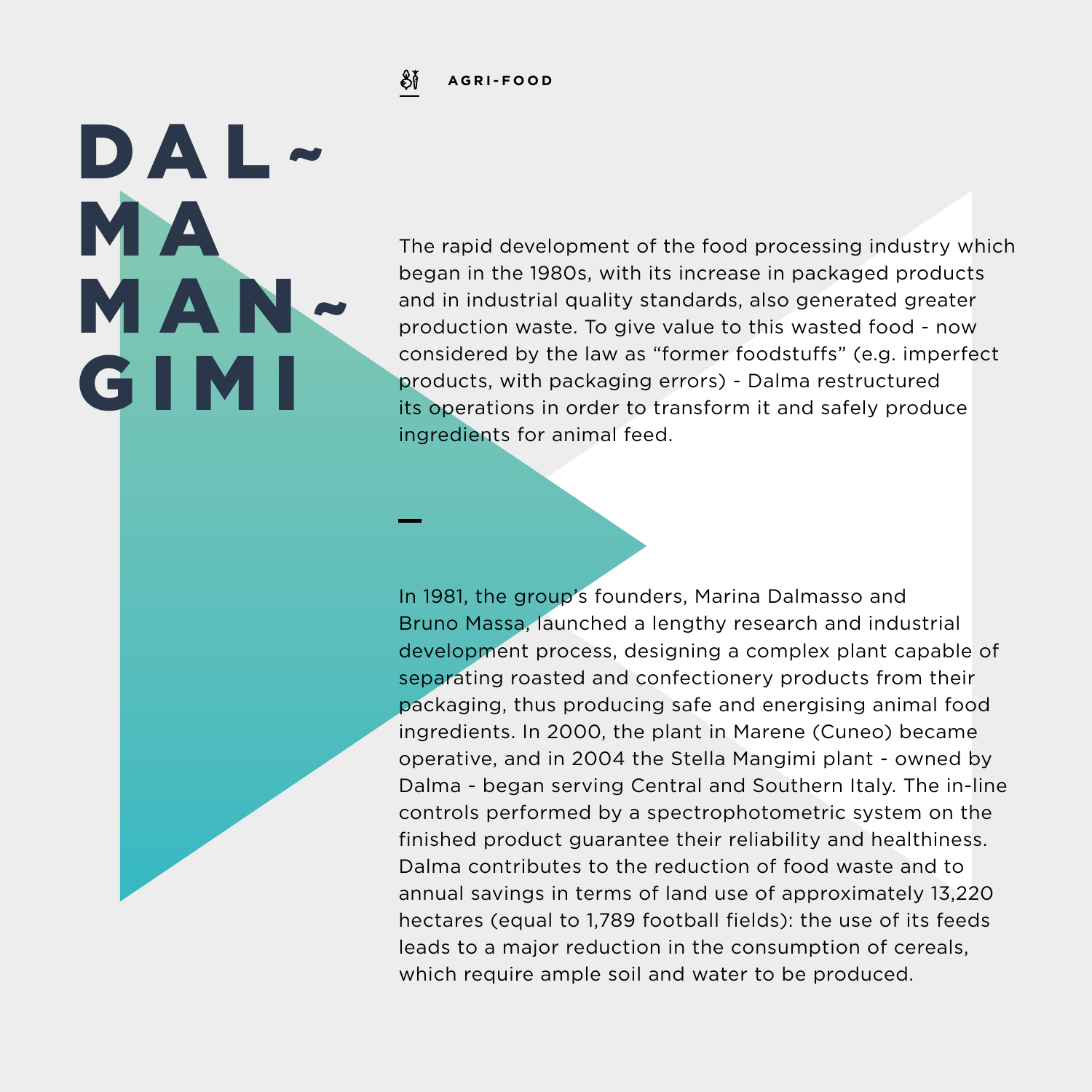#### SĬ **AGROALIMENTARE**

MARENE (CN) MARENE (CN)

DALMA MANGIMI *28/1OO*

IMPRESE *COMPANIES*

IMPRESE<br>COMPANIES

WWW.DALMAMANGIMI.COM

WWW.DALMAMANGIMI.COM

PIEMONTE

PIEMONTE

Lo sviluppo dell'industria alimentare generatosi a partire dagli anni '80, con un aumento dei prodotti confezionati e un innalzamento degli standard industriali di qualità, ha portato alla formazione di scarti di produzione. Per valorizzare quegli scarti, oggi definiti dalla legge "ex-prodotti alimentari" (prodotti imperfetti, con errori di packaging, ad esempio), Dalma si è strutturata per trasformarli e produrre in modo sicuro ingredienti per mangimi zootecnici.

Marina Dalmasso e Bruno Massa, fondatori del gruppo, hanno intrapreso nel 1981 un lungo percorso di ricerca e sviluppo industriale progettando un complesso impianto capace di separare gli ex-prodotti da forno e dolciari dagli imballaggi e produrre ingredienti energetici e sicuri per mangimi. Dal 2000 è operativo lo stabilimento di Marene (CN) e per il mercato del centro-sud Italia dal 2004 è nata Stella Mangimi, emanazione di Dalma. Il controllo in linea assicurato da un sistema spettrofotometrico sul prodotto finito garantisce l'affidabilità delle produzioni. Dalma contribuisce alla riduzione dello spreco alimentare e ad un risparmio annuo in termini di utilizzo di suolo di circa 13.220 ettari (pari a 1.789 campi da calcio): l'uso dei suoi mangimi infatti permette una riduzione di impiego di cereali la cui produzione necessita di suolo e acqua.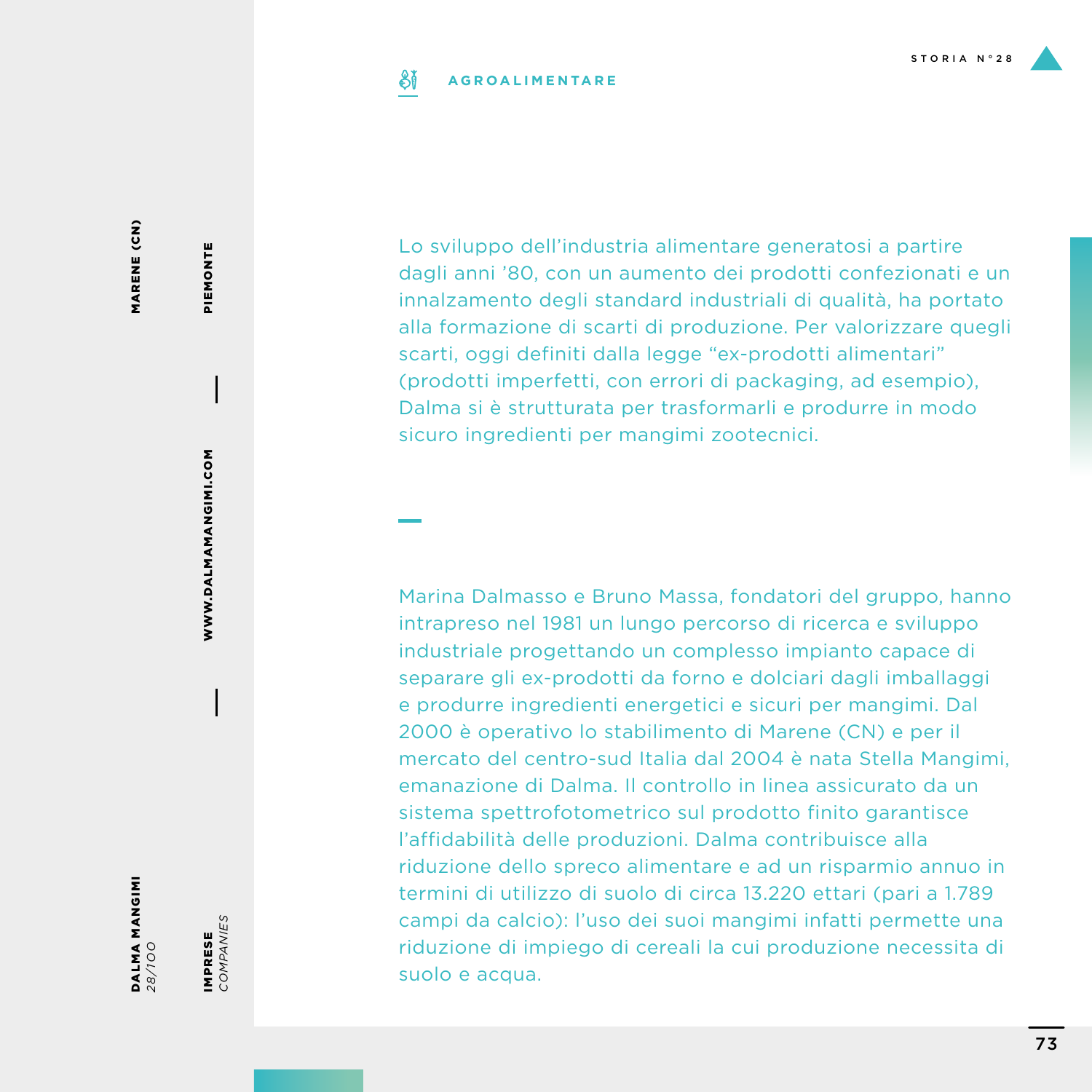At a time when only a few visionaries were talking about sustainability, Dell'Orco & Villani had already made it the key feature of their organization. The company, based in Capalle, in the Province of Florence, has been producing machinery for the textile industry since 1964, but this is no ordinary machine-producing business. Its equipment and mechanical systems are designed to treat materials left over from the textile industry and reintroduce them into manufacturing processes.

# D E L L ' O R C O  $\mathbf{R}$

VIL~

LANI

Giovanni Dell'Orco and Silvano Villani's idea seemed extravagant back then, but time has proven them right and rewarded them with success: today 90% of their products are exported. Dell'Orco & Villani's machines and systems use textile leftovers in order to produce yarn, non-woven fabrics, wadding and felts... but also insulation panels for the building and automobile industries. With Next Technology, the company has patented a procedure that can remove elastomers from stretch fabrics of nylon, cotton and wool, thus making these yarns reusable in their respective regeneration cycles. Dell'Orco & Villani have been awarded the globally prestigious Energy Globe Award in Brussels for the energy savings achieved by its line of recycled nylon yarn. Recently, it produced the technology for regenerating Starbucks jute bags to create fabric for covering seats in the brand's European cafes.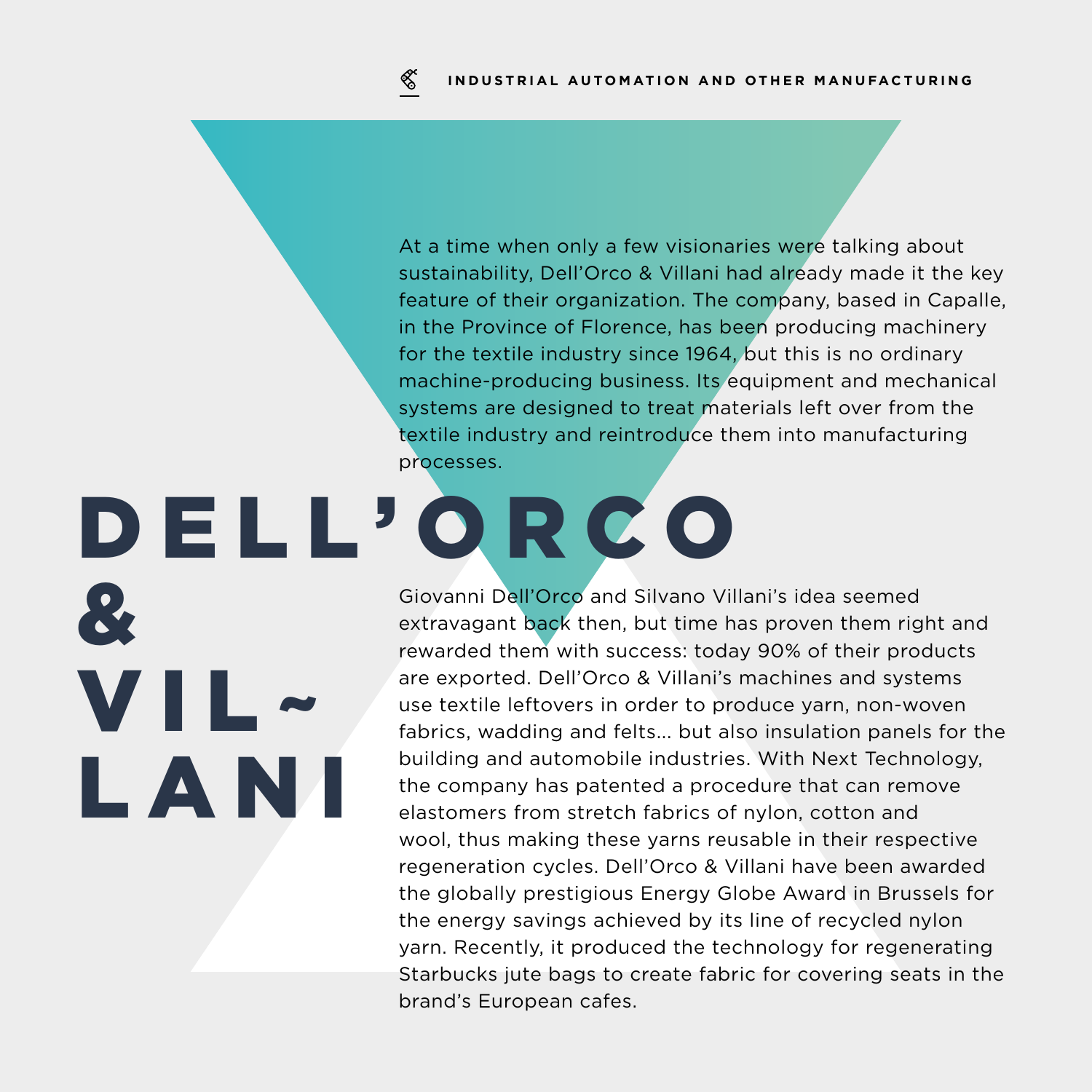#### ≪ **AUTOMAZIONE E ALTRE INDUSTRIE MANIFATTURIERE**

CAMPI BISENZIO (FI) CAMPI BISENZIO (FI)

> DELL'ORCO & VILLANI *29/1OO*

IMPRESE<br>COMPANIES *COMPANIES* IMPRESE

WWW.DELLORCO-VILLANI.IT

WWW.DELLORCO-VILLANI.IT

TOSCANA

TOSCANA

Quando a parlare di sostenibilità erano ancora pochi visionari, Dell'Orco & Villani già ne avevano fatto il fulcro della propria impresa. L'azienda di Capalle (FI) dal 1964 produce macchinari per l'industria tessile, ma non è una comune industria meccanica. I suoi impianti e macchinari infatti trattano i materiali di scarto dell'industria tessile per ricavarne materie da reintrodurre nel processo produttivo.

L'idea di Giovanni Dell'Orco e Silvano Villani, allora piuttosto stravagante, si è rivelata la fonte del successo con una produzione che oggi per il 90% finisce all'estero. Le macchine e gli impianti di Dell'Orco & Villani utilizzano gli scarti tessili per produrre filati, tessuti non tessuti, ovatte, feltri ma anche pannelli isolanti per l'edilizia e l'industria automobilistica. Con Next Technology ha messo a punto un procedimento brevettato in grado di rimuovere gli elastomeri da tessuti elasticizzati di nylon, cotone e lana rendendo queste fibre nuovamente utilizzabili nei rispettivi cicli di rigenerazione. Premiata a Bruxelles con l'Energy Globe Award per il risparmio energetico generato dalla linea per il recupero della fibra di nylon, l'azienda ha prodotto anche la tecnologia per recuperare i sacchi di juta del caffè di Starbucks dai quali sono nati tessuti per il rivestimento delle poltrone nelle caffetterie europee del marchio.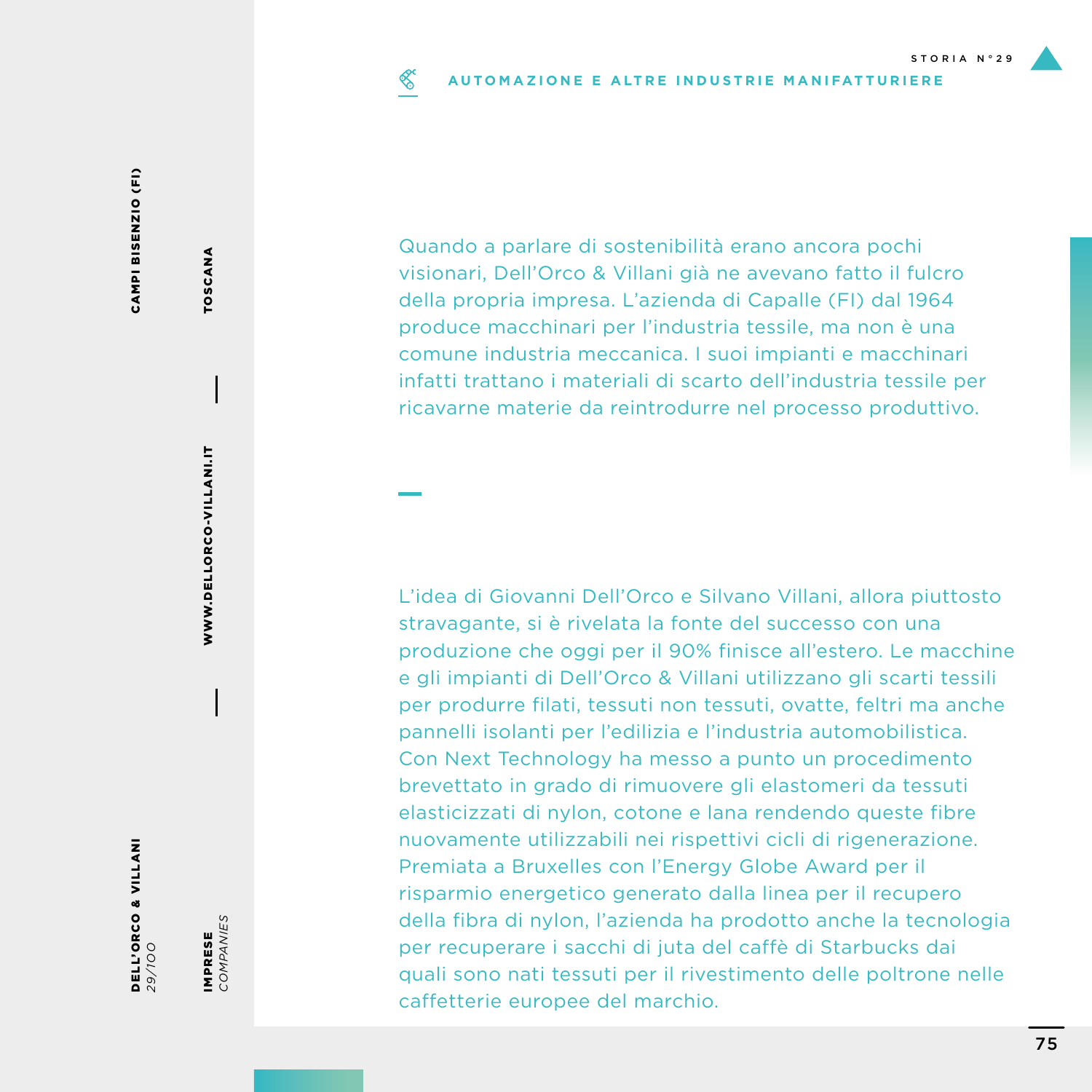ி⊫ **DESIGN AND RESEARCH**

## DIPARTI~ MENTO DI

INGE~

G N E R I A

LE AM~

TALE E

BIEN~

MEC~

DI UNI~

UANIUA<br>Di uni

CANICA

In 2017 they won the "I Think Circular" award promoted by La Stampa newspaper for their research into the bio-refinery of the future. "They" are the researchers of the Department of Civil, Environmental and Mechanical Engineering of the University of Trento, coordinated by Professor Luca Fiori, and their goal is to valorise the roles of residual biomasses and organic waste. The continuum re doluptation of the continuum re the continuum re  $\sim$ 

plam, coreius rem dolorum, coreius dio. Et lacea dio. Et la

<mark>industry</mark> by-products – such as grape marc, or the organic part<br>of sorted urban waste – into a versatile bio-carbon product of sorted urban waste - into a versatile bio-carbon product that can be used for multiple purposes. The technology used by the researchers (founders of a start-up called CarboRem<br>SrL) is hydrothermal carbonisation, which reproduces SrL) is hydrothermal carbonisation, which reproduces processes that take years in nature, completing them in just a few hours. This technology transforms the biomass into a material which, depending on the carbonisation conditions created, can feature the characteristics of either peat, lignin or coal. Different uses thus become possible: as fuel, as soil amendment instead of fossil peat or as raw material for making carbon electrodes for fuel cells. The liquid fraction derived CIVI~ TRENTO for They are designing bio-refineries that can transform food from the process, on the other hand, provides molecules for creating nylon, whilst the leftovers can then be used to produce biogas.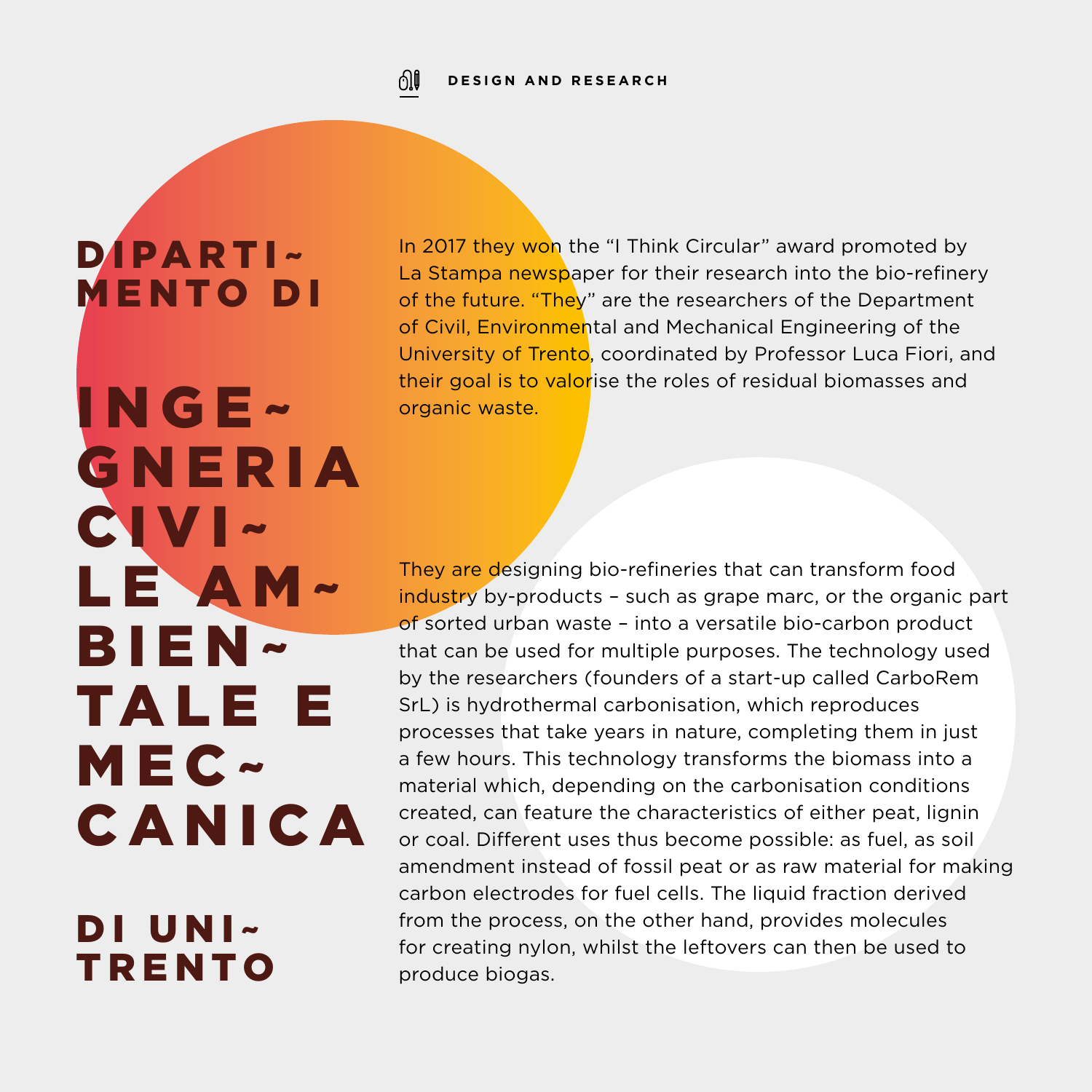#### ி **DESIGN E RICERCA**

TRENTO TRENTO TRENTINO ALTO ADIGE

TRENTINO ALTO ADIGE

WWW.DICAM.UNITN.IT

WWW.DICAM.UNITN.IT

AMBIENTALE E MECCANICA DI UNITRENTO AMBIENTALE E MECCANICA DI UNITRENTO DIPARTIMENTO DI INGEGNERIA CIVILE DIPARTIMENTO DI INGEGNERIA CIVILE *30/1OO*

CENTRI DI RICERCA / UNIVERSITÀ<br>RESEARCH CENTERS / UNIVERSITIES *RESEARCH CENTERS / UNIVERSITIES* CENTRI DI RICERCA / UNIVERSITÀ

Nel 2017 hanno vinto il premio "Io Penso Circolare" promosso da La Stampa e Aquafil, per la loro ricerca sulla bioraffineria del futuro. Sono i ricercatori del Dipartimento di Ingegneria Civile, Ambientale e Meccanica dell'Università di Trento, coordinati dal professor Luca Fiori, il cui obiettivo è valorizzare biomasse residuali e rifiuti organici.

La bioraffineria che stanno progettando permette di trasformare i sottoprodotti dell'industria alimentare, quali la vinaccia, o la frazione organica dei rifiuti solidi urbani, in un prodotto versatile, un bio-carbone utilizzabile per vari scopi. La tecnologia utilizzata dai ricercatori (fondatori anche di una startup, CarboRem srl), la carbonizzazione idrotermica, consente di riprodurre processi che in natura impiegherebbero anni, concentrandoli in qualche ora. Questo processo permette alla biomassa di trasformarsi in un materiale che, a seconda delle condizioni di carbonizzazione, può avere le caratteristiche della torba, della lignina o del carbone. Gli utilizzi sono diversi: come combustibile, come ammendante del terreno al posto della torba fossile o come materia prima per la costituzione di elettrodi al carbonio per pile a combustibile. Dalla frazione liquida derivante dal processo si recuperano invece molecole per la realizzazione di nylon e, da quanto rimane, si produce biogas.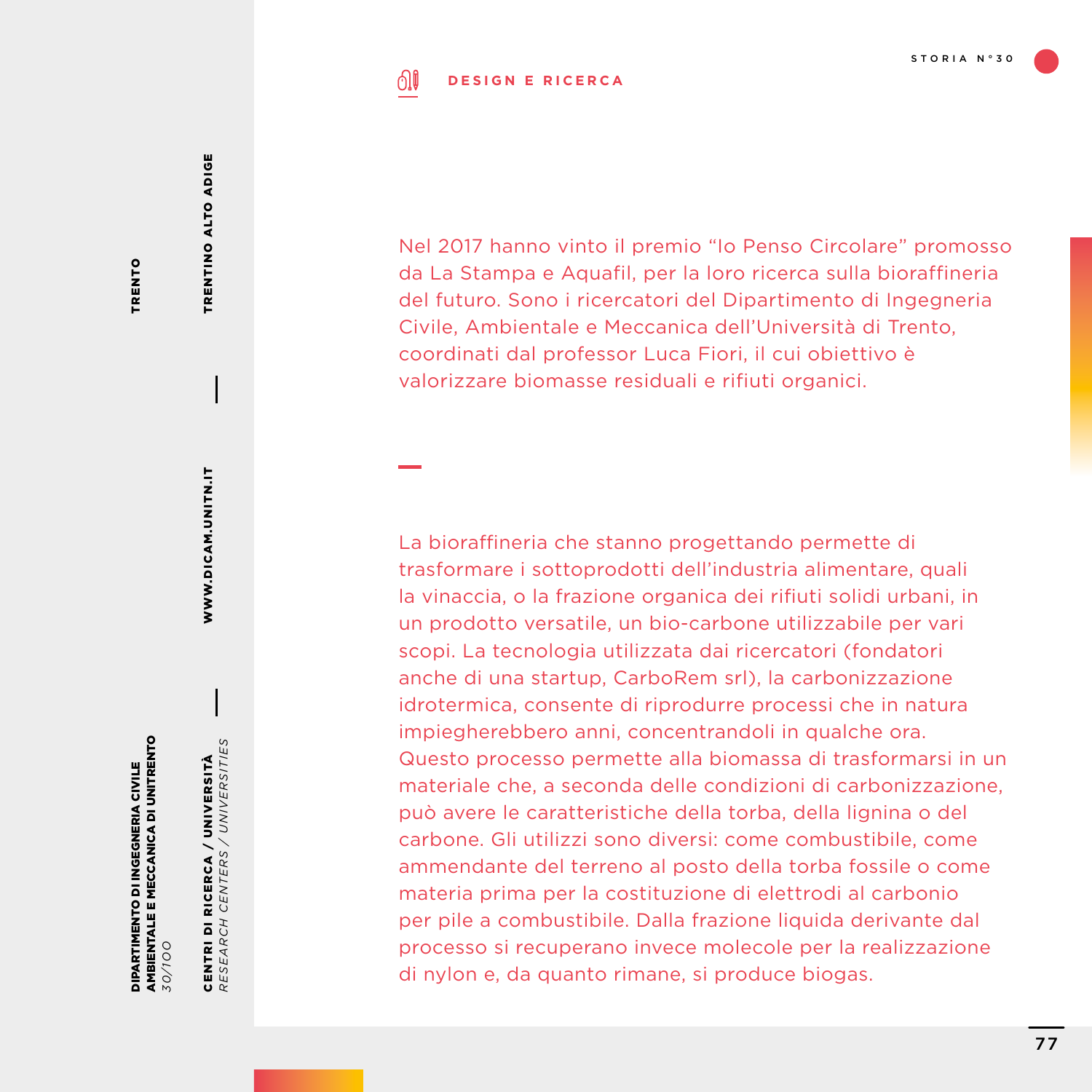EATAI

A name that has become synonymous with good food, gastronomic culture and typical Italian specialities all over the world. Over the years Eataly has become a kind of calling card for Italian food and for Italian creativity and skill in general. Selling typical products involves respecting their local origins, and therefore means supporting the areas and contexts that gave birth to them. This explains why, since the year 2016, in its retail locations, Eataly has displayed 'seven moves' for reducing waste and facilitating its recycling or elimination.

The "Obiettivo Rifiuti Zero" ("Zero Waste Goal") is a training and information project that Eataly offers its employees and customers, in order to promote recycling and the reuse of waste materials. This includes differentiated waste sorting in company retail stores, kitchens, warehouses and public spaces, and recycling initiatives where organic waste is transformed into enriched soil and other waste materials become new objects. For wrapping purchased food products, and for food packaging and consumption contexts, Eataly uses Mater-Bi, a bioplastic made by Novamont which is biodegradable and compostable as an organic substance. Bags, cutlery, plates and glasses, packaging for fresh products, gloves: all of these products no longer end up in landfills, instead "returning to circulation". An initiative that was first launched in Italy and subsequently involved Eataly sites in the United States, and more recently in Russia.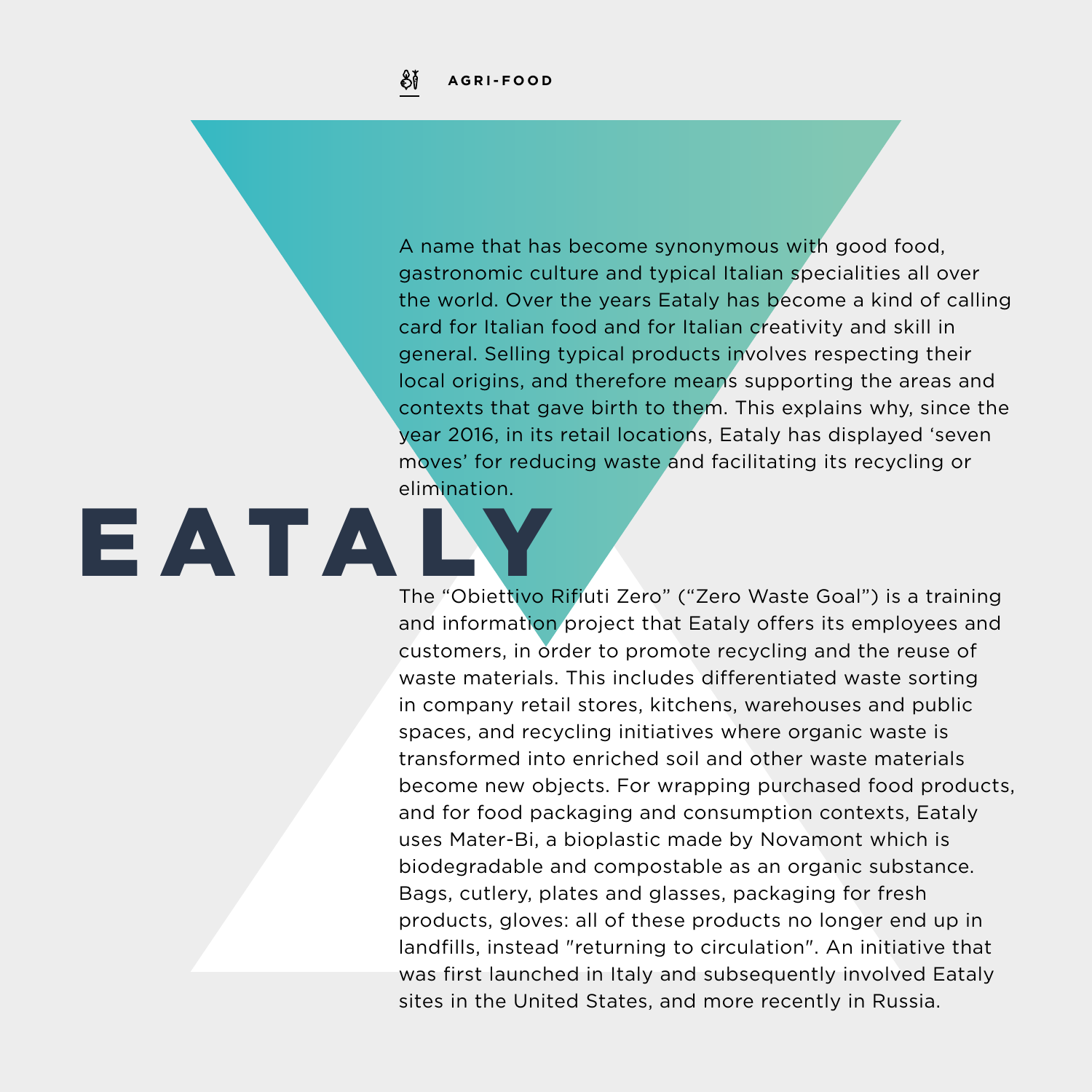#### SĬ **AGROALIMENTARE**

MONTICELLO D'ALBA (CN) MONTICELLO D'ALBA (CN)

PIEMONTE

PIEMONTE

IMPRESE<br>COMPANIES

IMPRESE *COMPANIES*

EATALY *31/1OO*

Nel mondo è ormai sinonimo di buon cibo, cultura gastronomica e tipicità made in Italy. Eataly è stato in grado negli anni di diventare il biglietto da visita più noto per il cibo e, con esso, per il saper fare del Bel Paese. Proporre prodotti tipici vuol dire rispettarne l'origine e dunque tutelare il territorio e l'ambiente in cui nascono. Per questo dal 2016 Eataly propone nei suoi punti vendita sette mosse per dare scacco ai rifiuti e favorirne il riciclo o l'eliminazione.

"Obiettivo Rifiuti Zero" è la campagna di formazione e informazione con cui Eataly ha coinvolto dipendenti e clienti per il riciclo e il riuso dei materiali. Si parte dalla raccolta differenziata introdotta in punti vendita, cucine, magazzini e spazi pubblici del marchio per arrivare al riciclo grazie al quale gli scarti organici vengono trasformati in terriccio e gli altri materiali diventano nuovi oggetti. Per l'asporto di merci, il confezionamento e il consumo di cibo Eataly ha scelto Mater-Bi, la bioplastica di Novamont, biodegradabile e compostabile insieme all'organico. Sacchetti, posate, piatti e bicchieri, imballaggi per prodotti freschi, guanti: tutti prodotti che non finiscono in discarica ma "tornano in circolo". Un'iniziativa che dall'Italia è partita per coinvolgere anche i punti Eataly negli Stati Uniti e più recentemente anche in Russia.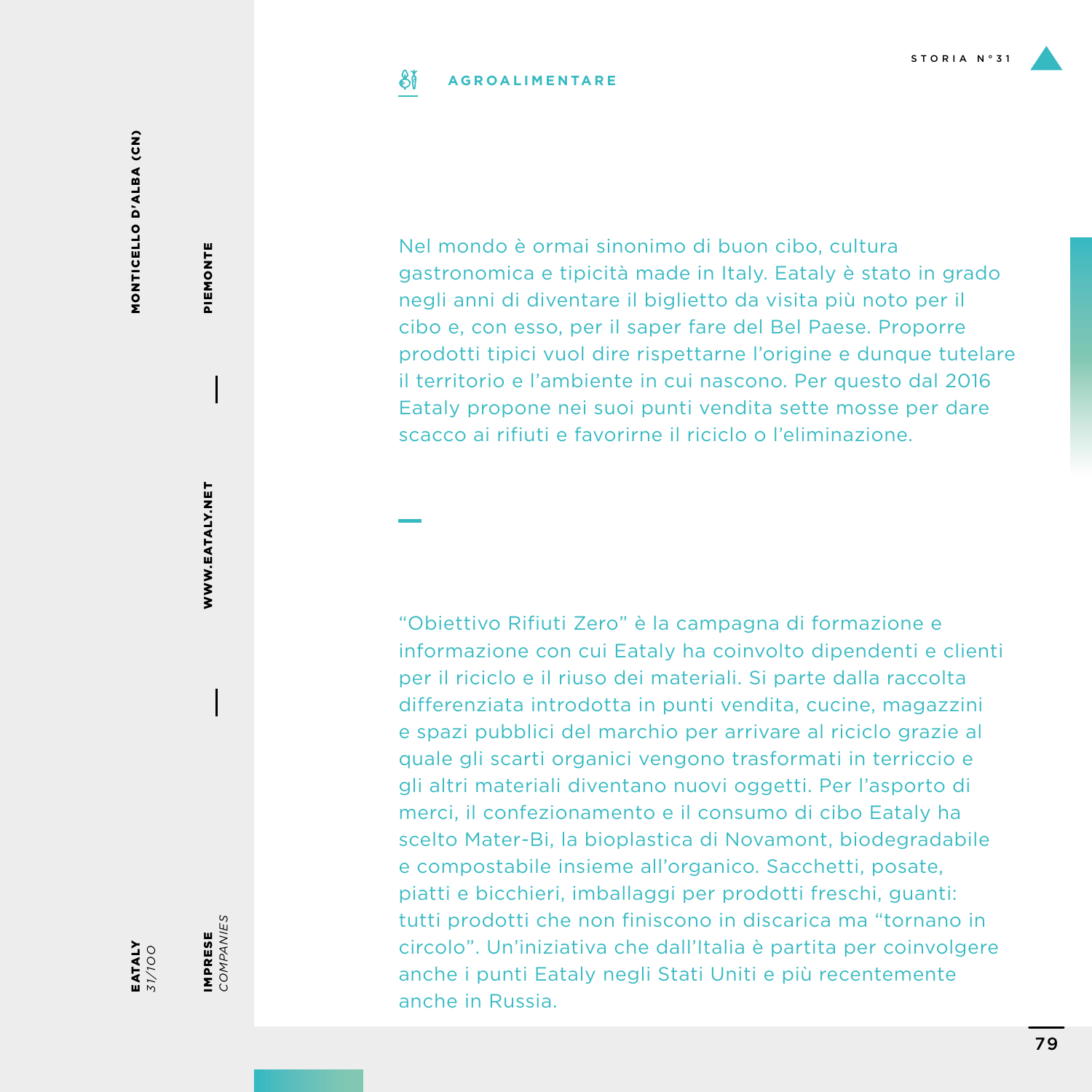ECO

L A B

The possibility of recovering an object at the end of its lifetime by recycling its materials is not only a matter of materials, but also of design. For this reason, when one talks of circularity one must also talk of eco-design, the planning that takes into account the object's entire lifecycle, from its functional use to the need to dismantle it into its smallest fragments in order to send them for recycling.

DESIGN The EcodesignLab Srl is a spin-off company from the University of Camerino and an innovative start-up that departs from research in order to provide a service to companies. A company that provides eco-design and product eco-innovation services, EcodesignLab consists of a team of professors and researchers, young designers and eco-innovation experts. Its goal is to plan and implement environmental consulting in order to create innovative and sustainable products, from the analysis of a product's environmental profile to redesigning it to improve its sustainability and to providing consultancy on obtaining environmental certification. EcodesignLab offers a 360-degree approach to product innovation. No type of product is too difficult: everything is designed according to eco-design criteria and strategies, from a grape-transport box to a furnishing radiator.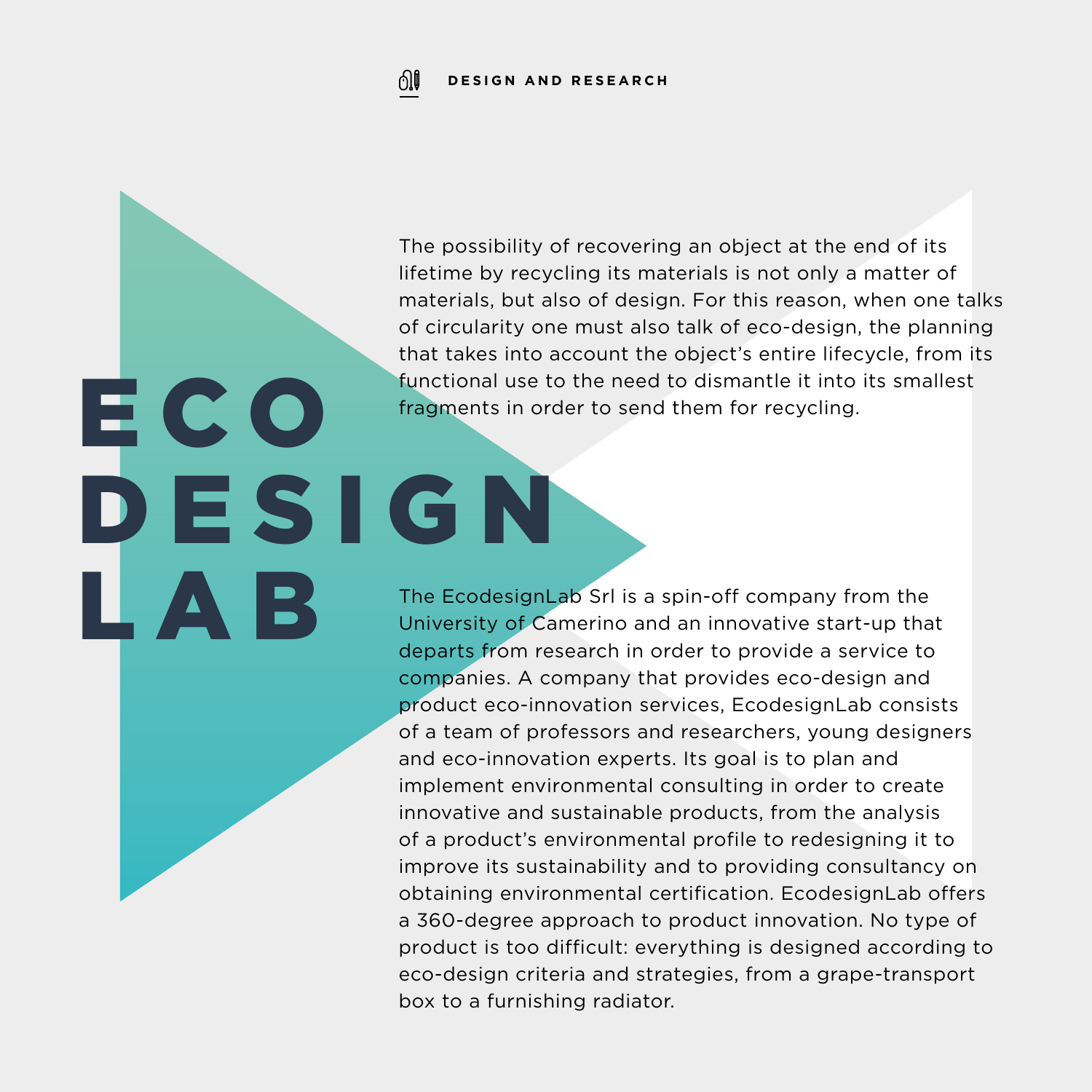

#### 01 **DESIGN E RICERCA**

ASCOLI PICENO ASCOLI PICENO

ECODESIGNLAB *32/1OO*

IMPRESE<br>COMPANIES *COMPANIES* IMPRESE

WWW.ECODESIGNLAB.IT

WWW.ECODESIGNLAB.IT

MARCHE

MARCHE

La possibilità di recuperare un oggetto a fine vita riciclando i materiali di cui è composto non dipende solo dall'utilizzo di materie riciclabili ma anche dal suo design. Per questo quando si parla di circolarità si parla necessariamente di eco-design, quella progettazione che tiene conto dell'intero ciclo di vita dell'oggetto, dalla funzionalità nell'utilizzo alla necessità di disassemblarlo nelle sue componenti minime per l'avvio al riciclo.

Dall'Università di Camerino nasce lo spin off EcodesignLab Srl, una start up innovativa che parte dalla ricerca per farne un servizio alle imprese. Società di servizi di eco-design ed eco-innovazione di prodotto, EcodesignLab si compone di un team di professori e ricercatori, giovani designer ed esperti di eco-innovazione, il cui obiettivo è progettare e svolgere consulenza ambientale per la realizzazione di prodotti innovativi e sostenibili. Dall'analisi del profilo ambientale del prodotto alla sua riprogettazione per migliorarne l'ecosostenibilità, fino alla consulenza per il conseguimento di certificazioni ambientali: EcodesignLab si occupa di innovazione di prodotto a 360 gradi. Nessuna tipologia di prodotto è esclusa, tutto è progettabile secondo i criteri e le strategie di eco-design, dalla cassetta per il trasporto dell'uva ad un radiatore d'arredo.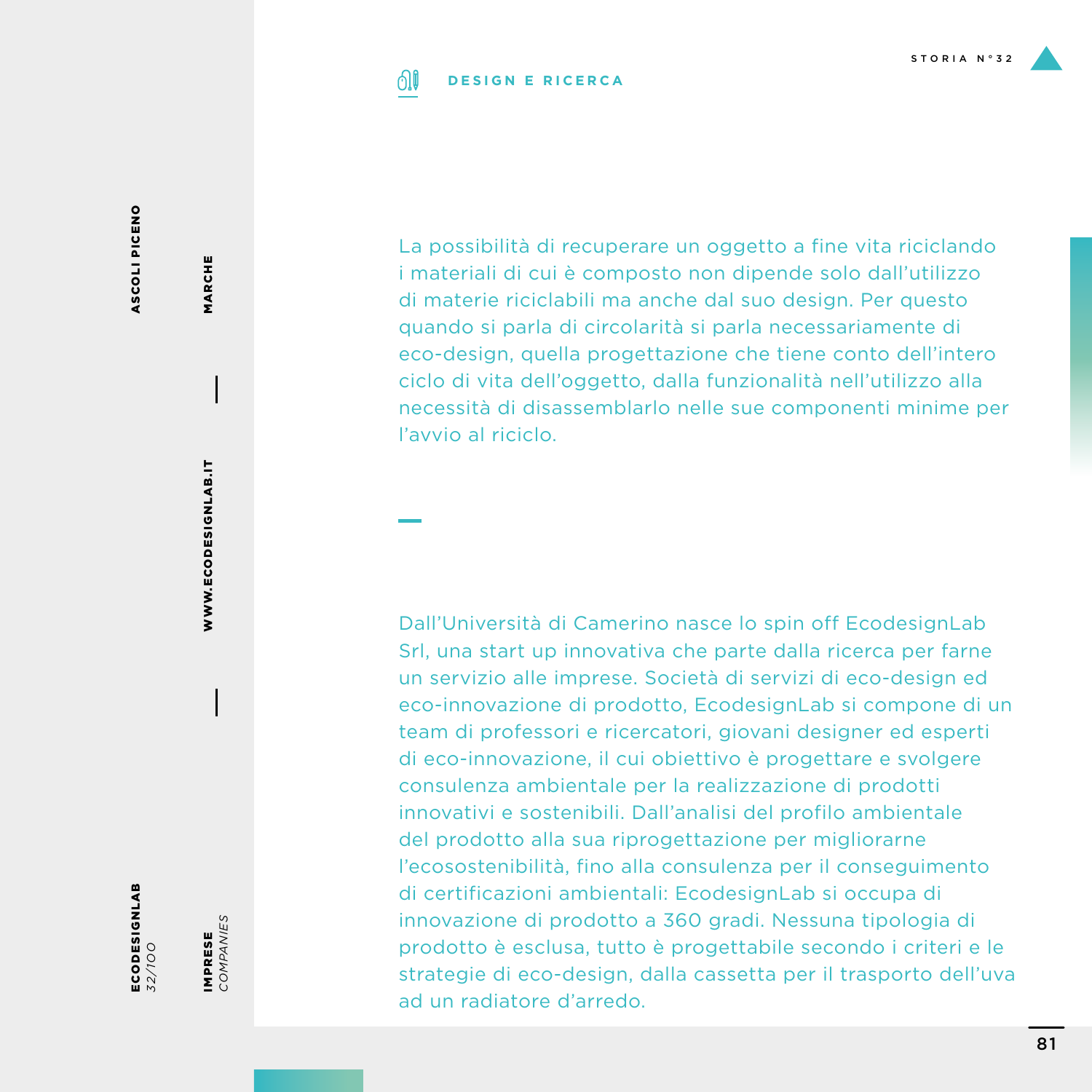ECOL

AMP

A light bulb that doesn't work is not simply a waste item, it is a WEEE (Waste Electrical and Electronic Equipment) item, and should be classified as such in sorted waste collection. In this way, the materials it is made from can return to new life in new production cycles. Fluorescent tubes and other light sources are shredded and the individual components (glass, metals and plastic) are separated: mercury and fluorescent powders are recovered through suction and filtration; recovered glass can be used in construction products such as glass wool, in insulating materials or in tile surface glazing processes.

Ecolamp is one of the leading Italian players in this area of the circular economy, with a market share of 40%. A Consortium founded in 2004 with the backing of the main lighting sector companies in Italy, Ecolamp collects and sends for recovery processing more than 96% of the component materials derived from light source products (130 million pieces sold in Italy every year). With 140 associated manufacturers and collection points in over 1,800 municipal ecological pick-up sites, Ecolamp offers services for managing all phases related to the collection, transport and recycling of end-of-life lighting equipment. Every year it collects and recycles over 3,000 tons of WEEE items.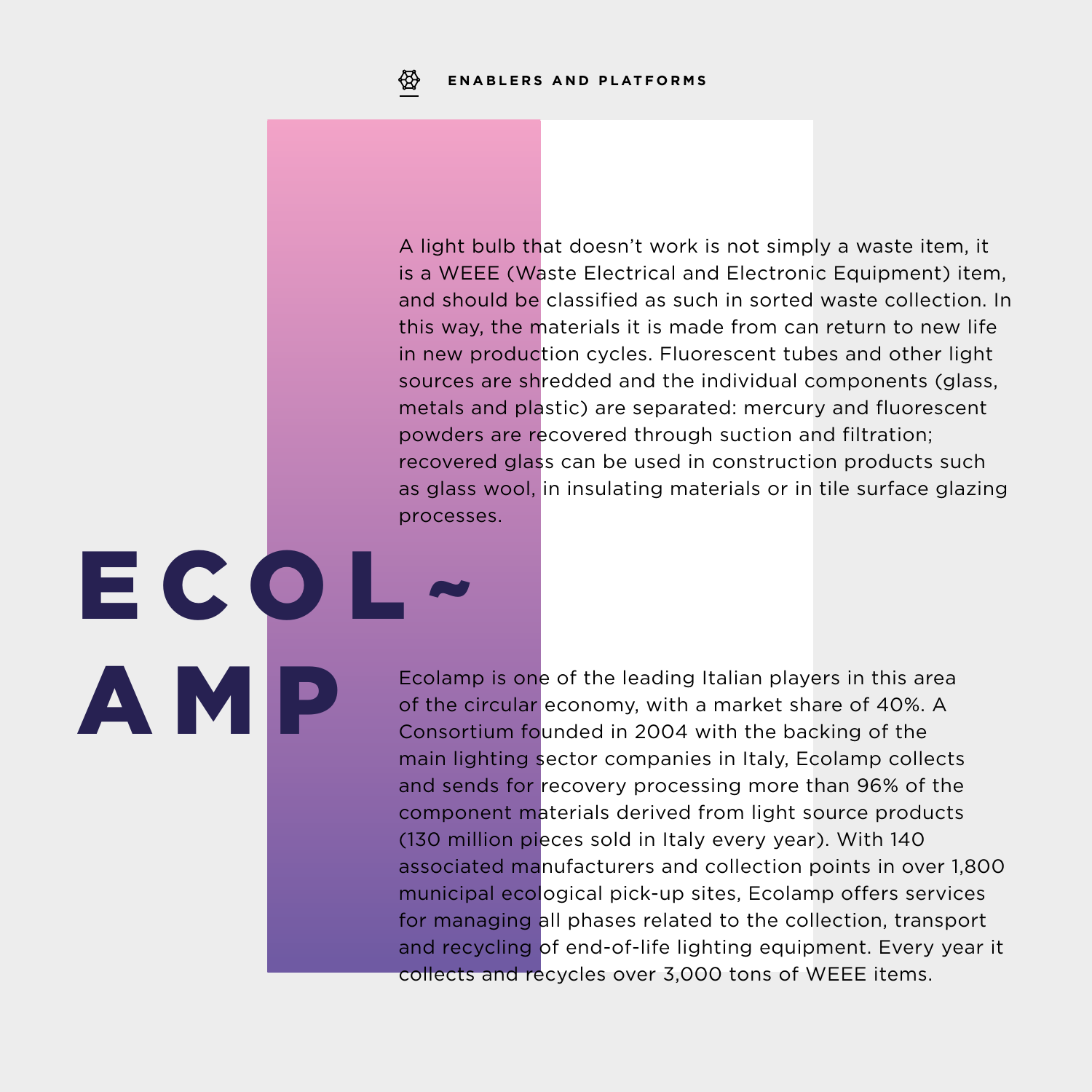#### ₩ **ABILITATORI / PIATTAFORME**

Una lampada che non funziona più non è un semplice

rifiuto ma un RAEE (Rifiuti di Apparecchiature Elettriche ed Elettroniche), e come tale va raccolta in maniera differenziata. In questo modo i materiali che la compongono possono tornare a nuova vita nei cicli produttivi. I tubi fluorescenti e le altre lampade vengono triturati e le singole componenti (vetro, metalli e plastica) separate: il mercurio e le polveri fluorescenti sono recuperati tramite aspirazione e filtrazione; il vetro recuperato trova applicazione in manufatti per l'edilizia come lane di vetro e isolanti o nei processi di vetrificazione delle superfici di piastrelle.

Tra i protagonisti italiani di questo tassello dell'economia circolare (con una quota di mercato pari al 40%) c'è Ecolamp. Consorzio nato nel 2004 per volontà delle principali aziende del comparto illuminotecnico operanti in Italia, Ecolamp avvia a recupero oltre il 96% dei materiali provenienti dal trattamento delle sorgenti luminose (mercato da circa 130 milioni di pezzi venduti ogni anno). Con 140 produttori associati, punti di raccolta in oltre 1.800 piazzole ecologiche comunali, Ecolamp offre un servizio per la gestione di tutte le fasi connesse al ritiro, trasporto e riciclo delle apparecchiature di illuminazione a fine vita. E raccoglie e ricicla ogni anno oltre 3 mila tonnellate di RAEE.

MILANO MILANO

NON PROFIT *NON-PROFIT*

**NON PROFIT**<br>NON-PROFIT

WWW.ECOLAMP.IT

WWW.ECOLAMP.IT

LOMBARDIA

LOMBARDIA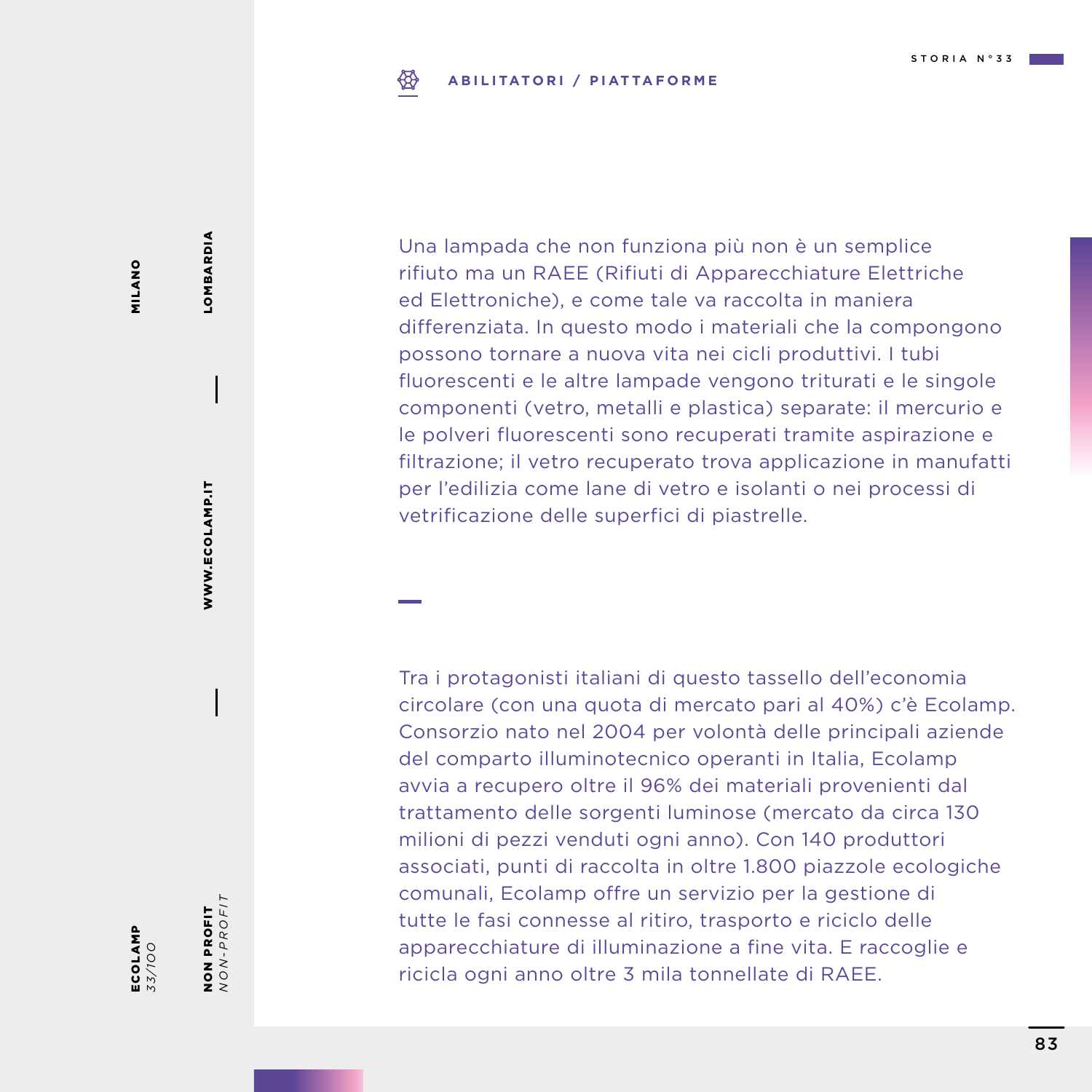Fh **FURNITURE / CONSTRUCTION**

ECO~

Mathing is created or destroyed: everything (or almost<br>everything) is recycled into another material without<br>sacrificing aesthetics, quality or functionality. That is th everything) is recycled into another material without sacrificing aesthetics, quality or functionality. That is the philosophy behind Oltremateria® continuous coatings. The brand started out as a visionary project conceived back in the early 2000s by Loris Casalboni, and has since become a business headquartered in San Giovanni Marignano (Rimini). It produces water-based, non-toxic and certified continuous flooring and coverings made from Ecomalta® or Oleomalta® — eco-friendly, recycled materials that are completely recyclable as aggregate.

> The company's collections include Riciclo, made of Ecomalta®, the culmination of research into production methods that involve the use of certified recycled materials such as marble, terracotta, mother of pearl, glass, mirrors, bottles and light bulbs. Besides being adapted to a new use, these waste materials give the coverings a particularly distinctive aesthetic appearance. The Oltremateria® system does not require the use of solvents, cements or epoxy resins and also increases performance and reduces the production of non-recycled coverings and the exploitation of natural resources, creating healthy, wholesome and appealing environments. Ecomalta by Oltremateria is free from harmful emissions and formaldehyde and generates very low VOC emissions, earning it four-star certification (F\*\*\*\*, the maximum rating) from the Japan Building Coating Materials Association.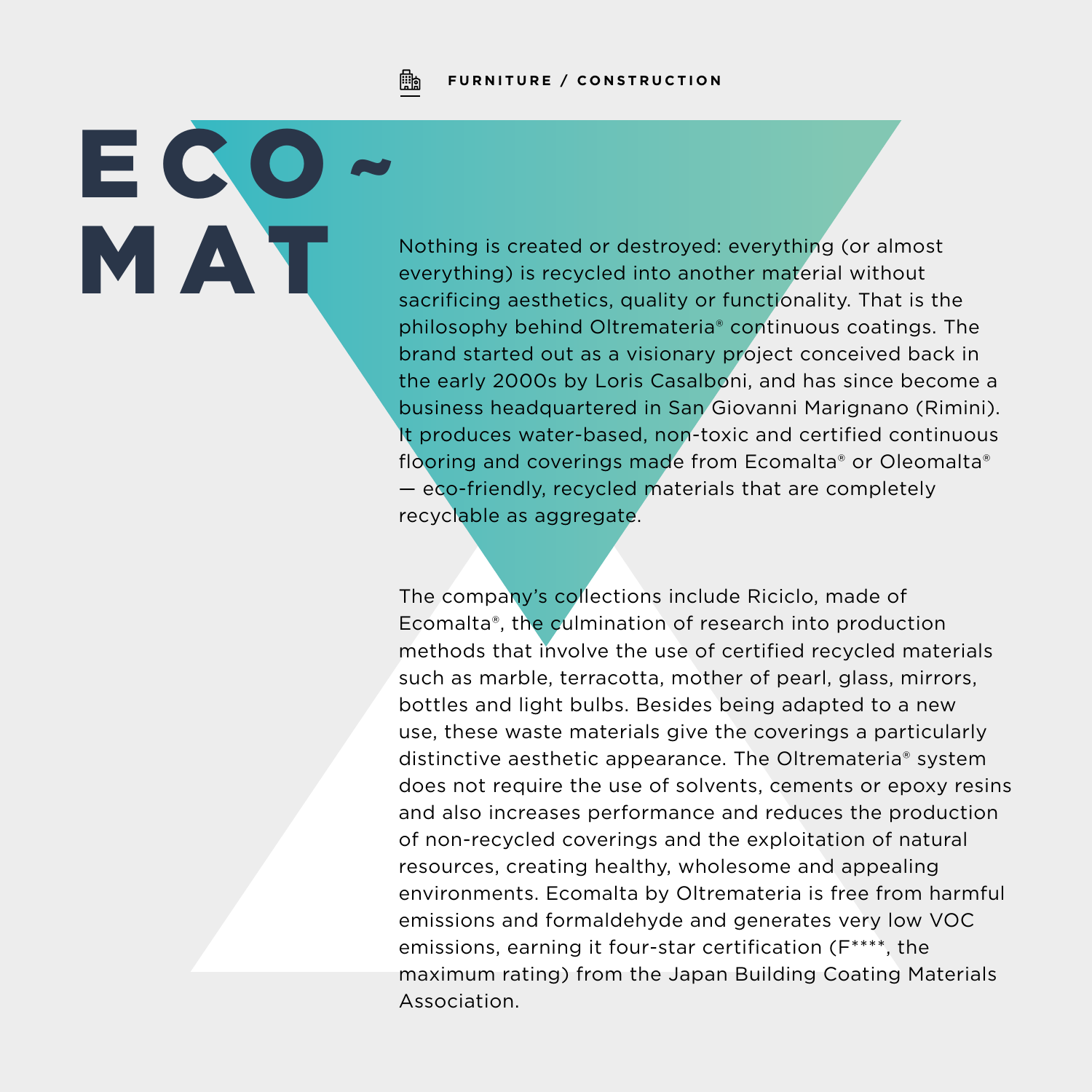## **ARREDO / EDILIZIA**

SAN GIOVANNI IN MARIGNANO (RN) SAN GIOVANNI IN MARIGNANO (RN)

EMILIA ROMAGNA EMILIA ROMAGNA

WWW.ECOMAT.IT WWW.ECOMAT.IT

IMPRESE<br>COMPANIES

IMPRESE *COMPANIES*

ECOMAT *34/1OO*

Nulla si crea e nulla si distrugge: tutto (o quasi) si ricicla diventando altra materia, senza sacrificare estetica, qualità e funzionalità. Come nel caso dei rivestimenti continui Oltremateria®. Un brand che incarna il progetto visionario portato avanti a partire dai primi anni 2000 da Loris Casalboni e diventato impresa a S. Giovanni Marignano (RN). Pavimenti e rivestimenti continui a base d'acqua, atossici e certificati, realizzabili in Ecomalta® o Oleomalta®, materiali eco-compatibili, di riciclo e completamente riciclabili come inerti.

Tra le collezioni proposte c'è Riciclo, realizzata in Ecomalta®, frutto di una ricerca mirata al reinserimento nella produzione di materiali di riciclo certificati quali marmo, cotto, madreperla, vetro, specchi, bottiglie e lampadine. Materiali che, oltre a trovare un nuovo utilizzo, donano al rivestimento un'estetica del tutto peculiare. Il sistema Oltremateria®, non utilizzando solventi, cementi e resine epossidiche, aumenta le performance, riduce la produzione di questi materiali e il prelievo di risorse naturali, creando ambienti di benessere, salubri e belli. L'Ecomalta Oltremateria è esente da emissioni nocive, da formaldeide e ha bassissime emissioni VOC, tanto da ottenere la certificazione quattro stelle (F\*\*\*\* il massimo raggiungibile) dalla Japan Building Coating Materials Association.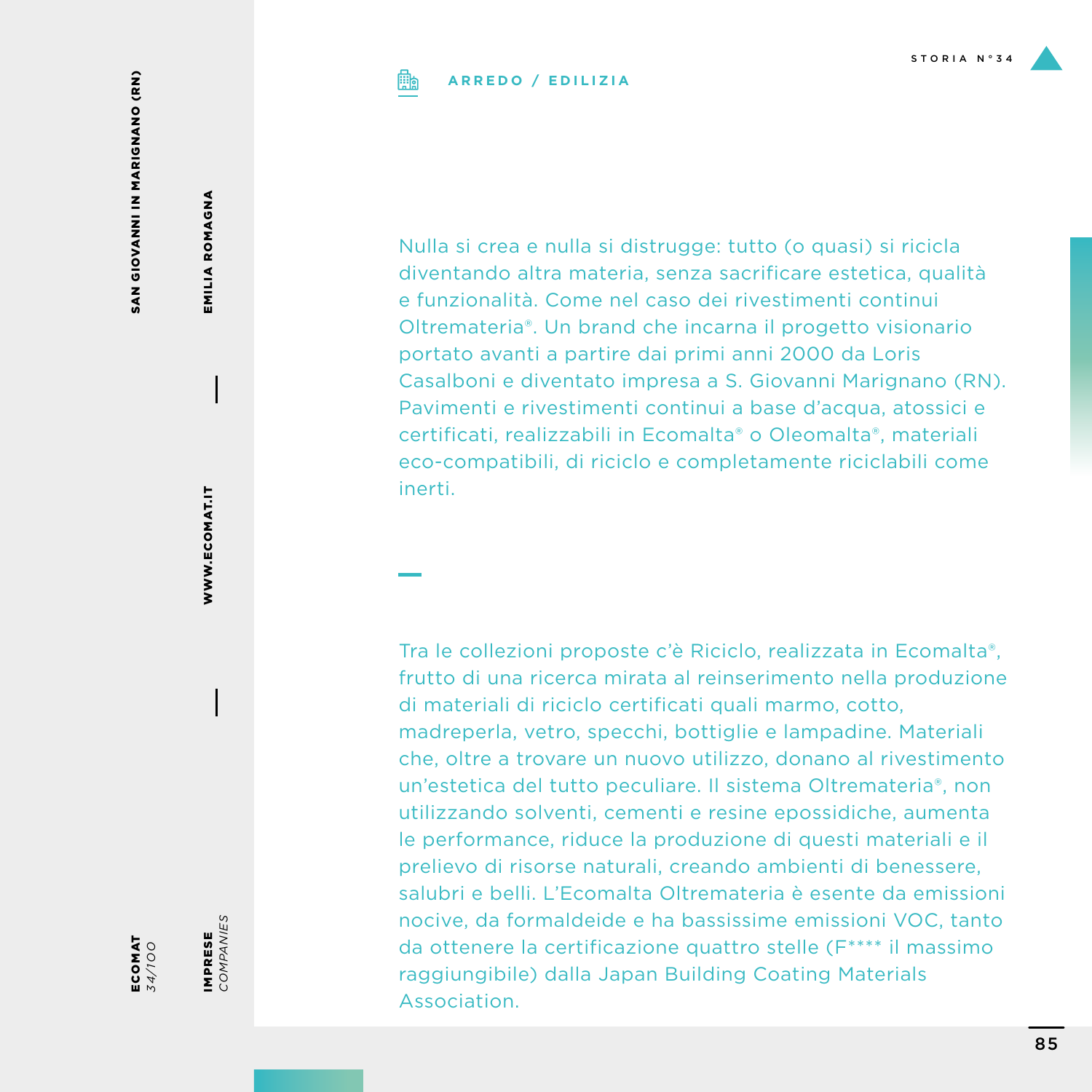ECOP~

NEUS

What do Siena prison's football pitch, a stable in Todi, Umbria, and a former church in Rispescia, Grosseto, all have in common? At first glance, nothing. But in reality they all incorporate a surprising raw material made from old tyres. Ecopneus is responsible for a virtuous supply chain giving new purpose to end-of-life tyres (ELTs) that are no longer usable on cars. A consortium company consisting of the largest tyre manufacturers in Italy, it currently handles 70% of the tyres that reach the end of their life each year.

It ensures that approximately 250,000 tonnes of ELTs are collected and processed each year in order to obtain mainly granules and recycled rubber powder. These materials are used to build playgrounds, sports flooring, horse riding surfaces, acoustic insulation, asphalt and more besides, providing even better performance than virgin materials. As a quarantee for manufacturers who use this material for production and to protect end-users of their products, Ecopneus has instituted a certification for rubber granules and powder. In addition, the consortium has further demonstrated its commitment by coordinating the roundup of fly-tipped ELTs in the Land of Fires, the area in the Campania region polluted by illegal burning of waste.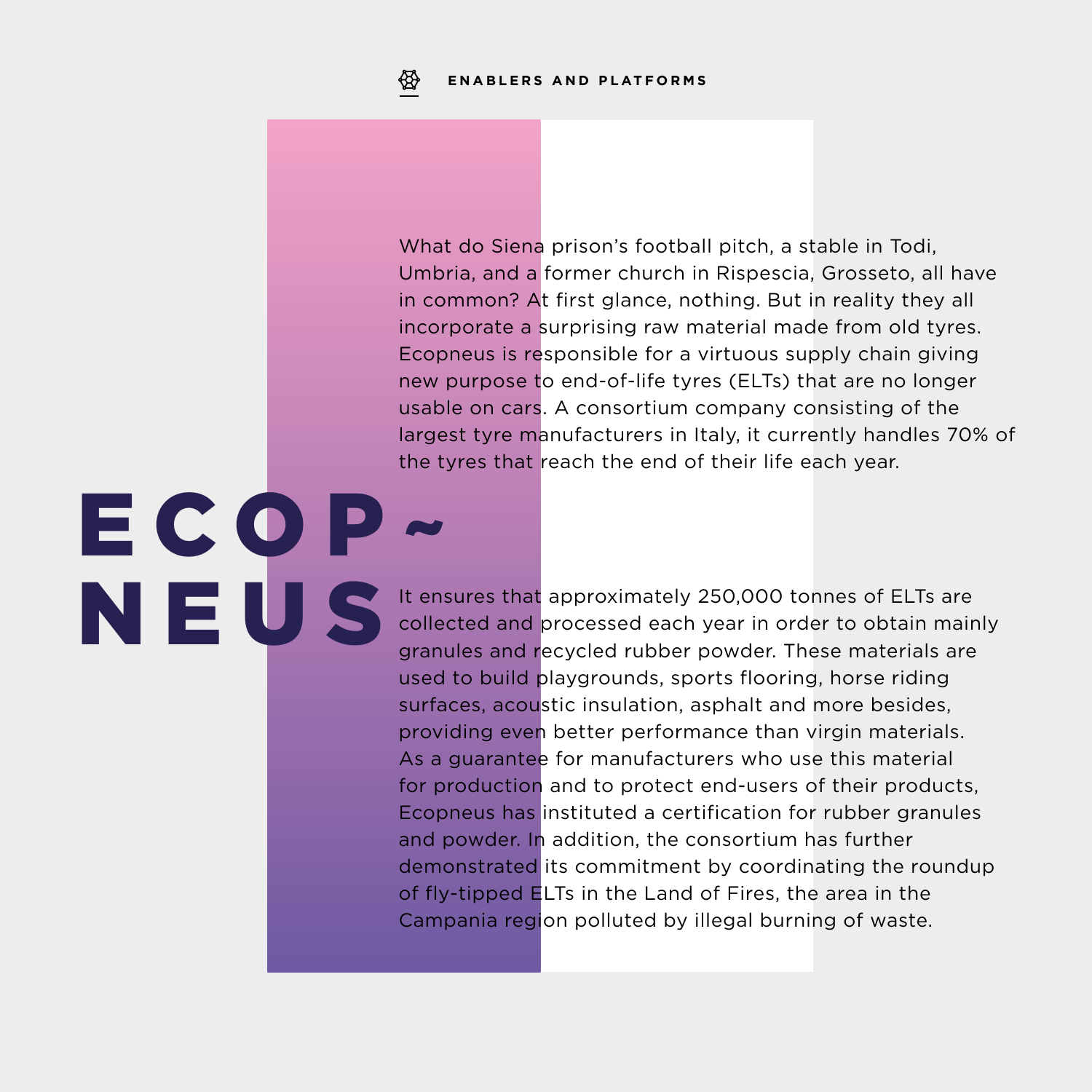#### ₩ **ABILITATORI / PIATTAFORME**

Cosa hanno in comune il campo da calcio del carcere di Siena, una scuderia di Todi e una ex chiesa di Rispescia (GR)? A prima vista niente, in realtà tutti hanno a che fare con un materiale insospettabile: vecchi pneumatici diventati nuova materia prima. Ecopneus è responsabile della filiera virtuosa che consente agli Pneumatici Fuori Uso non più utilizzabili sulle nostre auto di trovare nuova vita. Società consortile costituita dai maggiori produttori di pneumatici in Italia, oggi gestisce il 70% degli pneumatici che ogni anno arrivano a fine vita.

Garantisce che 250.000 tonnellate circa di pneumatici fuori uso (PFU) ogni anno vengano raccolti e trattati per ricavarne principalmente granuli e polverino di gomma riciclata: materiali utilizzati poi per la realizzazione di campi da gioco, pavimentazioni sportive, superfici per l'equitazione, isolanti acustici, asfalto e altro, con prestazioni anche migliori di quelli realizzati con materie vergini. A garanzia di chi impiega questo materiale per la produzione, e al fine di tutelare gli utilizzatori finali dei prodotti, Ecopneus ha istituito una certificazione per granulo e polverino di gomma. Ma l'impegno del Consorzio va oltre: ad esempio con il prelievo straordinario di PFU abbandonati nella Terra dei fuochi.

NON PROFIT *NON-PROFIT*

NON PROFIT<br> $NON-PROFIT$ 

WWW.ECOPNEUS.IT

WWW.ECOPNEUS.IT

LOMBARDIA

LOMBARDIA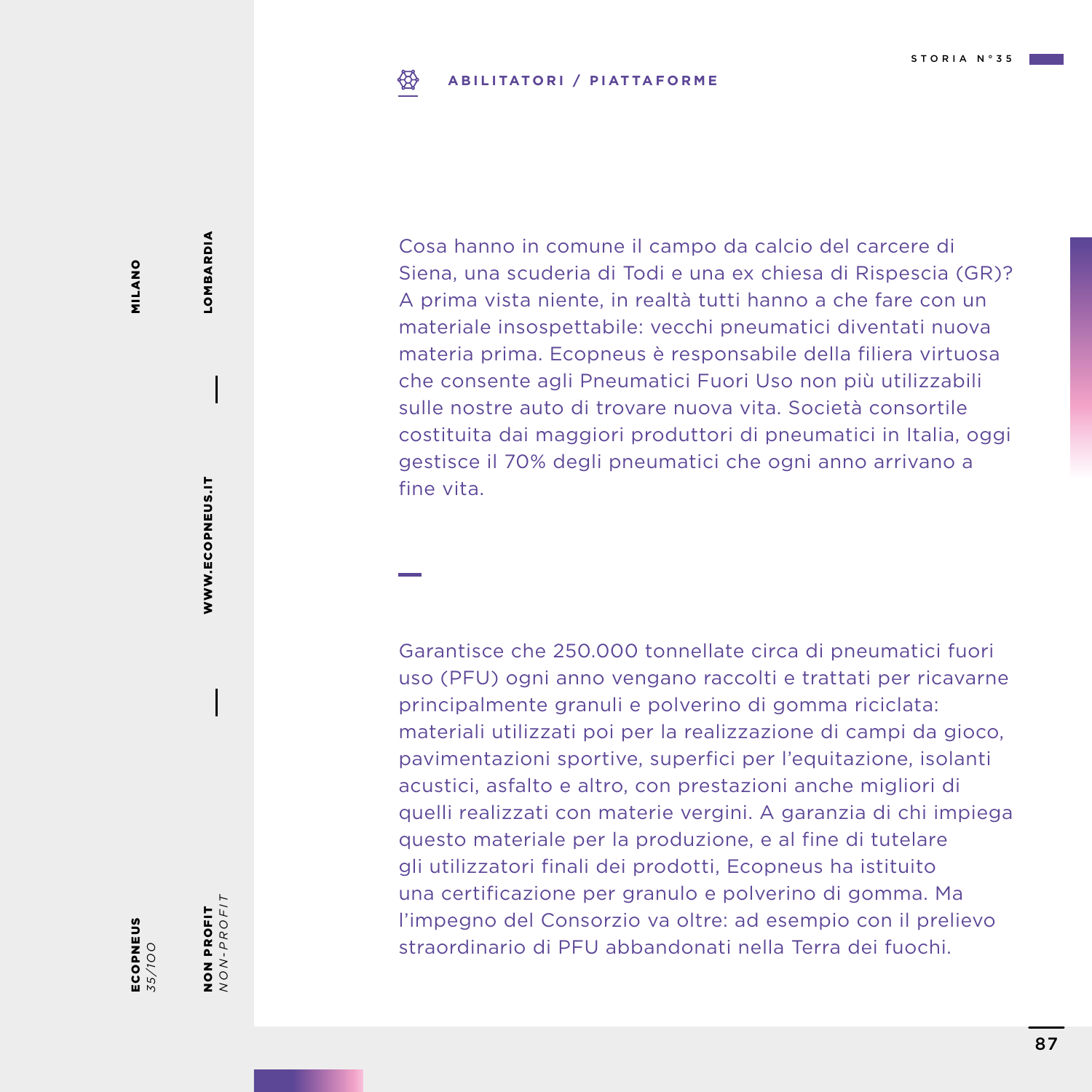

EDI~

LA'

T E

### **FURNITURE / CONSTRUCTION**

Its suppliers include cheese dairies, beekeepers, woodworkers and olive mills, but Edilatte doesn't buy cheese, honey, furniture or olive oil. It buys waste from operators in these sectors, which it then uses as basic materials for its products. Edilatte supplies ecological materials for the construction industry – as a part of the Edizero Architecture for Peace system – and was founded in 2010 in Guspini, Sardinia, by the prize-winning entrepreneur Daniela Ducato.

The raw materials used to create Edilatte paints, plasters, dyes and additives are actually waste produced by other companies that it is expensive to dispose of: waste from dairy farms, woodcutting, oil, wine and beer, beekeeping, pruning, soft wood ash, eggshells. To produce 1 kg of cheese, you also make 8 kg of whey as a consequence... and whey is highly pollutant. Daniela Ducato transforms waste into natural (aggregating) fillers which improve the viscosity, compactness and cohesion of building mixtures by replacing synthetic additives. Edilatte collects eggshells from pastry shops which become a base for making colours; it uses residual wine production pomace to obtain dye mordants with rich chromatic textures. Its products have fully traceable ingredients, with ethical environmental certification to guarantee product healthiness and the accuracy of its label details.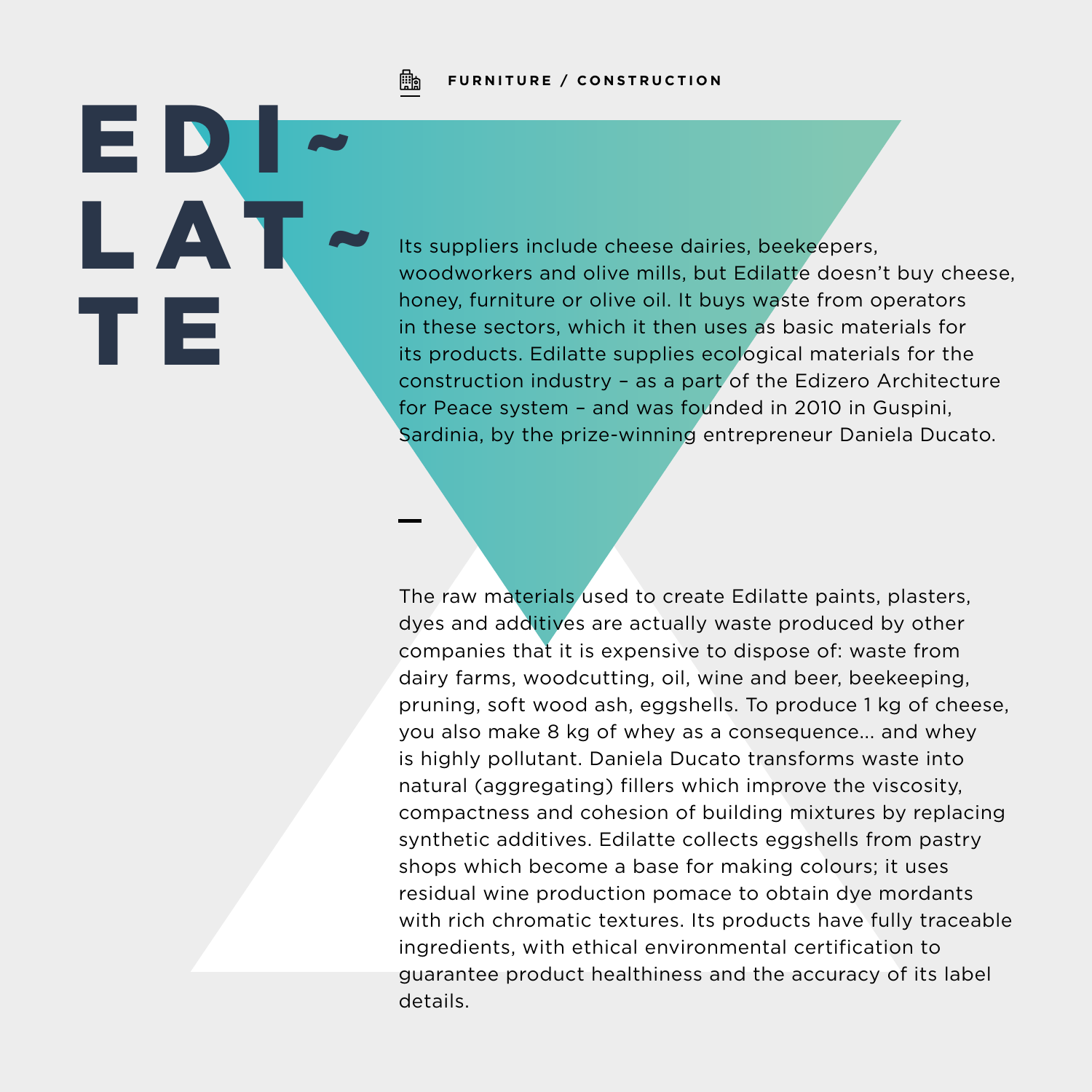

## **ARREDO / EDILIZIA**

GUSPINI<sub>(VS)</sub> GUSPINI (VS)

EDILATTE *36/1OO* IMPRESE<br>COMPANIES *COMPANIES* IMPRESE

WWW.EDILATTE.IT

WWW.EDILATTE.IT

SARDEGNA

SARDEGNA

Tra i suoi fornitori ci sono caseifici, apicoltori, falegnamerie, frantoi. Ma Edilatte non compra formaggi né miele, né mobili o olio. Da queste aziende acquista scarti, che utilizza come materie prime per i suoi prodotti. Edilatte è l'azienda di materiali ecologici per l'edilizia - parte della filiera Edizero Architecture for Peace - fondata nel 2010 a Guspini (VS) dall'imprenditrice pluripremiata Daniela Ducato.

Le materie prime usate per creare pitture, intonaci, coloranti e additivi di Edilatte sono rifiuti di altre imprese costosi da smaltire: scarti del lattiero-caseario, boschivo, apistico, oleo-vinicolo, birrario; potature, cenere di legna dolce, gusci di uova. Per avere 1 kg di formaggio si producono 8 kg di siero, con una carica inquinante molto alta. Daniela Ducato li trasforma in filler (aggreganti) naturali che migliorano la viscosità, la compattezza e la coesione degli impasti per l'edilizia sostituendo gli additivi sintetici. In Edilatte i gusci d'uovo raccolti dalle pasticcerie diventano la base per fare colori; dalle vinacce residue della produzione del vino si ricavano mordenti con ricchissime tessiture cromatiche. Prodotti con ingredienti completamente tracciabili, dotati di certificazione etica ambientale a garanzia della salute e della veridicità di quanto dichiarato in etichetta.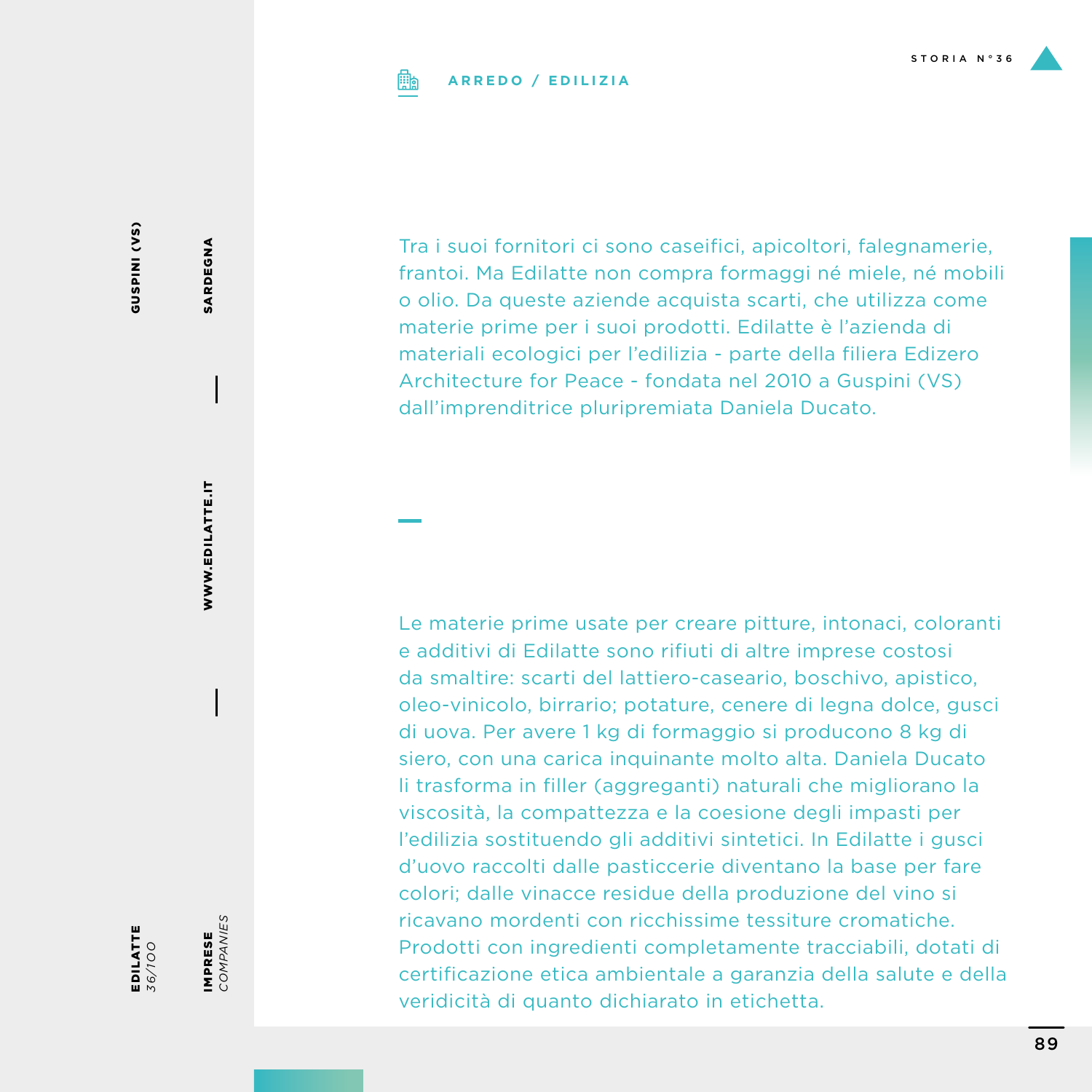EggPlant was born from the ingenuity and research skills of Domenico Centrone, Vito Emanuele Carofiglio and Paolo Stufano, three young PhDs in management engineering, biology and chemistry who returned to their homeland in Puglia after completing their studies abroad. Using technologies developed by the three founders, EggPlant tackles and resolves two major environmental and social problems: Wastewater disposal and pollution deriving from fossil-based plastics.

EGG-

PLANT

It reuses wastewater as a raw material for the production of bioplastic PHA (polyhydroxyalkanoates), a 100% biocompatible and organically-derived plastic that is 100% biodegradable. Using this bioplastic the company has developed and patented a series of high-tech solutions for use in various sectors and markets (including cosmetics, electronics and packaging). This research has made it possible for EggPlant to achieve important goals, such as the coordination of European and Regional projects. An industrial stakeholder, convinced by the industrial potential of the EggPlant project, has invested in the company, and its bioplastic patent has now been extended to over 60 countries.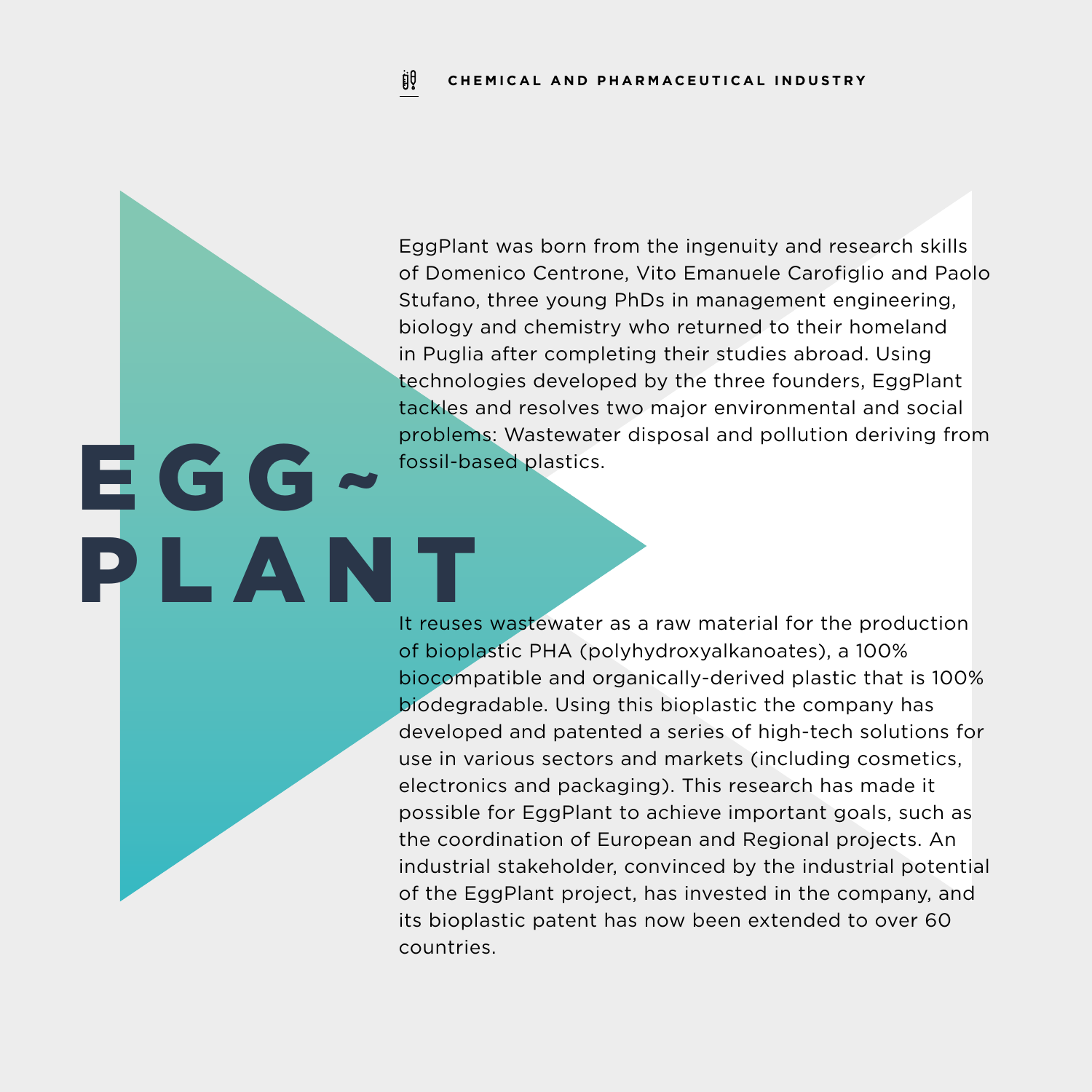#### ijθ **CHIMICA / FARMACEUTICA**

POLIGNANO A MARE (BA) POLIGNANO A MARE (BA)

IMPRESE<br>COMPANIES *COMPANIES* IMPRESE

WWW.EGGPLANT.IT

WWW.EGGPLANT.IT

PUGLIA

**PUGLIA** 

EggPlant nasce dall'ingegno e dalle ricerche condotte da Domenico Centrone, Vito Emanuele Carofiglio e Paolo Stufano, tre giovani dottori di ricerca in ingegneria gestionale, biologia e chimica che dopo aver completato i propri studi all'estero sono rientrati nella loro terra, in Puglia. Grazie alla tecnologia da loro sviluppata, EggPlant affronta e risolve due grandi problemi ambientali e sociali: lo smaltimento delle acque reflue e l'inquinamento derivante dalle plastiche di origine fossile.

Riutilizza infatti le acque reflue come materia prima per la produzione di bioplastica PHA (poliidrossialcanoati), una bioplastica 100% biocompatibile e bioderivata, quindi completamente biodegradabile. Partendo da questa bioplastica l'azienda ha sviluppato e brevettato una serie di soluzioni high-tech utilizzabili in diversi settori e mercati (ad esempio cosmesi, elettronica, packaging). Queste ricerche hanno consentito a EggPlant di raggiungere importanti traguardi come la coordinazione di progetti europei e regionali. Uno stakeholder industriale ha creduto nel progetto industriale di EggPlant entrando nella società e il brevetto di manifattura della bioplastica è stato esteso in oltre 60 Paesi.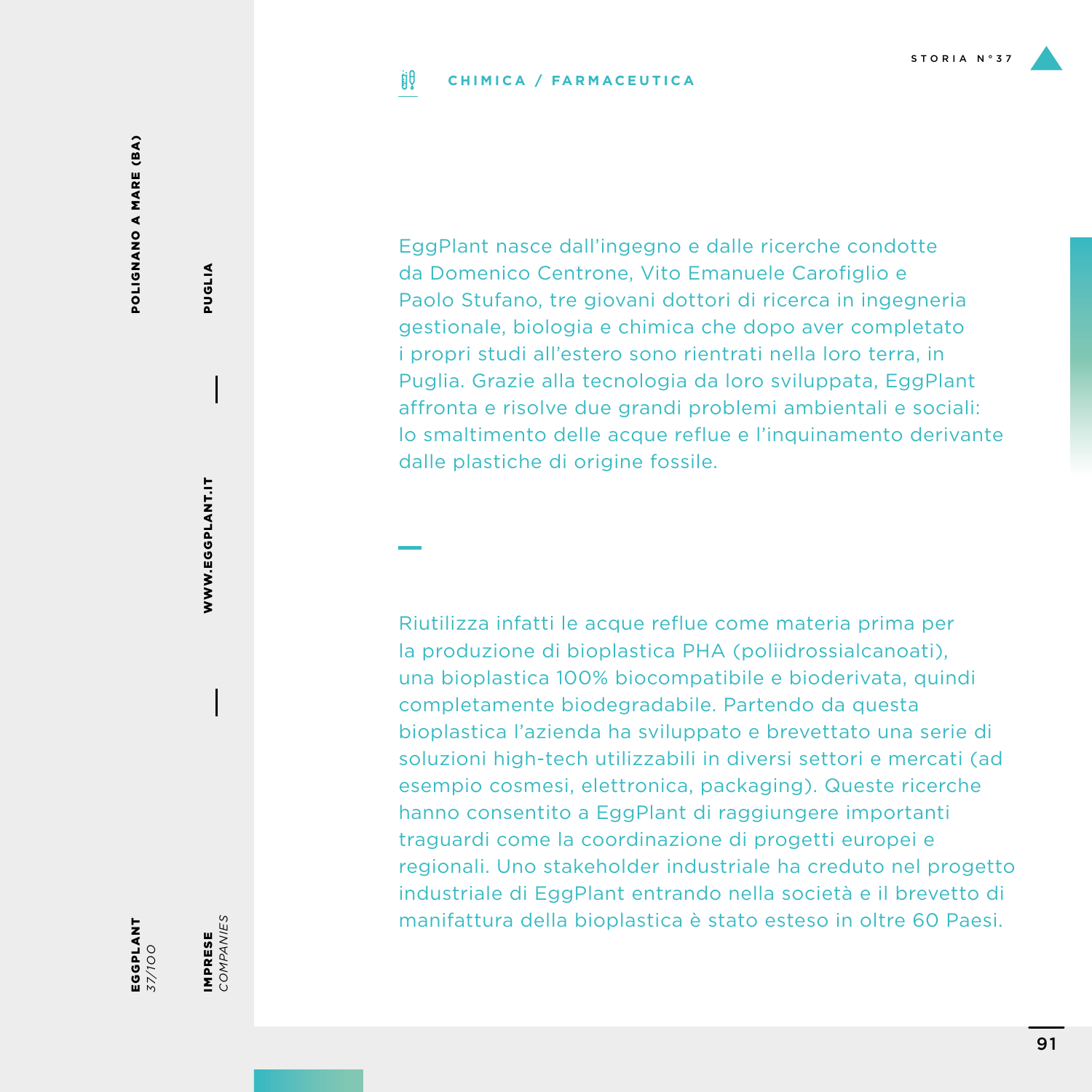01

In the ranks of circular economy pioneers, ENEA simply had to be in the forefront. The outstanding quality of its research in this field has been recognised by the European Commission, which selected it as a member of the Coordination Group of the European Stakeholder Platform on Circular Economy in 2017, making it the Italian benchmark on this Platform created in order to spread and share best practices among European countries.

ENEA

ENEA has promoted the SUN (Symbiosis User Network) in Italy: a national network of industrial symbiosis that systemises skills and protagonists which are active on this topic, in order to facilitate industrial end-of-cycle processes, via the passage of resources to dissimilar industries. The expertise and activities of ENEA (the Italian Agency covering energy, new technology and sustainability) on product, process and system innovation penetrate the entire value chain of products and materials. They include the development of integrated process technologies for recycling and recovering raw materials and water from complex end-of-life products and wastewater. In order to facilitate cycle closure in the e-waste sector, in its Research Centre in Casaccia, ENEA has created the ROMEO pilot plant for specifically recovering gold, silver, copper, tin and lead from old electronic cards.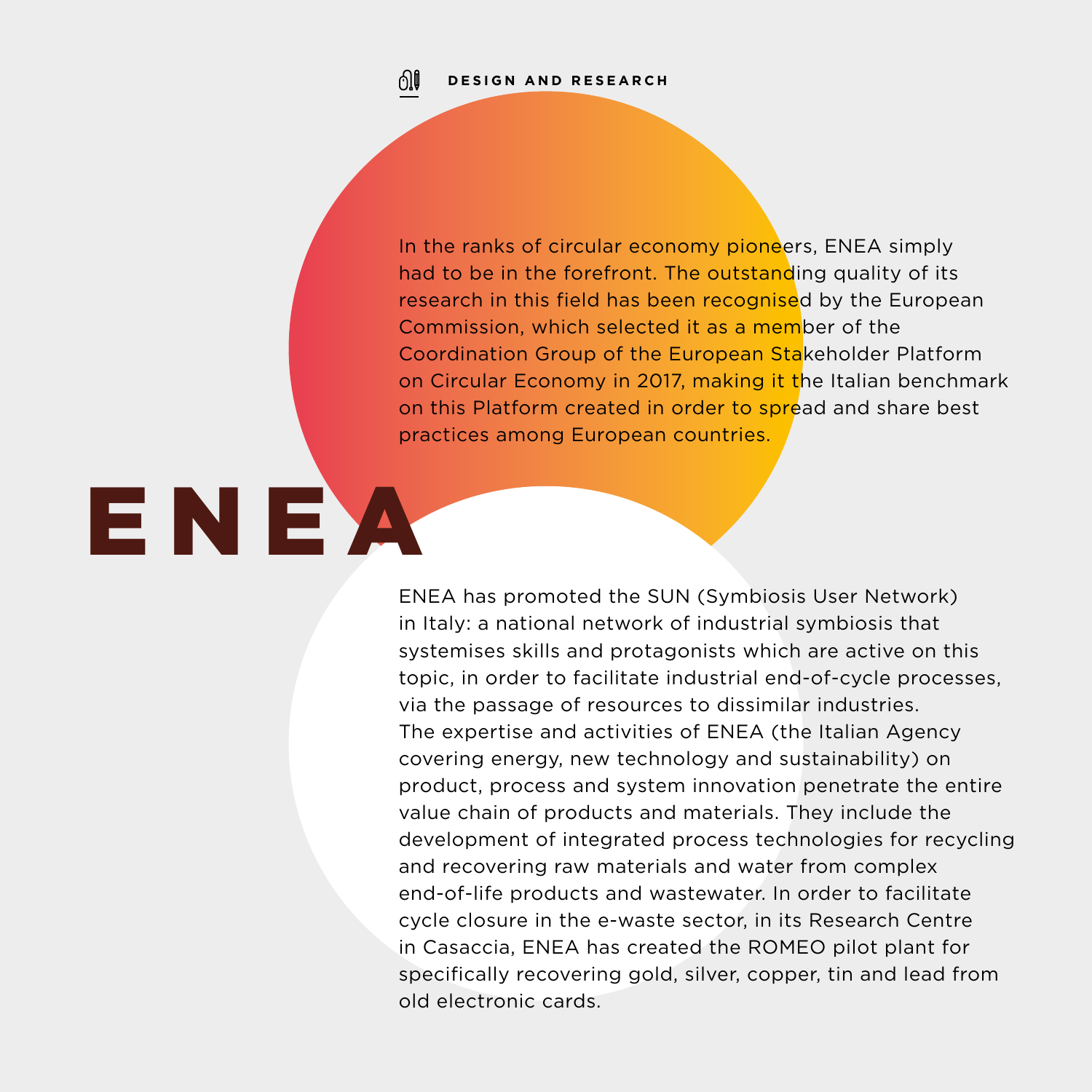#### ி **DESIGN E RICERCA**

All'appuntamento con la svolta dell'economia circolare l'ENEA non poteva mancare. L'eccellenza della sua ricerca in questo campo è stata riconosciuta anche dalla Commissione europea che nel 2017 l'ha selezionata come membro del Coordination Group della European Stakeholder Platform on Circular Economy, facendone il punto di riferimento italiano della Piattaforma nata per diffondere e condividere best practices tra Paesi europei.

ENEA ha promosso la costituzione in Italia di SUN (Symbiosis User Network), la rete nazionale di simbiosi industriale, che mette a sistema le competenze e gli attori già attivi sul tema, al fine di favorire la chiusura dei cicli nel settore industriale mediante lo scambio di risorse tra industrie dissimili. Le competenze e le attività di ENEA su innovazione di prodotto, di processo e di sistema si estendono all'intera catena di valore di prodotti e materiali. Qui si sviluppano tra l'altro tecnologie di processo integrate per il riciclo e il recupero di materie prime e acqua da prodotti complessi a fine vita e da reflui. E proprio per favorire la chiusura dei cicli nel settore dei RAEE, ENEA ha realizzato presso il Centro Ricerche Casaccia l'impianto pilota ROMEO, per il recupero di oro, argento, rame, stagno e piombo da schede elettroniche.

LAZIO

WWW.ENEA.IT

WWW.ENEA.IT

CENTRI DI RICERCA / UNIVERSITÀ *RESEARCH CENTERS / UNIVERSITIES*

CENTRI DI RICERCA / UNIVERSITÀ<br>RESEARCH CENTERS / UNIVERSITIES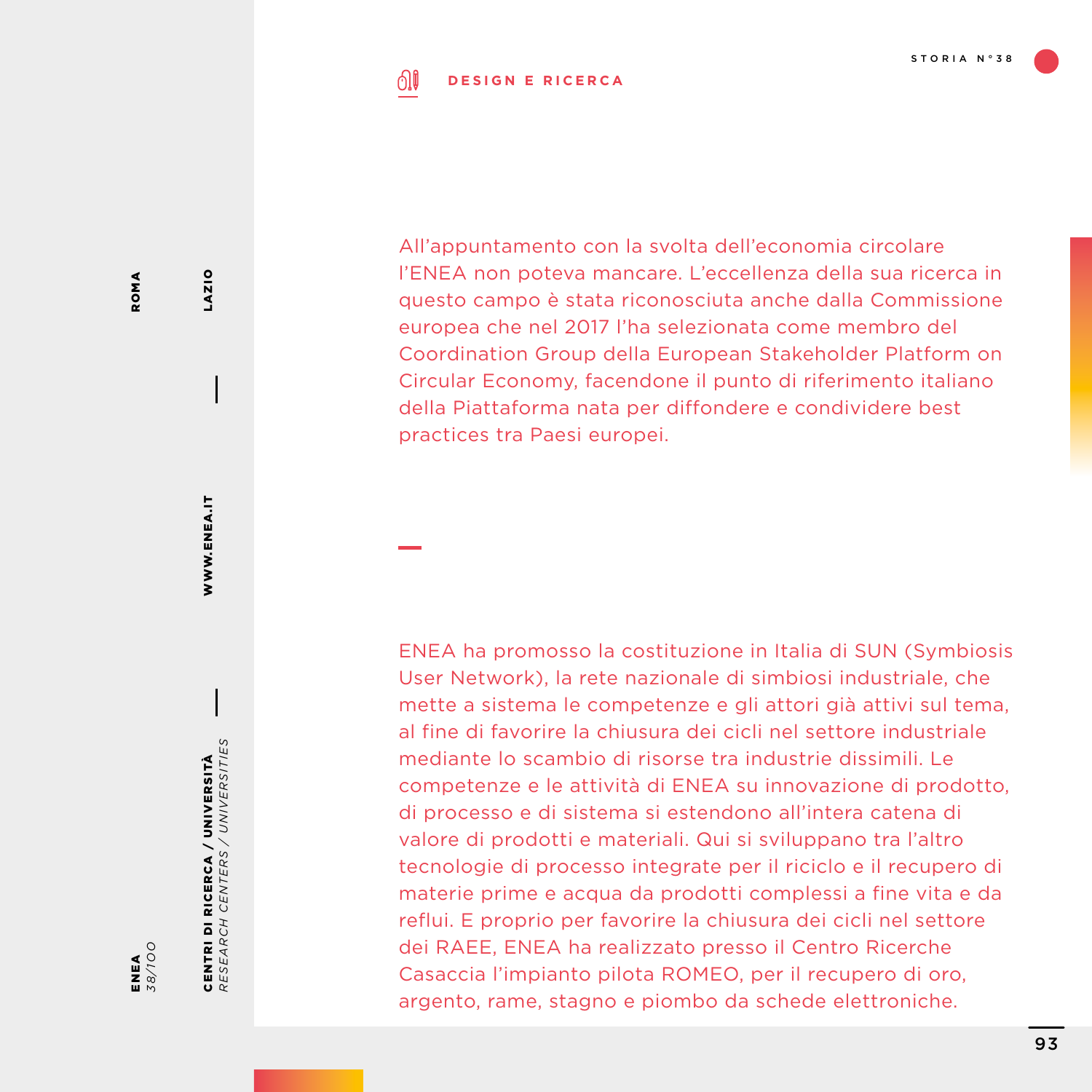Fh

It's a short and sustainable step from the newspaper we read to the cavity walls of the building we live in. A step taken by Enerpaper, the Turin start-up founded in the i3P incubator of Politecnico di Torino, which won the 2017 "Io Penso Circolare" prize promoted by La Stampa newspaper. Enerpaper conceived and produced a thermo-acoustic insulation material based on cellulose from recycled paper for interior and exterior walls and roofing. In practical terms, paper refuse is transformed into coils of recycled paper.

# ENER~ PAPER

These are then delivered to construction sites and, using a special tool, are slashed into ribbons and blown inside the cavities through holes in the walls. The coils take up far less space compared to the loose ribbons, providing savings of 70% in transport costs compared to other products. The insulating material is free of boron salts and glue (often present in insulators) and given flame-retardant and antimould treatments in the paper mill using ammonium phosphate and copper sulphate. Created with recycled material, it produces no waste, notably reduces installation time compared to other insulation products, and saves between 30% and 70% on heating the building.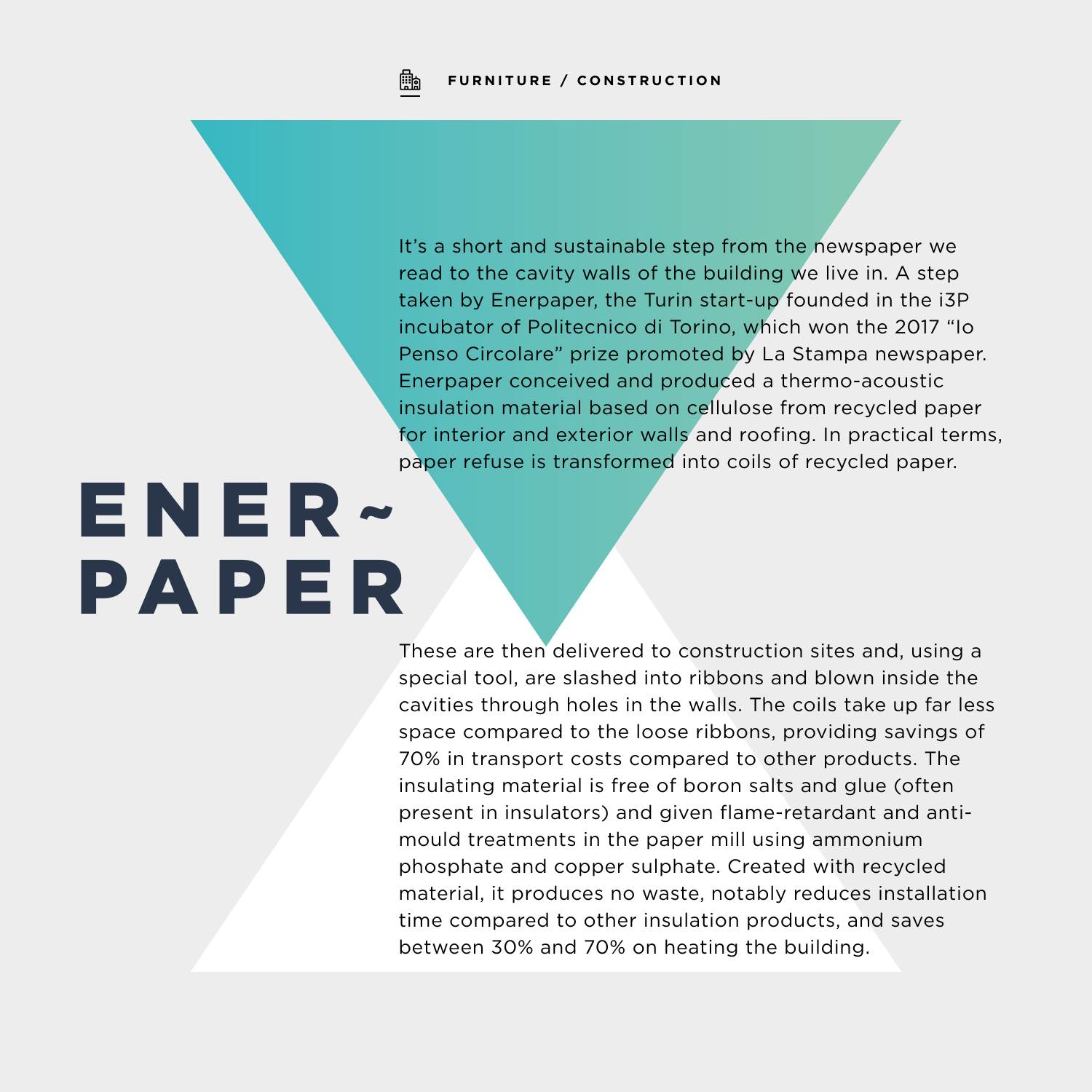

## **ARREDO / EDILIZIA**

**TORINO** TORINO

ENERPAPER *39/1OO*

IMPRESE<br>COMPANIES *COMPANIES* IMPRESE

WWW.ENERPAPER.COM

WWW.ENERPAPER.COM

PIEMONTE PIEMONTE

Dal quotidiano che stiamo leggendo all'intercapedine del palazzo in cui abitiamo il passo è breve ed ecosostenibile. A compierlo è la startup torinese Enerpaper, nata all'interno dell'incubatore del Politecnico di Torino I3P, vincitrice nel 2017 del premio "Io Penso Circolare" promosso da La Stampa. Enerpaper ha ideato e prodotto un isolante termo-acustico a base di cellulosa da carta riciclata, per muri interni, esterni e sottotetti. In pratica, i rifiuti cartacei vengono trasformati in carta riciclata confezionata in piccole bobine.

Queste vengono poi portate in cantiere per essere, tramite un'attrezzatura specifica, ridotte in fiocchi, insufflati direttamente nelle intercapedini attraverso semplici fori nei muri. La bobina, occupando minor volume rispetto ai fiocchi sfusi, garantisce un risparmio del 70% sui costi di trasporto rispetto ad altri prodotti sul mercato. L'isolante è privo di sali di boro e colle (spesso presenti negli isolanti) e reso antifiamma e antimuffa grazie a un trattamento svolto in cartiera con fosfato di ammonio e solfato di rame. Nato da materia riciclata, non produce scarti, consente tempi di posa notevolmente ridotti rispetto ad altri isolanti e un risparmio dal 30% al 70% sul riscaldamento dell'edificio.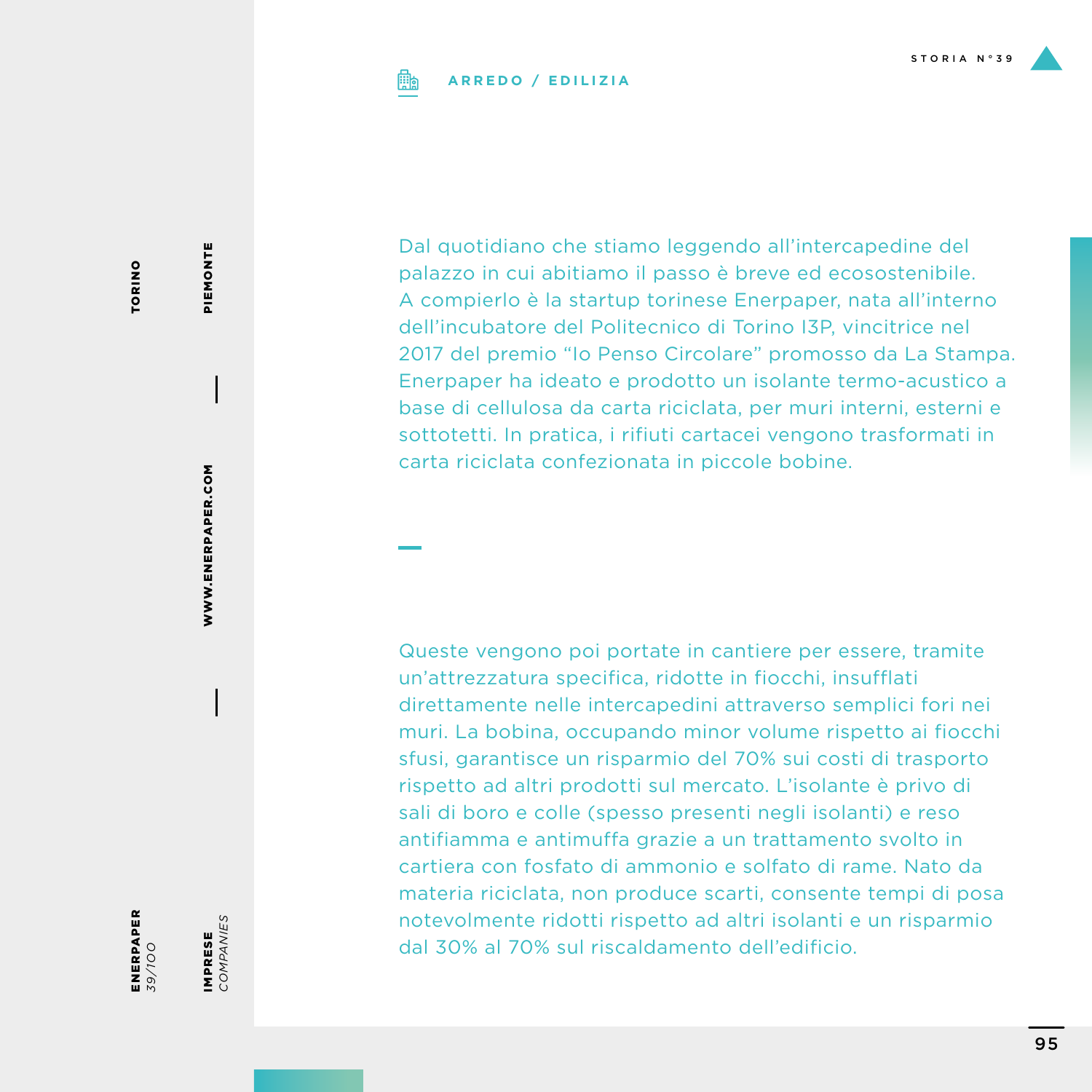ERRE~

The journey of a PET bottle begins when it leaves the factory that produced it and ends when it returns to another factory to become something else, maybe a plaid or a warm sweater. On this trip, the bottle meets Erreplast, one of the biggest Italian producers of PET scales for recycling. In the largest plant of its kind in Italy, and the second-largest in Europe, with latest-generation machinery and entirely Italian technology, the Aversa-based company in Caserta treats over 20,000 tons of PET containers per year.

PLAST The material that arrives at the plant is automatically washed and selected so that the PET plastic is separated from extraneous materials (different types of plastic or other substances) and is then re-checked manually. Next it is milled into small pieces, then washed and dried: the final material is suitable for reworking by other companies in order to make other products. Certified as using ISO 9001, ISO 14001 and OHSAS 18001 management models, the company employs 150 people and, thanks to its integrated selection and recycling system, is an outstanding example of South Italian industrial practice. An excellence showing it is possible to go beyond the negative image of the "Land of Fires" in the region: Erreplast proves that circularity too thrives here.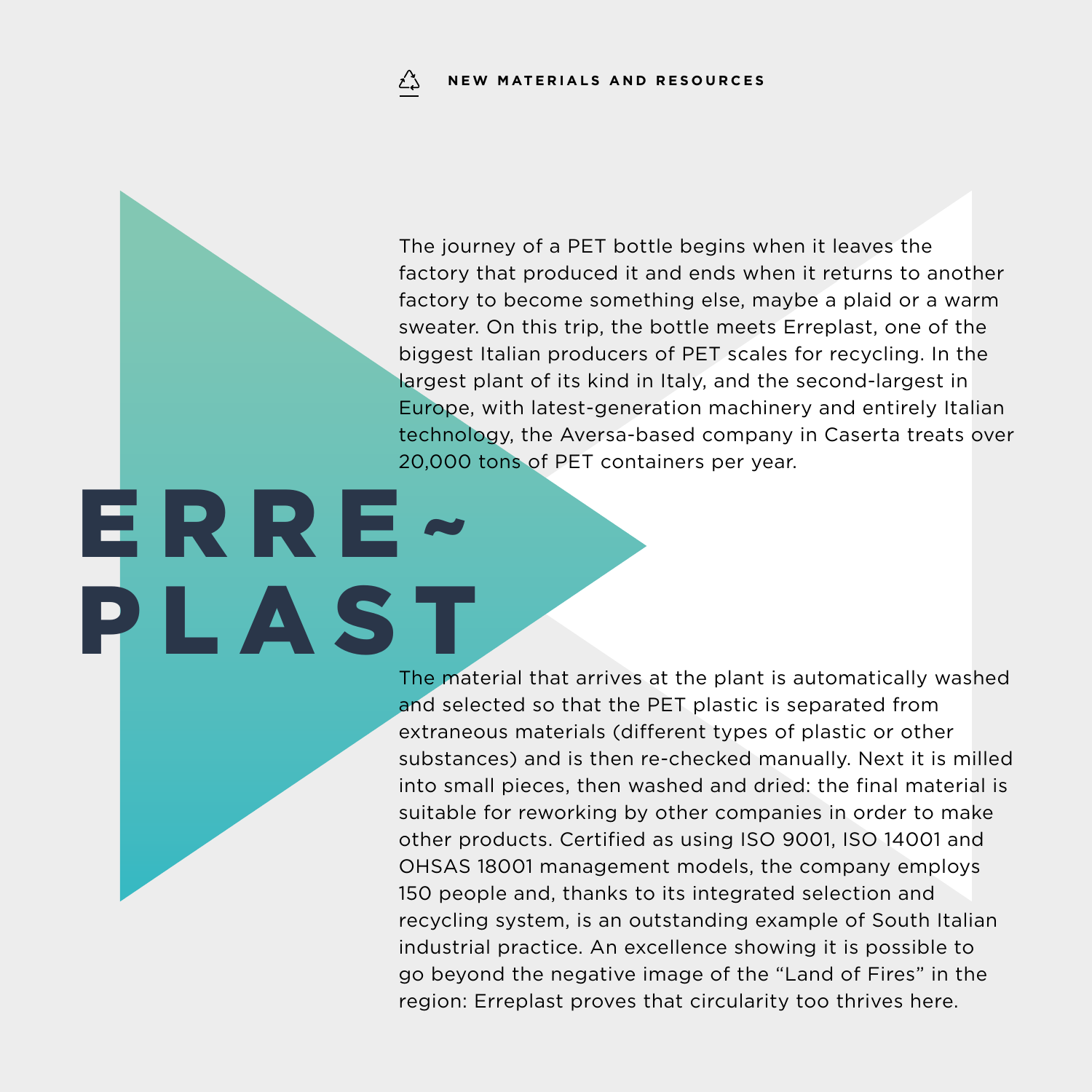#### **FABBRICA DI RISORSE / MATERIALI** دُے

Il viaggio di una bottiglia in PET inizia quando esce dalla fabbrica che l'ha prodotta e finisce nel momento in cui nella fabbrica ritorna, per diventare qualcosa di diverso, magari un plaid o un caldo maglione. In questo viaggio la nostra bottiglia incontra Erreplast, uno dei maggiori produttori italiani di scaglie in PET da riciclo. Con un impianto all'avanguardia realizzato con tecnologia completamente italiana - il più grande in Italia, il secondo in Europa l'azienda di Aversa (CE) è in grado di trattare oltre 20.000 tonnellate di contenitori in PET ogni anno.

Il materiale che arriva all'impianto viene lavato e selezionato in modo automatico in modo che la plastica PET venga separata da altre materie estranee (tipi di plastica diversi o altri materiali) e passa poi attraverso un ulteriore controllo manuale. Viene dunque macinato, quindi lavato ed essiccato fino ad ottenere un materiale utile ad essere rilavorato da altre aziende per farne altri oggetti. Opera con modelli di gestione certificati ISO 9001, ISO 14001 e OHSAS 18001, l'azienda occupa 150 persone e, grazie al suo sistema integrato di selezione e riciclo, costituisce una punta di diamante della nostra industria del Mezzogiorno. Un'eccellenza in grado di andare oltre l'immagine negativa della Terra dei fuochi dimostrando che la circolarità passa anche da qui.

ERREPLAST *40/1OO*

IMPRESE *COMPANIES*

IMPRESE<br>COMPANIES

WWW.ERREPLAST.IT

WWW.ERREPLAST.IT

CAMPANIA

CAMPANIA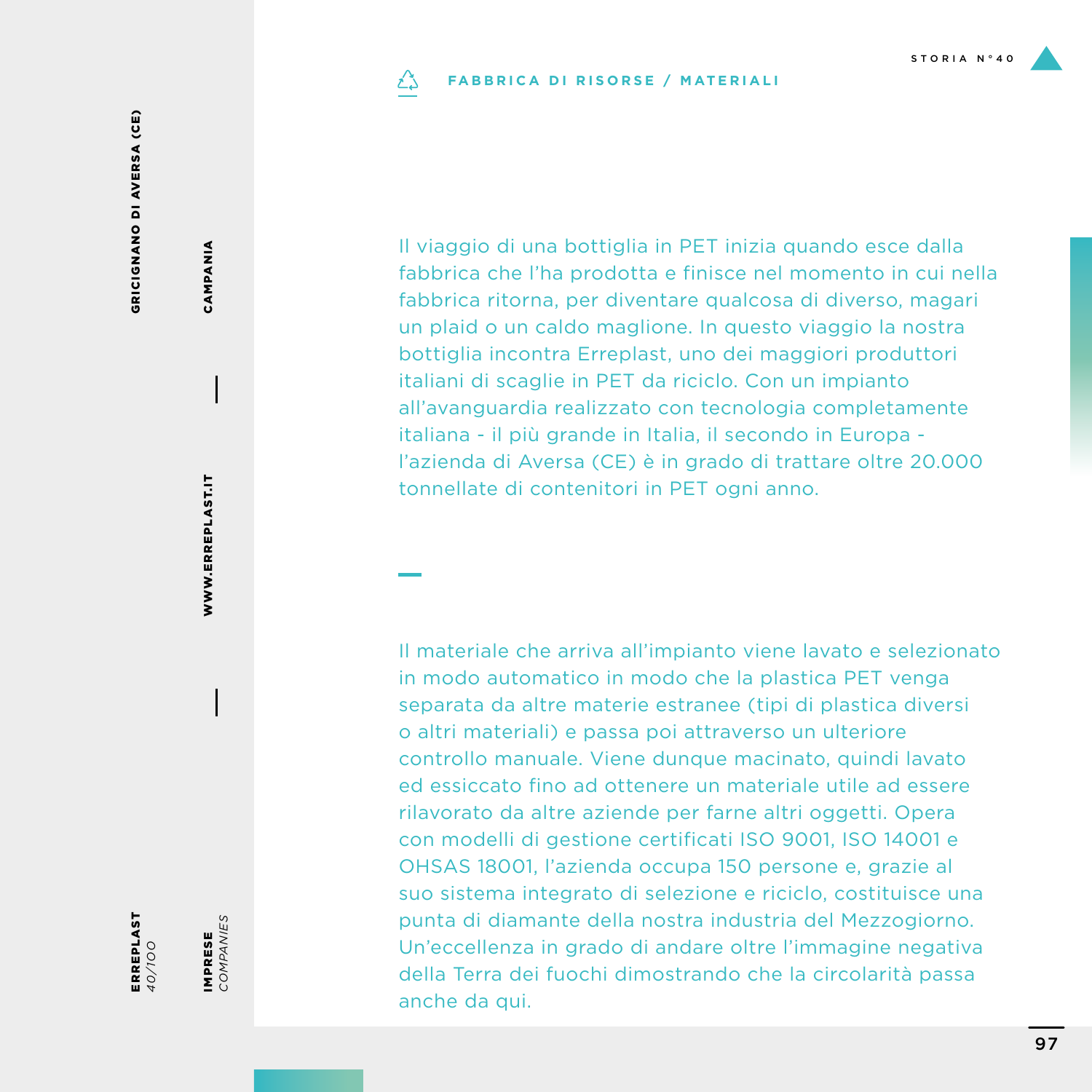**NEW MATERIALS AND RESOURCES**ڏءُ

Love of sport, expertise in the waste sector, environmental sustainability and circular economy: these are the passions of "esosport", a project conceived by ESO Società Benefit. Launched in 1999 thanks to Nicolas Meletiou in order to provide office waste management and environmental consultancy, the company based in Opera (Province of Milan) organises two initiatives aimed at contributing to circularity and promoting public awareness of regenerating materials.

The first is "esosport run", aimed at collecting and recycling sporting footwear: the benefits lie in reducing waste items on rubbish sites and boosting awareness of recycling in order to generate new raw materials for new products. The second, launched in 2017, is "esosport bike": this is aimed at bike shops, Municipalities and bike sharing systems, and handles the collection, transport and treatment – across the whole of Italy – of used inner tubes and tires which, thanks to this service, can be recycled. Second-generation raw materials are produced by processing footwear, tires and inner tubes. ESO donates these free of charge to public administrations for the implementation of projects such as "Il Giardino di Betty", the play park dedicated to Elisabetta Salvioni Meletiou, and the "La Pista di Pietro", a 60m athletics track in memory of the Italian sprinter Pietro Mennea.

# SO~ CIETÀ BENE~ FIT

ESO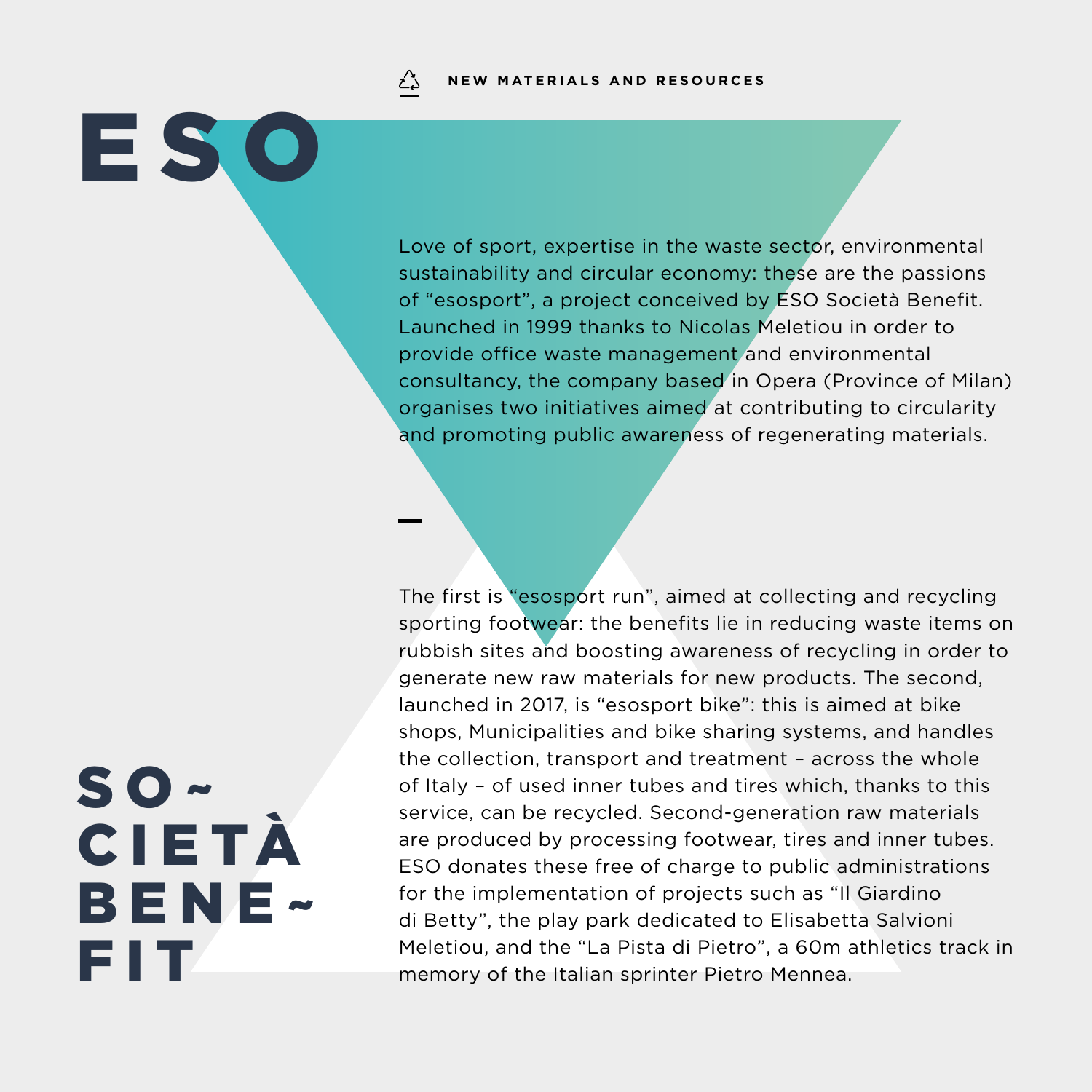#### **FABBRICA DI RISORSE / MATERIALI** دُے

Passione per lo sport, competenza nel mondo dei rifiuti, tutela dell'ambiente ed economia circolare: queste le vocazioni di "esosport", progetto ideato da ESO Società Benefit. Nata nel 1999 grazie a Nicolas Meletiou per fornire un servizio di gestione di rifiuti da ufficio e consulenza ambientale, l'azienda di Opera (MI) propone due iniziative per contribuire alla circolarità e sensibilizzare i consumatori sulle possibilità offerte dal recupero dei materiali.

La prima è "esosport run", per la raccolta e il riciclo di scarpe sportive: finalizzata a ridurre i rifiuti in discarica e ad educare sull'utilità del riciclo per la generazione di materia prima destinata ad altre produzioni. La seconda, nata nel 2017, è "esosport bike": rivolta ai negozianti di biciclette, ai Comuni e ai bike sharing per la raccolta, il trasporto e lo smaltimento su tutto il territorio nazionale di camere d'aria e copertoni esausti che, grazie a questo servizio, potranno essere avviati al recupero. Dalla lavorazione di scarpe, copertoni e camere d'aria si produce materia prima seconda che ESO dona gratuitamente alle amministrazioni pubbliche per la realizzazione di progetti come "Il Giardino di Betty", parco giochi dedicato a Elisabetta Salvioni Meletiou, e "La Pista di Pietro", pista di atletica di 60 metri in ricordo di Pietro Mennea.

## OPERA (MI) OPERA (MI)

LOMBARDIA

**LOMBARDIA** 

IMPRESE *COMPANIES*

IMPRESE<br>COMPANIES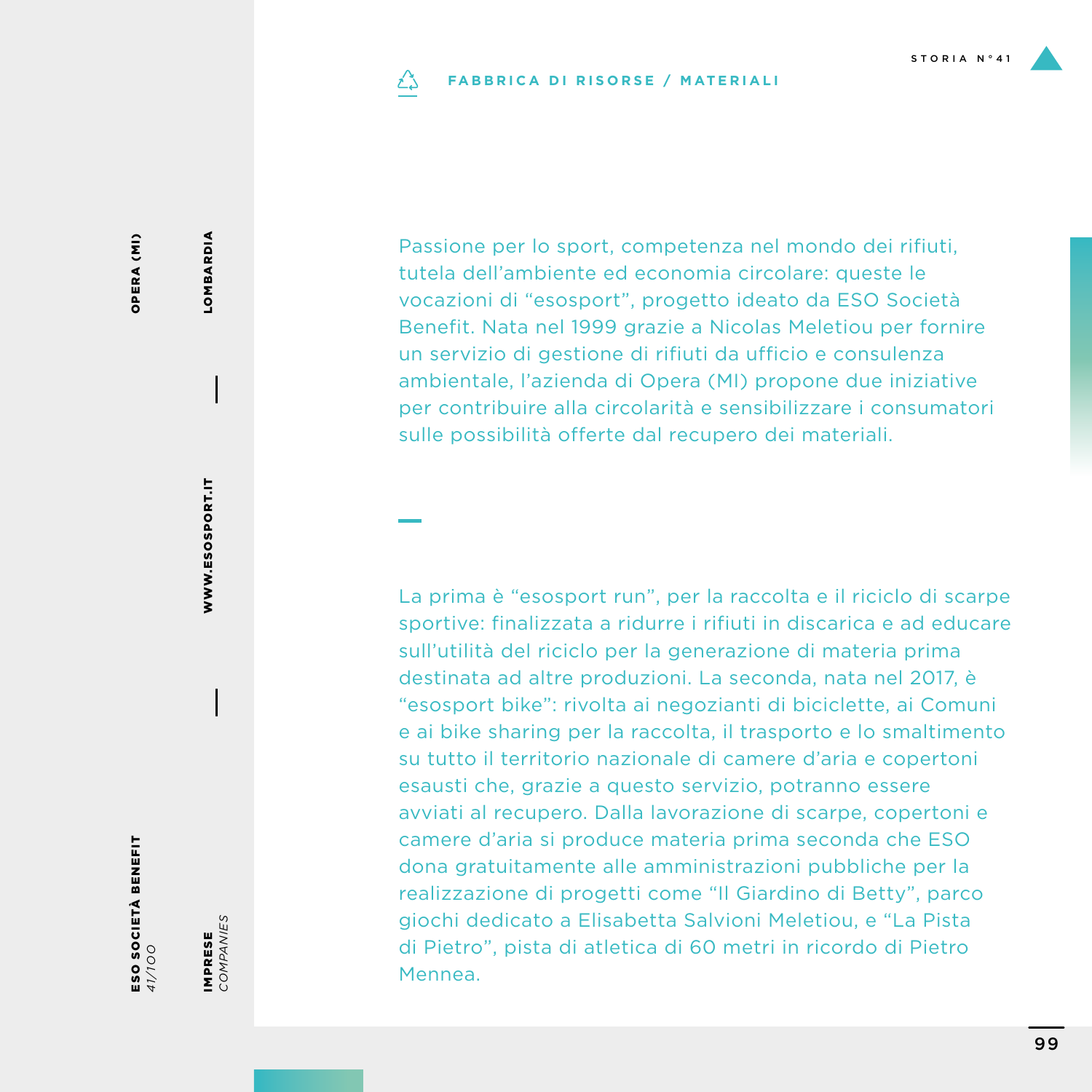900,000 tons, equivalent to 2.5% of Italy's entire solid urban waste: big data for a big problem, namely the disposal of nappies and hygienic personal absorbent products. Up until now, the kind of waste products destined for landfill or incinerator disposal. But in October 2017, Fater presented its first industrial-scale system for totally recycling used absorbent products, turning them into plastic, cellulose and super-absorbent polymer. Experiments began in 2015, at Lovadina di Spresiano (Province of Treviso) in the Contarina SPA plant, and led to the creation of a plant for treating 10,000 tons of product per year.

# FATER

Fater is based in Pescara and has 108 registered patents. It is a joint venture company run by Procter&Gamble and Gruppo Angelini, which introduced disposable nappies in Italy in the 1960s. Bearing in mind the environmental problems posed by these products, Fater has developed a unique technology. From 1 ton of used nappies and absorbents up to 150 kg of cellulose, 75 kg of plastic and 75 kg of super-absorbent polymer can be produced. The process begins by sterilising the waste with pressurised steam, then mechanically separates the materials, and finally concludes by producing regenerated raw materials for use in new manufacturing processes.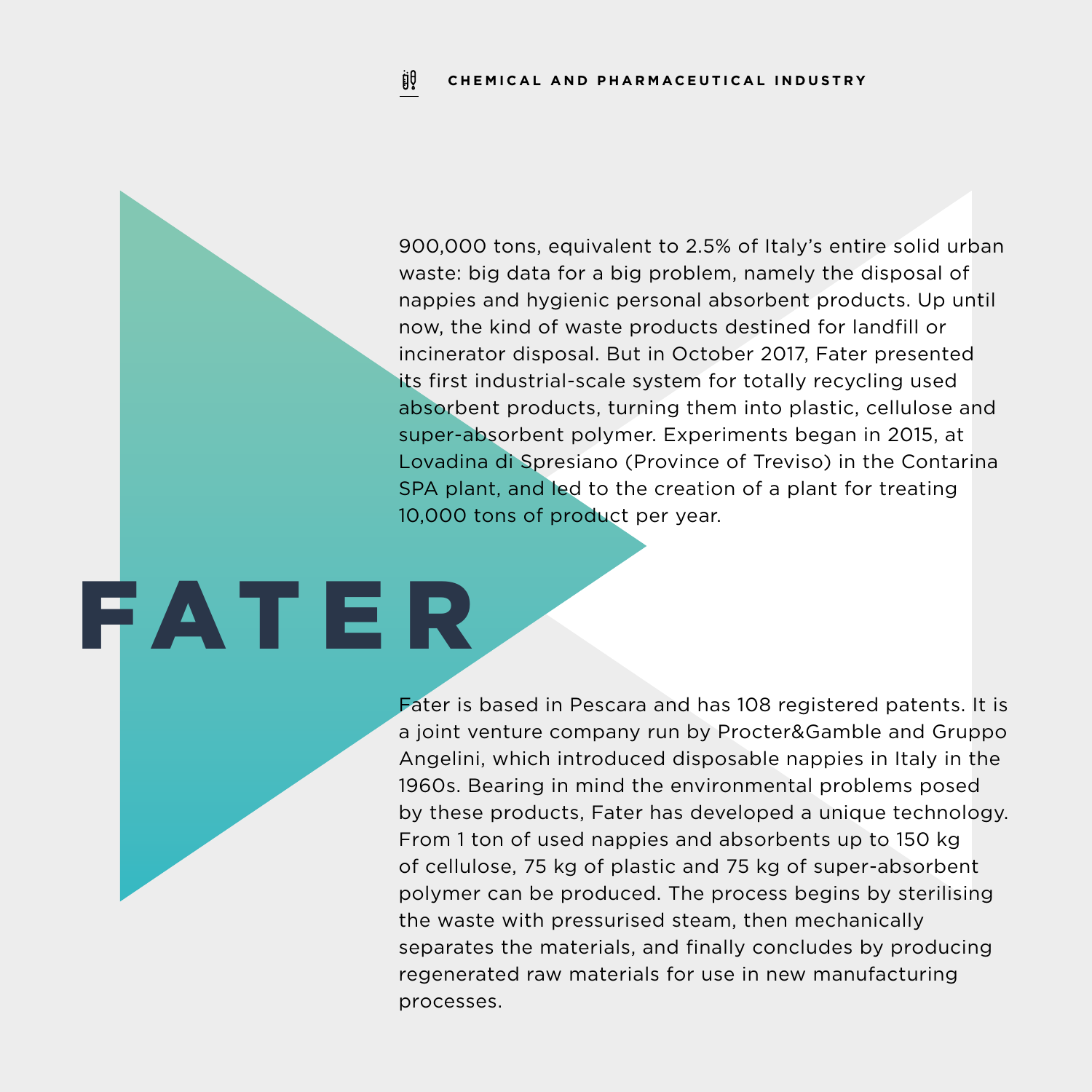#### ijθ **CHIMICA / FARMACEUTICA**

PESCARA PESCARA

FATER *42/1OO*

IMPRESE<br>COMPANIES *COMPANIES* IMPRESE

WWW.FATERGROUP.COM

WWW.FATERGROUP.COM

ABRUZZO

**ABRUZZO** 

900.000 tonnellate, il 2,5% di tutti i rifiuti solidi urbani in Italia, grandi numeri per un problema significativo: lo smaltimento di pannolini e prodotti assorbenti per la persona. Una tipologia di rifiuto destinata alla discarica o all'inceneritore, almeno finora. Perché a ottobre 2017 Fater ha presentato il primo impianto su scala industriale in grado di riciclare completamente prodotti assorbenti usati trasformandoli in plastica, cellulosa e polimero super assorbente. La sperimentazione iniziata nel 2015 a Lovadina di Spresiano (TV) presso Contarina spa ha condotto alla realizzazione di un impianto per il trattamento di 10.000 t di prodotto annue.

I 108 brevetti sono firmati Fater, azienda pescarese, joint venture paritetica tra Procter&Gamble e Gruppo Angelini, che negli anni '60 ha introdotto in Italia il pannolino usa e getta. Tenendo presenti le preoccupazioni ambientali generate da questo prodotto, Fater ha sviluppato una tecnologia unica al mondo. Da 1 t di pannolini e assorbenti usati si possono ricavare fino a 150 kg di cellulosa, 75 kg di plastica e altrettanti di polimero super assorbente. Il processo inizia con la sterilizzazione dei rifiuti tramite vapore a pressione, prosegue con la separazione dei materiali per via meccanica e si conclude con l'ottenimento di materie prime seconde utilizzabili in nuovi processi produttivi.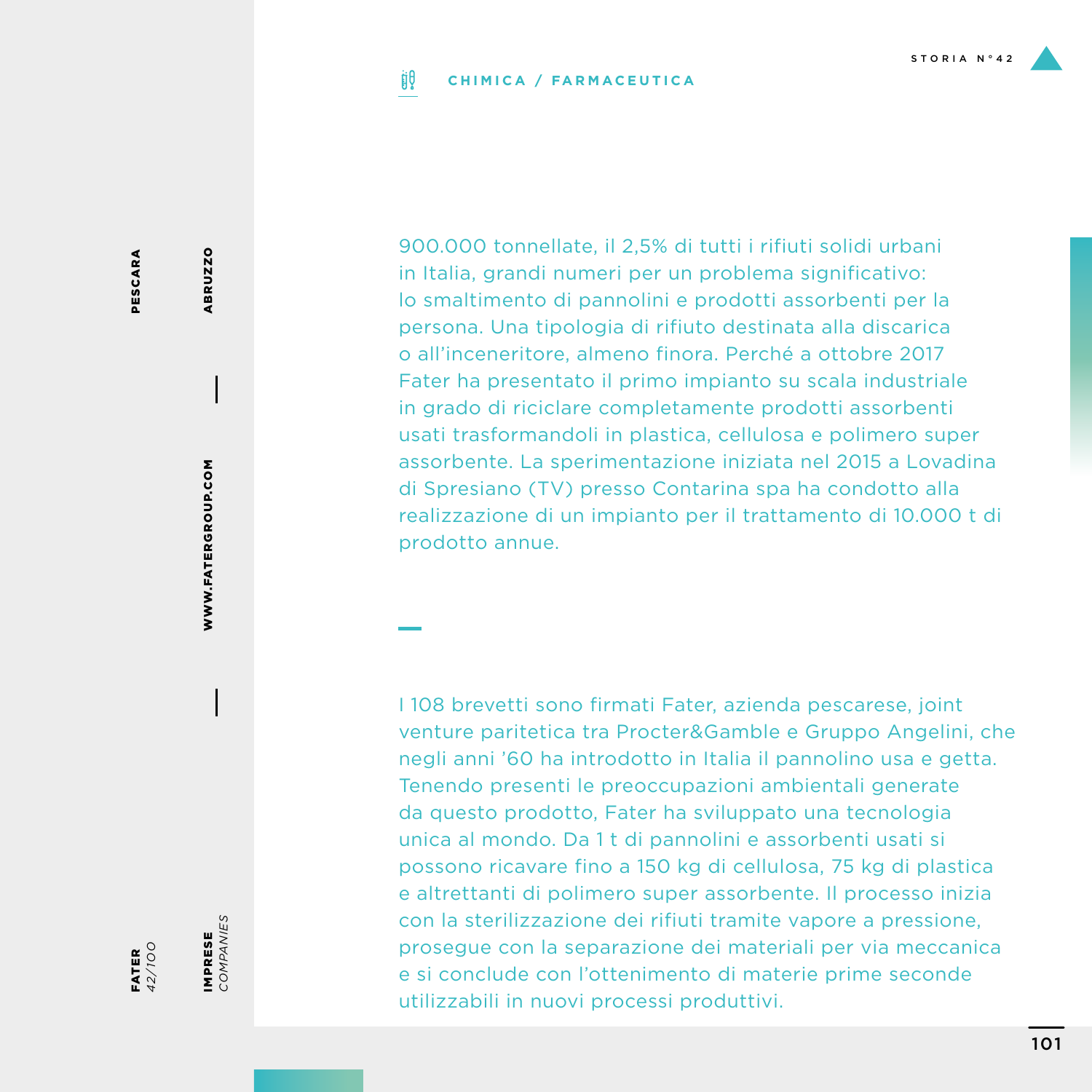FATTE~

LO!

A name (it means "Do it!") that is a bold call to action. Do what? Create design objects that combine aesthetics, functionality and above all circularity of materials. The idea was born in 2011, when four young men – Federico Trucchia, Daniele Schinaia, Mattia Compagnucci and Antonio Scribano – launched their start-up and first product: the 01Lamp, made from pizza-box cardboard. An open source project (backed by crowdfunding), accessible and replicable by anyone consulting the instructions online, thanks also to its structural simplicity (a sheet of cardboard, a power supply, a led strip and a cable).

As well as providing the instructions, Fattelo! also provides a kit for making the lamp and – for those less DIY-minded – the fully-mounted lamp. They pay great attention to materials, and especially to reusing waste, but are also convinced that anyone can be a maker (they even offer courses on manual construction); at the Milan Fuorisalone 2015 the Fattelo! team presented 02Noctambula, a lamp made of TetraPak, a conductive and reflective material that constitutes its own circuit. By adding three Leds, two batteries, two drawing pins and a magnet to the TetraPak, you have an object that perfectly illuminates – among other things – the concept of circularity.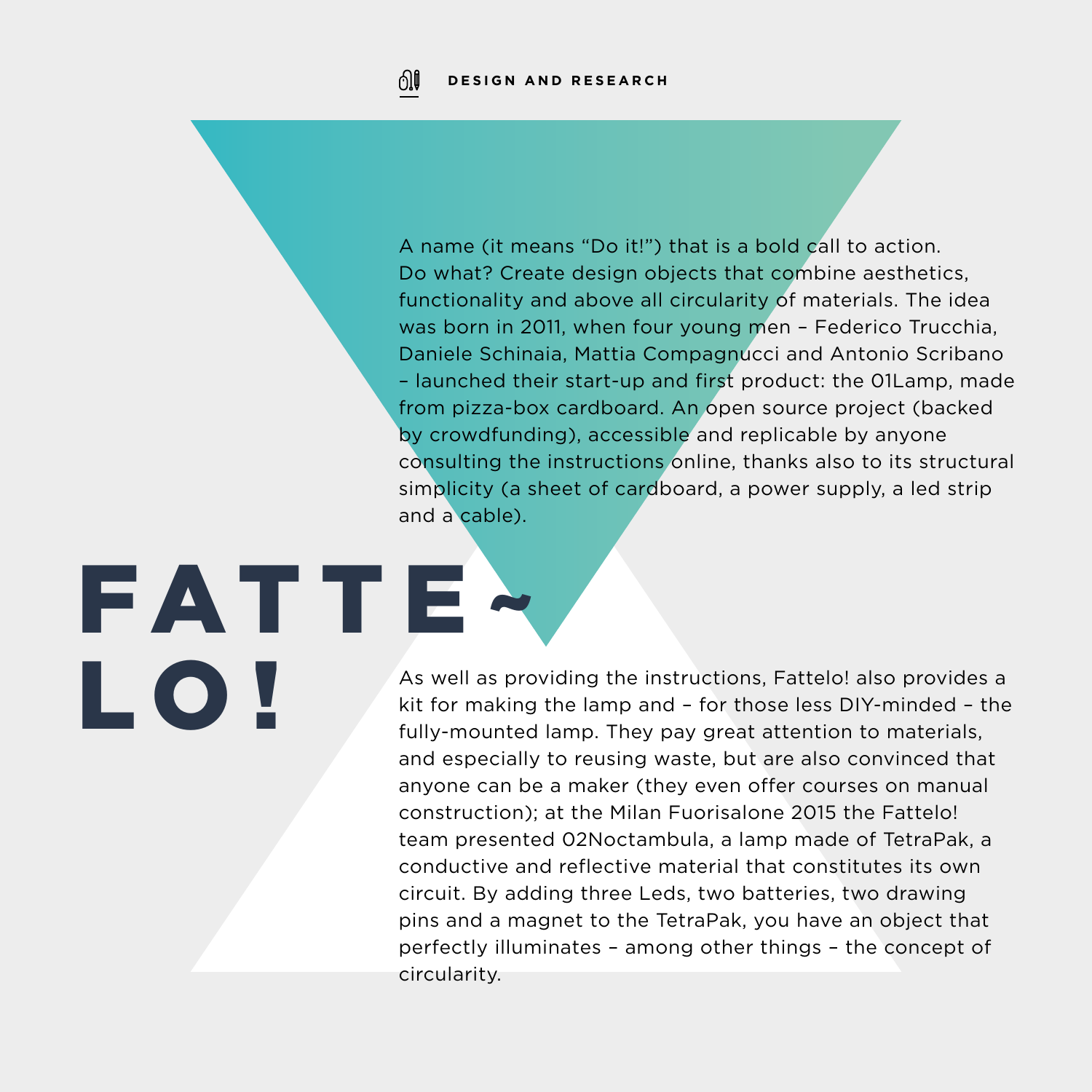#### 01 **DESIGN E RICERCA**

ANCONA ANCONA

FATTELO! *43/1OO* IMPRESE<br>COMPANIES *COMPANIES* IMPRESE

WWW.FATTELO.COM

WWW.FATTELO.COM

MARCHE

MARCHE

Un nome che suona come un incoraggiamento e invita all'azione. Per fare cosa? Oggetti di design che uniscano estetica, funzionalità e soprattutto circolarità della materia. L'idea nasce nel 2011 quando quattro giovani - Federico Trucchia, Daniele Schinaia, Mattia Compagnucci e Antonio Scribano - lanciano la loro startup e un prodotto: 01Lamp, la lampada realizzata con un cartone della pizza. Un progetto (finanziato con crowdfunding) open source, accessibile e replicabile da chiunque grazie alle istruzioni pubblicate online e alla semplicità della costruzione (un foglio di cartone, un alimentatore, una striscia led, un cavo).

Oltre alle istruzioni, Fattelo! rende disponibile il kit per la realizzazione e, per i meno avvezzi alla manualità, la lampada già pronta. Con una grande attenzione ai materiali, in particolare alla possibilità di riutilizzare gli scarti, e convinti che tutti possano essere makers – tanto da proporre anche workshop dove imparare a costruire – i ragazzi di Fattelo! hanno presentato al Fuorisalone di Milano del 2015 02Noctambula, la lampada fatta di TetraPak, materiale conduttivo e riflettente che costituisce esso stesso il circuito. Unendo al TetraPak tre led, due batterie, due puntine da disegno e un magnete si ottiene un oggetto che fa luce, anche sulla circolarità.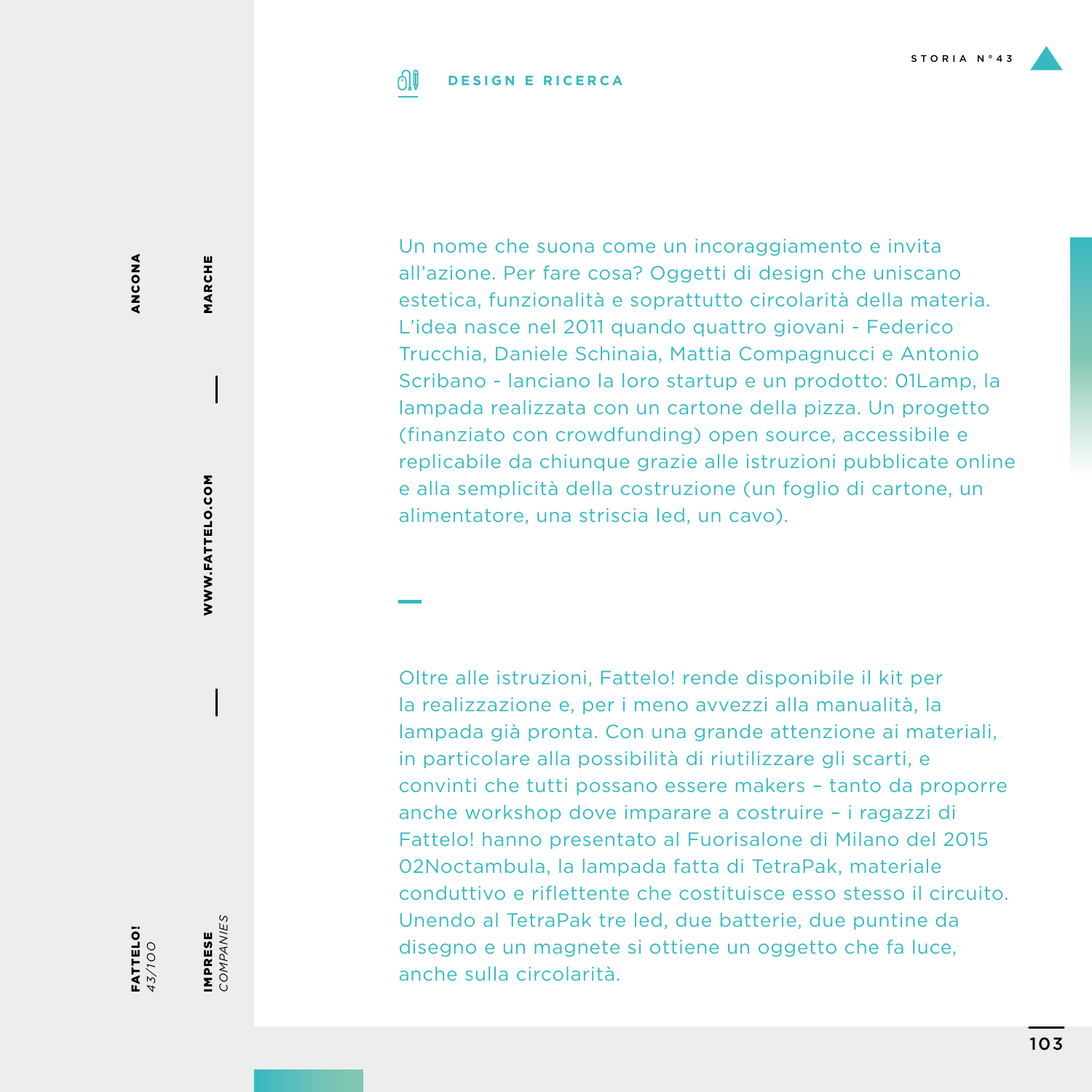ုျ **PAPER INDUSTRY**

FA~

VI~

N I

In 2017 Favini won the European Paper Recycling Award, the European paper recycling Oscar, with Favini Remake, its paper made from reused leather waste. With this award, Favini confirms its status as a champion of the circular economy. The company based in Rossano Veneto (VI) is an international leader in the production of paper and graphic products made with natural raw materials (such as algae, walnuts and fruit), destined especially for the luxury sector.

An ancient paper mill whose origins date back to 1736, the company introduced Alga Carta on the market as early as 1992, created by adding dried and micronised seaweed to the paper dough. The European award was won by a paper which is recyclable and completely compostable chosen for packaging by, amongst others, major fashion brands. It is composed of 25% leather waste, 40% recycled cellulose and the rest from virgin cellulose certified FSC. In collaboration with the Barilla pasta brand Favini has also developed CartaCrusca, where 20% virgin cellulose is substituted by bran discarded during wheat milling. But recycling is not everything: from 2009 to 2016 the company reduced water consumption by 29%,  $CO<sub>2</sub>$  emissions by 16% and energy consumption by 11%... as well as contributing to reforestation projects in Madagascar.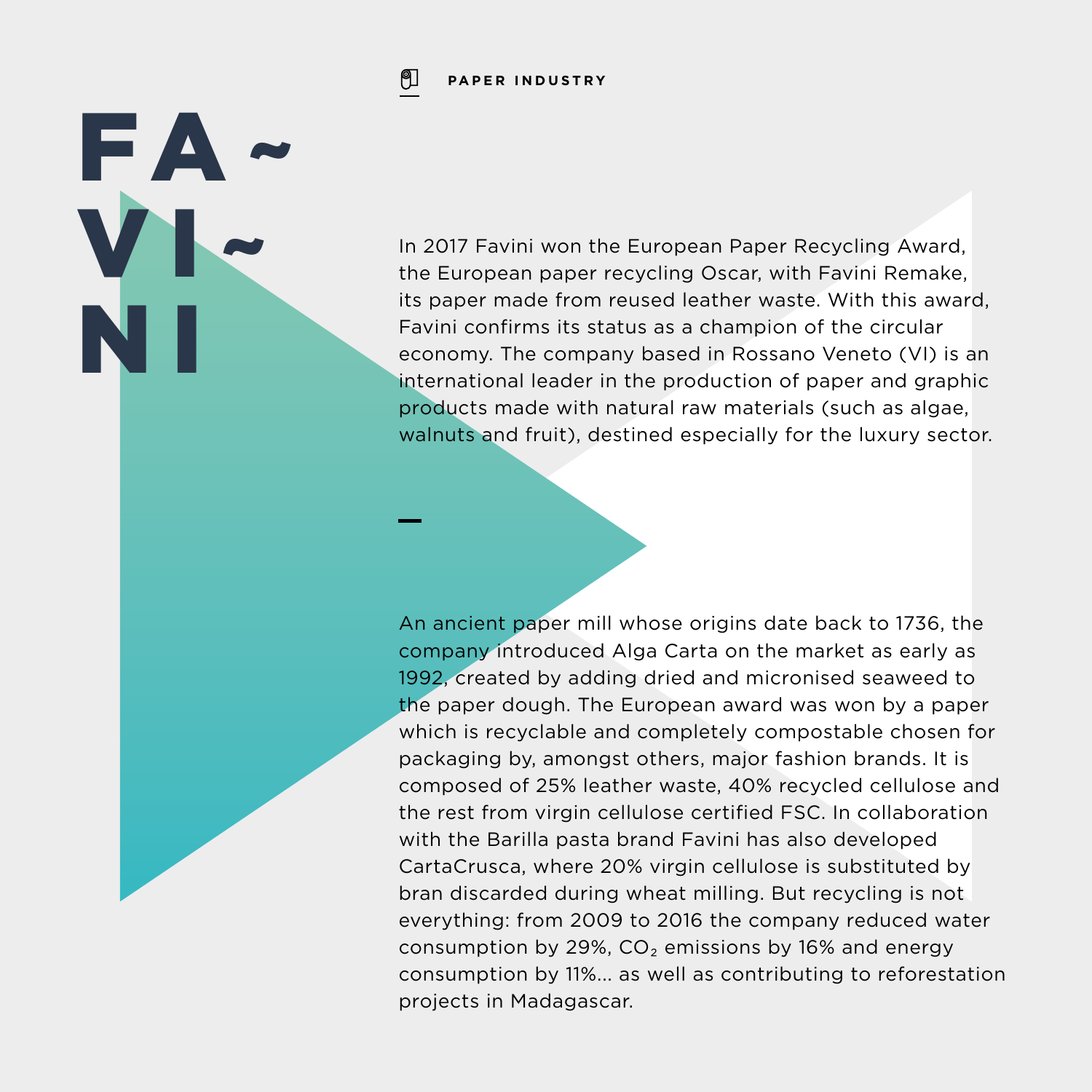ROSSANO VENETO (VI) ROSSANO VENETO (VI)

M<br>M<br>L *44/1OO* IMPRESE<br>COMPANIES *COMPANIES* IMPRESE

**MOO:ININGISM** 

WWW.FAVINI.COM

VENETO

VENETO

Nel 2017 ha vinto gli European Paper Recycling Awards, gli oscar europei del riciclo della carta, grazie a Favini Remake, la carta nata dal riutilizzo degli scarti di cuoio. Con questo riconoscimento Favini si conferma campione in economia circolare. L'azienda con sede a Rossano Veneto (VI) è tra le più importanti a livello internazionale per la produzione di carta e prodotti grafici realizzati con materie prime naturali (come alghe, noci e frutta) destinati in particolare al settore del lusso.

Cartiera storica con origini risalenti al 1736, già nel 1992 l'azienda introduce sul mercato Alga Carta, realizzata aggiungendo all'impasto della carta alghe essiccate e micronizzate. Oggi il riconoscimento europeo arriva per una carta riciclabile e completamente compostabile – scelta anche da grandi marchi della moda per il proprio packaging – composta per il 25% da scarti della pelletteria, per il 40% da cellulosa di riciclo e per il resto da cellulosa vergine certificata FSC. Insieme a Barilla, Favini ha sviluppato CartaCrusca, sostituendo il 20% di cellulosa vergine con la crusca scartata durante la macinazione del grano. Ma il riciclo non è tutto: dal 2009 al 2016 l'azienda ha ridotto del 29% i consumi idrici, del 16% le emissioni di CO₂ e dell'11% i consumi energetici, contribuendo inoltre a progetti di rimboschimento della foresta in Madagascar.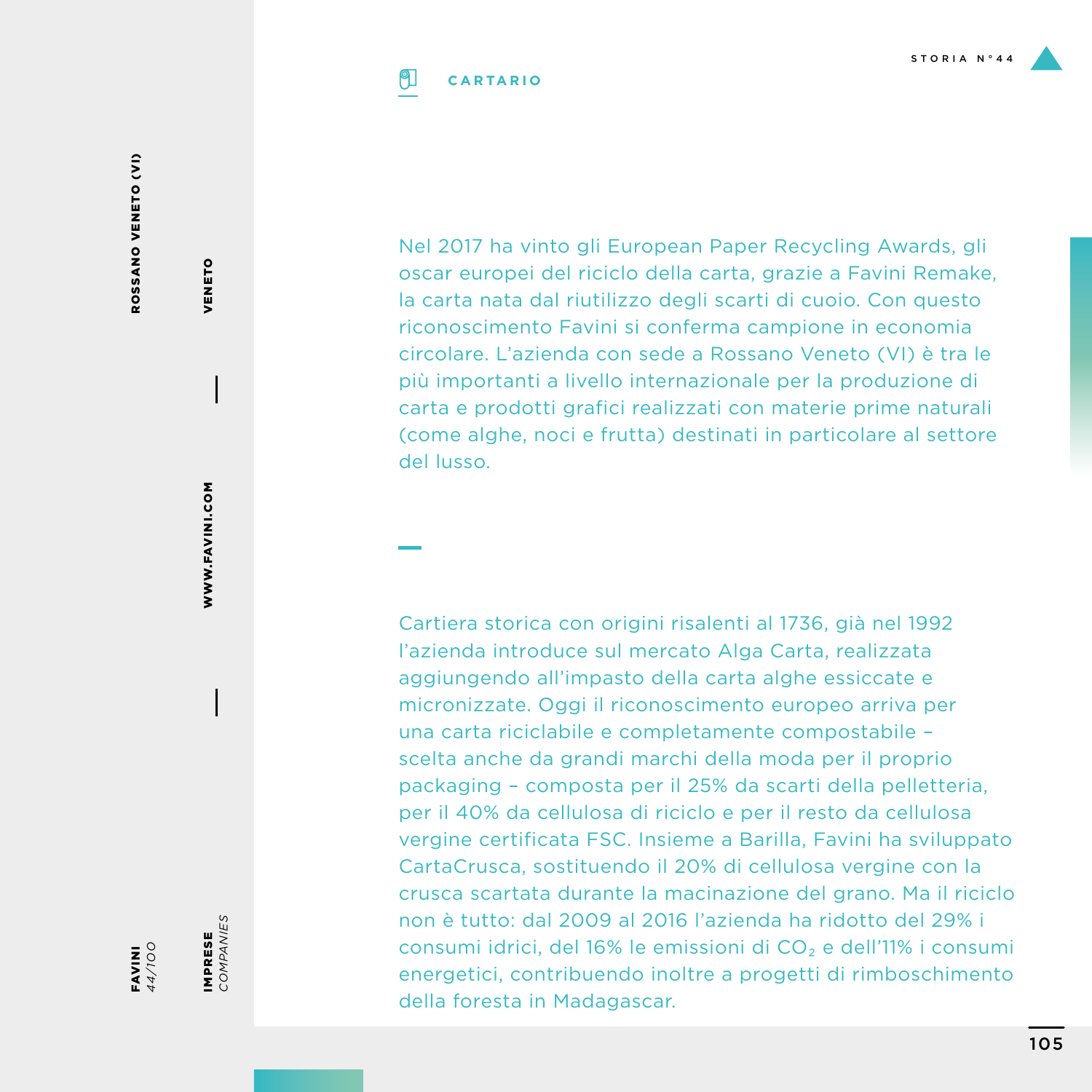The life cycle of aluminium never ends. For example, today as much as 20% of the aluminium content of crisp packets can be recovered and reused. The FECS Group has built its fortune on aluminium. Patron Olivo Foglieni has believed in it since 1999, when he acquired the branch of the company he worked for which specialised in processing this metal in a management buyout. Today, FECS Partecipazioni is a holding company based in Verdellino (BG) that controls a total of 10 companies and processes around 150,000 tonnes of scrap aluminium every year. This metal is a symbol of circularity, as demonstrated by the fact that more than 80% of aluminium produced in Italy is recycled.

**FECS** PARTE~ CIPA~ ZIONI

The FECS Group handles the entire aluminium recovery chain using a vertical system: from the recovery of metal scraps using equipment capable of separating aluminium from other metals and/or components, to finding new uses for the raw material, marketing semifinished products, manufacturing finished products and even the design. Metal waste is recycled into ingots for the automotive, home appliance and iron and steel industries, as well as radiators for domestic heating (with about 8 million pieces produced every year).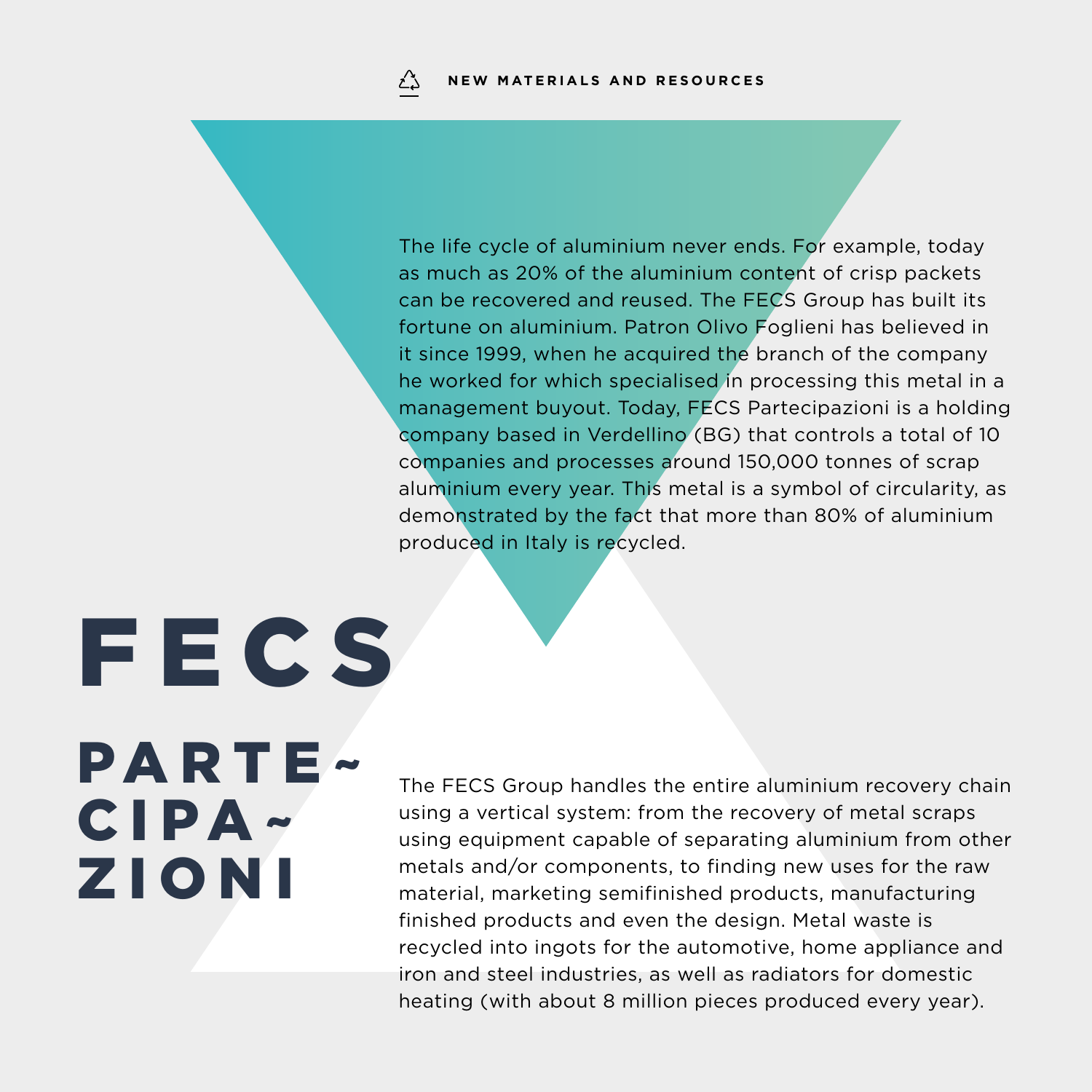#### **FABBRICA DI RISORSE / MATERIALI** دُے

VERDELLINO (BG) VERDELLINO (BG)

FECS PARTECIPAZIONI *45/1OO*

IMPRESE<br>COMPANIES *COMPANIES* IMPRESE

WWW.FECS.IT

WWW.FECS.IT

LOMBARDIA

LOMBARDIA

La vita dell'alluminio non finisce mai. Basti pensare, ad esempio, al fatto che oggi si è in grado di recuperare e di rimettere in circolo persino quel 20% di alluminio presente nella busta delle patatine. Sull'alluminio il Gruppo FECS ha costruito la propria fortuna. Il patron Olivo Foglieni ci ha creduto sin da quando nel 1999, tramite un management byout, acquisì il ramo dell'azienda per cui lavorava specializzato nel trattamento di questo metallo. Oggi FECS Partecipazioni è la holding con sede a Verdellino (BG) che raggruppa un totale di 10 società e tratta circa 150.000 tonnellate di rottami metallici l'anno. Un metallo, l'alluminio, che è simbolo di circolarità. Lo dimostra il fatto che più dell'80% di quello prodotto in Italia deriva da riciclo.

Il Gruppo FECS si occupa, attraverso un sistema verticalizzato, di tutta la filiera di rivalorizzazione dell'alluminio: dal recupero dei rifiuti metallici, con impianti in grado di separare l'alluminio da altri metalli e/o componenti, alla rivalorizzazione della materia prima, passando dai semilavorati chiudendo con la produzione di prodotti finiti arrivando fino al design. I rifiuti metallici rinascono dunque come lingotti per l'industria automobilistica, degli elettrodomestici, siderurgica, e come radiatori per riscaldamento domestico (circa 8 milioni di pezzi prodotti ogni anno).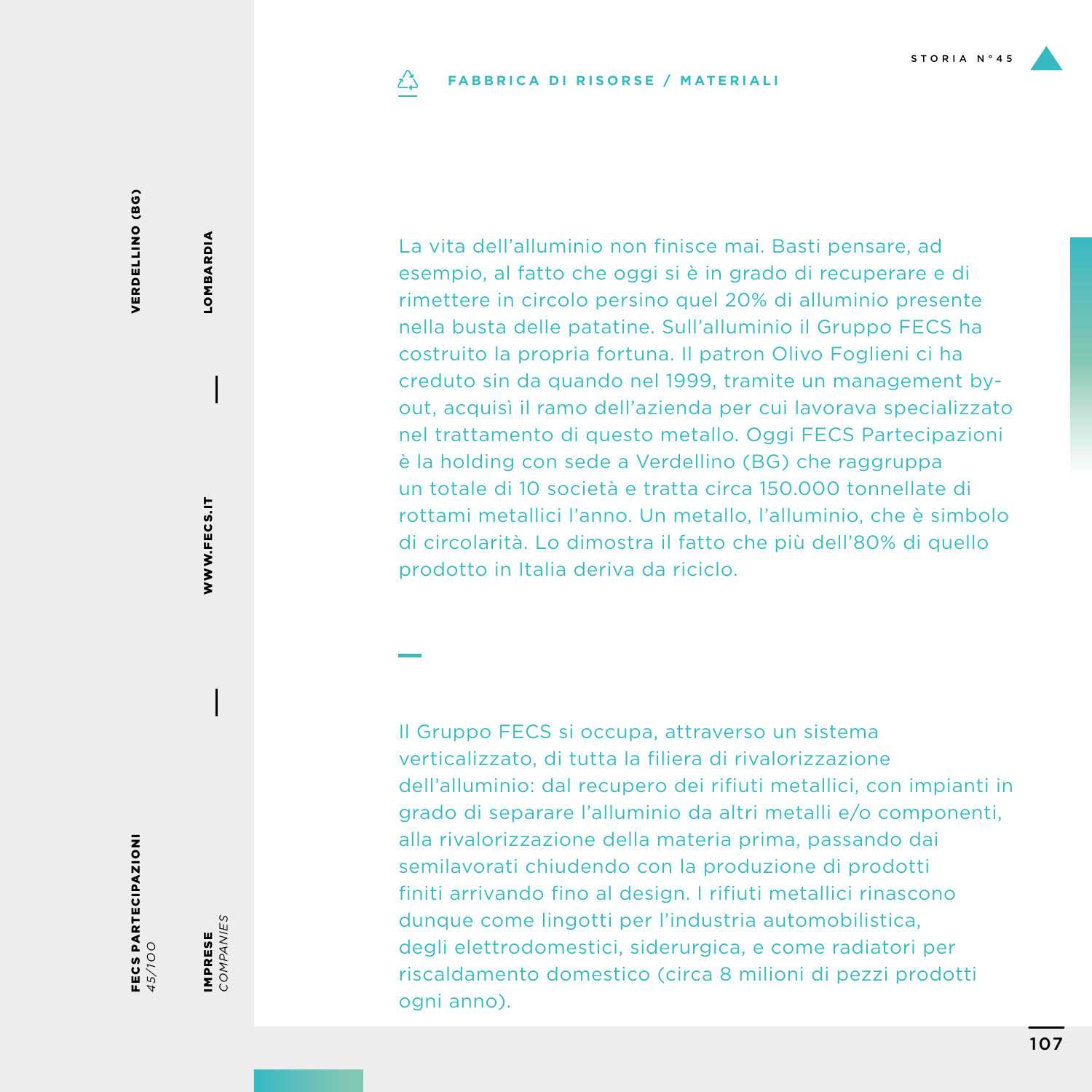Fh **FURNITURE / CONSTRUCTION**

FLO~

It is possible to lay new tiled flooring whilst respecting the<br>environment and using leftover waste from the manufacture<br>of other flooring. This has been achieved by Florim, a environment and using leftover waste from the manufacture of other flooring. This has been achieved by Florim, a company based in the ceramics district of Sassuolo. Founded in 1962, Florim was one of the first companies in the world to produce porcelain stoneware. Today – with over 1,300 employees and a turnover of 430 million Euros, its main base in Fiorano Modenese (Modena), a factory in Mordano (Bologna) and another in the USA – Florim continues to innovate.

> It has chosen environmental sustainability as a key aspect of its identity. It was the first ceramics company in the world to adopt ISO 50001 energy certification, followed by the addition of 14001 certification, plus various environmental product standards, including Ecolabel and Greenguard Gold (which certifies ultra-low emission of volatile organic compounds in indoor products). It also produces 75% of the electricity it consumes. In this drive for sustainability and efficiency, a commitment to the circular economy is only logical: the water used in the manufacturing process is 100% recycled; hot air is recovered from the furnaces and reused in the productive cycle; raw industrial waste is entirely reused in the production process. Florim has also created various product lines 70% made from residual dust and material leftovers from the manufacturing processes of other products.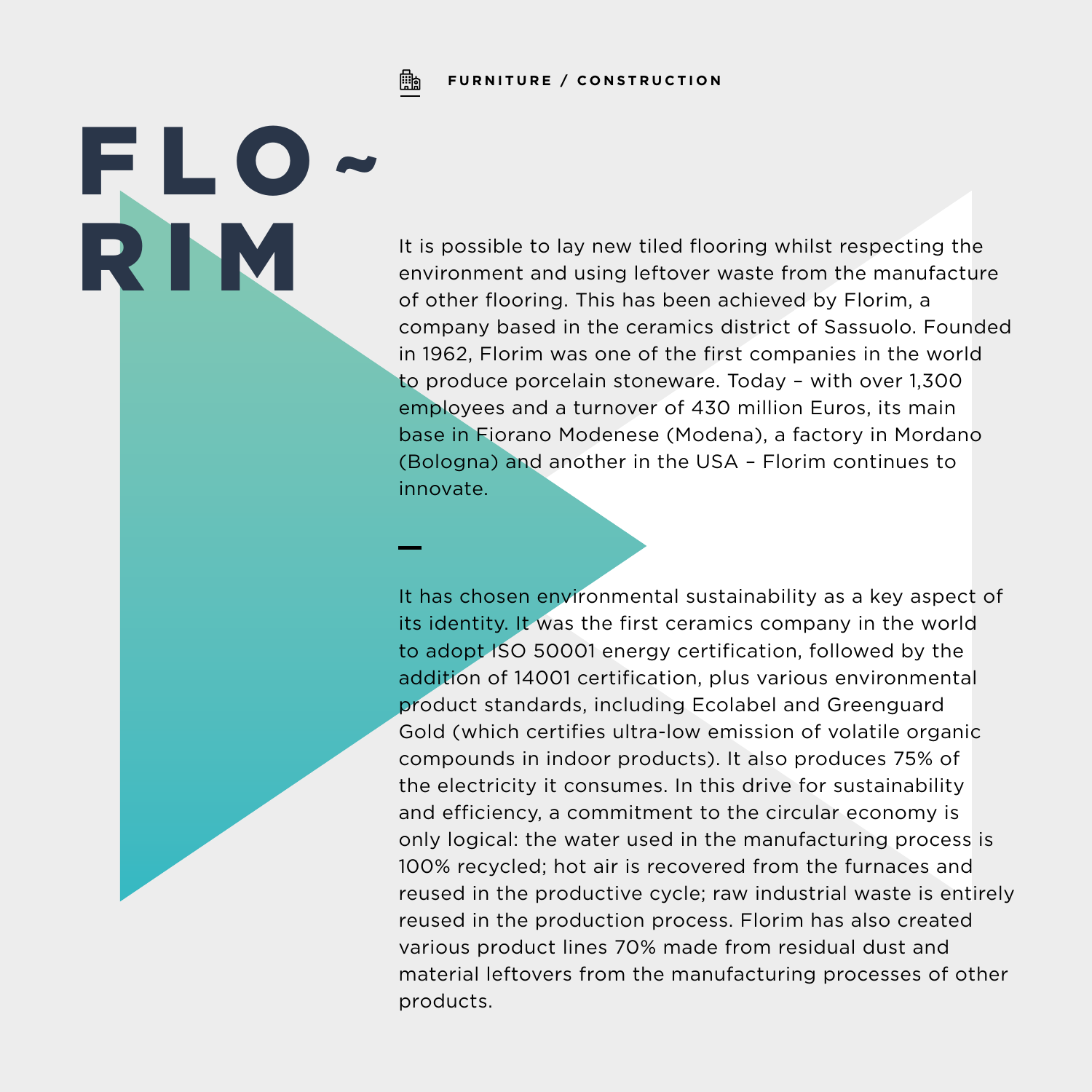

# **ARREDO / EDILIZIA**

FIORANO MODENESE (MO) FIORANO MODENESE (MO)

EMILIA ROMAGNA EMILIA ROMAGNA

> WWW.FLORIM.COM WWW.FLORIM.COM

IMPRESE<br>COMPANIES IMPRESE

*COMPANIES*

FLORIM *46/1OO*

gli scarti dei processi produttivi di altri pavimenti si può. Lo ha fatto Florim, azienda del distretto ceramico di Sassuolo. Nata nel 1962, è stata una delle prime aziende al mondo a produrre gres porcellanato. Oggi – con oltre 1.300 dipendenti e 430 milioni di euro di fatturato, la casa madre a Fiorano Modenese (MO), uno stabilimento produttivo a Mordano (BO) e uno negli USA – Florim non ha smesso di innovare.

Realizzare pavimenti rispettando l'ambiente e utilizzando

Scegliendo la sostenibilità ambientale come fattore identitario: prima azienda ceramica al mondo ad adottare la certificazione energetica ISO 50001, ha ottenuto anche la 14001 e diverse certificazioni ambientali di prodotto come Ecolabel, Greenguard Gold (che certifica le bassissime emissioni di composti organici volatili nei prodotti per interno). E produce da sé il 75% dell'energia elettrica che consuma. In questo cammino fatto di sostenibilità ed efficienza, l'economia circolare è stata un passaggio obbligato: le acque reflue della produzione sono riciclate al 100%; dai forni si recupera aria calda, immessa nel ciclo produttivo; gli scarti industriali crudi sono interamente riutilizzati nel processo produttivo. Inoltre Florim ha creato diverse linee di prodotto realizzate con oltre il 70% di polveri e di impasti residuali dal processo di lavorazione di altri prodotti.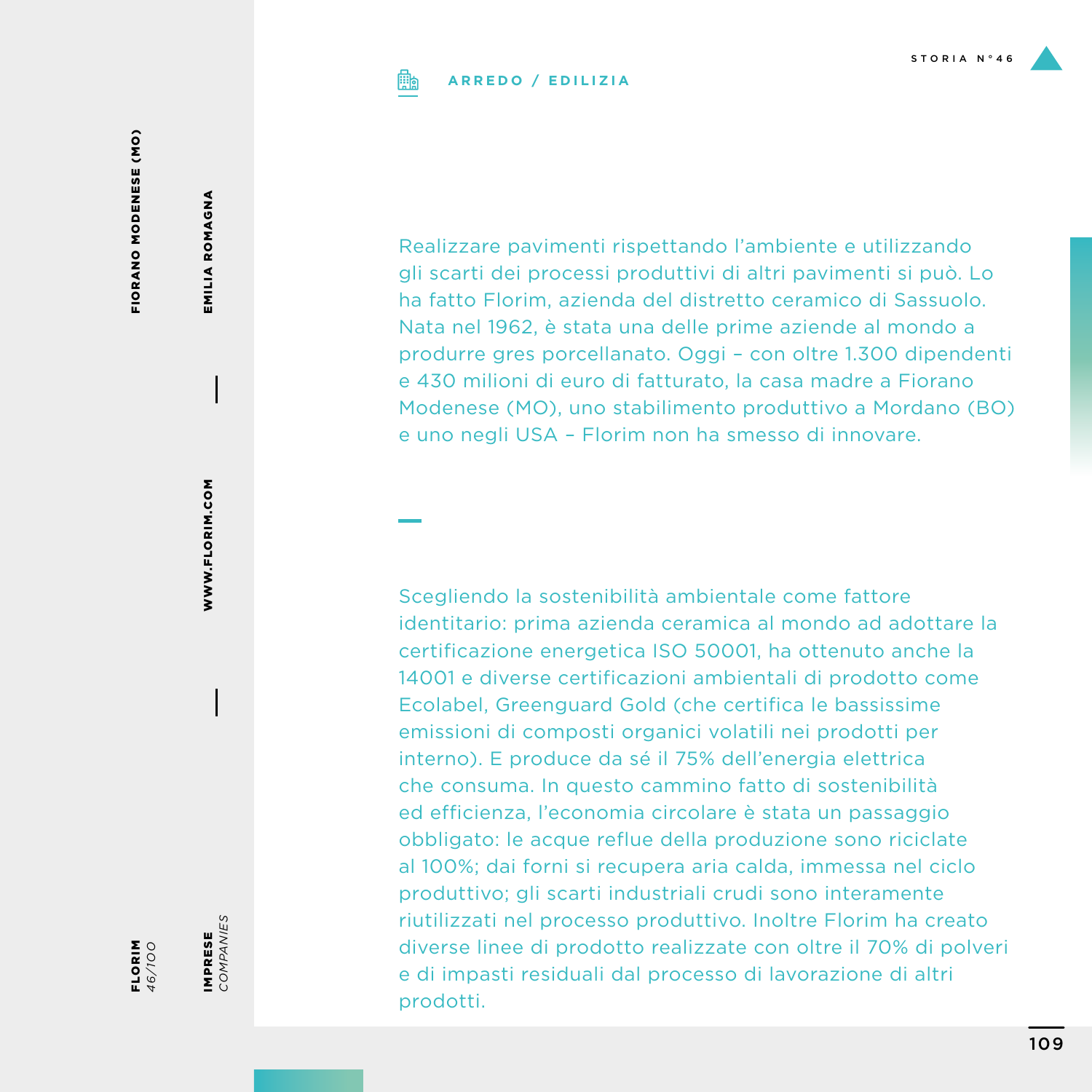FONDA~

Z I O N E

**BANCO** 

**TARE** 

ONLUS

ALIMEN~

Since 1989, the Fondazione Banco Alimentare has been collecting and then redistributing surplus food to Italian nonprofit organisations focused on helping poor people, thus avoiding food wastage. Almost 30 years ago, Danilo Fossati (owner of the Star food brand) and Monsignor Luigi Giussani launched this project, inspired by a similar organisation in Barcelona, modelled on the original in Arizona. The Foundation currently has 21 bases in Italy and over 1,800 volunteers who collect food every day that would otherwise be thrown away – 33,647 tons of food in 2016 – and donate it to 8,035 charity centres. These include preserved food, fresh food or uneaten cooked food: after all, 15% of Italy's food production gets thrown away each year.

The Politecnico di Milano has calculated that for every Euro invested in the food recovery system the benefits amount to fifteen Euros... even before calculating the resources saved (the energy and materials needed for production). Italy's National Food Collection Day comes once a year, and regularly yields around 8,200 tons from private citizens, who the Banco Alimentare otherwise has difficulty in reaching. On top of the food it collects during the year, Banco Alimentare also distributes food provided by the Fund for European Aid to the Most Deprived: 23,000 tons in 2016.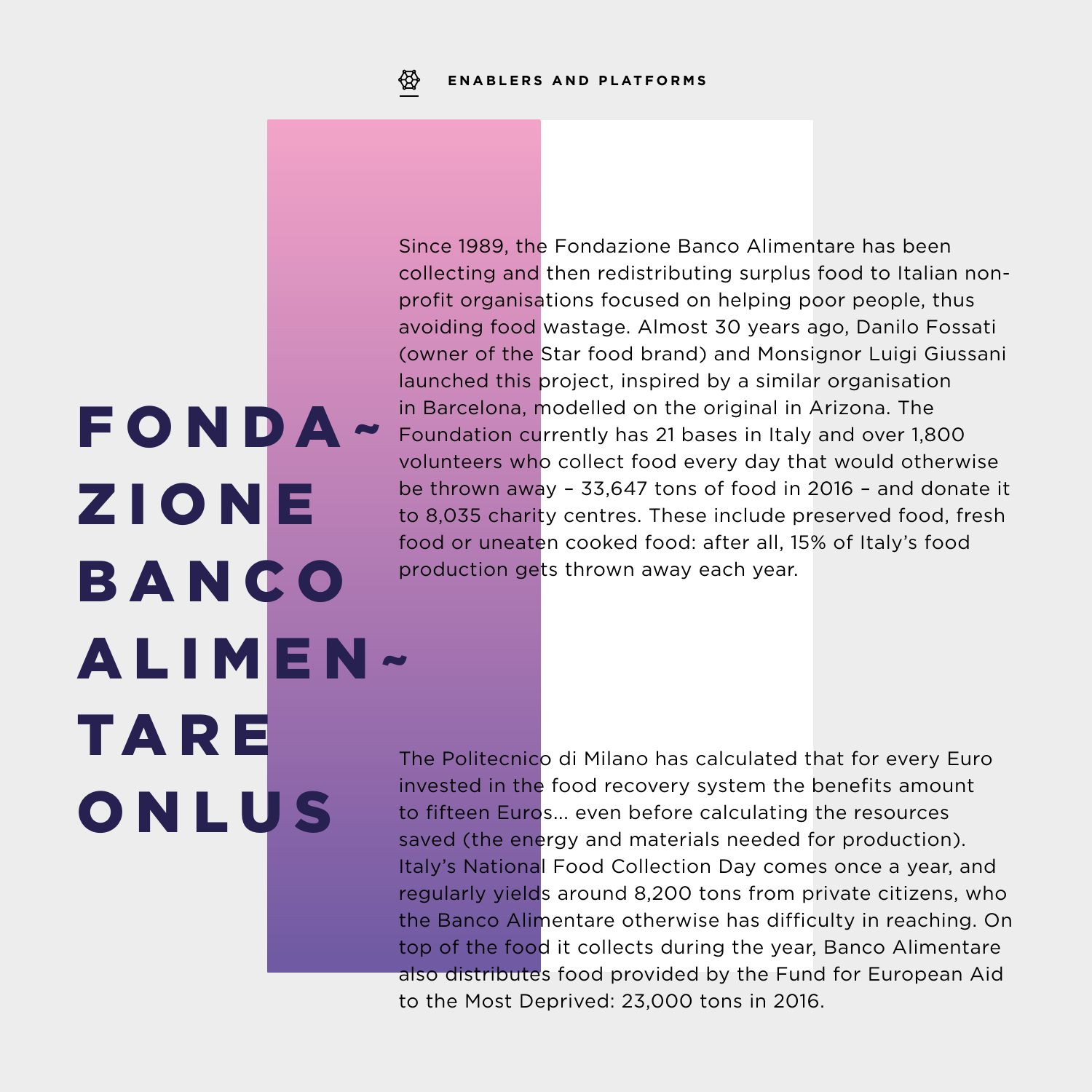#### **ABILITATORI / PIATTAFORME** ₩

Dal 1989 la Fondazione Banco Alimentare recupera e poi redistribuisce le eccedenze alimentari a organizzazioni non profit che in Italia accolgono persone povere, evitando così lo spreco di alimenti. Quasi 30 anni fa il Cavalier Danilo Fossati (patron della Star) e Monsignor Luigi Giussani davano vita al progetto replicando un'esperienza originata in Arizona ma conosciuta a Barcellona. Oggi la Fondazione conta 21 sedi in Italia e più di 1.800 volontari ogni giorno ritirano ciò che andrebbe gettato via – 33.647 tonnellate di cibo nel 2016 - per donarlo a 8.035 strutture caritative. Si tratta di alimenti conservati, di cibo freschissimo o di cibo cotto in eccesso: basti pensare che ogni anno il 15% della produzione alimentare in Italia è in eccedenza.

Il Politecnico di Milano ha calcolato che basterebbe investire un euro nella filiera del recupero, per ottenere anche un beneficio fino a 15 volte superiore, senza calcolare il risparmio di risorse (energia e materia necessarie alla produzione). Una volta all'anno c'è la Giornata Nazionale della Colletta Alimentare nel corso della quale i cittadini donano alimenti (8.200 t) che più raramente Banco Alimentare riesce a recuperare. Oltre a quanto recupera, Banco Alimentare ha distribuito nel 2016 altre 23.000 t di cibo, provenienti dal Fondo Europeo per gli aiuti materiali agli indigenti.

MILANO MILANO

FONDAZIONE BANCO ALIMENTARE ONLUS FONDAZIONE BANCO ALIMENTARE ONLUS<br>47/100

NON PROFIT<br> $NON-PROFIT$ *NON-PROFIT* NON PROFIT

WWW.BANCOALIMENTARE.IT

WWW.BANCOALIMENTARE.IT

LOMBARDIA

LOMBARDIA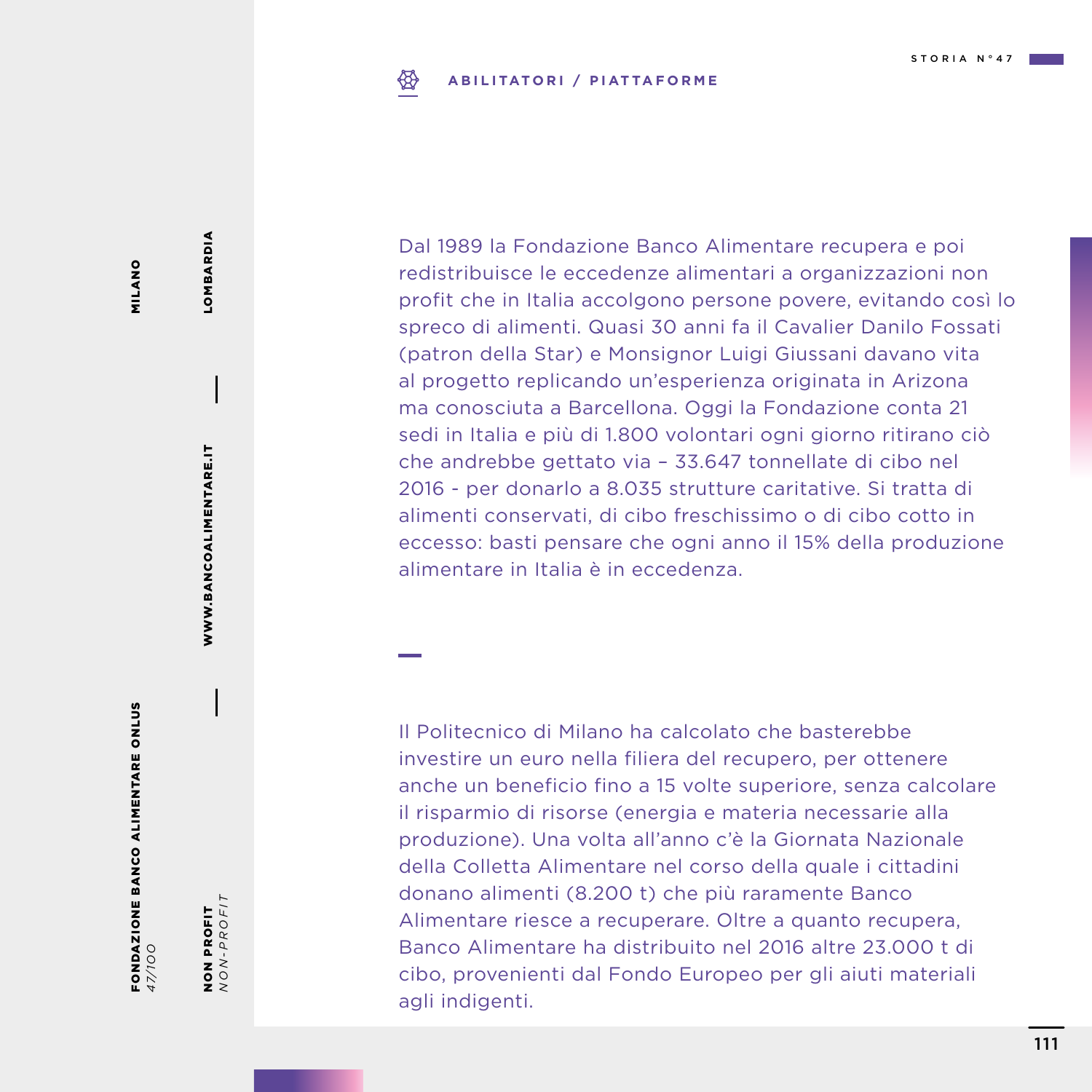# **ENABLERS AND PLATFORMS**

# FONDA~ Z I O N E CARIPLO

Born only 26 years ago, a youthful and ambitious nature is only to be expected. That is the Cariplo Foundation, committed to supporting, promoting and overseeing projects in areas including the environment, culture, scientific research and more generally, social utility... where education, youth employment and welfare are priorities.

Founded in 1991, the Foundation contributes to an average of over 1,000 projects run by non-profit organisations every year, adding up to a philanthropic commitment of over 150 million Euros. In the Environmental sector, in recent years the Fondazione Cariplo has supported projects focused on the circular economy. For example, the Cogeme Foundation's project aimed at creating a specialised national Circular Economy Centre near Brescia. Another project is called "Caffè in campo! Verso la strategia rifiuti-zero", committed to establishing a network for gathering coffee grounds to use as agricultural fertilizer in 5 Municipalities in Milan's Southern Agricultural Park. An increasing number of experiences: initiatives to develop processes for optimising resources, to create innovative materials and technologies for boosting by-products of the agricultural supply chain, and initiatives such as the Green Jobs project which offer work, especially for young people.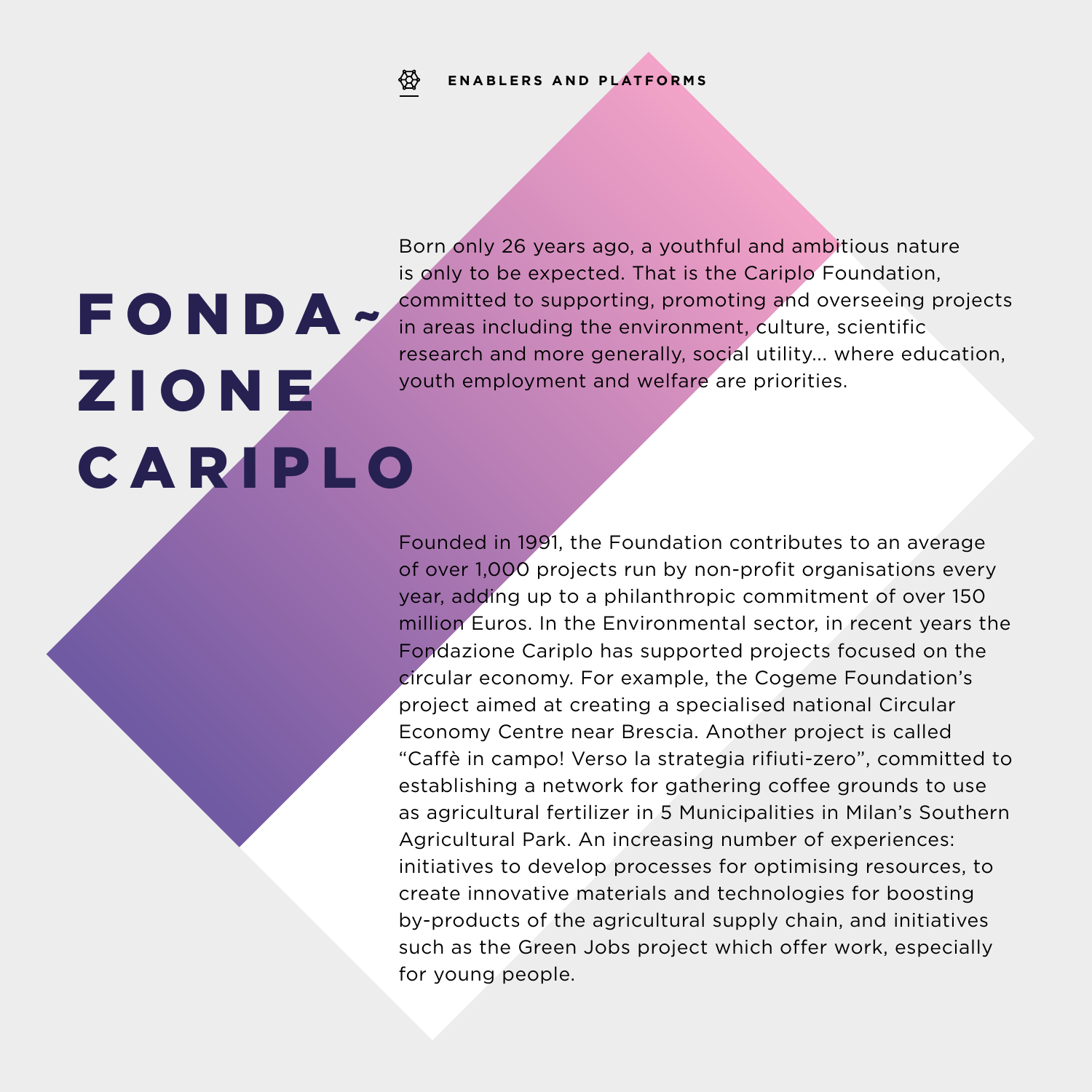#### ₩ **ABILITATORI / PIATTAFORME**

MILANO MILANO

FONDAZIONE CARIPLO *48/1OO*

NON PROFIT<br> $NON-PROFIT$ *NON-PROFIT* NON PROFIT

WWW.FONDAZIONECARIPLO.IT

WWW.FONDAZIONECARIPLO.IT

LOMBARDIA

LOMBARDIA

Ha compiuto 26 anni e l'essere giovane e intraprendente fa parte della sua natura. Stiamo parlando di Fondazione Cariplo impegnata a sostenere, promuovere e accompagnare progetti in settori come ambiente, cultura, ricerca scientifica e più in generale di utilità sociale, dove i temi dell'educazione, dell'occupazione giovanile e del welfare sono priorità.

Nata nel 1991, la Fondazione ogni anno contribuisce mediamente alla realizzazione di oltre 1.000 progetti di organizzazioni non profit, con un impegno filantropico superiore a 150 milioni di euro. Nel settore Ambiente, da qualche anno, Fondazione Cariplo sostiene progetti rivolti alla promozione dell'economia circolare; come quello avviato da Fondazione Cogeme, per realizzare nel Bresciano un centro di competenza nazionale sull'economia circolare; o "Caffè in campo! Verso la strategia rifiuti-zero", per la costruzione di una rete per la raccolta dei fondi di caffè, in 5 Comuni del Parco Agricolo Sud di Milano, da usare come fertilizzanti per terreni agricoli. Esperienze che si stanno moltiplicando: iniziative per lo sviluppo di processi che ottimizzino le risorse, realizzino materiali innovativi e tecnologie per la valorizzazione di sottoprodotti della filiera agricola e progetti che, come quelli per i Green Jobs, offrono opportunità di lavoro, soprattutto ai giovani.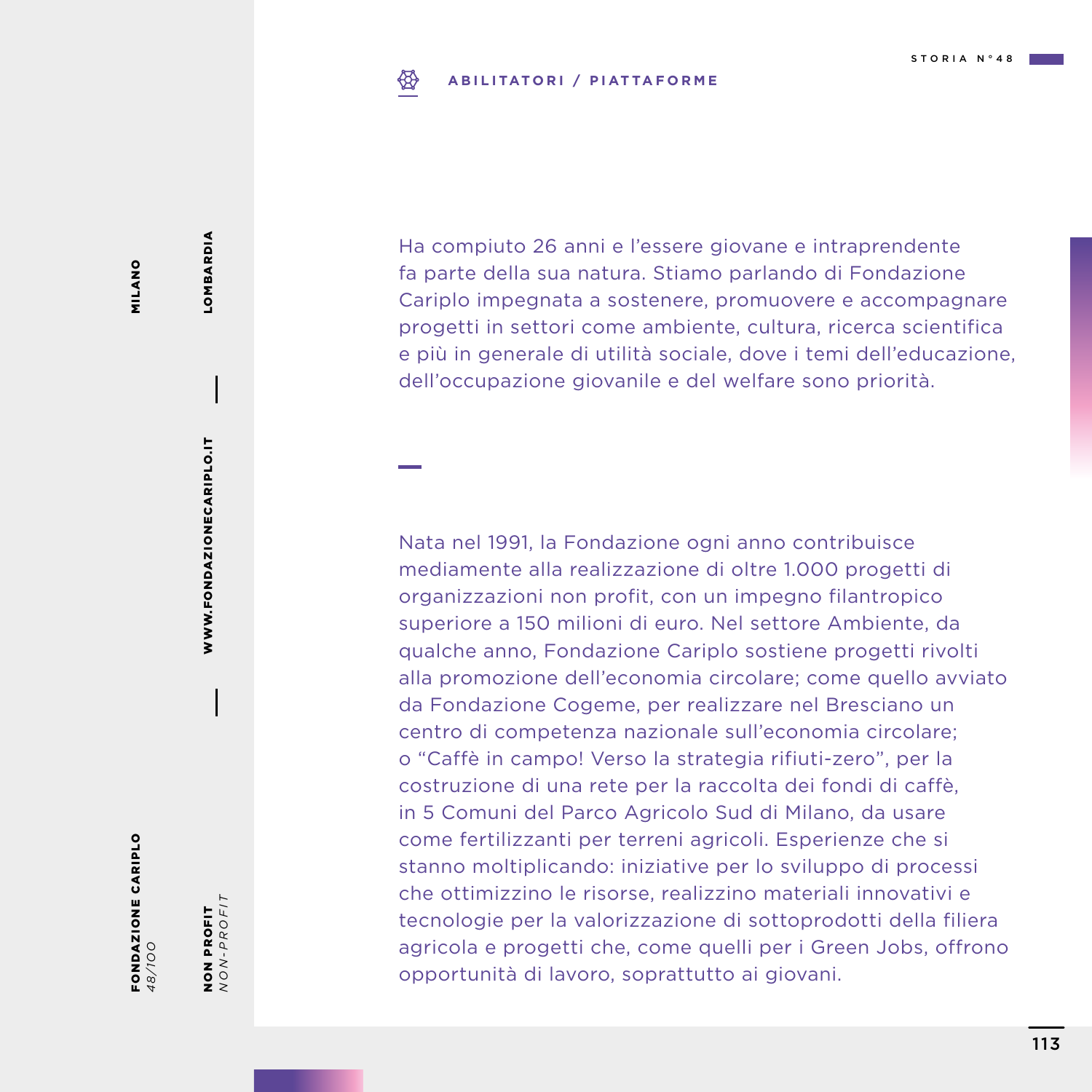FONDA~ Z I O N E PER LO **SVILUPPO** SOSTENI~ BILE

The Sustainable Development Foundation has been working since 2008 to bring together Green companies and sector experts in order to advance sustainable development and its partner, circularity. The Foundation involves 100 associated companies and 50 expert members. It works to build awareness and information on the circular economy, on efficient use of materials and waste management, and deals with both private and public bodies.

It provides support and assistance for developing policies and programmes to implement circular resource management, as for example with the Regions of Lazio and Campania, which it has advised on waste collection and treatment. It is part of the circular economy group of Italy's Stati Generali della Green Economy National Council, and has instituted a specific area of related activities, producing studies, research and stakeholder action. Its recent work includes the Prevention Plan for the Province of Rome, a project for promoting the circular economy in collaboration with the Ministry of the Environment and "L'Italia del Riciclo". In 2017, the eighth edition of this dossier provided an updated picture of recycling and waste recovery in Italy, examining sector developments and future challenges.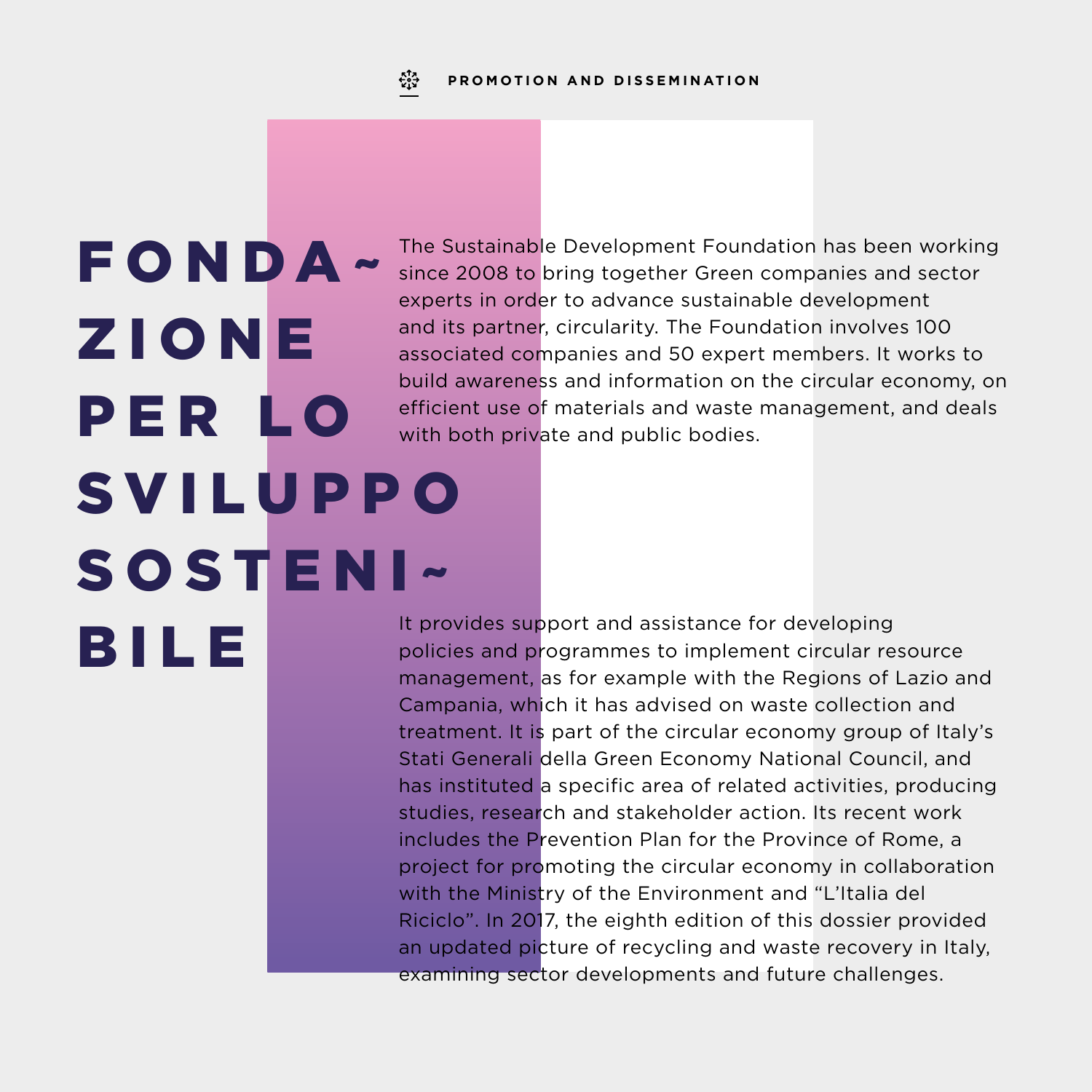#### $E_{12}^{57}$ **PROMOZIONE E DIVULGAZIONE**

Dal 2008 la Fondazione per lo Sviluppo Sostenibile riunisce il mondo delle imprese green e gli esperti del settore intorno al tema dello sviluppo sostenibile, che si declina sempre di più secondo il verbo della circolarità. Per questo la Fondazione (100 imprese associate e 50 soci esperti) è impegnata a costruire conoscenza e informazione sull'economia circolare, dall'uso efficiente dei materiali alla gestione dei rifiuti, rivolgendosi ad attori pubblici e privati.

Fornisce supporto e assistenza per la formulazione di politiche e programmi finalizzati alla gestione circolare delle risorse, come per le Regioni Lazio e Campania che ha supportato nell'implementazione della disciplina sui rifiuti. Partecipa al gruppo sull'economia circolare degli Stati Generali della Green Economy e ha istituito una specifica area di attività sul tema che produce studi, ricerche e organizza attività con gli stakeholder. Tra gli ultimi lavori ricordiamo il Piano di prevenzione per la Provincia di Roma, un progetto per la promozione dell'economia circolare in collaborazione con il Ministero dell'Ambiente e "L'Italia del Riciclo", il dossier giunto nel 2017 all'ottava edizione, che fornisce il quadro aggiornato del riciclo e del recupero dei rifiuti in Italia seguendo i cambiamenti avvenuti nel settore e guardando alle sfide future.

PER LO SVILUPPO SOSTENIBILE PER LO SVILUPPO SOSTENIBILE FONDAZIONE FONDAZIONE *49/1OO*

NON PROFIT<br> $NON-PROFIT$ NON PROFIT

WWW.FONDAZIONESVILUPPOSOSTENIBILE.ORG

WWW.FONDAZIONESVILUPPOSOSTENIBILE.ORG

LAZIO

*NON-PROFIT*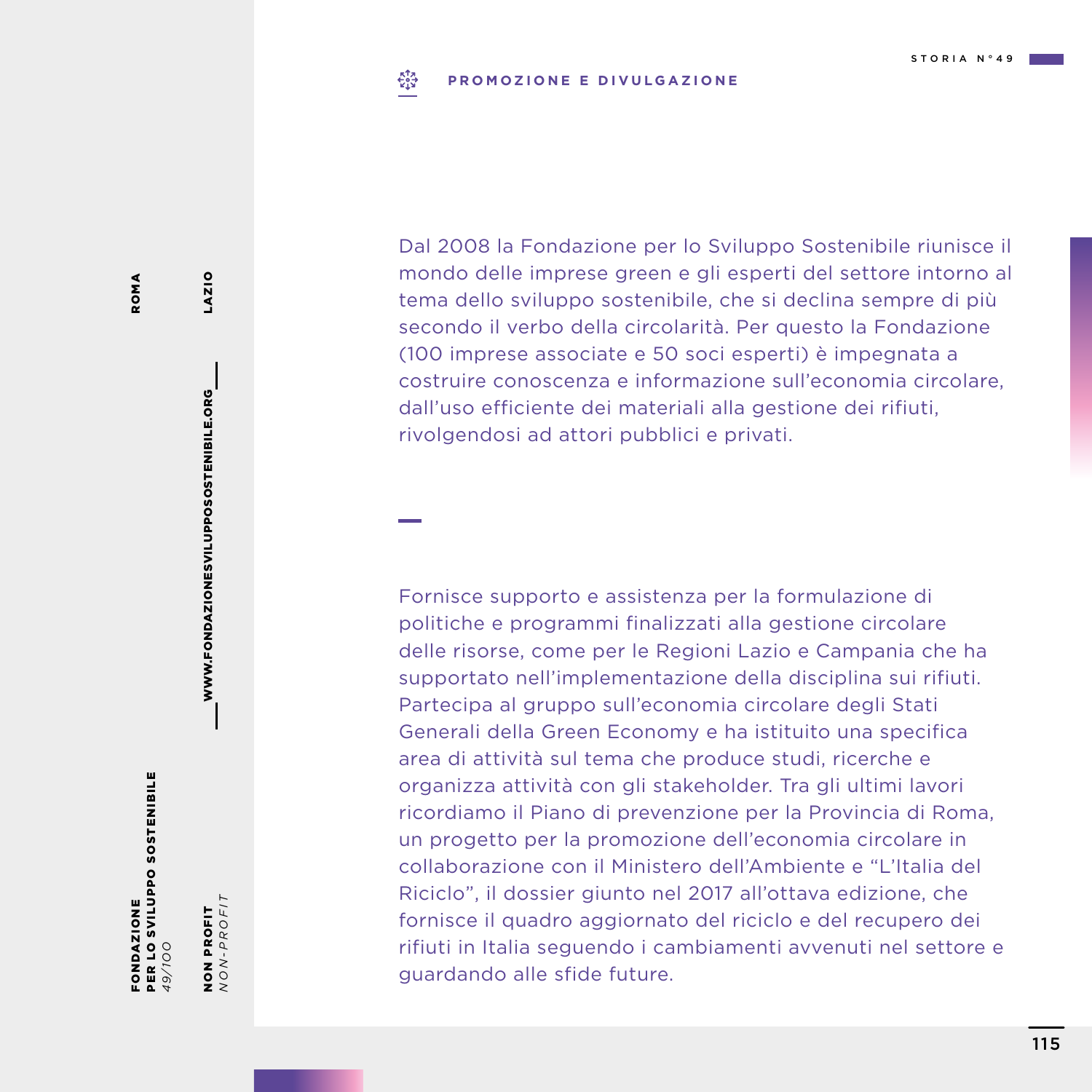Take a disused industrial area a few steps from the sea and plan its rebirth, or rather its regeneration, in order to become a multi-functional district: restoring two hectares of green to the community, reclaiming land and creating zero-consumption architecture with innovative public spaces and services. That is what the architects of the Milan-based architectural studio Freyrie Flores did.

# **FREYRIE FLORES ARCHITET~** TURA

Founded in 2014 by Antonella Flores and Leopoldo Freyrie, this studio has established itself as one of Italy's champions of participatory and sustainable urban planning and regeneration: this involves designing the evolution of built-up areas that are no longer inhabited or used and retuning them to fit the needs of contemporary life and lifestyles. "Circular Architecture", if you like. Such as the project for the former Tubi Ghisa Area in Cogoleto (Province of Genoa) described above. Or the COventidue co-housing project, which involved the major renovation of a 1930s building in Corso XXII Marzo in Milan. 5,000 square meters reused, optimising resources and creating an energy-efficient building. This contains 55 apartments, built following suggestions from the buyers, who were involved from the design phase onwards in the sharing of ideas and visions, above all concerning the co-housing spaces.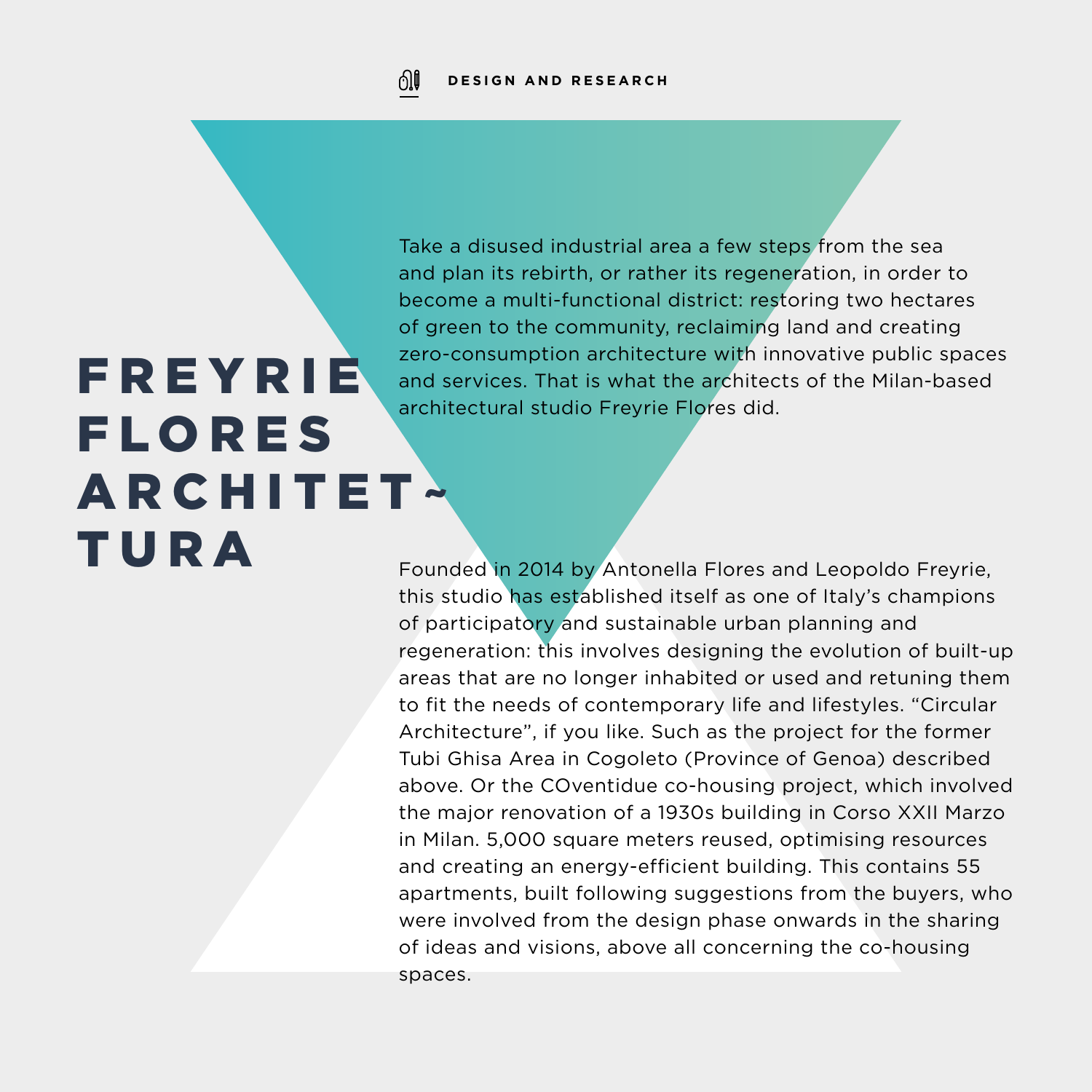#### 01 **DESIGN E RICERCA**

MILANO MILANO

FREYRIE FLORES ARCHITETTURA **FREYRIE FLORES ARCHITETTURA**<br>50/700

WWW.FREYRIEFLORESARCHITETTURA.COM

WWW.FREYRIEFLORESARCHITETTURA.COM

LOMBARDIA

LOMBARDIA

IMPRESE<br>COMPANIES *COMPANIES* IMPRESE

Prendete un'area industriale dismessa a due passi dal mare e progettatene la rinascita, o meglio la rigenerazione, per farne un quartiere polifunzionale, recuperando due ettari di verde alla comunità, bonificando i terreni e realizzando architetture a consumo zero con spazi e servizi pubblici innovativi. È quello che hanno fatto gli architetti dello studio milanese Freyrie Flores Architettura.

Fondato nel 2014 da Antonella Flores e Leopoldo Freyrie, si è affermato come uno dei campioni italiani della progettazione partecipata e sostenibile e della rigenerazione urbana: che significa progettare l'evoluzione di un tessuto edificato ma non più vissuto dai cittadini per rimetterlo in sintonia con le nuove esigenze della popolazione e della contemporaneità. Economia circolare insomma. Come il progetto per l'ex Area Tubi Ghisa a Cogoleto (GE) che abbiamo citato. O come il progetto di cohousing COventidue, che ha previsto la ristrutturazione profonda di un palazzo anni '30 in corso XXII Marzo a Milano. 5.000 m 2 da riutilizzare, ottimizzando le risorse e realizzando un edificio energeticamente efficiente. I 55 appartamenti sono stati realizzati seguendo i suggerimenti degli acquirenti, coinvolti sin dalla progettazione per la condivisione di idee e visioni soprattutto rispetto agli spazi di cohousing.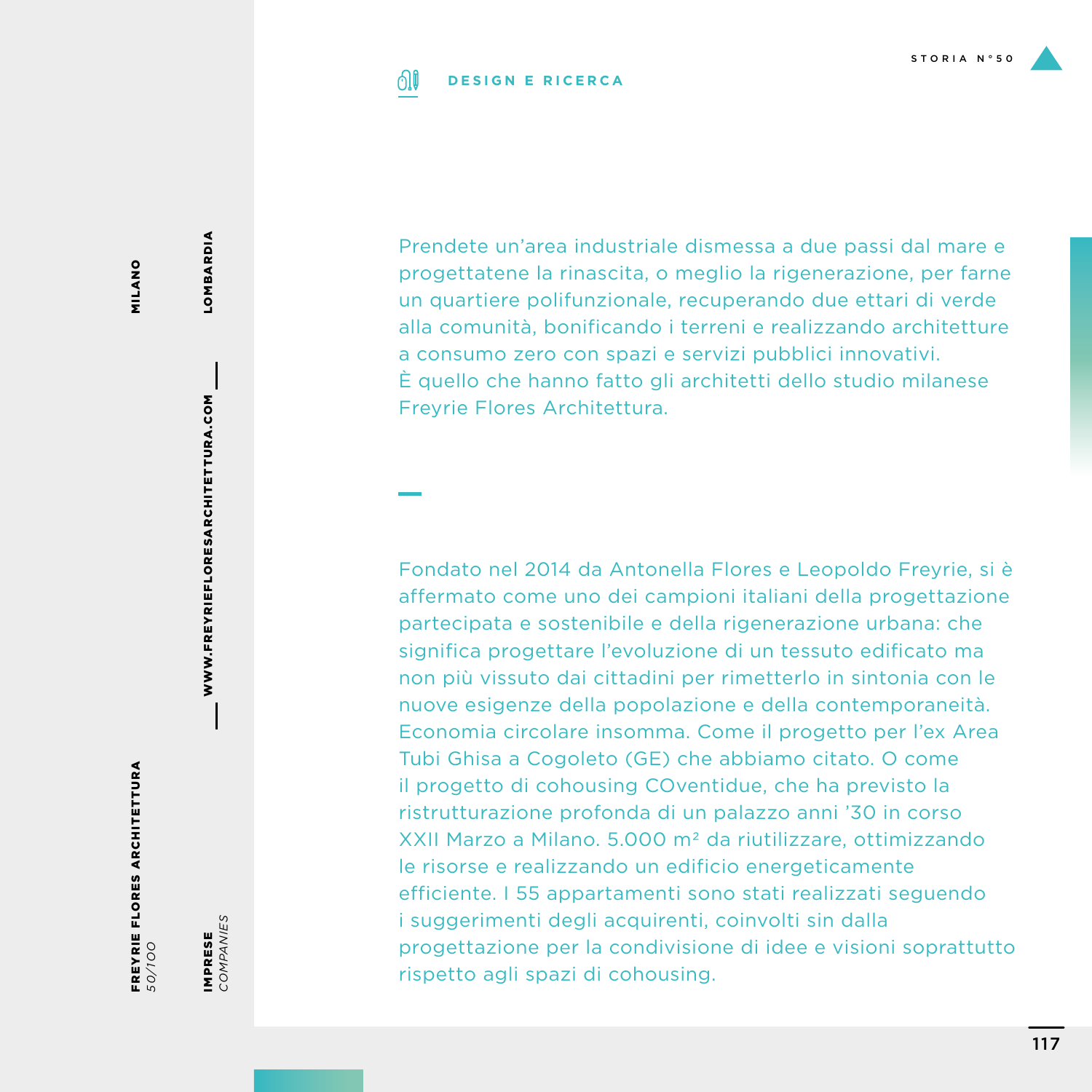GAR~

LAB

BAGE~

Where do the giant pvc advertising posters scattered through cities and towns end up when they're changed? Not so long ago, back in 2009, that was the question that three young advertising talents in Milan – Daniela Bravi, Francesco Macrì and Simone Colombo – asked themselves.

That question led to the launch of a young and innovative company which, starting from the materials on huge advertising banners, creates ecologically-designed bags, handmade entirely in Italy: Garbagelab. Originally based in an old industrial building belonging to one of their grandfathers, Garbagelab began giving a second life to old pvc advertising tarpaulins (waterproof, resistant and coloured). The sheeting is washed by hand and cut. Handles and shoulder-straps are made from indestructible car safety belts recovered from scrapyards; internal reinforcement and shaping is created with regenerated leather, and recycled polyester is used for the inner lining fabric. Once the hand-sewn bags are finished, all that remains is to find the right name... usually inspired by great sports champions (from Coppi and Bartali to Evert).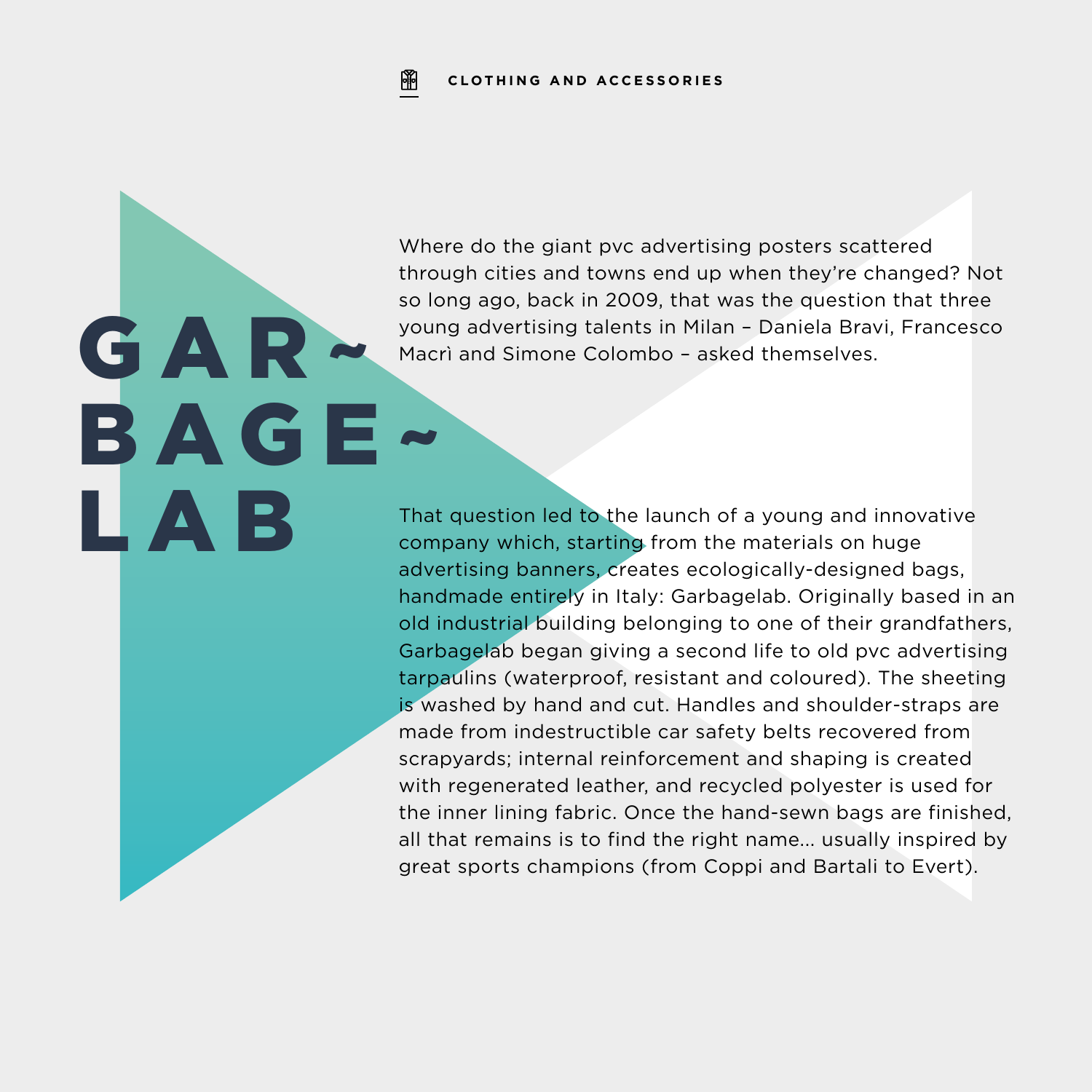#### **ABBIGLIAMENTO E ACCESSORIPIP**

SESTO SAN GIOVANNI (MI) SESTO SAN GIOVANNI (MI)

> WWW.GARBAGELAB.IT WWW.GARBAGELAB.IT

LOMBARDIA

LOMBARDIA

IMPRESE<br>COMPANIES *COMPANIES* IMPRESE

GARBAGELAB *51/1OO* Quando vengono rimossi, dove finiscono i manifesti giganti della pubblicità che tappezzano città grandi e piccole? Qualche anno fa, era il 2009, se lo sono chiesto Daniela Bravi, Francesco Macrì e Simone Colombo, tre giovani pubblicitari di Milano.

Da quella curiosità è nata un'impresa giovane e innovativa che, partendo proprio dagli enormi teloni dei banner pubblicitari, realizza borse di design ecologiche, fatte a mano e interamente made in Italy: Garbagelab. Partita dal vecchio capannone del nonno di uno dei tre, Garbagelab regala una seconda vita ai vecchi teloni in pvc (impermeabili, resistenti, colorati) usati appunto per le pubblicità. I teli vengono lavati a mano e poi tagliati. Tracolle e manici sono fatti con le indistruttibili cinture di sicurezza delle auto recuperate dagli sfasciacarrozze; i rinforzi interni sono in cuoio rigenerato e le stoffe per la fodera interna in poliestere riciclato. Una volta cucito il tutto, a mano, non resta che trovare il nome giusto, di solito quello di un grande campione dello sport (da Coppi e Bartali a Evert).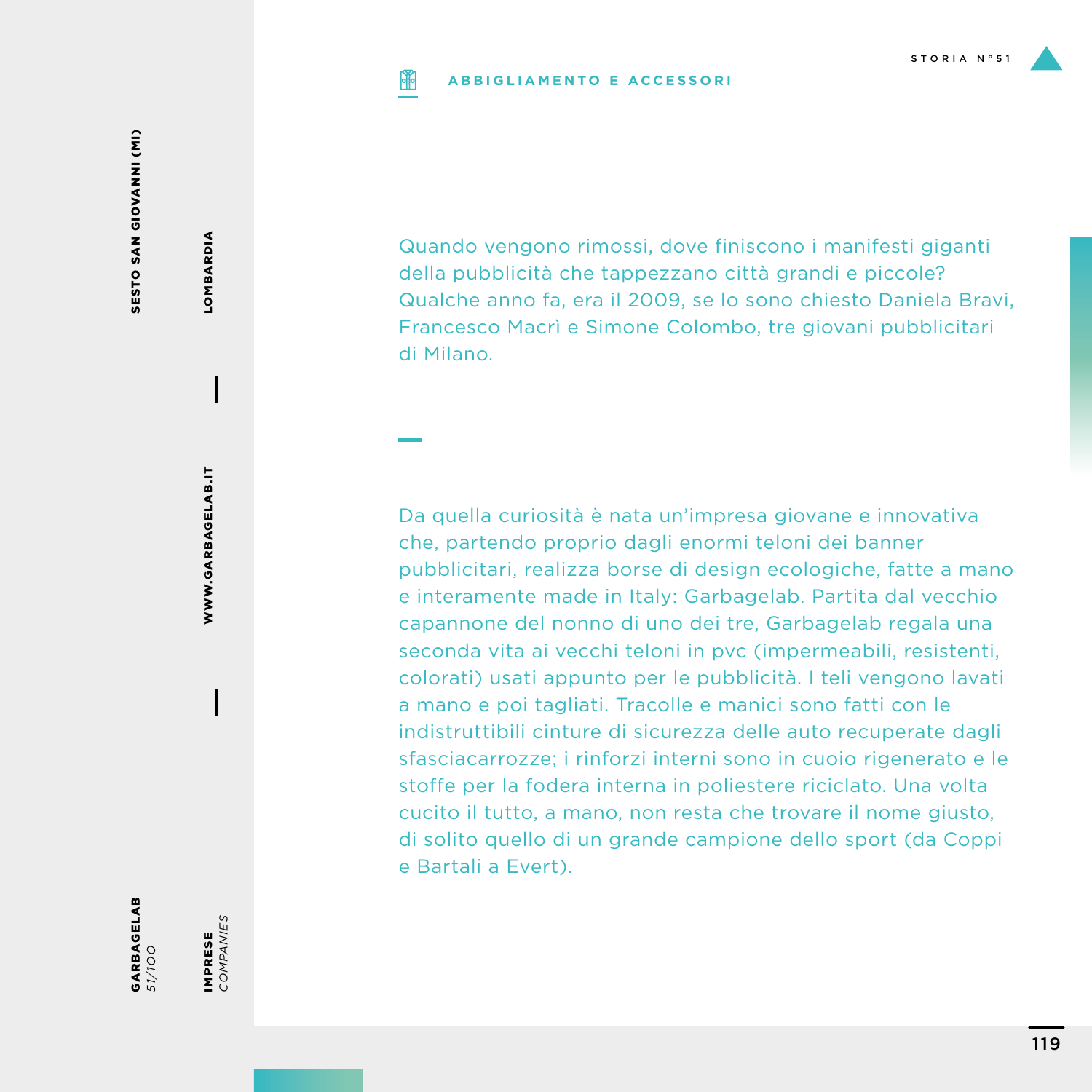ிர **DESIGN AND RESEARCH**

GEO

The GEO is one of Italy's benchmarks in terms of circular economy. The GEO-Green Economy Observatory was developed from the experience of the Centro di Ricerca di Economia e Politica dell'Energia e dell'Ambiente (IEFE)- Bocconi University, intended to create an opportunity for updating and comparing research systems, institutions and companies connected with the green economy. GEO promotes periodic encounters on current issues in policy and management areas. It has the patronage of the Italian Ministry of the Environment and the European Commission, and collaborates with roughly 50 organisations. The studies it produced include: "Circular Economy. Guiding Principles and Study Cases" (2015);

**GREEN** E C O ~ N O M Y O B S E R ~ VAT O R Y, IEFE B O C C O N I

"Circular Economy in Italy: the voice of producers and users of packaging" (2017), a research project conducted with CONAI and Pisa's Scuola Superiore Sant'Anna; "C.E.R.C.A. Circular Economy as a Competitive Resourse for Companies" (2016), in collaboration with Assolombarda; "Challenges and Perspectives for the national system of managing RAEE" (2017), promoted by Remedia; "The transition to a circular economy: waste recycling in Italy" (2017), produced by the Foundation for Sustainable Development, in collaboration with ENEA and promoted by CONAI; "BG Circular. Circular Economy Laboratory" (2017), promoted by Bergamo Confindustria.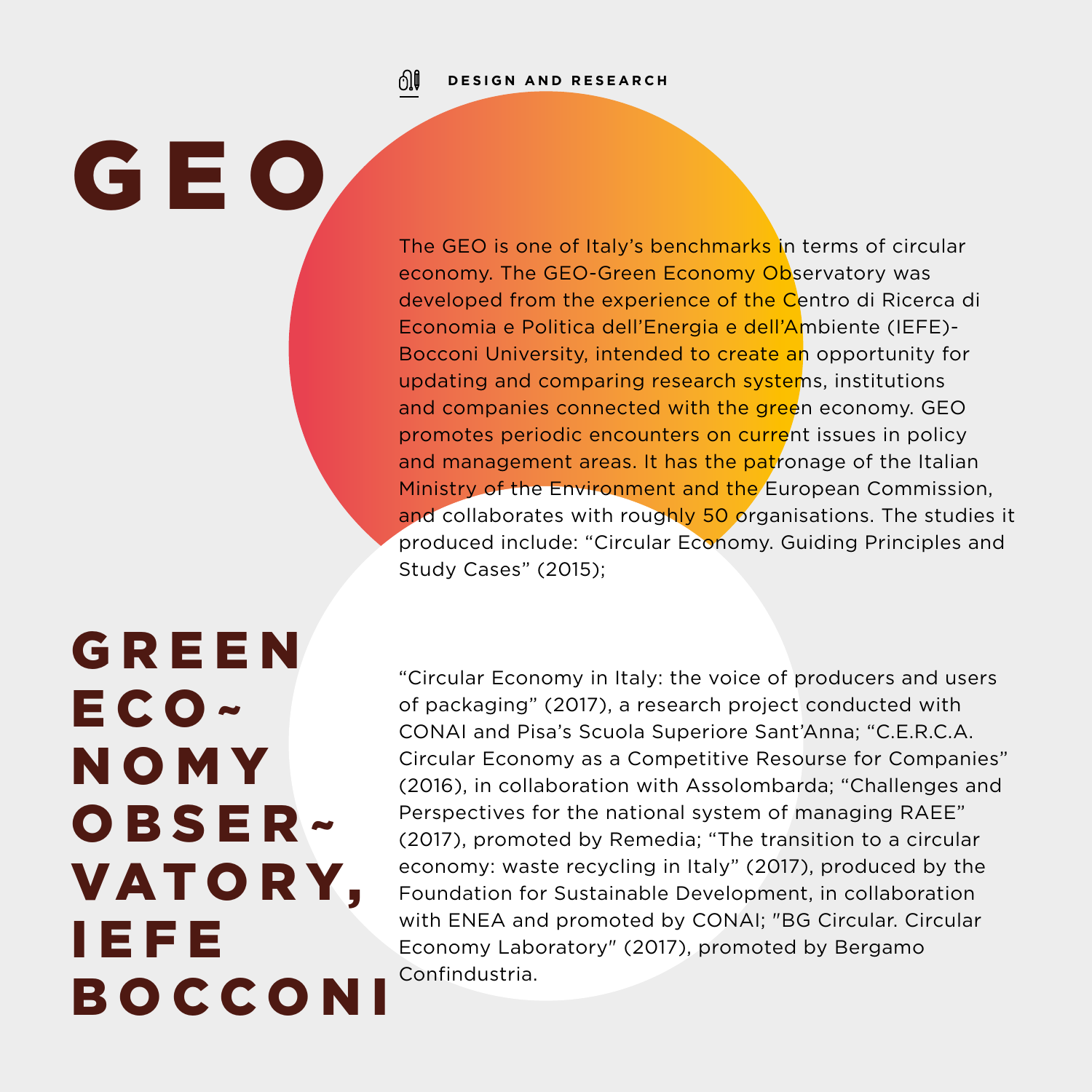#### ி **DESIGN E RICERCA**

MILANO MILANO

OBSERVATORY, IEFE BOCCONI **OBSERVATORY, IEFE BOCCONI** GEO - GREEN ECONOMY - GREEN ECONOMY *52/1OO* GEO

CENTRI DI RICERCA / UNIVERSITÀ *RESEARCH CENTERS / UNIVERSITIES*

CENTRI DI RICERCA / UNIVERSITÀ<br>RESEARCH CENTERS / UNIVERSITIES

**LIIEFE.UNIBOCCOONIEF** 

WWW.IEFE.UNIBOCCONI.IT

LOMBARDIA

**LOMBARDIA** 

È uno dei punti di riferimento nazionali sull'economia circolare. GEO-Green Economy Observatory nasce dall'esperienza del Centro di Ricerca di Economia e Politica dell'Energia e dell'Ambiente (IEFE)-Università Bocconi, per creare opportunità di aggiornamento e confronto tra sistema della ricerca, istituzioni e imprese sui temi della green economy. GEO, che promuove incontri periodici su temi di attualità nelle aree policy e management ed è patrocinato dal Ministero dell'Ambiente e dalla Commissione Europea, conta circa 50 soggetti aderenti. Tra gli studi sviluppati: "Economia circolare. Principi guida e casi studio" (2015);

"L'Economia Circolare in Italia: la voce delle aziende produttrici e utilizzatrici di imballaggi" (2017), ricerca condotta con CONAI e la Scuola Superiore Sant'Anna di Pisa; "C.E.R.C.A. Circular Economy come Risorsa Competitiva per le Aziende" (2016), in collaborazione con Assolombarda; "Sfide e prospettive del sistema nazionale di gestione dei RAEE" (2017), promosso da Remedia; "La transizione ad una circular economy: il riciclo dei rifiuti in Italia" (2017), a cura di Fondazione Sviluppo Sostenibile, in collaborazione con ENEA e promosso da CONAI; "BG Circular. Laboratorio di Economia Circolare" (2017), promosso da Confindustria Bergamo.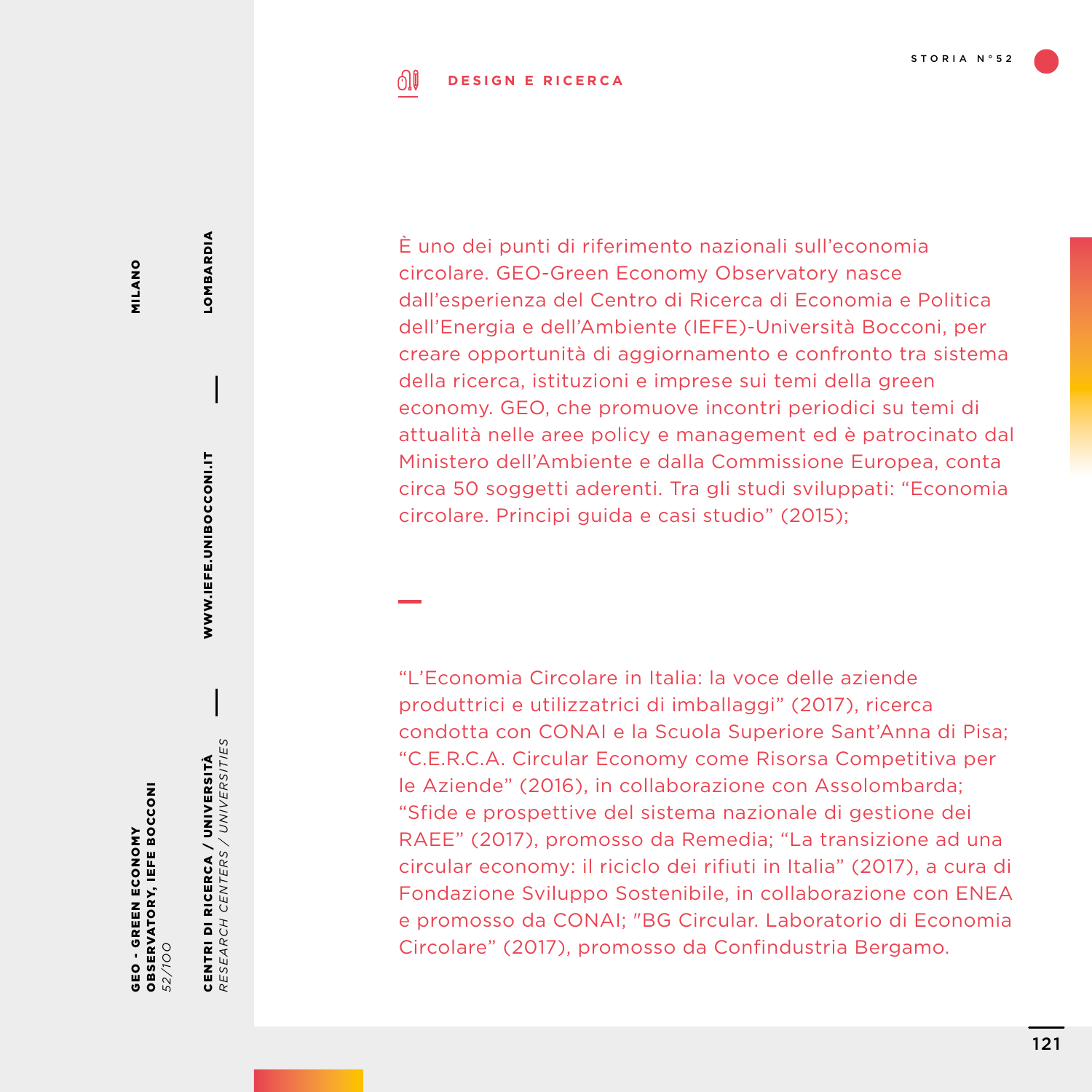No more waste-sorting errors. Today we can guarantee you correct waste sorting and therefore the purity of recycled materials: All you need is a smartphone and the Junker application designed to assist waste differentiation. You scan the bar code of the product to be disposed of (over 1.3 million listed so far), and Junker recognises it, breaks it down into its raw material components and indicates which bins to use for depositing them.

# GIUNKO

Since municipalities have different collection systems, Junker uses geolocation data to indicate the right bin depending on the area. If a product is not listed, you just send a photo. In a few minutes you receive the required information... and the product is added to the archive: a real collaborative economy applied to smart city big data. In areas where doorto-door collection is carried out, Junker shows the pick-up calendar for each material, indicates ecological islands, special collection points for used clothes, WEEE, waste oil, batteries, medicines and all waste not eligible for domestic sorting. Junker was created by a group of young computer scientists who, since they often had to travel for work, had to deal with different collection models in different places. This led to them founding Giunko, an app launched in 2015 which quickly caught on with users, municipalities, collection Consortiums and major operators such as Hera.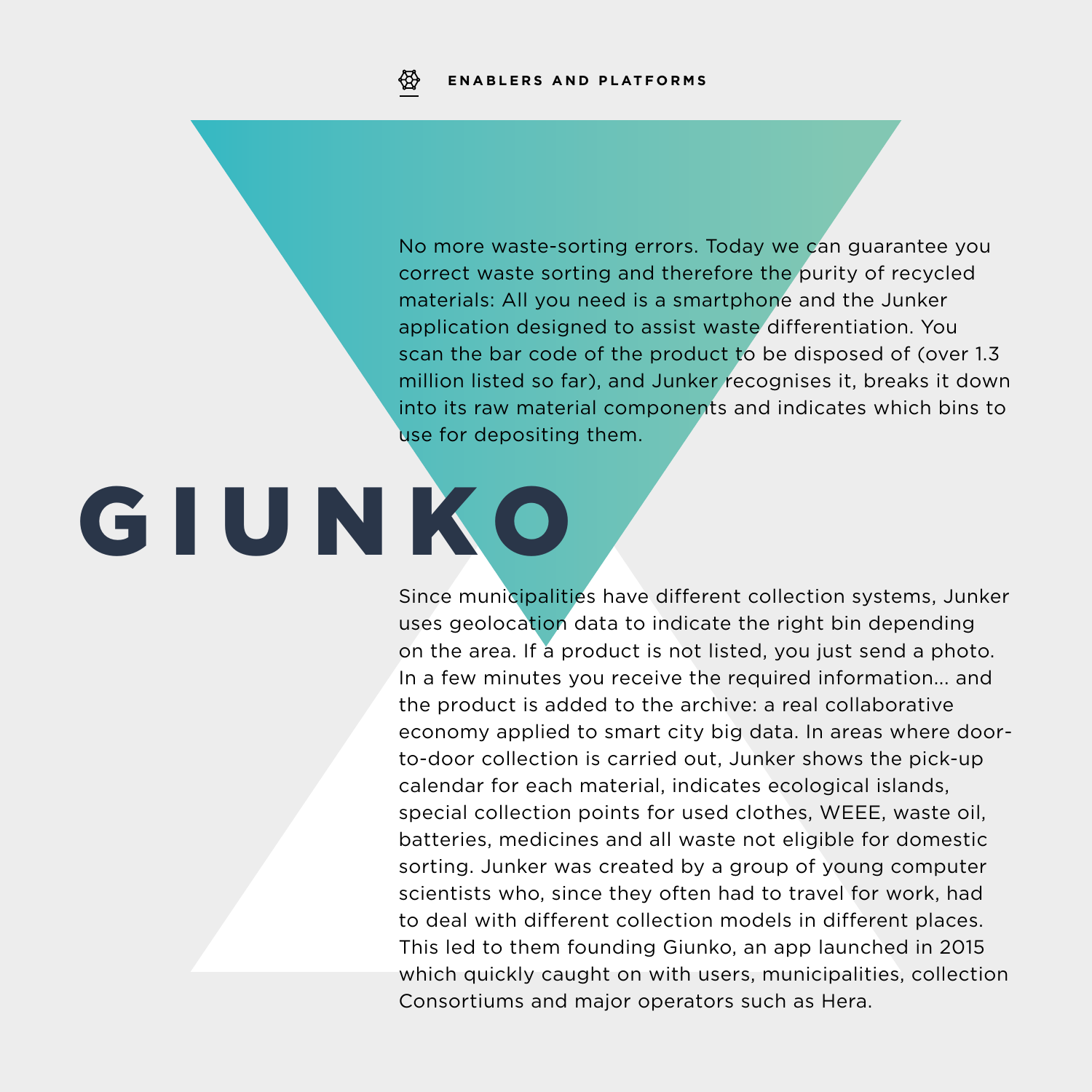# **ABILITATORI / PIATTAFORME**

Mai più errori nella differenziata. Oggi possiamo garantire la correttezza della raccolta e la purezza dei materiali avviati a riciclo: basta avere uno smartphone e scaricare Junker, l'applicazione che aiuta a fare la differenziata. Si scansiona il codice a barre del prodotto da gettare (più di 1,3 milioni quelli finora censiti), Junker lo riconosce, lo scompone nelle sue materie prime e indica in quali bidoni vanno gettate le parti.

Poiché i Comuni hanno diversi sistemi di raccolta, Junker, in base alla geolocalizzazione, indica il bidone giusto a seconda della zona. Se un prodotto non c'è basta mandare una foto, in pochi minuti si ricevono le informazioni richieste e il prodotto viene aggiunto in archivio: una reale economia collaborativa applicata ai big data per la smart city. Dove si pratica la raccolta porta a porta, Junker mostra il calendario dei ritiri per ogni materiale, indica isole ecologiche, punti di raccolta di abiti usati, RAEE, oli esausti, pile, medicinali e ciò che non può essere smaltito nella differenziata domestica. Junker nasce da un gruppo di giovani informatici, spesso in viaggio per lavoro, costretti a confrontarsi con modelli di raccolta differenziata ogni volta diversi. Da qui la startup Giunko e l'app lanciata nel 2015, subito piaciuta a utenti, Comuni, Consorzi di raccolta e grandi gestori come Hera.

**BOLOGNA** BOLOGNA EMILIA ROMAGNA EMILIA ROMAGNA

*53/1OO*

IMPRESE *COMPANIES*

IMPRESE<br>COMPANIES

**OX<br>UNKO**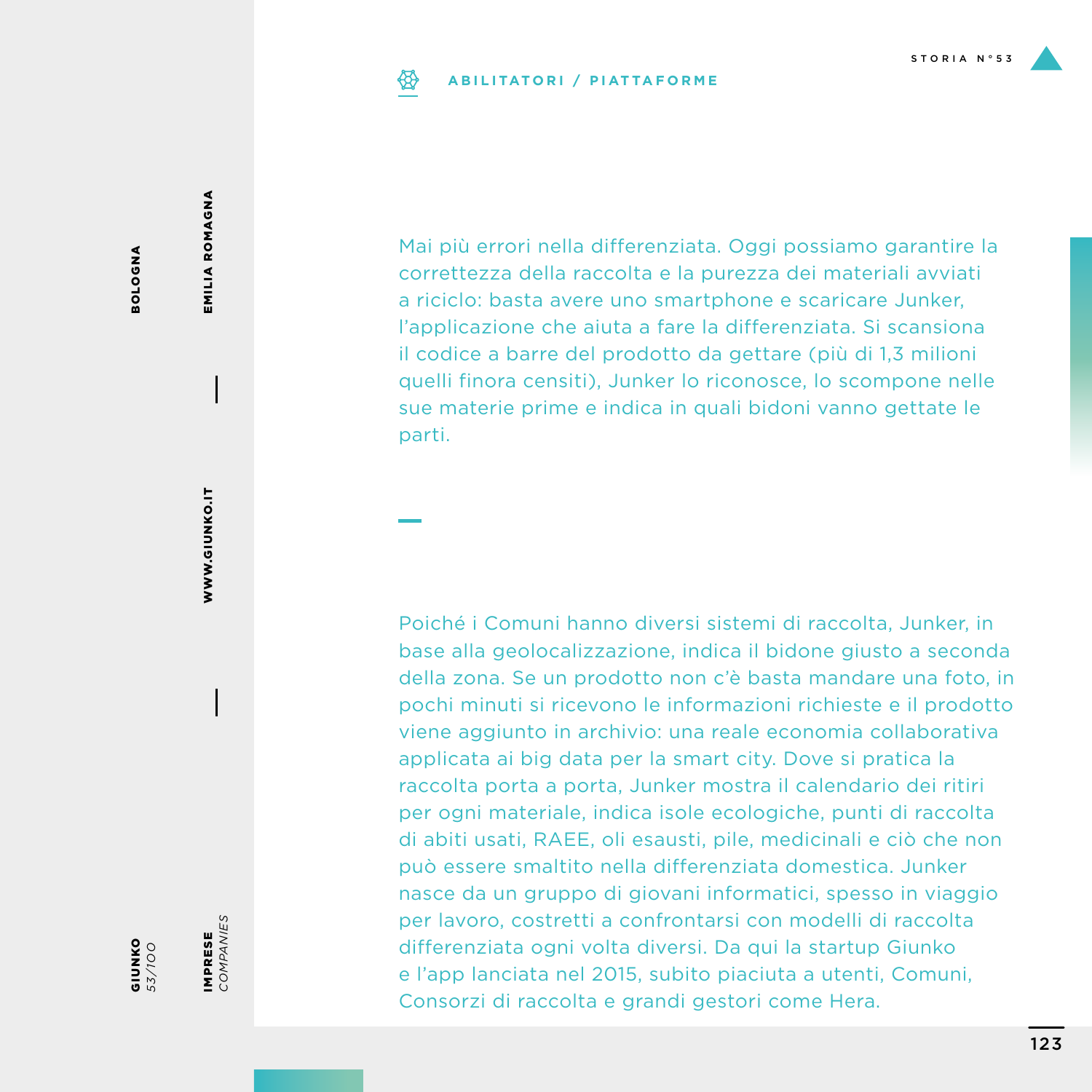#### 蝉 **ELECTRONICS**

GRE

I D E A

TECH~

NOLO~

GIES

EN~

What do we look for when we buy an IT product? That it has everything it needs to satisfy our requirements for work, study and pleasure. What if – on top of this – it also offers benefits to the environment? Undoubtedly the product would provide added value which could also benefit its buyer. Green Idea Technologies is the first certified IT Environmental consultancy company in Europe. In a nutshell, it provides guidance to companies who wish to embark on green procedures, proposing the most sustainable options and quantifying the greenhouse gas emissions avoided thanks to the choice made.

Its offer includes over 9,000 IT products – from cellphones to PCs – including the most important international brands, with Ecolabel and Microsoft Authorized Refurbished certification. After the 18 refurbishing steps, the devices are certified as equivalent to new and are ready to be reused, without any waste of raw materials. "Stampa in verde", on the other hand, is the Sanremo-based company's project for collecting printer toner and cartridges, extending their lifetime through regeneration and avoiding them ending up as landfill waste. In 2017 Green Idea won the Start2BeCircular prize awarded by the Bracco Foundation.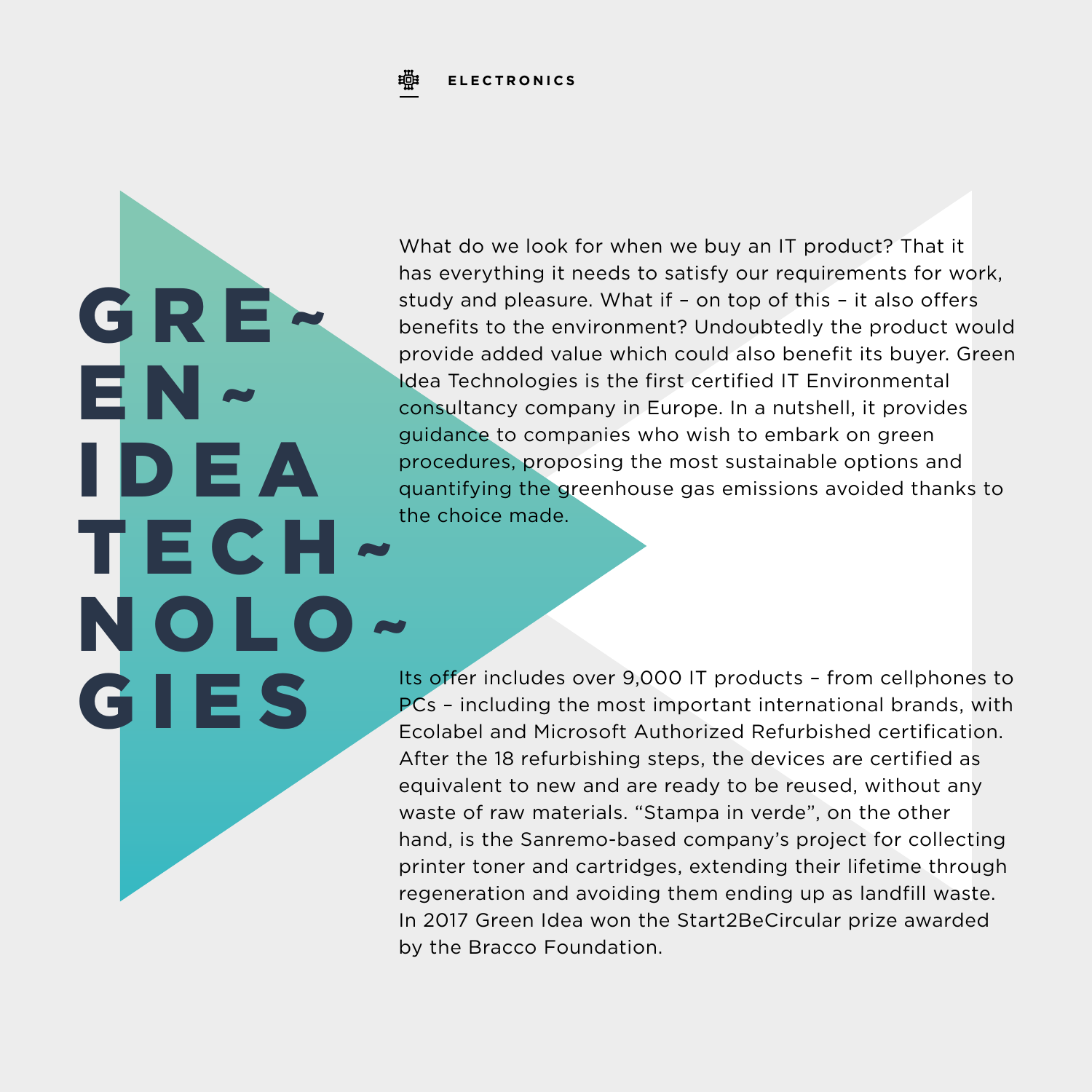### **ELETTRONICA**

**BOLOGNA** BOLOGNA

GREEN IDEA TECHNOLOGIES *54/1OO*

IMPRESE<br>COMPANIES IMPRESE

WWW.GREENIDEATECH.COM

WWW.GREENIDEATECH.COM

EMILIA ROMAGNA EMILIA ROMAGNA

*COMPANIES*

Cosa guardiamo quando acquistiamo un prodotto informatico? Che abbia le caratteristiche giuste per soddisfare le nostre esigenze di lavoro, studio, svago. E se, oltre a questo, ci fosse un beneficio per l'ambiente? Certamente quel prodotto avrebbe un valore aggiunto e anche chi lo acquista potrebbe trarne vantaggio. Green Idea Technologies è la prima azienda europea di consulenza ambientale informatica certificata: in breve, accompagna le imprese che vogliono intraprendere un percorso green proponendo soluzioni più sostenibili e quantificando le emissioni climalteranti risparmiate grazie a questa scelta.

La sua offerta vanta più di 9.000 prodotti informatici – dal cellulare al pc – dei più importanti marchi internazionali, con certificazioni Ecolabel e Microsoft Authorized Refurbished; dopo i 18 step del ricondizionamento i devices vengono certificati come pari al nuovo e sono pronti per essere riutilizzati, senza nessuno spreco di materie prime. "Stampa in verde" è invece il progetto dell'azienda sanremese per raccogliere toner e cartucce per la stampa allungandone la vita grazie alla rigenerazione ed evitando che finiscano in discarica. Nel 2017 Green Idea ha vinto il premio Start2BeCircular indetto da Fondazione Bracco.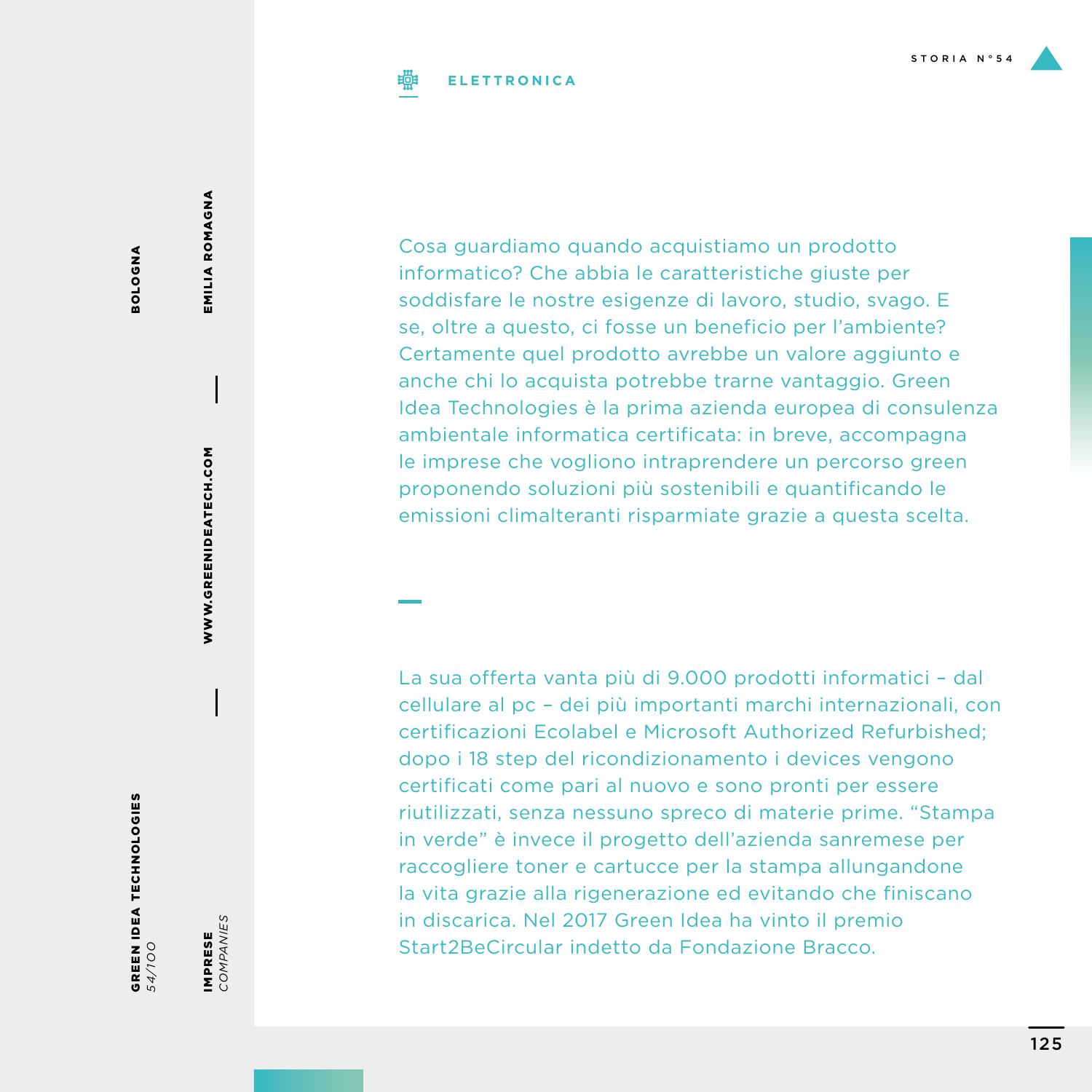#### ≪ **INDUSTRIAL AUTOMATION AND OTHER MANUFACTURING**

GRE EN~ RAIL

The circular economy brings innovation and renewal to every sector, including the manufacture of railway sleepers. Greenrail is an innovative player in the railway sector that has established a foothold in the global market thanks to the circular economy and by giving new life to waste materials. Greenrail sleepers adhere to the specifications of various international standards and are made using a mixture of rubber obtained from end-of-life tyres (ELTs) and plastic from urban waste: these materials are turned into sleepers that offer better technical, environmental and economic performance compared with conventional sleepers.

The Milan-based company handles the entire design, prototyping and testing process and its patents are registered in over 70 countries. Furthermore, it is continuing to innovate by developing upgrades of its flagship products: these include Greenrail Solar, a railway sleeper that incorporates a photovoltaic module, thus enabling rail lines to be transformed into solar farms. As well as Greenrail LinkBox, a sleeper that integrates systems for the transmission of control, safety and telecommunications data.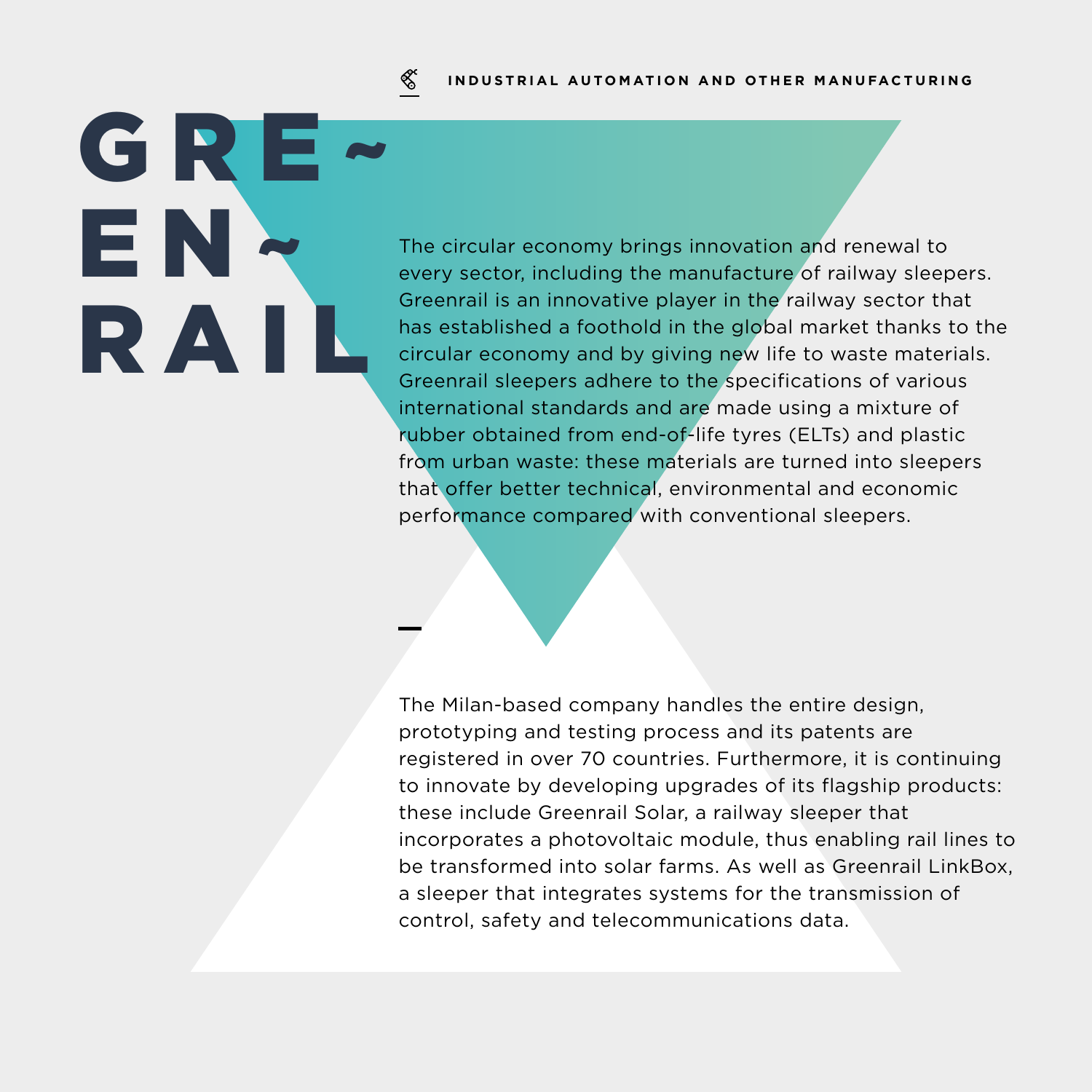#### ≪ **AUTOMAZIONE E ALTRE INDUSTRIE MANIFATTURIERE**

Non c'è campo che non venga innovato e rinnovato grazie all'economia circolare. Anche quello delle traverse ferroviarie. Greenrail è un player innovativo del settore ferroviario che ha conquistato un suo spazio nel mercato globale grazie appunto all'economia circolare e alla nuova vita di materiali di scarto. Le traverse Greenrail sono realizzate, seguendo le specifiche dei diversi standard internazionali, utilizzando una miscela di gomma ottenuta da pneumatici fuori uso (PFU) e plastica da rifiuto urbano: pneumatici e plastica diventano così traverse per i binari che offrono migliori prestazioni tecniche, ambientali ed economiche rispetto alle traverse standard.

L'azienda di Milano cura tutto il processo di progettazione, prototipazione e testing, e ha registrato i propri brevetti in più di settanta Paesi. Inoltre, sommando innovazione a innovazione, sta sviluppando gli upgrade del proprio prodotto di punta: Greenrail Solar, traversa che integra un modulo fotovoltaico e permette di trasformare le linee ferroviarie in campi fotovoltaici. E Greenrail LinkBox, traversa che integra sistemi per la trasmissione di dati di controllo, di sicurezza e per le telecomunicazioni.

WWW.GREENRAILGROUP.COM WWW.GREENRAILGROUP.COM

LOMBARDIA

LOMBARDIA

*55/1OO*

IMPRESE *COMPANIES*

IMPRESE<br>COMPANIES

GREENRAIL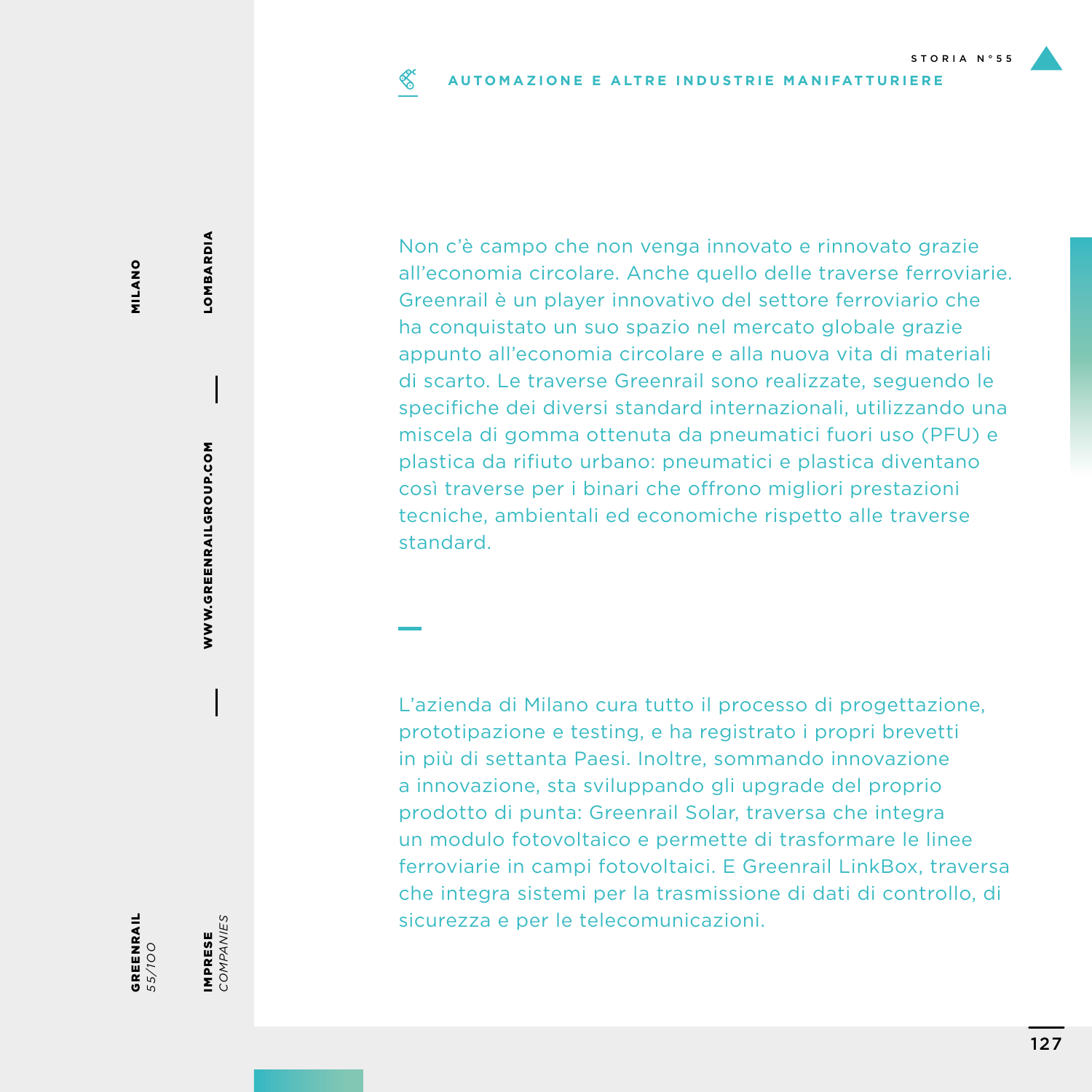Fh **FURNITURE / CONSTRUCTION**

GRUP~

P O

FAN~

T O N I

They call it the Silicon Valley of furniture, stretching from Padua to Udine: a world-class sector hub. Fantoni was launched in Osoppo (Province of Udine) in 1882. Today it is a world leader in the manufacture of MDF panels and LDF particle boards, partitions, sound absorbing systems and office furniture. The Group has a current consolidated turnover of 325 million Euros and employs 1,000 people. It consists of seven different companies which are integrated to form a single production system: covering energy production, resins, glues and raw materials to products and logistics. It is the largest MDF panel manufacturer in Italy and one of the largest in Europe, producing 3,200 cubic metres of panels per day (certified FSC and PEFC for the sustainability of its wood, and CARB for its formaldehyde emissions) plus 1,000 cubic metres of particle board.

Fantoni possesses ISO 14001 certification, and is one of Europe's circular economy champions: It recycles 200,000 tons of used wood and a further 200,000 tons of waste from wood processing activities each year. Fantoni products have a recyclable percentage between 80% and 98%, and the company offers a free disposal service for all wood suitable for recycling. Since sustainability and circularity go so well with design and beauty, in 1998 Fantoni was awarded the Compasso d'Oro lifetime prize by Italy's ADI Industrial Design Association.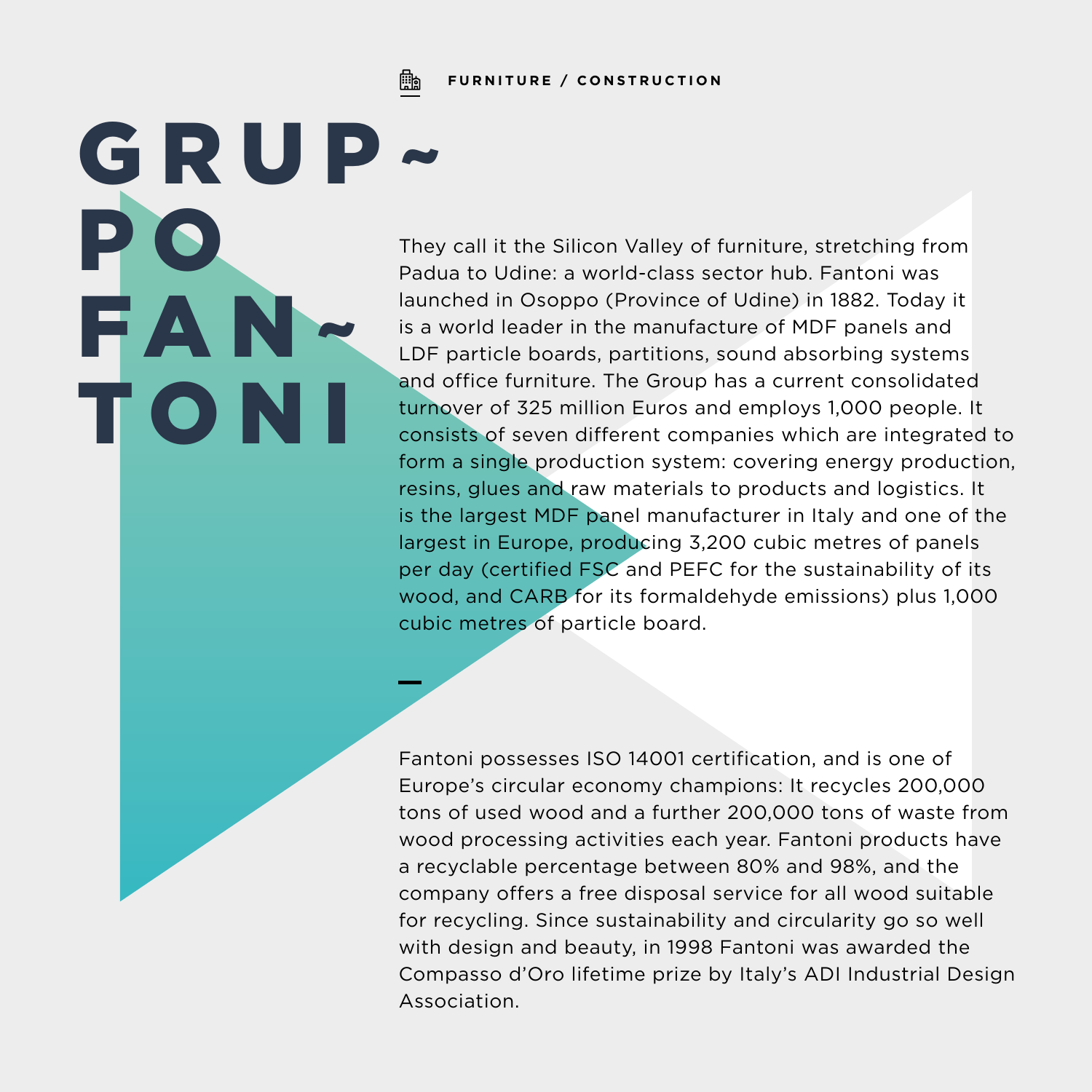

### **ARREDO / EDILIZIA**

(GD) Oddo SO OSOPPO (UD)

> WWW.FANTONI.IT FINNANTONI<br>Newsletting<br>Newsletting

FRIULI VENEZIA GIULIA FRIULI VENEZIA GIULIA

IN OLAN DALIDAS **GRUPPO FANTONI**<br>56/100

IMPRESE<br>COMPANIES *COMPANIES* IMPRESE

La chiamano la Silicon Valley del mobile, tra Padova e Udine: un hub produttivo mondiale. A Osoppo (UD) nel 1882 nasce Fantoni, tra i leader mondiali nella produzione di pannelli MDF e truciolari, pareti divisorie, sistemi fonoassorbenti e mobili per ufficio. Oggi, con un fatturato consolidato di 325 milioni di euro e 1.000 addetti, è un gruppo composto di sette società che integrano tutta la filiera: dall'autoproduzione di energia a resine e collanti, dalla materia prima al prodotto finito, alla logistica. È il maggiore produttore di pannelli in MDF in Italia e fra i primi player in Europa con 3.200 metri cubi di pannelli al giorno (certificati FSC e PEFC per la sostenibilità del legno, e Carb per le emissioni di formaldeide), ai quali si aggiungono 1.000 metri cubi di pannelli in truciolare.

Fantoni è certificata ISO 14001 ed è uno dei campioni europei dell'economia circolare: recupera ogni anno 200.000 tonnellate di legno post consumo e altre 200.000 da scarti di lavorazione della filiera del legno. I prodotti Fantoni hanno una percentuale di riciclabilità che varia dall'80% al 98%, con un servizio di smaltimento gratuito a fine vita del legno idoneo al riciclo. E siccome la sostenibilità e la circolarità vanno a braccetto col design e la bellezza, Fantoni nel 1998 è stato insignito dall'ADI del premio Compasso d'Oro alla carriera.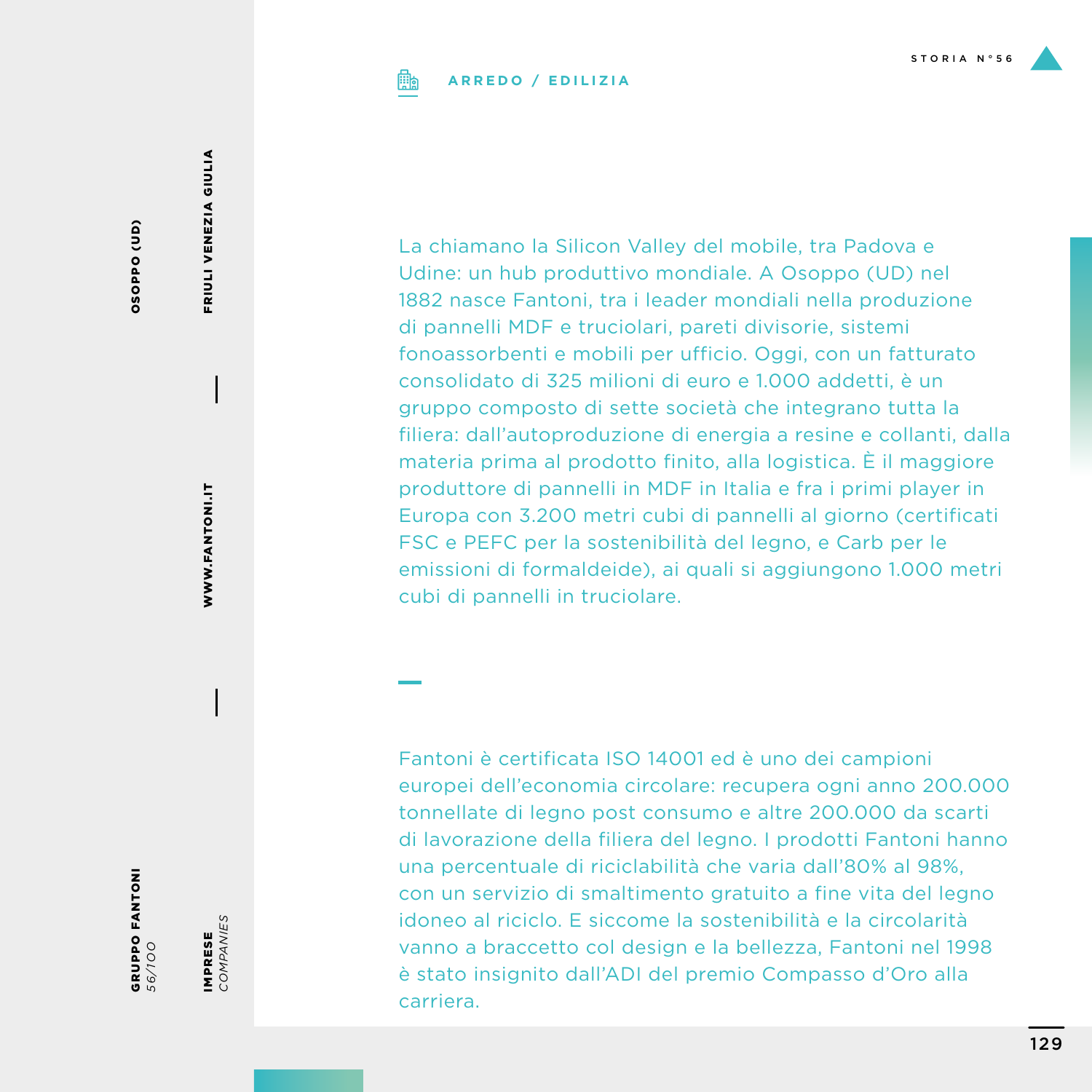The Hera Group – a multi-utility service provider used by 4.4 million citizens – has long been involved with circularity practices and choices focused on environmental sustainability and social wellbeing. That is why the Ellen MacArthur Foundation – a reference point for circular economy issues – has included the Group in its CE100 programme, aimed at encouraging exchanges of experience and know-how concerning this economic paradigm. The Hera Group is only the second company in Italy to complete this integration process.

# G R U P P O HERA

A reward for the work it has carried out on various fronts: from buying the Aliplast company, with which Hera entered the plastic recycling sector, to supporting reuse initiatives through projects such as Cambia il finale (collecting and reusing large waste items), Ciboamico (food recovery from company cafeterias) and Farmacoamico (collection of still usable medical products). Other Hera projects include the production of renewable energy from organic waste through its bio-methane project in Sant'Agata Bolognese and through biodigesters, as well as its energy efficiency commitment to reducing consumption by 5% by 2020.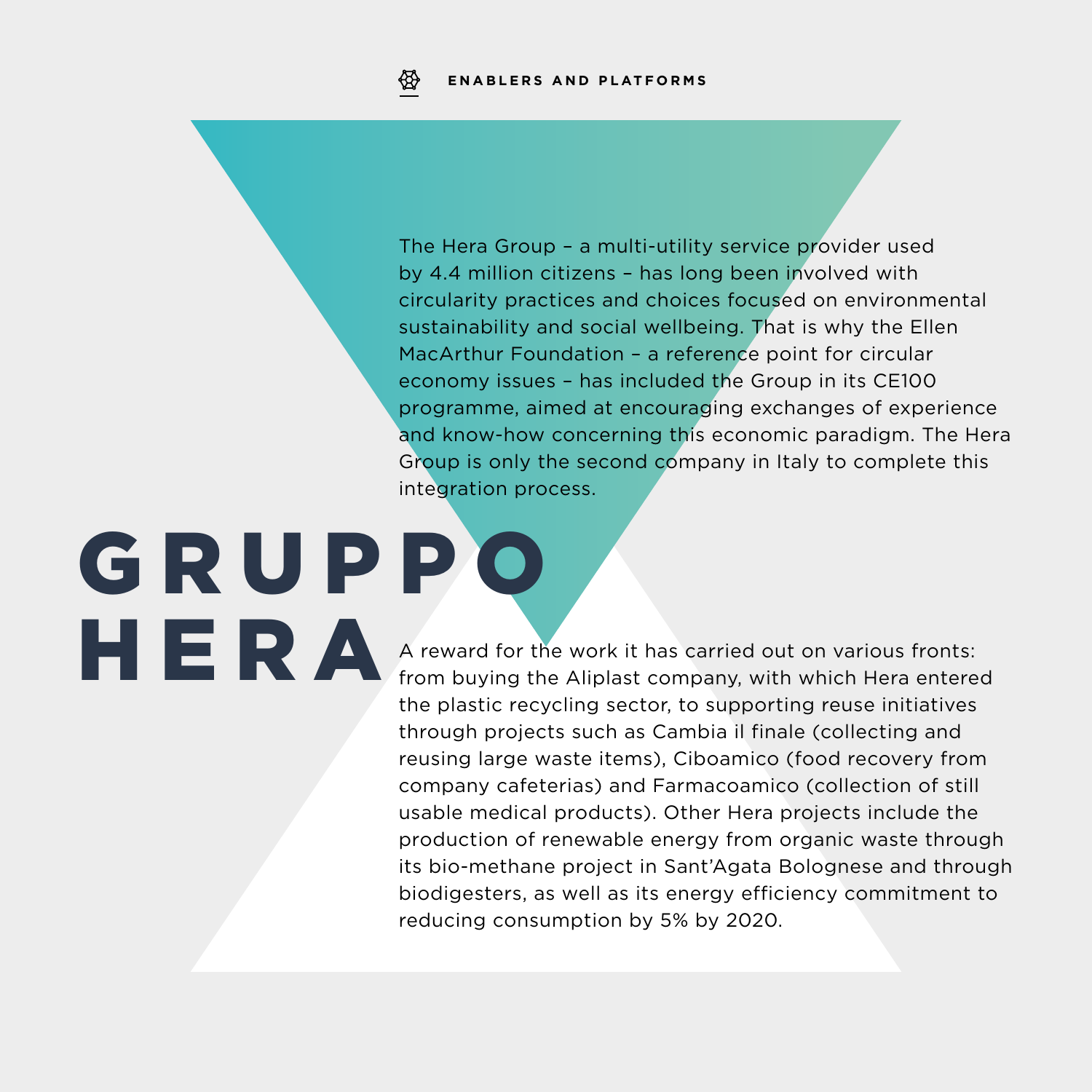# **ABILITATORI / PIATTAFORME**

La circolarità è un percorso che accompagna da tempo il Gruppo Hera – multiutility dei servizi per 4,4 milioni di cittadini – con scelte mirate alla salvaguardia ambientale e al benessere sociale. Per questo la Fondazione Ellen MacArthur, organizzazione di riferimento per l'economia circolare, ha inserito il Gruppo nel programma CE100, volto a favorire lo scambio di esperienze e di conoscenze su questo paradigma economico. In Italia il Gruppo Hera è la seconda realtà a completare questo percorso di inserimento.

Un riconoscimento importante per il lavoro svolto su vari fronti: dall'acquisizione dell'azienda Aliplast con la quale Hera ha fatto il suo ingresso nel settore del riciclo della plastica, fino al sostegno di iniziative di riuso attraverso progetti quali Cambia il finale (per raccogliere e riutilizzare rifiuti ingombranti), Ciboamico (per il recupero di cibo nelle mense aziendali) e Farmacoamico (per la raccolta di farmaci ancora utilizzabili). Oltre a ciò, la produzione di energia rinnovabile da rifiuti organici con il progetto biometano a Sant'Agata Bolognese e i biodigestori, e l'impegno in termini di efficienza energetica con il target di riduzione del 5% dei consumi al 2020.

EMILIA ROMAGNA EMILIA ROMAGNA

IMPRESE *COMPANIES*

IMPRESE<br>COMPANIES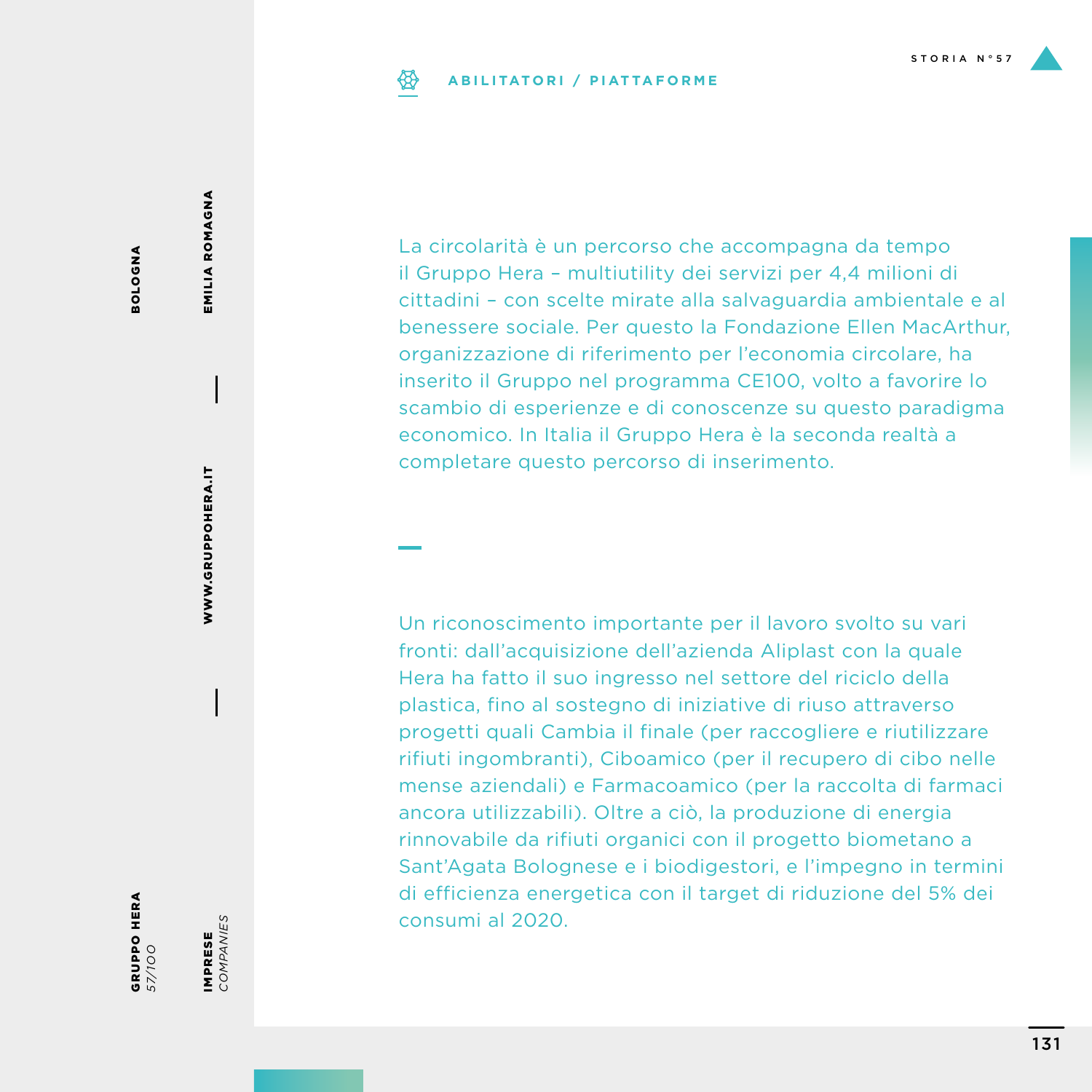ிர

IIT

It is difficult to imagine a more circular process than the conversion of discarded fruit and vegetables from a market into bioplastic to make boxes for products that will be sold in the same market. This is what the Istituto Italiano di Tecnologia (IIT, the Italian Institute of Technology) is doing together with the fruit and vegetable market of Genova Bolzaneto and ASCOM Confcommercio. It is one of the ongoing projects related to the zero-kilometre circular economy that are the practical outcome of materials research conducted by the Smart Materials team at IIT.

The team is developing new composite materials that change the properties of polymers by introducing organic molecules into the matrices. In particular, the researchers are working on the use of vegetable waste (around 28 million tonnes of which are generated annually in Europe). Thanks to the IIT's discoveries, waste (e.g. from coffee, parsley and cinnamon) can be transformed into a mouldable plastic for use in industrial processes, such as the polymers derived from petroleum. It is even possible to obtain 100% green plastics with special and different properties depending on the waste used, such as antioxidants and antimicrobials. These sustainable materials can also be made smart, by enriching them with nanoparticles to render them magnetic or waterrepellent.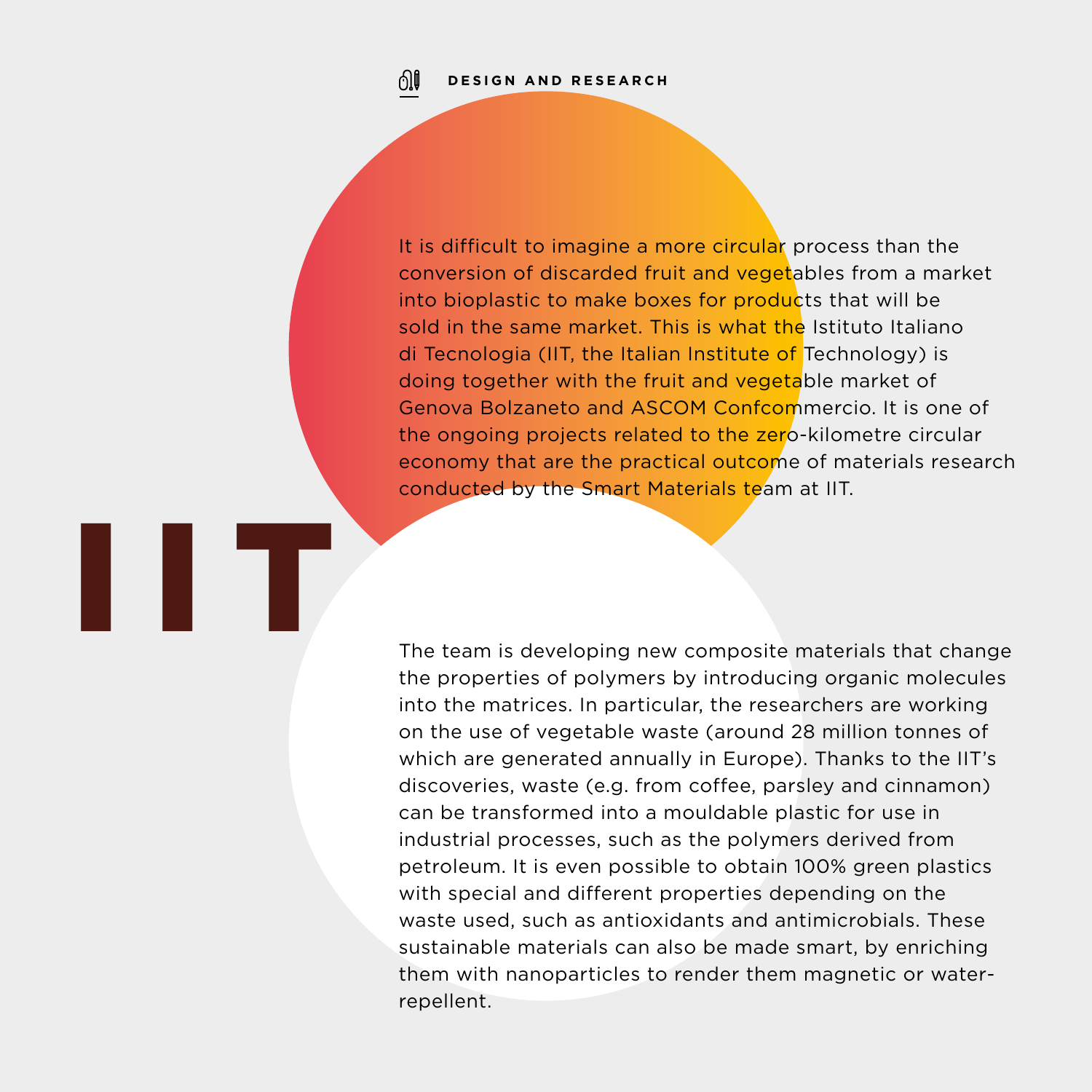#### ி **DESIGN E RICERCA**

**GENOVA** GENOVA

IIT *58/1OO*

CENTRI DI RICERCA / UNIVERSITÀ *RESEARCH CENTERS / UNIVERSITIES*

CENTRI DI RICERCA / UNIVERSITÀ<br>RESEARCH CENTERS / UNIVERSITIES

WWW.IIT.IT

WWW.IIT.IT

LIGURIA

LIGURIA

Difficile immaginare un processo più circolare di quello che vede gli scarti dell'ortofrutta venduta in un mercato diventare bioplastica per farne le cassette che andranno a contenere i prodotti dello stesso mercato. È quello che l'Istituto Italiano di Tecnologia (IIT) sta realizzando insieme al mercato ortofrutticolo di Genova Bolzaneto e ad ASCOM Confcommercio. Uno dei progetti in corso legati all'economia circolare a Km zero che rappresenta il punto di arrivo concreto della ricerca nel campo dei materiali grazie al team del gruppo Smart Materials di IIT.

Qui si sviluppano nuovi materiali compositi che modificano le proprietà dei polimeri introducendo molecole organiche nelle matrici. In particolare i ricercatori lavorano sull'impiego di scarti vegetali (circa 28 milioni di tonnellate quelli prodotti in Europa). Grazie alle scoperte dell'IIT gli scarti (ad esempio di caffè, prezzemolo e cannella) possono essere trasformati in una plastica modellabile e utilizzabile nei processi industriali come i polimeri derivati dal petrolio. Addirittura si possono ottenere plastiche 100% green con proprietà particolari e diverse a seconda degli scarti impiegati, antiossidanti e antimicrobiche ad esempio; inoltre è possibile rendere questi materiali sostenibili smart arricchendoli con nanoparticelle, rendendoli magnetici o idrorepellenti.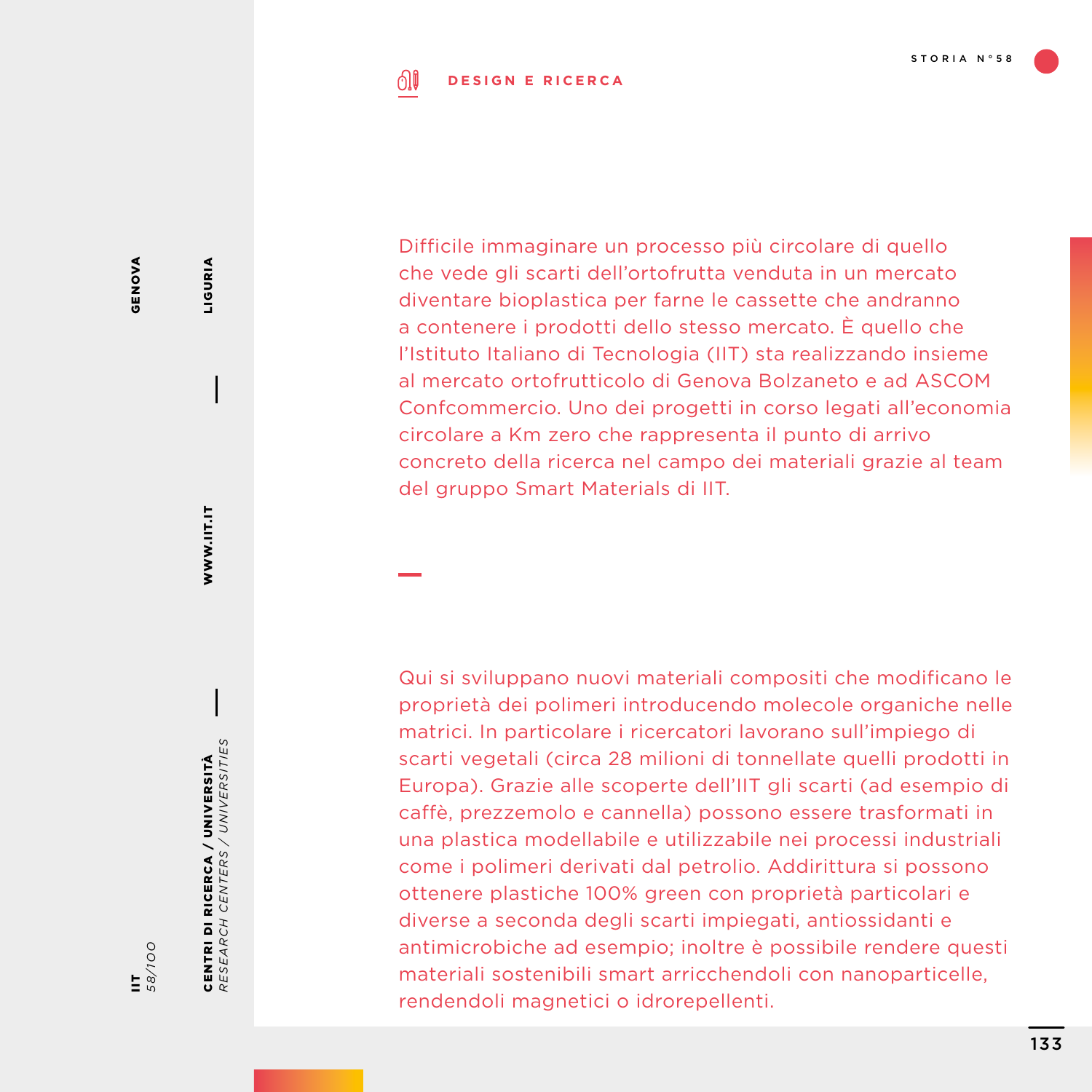### **ENABLERS AND PLATFORMS**

IN~ T E S A SAN~ PAO~ L O

Can a bank be circular? Of course it can, if it invests time and work in serving a paradigm of economic development that differs from the dominant one. As is demonstrated by Intesa Sanpaolo, Italy's leading banking group in terms of capitalisation, number of branches and market share: already prominent in the main sustainability indices, it is strongly committed to the circular economy, backing a series of initiatives which encourage sustainable development for people and the planet.

Intesa Sanpaolo shows its grasp of the value and potential of the circular economy, firstly by focusing on internal training that spreads awareness of this new model, and secondly by carrying out various activities: the launch of the "Biocirce Master in Circular Economy and Bio-economy" promoted by four Universities (Milan Bicocca, Turin, Bologna and Naples Federico II), discussions with numerous companies on circular economy projects, and the development of the "CE standard", an indicator for measuring companies' circularity. It also runs the "Circular Start-up Initiative": scouting activities focused on circular start-ups, selecting the best to present to investors. Add to this the fact that since 2015, Intesa Sanpaolo has acted as Financial Services Global Partner for the Ellen MacArthur Foundation, a global reference for the Circular Economy.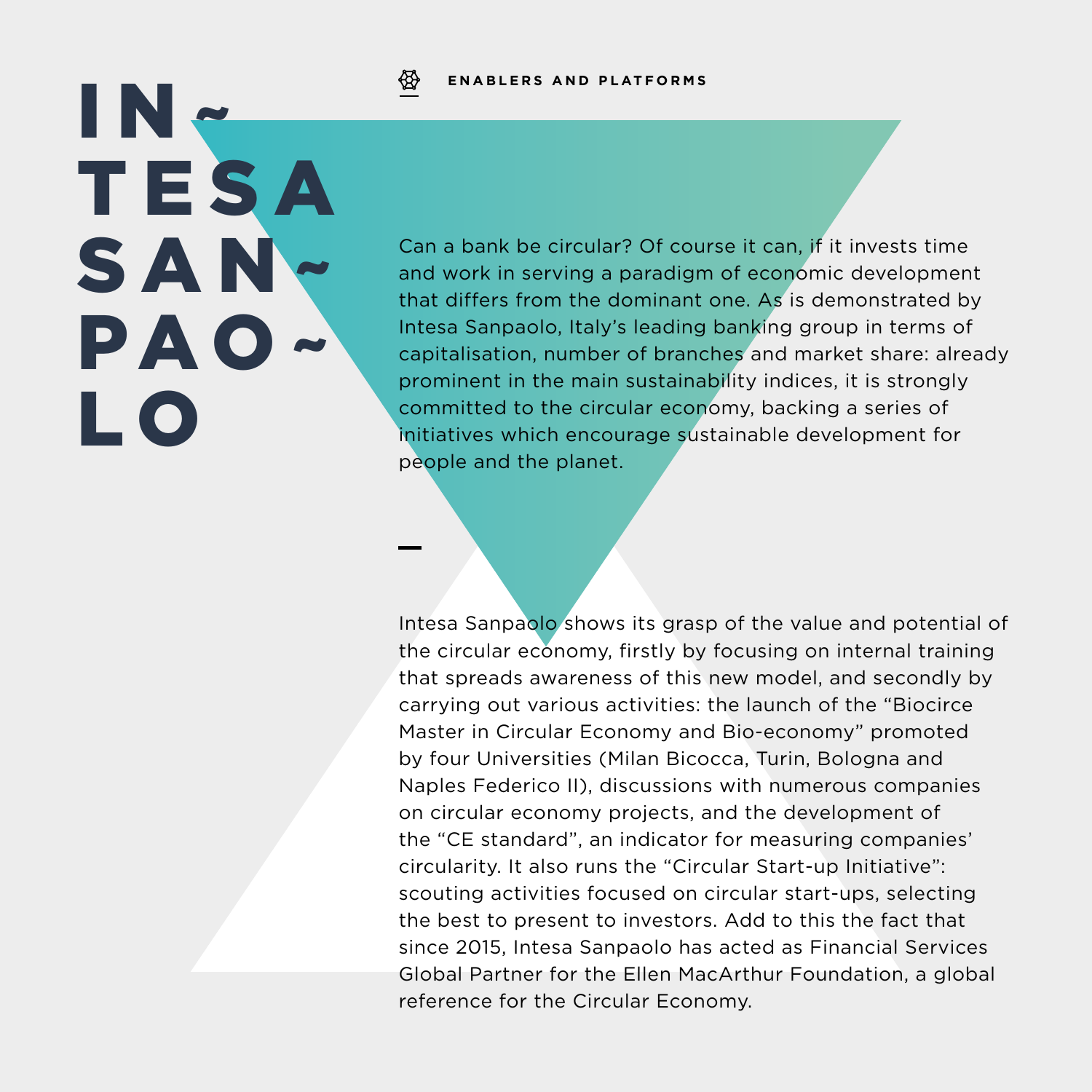#### **ABILITATORI / PIATTAFORME** ₩

Può una banca essere circolare? Certamente sì, se mette il proprio lavoro al servizio di un paradigma di sviluppo economico diverso da quello attuale. Come dimostra Intesa Sanpaolo, primo gruppo bancario italiano per capitalizzazione, per numero di sportelli e quota di mercato, già incluso nei principali indici di sostenibilità, fortemente impegnato per l'economia circolare attraverso una serie di iniziative volte a favorire uno sviluppo sostenibile per l'uomo e l'ambiente.

Intesa Sanpaolo ha colto il valore e le potenzialità dell'economia circolare puntando in primis sulla formazione interna per diffondere le conoscenze alla base di questo nuovo paradigma, quindi attraverso varie attività: dal lancio del "Master Biocirce in Circular Economy e bioeconomia" promosso da quattro Università (Milano Bicocca, Torino, Bologna e Napoli Federico II) ai tavoli con le imprese su progettualità in ambito di economia circolare; fino alla messa a punto di un "CE standard", indicatore sintetico che misura la circolarità delle imprese. E ancora "Circular Startup Initiative": attività di scouting di startup circolari in cui le migliori vengono presentate agli investitori. Dal 2015, inoltre, Intesa Sanpaolo è il Financial Services Global Partner della Fondazione Ellen MacArthur, organizzazione di riferimento a livello globale per la Circular Economy.

WWW.INTESASANPAOLO.COM WWW.INTESASANPAOLO.COM

PIEMONTE

PIEMONTE

INTESA SANPAOLO *59/1OO*

IMPRESE *COMPANIES*

IMPRESE<br>COMPANIES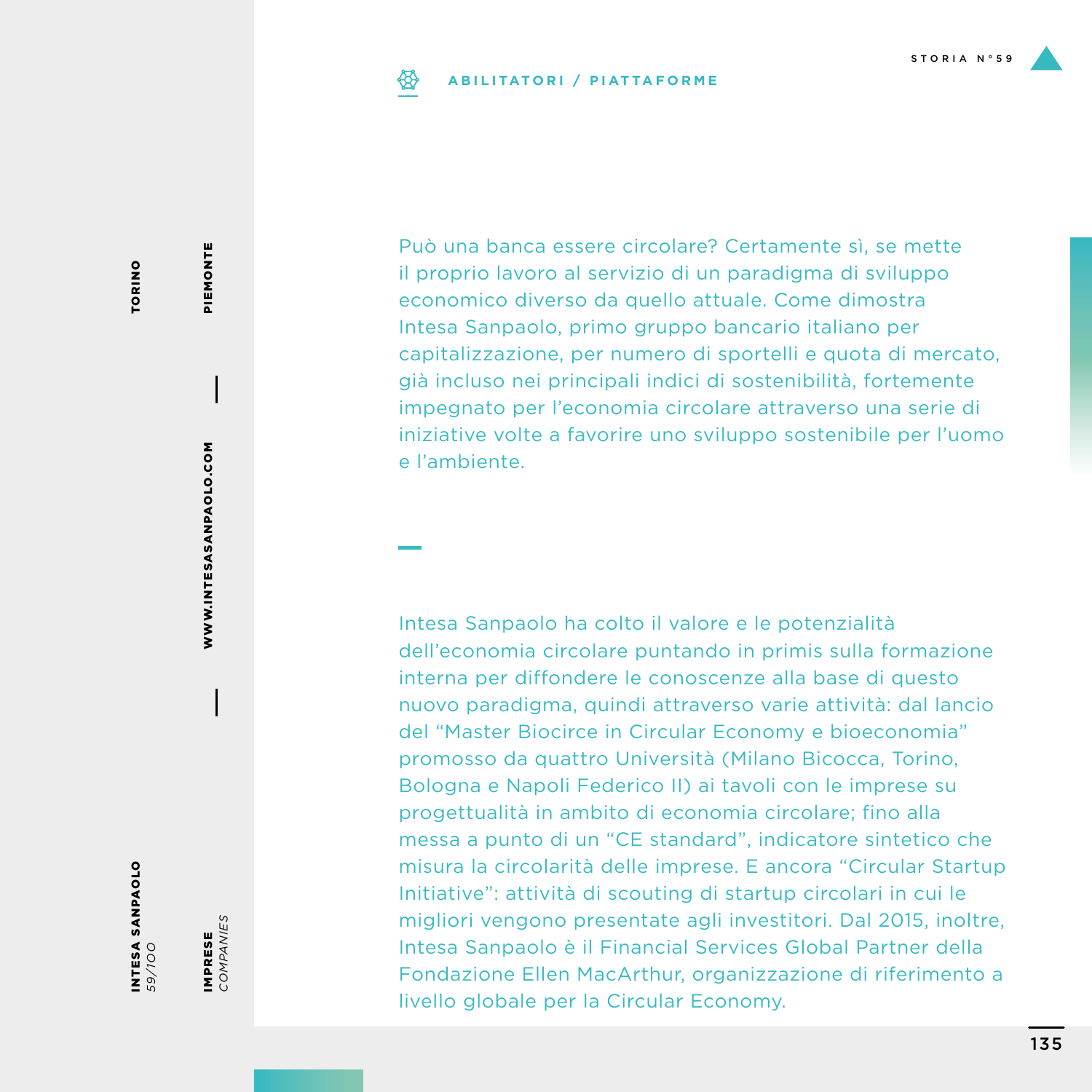From pastazzo, the squeezed pulp of processed oranges, to an extremely pure active ingredient for the cosmetics sector. This innovative process developed by I Provenzali, a Genoese brand with over 50 years' experience, is perfectly in line with the principles of the circular economy. I Provenzali has a 100% green pedigree: its products have always been based on exclusively natural and organic raw materials; since 2004 it has partnered and supported WWF on environmental projects; it uses clean energy generated by its own photovoltaic system; and its containers in recycled and recyclable material have won awards from CONAI (the Italian national packaging consortium).

I PRO~ VEN~ ZAL **GRUPPO** GIA~ **NASSO** 

The producers at "I Provenzali" wanted to go one step further and close the circle, linking the agrifood and cosmetics supply chains by turning waste from the former into a raw product for the latter. Processing residues and excess produce from the food industry that would otherwise be wasted have been used to make soaps and cosmetics: bath salts made with surplus salt from Sardinian saltworks, a fruit line with active ingredients derived from juice and jam processing by-products, and even sweet almond oil made from pressed almonds considered substandard for food, but excellent for naturally hydrating the body with zero impact on food production.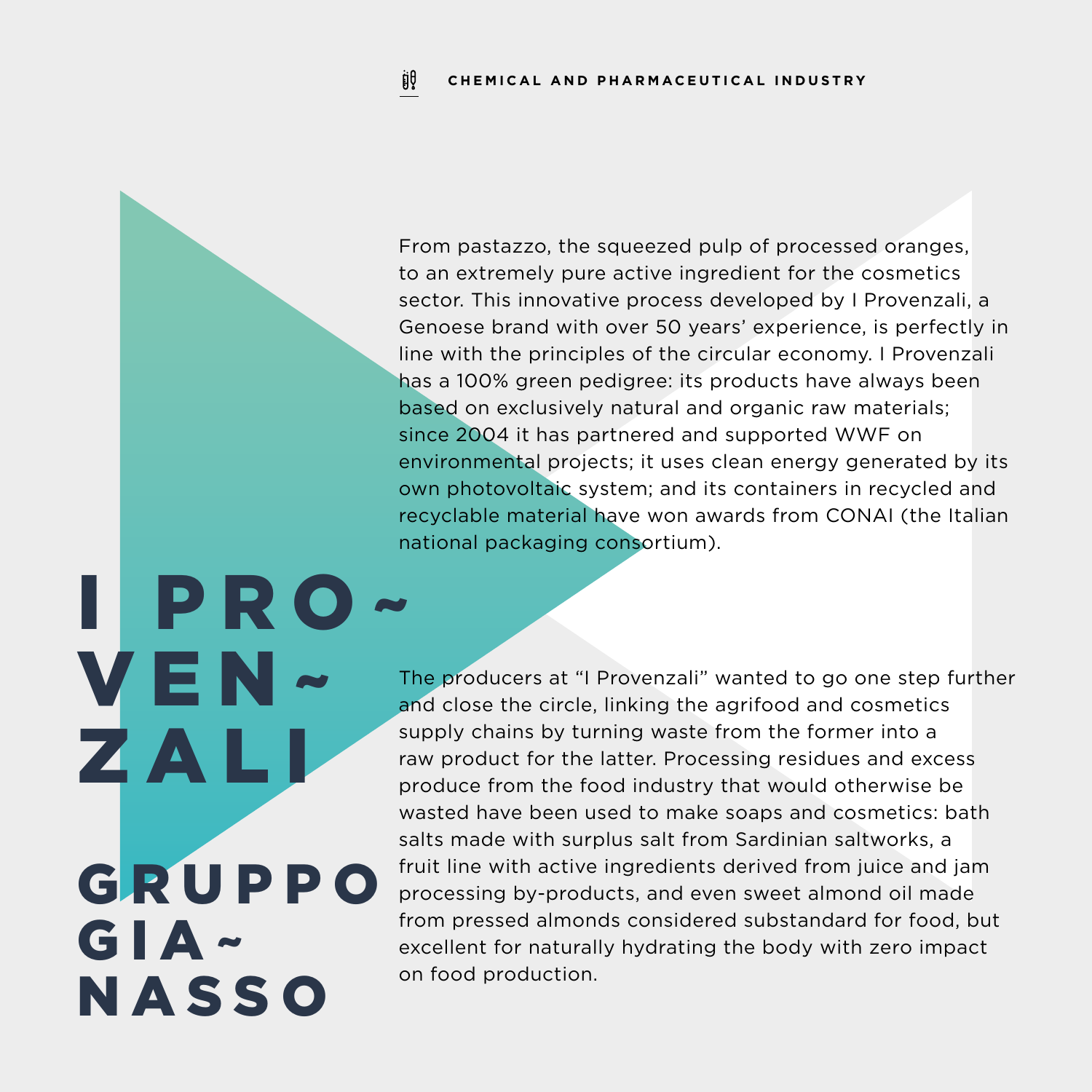#### ijθ **CHIMICA / FARMACEUTICA**

CAMPOMORONE (GE) CAMPOMORONE (GE)

I PROVENZALI GRUPPO GIANASSO **1 PROVENZALI GRUPPO GIANASSO**<br>60/100

IMPRESE<br>COMPANIES *COMPANIES* IMPRESE

WWW.IPROVENZALI.IT

WWW.IPROVENZALI.IT

LIGURIA

**LIGURIA** 

Da pastazzo, scarto di produzione della lavorazione delle arance, a principio attivo purissimo per il mondo cosmetico. Un percorso innovativo e perfettamente in linea coi principi dell'economia circolare quello messo in campo da I Provenzali, marchio genovese da oltre 50 anni sul mercato. Una produzione da sempre fondata sull'impiego esclusivo di materie prime naturali e biologiche; dal 2004 partnership e sostegno dei progetti ambientali di WWF; impiego di energia pulita grazie ad un proprio impianto fotovoltaico; contenitori in materiale riciclato e riciclabile con diversi riconoscimenti del CONAI: il pedigree de I Provenzali è 100% green.

I produttori de "I Provenzali" hanno voluto fare un passo in più e chiudere il cerchio, intrecciando la filiera agroalimentare e quella cosmetica: gli scarti dell'una sono diventati la ricchezza dell'altra. I residui di lavorazione e gli esuberi di produzioni alimentari, altrimenti scarti, sono stati impiegati per realizzare saponi e cosmetici: dai sali da bagno con il sale in surplus nelle saline sarde alla linea frutta con principi attivi provenienti dalle eccedenze della lavorazione alimentare di succhi e marmellate, fino all'olio di mandorle dolci con la spremitura di mandorle di seconda scelta per l'alimentare ma ottime per idratare il corpo in maniera naturale e a zero impatto alimentare.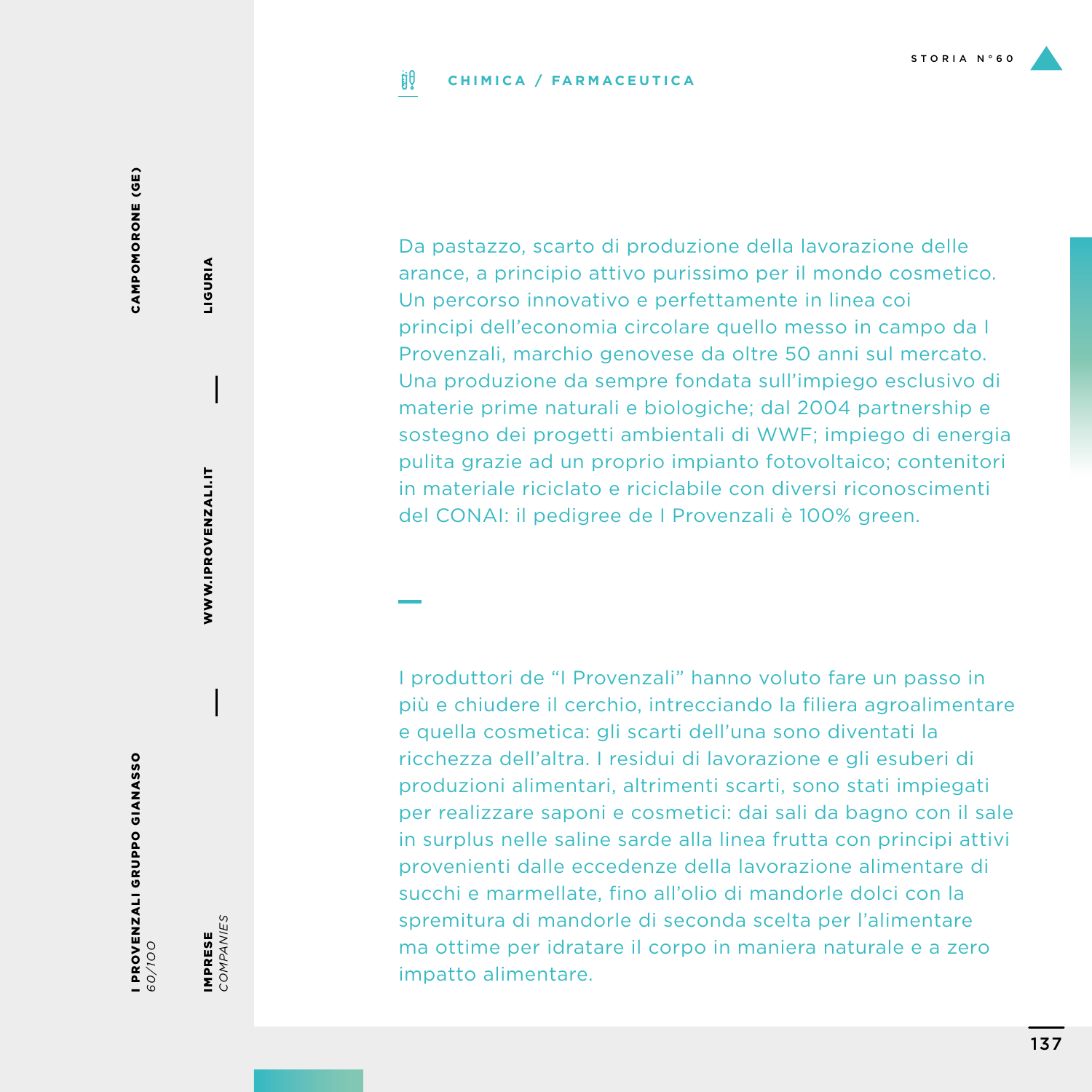One of the most important ways to protect natural resources is to reduce the amount of water used in industrial production and in agriculture. Carmelo Giuffré understood this clearly in the 1970s, when he founded Irritec in Capo d'Orlando (Province of Messina) together with his father Rosario and his uncle Cono. This is the concept developed by the company over the years, as it has increasingly specialised in precision irrigation.

# IRRITEC

Irritec today has branches in Italy, Spain, Germany, Brazil, Chile, Algeria, Mexico and the USA, with over 700 employees. Its accumulated experience has helped spread ecosustainable micro-irrigation systems that reduce water and energy consumption while improving soil productivity. Irritec, however, goes beyond providing products for precision irrigation: it also accompanies its products' lifetimes beyond their conclusion. This explains its Green Fields project, implemented in order to recycle drip irrigation hoses and tubes. When tubes or hoses are replaced, farmers can deliver them free of charge, without disposal costs, to a collector indicated by Irritec and in exchange receive a discount on the purchase of new products. Whilst the used material is recycled to become a new raw material.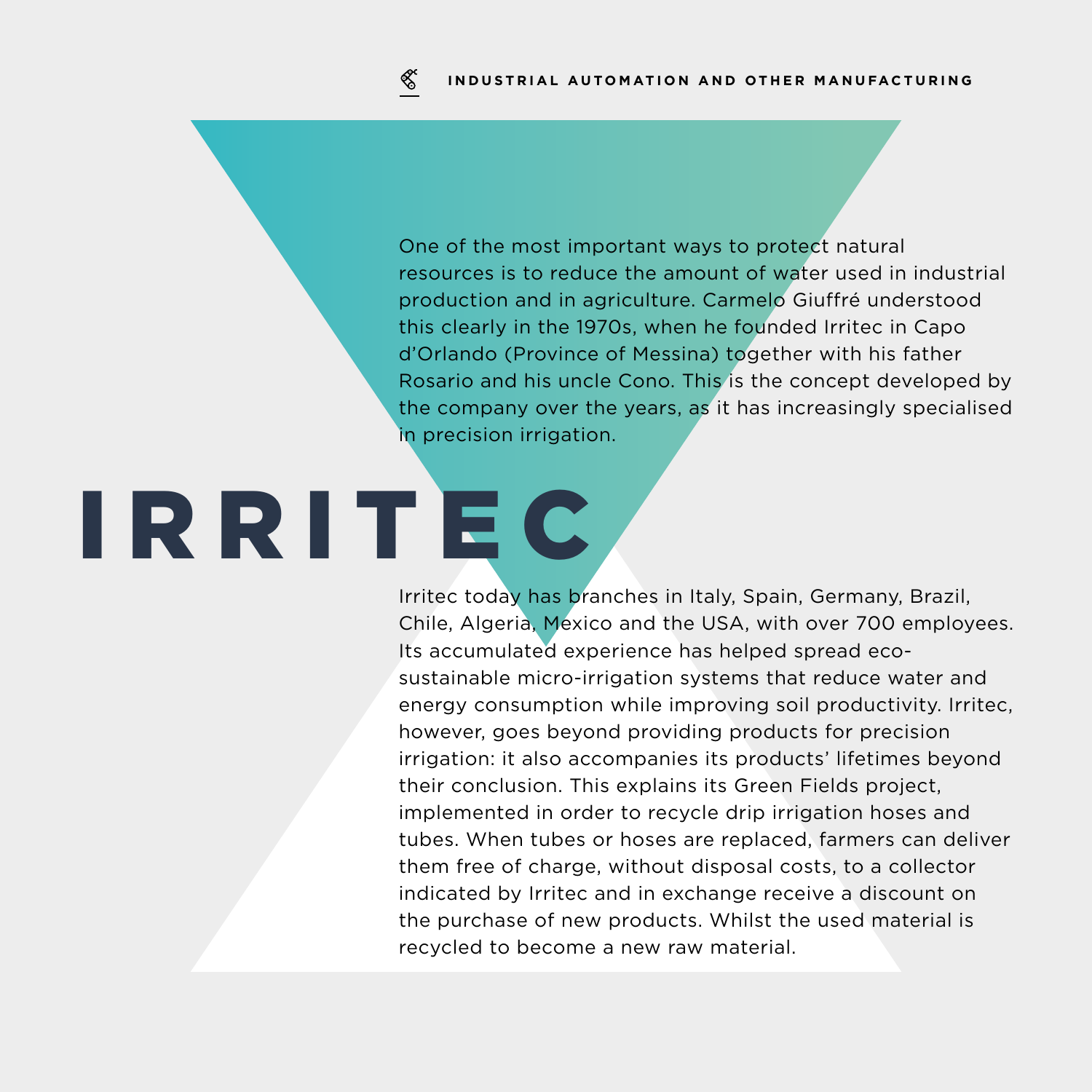#### ≪ **AUTOMAZIONE E ALTRE INDUSTRIE MANIFATTURIERE**

CAPO D'ORLANDO (ME) CAPO D'ORLANDO (ME)

> IRRITEC *61/1OO*

IMPRESE<br>COMPANIES *COMPANIES* IMPRESE

WWW.IRRITEC.COM

WWW.IRRITEC.COM

SICILIA

SICILIA

Uno dei fronti più importanti per la salvaguardia delle risorse naturali è costituito dal risparmio di acqua nelle produzioni industriali come in agricoltura. Carmelo Giuffré lo aveva capito già negli anni '70 quando con il padre Rosario e lo zio Cono fondarono a Capo d'Orlando (ME) la Irritec. Partendo da quell'idea l'azienda negli anni si è specializzata nel settore dell'irrigazione di precisione.

Irritec oggi conta stabilimenti in Italia, Spagna, Germania, Brasile, Cile, Algeria, Messico e USA con oltre 700 dipendenti. La sua esperienza ha contribuito a diffondere soluzioni ecosostenibili di micro-irrigazione, in grado di ridurre i consumi idrici ed energetici, migliorando la produttività dei suoli. Per Irritec, tuttavia, fornire prodotti per l'irrigazione di precisione non è stato sufficiente: ha voluto infatti accompagnare la vita dei prodotti fino alla sua conclusione. Con questo obiettivo nasce Green Fields, il progetto per smaltire le ali gocciolanti per l'irrigazione a goccia. Gli agricoltori, quando l'ala va dismessa, possono consegnarla gratuitamente, senza spese di smaltimento, ad un raccoglitore indicato da Irritec e ricevere in cambio un bonus sull'acquisto di nuovi prodotti. E la manichetta, grazie al riciclo, torna materia prima.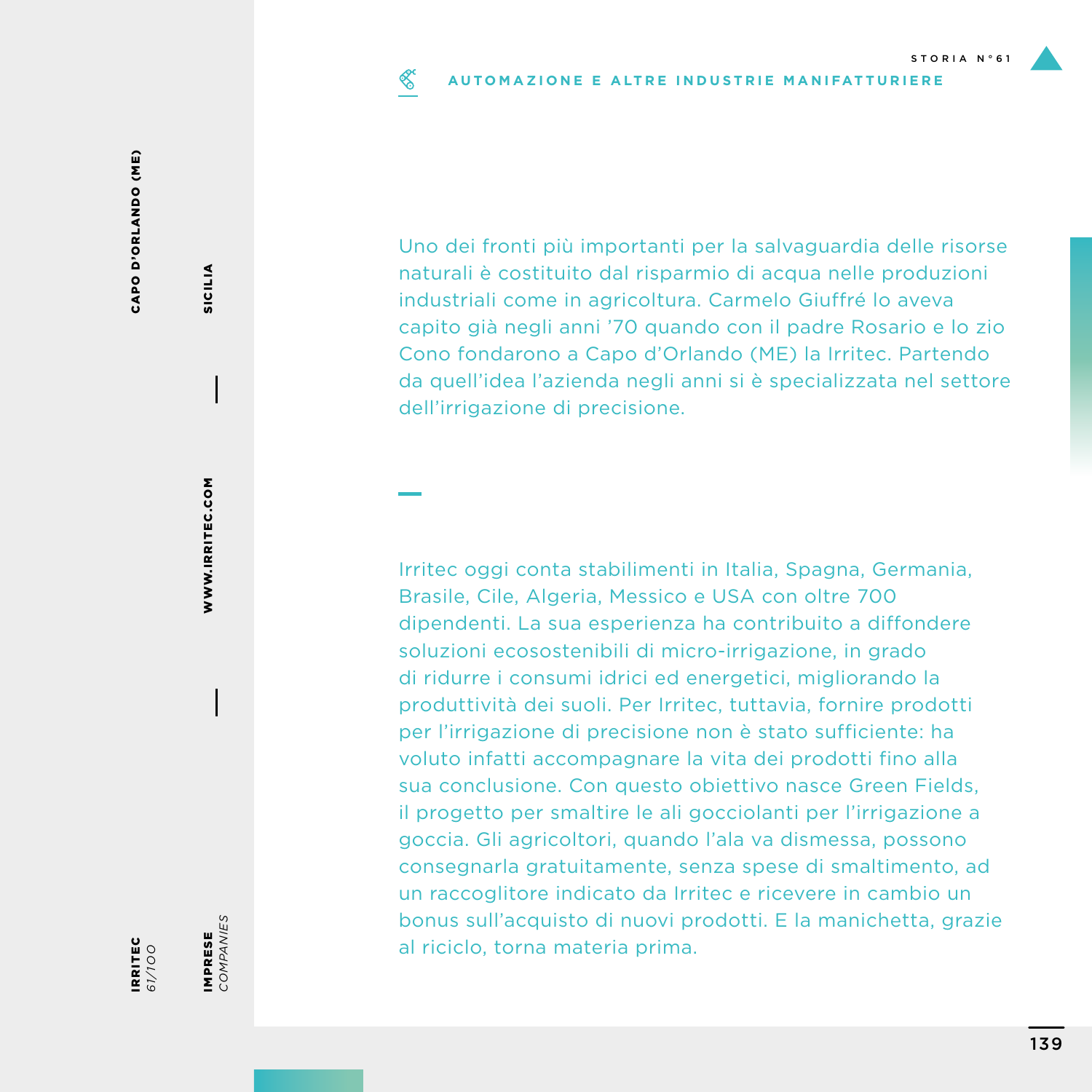KUBE~

D

**SI** 

As children most of us have played games with boxes, hiding in them as if they were castles or using them as tables, but one visionary entrepreneur has made a business out of playing with cardboard. He is Nazzareno Mengoni, a 30-yearold from the Marches region of Italy, who started out from a workshop in his family's factory. Within the space of a few years he set up his own company, Kubedesign, producing distinctive furniture, decorative lighting, designer furnishing and tailor-made solutions for all types of installations, all created from recycled cardboard and certified "Remade in Italy".

The products are made thanks to innovative patents in advanced mechanics, collaborations with young designers and the COSMOB technology centre. The jaw-dropping results can be seen by browsing the Kubedesign catalogue (ranging from lamps and wardrobes to shop-in-shop installations, exhibition stands and events). Today, the firm employs 14 staff in Osimo (Ancona), exports over 30% of its products to six countries and is attracting attention from international investment funds. The story of Kubedesign exemplifies how waste (in this case cardboard packaging) can take on a new and unpredictable life in the form of trendy designer articles. #ImaginationIsTheOnlyLimit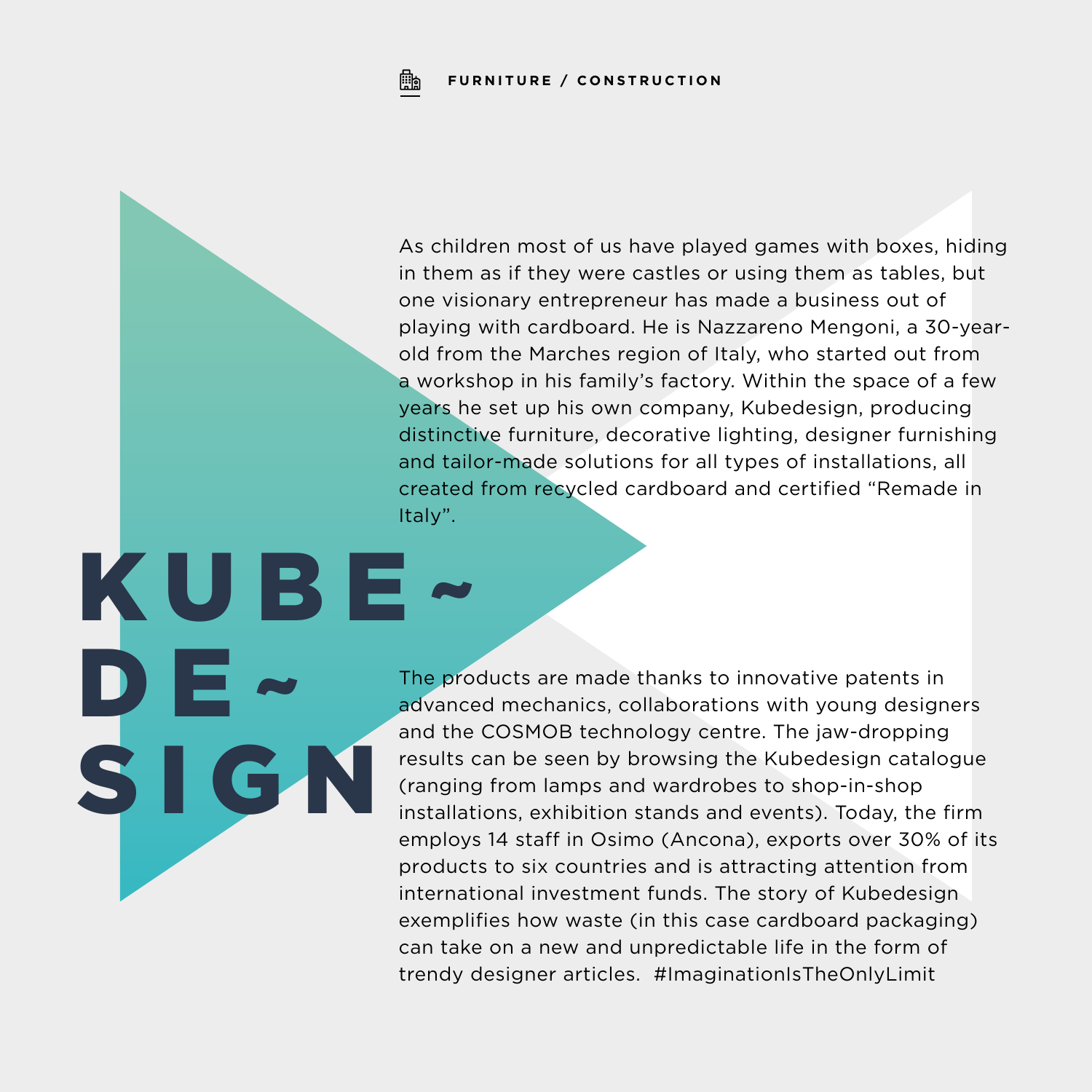

## **ARREDO / EDILIZIA**

CNV) ONISO OSIMO (AN)

KUBEDESIGN *62/1OO*

IMPRESE<br>COMPANIES *COMPANIES* IMPRESE

WWW.KUBEDESIGN.IT

WWW.KUBEDESIGN.IT

MARCHE

MARCHE

Giocare con uno scatolone per nascondercisi dentro come se fosse un castello, o usare una scatola di cartone come se fosse un tavolo sono cose che da bambini abbiamo fatto in tanti: c'è un imprenditore visionario che di quei giochi ha fatto un'impresa. È Nazzareno Mengoni, trentenne marchigiano che, partito da un laboratorio dello stabilimento di famiglia, nel giro di pochi anni dà vita ad una società indipendente, la Kubedesign, che realizza mobili graficizzati, illuminazioni decorative, componenti per l'arredo di design e soluzioni tailor-made per allestimenti di tutti i tipi. Tutto in cartone riciclato certificato Remade in Italy.

Realizzato grazie a brevetti innovativi di meccanica avanzata, a collaborazioni con giovani designer e al centro tecnologico Cosmob. Con risultati che, se solo si sfoglia il catalogo di Kubedesign (dalle lampade agli armadi agli allestimenti per shop in shop, stand fieristici ed eventi…) lasciano a bocca aperta. Oggi con 14 dipendenti da Osimo (AN) esporta oltre il 30% della produzione in sei Paesi e attira l'attenzione di fondi internazionali di investimento. Una storia, quella di Kubedesign, che racconta di come quello che era un rifiuto (il cartone da imballaggio) riciclato possa assumere una nuova imprevedibile vita, sotto forma di articoli di design alla moda. # ImaginationIsTheOnlyLimit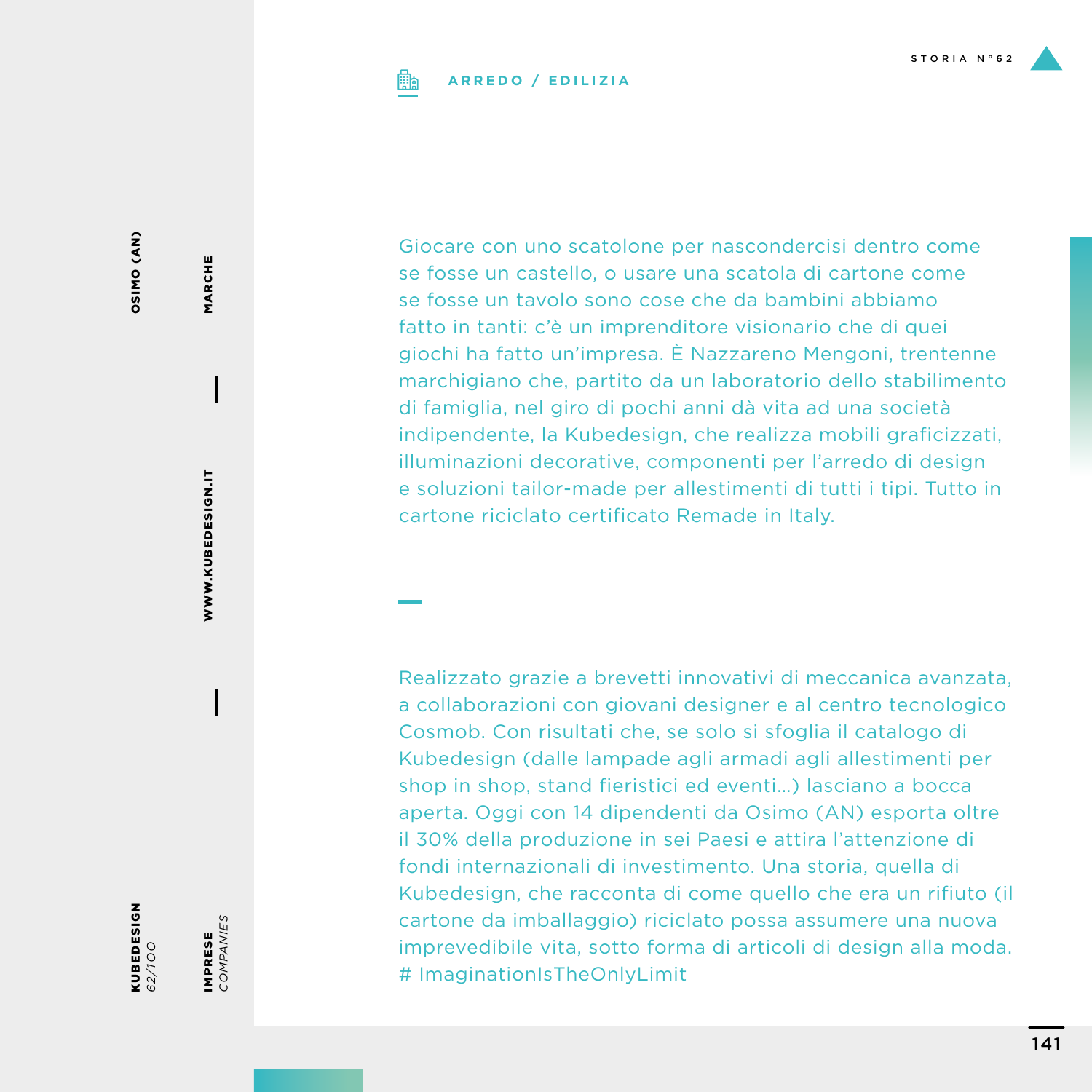

**LAST** 

MIN~

U T E

KET

MAR~

We are all familiar with the kind of last-minute travel and shopping that have become standard consumption models, but not everyone knows that since 1998 Italy has also had a Last Minute Market. Originally launched at Bologna University as a research project within the Faculty of Agriculture, it became an Association in 2001 and two years later a Cooperative Company under the name Carpe Cibum. In 2008 it became a spin-off company.

Its prime goal is to collaborate with companies on recovering food that is about to expire or is not required, its first step focused on preventing waste. Initially, recovery efforts were focused only on food, but today Last Minute Market also deals with different products such as medicine and bulky goods, liaising with companies having unsold products suitable for use and social charity organisations wanting to use them... and evaluating the activity's impact. Last Minute Market also provides companies with specific studies and research and assessments of losses and waste, thereby contributing to employee training and improved performance on this front. Through the "Zero Waste" European awareness campaign, Last Minute Market also helped promote the 2012 European Parliament Resolution on waste management.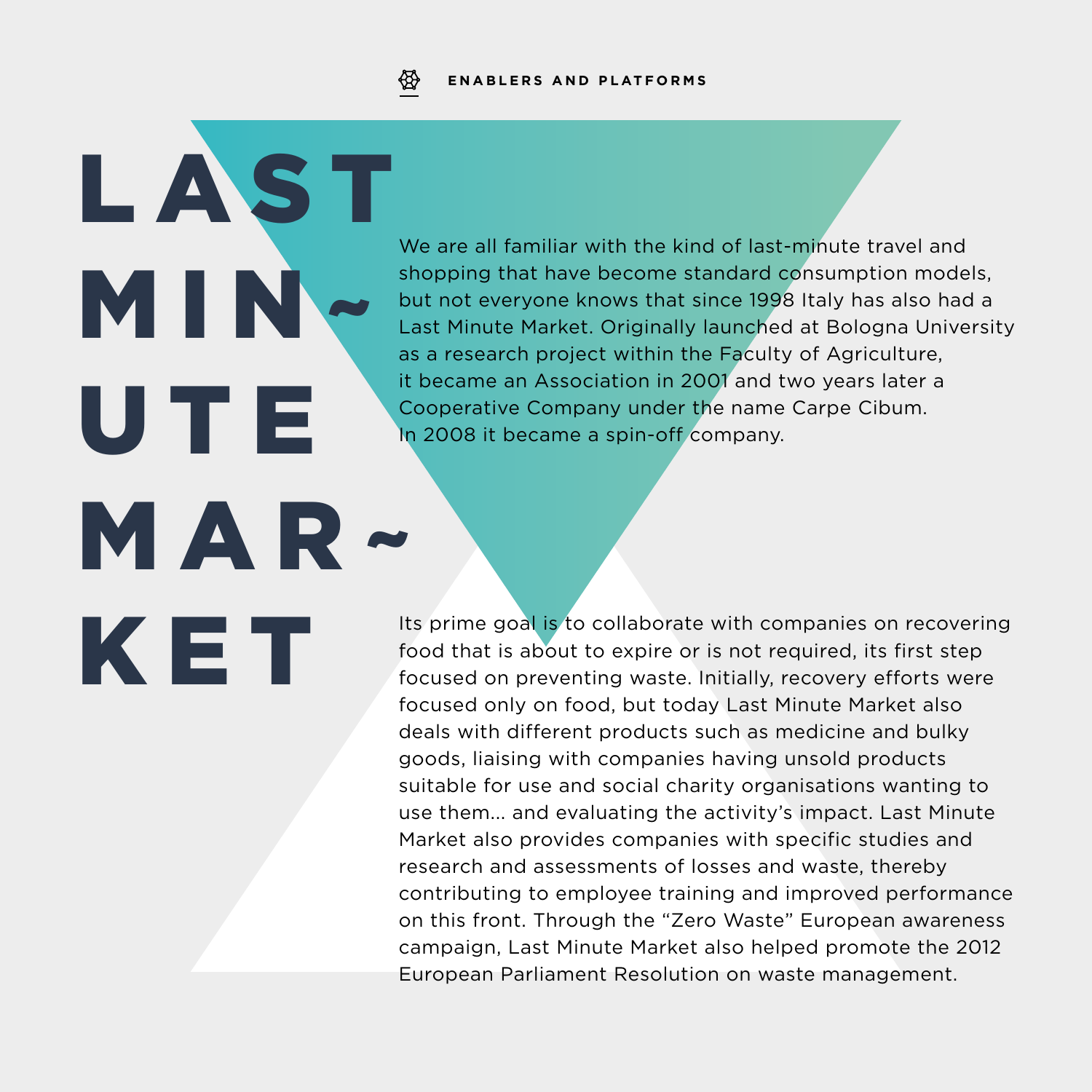# **ABILITATORI / PIATTAFORME**

EMILIA ROMAGNA EMILIA ROMAGNA

BOLOGNA

**ANDO105** 

WWW.LASTMINUTEMARKET.IT WWW.LASTMINUTEMARKET.IT

LAST MINUTE MARKET *63/1OO*

IMPRESE<br>COMPANIES *COMPANIES* IMPRESE

facoltà di Agraria, nel 2001 si trasforma in associazione e due anni dopo in società cooperativa con il nome Carpe Cibum per diventare infine uno spin off nel 2008. Il suo obiettivo è supportare le aziende per recuperare cibo

Tutti abbiamo familiarità con i viaggi e gli acquisti last minute, modalità di consumo ormai molto diffuse, ma forse non tutti sanno che in Italia dal 1998 esiste anche un mercato "dell'ultimo minuto", il Last Minute Market. Nasce all'Università di Bologna come progetto di ricerca della

prossimo alla scadenza o in eccesso, puntando in prima battuta sulla prevenzione degli sprechi. Se inizialmente l'oggetto del recupero era soltanto il cibo, oggi Last Minute Market si occupa anche di prodotti diversi quali farmaci e beni ingombranti, mettendo in contatto le aziende che hanno prodotti invenduti ma adatti al consumo con organizzazioni con finalità sociale e valutando l'impatto di queste azioni. Last Minute Market fornisce infatti alle aziende studi, ricerche e valutazioni sulle perdite e gli sprechi contribuendo alla formazione dei dipendenti e al miglioramento delle performance aziendali su questo fronte. Con la campagna europea di sensibilizzazione "Spreco Zero" ha contribuito a promuovere la Risoluzione del Parlamento Europeo del 2012 contro lo spreco.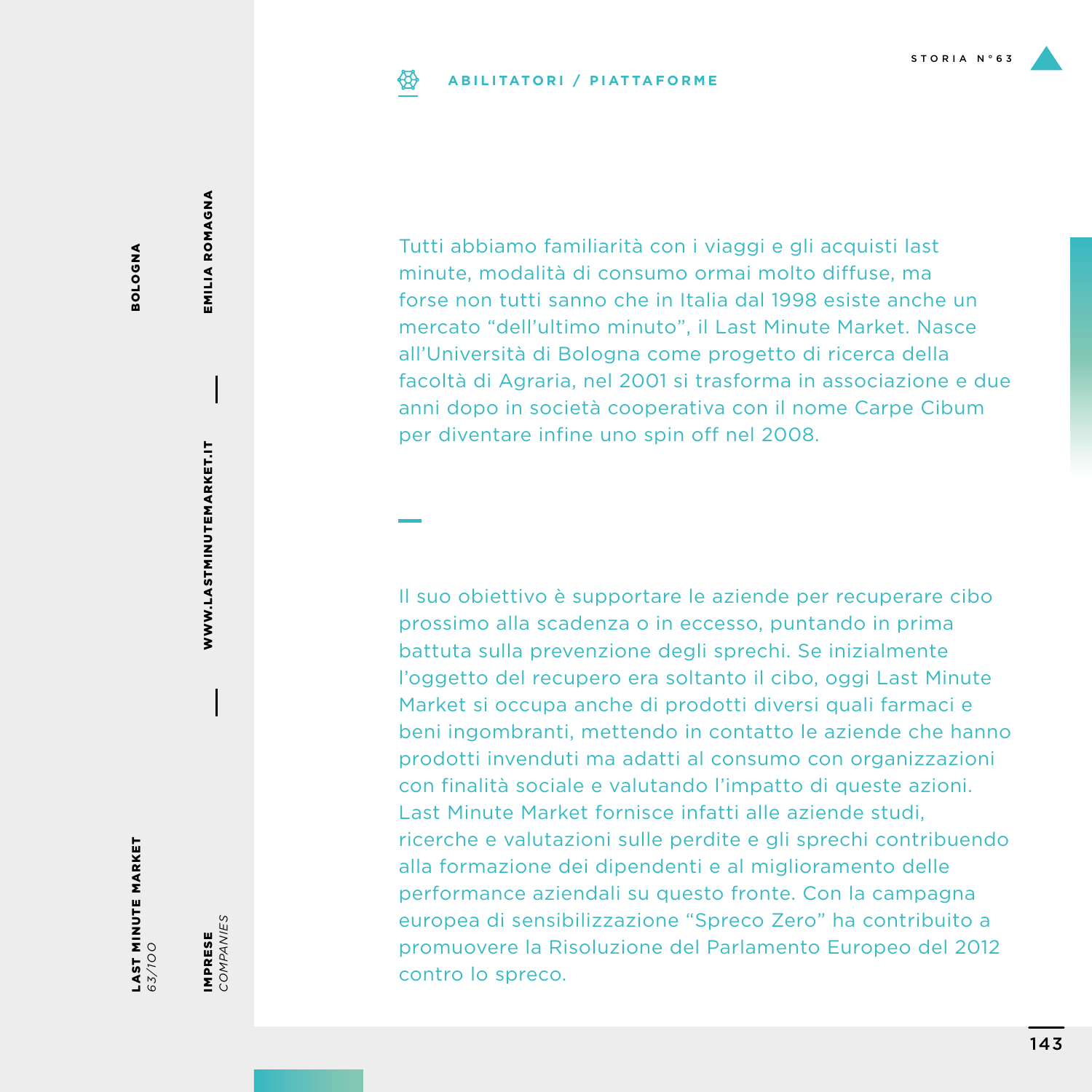LE~

TZE

**GAM** 

"Currently, the concept of circular economy offers a huge opportunity for our country in terms of employment and economic development, and also for resolving serious long-standing problems such as waste management, the availability of raw materials, energy efficiency and excessive expenditure on imports".

That broad vision of the circular economy comes from Legambiente, the most widespread environmental association in Italy: founded in 1980, today it has over 115,000 members and supporters. Circular economy has been a key concept for this association for many years, since the time it was a topic for specialists only. In 1993, the association launched its "Recycling Municipalities" award, for the local administrations most active in promoting differentiated waste collection... more than twenty years ago. Legambiente was then as now a key player in spreading national awareness of the importance of circularity and recycling, based on sorting, collecting and recycling waste. Legambiente has been responsible for numerous key initiatives, from the Recycling Observatory to Ecoforum. In Brussels, in early 2017, moreover, it presented its "#Circulareconomy made in Italy. Mapping the champions of the Circular Economy"... the story of 107 organisations which have invested in this new productive model. BIEN~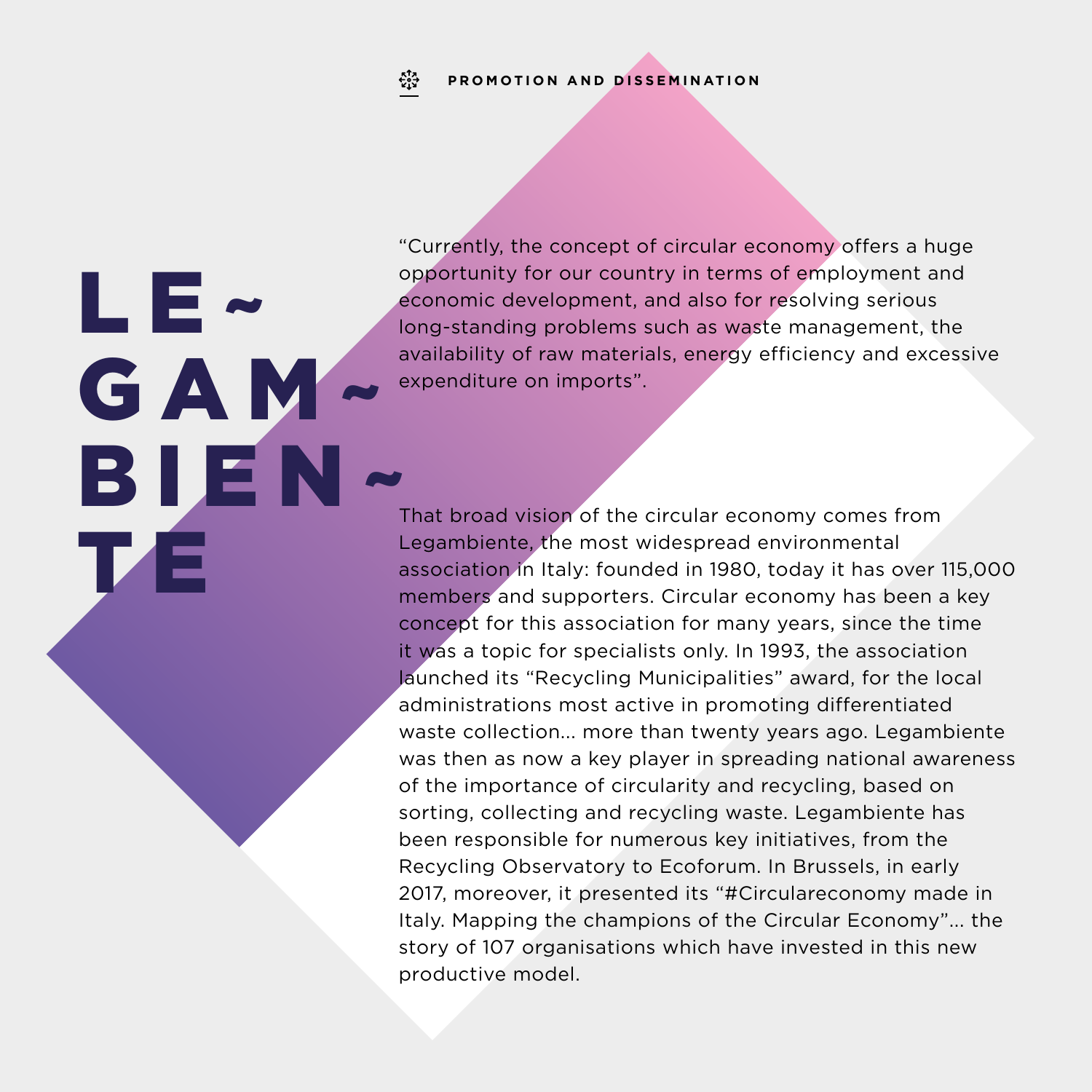### $E_{1,2}^{3}$ **PROMOZIONE E DIVULGAZIONE**

"La prospettiva dell'economia circolare oggi rappresenta una grande opportunità per il nostro Paese in termini di sviluppo occupazionale ed economico e per la risoluzione di annosi e gravi problemi come quello della gestione dei rifiuti, della reperibilità delle materie prime, dell'efficienza energetica e delle ingenti spese per le importazioni".

Questo puntuale inquadramento dell'economia circolare ce lo dà Legambiente, l'associazione ambientalista più diffusa in Italia: fondata nel 1980 conta oggi più di 115.000 tra soci e sostenitori. L'economia circolare è tra i temi cari all'associazione da anni, fin da tempi in cui di questo tema parlavano solo pochi tecnici. Era infatti il 1993 quando l'associazione dava vita a "Comuni ricicloni" per premiare le amministrazioni più attive nella raccolta differenziata dei rifiuti: più di vent'anni fa, dunque, Legambiente portava sotto i riflettori la questione della circolarità della materia che, ovviamente, passa per una sua corretta raccolta post consumo. Tante le occasioni in cui l'associazione ha toccato il tema: dall'Osservatorio Recycle all'Ecoforum. Nei primi mesi del 2017, inoltre, ha presentato a Bruxelles "#Circulareconomy made in Italy. Atlante dei campioni dell'economia circolare": le storie di 107 soggetti che hanno già investito su questo nuovo modello produttivo.

NON PROFIT *NON-PROFIT*

**NON PROFIT**<br>NON-PROFIT

WWW.LEGAMBIENTE.IT

WWW.LEGAMBIENTE.IT

LAZIO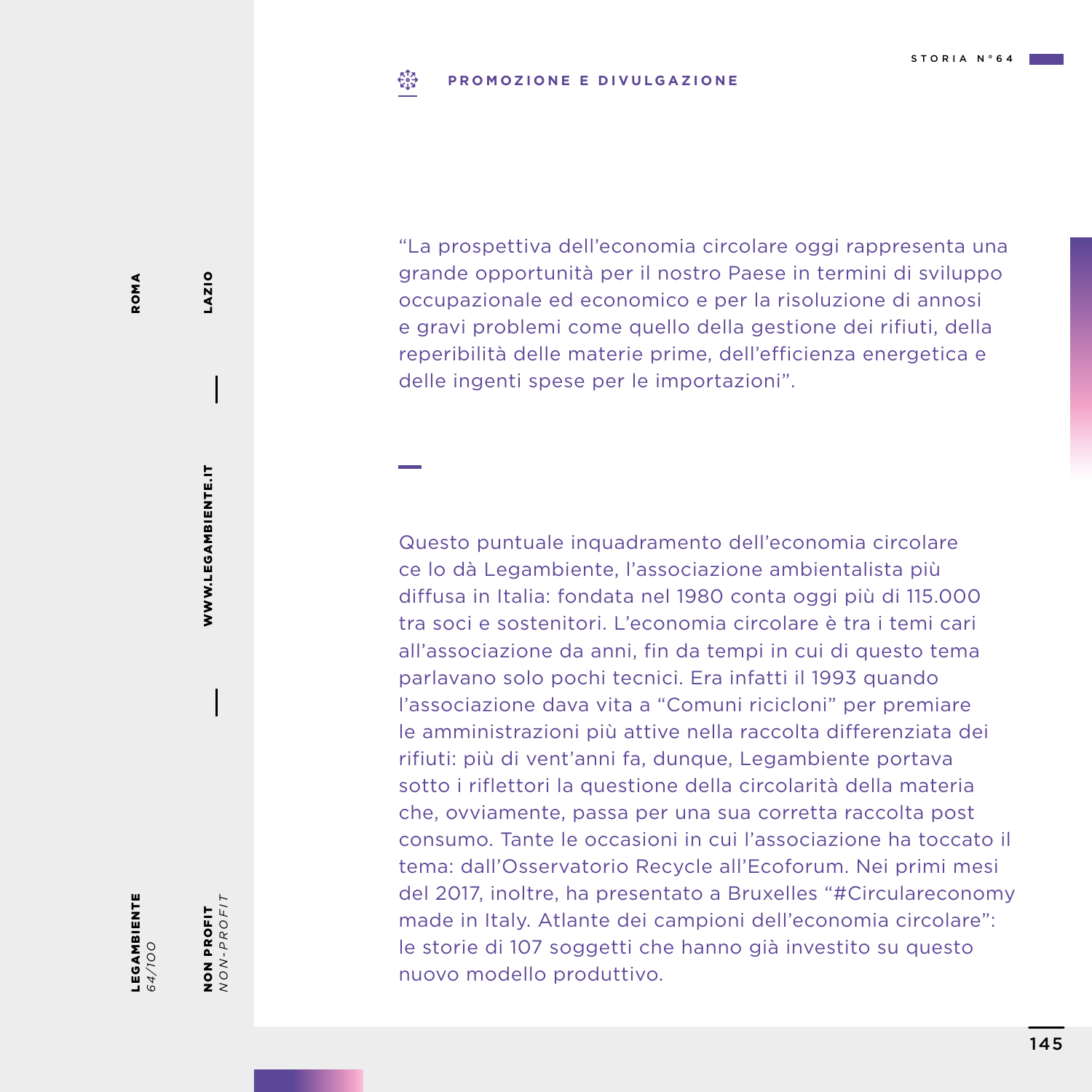

## **FURNITURE / CONSTRUCTION**

MANI~ FAT~ T U R A MAIA~ N O

An excellent example of zero-kilometre industrial symbiosis and circular economy. The first step is gathering waste from the fabric manufacturers of Prato's textile district, or else collecting used textile products that have reached the end of their natural lifetimes. These reject materials are unwoven and become a regenerated raw material... processed without water, chemical products or glues using a 180°C heating process, which also provides effective sterilisation. The resulting material is used to produce thermo-acoustic panels (Recycletherm Km0) or subflooring (Recyclepav-Plus), with a short supply chain and 100% recyclability. These innovative products have deservedly been awarded Legambiente's "Innovazione Amica dell'Ambiente" for eco-friendly innovation.

Founded in 1960, from its operative base in Capalle (Florence) Manifattura Maiano produces wadding, felts and padding for the furniture, footwear, construction and automotive sectors. All process-leftovers are recycled within the company using a system that re-transforms them into yarn, ready to be reused in the productive cycle. Manifattura Maiano's insulating materials are not only eco-sustainable, they also deliver high performance levels, as is confirmed by them earning credits according to the ITACA and LEED building materials protocol.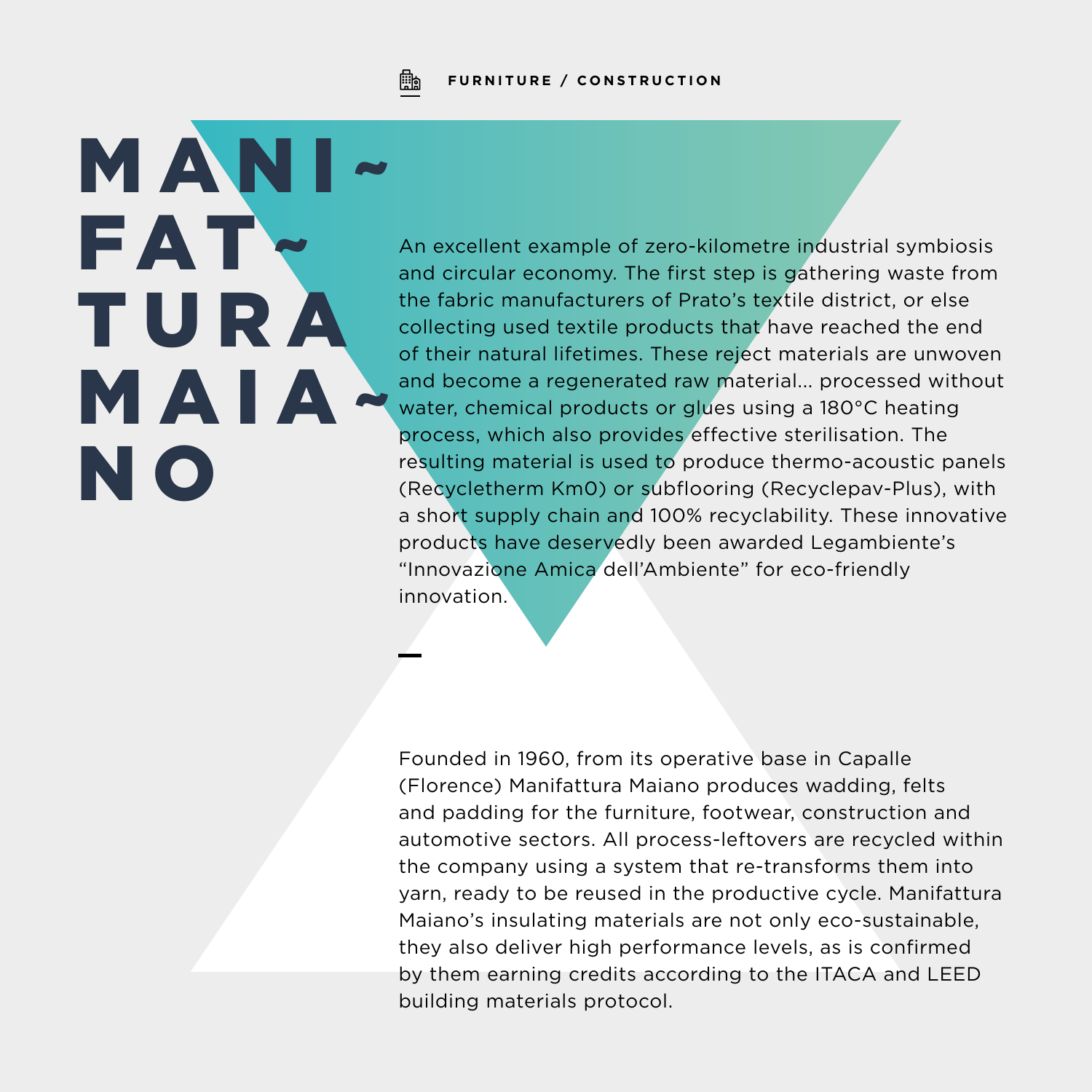

# **ARREDO / EDILIZIA**

CAMPI BISENZIO (FI) CAMPI BISENZIO (FI)

MANIFATTURA MAIANO *65/1OO*

IMPRESE<br>COMPANIES *COMPANIES* IMPRESE

WWW.MAIANO.IT

WWW.MAIANO.IT

TOSCANA

TOSCANA

Sono un ottimo esempio di simbiosi industriale a chilometro zero e di economia circolare. Si parte dagli scarti, che sono quelli delle lavorazioni delle vicine industrie del distretto tessile pratese, oppure da prodotti tessili post consumo giunti a fine vita. Questi scarti vengono sfilacciati per diventare una nuova materia prima che, lavorata senza l'utilizzo di acqua né prodotti chimici o collanti con un processo a caldo a 180° che ne assicura anche la sterilizzazione, serve alla produzione di pannelli termoacustici (Recycletherm Km0) o anticalpestio (Recyclepav-Plus) a filiera corta e riciclabili al 100% a fine vita. Prodotti innovativi che non a caso hanno ricevuto il premio "Innovazione Amica dell'Ambiente" di Legambiente.

Dal 1960 Manifattura Maiano produce nei propri stabilimenti di Capalle (FI) ovatte, feltri e imbottiture per i settori dell'arredamento, della calzatura, dell'edilizia e dell'automotive. Tutti gli scarti di lavorazione vengono riciclati in azienda con un sistema di recupero che li riporta a fibra per poi essere reinseriti nel ciclo produttivo. I materiali isolanti prodotti da Manifattura Maiano non sono solo ecosostenibili ma garantiscono notevoli performance, come dimostra il fatto che contribuiscano ad ottenere crediti secondo i criteri delle certificazioni per l'edilizia dei protocolli ITACA e LEED.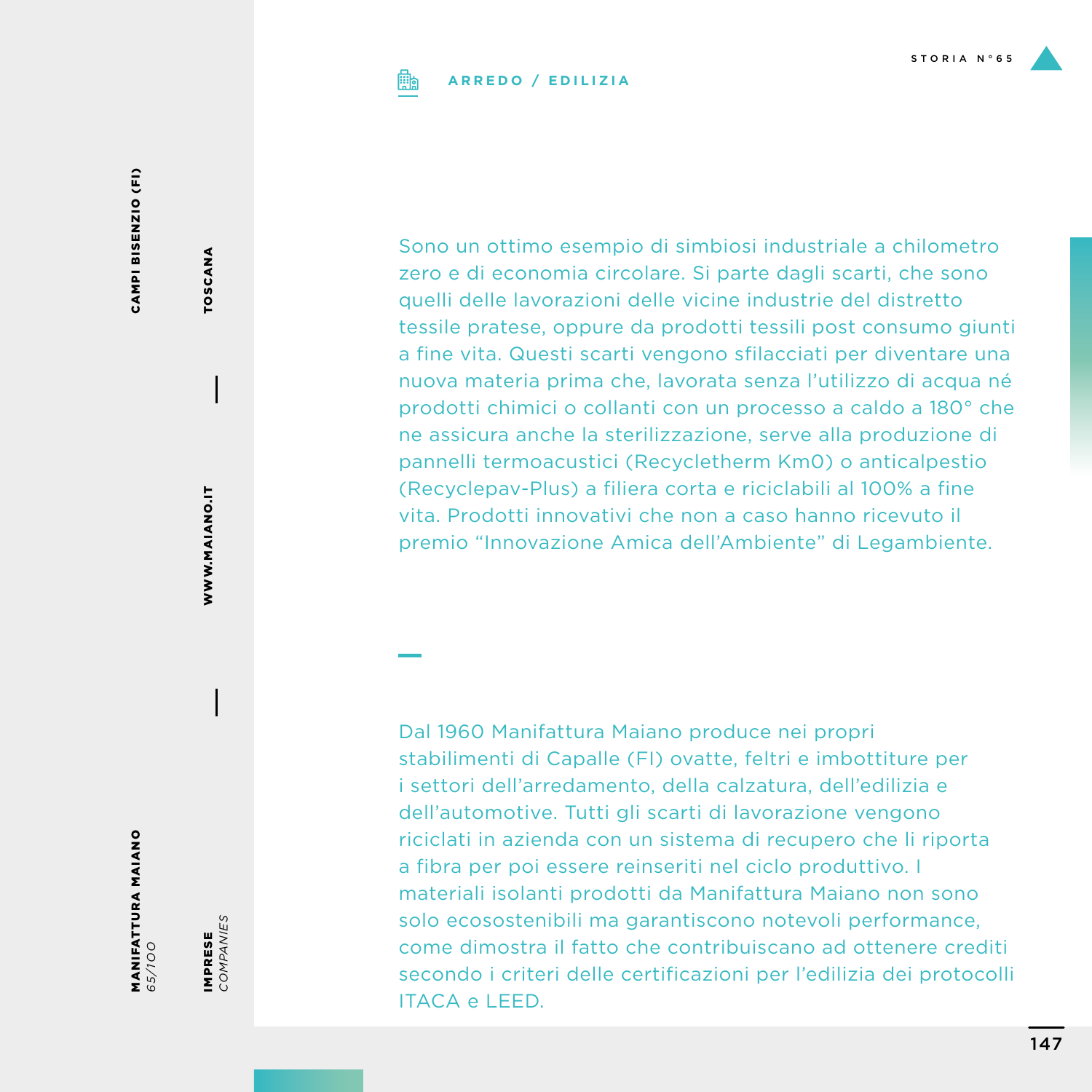M A P E I

GROUP

When 70% of a company's research funds go towards developing eco-sustainable products, it's clear that environmental issues are a high priority. This is the case with Mapei, Italy's global flagship in adhesives, sealants and chemical products for the building industry. Founded in 1937 in Milan, Mapei today has 73 production plants in 34 countries and can boast a growth rate that has not faltered even during the global crisis. It can also claim that it has never lost sight of its eco-sustainability convictions, developing innovative high-performance materials, such as Re-Con Zero, a product which makes it possible to recover unused concrete, such as the leftovers in concrete mixers, which until now has had to be transported to landfill dumps.

When added to the unused concrete, Re-Con Zero forms an aggregate that prolongs its utility and can partly substitute the natural aggregates used in producing new cement mixes. It can also completely replace the aggregates used in the production of substrates, low-grade concrete for foundations or cement compounds, without generating waste and significantly reducing the amount of water needed to clean cement mixers; or such as the Mapei HPSS system for decontaminating soils and sediments, which uses the contaminated ground to produce reusable granular cement conglomerates.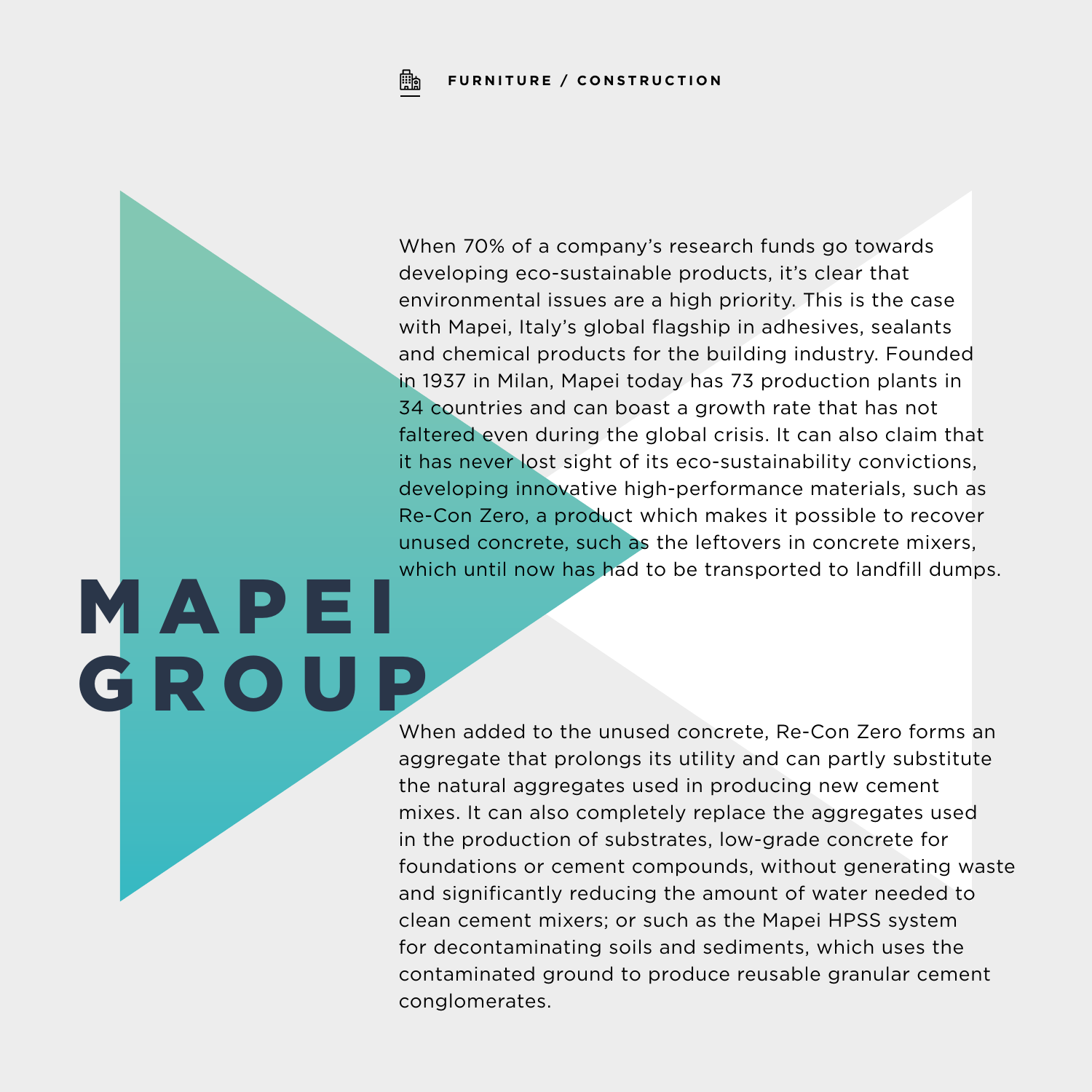

## **ARREDO / EDILIZIA**

MILANO MILANO

MAPEI GROUP

*66/1OO*

IMPRESE *COMPANIES*

IMPRESE<br>COMPANIES

WWW.MAPEI.COM

WWW.MAPEI.COM

**LOMBARDIA** LOMBARDIA

Quando il 70% della ricerca svolta in un'azienda è finalizzato allo sviluppo di prodotti ecosostenibili, è evidente che gli aspetti ambientali per l'impresa non siano affatto secondari. È così per Mapei, diventata bandiera italiana nel mondo per il settore degli adesivi, dei sigillanti e dei prodotti chimici per l'edilizia. Nata nel 1937 a Milano, Mapei può contare oggi su 73 impianti produttivi in 34 Paesi e vantare una crescita che non si è arrestata neanche durante la crisi. E che non ha perso mai di vista la sostenibilità, con materiali innovativi e performanti. Come Re-Con Zero, prodotto in grado di recuperare il calcestruzzo reso: quello che non viene utilizzato in cantiere e rimane in betoniera, finora destinato alla discarica.

Aggiunto al calcestruzzo reso, Re-Con Zero forma un aggregato che ne allunga il ciclo di vita e che può sostituire in parte gli aggregati naturali nella produzione di nuovo calcestruzzo oppure sostituire completamente gli stessi aggregati nella produzione di sottofondi, magroni, misti cementati, senza generazione di scarti e con un quantitativo d'acqua per il lavaggio della betoniera molto inferiore a quello standard. O come il sistema Mapei HPSS per la decontaminazione di terreni e sedimenti, che da questi terreni permette di produrre conglomerati cementizi granulari.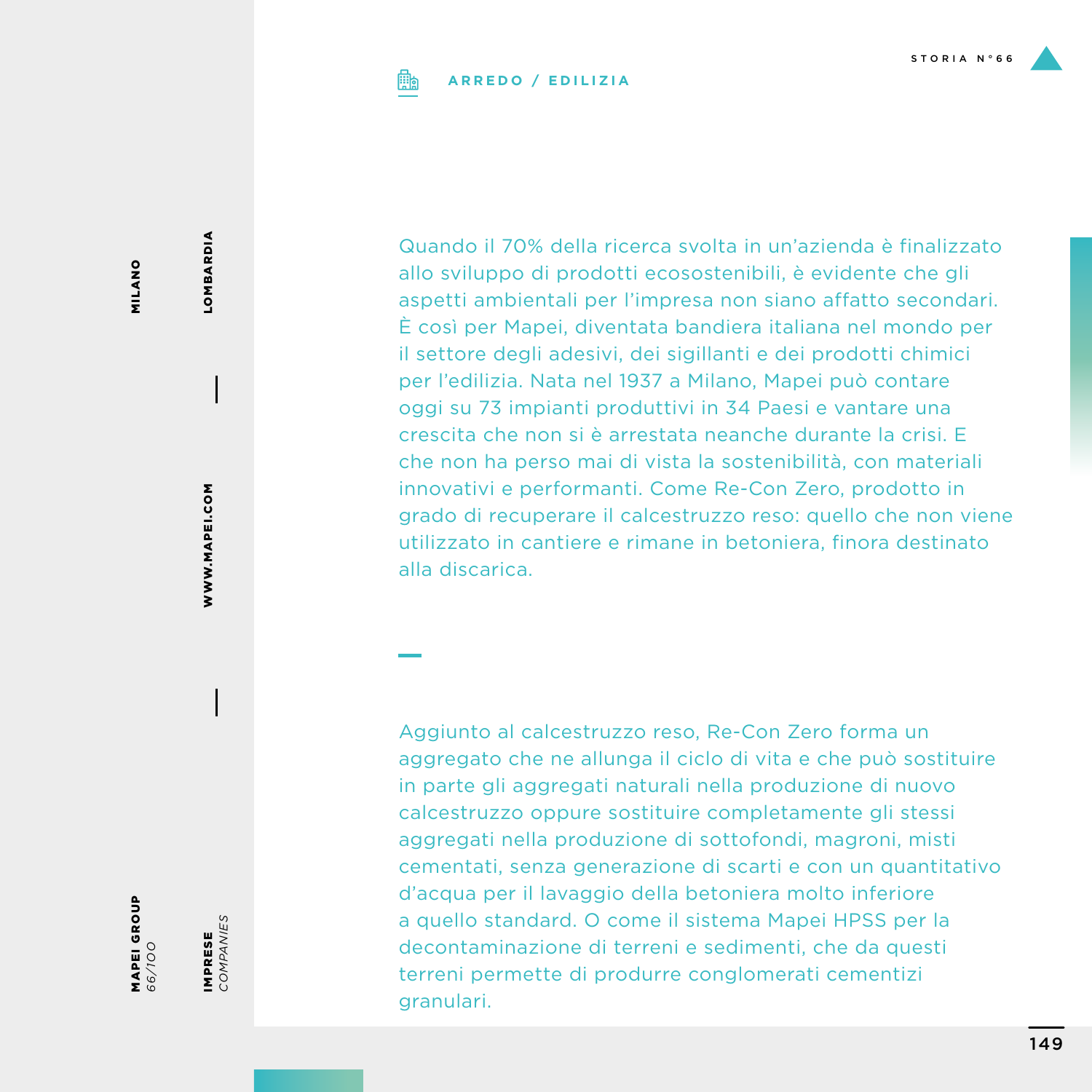Innovation and research on aspects of the circular economy, plus support for companies developing new products, helping them to identify and select circular materials and define market scenarios: that is what Matrec does. Its International Observatory has helped to create an archive with thousands of materials and products from more than 60 countries, listing their environmental and technical characteristics, methods of use and circularity benefits.

# **MATREC**

Matrec was founded in 2002 and rapidly became a benchmark for companies, research centres, architectural studios and design firms. It is also capable of adding value to the waste produced by certain companies by identifying other organisations that can benefit from reusing precisely that kind of waste. If no such solutions are found, it considers the possibility of creating new materials or products, seeking a supply chain that could eventually use them. Where others speak of recycling, Matrec focuses on the circularity of resources: in certain cases it has used the CirculAbility Model© developed by Enel, which applies a methodology that measures the degree of circularity of a product by following all of the inputs and outputs throughout its lifespan, and comparing its costs with a corresponding noncircular product.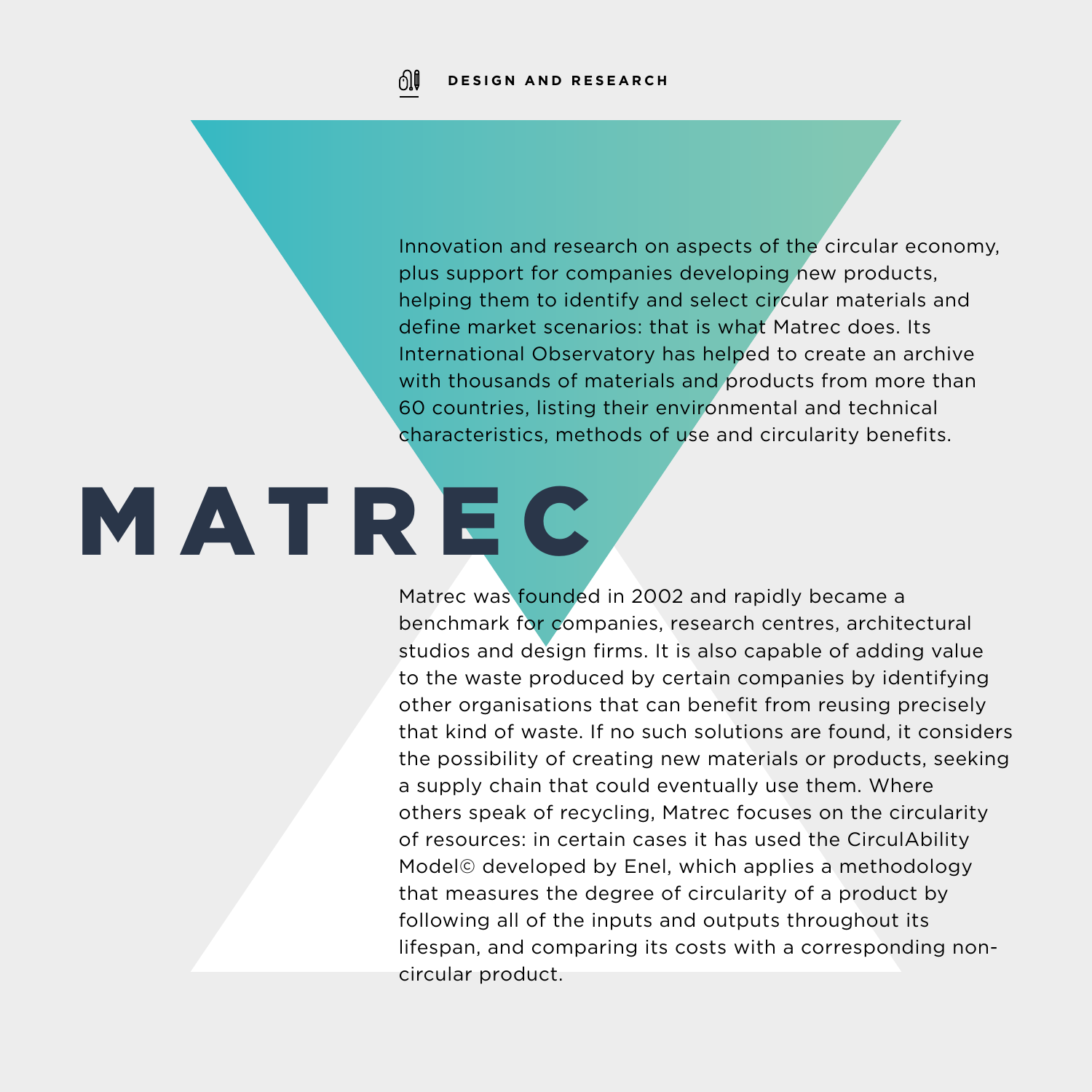### 01 **DESIGN E RICERCA**

Innovazione e ricerca sui temi dell'economia circolare, supporto alle imprese nello sviluppo di nuovi prodotti, nell'individuazione e nella scelta di materiali circolari, nella definizione di scenari di mercato: Matrec è tutto questo. Grazie al proprio Osservatorio Internazionale possiede un archivio con migliaia di materiali e prodotti da oltre 60 Paesi, per i quali è possibile conoscere caratteristiche ambientali e tecniche, modalità di impiego e attributi di circolarità.

Matrec - nata nel 2002 e rapidamente divenuta punto di riferimento per imprese, centri di ricerca, studi di architettura e design - è anche in grado di valorizzare i rifiuti prodotti dalle aziende attraverso valutazioni basate sulla ricerca di realtà che abbiano vantaggio nel riutilizzare quegli scarti. Nel caso in cui non siano già disponibili soluzioni, valuta la possibilità di creare nuovi materiali o prodotti, partendo dalla filiera che potrebbe eventualmente utilizzarli. Laddove altri parlano di riciclo, Matrec guarda alla circolarità delle risorse: ha utilizzato su casi specifici il CirculAbility Model©, sviluppato da Enel, al fine di applicare una metodologia che misura il grado di circolarità di un prodotto seguendo tutti gli input e gli output lungo l'intero ciclo di vita, e valutandone i costi a confronto con un corrispettivo prodotto non circolare.

ANCONA ANCONA

MARCHE

MARCHE

MATREC *67/1OO* IMPRESE *COMPANIES*

IMPRESE<br>COMPANIES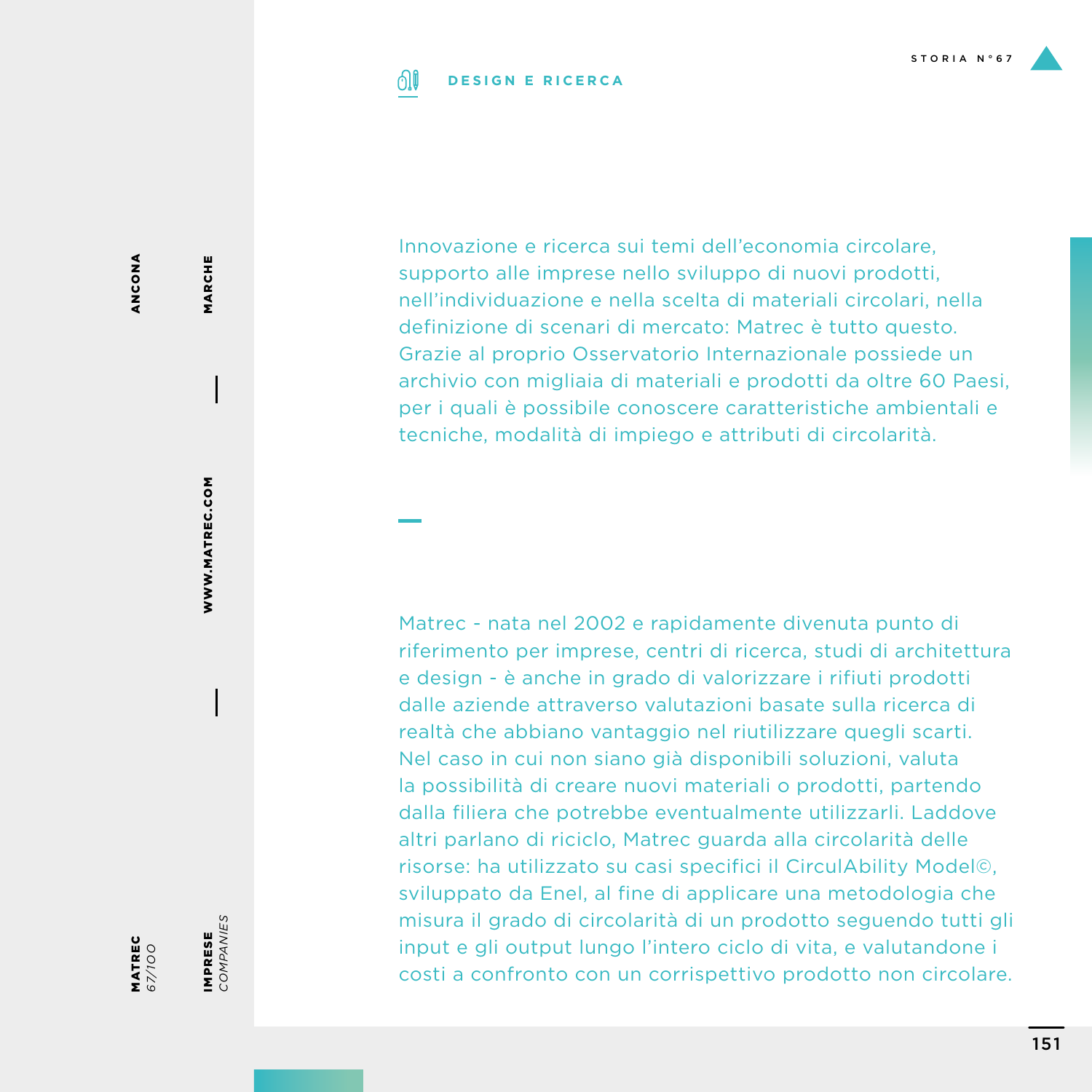Circular economy involves lengthening the life-cycle of resources, but also optimising them by reducing the plundering of the environment. That is what NolPal does, a company founded in 2011 by a group of producers, repairers and logistic operators in the field of wooden pallets who sensed the potential of open rental systems with an interchangeable item such as a pallet. NolPal uses a kind of "pallet sharing" arrangement.

# NOLPAL

By intertwining the logistical systems of numerous manufacturing sector customers, it is possible to optimise pallet use, with major economic and environmental benefits. Thanks to the "SharePal Program" and to the use of a proprietary software (B2B.NolPal), NolPal connects the logistical systems of different kinds of industries... e.g. Orogel (frozen food), Cevico Group (winemaking), KIMBO (coffee), Sibeg Coca-Cola Sicilia (beverages), Drink International (Christmas packaging). This creates significant savings in terms of economy and of CO<sub>2</sub> emissions, by reducing empty pallet return journeys. For three years in a row this innovation brought NolPal the "Il Logistico dell'anno" prize awarded by Assologistic, plus the Premio Ecomondo 2016 for sustainable development and the CONAI 2016 Eco-sustainability Award.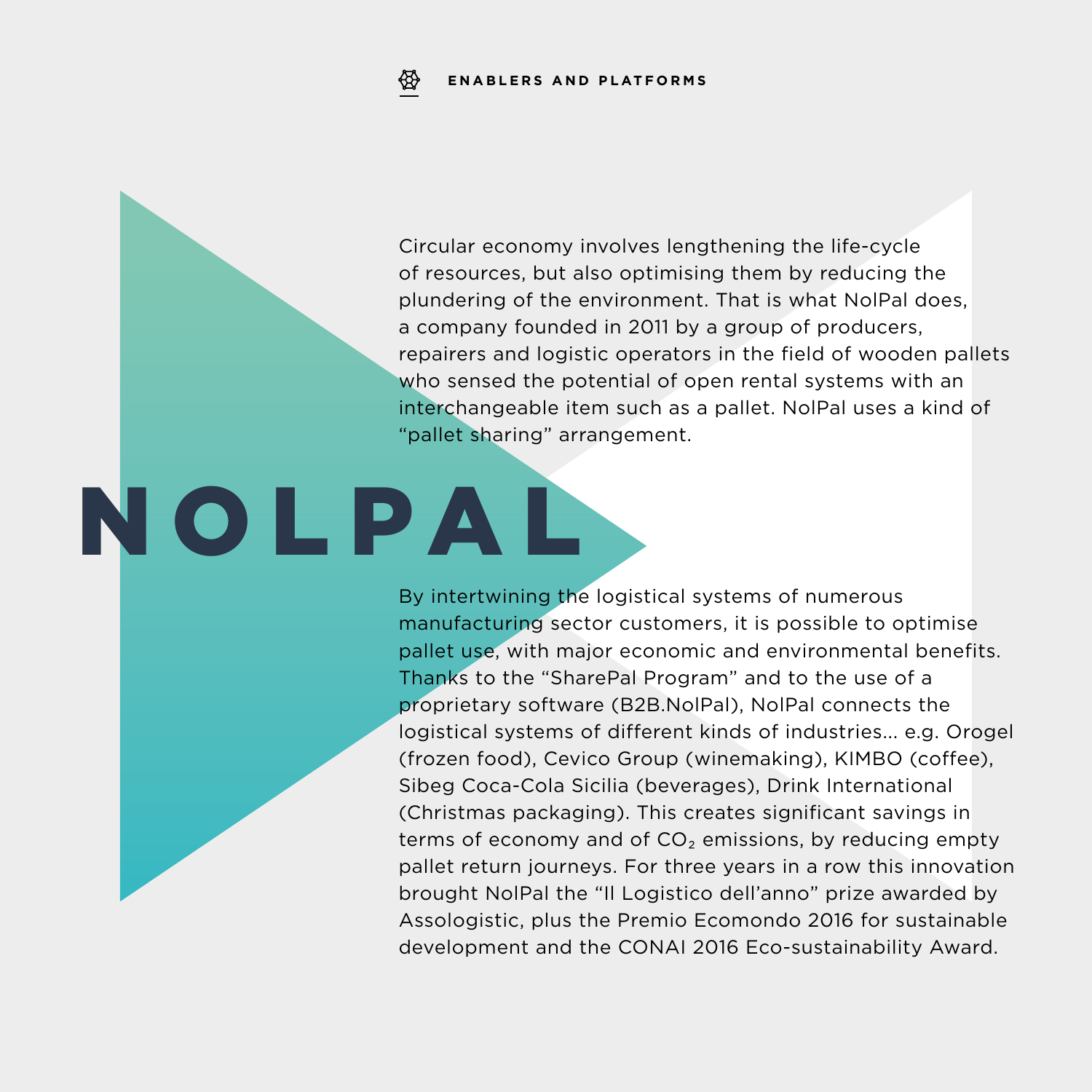### **ABILITATORI / PIATTAFORME** ₩

FAENZA (RA) FAENZA (RA) EMILIA ROMAGNA

EMILIA ROMAGNA

*68/1OO*

NOLPAL

IMPRESE<br>COMPANIES *COMPANIES* IMPRESE

Economia circolare è allungare il ciclo di vita delle risorse, ma anche ottimizzarne l'impiego riducendo i prelievi dall'ambiente. È quello che fa NolPal, impresa nata nel 2011 per volontà di un gruppo di produttori, riparatori, operatori logistici nel settore dei pallet in legno che hanno intuito le potenzialità dei sistemi di noleggio aperto con uno strumento fungibile quale è il pallet da interscambio. I pallet vengono messi a disposizione di vari attori in un'ottica di "pallet sharing".

Intrecciando le catene logistiche dei numerosi Clienti del settore manifatturiero, si riesce ad ottimizzare l'uso dei pallet con benefici economici e ambientali. Grazie a "SharePal Program" e all'impiego di un software proprietario (B2B. NolPal) NolPal fa dialogare la logistica di industrie di filiere differenti (ad esempio Orogel, filiera del freddo; Gruppo Cevico, vitivinicola; KIMBO, del caffè; Sibeg Coca Cola Sicilia, del beverage; Drink International, filiera delle confezioni natalizie): il risultato è un rilevante risparmio in termini economici e di emissioni di CO₂, grazie alla riduzione dei viaggi di ritorno dei pallet vuoti. Innovazione che ha meritato a NolPal per tre anni consecutivi il premio "Il Logistico dell'anno" di Assologistica, oltre al Premio Ecomondo 2016 per lo sviluppo sostenibile e al premio CONAI per l'ecosostenibilità 2016.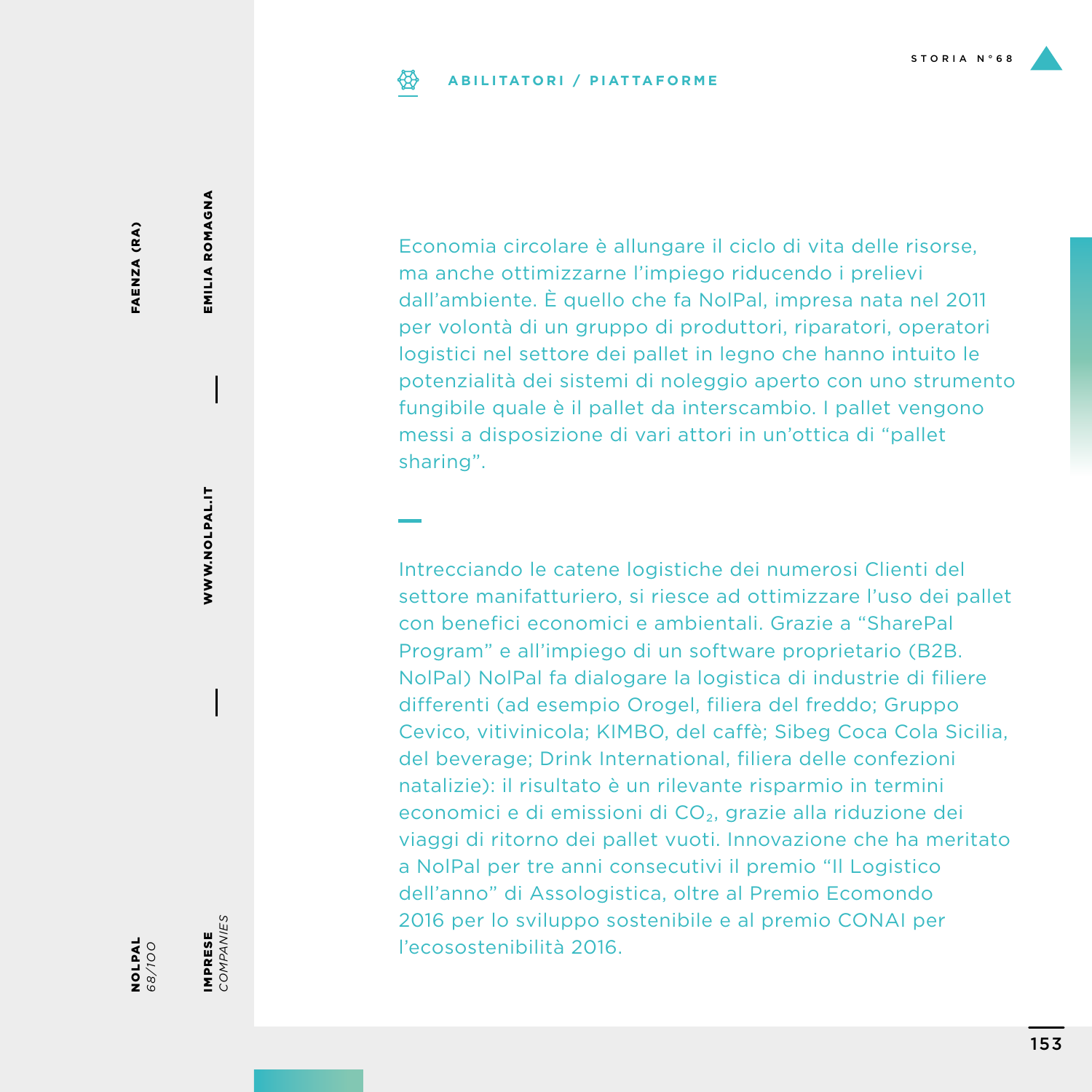### jiŲ **CHEMICAL AND PHARMACEUTICAL INDUSTRY**

NO

VA~

MONT

After lunch at school, a child carries its leftovers on the plate and throws both into the organic collection container. No problem: the plate is made of Mater-Bi, a biodegradable and compostable material constructed from vegetal substances which can be transformed into compost and so returned to the earth. A perfect example of the circular economy.

Mater-Bi is a bioplastic family invented and produced by Novamont, a world leader in the bio-economy sector: as versatile as traditional plastics, it is used to make products including dishes, shoppers, bags for the collection of organic waste and mulching sheets used in agriculture. Novamont also develops bio-herbicides, bio-lubricants, and chemical intermediates for a wide range of sectors. With over 600 employees, 20% of whom are dedicated to Research and Development, plus 1,000 registered patents, the Novamont Group is present in Italy in Novara, Terni, Piana di Monte Verna (CE), Bottrighe (RO), Patrica (FR) and Porto Torres (SS). Circular economy can also mean "recycling" obsolete industrial plants: for example, Novamont's MATER-BIOTECH plant - the first in the world to produce bio-butanediol from sugars - is the result of the reconversion of a disused site in Bottrighe, carried out in a logic of territorial regeneration and valorisation of previous skills.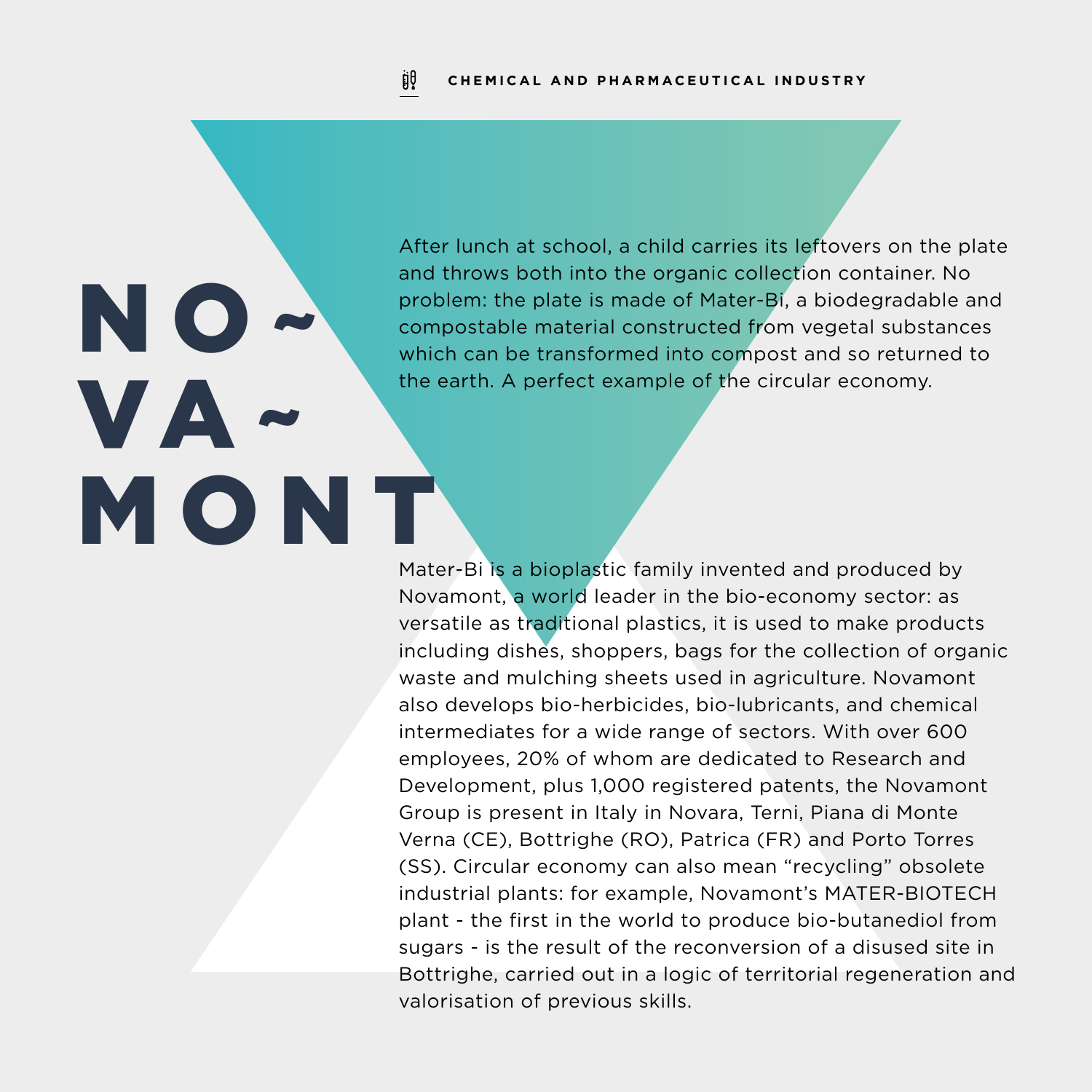### ijθ **CHIMICA / FARMACEUTICA**

Un bambino a mensa dopo il pranzo prende il piatto con gli avanzi e lo getta nella raccolta dell'umido, tutto insieme: avanzi e piatto. Perché quel piatto è realizzato in Mater-Bi, materiale biodegradabile e compostabile da materie prime di origine vegetale, che potrà essere trasformato in compost e tornare così al suolo. Un perfetto esempio di economia circolare.

Mater-Bi è la famiglia di bioplastiche inventata e prodotta da Novamont, leader mondiale nel settore della bioeconomia: versatile come la plastica tradizionale, è utilizzata per farne prodotti che vanno da piatti, shopper, sacchetti per la raccolta dell'umido fino ai teli per la pacciamatura usati in agricoltura. Novamont sviluppa anche bioerbicidi, biolubrificanti, intermedi chimici per un'ampia gamma di settori. Con più di 600 persone, di cui il 20% in ricerca e sviluppo, 1.000 brevetti, il gruppo Novamont è presente in Italia a Novara, Terni, Piana di Monte Verna (CE), Bottrighe (RO), Patrica (FR) e a Porto Torres (SS). Economia circolare significa anche reindustrializzazione di siti non più competitivi: come MATER-BIOTECH, il primo impianto industriale al mondo per la produzione di biobutandiolo da zuccheri, frutto della riconversione di un sito dismesso (a Bottrighe) in una logica di rigenerazione territoriale e di valorizzazione delle competenze pregresse.

NOVARA NOVARA

IMPRESE *COMPANIES*

IMPRESE<br>COMPANIES

WWW.NOVAMONT.COM

WWW.NOVAMONT.COM

PIEMONTE

PIEMONTE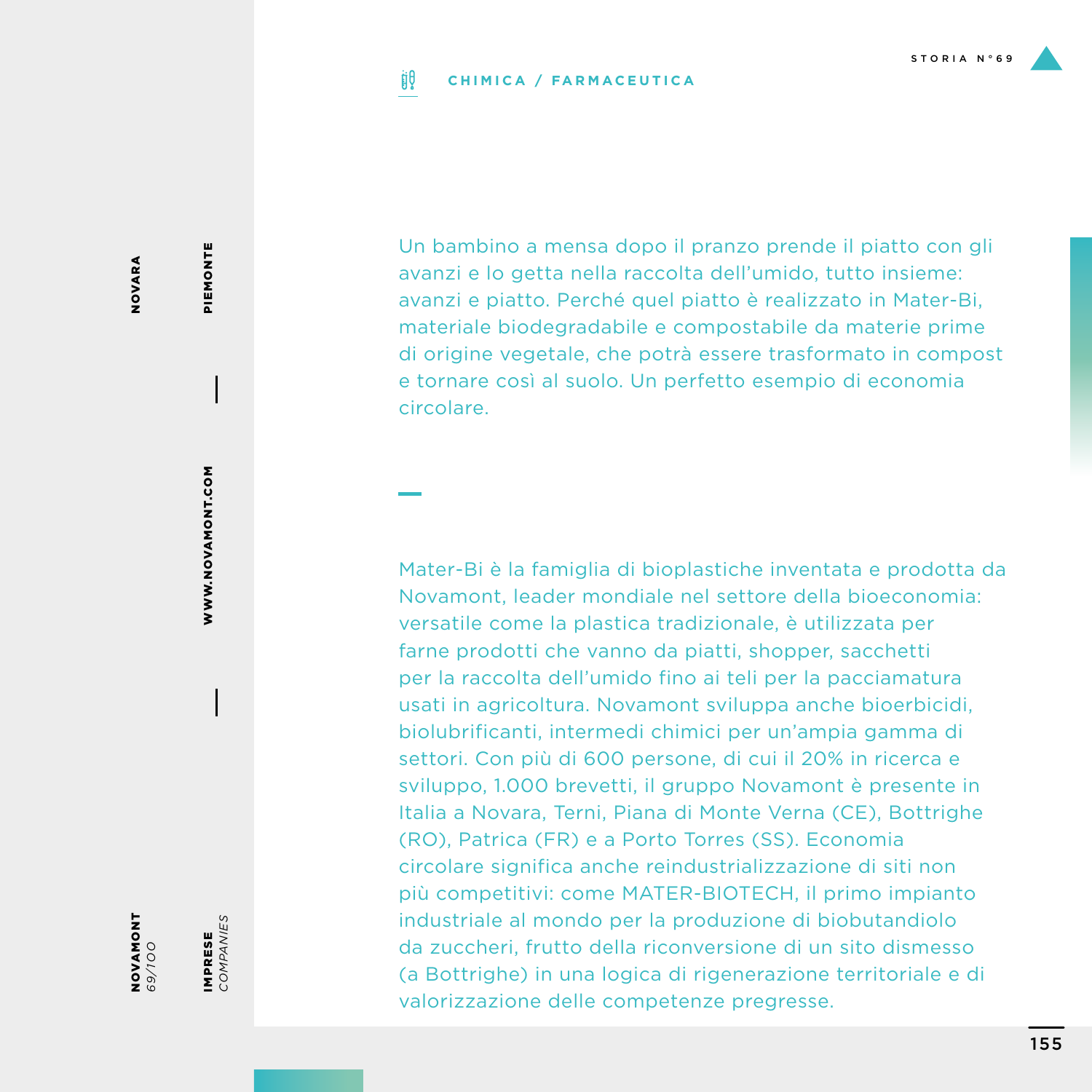### 阐 **CLOTHING AND ACCESSORIES**

NUO~

FRA~

TEL~

BO~

RETTI

L I

VA

The textile district of Prato, Italy, is home to a company called Nuova Fratelli Boretti, which has revitalised a local tradition by engineering a process to regenerate waste from pre-consumer textile processes. In synergy with other companies from the district (Filpucci, Green Line A, Stelloni Collection by Mapei and Filatura C4), it has created a special textile platform and a brand – of which it is the exclusive licensee for the engineering of the raw material – that produces an innovative line of green yarns and fabrics: Re.Verso™.

The cashmere, wool and camel produced by Re.Verso – of certified Global Recycle Standard – have not only reached the shelves of major clothing chains, but have also featured in numerous haute couture collections. Instead of being derived from nature, the raw materials come exclusively from leftover waste from industrial clothing manufacture, creating savings – according to a study by Life Cycle Assessment – of 76% in energy, 89% in water and 96% in  $CO<sub>2</sub>$ : this is the difference between Re.Verso wool and cashmere and virgin versions of the same materials. Plus ... brands and retailers can contribute their own production waste to the Re.Verso™ supply chain in a traceable manner: a striking example of circular economy.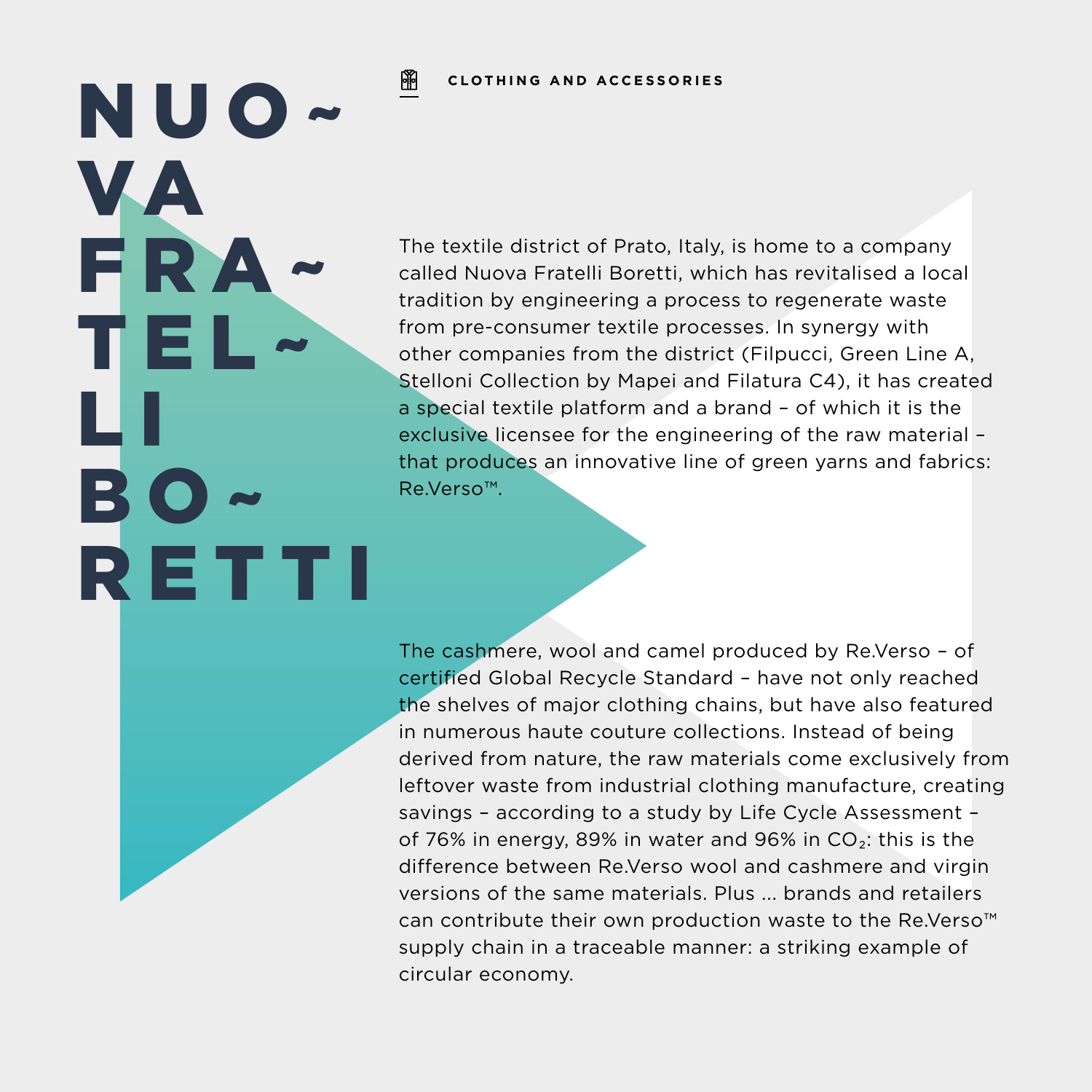### **ABBIGLIAMENTO E ACCESSORIPIP**

MONTEMURLO (PO) MONTEMURLO (PO)

> NUOVA FRATELLI BORETTI *70/1OO*

IMPRESE<br>COMPANIES *COMPANIES* IMPRESE

WWW.NUOVAFRATELLIBORETTI.COM

WWW.NUOVAFRATELLIBORETTI.COM

TOSCANA

TOSCANA

In Italia c'è un'azienda del distretto tessile di Prato, la Nuova Fratelli Boretti, che rinverdendo una tradizione locale ha ingegnerizzato un procedimento per rigenerare gli scarti delle lavorazioni tessili pre-consumo. E ha dato vita, in sinergia con altre aziende del territorio (Filpucci, Green Line A, Stelloni Collection by Mapei e Filatura C4), ad una piattaforma tessile e a un brand (di cui è licenziataria esclusiva per l'ingegnerizzazione della materia prima) unici nel loro genere per una linea di filati e tessuti innovativi green: Re.Verso™.

Il cashmere, la lana ed il camel ingegnerizzati Re.Verso, certificati Global Recycle Standard, sono arrivati negli scaffali delle grandi catene di abbigliamento ma sono anche protagonisti di collezioni di numerosi brand di alta moda. La materia prima non viene prelevata dalla natura ma viene estratta dagli scarti di lavorazione dei capi di abbigliamento per un risparmio, misurato con uno studio di Life Cycle Assessment, del 76% di energia, dell'89% di acqua e del 96% di CO<sub>2</sub>: sta qui la differenza tra materia prima in lana e cashmere Re.Verso e le stesse materie vergini. In più brand e retailer possono conferire i propri scarti di produzione alla supply chain Re.Verso™ in modo tracciabile: un vero esempio di economia circolare.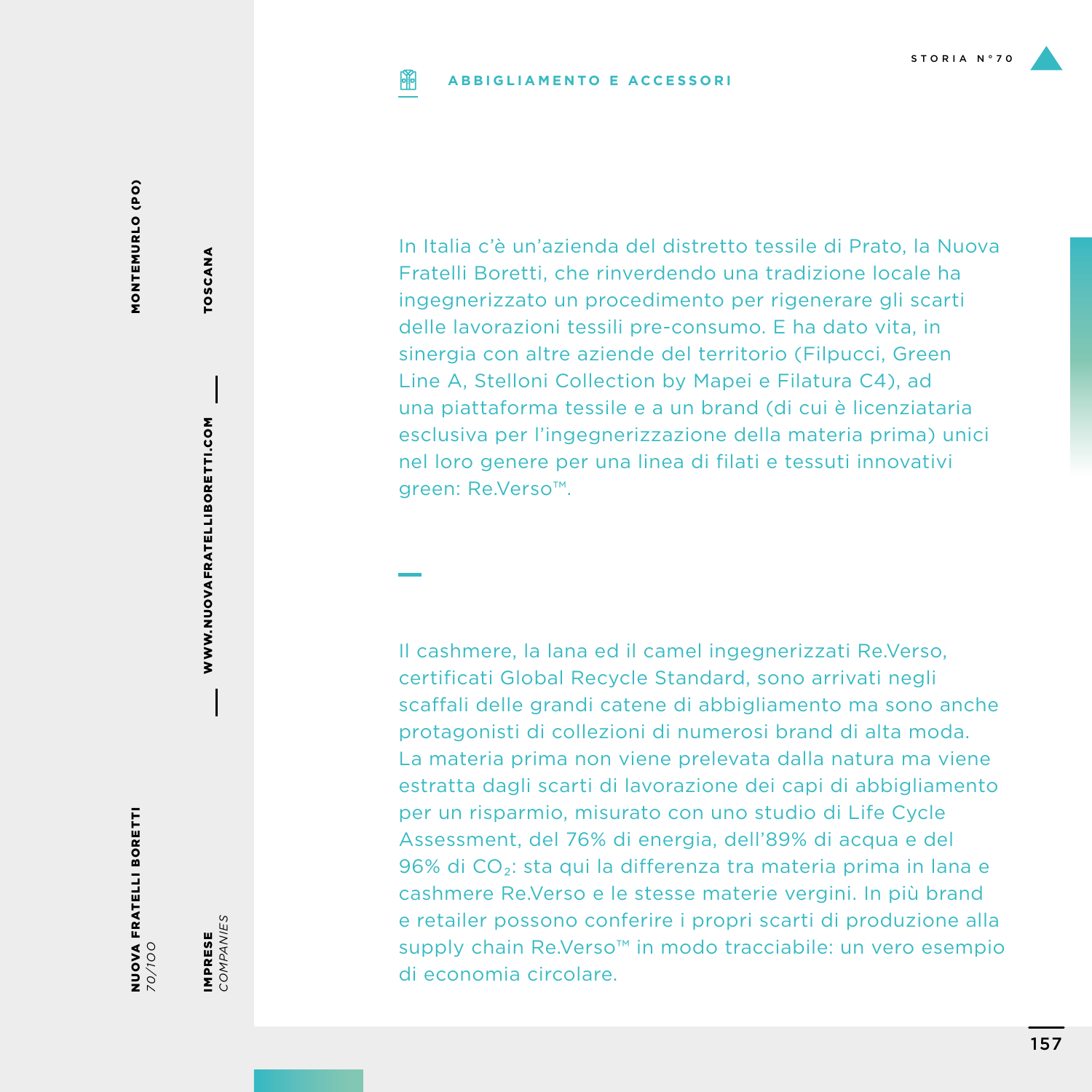OR~

FI~

BER

A N G E

In Italy alone, every year sees the production of about 1 million tons of citrus fruit pulp, an awkward by-product of citrus fruit processing. Its disposal can be a major problem, due to the high cost for the juice-making industry and for the environment. Glimpsing an opportunity where others saw only problems, Adriana Santanocito and Enrica Arena, two young ladies from Catania, developed a virtuous industrial process for transforming this residue into a new resource for fashion.

This led to the launch of Orange Fiber, an Italian company that has patented and produced the world's first fabric made from citrus by-products. This exclusive, silky and impalpable high-quality fabric is conceived for the fashion and luxury sector: combining ethics and aesthetics, beauty and sustainability, it reduces the use of virgin raw material and cuts down on waste production. This Italian excellence has led to another creation, produced by Salvatore Ferragamo in collaboration with Orange Fiber: a capsule collection using citrus fabrics, embellished with prints made by Mario Trimarchi, winner of the 2016 Compasso d'Oro.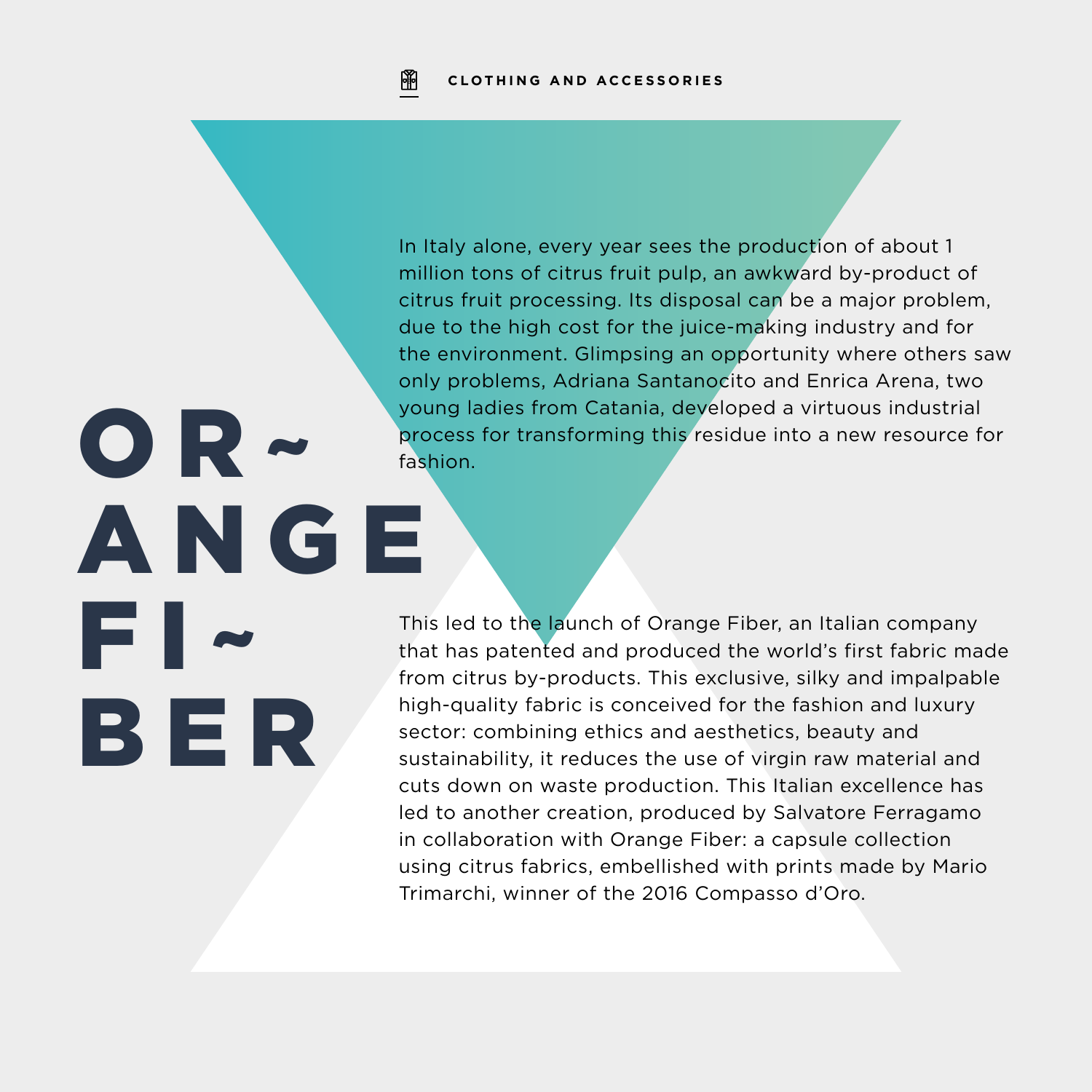### **PIP ABBIGLIAMENTO E ACCESSORI**

Solo in Italia ogni anno si produce circa 1 milione di tonnellate di pastazzo, un sottoprodotto ingombrante della lavorazione degli agrumi il cui smaltimento rappresenta un grosso problema a causa dei suoi elevati costi per le industrie di succhi e per l'ambiente. Cogliendo un'opportunità dove altri vedevano solo un problema, Adriana Santanocito ed Enrica Arena, due ragazze catanesi, hanno sviluppato un processo industriale virtuoso per trasformare questo residuo di lavorazione in una nuova risorsa per il mondo della moda.

Nasce così Orange Fiber, l'azienda italiana che ha brevettato e produce il primo tessuto al mondo creato appunto partendo dai sottoprodotti agrumicoli. Tessuto di alta qualità – esclusivo, setoso e impalpabile – è pensato per il comparto della moda e del lusso: unisce etica ed estetica, bellezza e sostenibilità, abbatte il prelievo di materia prima vergine e riduce la produzione di rifiuti. Da questa eccellenza italiana è partito un altro campione made in Italy, Salvatore Ferragamo che, in collaborazione con Orange Fiber, ha realizzato una capsule collection con i tessuti da agrumi, impreziositi da stampe realizzate da Mario Trimarchi, Compasso d'Oro 2016.

CATANIA CATANIA

IMPRESE *COMPANIES*

IMPRESE<br>COMPANIES

WWW.ORANGEFIBER.IT

WWW.ORANGEFIBER.IT

SICILIA

**SICILIA** 

159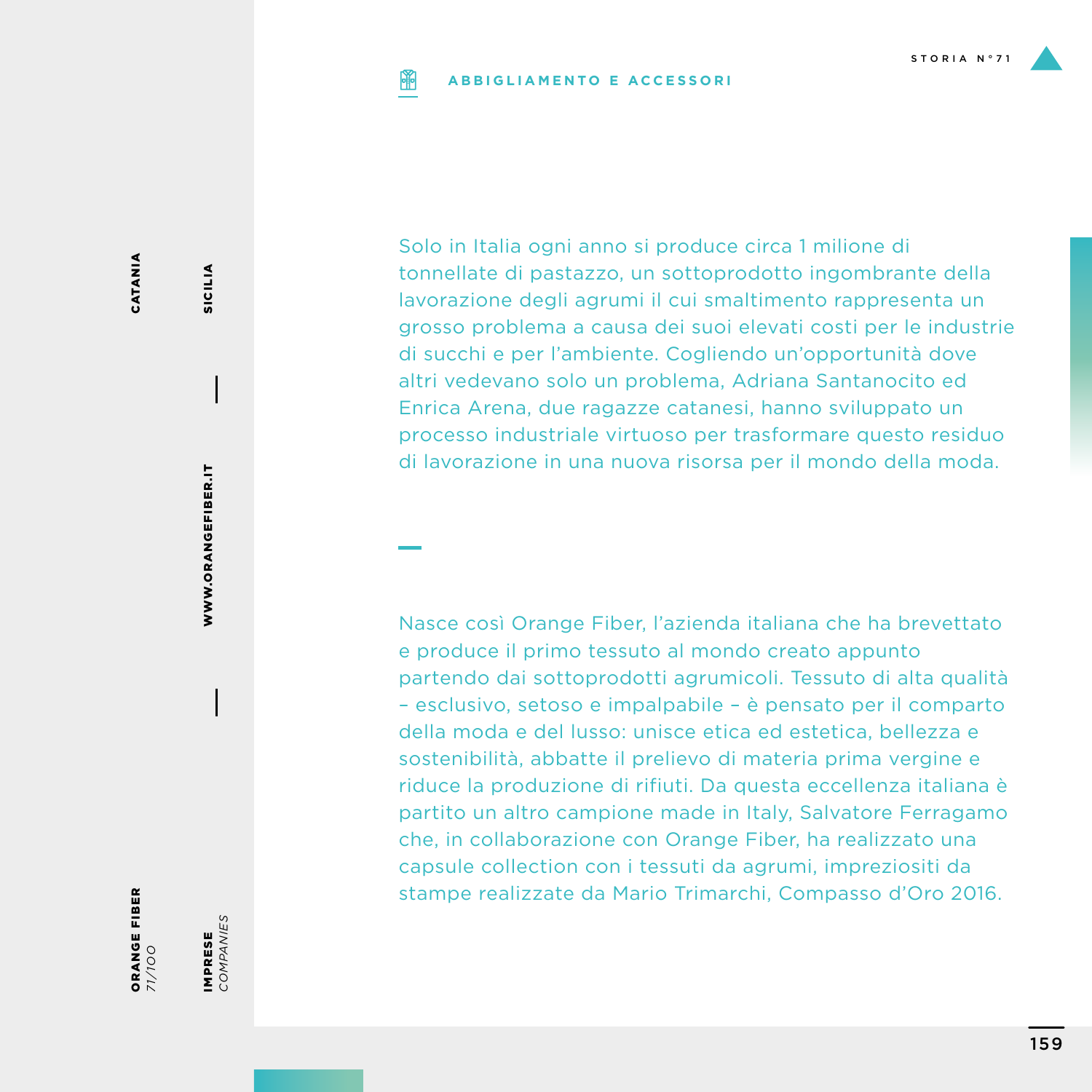

**OSTE** 

FRAN~

R I A

CE~

SCA

N A

Every chef approaches cuisine as art, passion and commitment, but for Massimo Bottura it means more than that. It is also a call to action... not only to create extraordinary dishes but above all to "make the invisible visible". That is the view of the chef whose Osteria Francescana in Modena was awarded first place in 2016 as the best restaurant in the world according to "The World's 50 Best Restaurants".

A cuisine whose food is wedded to an anti-waste philosophy. In 2015, stimulated by the subject of the Milan Expo, Bottura launched the Ambrosian Refectory project. This involved converting an abandoned theatre in Milan into a dining hall with the help of various designers and artists. Here, assisted by other chefs, he transformed food surpluses from Expo's many pavilions into healthy and nutritious meals for people in need. Extending this concept, the chef then undertook another major circularity project, through the non-profit organisation Food for Soul: launched in 2016, this set up refectories based on the one in Milan, firstly in Bologna, then Rio de Janeiro, London and Modena. This has involved numerous chefs producing and distributing thousands of meals recovered from perfectly edible surplus food donated by large retailers and producers, otherwise destined to become waste.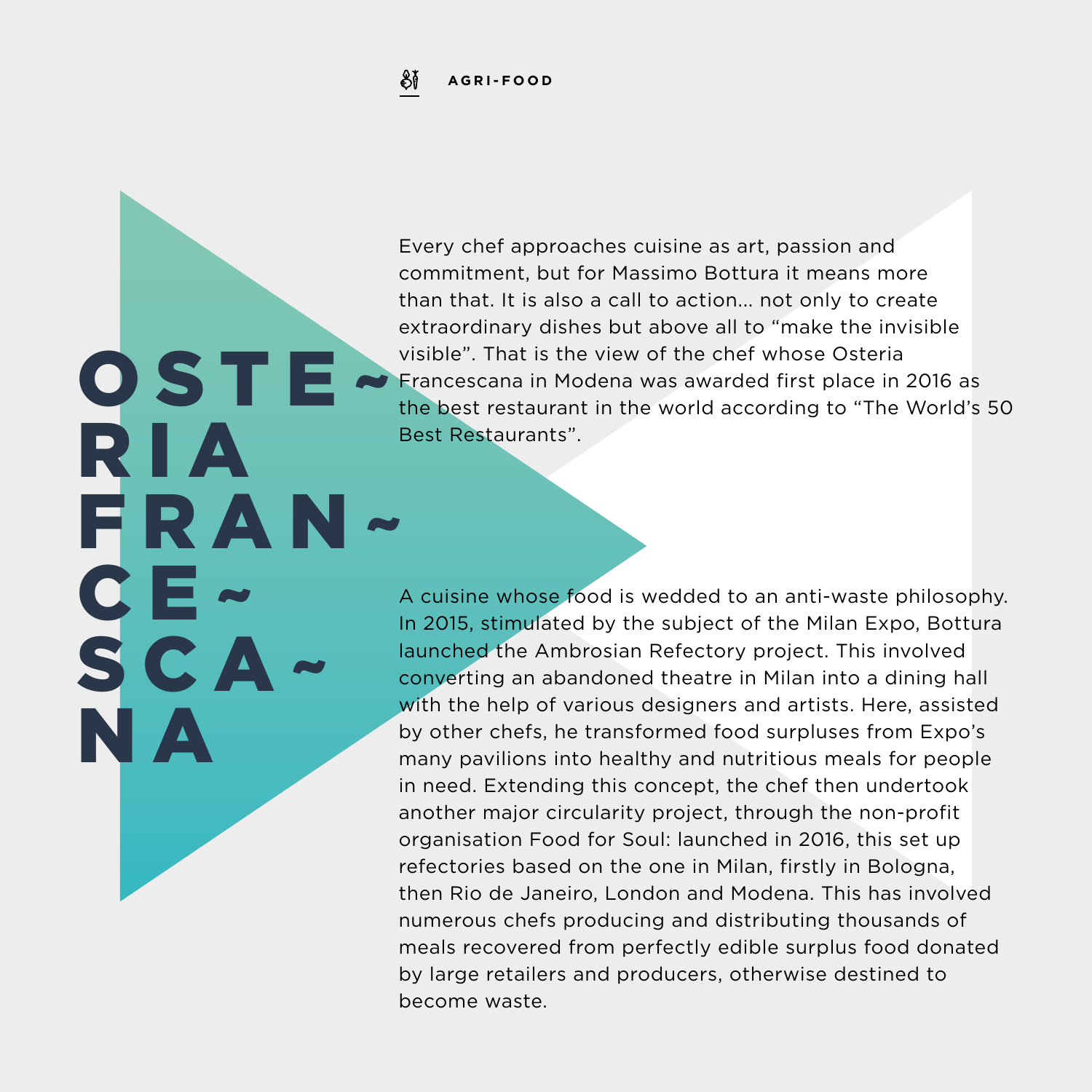### SĬ **AGROALIMENTARE**

Per ogni chef la cucina è arte, passione e impegno, ma per Massimo Bottura è anche qualcos'altro. È una chiamata all'azione, non soltanto per realizzare piatti straordinari, ma soprattutto per "rendere visibile l'invisibile". Questa è la cifra dello chef la cui Osteria Francescana di Modena nel 2016 ha conquistato il primo posto come miglior ristorante del mondo nella classifica mondiale "The World's 50 Best Restaurant".

Una cucina, la sua, nella quale il cibo diventa cultura antispreco. Sollecitato dal tema di Expo 2015, Bottura ha lanciato il progetto del Refettorio Ambrosiano convertendo, con l'aiuto di designer e artisti, un teatro abbandonato di Milano in una mensa dove, supportato da altri colleghi chef, ha trasformato le eccedenze alimentari provenienti dai padiglioni di Expo in pasti sani e nutrienti per persone in stato di necessità. Da questa idea lo chef è partito per intraprendere un'altra grande iniziativa di circolarità attraverso la onlus Food for Soul: nata nel 2016, dà vita a refettori (sul modello di quello milanese) in tutto il mondo, a partire da Bologna, passando per Rio de Janeiro, Londra e Modena. Moltissimi gli chef coinvolti e migliaia i pasti distribuiti recuperando ingredienti perfettamente commestibili in surplus donati dalla grande distribuzione e

dai produttori, destinati altrimenti ad essere gettati.

MODENA MODENA EMILIA ROMAGNA

EMILIA ROMAGNA

IMPRESE *COMPANIES*

IMPRESE<br>COMPANIES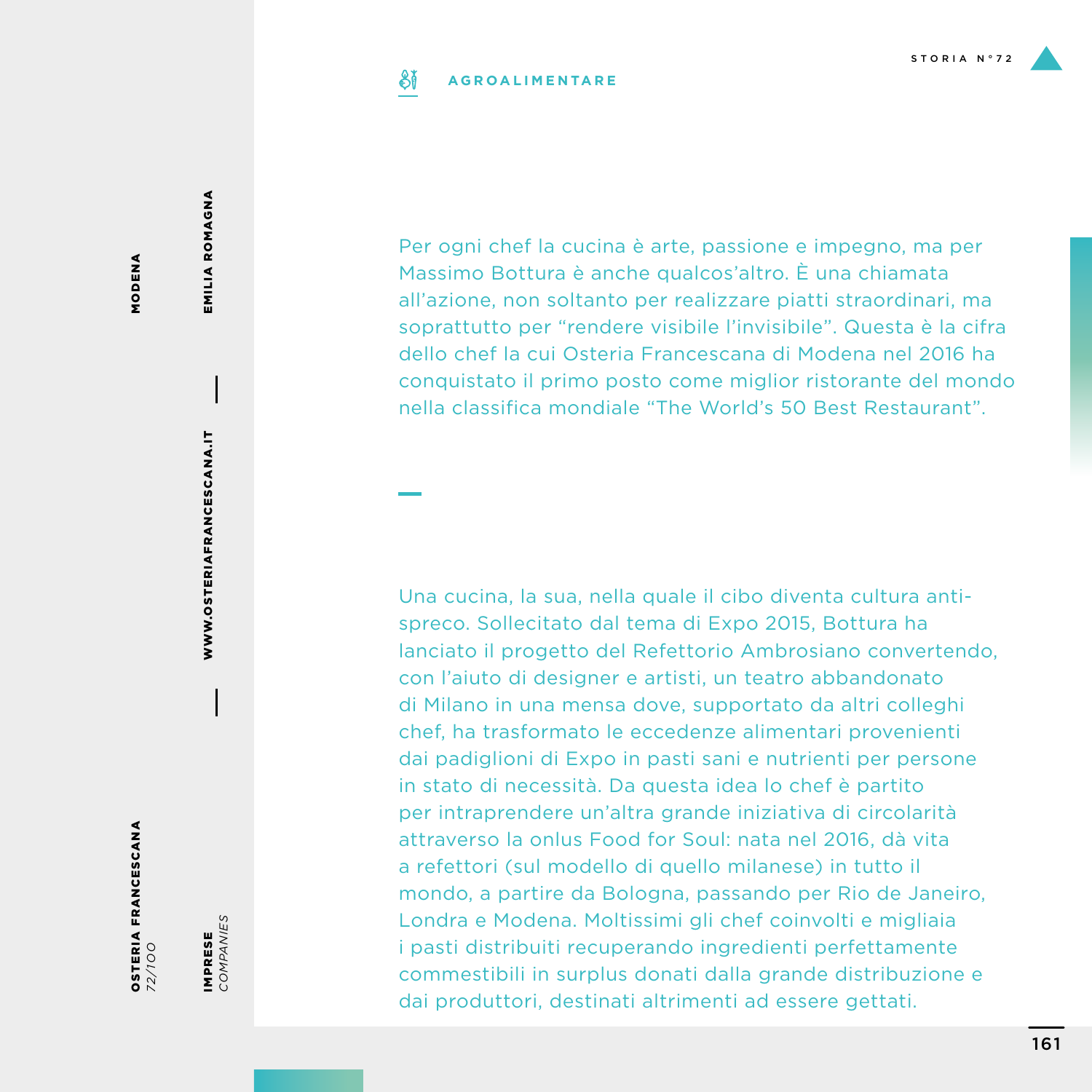OVS

In these times of fast fashion, when one collection follows another so rapidly, and equally rapidly ends up unused and thrown out (the Ellen MacArthur Foundation estimates that one big truck crammed with clothing dumps its contents in a landfill site every second), some people promote the collection, reuse or recycling of discarded clothing. One such example is OVS, Italy's leading brand for women's, men's and children's clothing, with over 1,500 points of sale in Italy and abroad.

In 2017, the brand founded in Venice in 1972 joined the Circular Fashion System Commitment promoted by the Global Fashion Agenda, in order to accelerate the drive towards "circular fashion". Several years earlier, it implemented an ongoing programme for collecting used garments: customers who give back their used clothing in OVS stores receive a discount token to use for buying garments from new collections. All garments are welcomed: thanks to a partnership with ICO, a world leader in fabric recycling, the garments received undergo a selection process. Those still wearable are treated and put on the market as second-hand garments. And those too deteriorated to be reused are broken down into fibres, to be transformed into new raw materials, such as recycled yarn or padding, or used to make new products, such as cleaning cloths.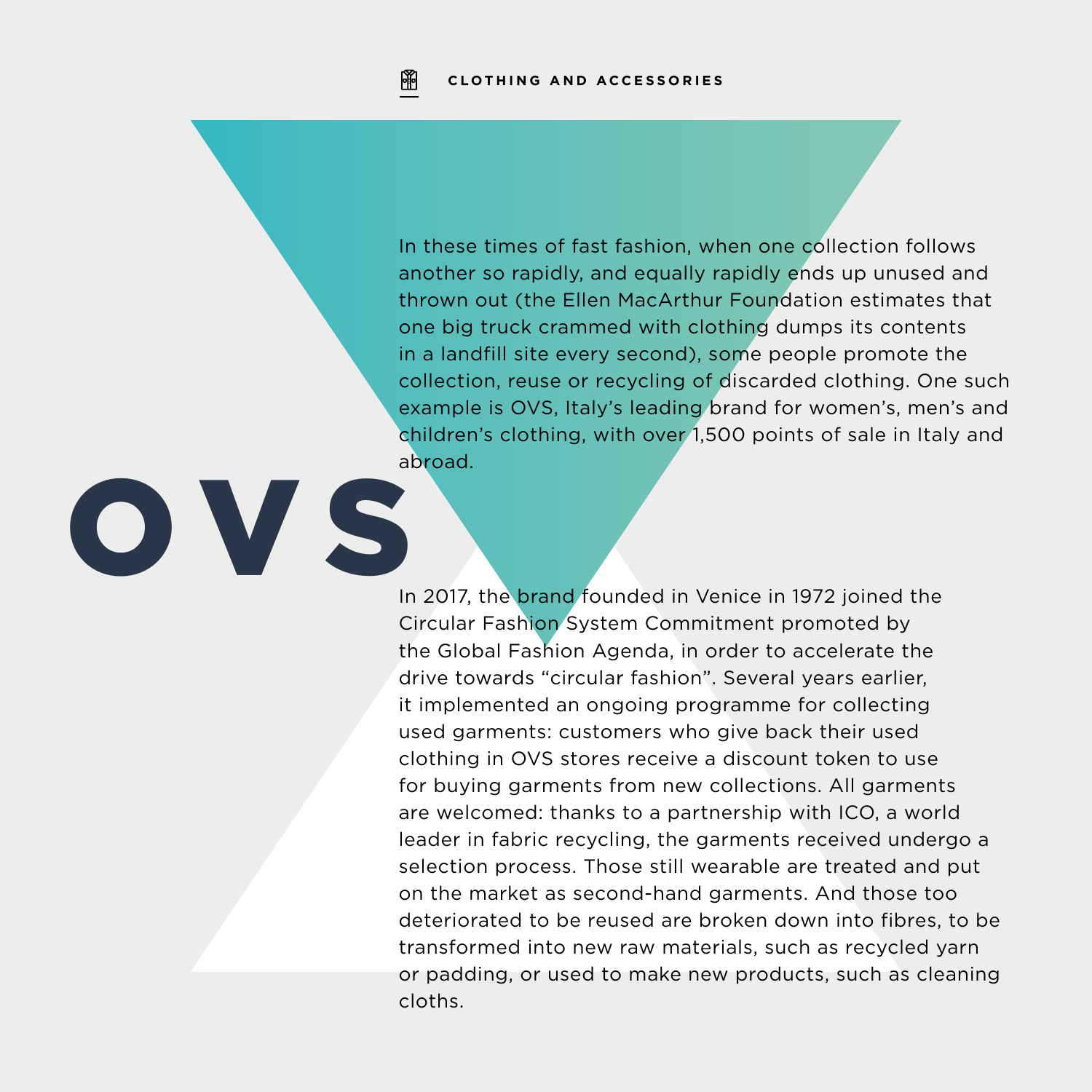### **PIP ABBIGLIAMENTO E ACCESSORI**

In tempi di fast fashion, con collezioni che vengono prodotte sempre più rapidamente e altrettanto rapidamente finiscono tra i rifiuti (la Ellen MacArthur Foundation stima che un tir carico di abiti dismessi finisca in discarica ogni secondo) c'è invece chi promuove la raccolta, il riuso, il riciclo di prodotti di abbigliamento. Lo fa OVS, primo brand italiano di abbigliamento donna, uomo e bambino, con più di 1.500 punti vendita in Italia e nel mondo.

Nel 2017, infatti, il brand fondato a Venezia nel 1972 ha aderito al Circular Fashion System Commitment promosso da Global Fashion Agenda per accelerare la spinta verso una moda "circolare" e già da alcuni anni ha attivato un programma per la raccolta di abiti usati: ai clienti che consegnano i loro vecchi vestiti in negozio viene riconosciuto un buono sconto da spendere nell'acquisto delle nuove collezioni. Ogni abito è ben accetto: grazie alla partnership con I:CO, leader mondiale nel riciclo di prodotti tessili, i capi raccolti sono sottoposti a cernita. Quelli ancora indossabili vengono trattati e rimessi sul mercato come abiti di seconda mano. Quelli in condizioni tali da non permetterne il riutilizzo vengono scomposti in fibre per produrre nuove materie prime, come filati riciclati o imbottiture, oppure trasformati in altri prodotti, ad esempio strofinacci per pulizie.

VENEZIA VENEZIA

> WWW.OVS.IT WWW.OVS.IT

VENETO

VENETO

IMPRESE<br>COMPANIES

IMPRESE *COMPANIES*

OVS *73/1OO*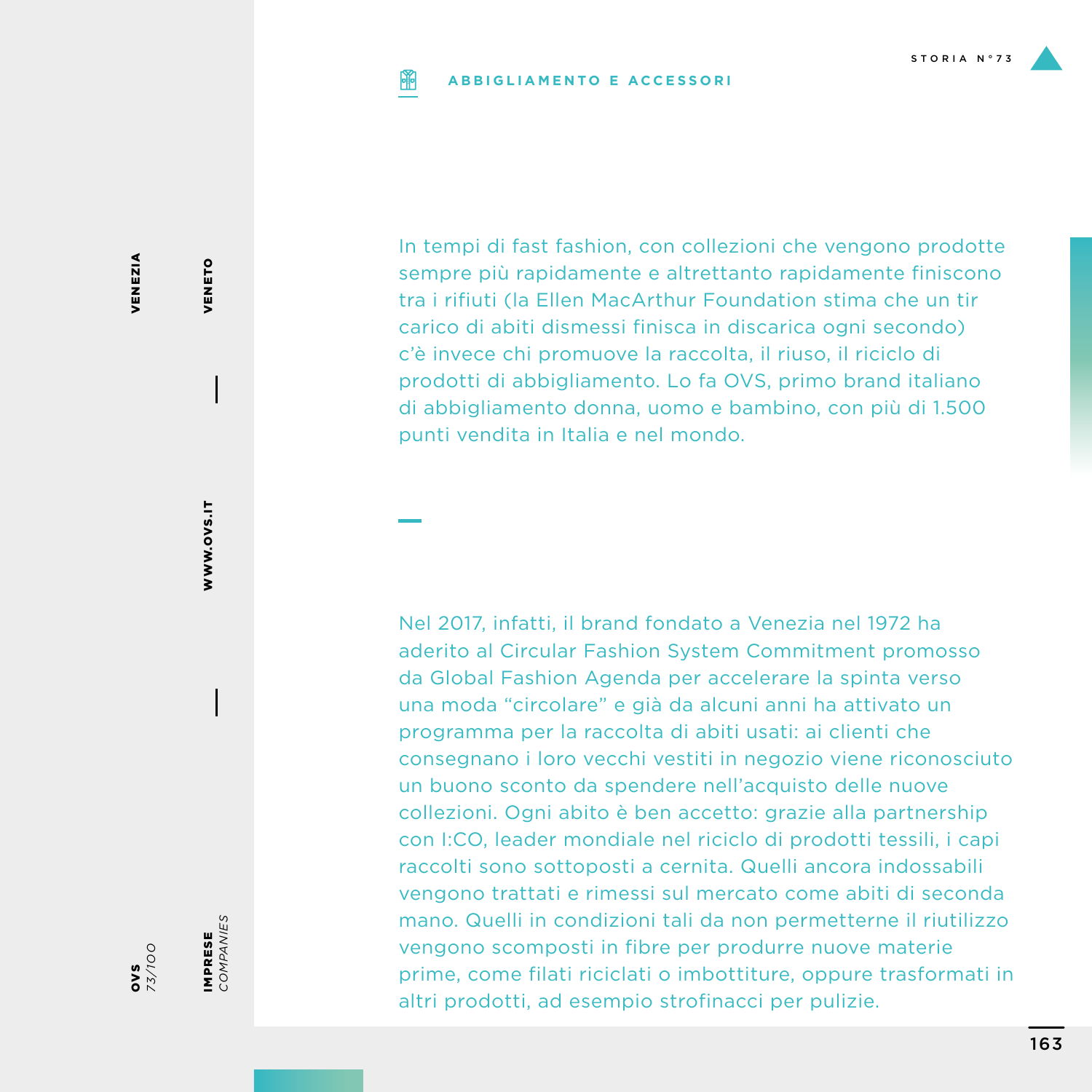### ≪ **INDUSTRIAL AUTOMATION AND OTHER MANUFACTURING**

PA~

A vast amount of goods today are transported on pallets. Improving pallet construction and increasing its sustainability is therefore an innovation with widespread environmental repercussions. This eco-design innovation for new pallets, along with the recovery, repair and resale of used pallets, makes Palm – a large-scale artisan company specialised in working with wood and in the pallet market – one of the champions of Italy's circular economy. Founded in the 1960s, the company is based in Viadana (Mantova) and produces 2.5 million pallets of over 1,500 different types per year: 80,000 m<sup>3</sup> of wood processed, exclusively from certified forests.

> The pallets made by Palm (which drew up the Greenpallet regulations for ecological pallets) are designed to achieve economic savings whilst also reducing environmental impact: they maintain the same performance level but optimise weight and volume. Their efficiency, in other words, regards both their construction phase (less material used) and their usage (lower tare weight means less fuel in transport). Palm has B-Corp certification, and collaborates with Alce Nero, Banca Etica, Campagna Amica di Coldiretti, Libera, the Turin Polytechnic, Slow Food... and many others. Awards received include a Sodalitas Social Award and an Impresa Ambiente prize.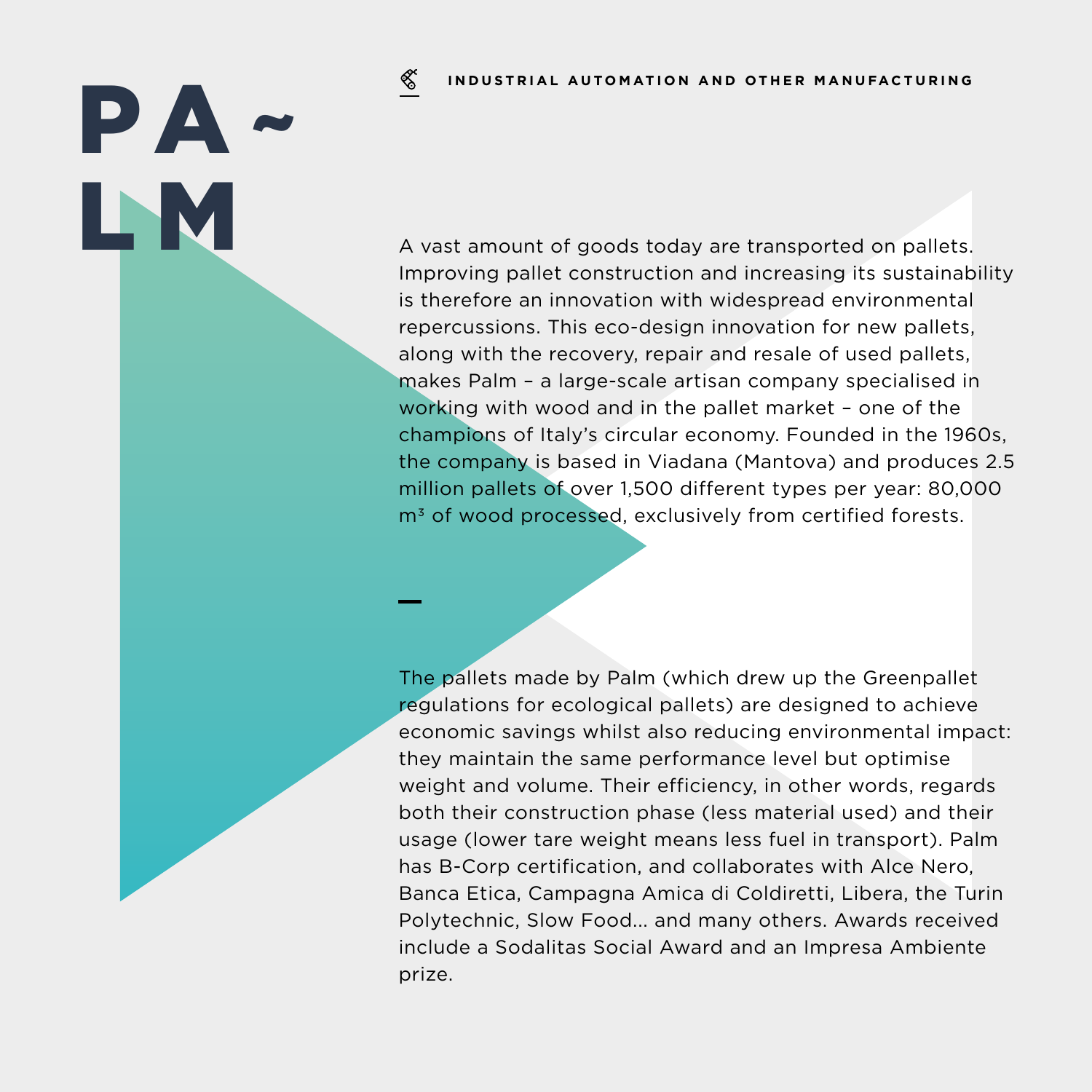### ≪ **AUTOMAZIONE E ALTRE INDUSTRIE MANIFATTURIERE**

Larga parte delle nostre merci viene trasportata su pallet. Migliorare questi prodotti rendendoli più sostenibili rappresenta un'innovazione con potenziali riflessi ambientali su larga scala. Questa innovazione nell'ecodesign del prodotto insieme al recupero, ripristino e commercio di pallet usati fanno di Palm, impresa artigianale impegnata nella lavorazione del legno e nel mercato dei pallet, uno dei campioni dell'economia circolare italiana. Fondata negli anni '60, l'azienda di Viadana (MN) produce 2,5 milioni di pallet (80.000 m3 di legno lavorato) di oltre 1.500 tipi diversi, tutti con legno proveniente da foreste certificate.

I pallet Palm (che ha dato vita al disciplinare per i pallet ecologici Greenpallet) sono progettati per ottenere un risparmio economico e insieme per ridurre l'impatto ambientale: a parità di prestazione ottimizzano peso e volume dell'imballaggio. L'efficienza riguarda dunque sia la fase di produzione (meno materia impiegata) che quella di impiego del prodotto (riducendo la tara, che vuol dire anche meno carburante per il trasporto). Palm, azienda certificata B-Corp, vanta collaborazioni con Alce Nero, Banca Etica, Campagna Amica di Coldiretti, Libera, Politecnico di Torino, Slow Food; ha ricevuto negli anni un premio Sodalitas Social Award e un premio Impresa Ambiente.

LOMBARDIA

**LOMBARDIA** 

IMPRESE<br>COMPANIES IMPRESE

*COMPANIES*

PALM *74/1OO*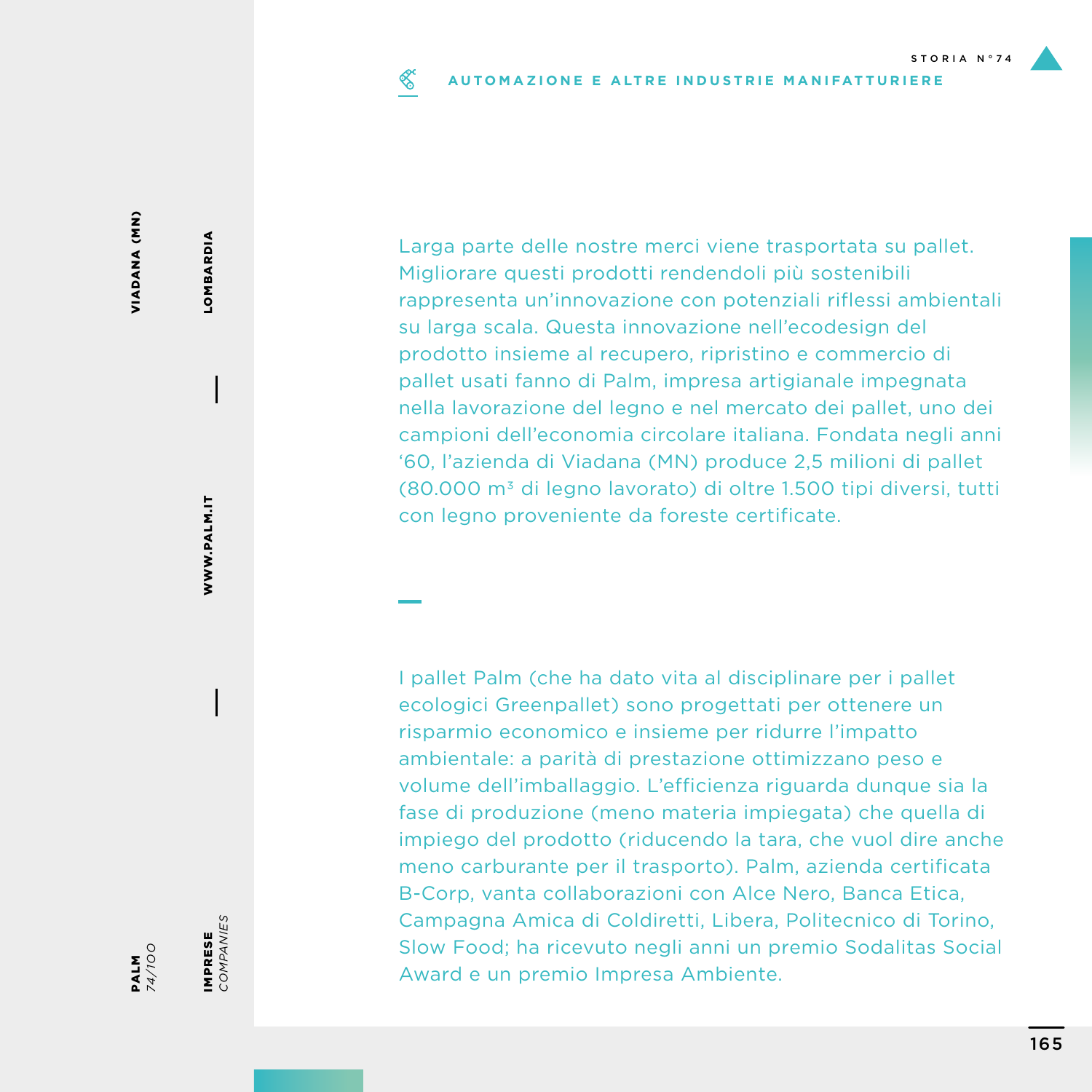

# PAS~ S O N I NA~ TURE

Every year in Italy, thousands of tons of waste is left over from apple production and processing. Seen from a circular economy point of view, this mountain of waste offers tremendous opportunities.

With this perspective, from its base in San Giovanni al Natisone, twenty kilometres from Udine, Passoni Nature has produced designer furniture for over sixty years. These include products made of FSC certified wood with wine finishes, or with natural treatments based not on paints but on oils. And in its constant quest for innovation, Passoni Nature has embraced the circular economy. For example, it uses Pellemela for some of its products instead of leather. Pellemela is an eco-leather made with a sort of flour derived from the scraps (cores and peel) of apples... and the nearby Trentino South Tyrol area is one of Europe's most important apple producers. This biodegradable raw material, obtained from renewable sources, yields a product which replicates the physical and mechanical performance of leather and its aesthetic qualities.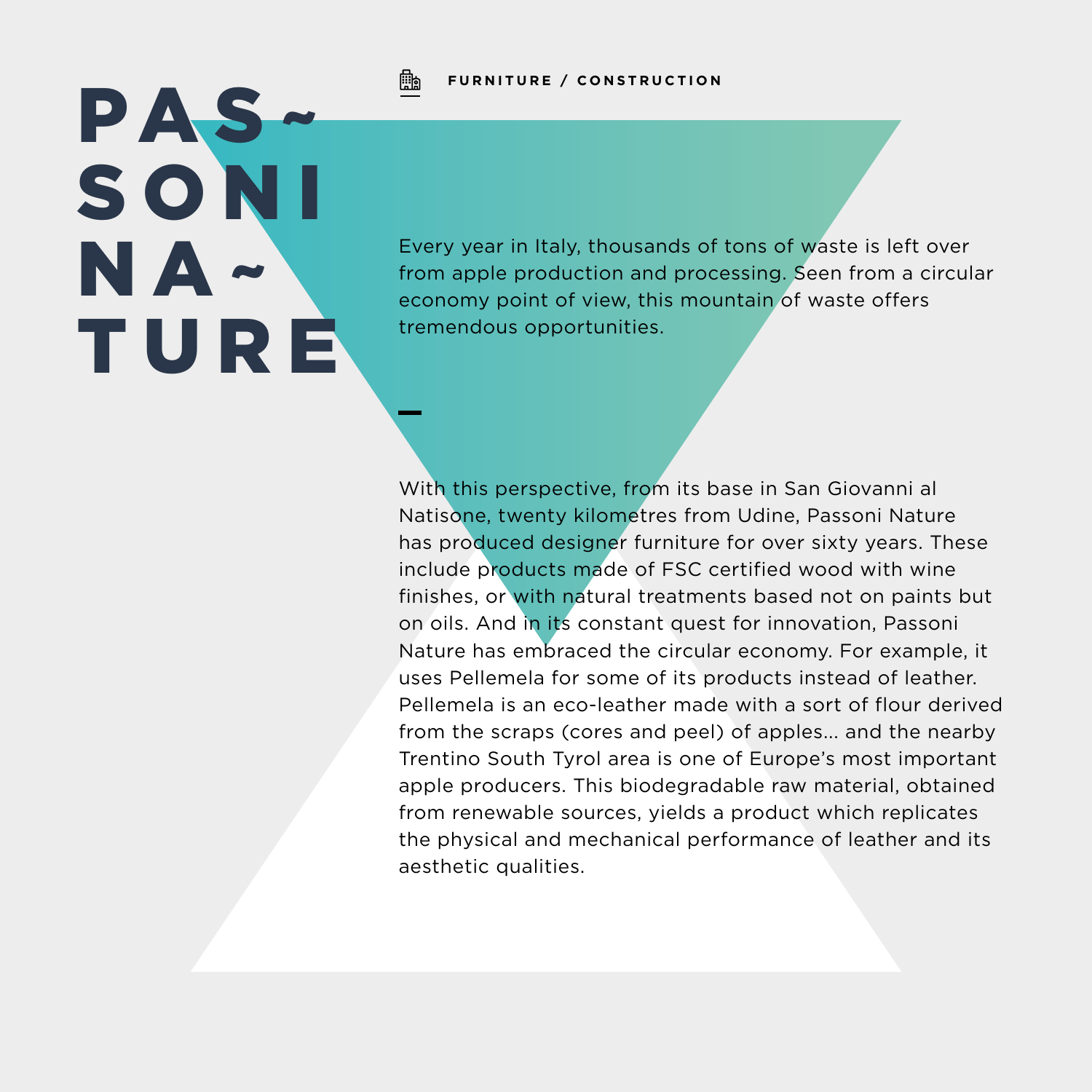# **ARREDO / EDILIZIA**

Dalla produzione e lavorazione delle mele in Italia ogni anno derivano migliaia di tonnellate di scarti. Se guardassimo a questa montagna di rifiuti con gli occhi dell'economia circolare ci vedremmo una grande opportunità.

È quello che ha fatto Passoni Nature: azienda che a San Giovanni al Natisone, venti chilometri da Udine, produce da più di sessant'anni mobili di design. Non solo prodotti in legno certificato FSC con finiture al vino o con trattamenti naturali a base non di vernici ma di olii: nel suo costante percorso di innovazione Passoni Nature ha incontrato l'economia circolare. Per rivestire alcuni dei suoi prodotti, infatti, invece della pelle impiega Pellemela. Pellemela è un'ecopelle per realizzare la quale si impiega farina derivata appunto dagli scarti (torsolo e buccia) delle mele (il vicino Trentino Alto Adige è uno dei maggiori produttori europei di mele). Una materia prima biodegradabile e da fonti rinnovabili da cui si ottiene un prodotto che non rinuncia né alle prestazioni meccanico fisiche della pelle né alla qualità estetica.

FRIULI VENEZIA GIULIA

FRIULI VENEZIA GIULIA

WWW.PASSONINATURE.COM WWW.PASSONINATURE.COM

PASSONI NATURE *75/1OO*

IMPRESE *COMPANIES*

IMPRESE<br>COMPANIES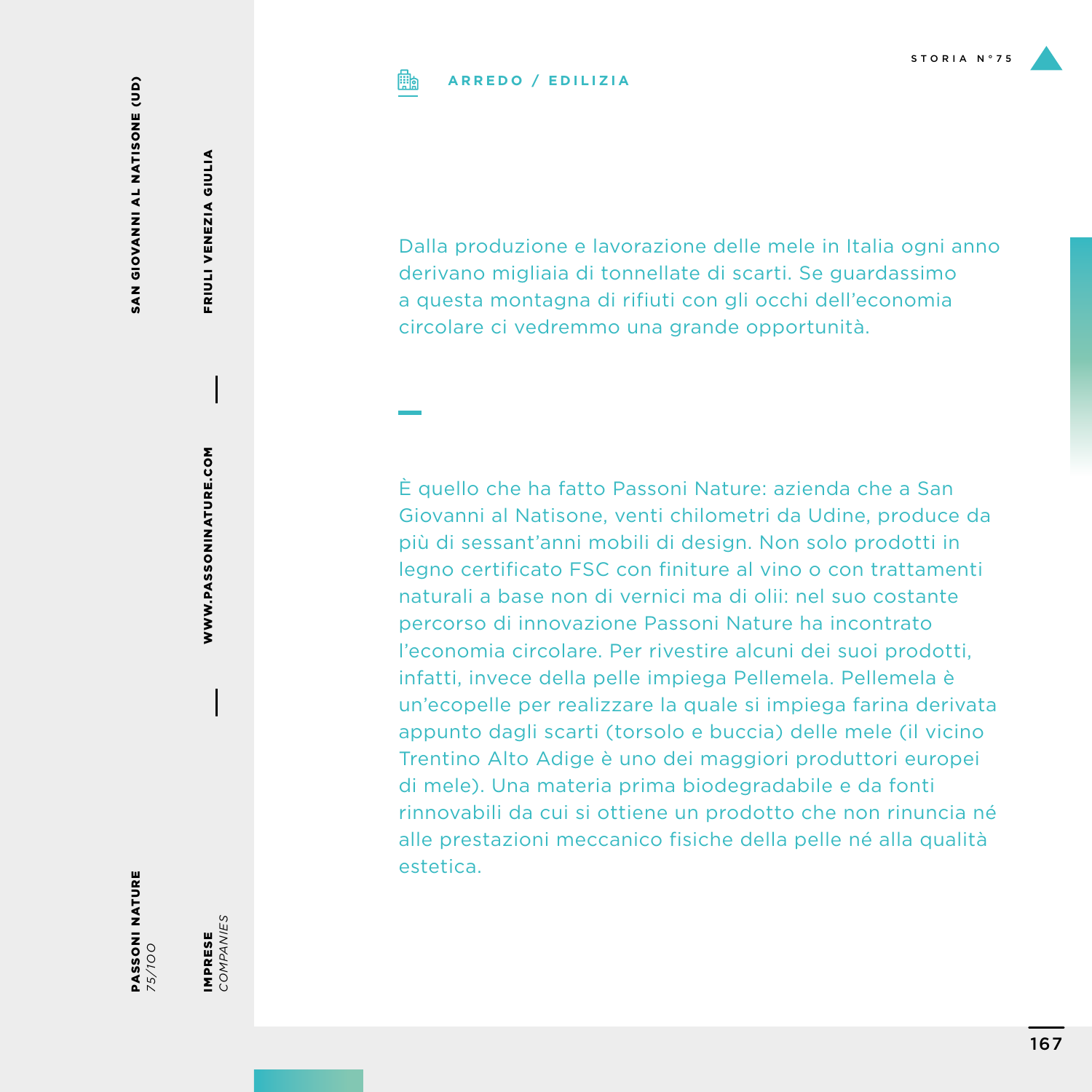POLI~

LIA

PHENO~

Popular Italian tradition has it that wine is good for your blood, and now science confirms that grapes contain a kind of elixir of youth. The key ingredients of this elixir are polyphenols. The beneficial effects of these molecules have been evident for years, but much remains to be learned and tested.

That is Poliphenolia's mission: to further study polyphenols using material and resources from its local territory. The company is located in the hills of Asti, in a UNESCO World Heritage landscape that is home to unique vines and wines. The grape skins and seeds left over from the winemaking process are generally considered as waste to be disposed of, but for Poliphenolia they are precious resources that it employs in order to obtain polyphenols, from which it creates anti-aging creams. These are not just any grape skins: they come from Barbera, Grignolino and Croatina vines, each with its own peculiarities that endow different cosmetic products with different characteristics. Polyphenols from Barbera grapes are used in two creams, one for dry mature skin and the other for young skin; their union with Grignolino grapes leads to a product suitable for sensitive areas of the face, while Croatina polyphenols are used in anti-blemish cream for all skins types.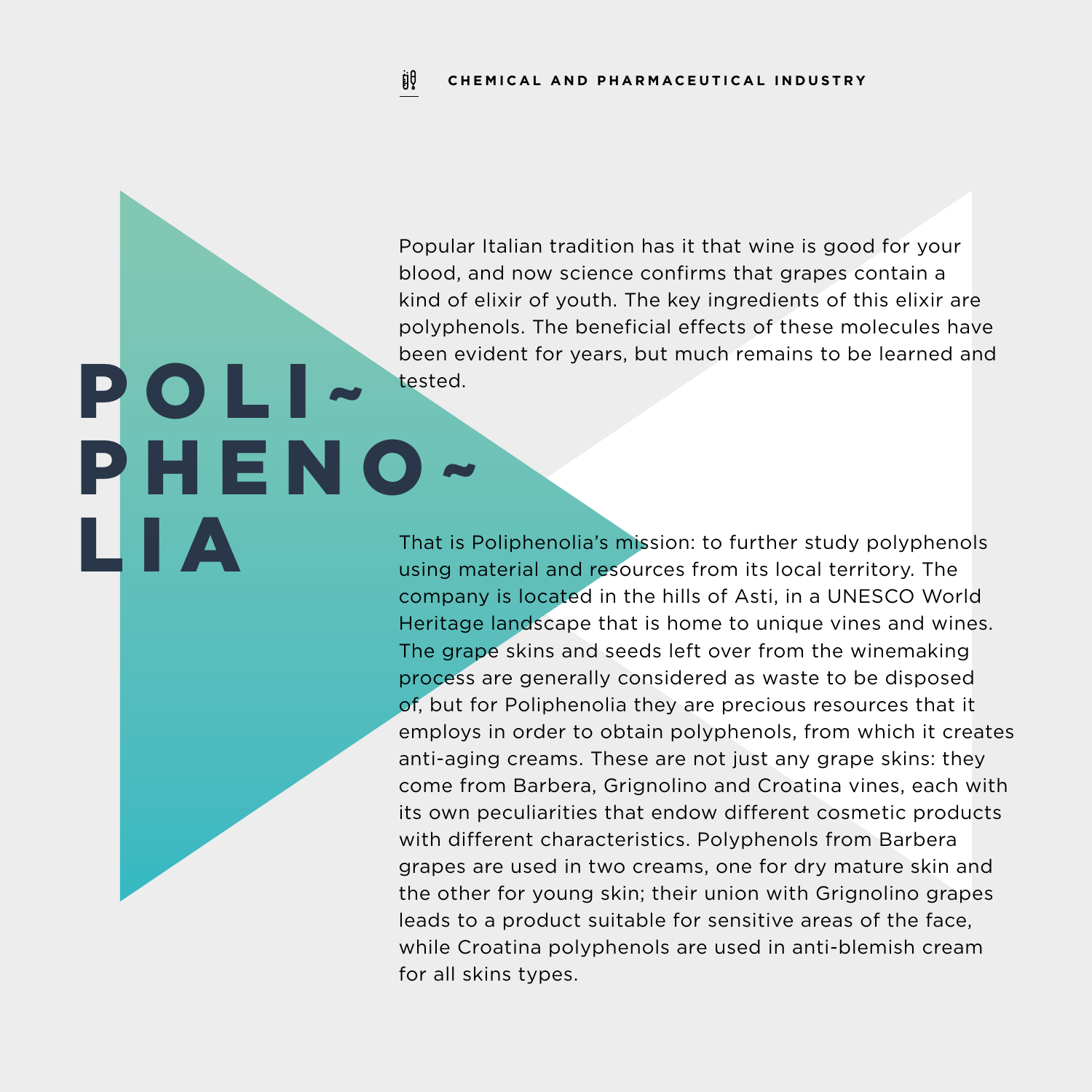### ijθ **CHIMICA / FARMACEUTICA**

PORTACOMARO (AT) PORTACOMARO (AT)

POLIPHENOLIA *76/1OO*

IMPRESE<br>COMPANIES *COMPANIES* IMPRESE

WWW.POLIPHENOLIA.COM

**WWW.POLIPHENOLIA.COM** 

PIEMONTE

PIEMONTE

La saggezza popolare insegna che il vino fa buon sangue, ora la scienza ci dice che nell'uva è contenuto uno straordinario elisir di giovinezza. L'ingrediente essenziale di questo elisir sono i polifenoli. Da anni si conoscono gli effetti benefici della loro azione, ma ancora c'è molto da scoprire e da sperimentare.

Poliphenolia nasce per questo: approfondire lo studio di queste molecole partendo dal territorio e dalle sue risorse. L'azienda sorge infatti tra le colline astigiane, in quel paesaggio dichiarato dall'UNESCO patrimonio dell'umanità, terra di vitigni unici e di vini eccellenti. Se per molti le bucce e i semi dell'uva residui del processo di vinificazione sono solo rifiuti organici da smaltire, per Poliphenolia costituiscono vere miniere di risorse: da essi ottiene infatti polifenoli con cui realizzare creme anti-invecchiamento. Non bucce di uve qualsiasi, ma residui della vinificazione di Barbera, Grignolino, Croatina, ognuna con le sue peculiarità che conferiscono ai prodotti cosmetici caratteristiche diverse e specifiche. I polifenoli dell'uva Barbera vengono formulati in due prodotti, uno per pelli secche e mature e l'altro per pelli giovani; dall'unione con quelli di Grignolino un prodotto adatto per le zone sensibili del viso, mentre dalla Croatina prende vita la crema antimacchie per tutte le pelli.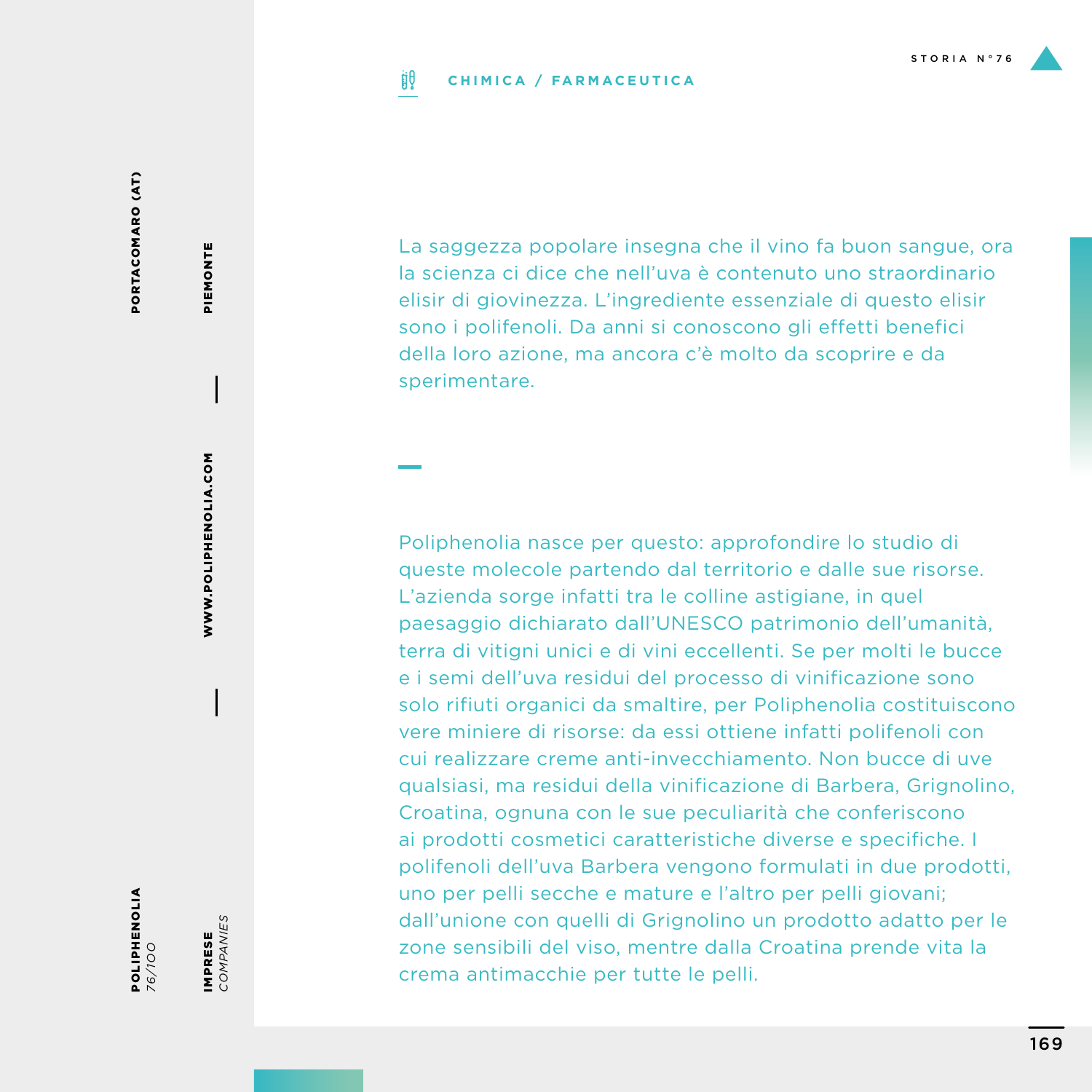### ிி **DESIGN AND RESEARCH**

POLI~ TECNI~ C O D I TORI~ N O

The circular economy is already part of our lives, and will increasingly continue to be so thanks to the progressive abandonment of the paradigm of the linear economy. The "RETRACE" project (A Systemic Approach for Regions Transitioning towards a Circular Economy), is financed by the EU and coordinated by Department of Architecture and Design of Politecnico di Torino. Its aim is to accompany this transition by providing local governance bodies with the right tools to tackle the process. RETRACE was launched in 2016 and will conclude in 2020. It involves five European nations and various public and private bodies in a study of local potential and critical problems regarding the circular economy.

The project intends to encourage a systematic approach which instead of limiting itself to single aspects, considers the overall context as a method for developing policies for facilitating the transition. This approach has consistently been favoured by the Polytechnic, as can be seen in its Master of Science course in Systemic Design. RETRACE will identify various good practices in the participating nations and will apply a holistic analysis of regional situations in order to understand the strengths to exploit and the weaknesses to improve on, in preparation for the definition of regional development plans (www.interregeurope.eu/ retrace).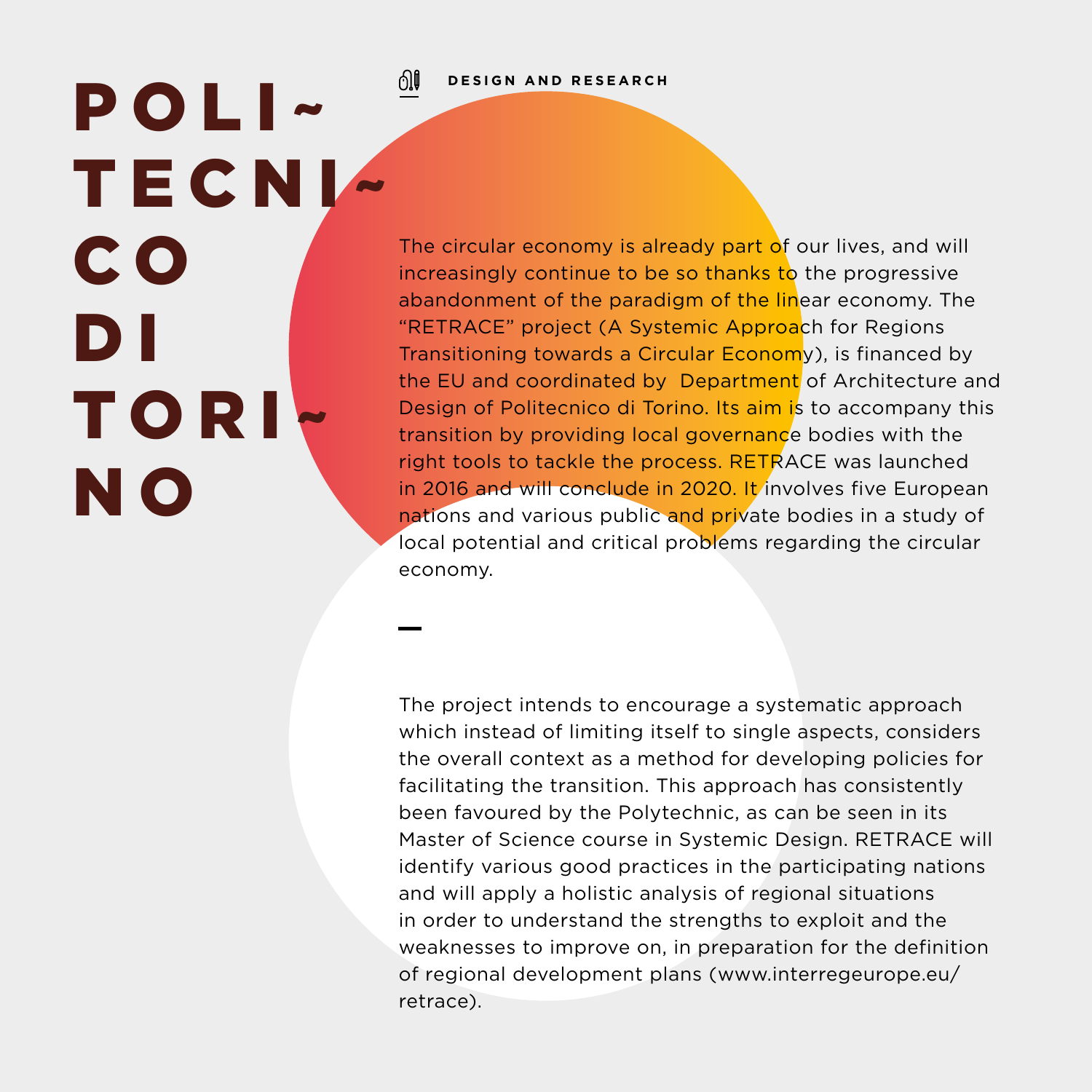### ி **DESIGN E RICERCA**

**TORINO** TORINO

POLITECNICO DI TORINO *77/1OO* CENTRI DI RICERCA / UNIVERSITÀ *RESEARCH CENTERS / UNIVERSITIES*

CENTRI DI RICERCA / UNIVERSITÀ<br>RESEARCH CENTERS / UNIVERSITIES

WWW.POLITO.IT

WWW.POLITO.IT

PIEMONTE

PIEMONTE

L'economia circolare è già parte integrante della nostra vita e lo sarà sempre di più con il progressivo abbandono del paradigma dell'economia lineare. Il progetto "RETRACE" (A Systemic Approach for Regions Transitioning towards a Circular Economy), finanziato dall'Unione Europea e coordinato dal Dipartimento di Architettura e Design del Politecnico di Torino, vuole accompagnare questa transizione fornendo alla politica locale gli strumenti giusti per affrontarla. RETRACE ha preso avvio nel 2016 e terminerà nel 2020, coinvolgendo 5 Paesi europei e realtà pubbliche e private in uno studio su potenzialità e criticità locali nell'ottica dell'economia circolare.

Il progetto intende promuovere un approccio sistemico, che non si limita ai singoli aspetti ma li considera nel loro insieme, come metodo per elaborare politiche finalizzate alla transizione. Un approccio che il Politecnico abbraccia da tempo come testimonia il corso di Laurea Magistrale in Design Sistemico proposto dall'Ateneo. RETRACE individuerà alcune good practices presenti nei Paesi partecipanti e analizzerà in modo olistico le situazioni territoriali per comprendere punti di forza da cui partire e punti di debolezza da migliorare in vista della redazione di piani di sviluppo regionale (www.interregeurope.eu/retrace).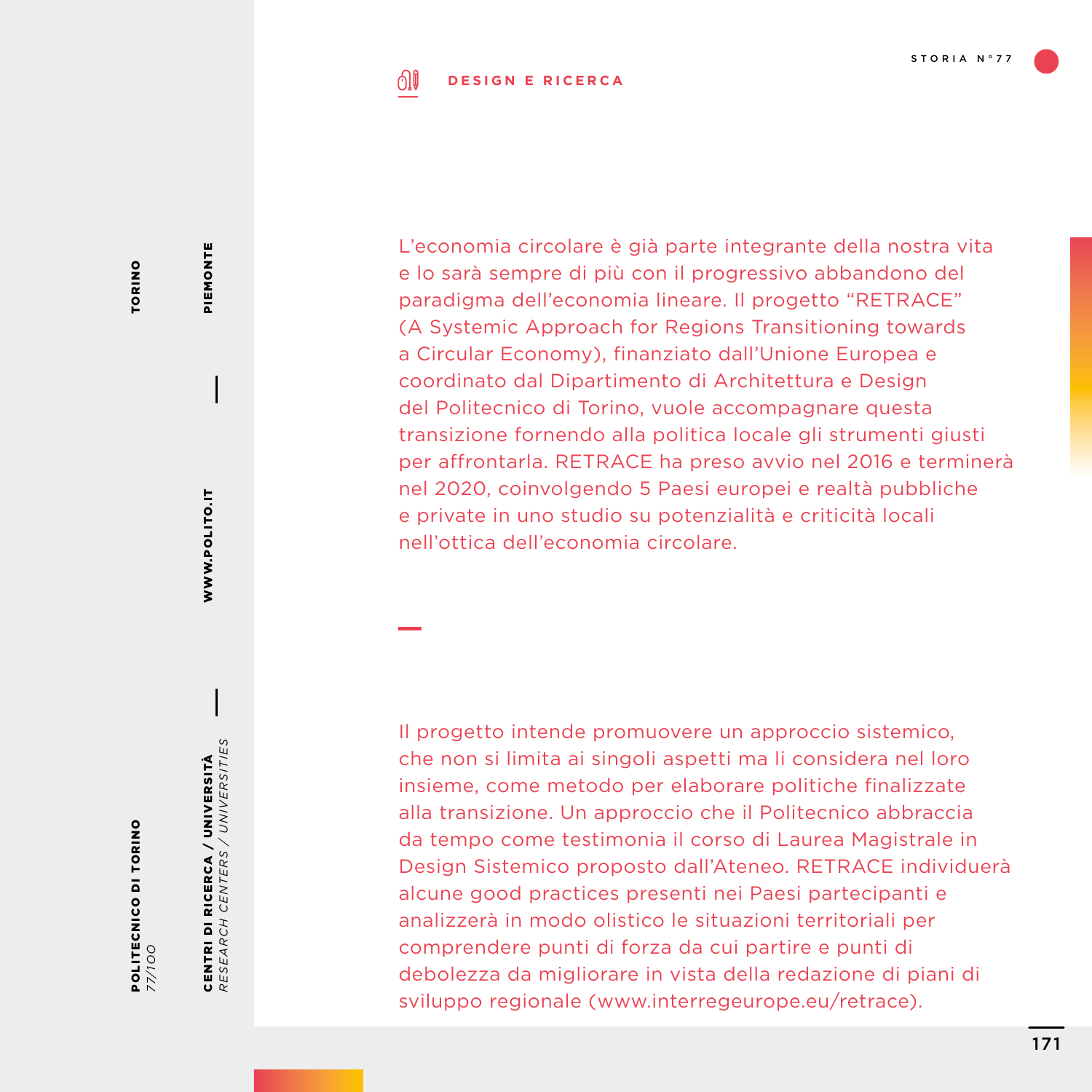When you throw an empty plastic mineral water bottle into a waste sorting bin, try imagining that it could become part of your next ski suit or tracksuit: a good example of circular economy. Sportswear is a sector where considerable use is made of polyester yarns recycled from PET plastic... used in common drinks bottles. Compared to virgin polyester, 1 kg of recycled PET not only gives plastic a second life, it also consumes less energy (-45%) and reduces  $CO<sub>2</sub>$  emissions by up to 3 kg.

# RADICI GROUP

RadiciGroup produces synthetic yarns, both virgin and recycled. As well as being Europe's second-largest polyester manufacturer (24,000 tons per year), it is also the second polyamide producer (210,000 tons): these are two of the most utilised synthetic materials in the automotive, clothing and furnishings industries. Nylon too can be "reborn" several times: when eco-designed clothing items made entirely from polyamide reach the end of their lifetimes they can be broken down and processed mechanically in order to produce plastic materials. The Group's goal is to contribute to a more sustainable textile industry without using chemical recycling. A choice which every year leads to a reduction of 92,000 tons of CO<sub>2</sub>, which otherwise would have needed 4 million trees to absorb it. Thereby saving 9 million Euros.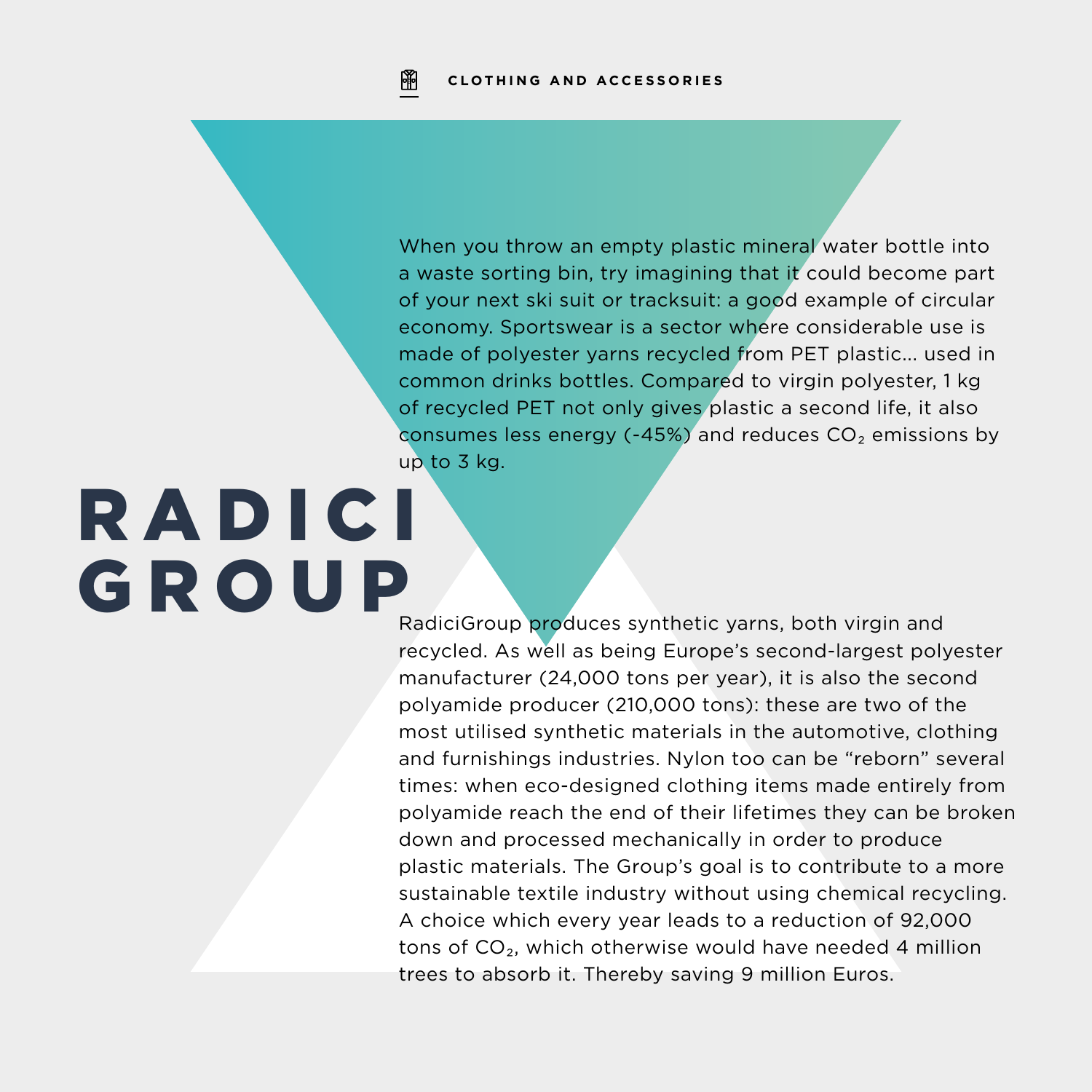### **PIP ABBIGLIAMENTO E ACCESSORI**

GANDINO (BG) GANDINO (BG)

RADICIGROUP *78/1OO*

WWW.RADICIGROUP.COM

WWW.RADICIGROUP.COM

LOMBARDIA

LOMBARDIA

IMPRESE<br>COMPANIES *COMPANIES* IMPRESE

Quando gettate una bottiglietta d'acqua vuota nella raccolta differenziata provate a pensare che potrebbe diventare la prossima maglia per lo sci o per il running che comprerete. Questa è economia circolare. L'abbigliamento sportivo è uno dei settori in cui si utilizzano filati in poliestere ottenuti dal riciclo del PET, le comuni bottiglie di plastica. Rispetto al poliestere vergine, 1 kg di PET riciclato non solo dà una seconda vita alla plastica, ma richiede meno energia (-45%) e consente di emettere fino a 3 kg di  $CO<sub>2</sub>$  in meno.

RadiciGroup produce filati sintetici, vergini o da riciclo. Oltre a essere il secondo produttore europeo di poliestere (24 mila t/anno) è anche il secondo produttore di poliammide (210 mila t), due tra i materiali sintetici più usati nell'automotive, nell'abbigliamento e nell'arredamento. Anche il nylon può "rivivere" più volte: un capo di abbigliamento progettato secondo l'eco-design e realizzato interamente in poliammide a fine vita può essere "macinato" e lavorato meccanicamente per produrre materia plastica. Contribuire a un'industria tessile sostenibile – senza avvalersi del riciclo chimico - è l'obiettivo del Gruppo. Una scelta che permette ogni anno di risparmiare 92 mila t di CO₂, per il cui assorbimento servirebbero oltre 4 milioni di piante. Con un risparmio di 9 milioni di euro.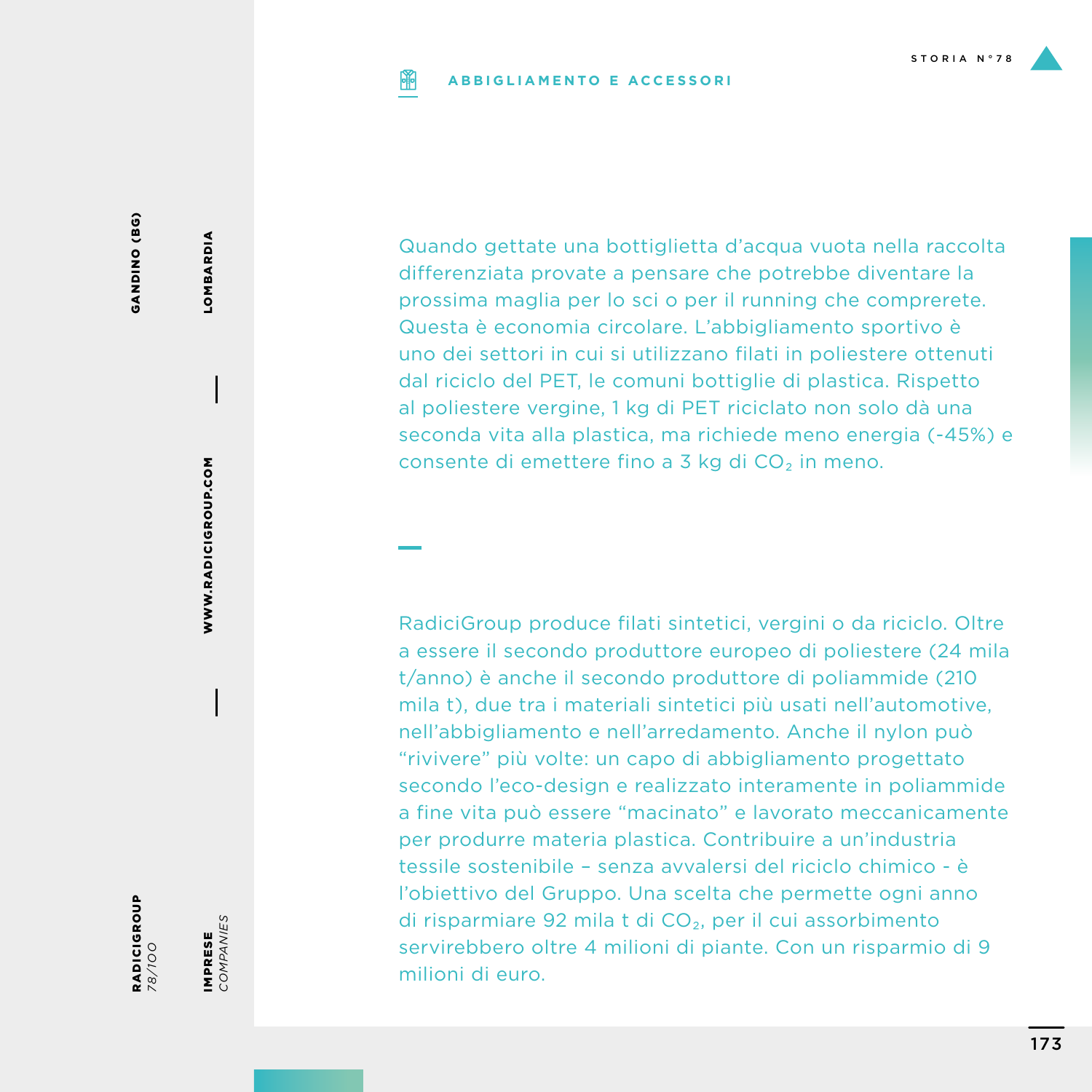阐 **CLOTHING AND ACCESSORIES**

This story begins in 1990, continues through many years of experiments and growth, and produces endings full of opportunities for people and things. The ALPI Cooperative has been operative in Trento for over 25 years now, and one of its missions is to create work opportunities for fragile people, turning difficult personal stories into resources for society and employment possibilities. This concept led to another: there are people who need new dimensions, and there are materials wasted in producing new things whilst old ones are wasted in landfills.

This led to another idea: the REDO Upcycling brand, which creates objects and accessories from all kinds of materials and objects destined to be thrown away, especially fabrics, shoe components, tarpaulins, advertising banners, disused hospital items and obsolete objects discarded by companies. This is how ALPI's many years of experience in tailoring, combined with various designers and sector professionals, gave rise to sustainable production methods and jobs, whereby waste is reborn as bags, backpacks, chairs or benches. Unique design pieces are produced, for example the casual bags and shoe bags recently created in collaboration with Marcialonga and the Fiemme Ski World Cup, made from banners and race bibs used in the ski races in Val di Fiemme.

UPCY~ CLING

RE~

D N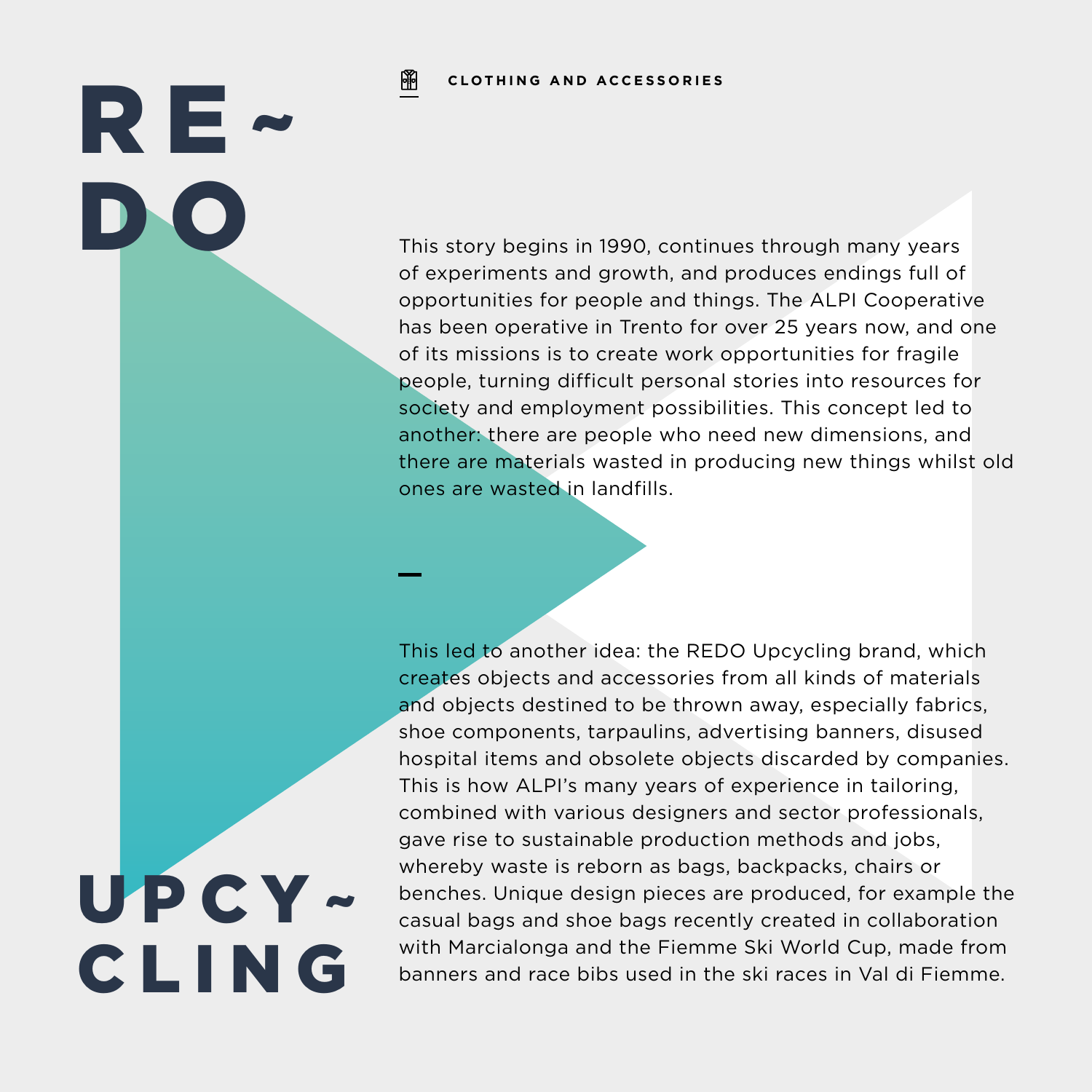### **ABBIGLIAMENTO E ACCESSORIPIP**

TRENTO TRENTO

> WWW.REDOUPCYCLING.COM WWW.REDOUPCYCLING.COM

TRENTINO ALTO ADIGE

TRENTINO ALTO ADIGE

*79/1OO*

REDO UPCYCLING

IMPRESE<br>COMPANIES *COMPANIES* IMPRESE

Questa storia inizia nel 1990, passa per anni di sperimentazioni e crescita e finisce con nuove opportunità per gli oggetti e per le persone. La Cooperativa ALPI opera a Trento da più di 25 anni, lo fa cercando di creare opportunità di lavoro per persone fragili, valorizzando ogni storia personale come una risorsa per la società ed un'occasione di ripartenza lavorativa. Da qui un pensiero: non solo persone in cerca di una nuova dimensione ma anche tanti materiali sprecati per produrre cose nuove mentre quelle vecchie finiscono in discarica.

E un'idea: il marchio REDO Upcycling con il quale si realizzano oggetti e accessori da ciò che sarebbe destinato ad essere gettato, in particolare tessuti, componenti per calzature, teloni, banner pubblicitari, ausili ospedalieri dismessi e quanto viene scartato dalle aziende perché fuori standard. È così che l'unione tra l'esperienza pluriennale in ambito sartoria di ALPI con alcune collaborazioni con designer e professionisti del settore hanno dato vita ad una produzione sostenibile dove i materiali non più utili diventano borse, zaini, sedie, panchine. Tutti pezzi dal design unico, come le borse casual e i sacchetti portascarpe recentemente realizzati in collaborazione con Marcialonga e Fiemme Ski World Cup utilizzando striscioni e pettorali delle gare sciistiche in Val di Fiemme.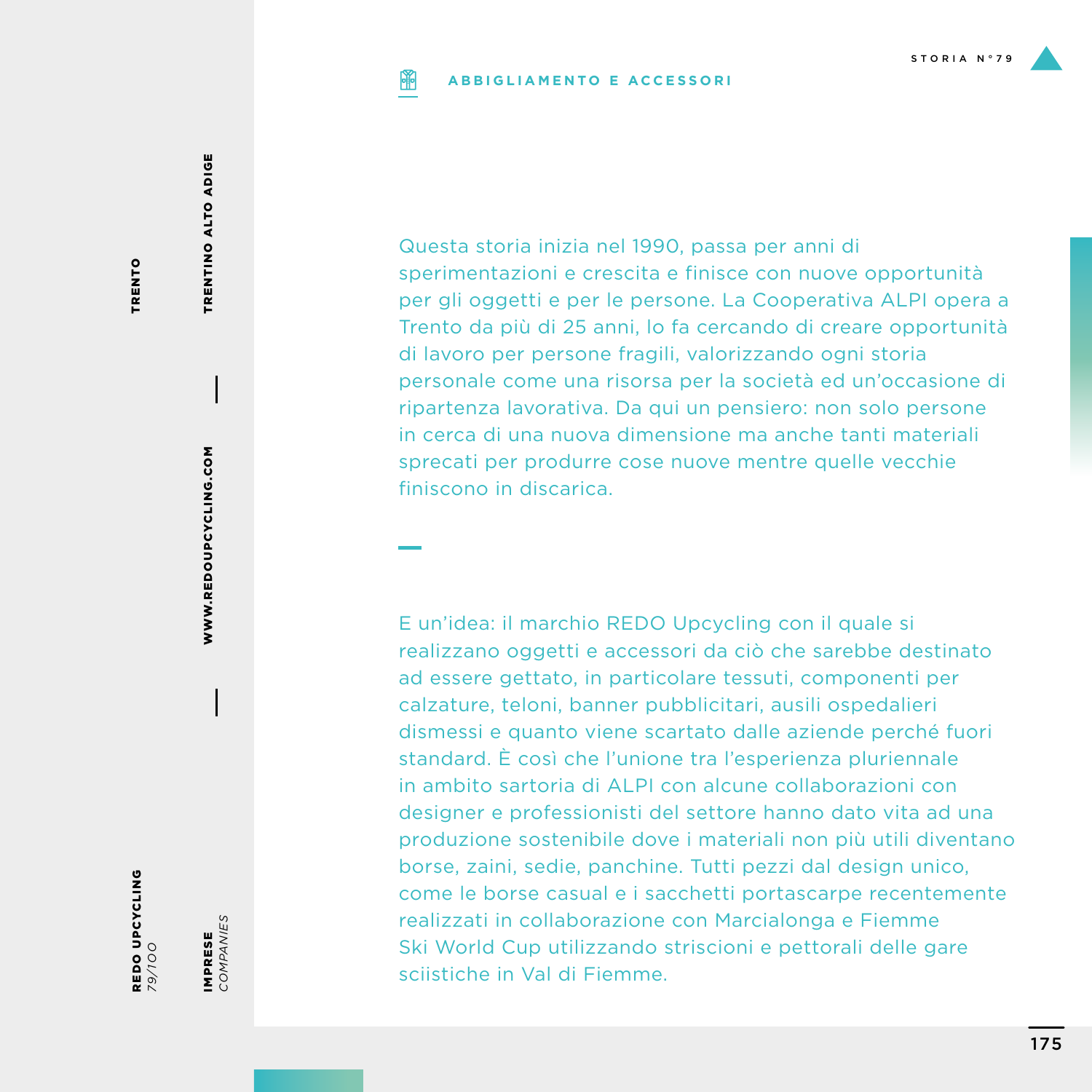阐 **CLOTHING AND ACCESSORIES**

RE~ GE~ NES

Transforming waste into beauty. Regenesi is a company based in Bologna which produces innovative design objects using regenerated materials: where the circular economy meets the world of luxury products. Regenesi accessories range from furnishing elements to office items to fashion accessories. For example, the office collection is made using plastic regenerated from the internal parts of scrapped refrigerators and from vending machine coffee cups. A hundred tins are transformed into designer plates, while discarded metal eyeglass-frames are turned into jewellery.

For the materials used in its products, Regenesi collaborates with various university departments and with Matrec, whilst for its design it collaborates with creative international designers. Regenesi also offers its services to other companies as a facilitator for top-end circular economy projects. Its collaboration with Dainese, for example, led to a series of products of small leather goods and travel accessories, hand-made by Italian leather craftsmen using leather from old air pilot jackets. Lamborghini too implemented a project - also to create leather accessories to recover leathers and carbon used in automobile bodywork.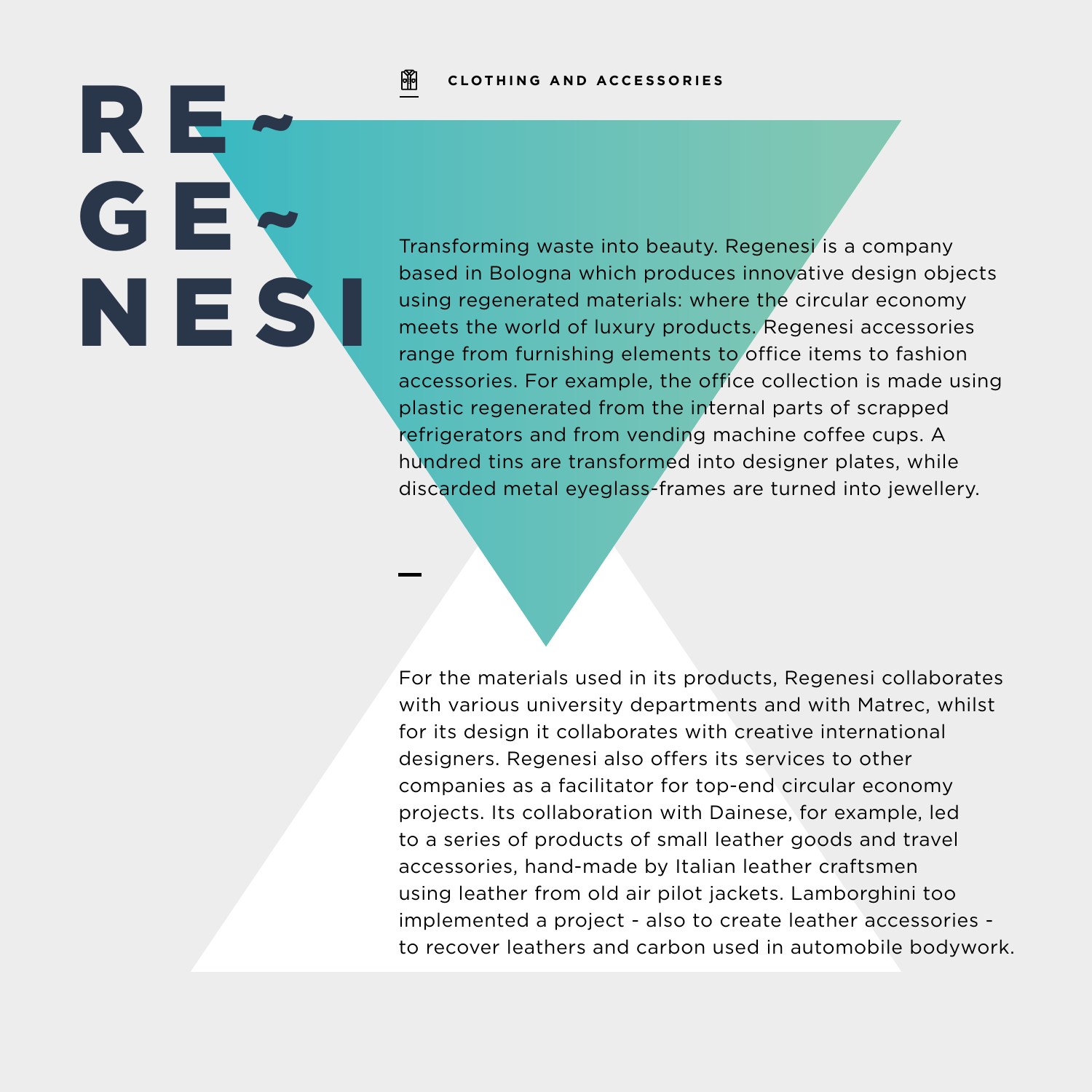### **ABBIGLIAMENTO E ACCESSORIPIP**

RAVENNA RAVENNA

> WWW.REGENESI.COM WWW.REGENESI.COM

EMILIA ROMAGNA

EMILIA ROMAGNA

**REGENESI**<br>80/100

REGENESI

IMPRESE<br>COMPANIES *COMPANIES* IMPRESE

Trasformare i rifiuti in bellezza. Con Regenesi, azienda bolognese che produce oggetti di design innovativi e soprattutto realizzati con materiali rigenerati, l'economia circolare incontra il mondo del lusso. Gli accessori Regenesi spaziano dai complementi d'arredo agli oggetti per l'ufficio agli accessori moda. Per esempio la collezione ufficio è realizzata in plastica rigenerata dalle parti interne di frigoriferi rottamati e dai bicchierini da caffè dei distributori automatici; cento lattine si trasformano in un piatto di design; vecchie montature di occhiali diventano gioielli.

Per i materiali dei suoi prodotti Regenesi collabora con diversi dipartimenti universitari e con Matrec, mentre per la progettazione si avvale della creatività di designer internazionali. Inoltre Regenesi si propone alle aziende anche come facilitatore verso l'economia circolare "d'alta gamma". La collaborazione con Dainese, ad esempio, ha dato vita a prodotti di piccola pelletteria e accessori da viaggio realizzati a mano da artigiani pellettieri italiani attraverso il recupero della pelle delle tute dei piloti. E Lamborghini ha avviato, sempre per realizzare accessori di pelletteria, un progetto per il recupero dei pellami e del carbonio usato nelle scocche delle auto.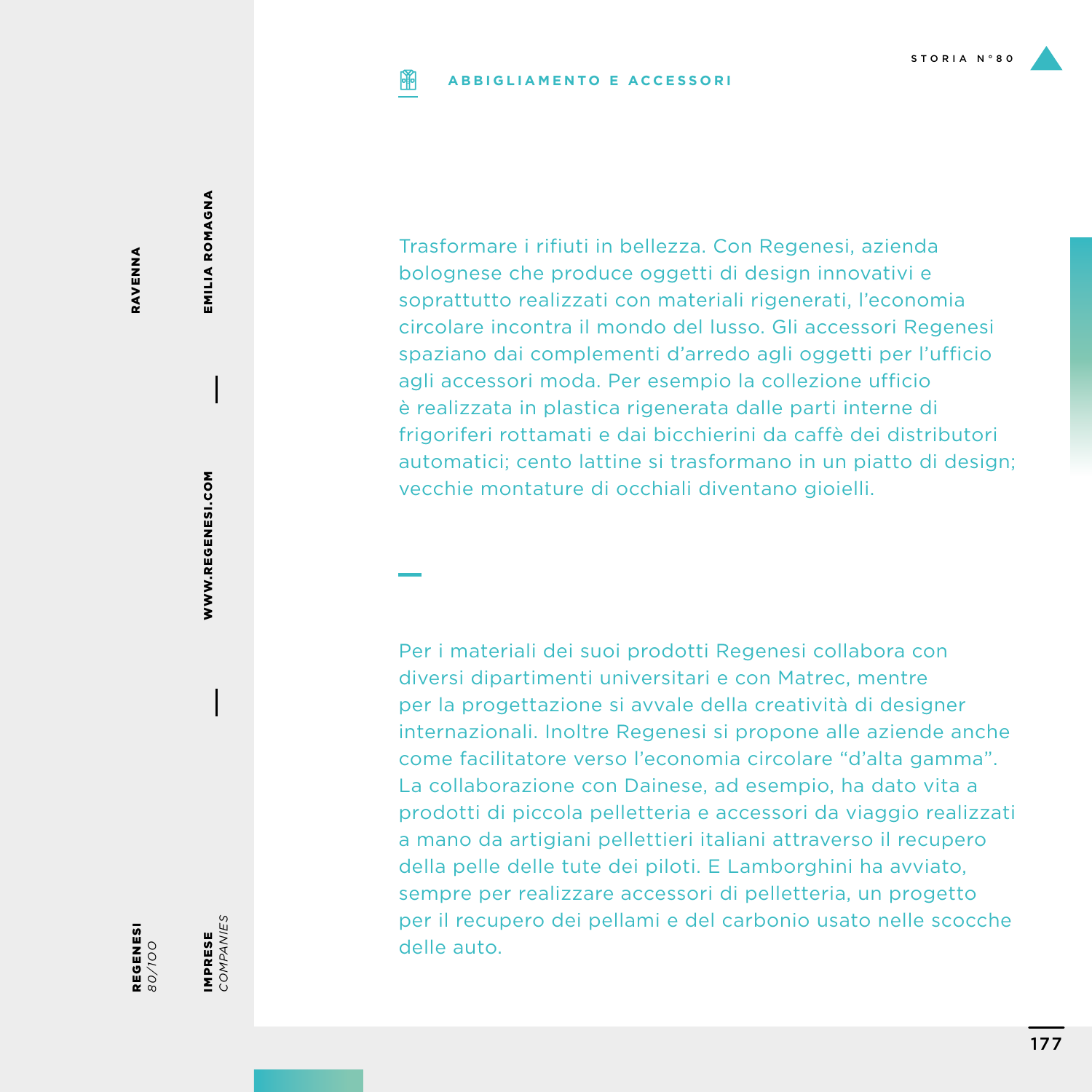R E<mark>.</mark>

DIA

ME~

We use them continuously, but without realising that we hold miniature treasure troves of rare and precious materials in our hands: PCs, smartphones, tablets and batteries are too valuable to end up in landfill. Remedia, a non-profit consortium made up of 1,500 manufacturers and importers, ensures that WEEE (waste electrical and electronic equipment) as well as used batteries and accumulators are collected and given a new life.

In 2016 over 67,000 tonnes of technological waste were collected by Remedia and more than 87% was treated in order to recover materials (metals such as iron, nickel, lead, copper and zinc, as well as gold, silver and rare earths, plus glass and plastics). By reducing the need for virgin raw materials the scheme also generates annual savings of one million  $m^3$  of water, 311,000 tonnes of  $CO<sub>2</sub>$  equivalent and 24 million Euros of imports. Citizens also play a prominent role: the E-Waste project, conducted in partnership with research centres including the Politecnico di Milano, as well as with the municipalities of Milan and San Donato Milanese and various companies, is intended to promote the correct collection of small WEEE items at smart waste disposal points, thereby improving the effective recovery and exploitation of products that we no longer use.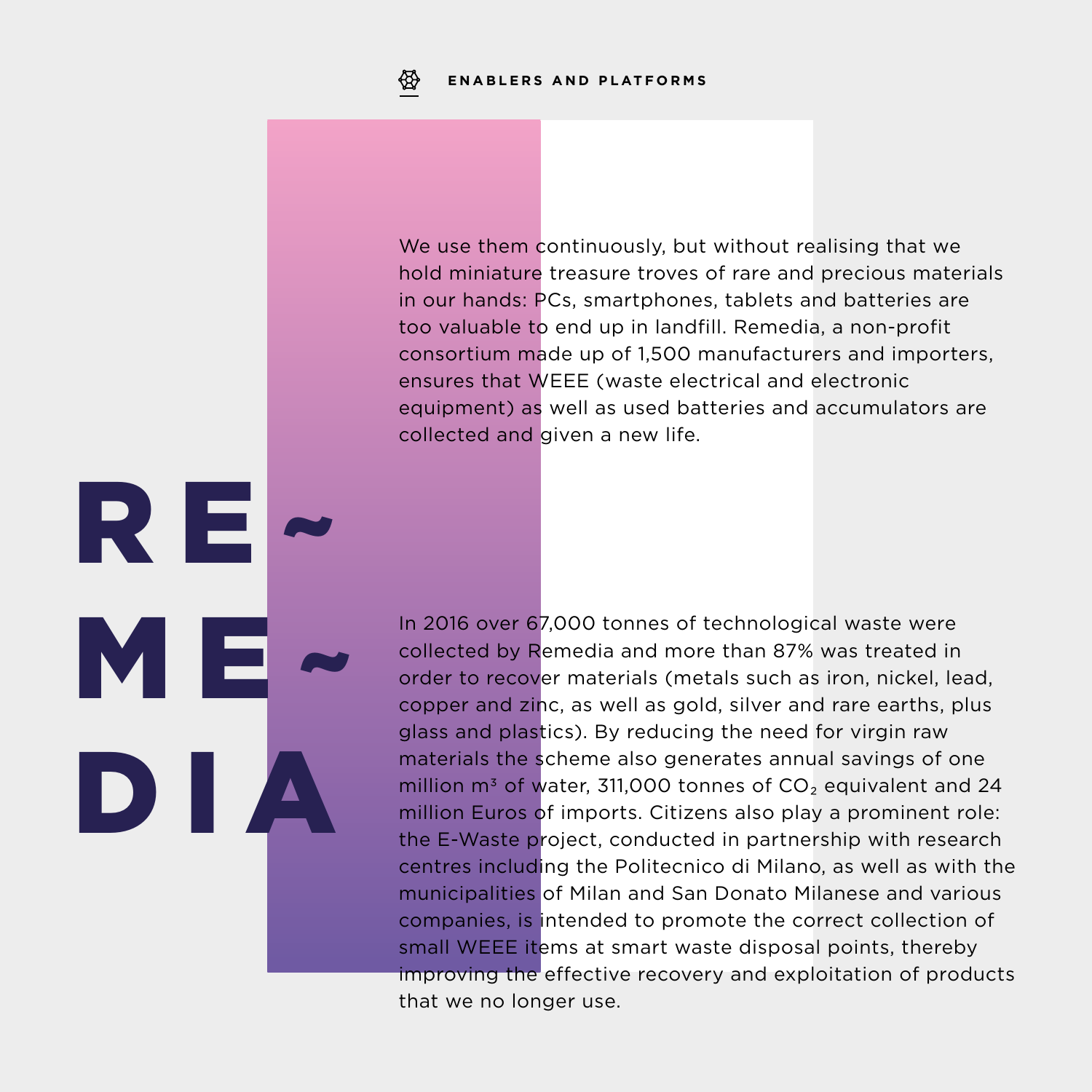### ₩ **ABILITATORI / PIATTAFORME**

Li utilizziamo continuamente eppure non sappiamo di stringere tra le mani piccole miniere di materiali pregiati e rari: pc, smartphone, tablet, batterie, troppo preziosi per finire in discarica. Remedia, consorzio senza fini di lucro costituito da 1.500 aziende produttrici e importatrici, fa in modo che i cosiddetti RAEE, i rifiuti da apparecchiature elettriche ed elettroniche, le pile e gli accumulatori giunti alla fine del loro utilizzo vengano raccolti e avviati a nuova vita.

Nel 2016 oltre 67.000 tonnellate di rifiuti tecnologici sono stati raccolti da Remedia, più dell'87% dei quali avviato al recupero di materia (metalli come ferro, nichel, piombo, rame, zinco ma anche oro, argento e terre rare; e poi vetro e plastiche). Risultati ai quali, grazie al risparmio di materia prima vergine, si accompagnano il milione di m<sup>3</sup> di acqua non usata, le 311 mila t di CO₂ equivalente evitate e i 24 milioni di euro di importazioni risparmiate. Protagonisti sono anche i cittadini: il progetto E-Waste, condotto in collaborazione con centri di ricerca come il Politecnico di Milano, con i Comuni di Milano e di S. Donato Milanese e con varie imprese, ha l'obiettivo di incentivare la corretta raccolta dei piccoli RAEE attraverso punti di conferimento smart, migliorando l'efficacia del recupero e della valorizzazione dei prodotti che non utilizziamo più.

WWW.CONSORZIOREMEDIA.IT WWW.CONSORZIOREMEDIA.IT

LOMBARDIA

LOMBARDIA

REMEDIA *81/1OO* NON PROFIT *NON-PROFIT*

NON PROFIT<br> $NON-PROFIT$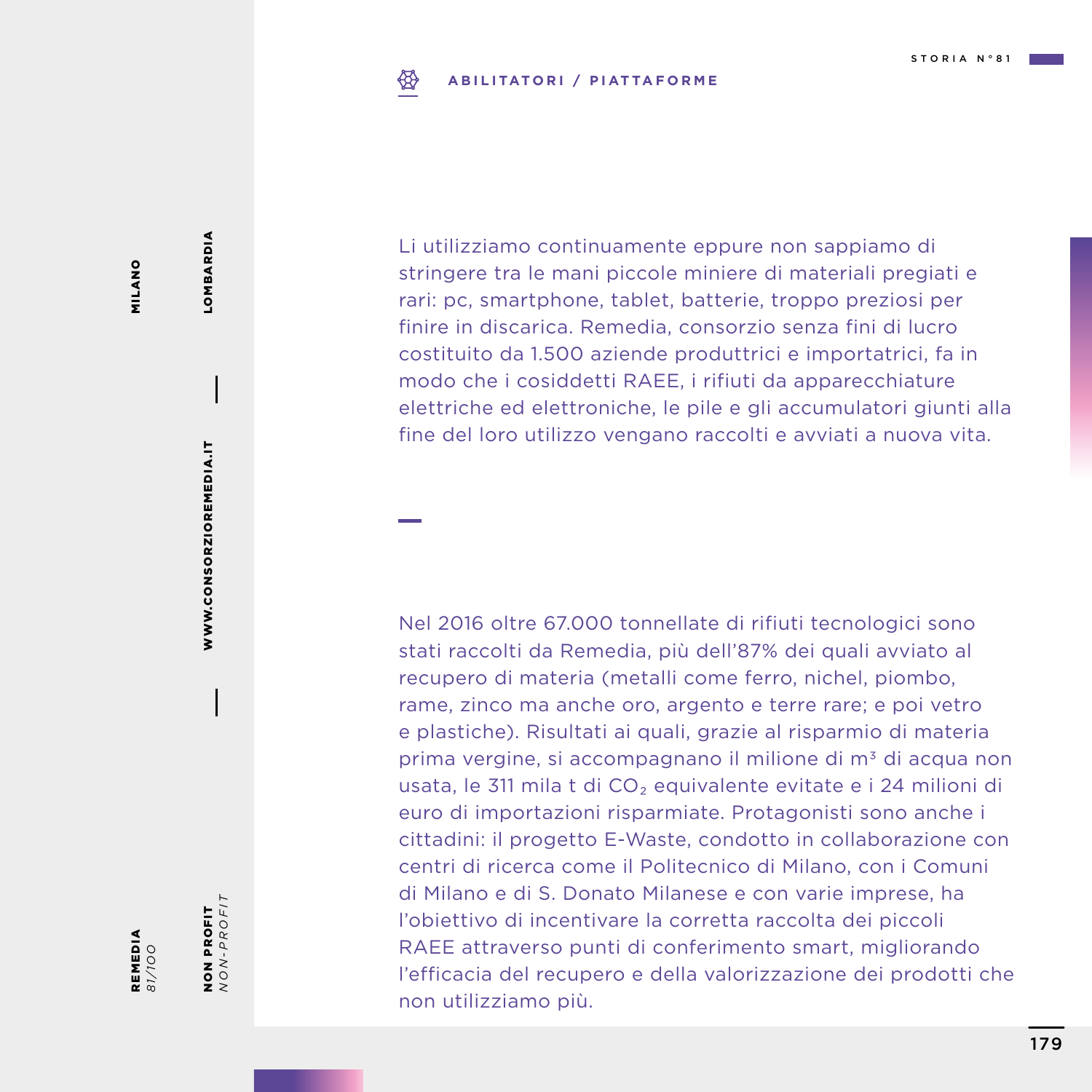**ENABLERS AND PLATFORMS**

RE~ NO~ V O

Designing the future by recovering the rural culture of the past: that is the mission Renovo has set itself. Based in the Mantua area, was founded in 2007 "in order to create value from the local area, for the local area" by creating biodistricts where energy-producing activities are integrated with bio-based productive activities and high value-added products in various sectors: green chemistry, green building, logistics and sustainable agriculture.

The starting point for Renovo's projects is the circularity of the system: agricultural and agro-industrial waste is transformed and acquires new value as a second raw material for other products or for generating energy. For example, leftover water from olive processing becomes a source of polyphenols for the pharmaceutical and food sectors. Renovo's mission is to bring together skills, technologies and resources for creating development in Italy and abroad. This can be seen in the Circular Economy Hub in Caltagirone, which entails the creation of a structure for constructing pallets with used Sicilian wood, plus a unit for the extraction of chemical compounds such as pectin and limonene from citrus fruit pulp, useful in the cosmetic and pharmaceutical industry. A third unit features a cogeneration system fuelled with agro-forestry waste collected within 70 km of the plant, producing renewable electric and thermal energy.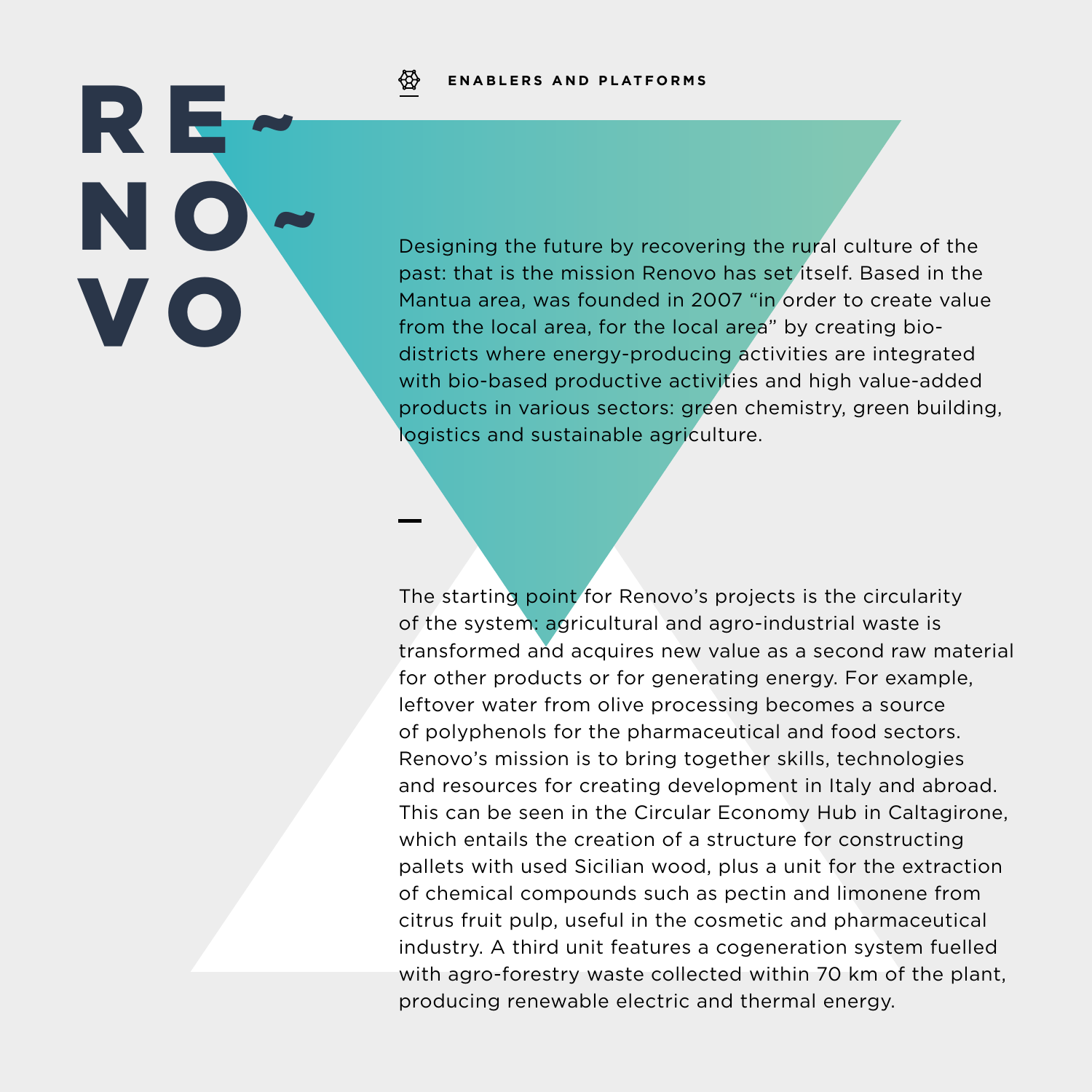## **ABILITATORI / PIATTAFORME**

Progettare il futuro recuperando la cultura contadina del passato: su questa premessa si basa l'azione di Renovo, azienda mantovana nata nel 2007 per "creare valore dal territorio, per il territorio" attraverso la costituzione di biodistretti, in cui vengono integrate la produzione di energie con attività produttive bio-based e prodotti ad alto valore aggiunto in vari settori: chimica verde, bioedilizia, logistica e agricoltura sostenibile.

Il punto di partenza dei suoi progetti è la circolarità del sistema: si parte da scarti agricoli e agroindustriali per arrivare a valorizzarli come materia prima seconda per altri prodotti o come energia. Ad esempio l'acqua di scarto della lavorazione delle olive diventa fonte di polifenoli per la farmaceutica e l'alimentare. Il compito di Renovo è mettere insieme competenze, tecnologie e risorse per creare sviluppo, in Italia e all'estero. Come nel Polo dell'economia circolare di Caltagirone, che prevede la realizzazione di una struttura per la produzione di pallet con legno post consumo siciliano, un'altra unità per l'estrazione di composti chimici quali pectina e limonene dal pastazzo delle arance, utili nell'industria cosmetica e farmaceutica e un impianto di cogenerazione alimentato con scarti agro-forestali raccolti entro 70 km dalla centrale, per produrre energia elettrica e termica rinnovabile.

MANTOVA MANTOVA **LOMBARDIA** LOMBARDIA

**RENOVO** 

IMPRESE *COMPANIES*

IMPRESE<br>COMPANIES

RENOVO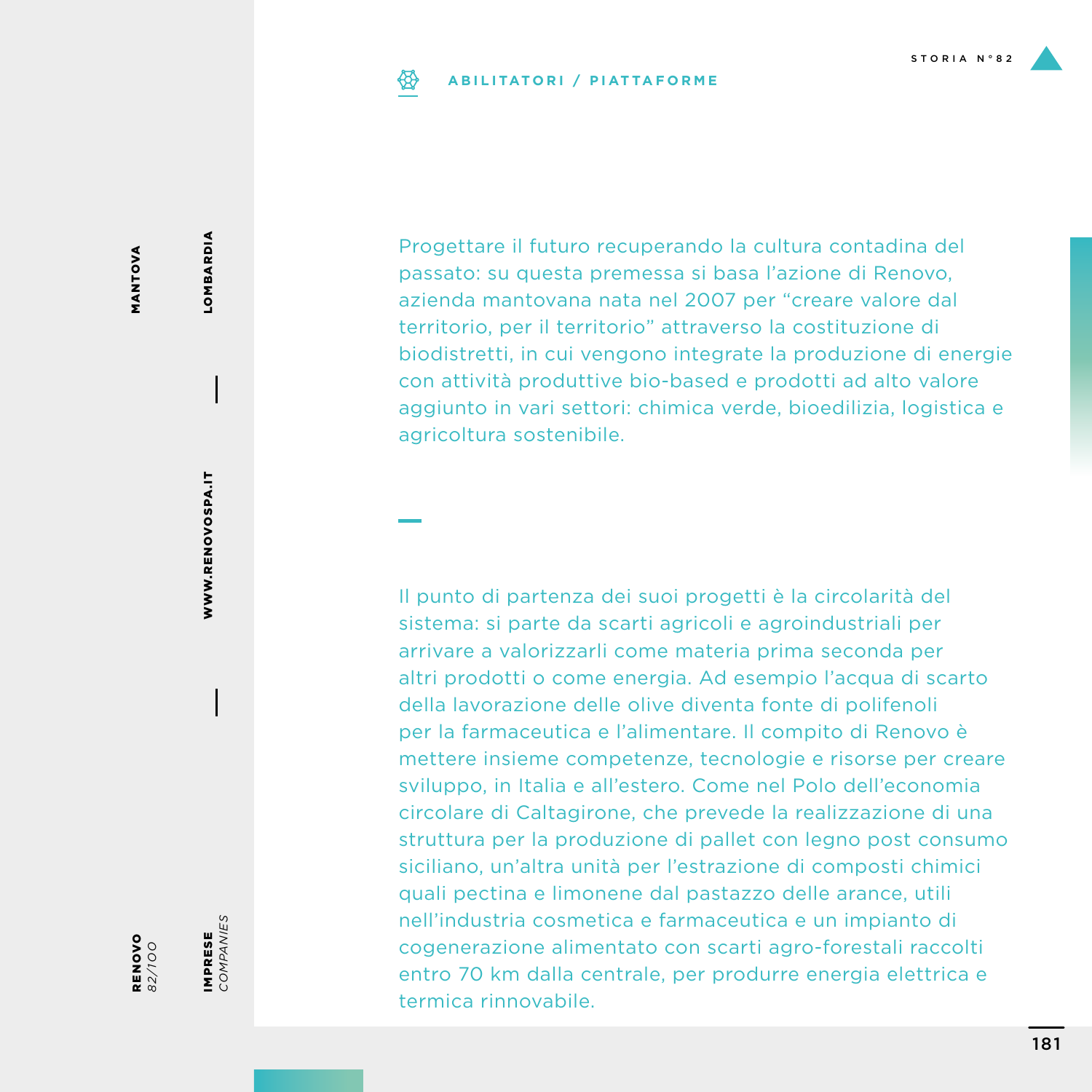R E PA I R

AG~

GIU~

STO~

TUTTO

Did your favourite table lamp burn out and the electrician told you to throw it away? Did a knob break off your bathroom cabinet and the carpenter asked for so much to repair it that you'd rather buy a new one? Now we are no longer forced to slavishly adhere to one of the cornerstones of consumerism: buy it, use it and (when it doesn't work anymore) throw it away. Prompted by the global economic crisis of 2008, a new approach with ancient roots has spread from the Netherlands to the rest of the world, promoting a more responsible and back-to-basics lifestyle: the art of repairing objects.

With this philosophy Martine Postma opened the first Repair Café in Amsterdam in 2009, a meeting place for bringing clothes, appliances, furniture, bicycles and other damaged items, saving them from landfill and repairing them together with other people. Since then, other Repair Cafés have opened throughout the West. In 2016 Guido Bertoldi, Rodolfo Uberti Foppa and Francesco Pelaia founded the Aggiustotutto Repair Café in Rome: managed by the Aggiustotutto association, it is the first such place in Italy to propose activities for recovering everyday objects and offers courses for small domestic repairs, as well as artistic activities for creative recovery. A place where the life of numerous products can be extended with help from others. CAFÈ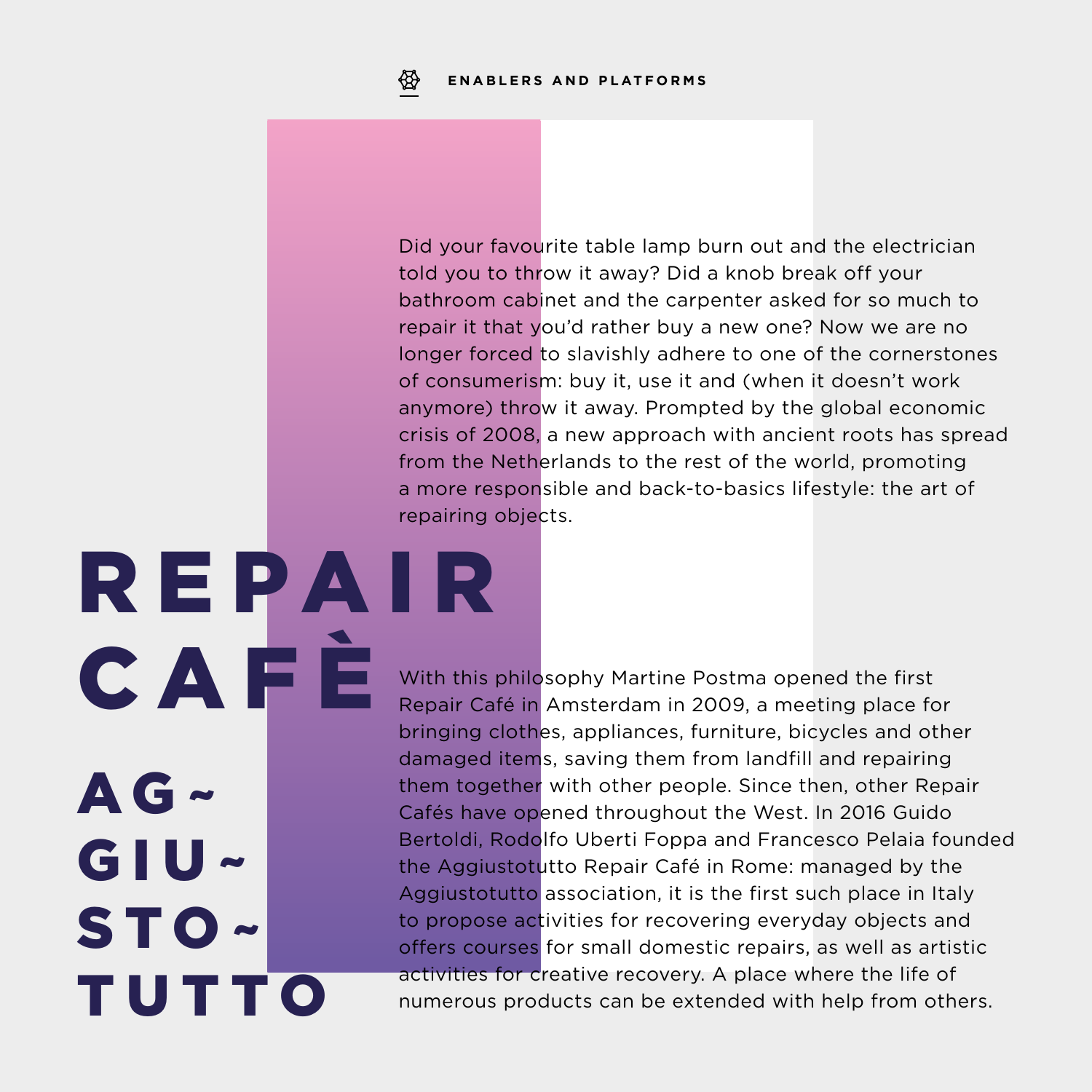#### ₩ **ABILITATORI / PIATTAFORME**

Si è bruciato il filo della vostra lampada preferita e l'elettricista vi ha detto di gettarla via? All'armadietto del vostro bagno si è rotto un pomello e il falegname per ripararlo vi chiede così tanto che vi converrebbe comprare un mobile nuovo? Oggi non siamo più costretti ad assecondare pigramente uno dei capisaldi del consumismo: comprare, usare, e quando non funziona più, gettare. Complice anche la crisi economica mondiale del 2008, a partire dall'Olanda si è diffuso in tutto il mondo un nuovo approccio dalle radici antiche, che è anche uno stile di vita più responsabile e sobrio: l'arte di riparare gli oggetti.

Con questa filosofia Martine Postma ha aperto nel 2009 ad Amsterdam il primo Repair Cafè, un luogo d'incontro dove portare vestiti, elettrodomestici, mobili, biciclette e altri oggetti danneggiati per salvarli dalla discarica riparandoli insieme ad altre persone. Da allora altri Repair Cafè hanno aperto in tutto l'Occidente. Nel 2016 Guido Bertoldi, Rodolfo Uberti Foppa e Francesco Pelaia fondano a Roma l'Aggiustotutto Repair Cafè: gestito appunto dall'associazione Aggiustotutto, primo in Italia propone attività di recupero di oggetti di uso comune, offre corsi di piccola riparazione domestica ed attività artistica di recupero creativo. Un luogo dove, insieme, si può allungare la vita di tanti prodotti.

REPAIR CAFÈ AGGIUSTOTUTTO **REPAIR CAFÈ AGGIUSTOTUTTO**<br>83/100

NON PROFIT<br> $NON-PROFIT$ *NON-PROFIT* NON PROFIT

WWW.AGGIUSTOTUTTO.COM

WWW.AGGIUSTOTUTTO.COM

LAZIO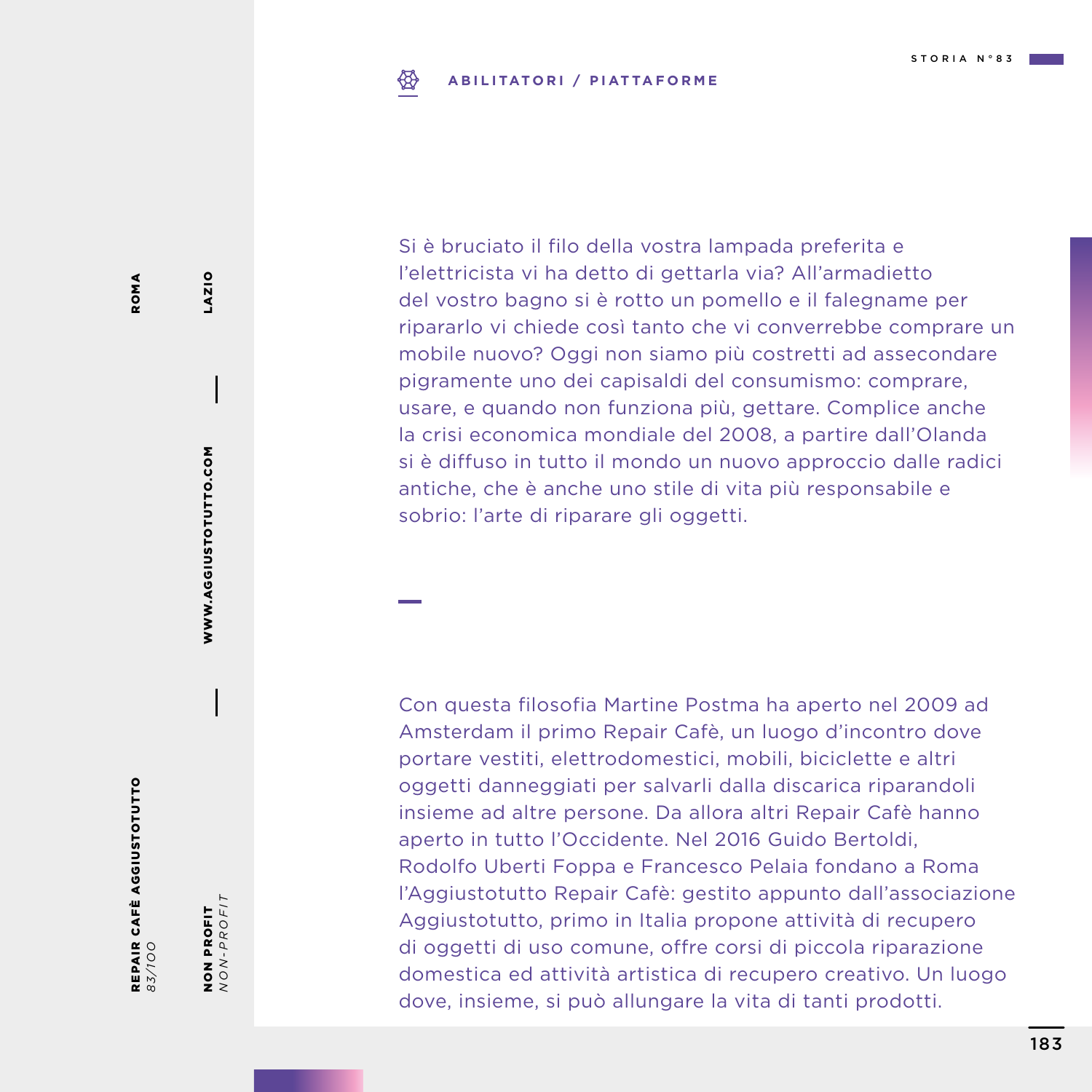

We change our computers so frequently that an incredible amount of devices are given away, even though they may still be working perfectly, or nearly. This habit, driven by the accelerating appearance of new models, generates massive environmental damage both in terms of disposing of used materials and triggering the consumption of new raw materials. Reware was created with the aim of avoiding the production of electronic waste by redeveloping redundant products.

# REWARE

In 2016, the Rome-based cooperative regenerated 8.7 tons of used PCs, thus preventing them from ending up in landfill sites. This is Reware's mission: recovering computer equipment that has been decommissioned by large companies (often after only a few years of use), checking the hardware, making it work again with open source software, and finally putting it back on sale. When PC recovery is not possible, Reware valorises its components as spare parts. The company base is both a laboratory and a workshop where computers are reborn, and where assistance can be accompanied by personalised training in the use of free software, aimed at companies in particular. In collaboration with Legambiente Lazio Reware also runs the Reschool project, in which at least 10% of the computers donated by companies and then requalified are donated to schools, with the rest being sold in order to render the company financially autonomous.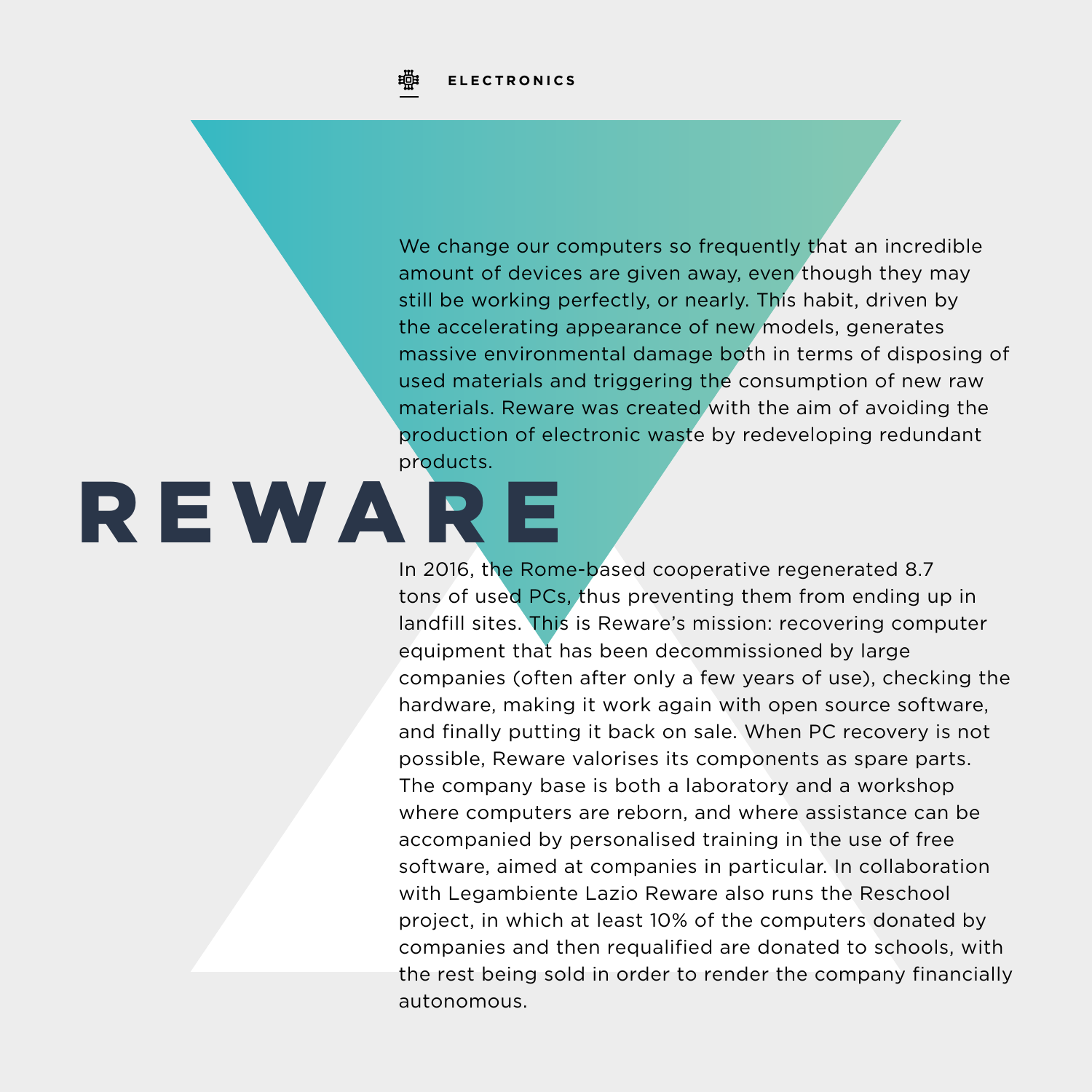### **ELETTRONICA**

Cambiamo i nostri computer con tale frequenza che moltissimi apparecchi vengono dati via anche se ancora perfettamente funzionanti o quasi. Un'abitudine, incoraggiata dall'incalzare di nuovi modelli, che causa all'ambiente un danno enorme sia sul versante dello smaltimento dei materiali sia su quello del prelievo di nuove materie prime. Reware nasce con lo scopo di prevenire la produzione di rifiuti elettronici attraverso la riqualificazione di prodotti che vengono dismessi.

La cooperativa con sede a Roma nel 2016 ha rigenerato 8,7 tonnellate di pc, evitando che finissero in discarica. Il lavoro di Reware è proprio questo: recuperare materiale informatico funzionante dismesso dalle grandi aziende spesso dopo pochi anni, verificarne l'hardware, renderlo di nuovo funzionante con software open source e rimetterlo in vendita. Qualora non fosse possibile recuperarlo, valorizzarne le parti come pezzi di ricambio. Il negozio è insieme un laboratorio e un'officina in cui i computer rinascono e dove all'assistenza si accompagna la formazione personalizzata sul software libero, rivolta in particolare alle imprese. Insieme a Legambiente Lazio porta avanti il progetto Reschool, destinando alle scuole almeno il 10% dei computer riqualificati donati da aziende e vendendo il resto per non avere necessità di finanziamenti.

WWW.REWARE.IT WWW.REWARE.IT

LAZIO

*84/1OO*

IMPRESE *COMPANIES*

IMPRESE<br>COMPANIES

REWARE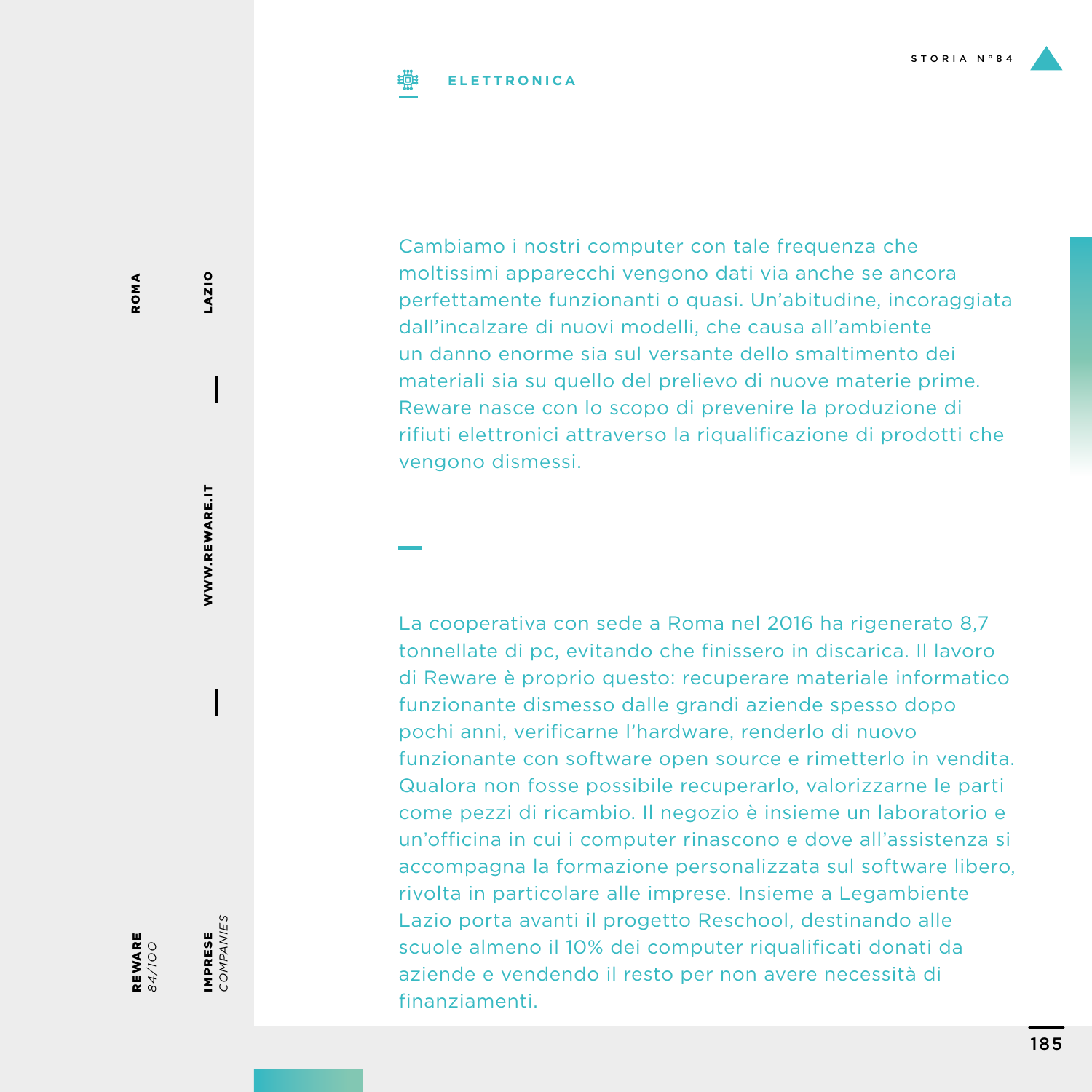RI~

CREA

How much steel would it take to make a train with 50,700 carriages, stretching all the way from Rome to Paris? The same amount as that sent for recycling over the last 20 years by RICREA (National Consortium for Recycling and Recovering Steel Packaging): a total of 5.6 million tons. Ricrea has operated since 1997 on handling the collection and recycling of steel packaging: boxes, spray cans, jars, tins, barrels, caps and lids... all completely and infinitely recyclable.

In 2016 it ensured the recycling of over 77% of the steel packaging used in Italy – over 400,000 tons – and has long since exceeded the collection goal of 50% set by law. 104 operators are linked to the consortium and over 5,600 municipalities are involved in the collection process. Ricrea's local activities consist of involving adults through information and awareness campaigns, and bringing playful awareness activities to schools. At a national level it also runs projects involving other sectors: such as cinema, for example, where it organised the "D'Acciaio" competition at the Ortigia Film Festival, challenging young directors to create short films on the topic of recycling steel. The Food sector is also involved. Since 2008, Ricrea has been a partner of Slow Food for food events such as the Salone del Gusto, Slow Fish and Cheese.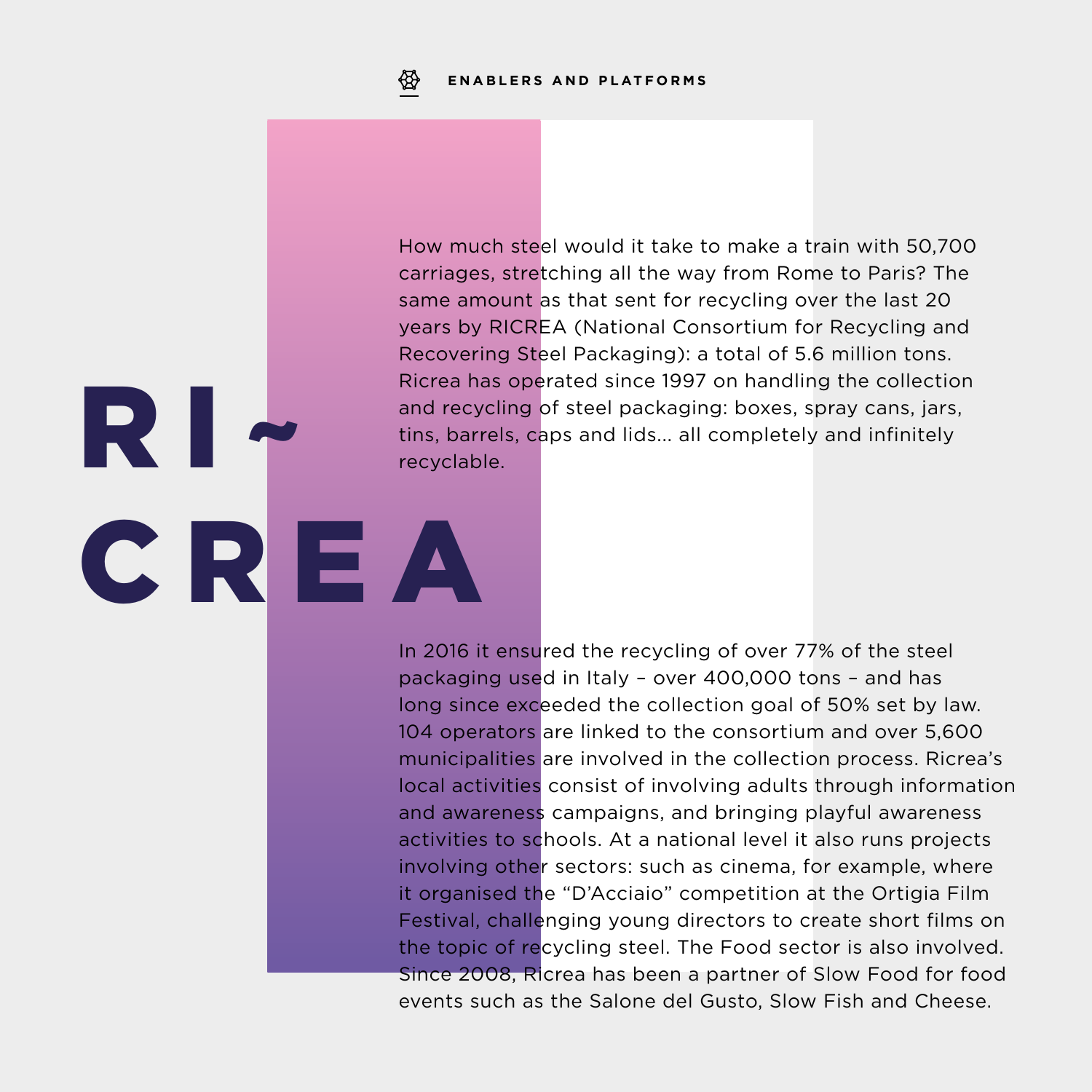### ₩ **ABILITATORI / PIATTAFORME**

MILANO MILANO

*85/1OO*

NON PROFIT *NON-PROFIT*

NON PROFIT<br> $NON-PROFIT$ 

WWW.CONSORZIORICREA.ORG

WWW.CONSORZIORICREA.ORG

LOMBARDIA

LOMBARDIA

RICREA

Quanto acciaio occorre per realizzare un treno con 50.700 vagoni, lungo quanto la distanza tra Roma e Parigi? Tanto quanto è stato avviato a riciclo da Ricrea (Consorzio Nazionale Riciclo e Recupero Imballaggi Acciaio) negli ultimi 20 anni, esattamente 5,6 milioni di tonnellate. Dal 1997 Ricrea opera nella gestione di raccolta e riciclo degli imballaggi in acciaio: scatole, bombolette, barattoli, latte, fusti, tappi e coperchi, tutti completamente e infinitamente riciclabili.

Nel 2016 ha assicurato il riciclo di più del 77% degli imballaggi in acciaio immessi al consumo in Italia – oltre 400.000 t – e già da tempo ha superato i limiti di raccolta imposti per legge, fissati al 50%. Sono 104 gli operatori legati al consorzio e oltre 5.600 i Comuni coinvolti nella raccolta. Un'azione che si svolge localmente coinvolgendo adulti con campagne di informazione e sensibilizzazione e studenti attraverso attività ludico-creative. Ma si allarga a livello nazionale interessando settori come il cinema: è il caso dell'Ortigia Film Festival nell'ambito del quale si è svolto il concorso "D'Acciaio" destinato a giovani registi chiamati a cimentarsi in cortometraggi sul tema del riciclo dell'acciaio. Per arrivare al mondo del food. Dal 2008 Ricrea è partner di Slow Food nella realizzazione di manifestazioni come il

Salone del Gusto, Slow Fish e Cheese.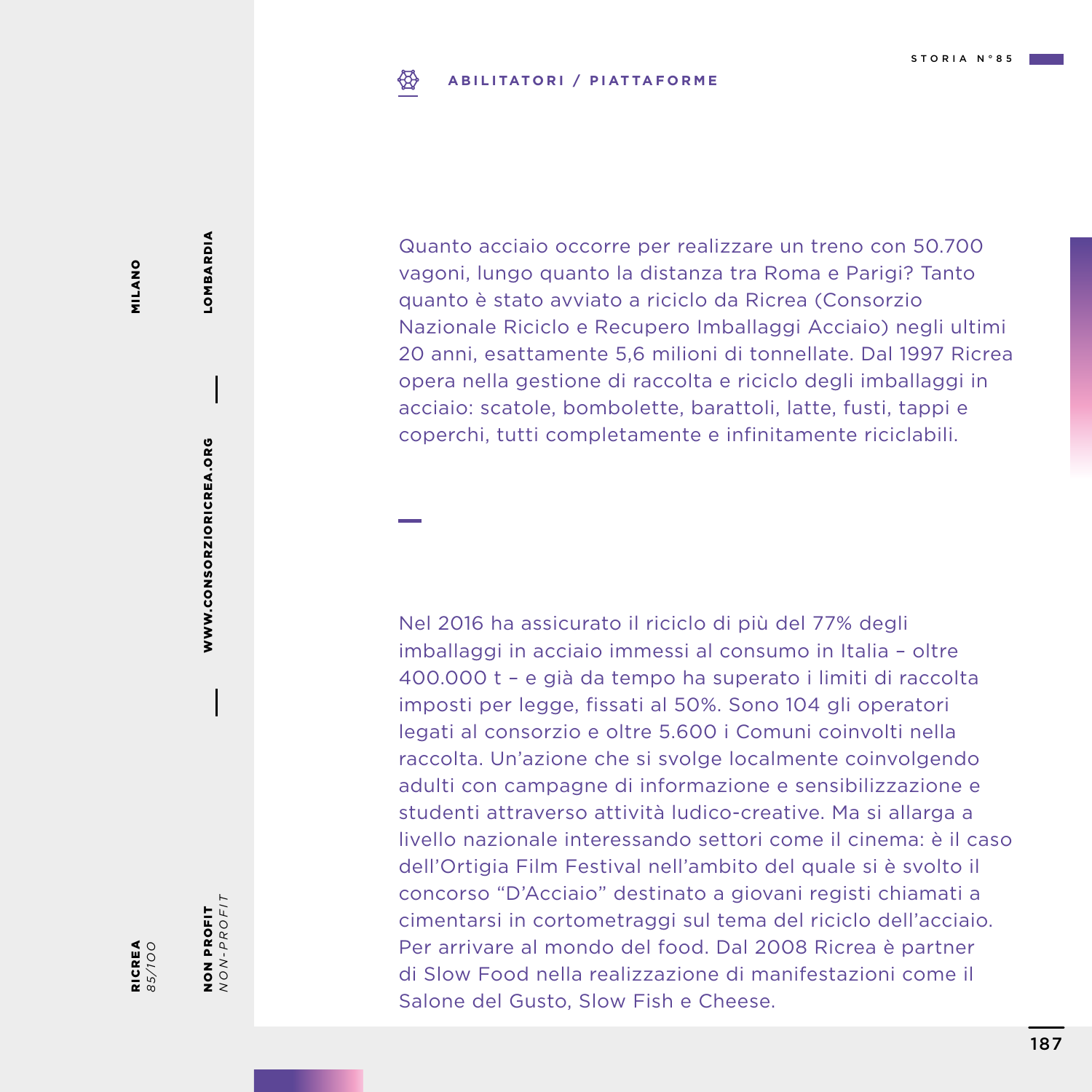## **ENABLERS AND PLATFORMS**

RI~

LE~

GN

Wood can have many lives: they are frequently made possible by Rilegno, the National Consortium for the collection, recovery and recycling of wood packaging operative in Italy for 20 years now. In 2016 alone, the Consortium's work – which covers 4,429 municipalities and 41 million citizens, in collaboration with local authorities, and thanks to the activities of its 400 affiliated platforms – has recovered and recycled over 1.700 million tons of wood, equal to 63% of the wood consumed in this sector.

In 20 years, Rilegno has facilitated the collection and recycling of over 27 million tons of wood waste, plus the repair and reuse of 331 million pallets. Rilegno works with a supply chain composed of 2,372 companies that deal with various aspects of wood packaging, including suppliers, producers, importers and recyclers. Pallets, boxes, cage structures and cable reels – and all no longer usable woodbased industrial packaging – are not wasted: they are reborn in the form of panels, blocks for new pallets, building elements, and cellulose pulp for paper, cardboard, compost or soil. And that's just for today. Because Rilegno, together with the Polytechnic of Milan, has now launched a three-year Observatory project focused on innovative wood recycling applications, intended to identify possible new processes that will increase the reuse of this material.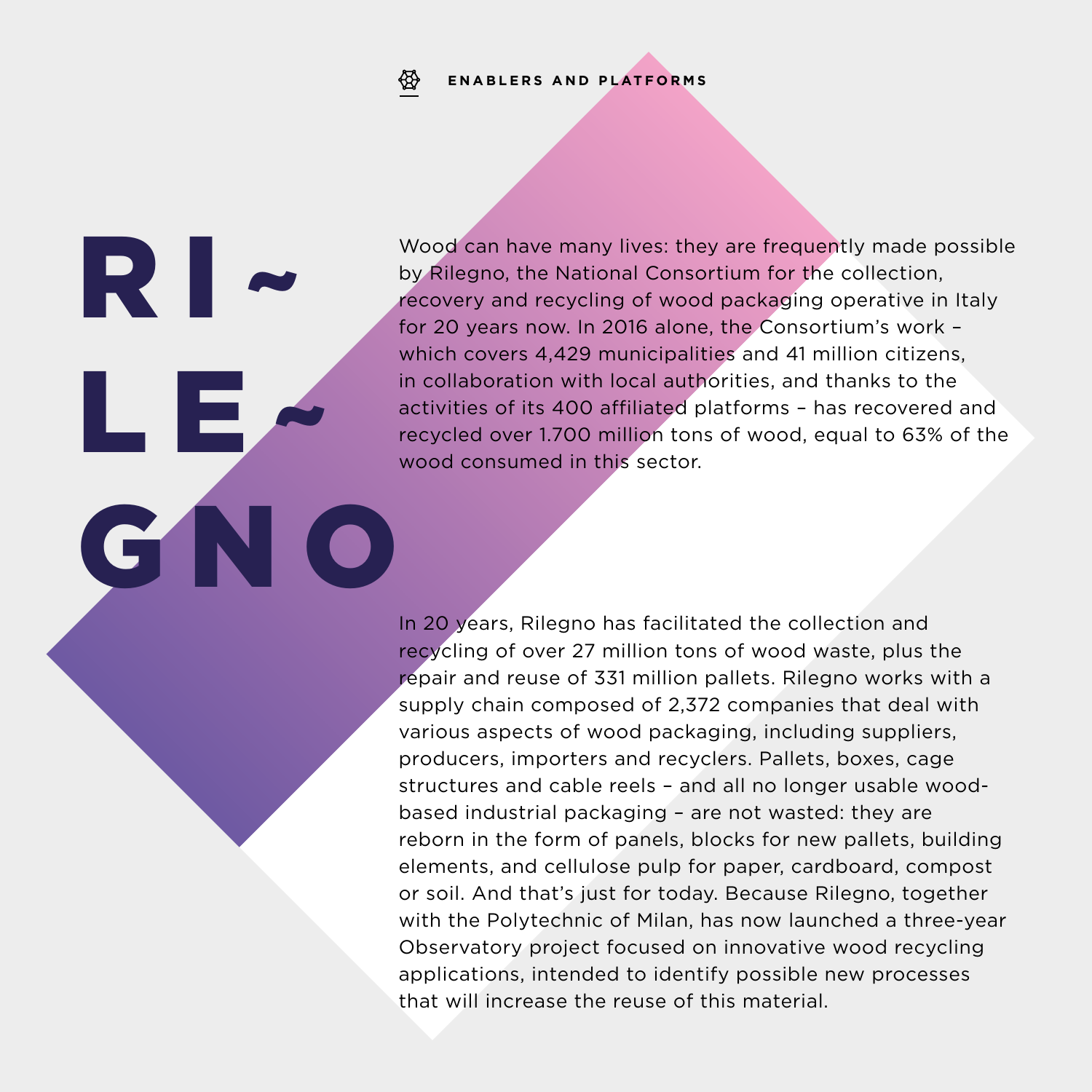### ₩ **ABILITATORI / PIATTAFORME**

CESENATICO (FC) CESENATICO (FC)

EMILIA ROMAGNA EMILIA ROMAGNA

> WWW.RILEGNO.ORG WWW.RILEGNO.ORG

NON PROFIT<br> $NON-PROFIT$ 

NON PROFIT *NON-PROFIT*

RILEGNO *86/1OO* Le vite del legno sono infinite: lo garantisce Rilegno, il Consorzio nazionale per la raccolta, il recupero e il riciclo degli imballaggi di legno, attivo in Italia da 20 anni. Solo nel 2016 il lavoro del Consorzio, che incide su 4.429 Comuni e 41 milioni di cittadini, in collaborazione con i Comuni e grazie all'attività delle 400 piattaforme convenzionate, ha permesso di recuperare e riciclare oltre 1 milione 700 mila tonnellate di legno pari al 63% del legno immesso al consumo.

In 20 anni Rilegno ha consentito raccolta e riciclo di oltre 27 milioni di tonnellate di rifiuti legnosi, nonché la riparazione e il riutilizzo di ben 331 milioni di pallet. Rilegno gestisce una filiera composta da 2.372 imprese che si occupano a vario titolo di imballaggi in legno: fornitori, produttori, importatori, riciclatori. Pallet, cassette, gabbie e bobine per cavi, imballaggi industriali non più utilizzabili non si perdono ma rinascono sotto forma di pannelli, blocchi per nuovi pallet, elementi per l'edilizia, pasta cellulosica per carta e cartoni, compost o terriccio. Per ora, almeno. Perché Rilegno, insieme al Politecnico di Milano ha lanciato il progetto di un Osservatorio sulle applicazioni innovative per il riciclo del legno il cui scopo sarà nei prossimi tre anni identificare nuove possibilità di impiego per aumentare il riutilizzo di questo materiale.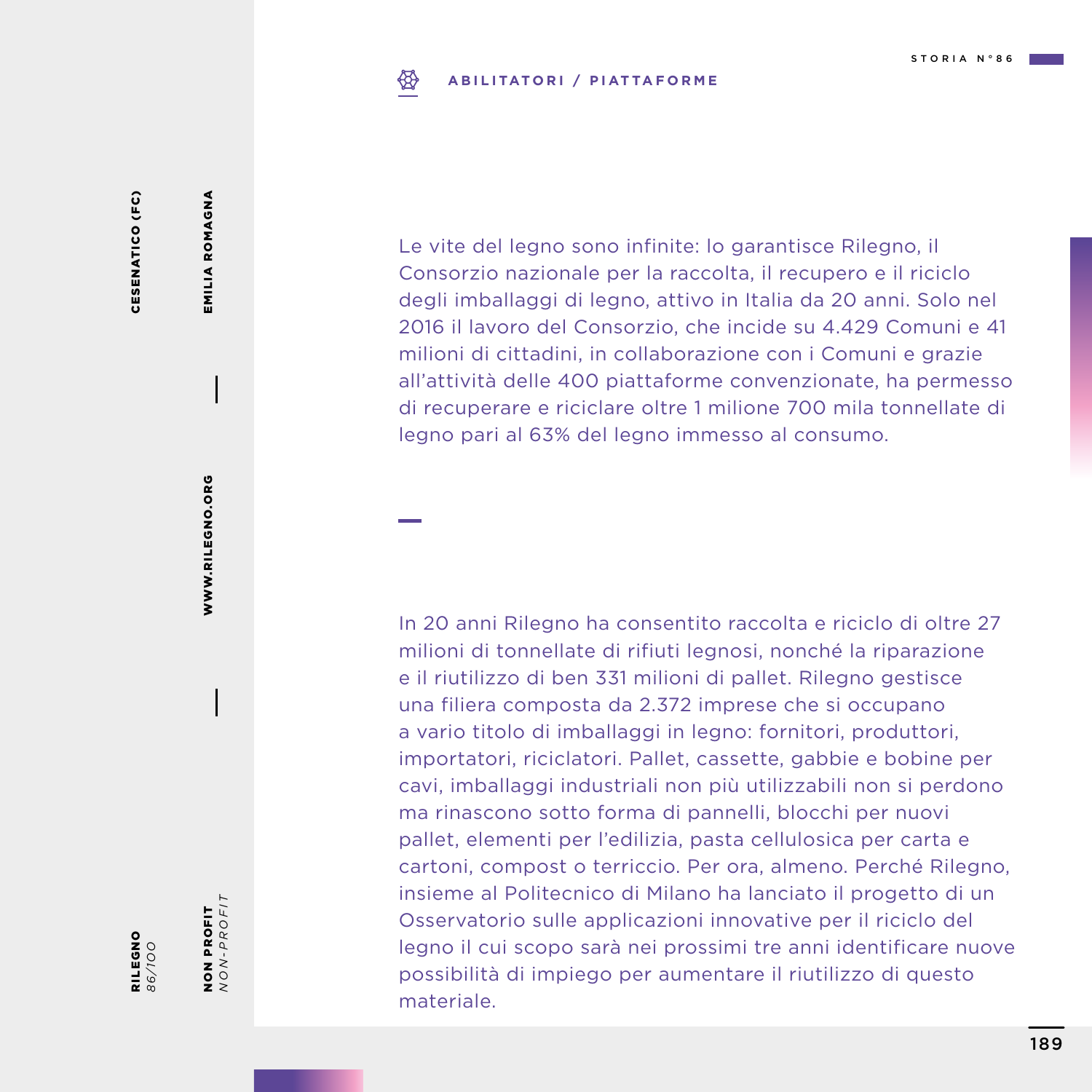Fh **FURNITURE / CONSTRUCTION**

RIVA

The 'briccole' – i.e. the oak poles planted in order to guide navigation in the lagoon of Venice – have recently become striking protagonists of interior decoration: because Riva 1920 transforms them into solid wood furniture. The company was founded in Cantù in 1920, and today collaborates with top architects and artists, combining aesthetics with ethics, innovation with design, and respect for the environment with traditional Italian craftsmanship.

# INDU~ **STRIA** MOBI~ L I

For its creations Riva uses wood from controlled reforestation and reused wood such as the millennial kauri trees of New Zealand (gigantic trees felled by unknown cataclysms 50,000 years ago and buried intact until the present day), or perfumed cedars of Lebanon, or trees from Northern Italy felled by landslides or storms or cut for safety reasons, as well as the famous briccolas from the lagoon of Venice, aged by years of salt and marine molluscs. No longer usable for their original purposes, these different kinds of wood come back to life in elegant new forms. Together with this reuse of special kinds of wood comes a commitment to providing a natural product by using vinyl glues that are harmless for humans and for the environment, plus finishing oils and waxes of vegetal origin.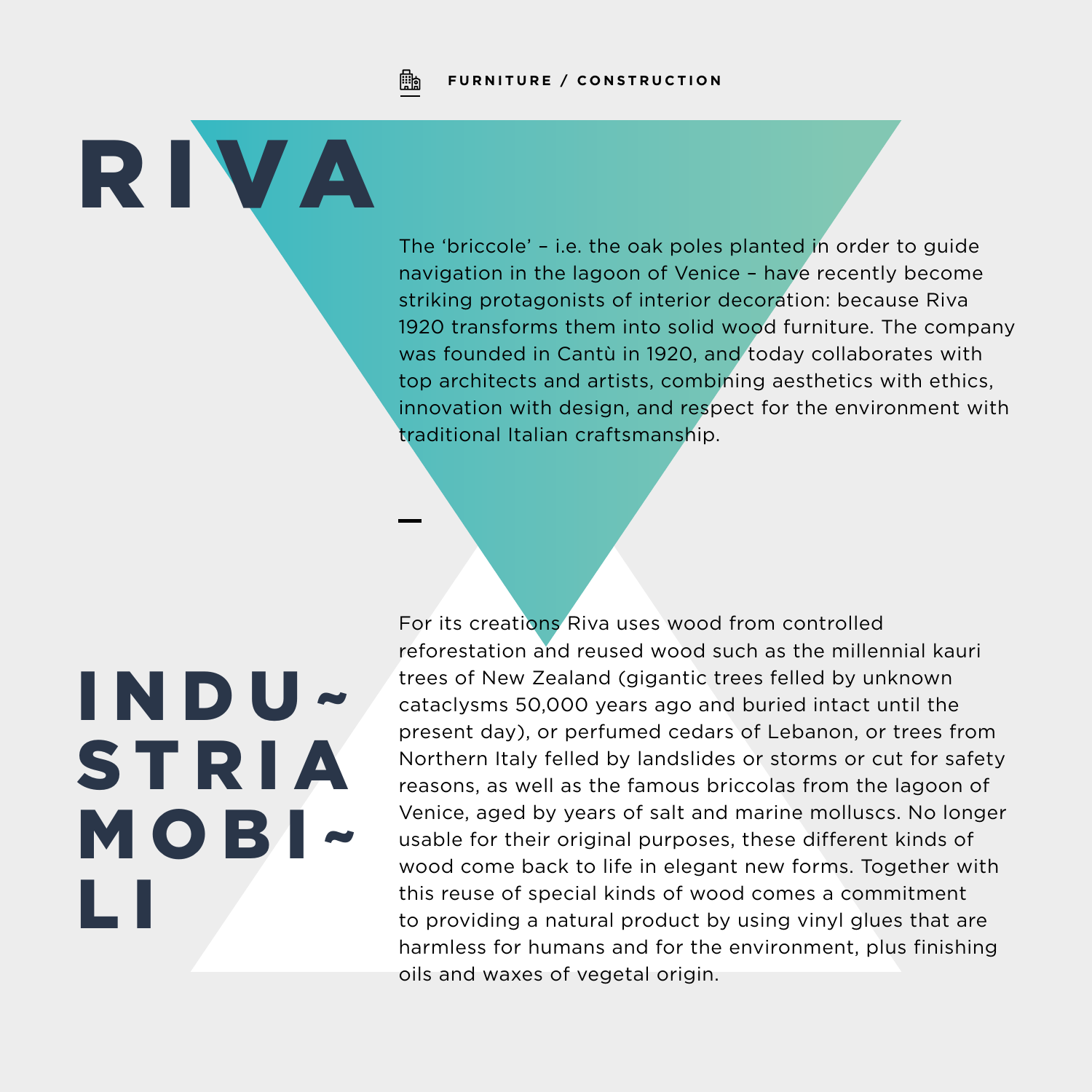

### **ARREDO / EDILIZIA**

CANTÙ (CO) CANTÙ (CO)

RIVA INDUSTRIA MOBILI *87/1OO*

IMPRESE<br>COMPANIES *COMPANIES* IMPRESE

WWW.RIVA1920.IT

**WWW.RIVA1920.IT** 

LOMBARDIA

**LOMBARDIA** 

Le briccole, i pali di rovere piantati sul fondale marino che siamo soliti associare al paesaggio lagunare di Venezia, da qualche anno sono diventate protagoniste anche dell'arredo di molte abitazioni. Riva 1920 le trasforma infatti in mobili di legno massello. L'azienda, fondata a Cantù nel 1920, collabora con i principali architetti e artisti, coniugando estetica ed etica, innovazione e design, rispetto dell'ambiente e tradizione artigianale del made in Italy.

Per i suoi prodotti, Riva impiega legni provenienti da riforestazione controllata e legni di riuso quali il kauri millenario della Nuova Zelanda (alberi giganti abbattuti da enormi cataclismi 50.000 anni fa e rimasti intatti sottoterra fino a giorni nostri), il cedro profumato del Libano con alberi provenienti dal Nord Italia caduti in seguito frane, smottamenti, temporali o abbattuti per ragioni di sicurezza, e le famose briccole veneziane, logorate a causa della salsedine e dell'erosione dei molluschi marini. Non più utili ai loro scopi originari, questi legni vengono fatti rivivere in nuove eleganti forme. A questa attenzione al riuso del legno si accompagna inoltre l'impegno a garantire un prodotto naturale con l'impiego di collanti vinilici non dannosi per l'uomo e per l'ambiente e l'utilizzo di finiture ad olio e cera a base vegetale.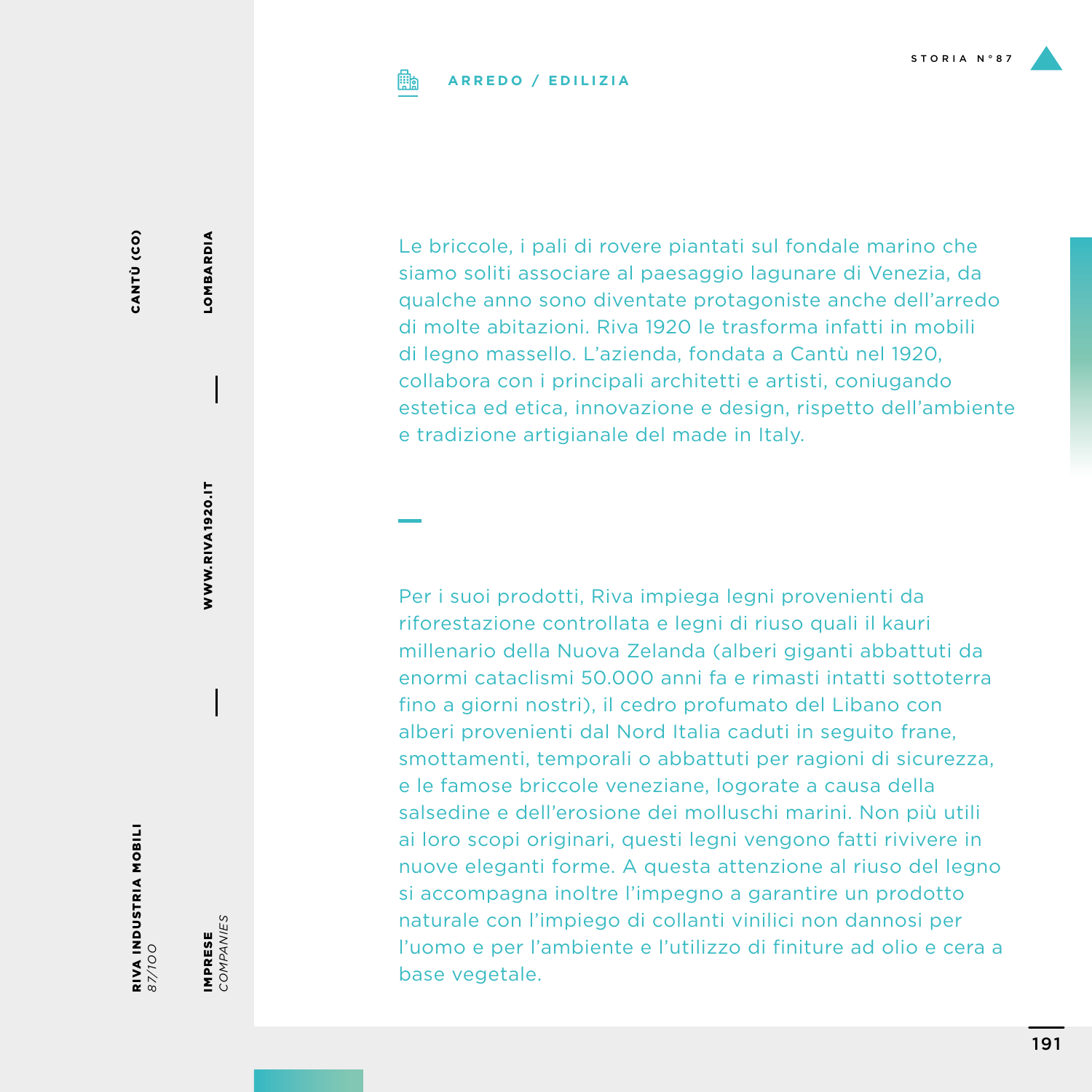### ဨျ **PAPER INDUSTRY**

Imagine that you have just printed the packaging for a huge batch of a certain product, and the next day a new law is approved, requiring packaging indications that were not previously requested (country of origin, ingredients, etc.). Now what can you do? There is an alternative to a disastrous landfill solution: it's called Rotoprint Sovrastampa, a company based in Lainate (Milan) that has invented a technology capable of overprinting any kind of packaging with millimetric precision (polylaminates, paper, Tetra Brik, clusters, cases, bags or sacks).

 $SO~$ VRA~ STAM~ PA

ROTO

PRINT

Thanks to this technology, you can modify the graphics and texts of already printed packaging formats (ready to be applied to products) which are unusable because the text is no longer correct. In 40 years (1978-2018), Rotoprint Sovrastampa has saved more than 950,000 km of packaging from landfill disposal, instead allowing it to be used for its original purpose... packaging that would otherwise have been thrown away and substituted by new packaging: with a massive consumption of new raw material and energy, plus the generation of an equal amount of waste. It is no surprise that this innovation has led to Rotoprint Sovrastampa winning many international awards, including the recent "WorldStar Packaging Award", the Oscar of the global packaging industry.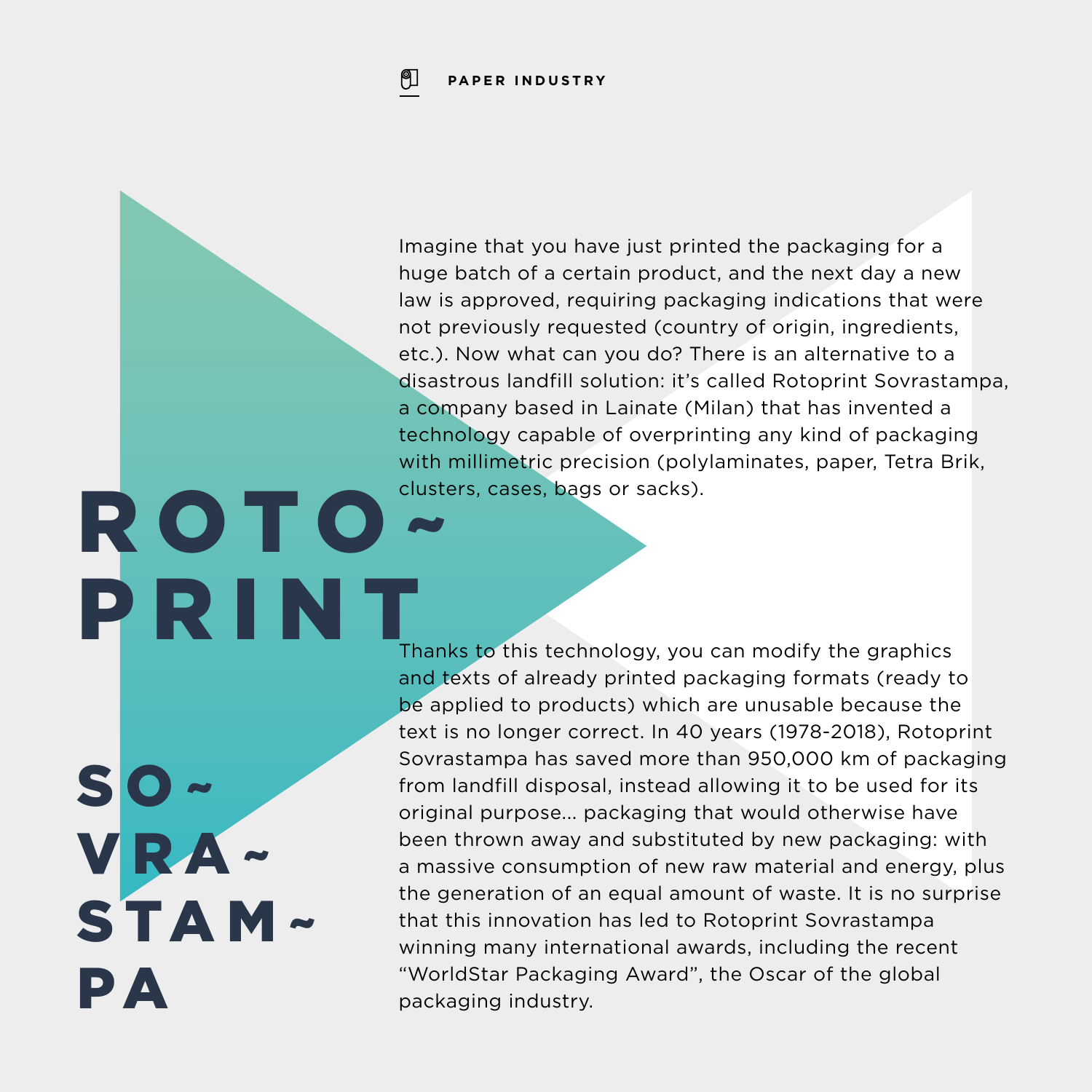Immaginate di aver fatto stampare gli imballaggi di un vostro prodotto alla vigilia dell'approvazione di una normativa che impone l'indicazione sulle confezioni di un'informazione prima non richiesta (Paese d'origine, ingredienti, ad esempio…). Ora che farete di tutti quegli imballaggi? Esiste un'alternativa alla discarica, e si chiama Rotoprint Sovrastampa di Lainate (MI) che ha inventato una tecnologia in grado di sovrastampare con precisione millimetrica imballaggi di qualsiasi natura (dai poliaccoppiati alla carta al Tetra Brik fino a cluster, astucci, sacchi…).

Grazie a loro si possono modificare la grafica e i testi di bobine e formati già stampati (quindi pronti per essere confezionati) ma che non possono essere utilizzati perché il testo non è più corretto. Grazie a Rotoprint Sovrastampa in 40 anni (1978-2018) più di 950.000 km di packaging sono stati salvati dalla discarica e utilizzati per lo scopo per il quale erano stati prodotti; packaging che altrimenti sarebbero stati gettati e sostituiti con altrettanti imballaggi: con enorme dispendio di materia prima ed energia e con una altrettanto enorme produzione di rifiuti. Non è un caso se questa innovazione ha portato alla Rotoprint Sovrastampa molti premi internazionali, fino al recente "WorldStar Packaging Award", l'oscar nel settore del packaging a livello mondiale.

LOMBARDIA

LOMBARDIA

ROTOPRINT SOVRASTAMPA ROTOPRINT SOVRASTAMPA<br>88/100

IMPRESE *COMPANIES*

IMPRESE<br>COMPANIES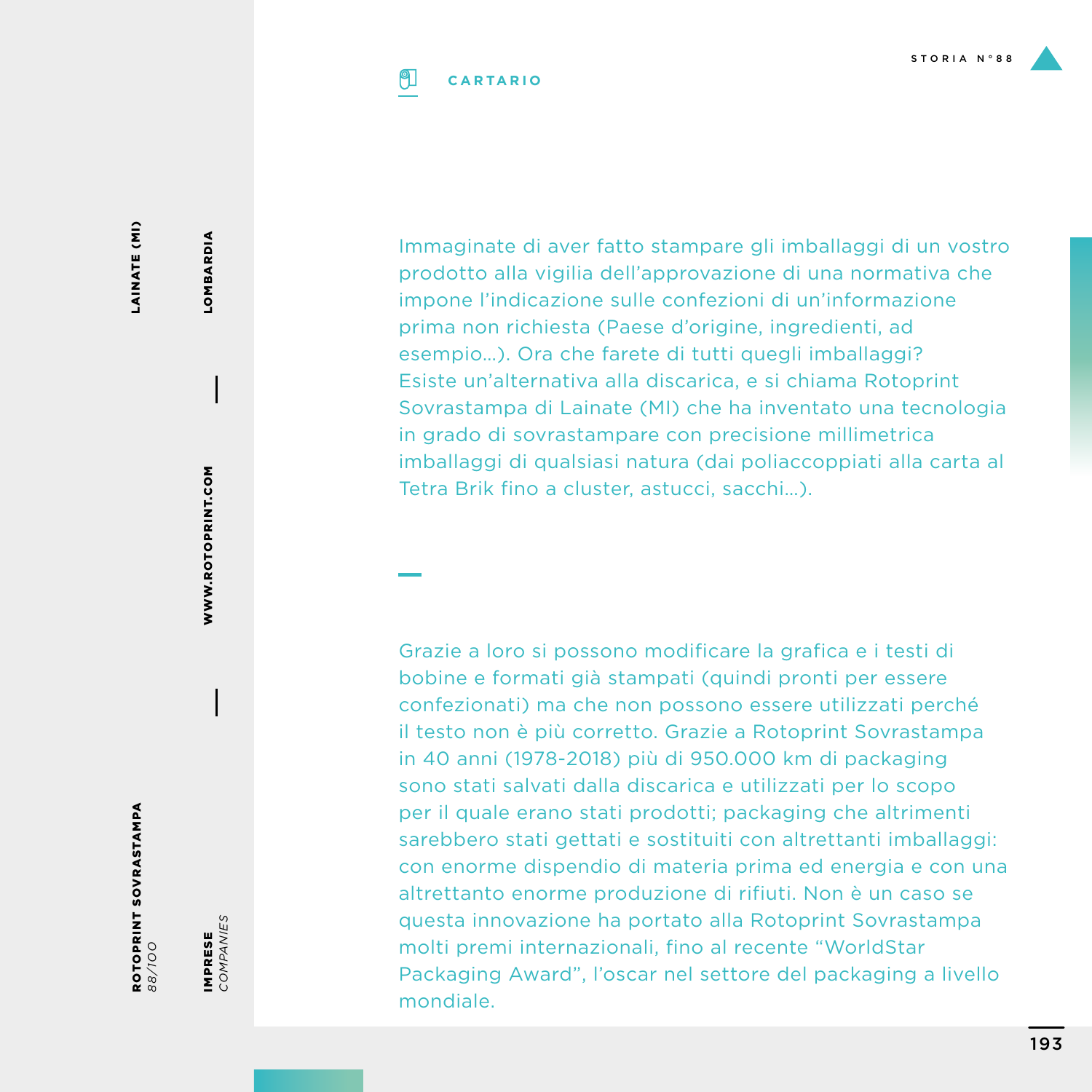阐 **CLOTHING AND ACCESSORIES**

SA.

VA~

**TO** 

R E

FER~

RA~

GA~

M O

Salvatore Ferragamo is a made in Italy champion whose products have become style icons worldwide: a company that has made innovation a key value since 1927. It needs no introduction: it is a piece of Italian history with its eye on the future. It is no surprise that in May 2016 the Salvatore Ferragamo Museum became the first green museum in Italy, whose ISO 14064 certification extends to its historic Florentine headquarters in Palazzo Spini Feroni. It is also no surprise that 100% of the energy consumed by the brand in Italy comes from renewable sources and that – in terms of waste savings - it uses shopping bags that are made from 45% recycled fibre and are themselves completely recyclable.

Honouring its commitment to transparency, it has published this and other Brand initiatives in its Sustainability Reports since 2015. A born innovator and anticipator, Ferragamo is the first luxury brand to have embraced the potential represented by Orange Fiber, the fabric made from citrus processing waste, patented by the company of the same name based in Catania. The Capsule Collection created by Ferragamo with Orange Fiber in 2017 reinforced the spirit of "Responsible Passion" which the company's strategy is based upon... in line with the creative spirit of its Founder, always devoted to experimenting with sustainable and innovative materials.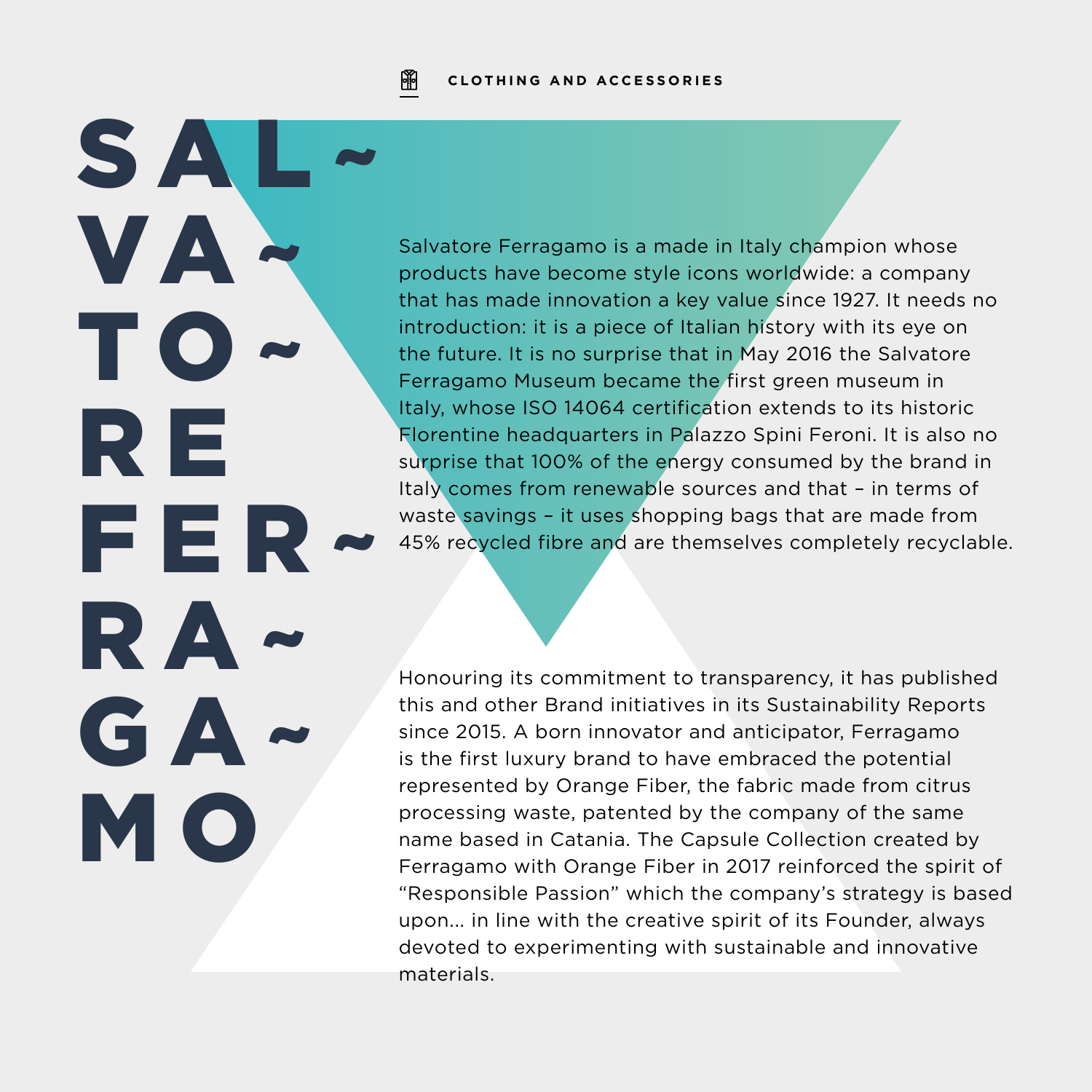#### **ABBIGLIAMENTO E ACCESSORIPIP**

È un campione del made in Italy, i suoi prodotti sono icone di stile in tutto il mondo e dal 1927 fa dell'innovazione il suo valore fondamentale. Salvatore Ferragamo non ha bisogno di presentazioni: è un pezzo di storia italiana che guarda al futuro. Non è un caso se il Museo Salvatore Ferragamo sia da maggio 2016 il primo museo d'impresa green in Italia, grazie alla certificazione ISO 14064, estesa alla sede storica fiorentina di Palazzo Spini Feroni. Come non è un caso che il 100% dell'energia utilizzata dal brand in Italia provenga da fonti rinnovabili e che, in tema di rifiuti, abbia adottato shopping bag completamente riciclabili composte per il 45% da fibre riciclate.

Fedele all'impegno verso la trasparenza, dal 2015 pubblica queste e altre iniziative del Brand nel Bilancio di Sostenibilità. Innovatore e anticipatore, Ferragamo è il primo brand del lusso ad aver colto le potenzialità di Orange Fiber, il tessuto brevettato dall'omonima azienda catanese, realizzato con gli scarti della lavorazione degli agrumi. La Capsule Collection realizzata da Ferragamo con Orange Fiber nel 2017 ha permesso di rafforzare la "Responsible Passion" che l'azienda pone alla base della sua strategia, in linea con lo spirito creativo del Fondatore, da sempre dedito alla sperimentazione su materiali sostenibili ed innovativi.

FIRENZE FIRENZE

> WWW.FERRAGAMO.COM WWW.FERRAGAMO.COM

TOSCANA

TOSCANA

SALVATORE FERRAGAMO **SALVATORE FERRAGAMO**<br>89/700

IMPRESE<br>COMPANIES IMPRESE

*COMPANIES*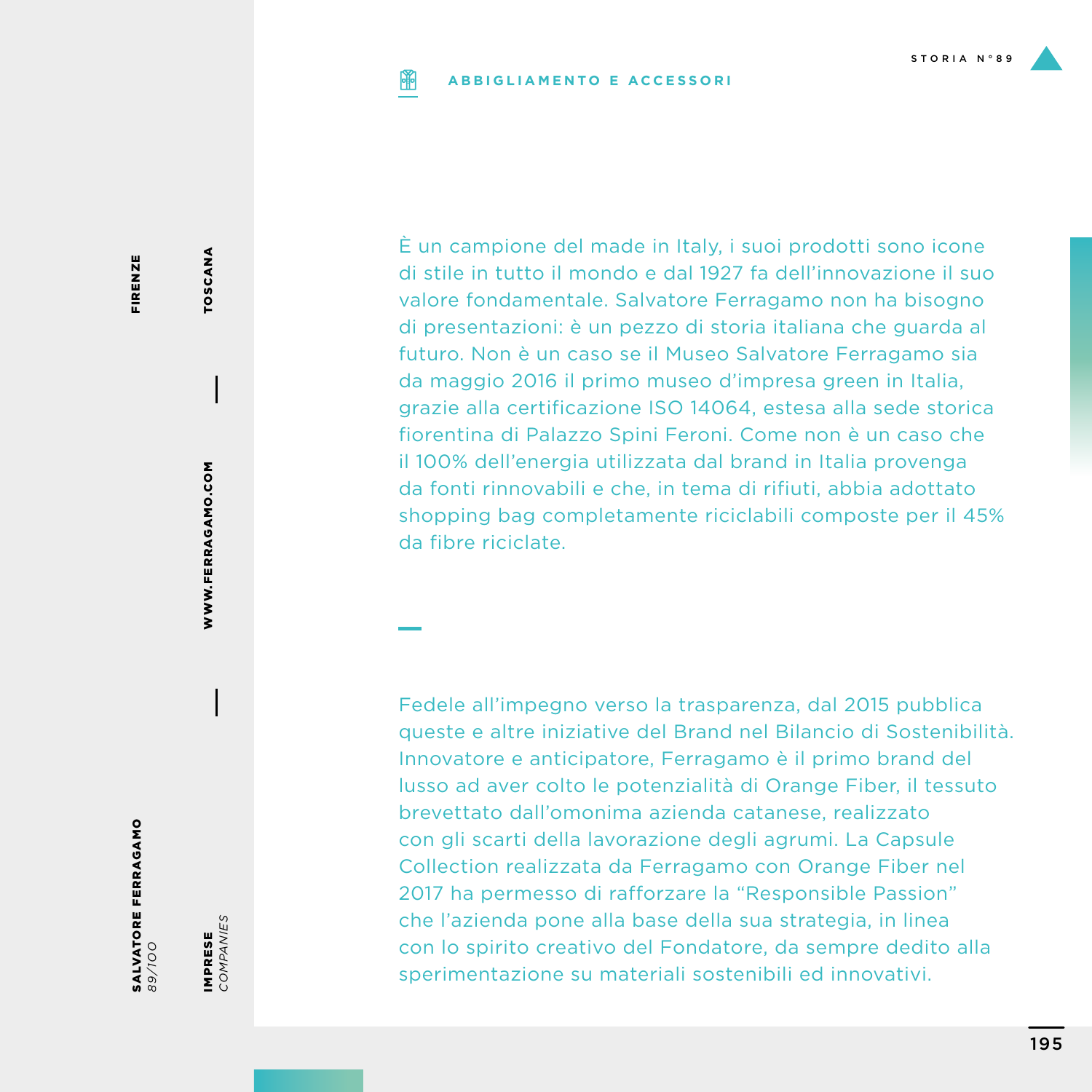# SA~ **VIOLA** HOL~ DING

"An infinite range of formats, decorations and finishes. Without sacrificing a single tree." Written in large print on the website of an industrial company that manufactures furniture, these words and their reference to trees may appear paradoxical... but they tell the truth. The Saviola Group produces 1,500,000 m3 of chipboard panels made from recycled wood each year, making it the most important transformer of wood waste in the world. It has 1,500 employees, 14 operational bases in various countries (Italy, Belgium and Argentina) and over half a billion Euros of turnover.

To supply its business it has created a capillary logistical system connected with those of municipal waste collection companies: a network of 22 centres in Italy and Europe which every year diverts 1.5 million tons of used wood destined for landfills. Wood which, buried in a landfill situation without oxygen, would release large quantities of methane into the air: a greenhouse gas 20 times more harmful than CO₂. Wood turned from rubbish into raw material: thanks to a mechanical recycling process which has produced Italy's first chipboard panel with 100% Recycled Wood certification, with the same qualities as a panel made with virgin wood but without felling a single tree... whereas 10,000 trees per day would be needed to produce the same amount of furniture.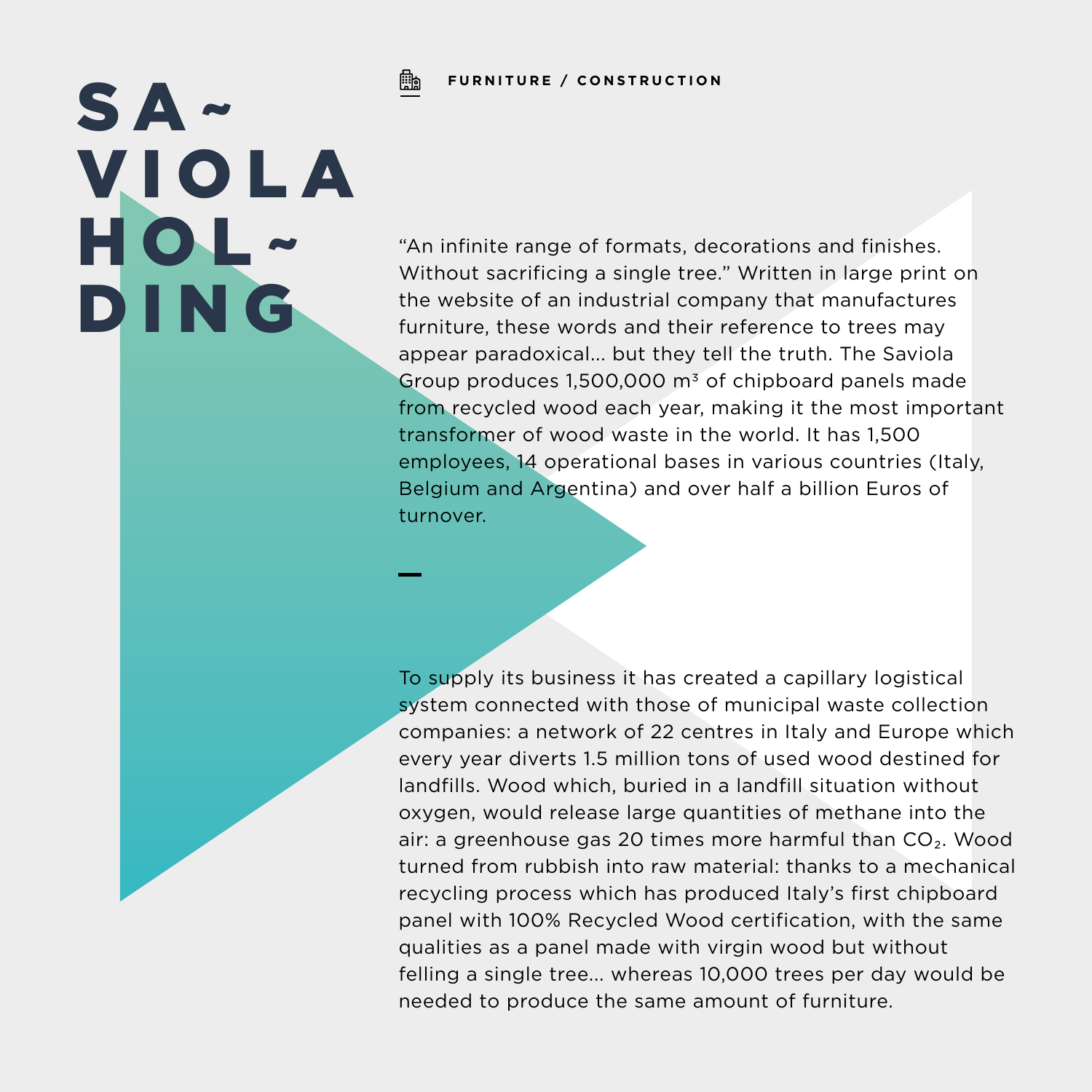### **ARREDO / EDILIZIA**

VIADANA (MN) VIADANA (MN)

SAVIOLA HOLDING **SAVIOLA HOLDING**<br>90/100

IMPRESE *COMPANIES*

IMPRESE<br>COMPANIES

WWW.GRUPPOSAVIOLA.COM

WWW.GRUPPOSAVIOLA.COM

LOMBARDIA

**LOMBARDIA** 

"Una gamma infinita di supporti, decori e finiture. Senza sacrificare un albero". Se pensiamo che a scrivere queste parole, in bella vista sul proprio sito web, è un'industria che produce mobili, quell'accenno agli alberi sembrerebbe un paradosso: e invece è la realtà. Il Gruppo Saviola produce 1.500.000 m3 di pannelli truciolari da legno riciclato ogni anno, ed è il più importante trasformatore di rifiuti di legno del mondo. Occupa 1.500 dipendenti, ha 14 stabilimenti in diversi Paesi (tra Italia, Belgio e Argentina) e oltre mezzo miliardo di euro di fatturato.

Per sostenere il proprio business ha dato vita ad un capillare sistema logistico che affianca le aziende municipalizzate nella raccolta: una rete di 22 centri in Italia e in Europa che sottrae ogni anno alla discarica 1,5 milioni di tonnellate di legno. Legno che, in un ambiente senza ossigeno come la discarica, libererebbe metano nell'aria: un gas serra 20 volte più nocivo della CO₂. Legno che invece da rifiuto diventa materia prima: attraverso un riciclo meccanico dà vita al primo pannello truciolare italiano con certificazione FSC Legno Riciclato 100%, con le stesse qualità del pannello truciolare fatto con legno vergine senza però abbattere un albero (sarebbero circa 10.000 quelli necessari ogni giorno per ottenere la stessa produzione).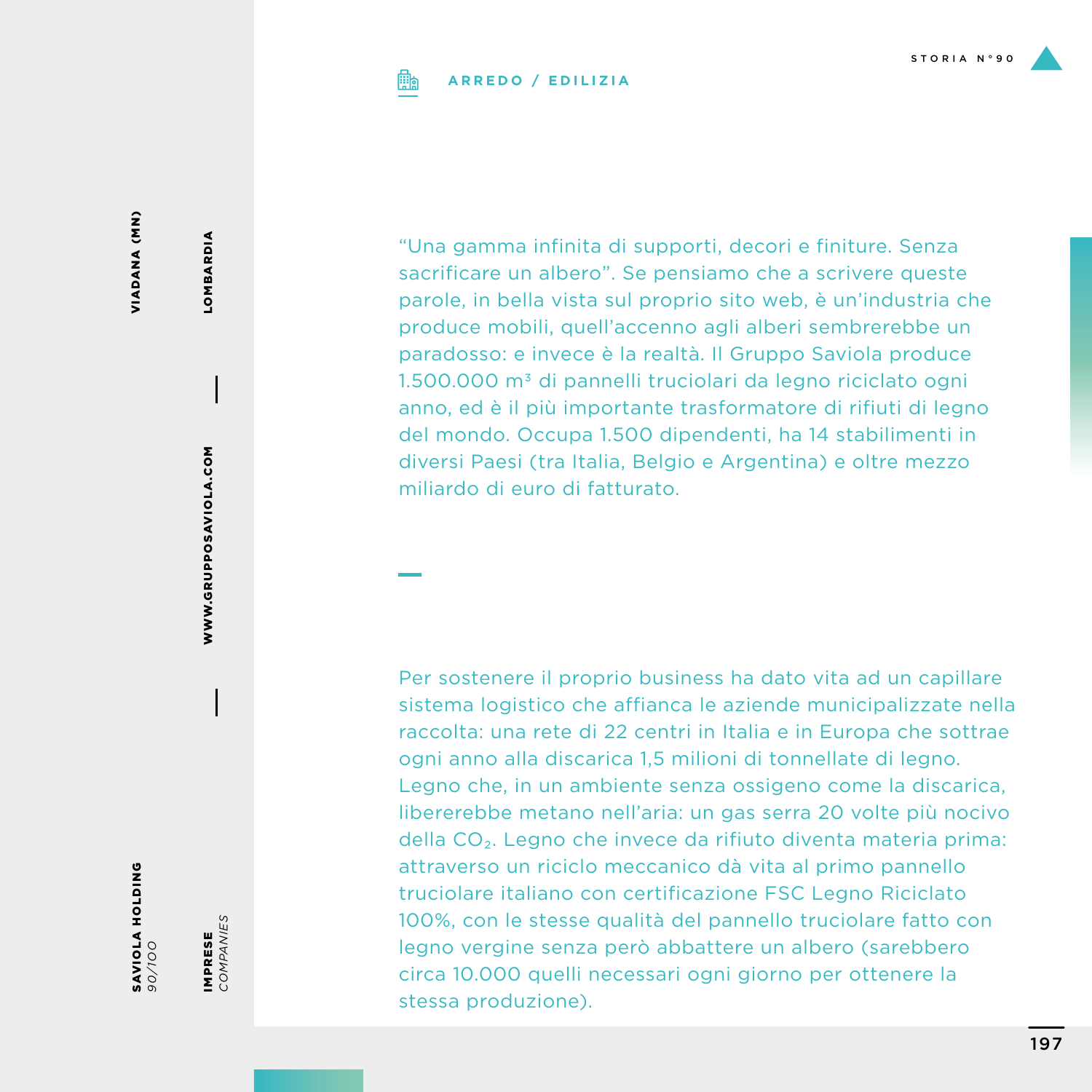### ிர **DESIGN AND RESEARCH**

# **SCUOLA** SUPE-RIORE

If circular economy is the future then Sant'Anna School of Advanced Studies in Pisa is nurturing the skills to face that future. Twenty-five years ago, the university launched an Environment Master qualification in order to teach environmental skills to managers and professionals. The oneyear specialist "master" course has evolved over the years following advances in research and changes to the economy. Since 2017 it has focused on the subject of the circular economy, referring to the United Nations' 2030 Agenda for Sustainable Development and the European Union's Circular Economy Package.

## SANT'ANNA DI PISA

Thanks to its interdisciplinary approach, the quality of its teachers and close contact with research bodies and businesses, the master course in "Environmental management and control (GECA): Circular economy and efficient management of resources" trains professionals to plan and promote the circular and efficient management of resources. In particular, it teaches skills for the management of waste, water, energy and natural capital. Parallel to the master course, Sant'Anna is involved in ten projects relating to the circular economy, including one with the Florence Chamber of Commerce that is training and supporting businesses on the adoption of circular economy practices.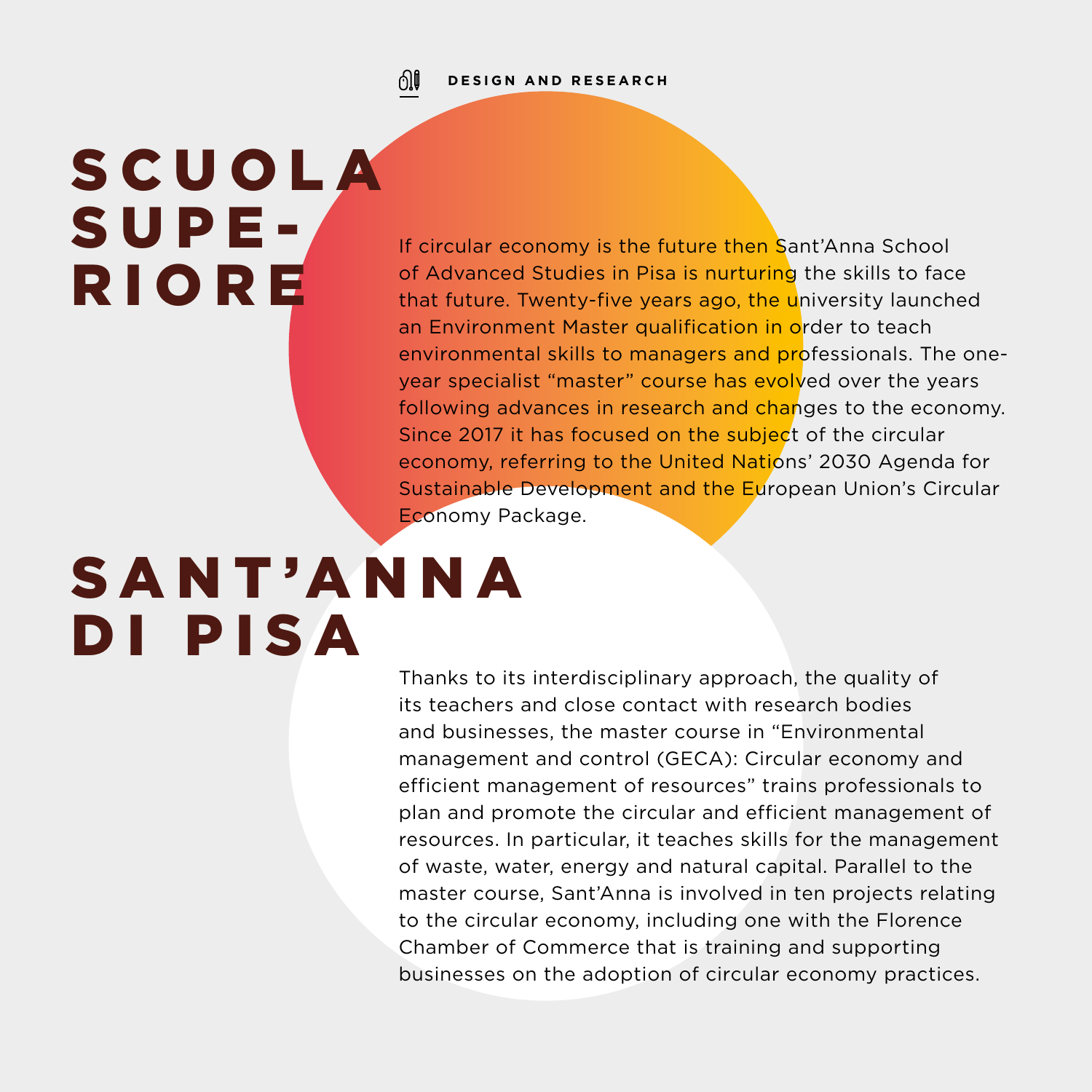### ி **DESIGN E RICERCA**

Se il futuro è dell'economia circolare, allora la Scuola Superiore Sant'Anna di Pisa sta costruendo le competenze per affrontare quel futuro. Venticinque anni fa la Scuola Superiore di Studi universitari di Pisa avviava il Master Ambiente, per formare manager e professionisti con competenze ambientali. Il master evolve negli anni seguendo i progressi della ricerca e i cambiamenti dell'economia, e dal 2017 si è orientato, appunto, verso il tema dell'economia circolare: nella prospettiva dell'Agenda 2030 per lo sviluppo sostenibile delle Nazioni Unite e del pacchetto dell'Unione Europea sull'economia circolare.

Il master in "Gestione e controllo dell'Ambiente (GECA): Economia circolare e management efficiente delle risorse", grazie all'impostazione interdisciplinare, alla qualità dei docenti, allo stretto contatto con la ricerca e con le realtà imprenditoriali, forma figure professionali in grado di progettare e dar vita ad una gestione circolare ed efficiente delle risorse. In particolare vengono fornite competenze sulla gestione dei rifiuti, dell'acqua, dell'energia e del capitale naturale. Parallelamente al master, il Sant'Anna ha dieci progetti attivi sull'economia circolare tra cui uno con la Camera di Commercio di Firenze per la formazione e l'accompagnamento delle imprese verso pratiche di economia circolare.

TOSCANA

TOSCANA

WWW.SANTANNAPISA.IT

WWW.SANTANNAPISA.IT

CENTRI DI RICERCA / UNIVERSITÀ *RESEARCH CENTERS / UNIVERSITIES*

CENTRI DI RICERCA / UNIVERSITÀ<br>RESEARCH CENTERS / UNIVERSITIES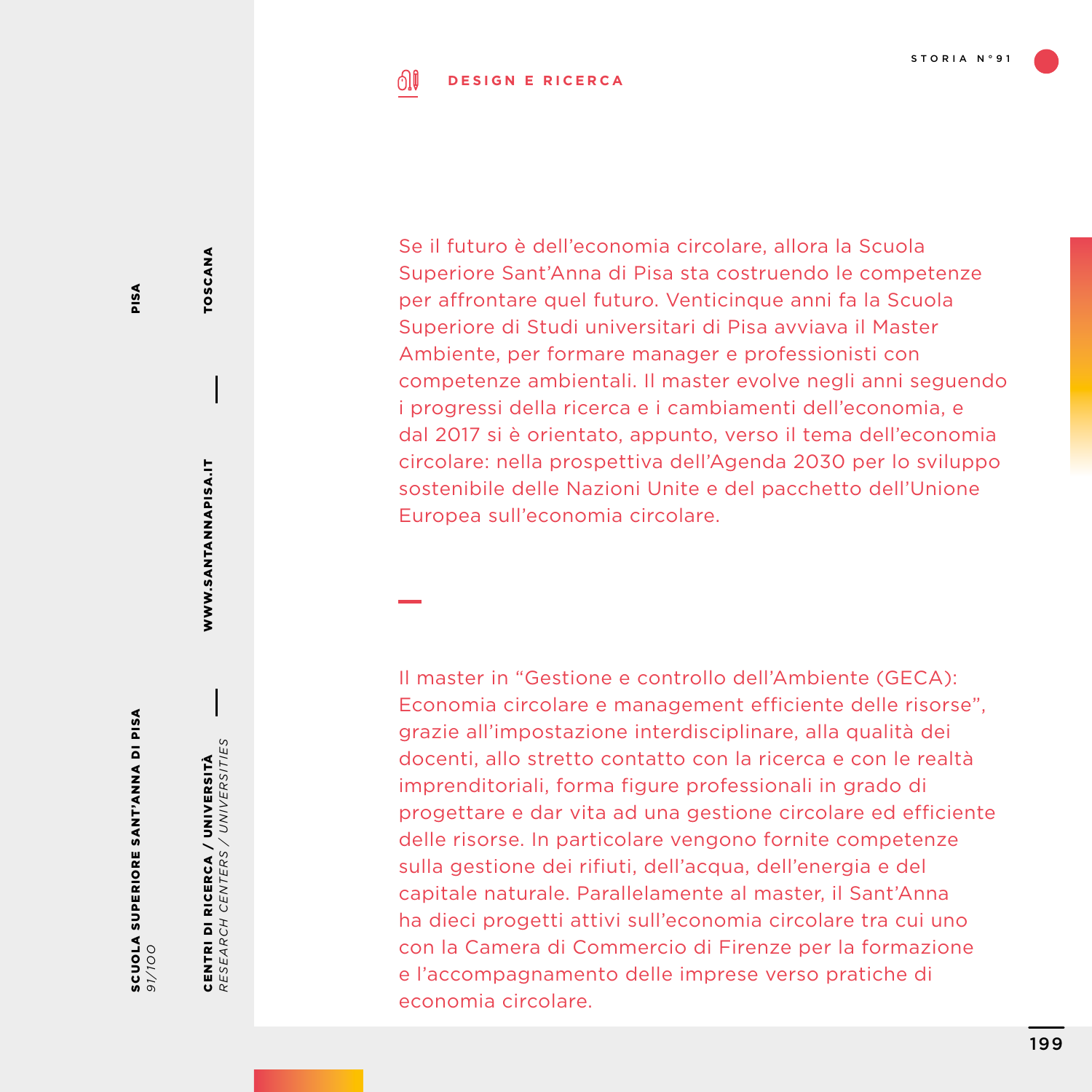Technically speaking, it is called industrial symbiosis: using an ecosystems analogy, this refers to collaboration between traditionally separate companies that integrate their production processes to mutual advantage. Selene Spa is a company that produces plastic packaging in Lucca. Together with other organizations in the Lucchese paper district, it is a major player in a splendid example of industrial symbiosis and circular economy. The other bodies include Lucense, a research organization that facilitates innovation among the district's companies, Serv.Eco, the consortium of the district's paper mills, and the Zero Waste Europe Foundation.

# **SELENE**

When paper and cardboard are recycled, 10% of the waste is composed of extraneous materials (water, paper fibre, plastics, metals, aggregates, glass or wood left in the pulper) which end up in landfills or incinerators: 120,000 tons every year in the Lucca district, and 300,000 tons in Italy overall. In 2015, in order to turn this problem into an opportunity, the Eco-Pulplast project was launched: co-funded by the LIFE program of the European Union, its aim is to gradually reduce to zero the quantity of waste sent to landfill or incineration. In subsequent years, Selene has demonstrated the technical and economic feasibility of using this waste to create pallets in heterogeneous plastic, which are then reused within the industrial district of Lucca that generated the waste.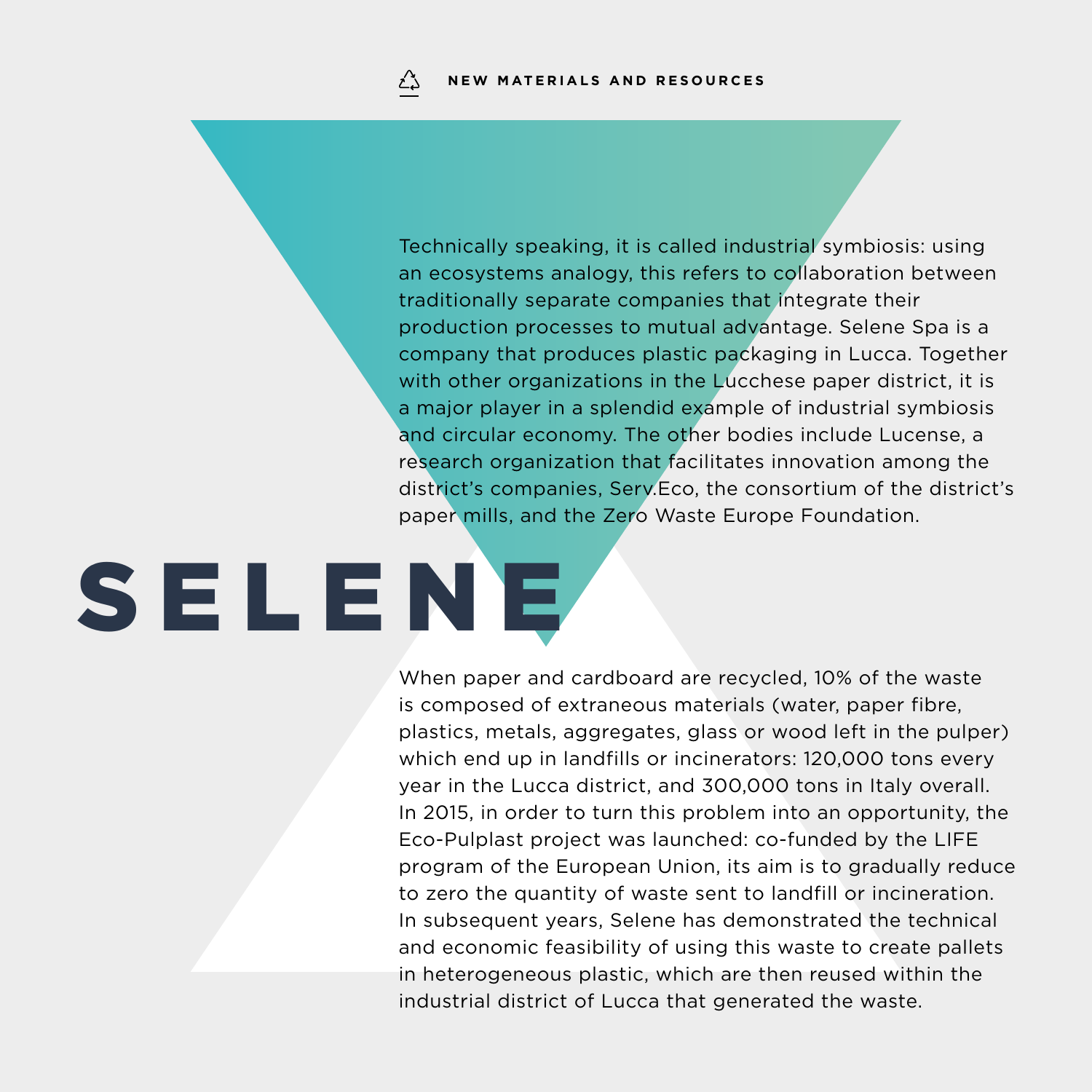### **FABBRICA DI RISORSE / MATERIALI** دُے

Nel linguaggio tecnico si chiama simbiosi industriale: indica, in analogia con gli ecosistemi, la collaborazione tra imprese tradizionalmente separate che integrano con vantaggio i propri processi produttivi. Selene Spa, impresa che a Lucca produce imballaggi plastici, è il protagonista, insieme ad altri soggetti del distretto cartario lucchese (Lucense, organismo di ricerca che opera a favore dell'innovazione delle imprese del distretto, Serv.Eco, consorzio delle cartiere del distretto, e Zero Waste Europe Foundation) di uno splendido esempio di simbiosi industriale e di economia circolare.

Quando si riciclano carta e cartone, il 10% del macero è composto di materiali estranei (il pulper: acqua, fibra di carta, plastiche, metalli, inerti, vetro, legno) che finiscono in discarica o nel termovalorizzatore: nel distretto lucchese 120.000 tonnellate ogni anno, 300.000 in Italia. Per fare di questo problema un'opportunità nel 2015 prende avvio il progetto Eco-Pulplast: cofinanziato dal programma LIFE dell'Unione Europea, punta a ridurre gradualmente a zero la quantità di questi rifiuti avviata in discarica o a incenerimento. In questi anni Selene ha dimostrato la fattibilità tecnica ed economica di realizzare da quegli scarti pallet in plastica eterogenea, da riutilizzare nel distretto industriale di Lucca che genera lo scarto.

SELENE *92/1OO* IMPRESE *COMPANIES*

IMPRESE<br>COMPANIES

WWW.SELENE-SPA.IT

WWW.SELENE-SPA.IT

TOSCANA

TOSCANA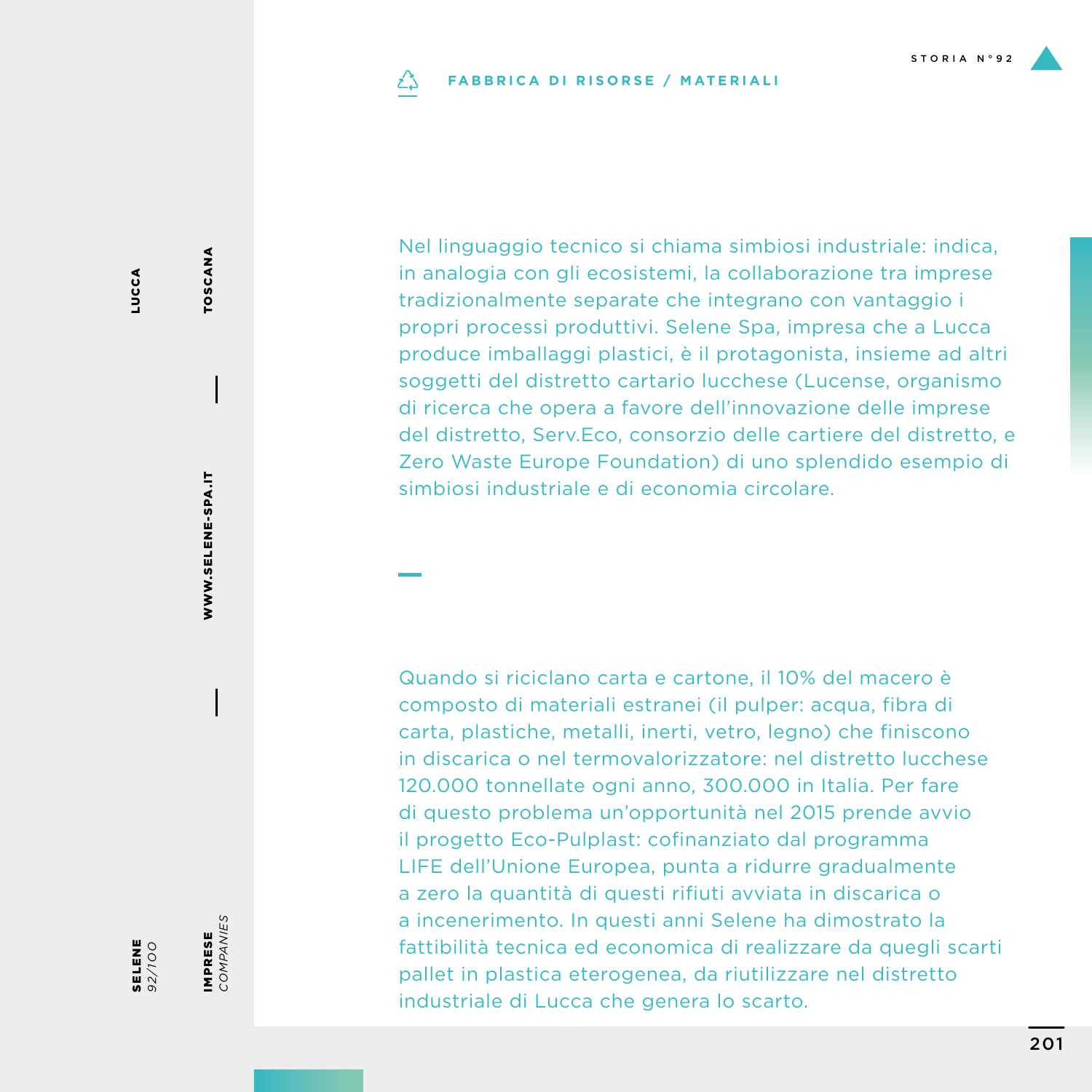S L O W

FOOD

If we throw something away, we deny its value. This is true also of food, which often ends up in the waste-bin before it has even reached the table. Restoring a sense of value towards food is the mission of Slow Food, an association that for over thirty years now has committed itself worldwide to defending food that is good, clean and fair. Through its training and information activities it promotes locallyproduced gastronomic cultures, valorising producers and agricultural supply chains, in the belief that behind every genuine food lies a story made up of people, work and traditions.

Knowing this story means knowing how to appreciate what we bring to the table and not to waste it, either at home or in restaurants. For years, Slow Food has been engaged in anti-waste initiatives such as "Our Daily Waste", a guide to food waste, aiming at understanding its consequences and learning how to avoid it. Through supporting the spread of short supply chains, for example, food losses could be reduced to 5%, but today, globalised distribution means that between 30% and 50% of food is wasted... and lost. A wasteful result of the linear economic paradigm: that is why Slow Food is committed to promoting the adoption of a circular economic paradigm, and to persuading Europe to adopt rules in support of a new and more sustainable model.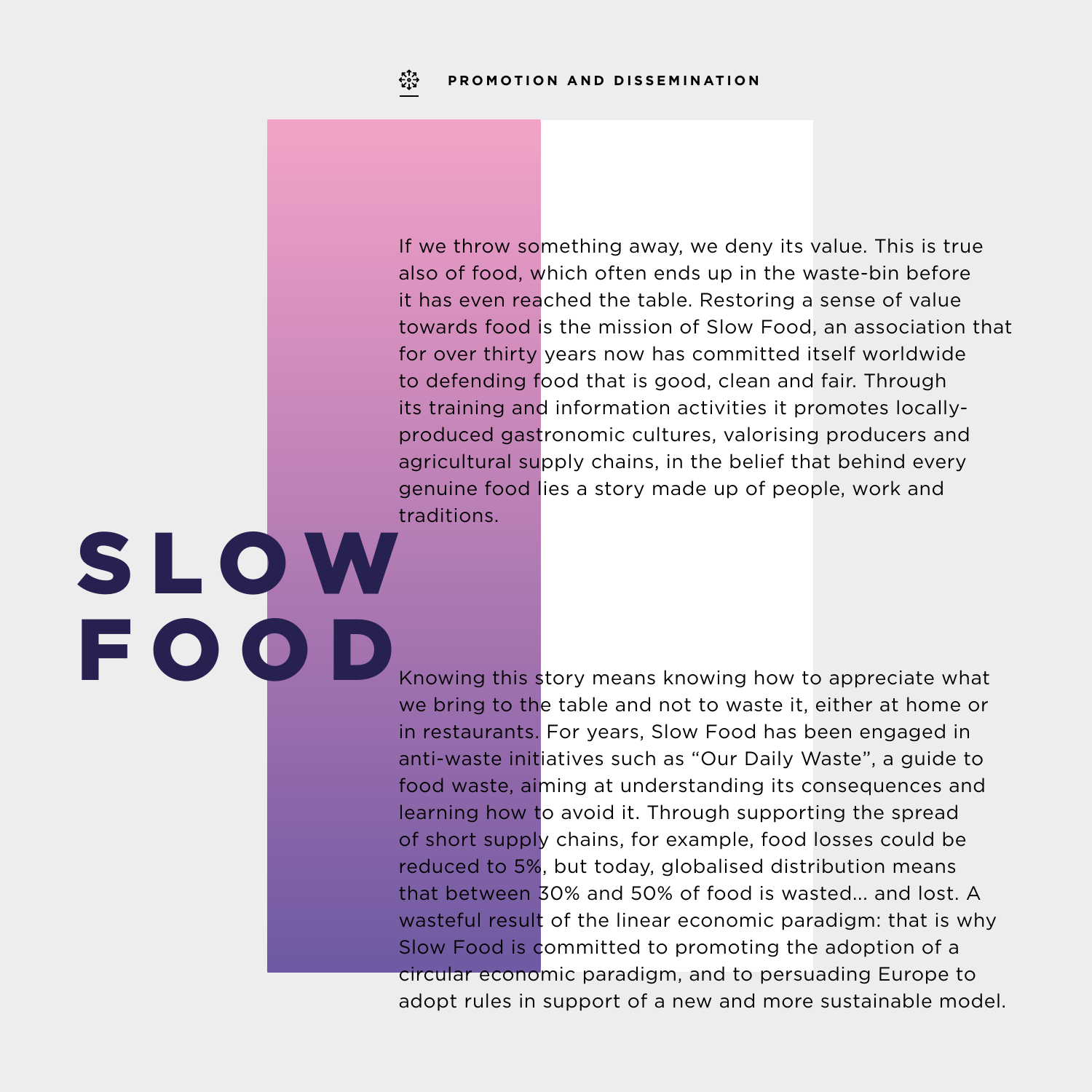### $E_{1,2}^{3}$ **PROMOZIONE E DIVULGAZIONE**

Ciò che gettiamo via è qualcosa a cui non diamo valore. Questo vale anche per il cibo che spesso finisce nella pattumiera ancor prima che arrivi sulla tavola. Ridare il giusto valore al cibo è l'obiettivo principale di Slow Food, associazione che da oltre trent'anni è impegnata in tutto il mondo a difesa del cibo buono, pulito e giusto. Attraverso la sua attività di formazione e informazione promuove la cultura gastronomica dei territori valorizzando i produttori e le filiere agricole, perché dietro ogni alimento c'è una storia fatta di persone, di lavoro e di tradizioni.

Conoscere questa storia vuol dire saper apprezzare ciò che portiamo in tavola e non sprecarlo, a casa come nei ristoranti. Slow Food è impegnata da anni in iniziative anti-spreco come "Il nostro spreco quotidiano", una guida contro lo spreco alimentare, per capirne le conseguenze e imparare ad evitarlo. Sostenendo la diffusione di filiere corte, ad esempio, si potrebbero ridurre le perdite di cibo al 5%, mentre oggi la distribuzione globalizzata fa sì che vada perduta una quantità variabile tra il 30 e il 50%. Uno spreco figlio del paradigma economico lineare: per questo Slow Food si impegna a promuovere l'adozione del paradigma circolare e a spingere l'Europa a emanare norme a sostegno di un nuovo modello più sostenibile.

BRA (CN) BRA (CN)

SLOW FOOD *93/1OO* NON PROFIT *NON-PROFIT*

NON PROFIT<br> $NON-PROFIT$ 

WWW.SLOWFOOD.IT

WWW.SLOWFOOD.IT

PIEMONTE

PIEMONTE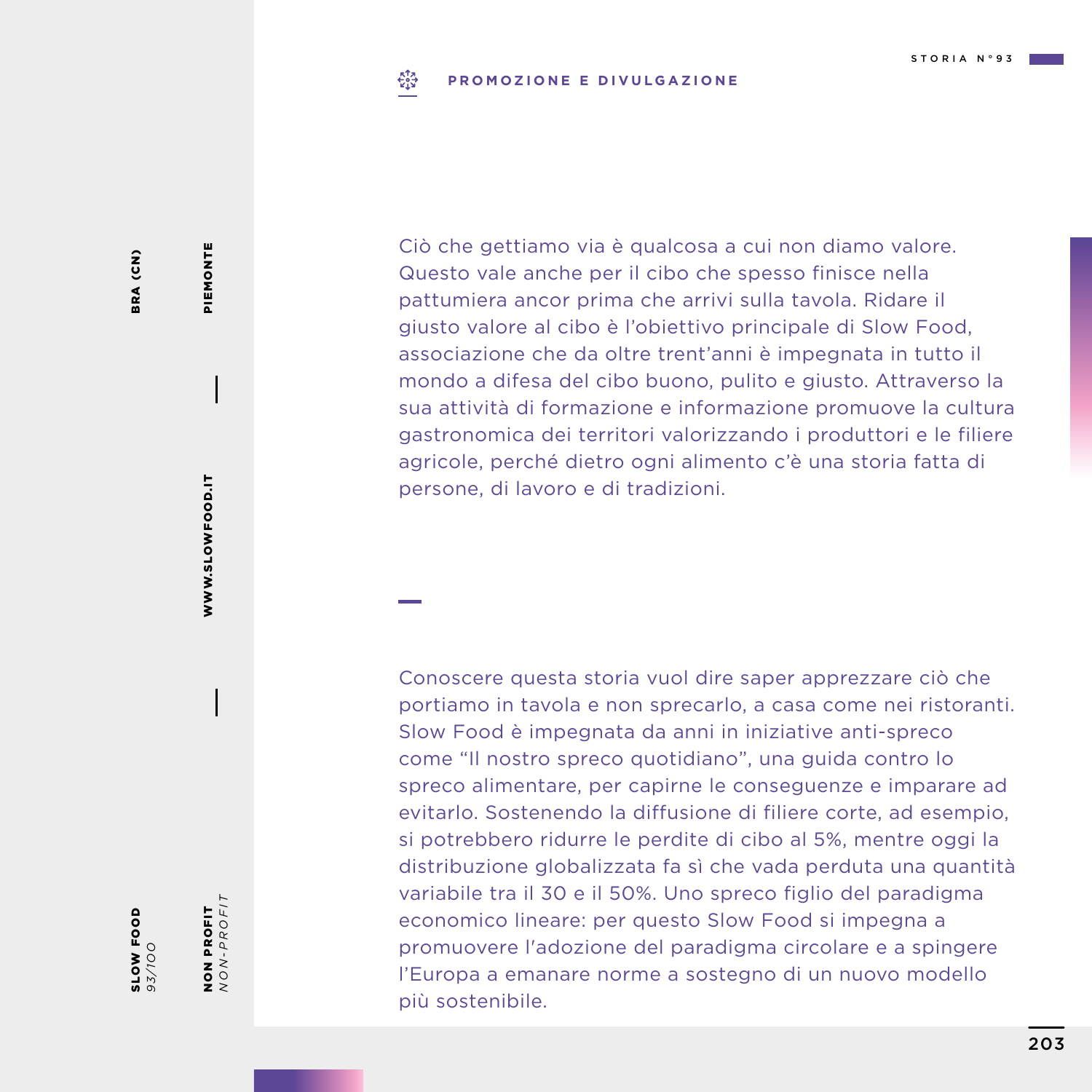S

BI~

T O

It is called the Second Hand Effect, and is the result of virtuous behaviour which, as well as saving money, favours the environment. It refers to the attitude of those who, when they have to dispose of a used object, put it back into circulation by selling it instead of throwing it away, and those who, on the other hand, decide to buy a used product, instead of a new one.

'Subito' is the Italian online platform that facilitates the direct selling and buying of all kinds of used objects among private citizens. Launched in 2007, today it has become one of the top 10 most-visited websites in Italy. In 2016 more than 18 million objects were sold via the platform which avoided  $CO<sub>2</sub>$  emissions to the tune of 6.1 million tons - according to a study commissioned by Subito from the Swedish Institute for Environmental Research on the impact of its activities and on the benefits derived from these sales. This Institute estimated the CO<sub>2</sub> this trade in second-hand objects saved in terms of the consumption of materials that would have been generated by the production of equivalent new products: in practice, the effect is as though Milan had been granted 42 months without traffic emissions, or if the production of 847 million T-shirts had been avoided. Selling and buying used objects, in other words, is no longer only a way of economising, it is also a virtuous choice that safeguards precious virgin resources by lengthening the lifespan of goods.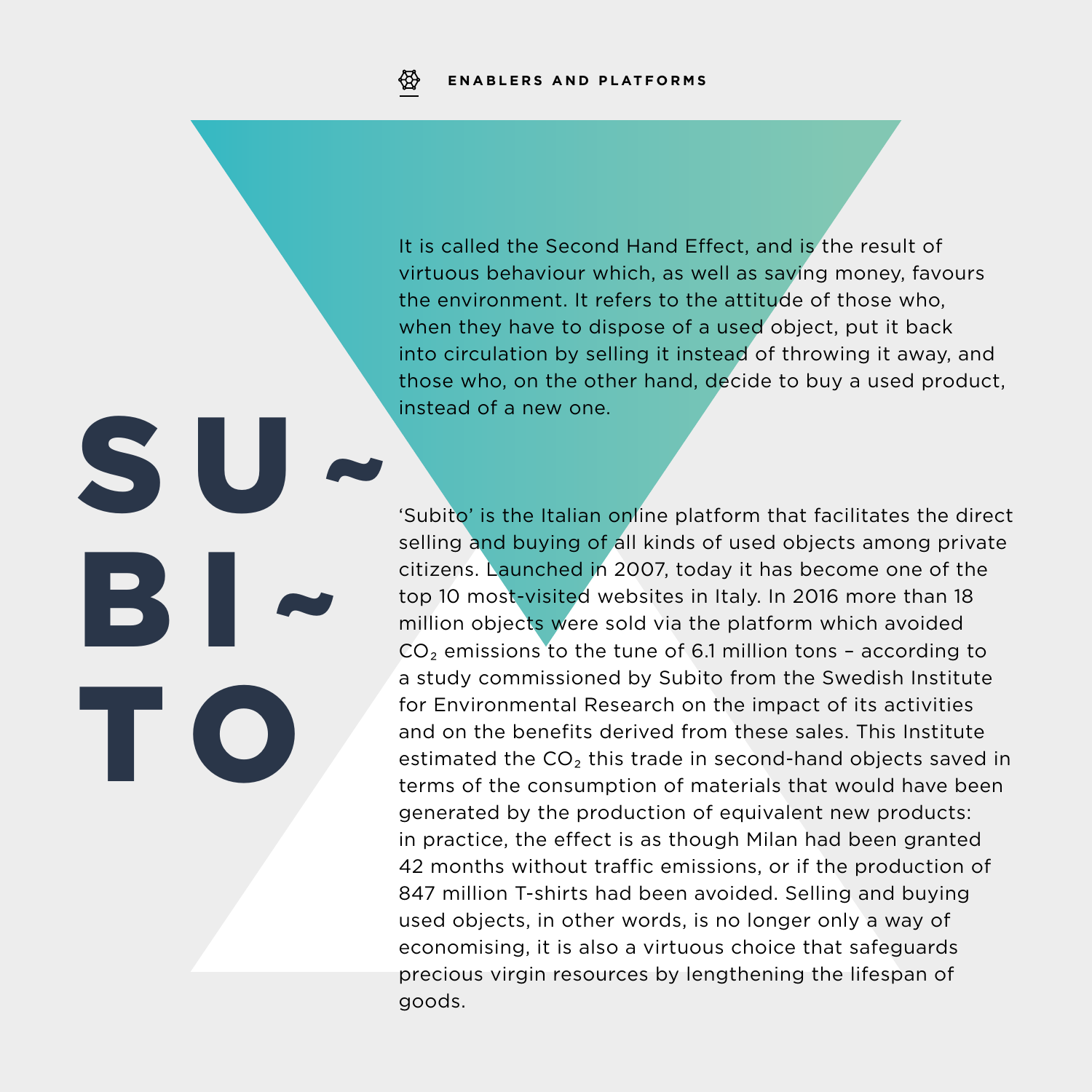## **ABILITATORI / PIATTAFORME**

Si chiama Second Hand Effect: è il risultato di un comportamento virtuoso che, oltre a far risparmiare denaro, aiuta l'ambiente. È il comportamento di chi, quando deve disfarsi di un oggetto usato invece di gettarlo via lo rimette in circolazione vendendolo e di chi, dall'altra parte decide di comprare un prodotto usato preferendolo ad uno nuovo.

Subito è la piattaforma online che in Italia facilita la compravendita di qualsiasi oggetto tra privati. Nata nel 2007, è oggi tra i primi 10 brand online più visitati in Italia. Nel 2016 sono stati venduti sulla piattaforma più di 18 milioni di oggetti che, secondo uno studio commissionato da Subito all'Istituto Svedese di Ricerca Ambientale sugli impatti della propria attività e sui benefici derivanti dalle compravendite, hanno consentito di evitare l'emissione di 6,1 milioni di tonnellate di CO₂. Sulla base dei consumi generati dalla produzione di equivalenti prodotti nuovi, l'Istituto ha valutato quanta CO₂ è stata risparmiata grazie alla scelta di acquistare un oggetto usato rispetto ad uno nuovo: in pratica, è come se Milano avesse avuto 42 mesi senza traffico o se si fosse evitata la produzione di 847 milioni di t-shirt. Vendere e comprare usato non è più dunque una scelta "di necessità", ma una scelta utile ad allungare la vita dei prodotti salvaguardando risorse vergini.

SUBITO *94/1OO* WWW.SUBITO.IT

WWW.SUBITO.IT

**LOMBARDIA** LOMBARDIA

*COMPANIES*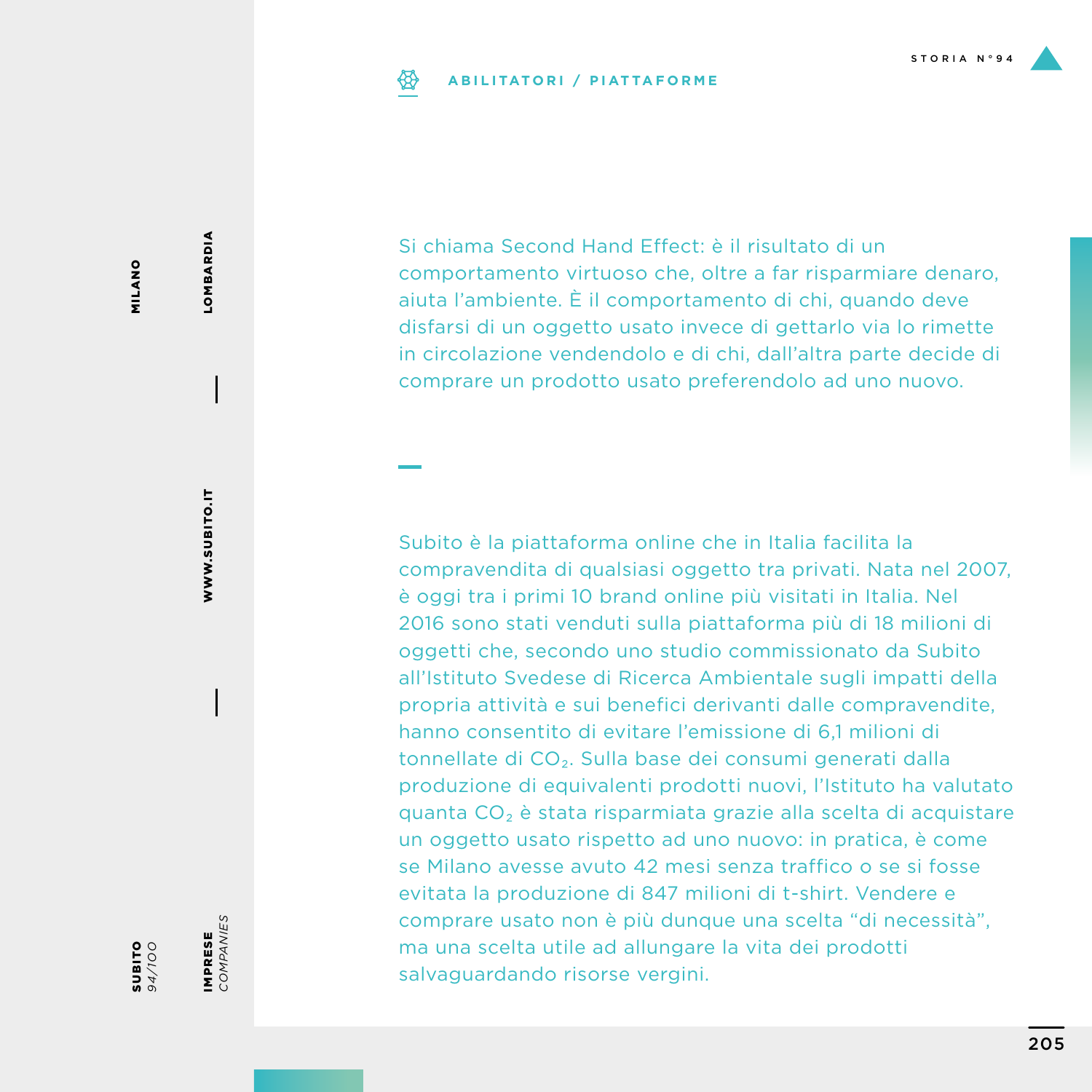₩ **CLOTHING AND ACCESSORIES**

Circular economy was first practiced in the 1980s, although it was still something few people talked about: but nonetheless those were the years that recycled fibres were first used in production. Thermore did so then, and has never stopped... it is definitely one of the pioneers of this new economic model.

# THER~ M O R E

The company founded in 1972 in Milan by Lucio Siniscalchi is today a global leader in the manufacture of thermal padding for clothing. With plants in Europe and Asia, Thermore creates a collection of over 400 types of thermal padding used by major brands including Armani, Colmar, Fay, Geox, Max Mara, Prada and Zegna. Several of its product lines are made from used and recycled polyester: from Classic, 50% produced from recycled plastic bottles, to Ecodown®, made entirely from fibres obtained from recycled plastic. On average, a jacket padded with Ecodown reuses roughly 10 plastic bottles which would otherwise have ended up as waste. We have been wearing circular materials for a long time, without knowing it!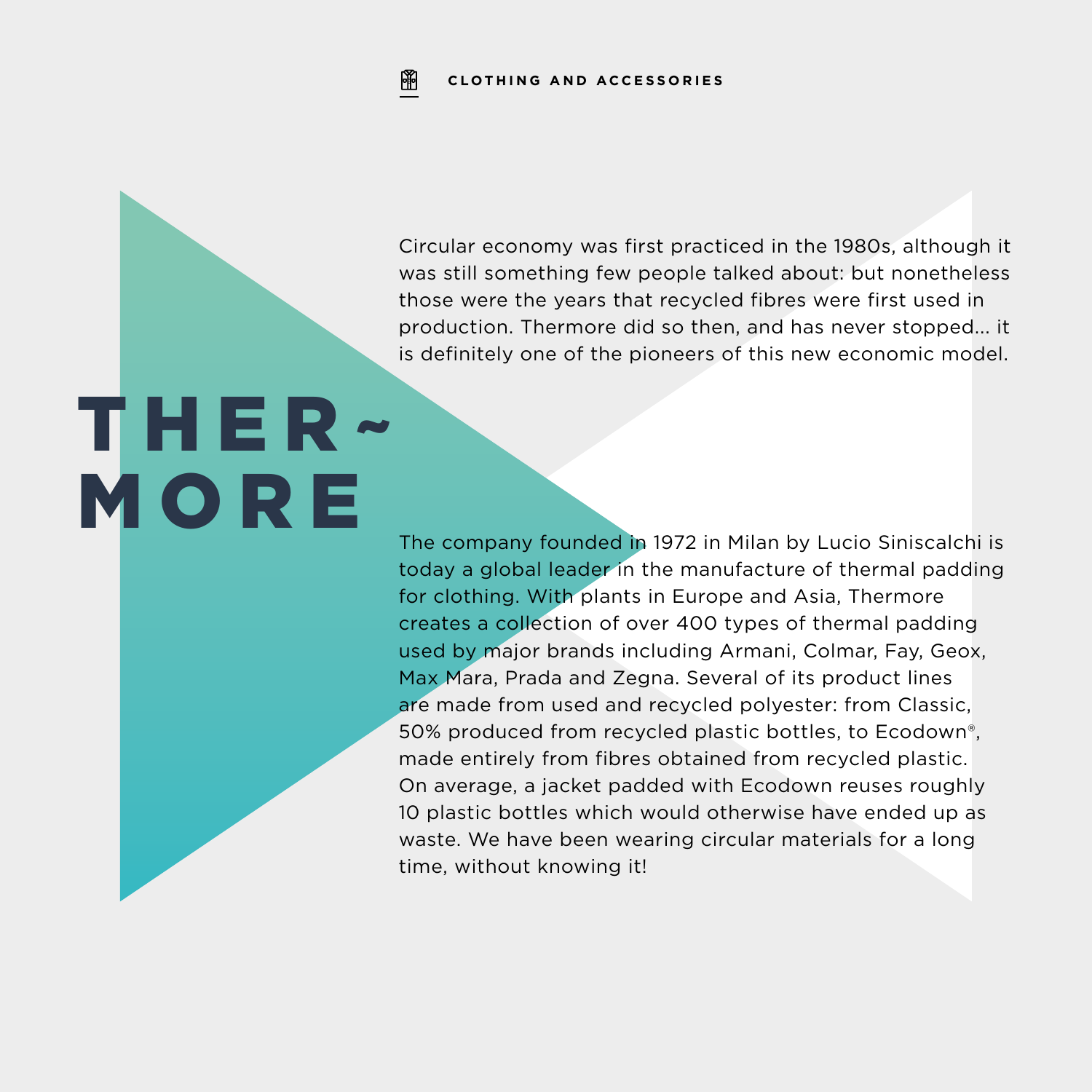#### **ABBIGLIAMENTO E ACCESSORIPIP**

Hanno iniziato a praticare l'economia circolare negli anni '80, quando ancora se ne parlava davvero poco: risale ad allora, infatti, l'impiego in produzione delle prime fibre riciclate. Da allora non si sono mai fermati. Thermore è senza dubbio tra i precursori di questo nuovo modello di economia.

L'azienda fondata nel 1972 a Milano da Lucio Siniscalchi oggi è leader mondiale nella produzione di imbottiture termiche per abbigliamento. Con stabilimenti in Europa ed Asia, Thermore realizza una collezione di oltre 400 tipi di imbottiture termiche, utilizzate anche da grandi brand come Armani, Colmar, Fay, Geox, Max Mara, Prada e Zegna. Varie le sue linee di prodotto realizzate con poliestere riciclato post consumo: da Classic, prodotta con il 50% di bottiglie di plastica riciclate a Ecodown®, realizzata completamente con fibre ricavate dal riciclo della plastica. In media, per la realizzazione di una giacca imbottita con Ecodown si riutilizzano circa 10 bottiglie di plastica che altrimenti finirebbero nei rifiuti. Questa circolarità l'abbiamo sempre avuta addosso, forse senza saperlo.

LOMBARDIA

**LOMBARDIA** 

THERMORE *95/1OO*

IMPRESE *COMPANIES*

IMPRESE<br>COMPANIES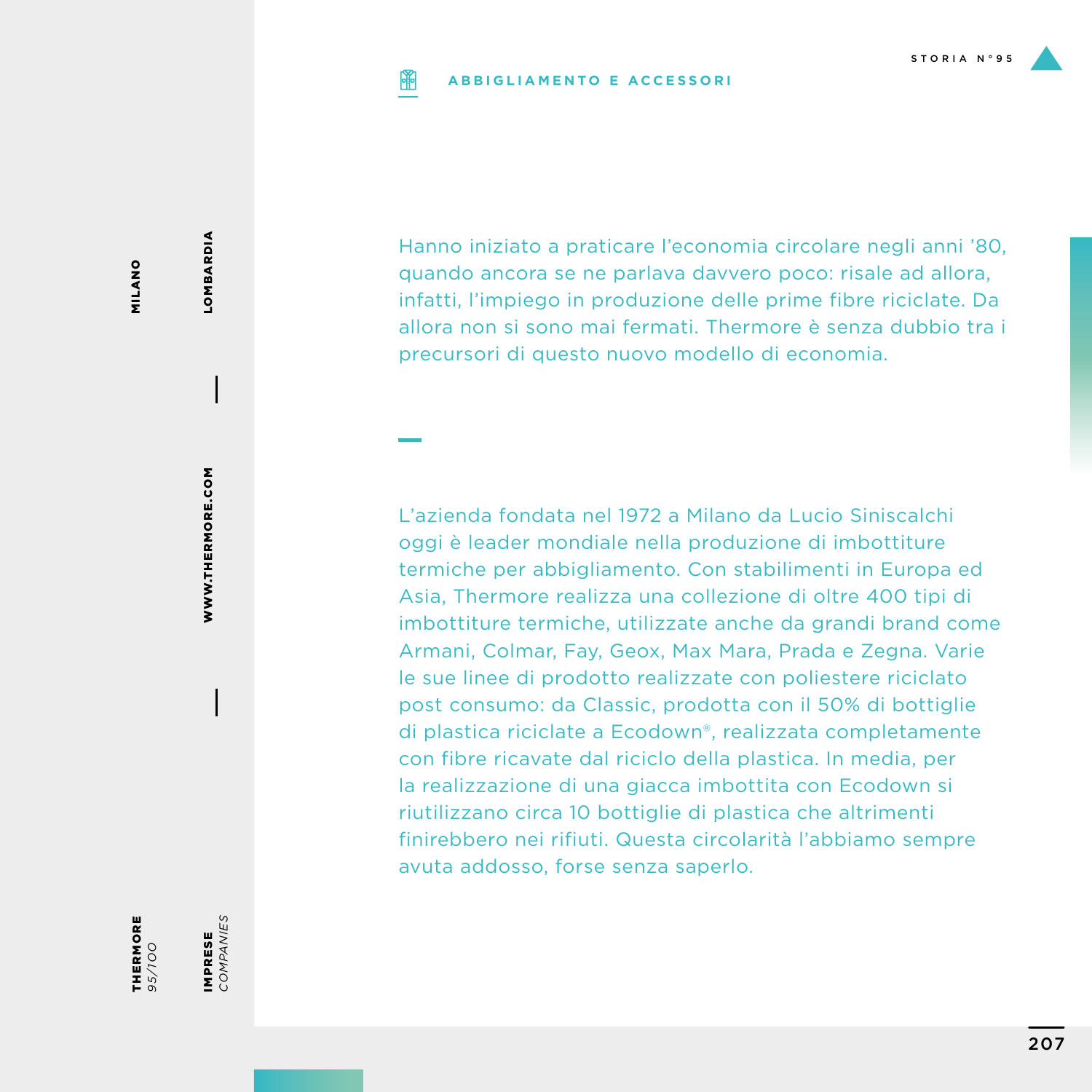### **INDUSTRIAL AUTOMATION AND OTHER MANUFACTURING**

## ≪

# TO~ NEL~ L O

The more the circular economy spreads upstream in the production chain, the greater its effects. Tonello has extended the circular economy all the way back to the design phase. Based in Sarcedo (Vicenza), Tonello has produced machinery for garment treatment sold worldwide since 1981 (i.e. finishing effects: washing and dyeing, worn effects, drying).

For over 35 years it has acted as a benchmark for major international laundries, dyeing companies and fashion brands, thanks to a reputation for caring about saving resources which also means saving money. An example of innovation? UP, the latest company novelty for garment washing: a continuous flow of water, injected into special machinery, recovered and then constantly recirculated. This notably reduces water consumption compared to traditional equipment and also reduces energy expenditure, as well as costs for those who purchase and use it. Or NoStone, the system for creating worn jeans effects: thanks to its mechanical but non-chemical action, this does not produce dust or sludge, and reduces water consumption. Tonello's machines can easily be adapted to fit customers' changing processing requirements: this really does prolong the products' life cycle.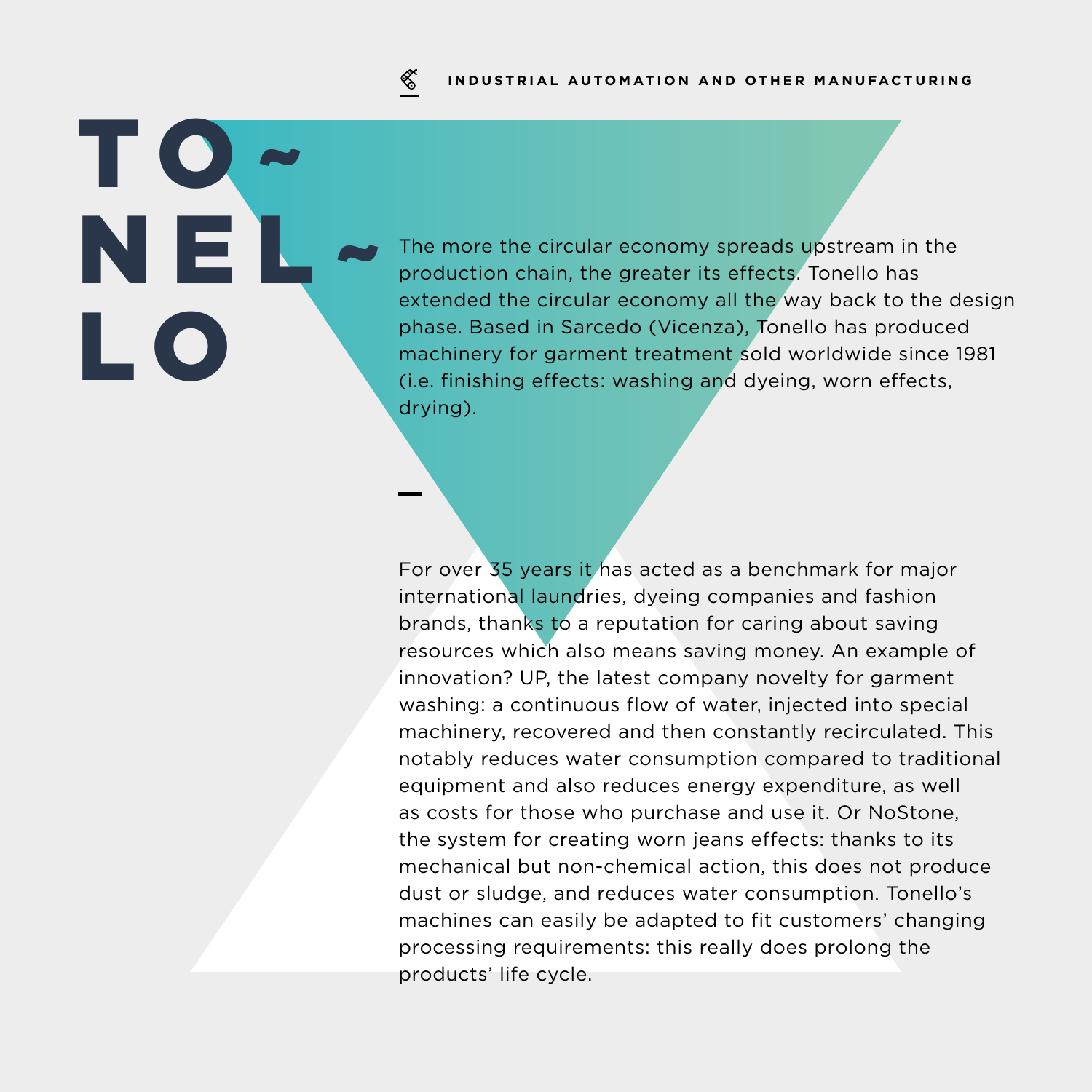### ≪ **AUTOMAZIONE E ALTRE INDUSTRIE MANIFATTURIERE**

Più l'economia circolare risale lungo gli anelli della filiera produttiva, maggiore è la portata dei suoi effetti. Tonello ha portato l'economia circolare fino alle fasi della progettazione. L'azienda di Sarcedo (VI) produce dal 1981 macchine per finissaggio per capi d'abbigliamento (cioè la rifinitura: lavaggio e tintura, effetto vissuto, asciugatura) vendute in tutto il mondo.

Da oltre 35 anni è punto di riferimento per le più importanti lavanderie e tintorie internazionali e per i brand della moda perché ha fatto dell'attenzione all'uso delle risorse, che vuol dire anche risparmio economico, il proprio marchio di fabbrica. Basti guardare all'innovazione di UP, ultima novità dell'azienda per il lavaggio dei capi confezionati: un flusso continuo di acqua, iniettata nella macchina, recuperata e poi costantemente rimessa in circolo, con consumi molto inferiori rispetto agli strumenti tradizionali e dispendio energetico ridotto, oltre a costi minori per chi la acquista e la usa. E anche al sistema NoStone per ottenere l'effetto consumato dei jeans che, grazie all'azione meccanica e non chimica, non produce polveri o fanghi e riduce il consumo di acqua. Con pochi interventi le macchine Tonello possono inoltre essere adeguate alle mutate esigenze di lavorazione del cliente: allungando così il ciclo di vita del prodotto.

VENETO

VENETO

WWW.TONELLO.COM

WWW.TONELLO.COM

IMPRESE *COMPANIES*

IMPRESE<br>COMPANIES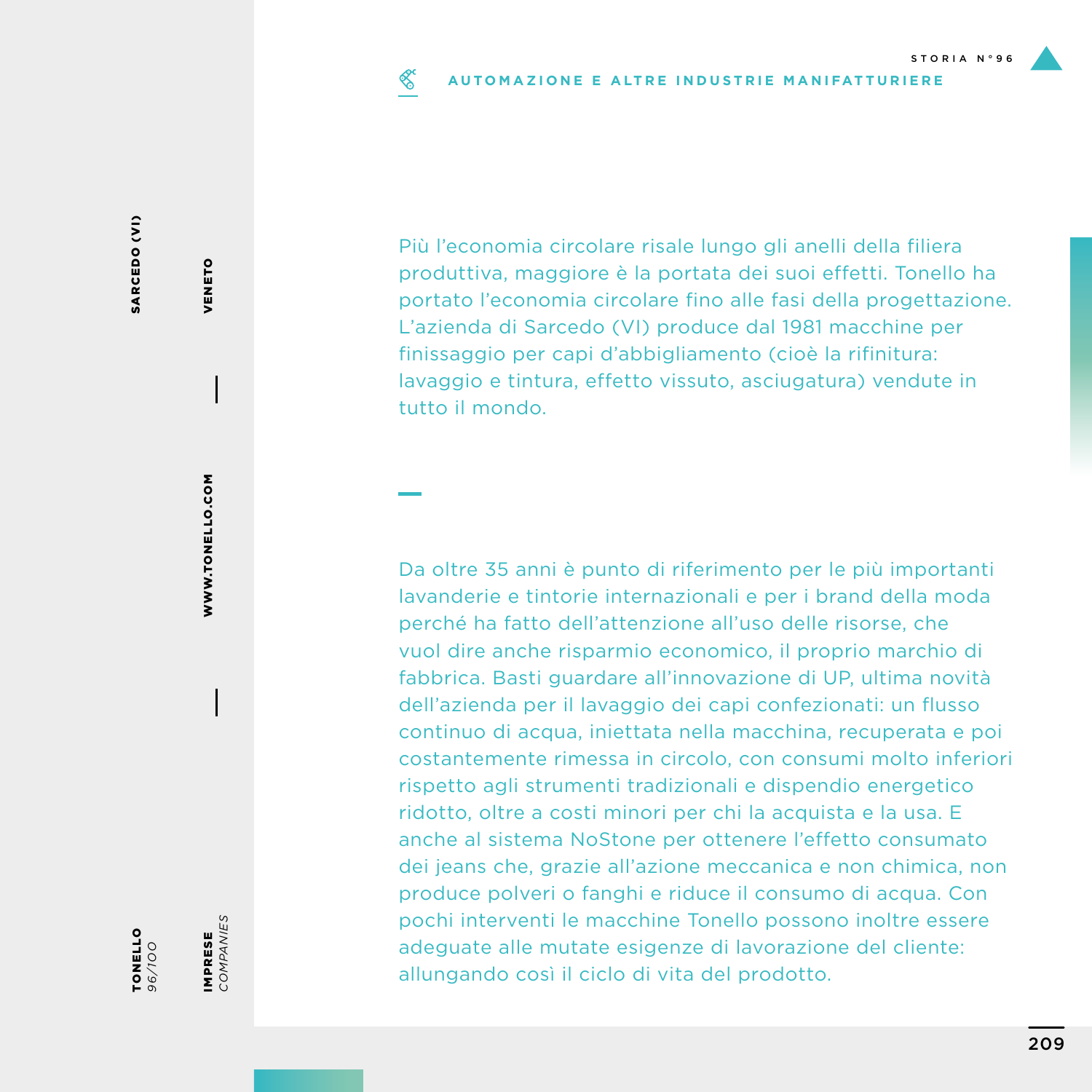Impossible things can sometimes become robust realities when expertise and creativity combine. Torcitura Padana, in the province of Pavia, is a company that has twisted and ennobled yarn for over 50 years. Now it has joined forces with Zanolo, a company from Vercelli involved in dyeing yarns, in order to create a surprising product.

TORCI~ T U R A PA~ DANA

Named COEX, this is a natural and recyclable flame-retardant fibre made with linen, cotton and viscose, the result of a patented innovative technology which, by modifying cellulose at a molecular level, has no need to use chemical additives or resins to make the fabric fireproof. The secret of this fibre lies in its natural components: phosphorus, nitrogen and sulphur each act to suppress flames. The first creates a flame-retardant barrier, the second reduces oxygen to limit combustion, the third denatures cellulose and so prevents initial combustion. This makes COEX safe because it is hypoallergenic, free from toxic fumes, and biodegradable. Resisting temperatures of over 1,000°C with superior performance to synthetic fire-retardant fabrics (which are not recyclable), it also offers better tactile and comfort sensations. Suitable for furnishing fabrics, draperies, technical clothing and upholstery, COEX technology can also be applied to wood, for which a specific international patent has been deposited.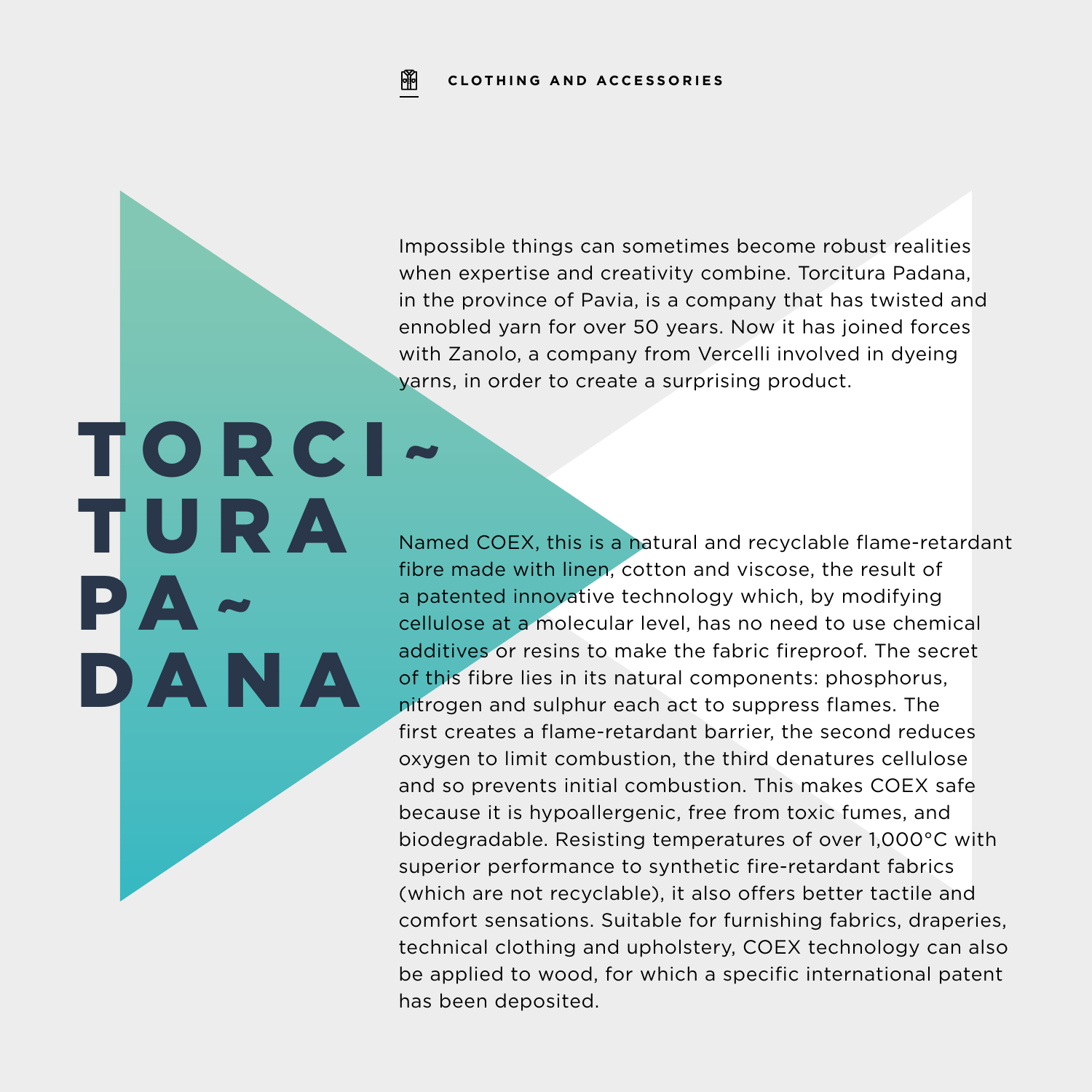#### **ABBIGLIAMENTO E ACCESSORIPIP**

PIEVE PORTO MORONE (PV) PIEVE PORTO MORONE (PV)

LOMBARDIA LOMBARDIA

> WWW.TORCITURAPADANA.IT WWW.TORCITURAPADANA.IT

*97/1OO*

TORCITURA PADANA

IMPRESE<br>COMPANIES *COMPANIES* IMPRESE

A volte anche le cose impossibili diventano belle realtà se si uniscono competenze e creatività. Torcitura Padana, azienda della provincia di Pavia che da oltre 50 anni si occupa di torcitura e nobilitazione del filo, ha unito le sue forze con Zanolo, impresa del vercellese impegnata nei trattamenti tintoriali dei filati, per creare qualcosa di sorprendente.

Si chiama COEX, è una fibra ignifuga naturale e riciclabile realizzata con lino, cotone e viscosa, frutto di un'innovativa tecnologia brevettata che, modificando a livello molecolare la cellulosa, evita l'uso di additivi chimici o resine per rendere ignifugo il tessuto. Il segreto di questa fibra è contenuto nella sua natura: fosforo, azoto e zolfo agiscono contro le fiamme. Il primo crea una barriera antifiamma, il secondo riduce l'ossigeno limitando la combustione, il terzo denatura la cellulosa evitando l'avvio della combustione. Ciò rende COEX sicuro perché anallergico, privo di fumi tossici e biodegradabile. Resistendo a temperature oltre i 1.000° con performance superiori ai tessuti ignifughi sintetici (che non sono riciclabili), ha una migliore resa al tatto e un comfort più elevato. Adatta per tessuti da arredamento, tendaggi, abbigliamento tecnico, imbottiture, la tecnologia COEX può essere applicata anche al legno, per cui è stato depositato un apposito brevetto internazionale.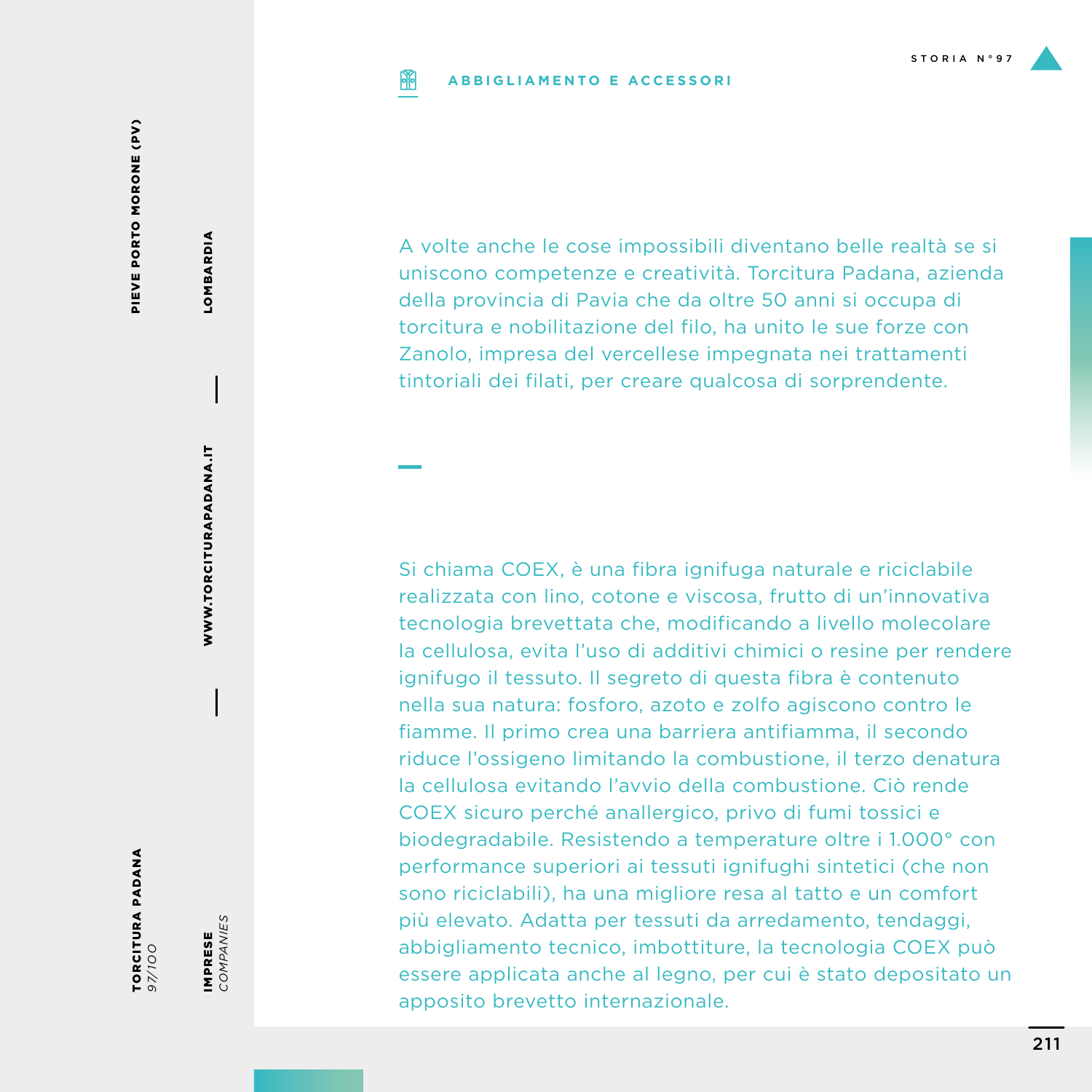

# VA<sup>I</sup> CU~ CINE

A production philosophy extending far beyond sustainability in order to fully embrace the principles of the circular economy. Theirs is the first totally disassemblable and 100% recyclable kitchen in the world, featuring an unprecedented use of glass... a first for the kitchen industry. Theirs is the service that, in addition to a 10-year warranty, offers end-of-life product collection and component reuse.

"They" are Valcucine. With its Dream Factory in Pordenone, over thirty-five years of activity, 90 single-brand stores and more than 350 dealers worldwide, Valcucine was the first kitchen sector company in Italy to obtain ISO 14001 environmental certification. It also uses renewable energy and employs FSC-certified solid wood. Above all, Valcucine is a world leader in lightweight kitchens: in most kitchens, panel thickness varies between one and a half to two centimetres, but Valcucine employs panels just two millimetres thick, thanks to aluminium frames that are both thin and solid. This design choice not only notably reduces the amount of raw material used, it also cuts down significantly on energy consumption, packaging, warehouse space and transport emissions.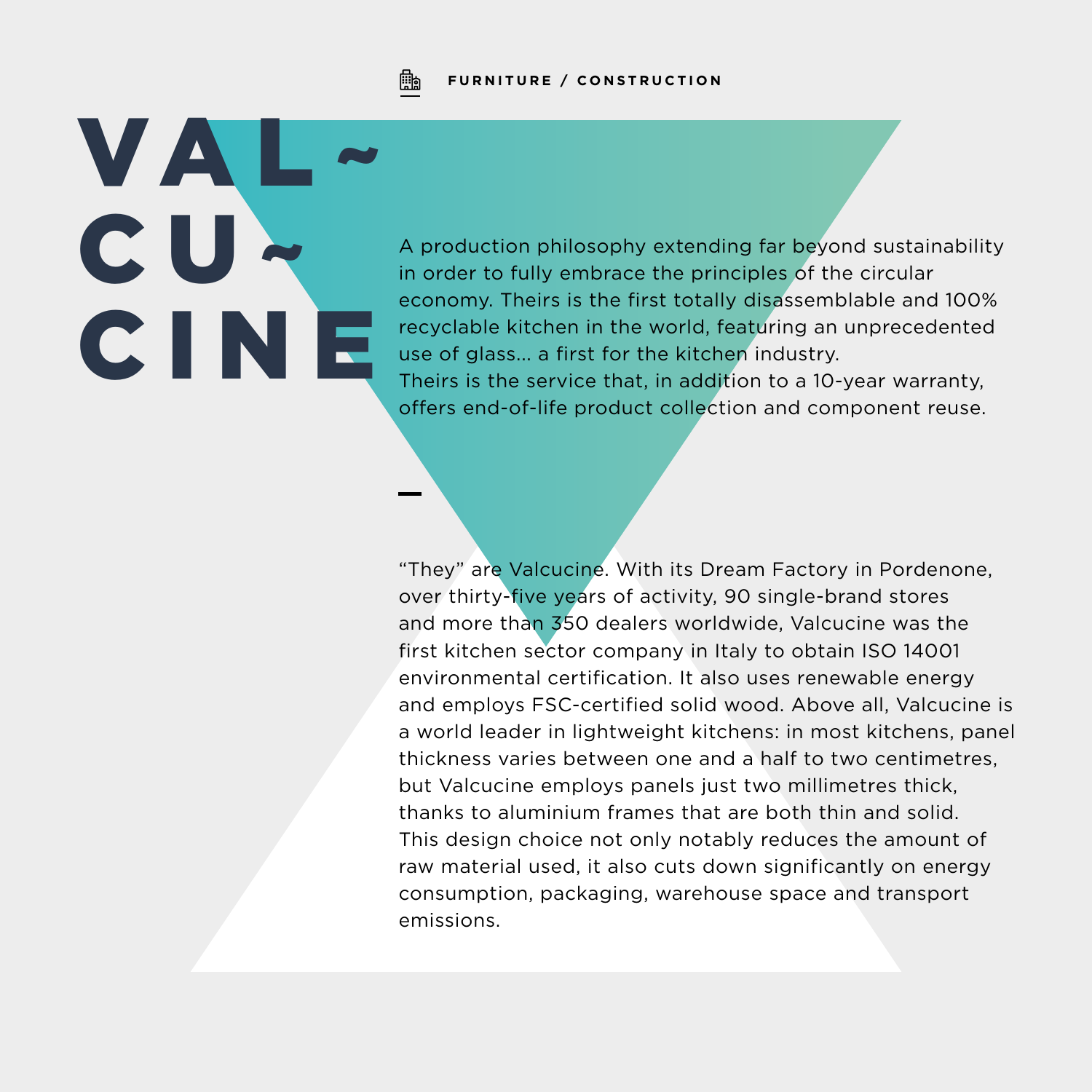

### **ARREDO / EDILIZIA**

PORDENONE PORDENONE FRIULI VENEZIA GIULIA FRIULI VENEZIA GIULIA

WWW.VALCUCINE.COM WWW.VALCUCINE.COM

IMPRESE

VALCUCINE *98/1OO* IMPRESE<br>COMPANIES *COMPANIES*

Una filosofia produttiva che va ben oltre la sostenibilità per sposare in pieno i principi dell'economia circolare. È loro la prima cucina al mondo completamente disassemblabile e 100% riciclabile grazie all'introduzione del vetro, materiale mai utilizzato prima nell'industria cuciniera. È loro il servizio che, oltre alla garanzia di 10 anni, offre il ritiro del prodotto a fine vita, per riutilizzarne le componenti.

Loro sono Valcucine. Nella Dream Factory di Pordenone con oltre trentacinque anni di attività, 90 negozi monomarca e oltre 350 dealer in tutto il mondo, Valcucine è stata la prima impresa in Italia nel settore cucine a ottenere la certificazione ambientale ISO 14001; usa energia rinnovabile e impiega legno massello certificato FSC. Ma Valcucine è soprattutto il campione mondiale della cucina dematerializzata: usualmente, nelle cucine, lo spessore dei pannelli impiegati varia tra un centimetro e mezzo e due; al contrario in Valcucine lo spessore è di soli due millimetri grazie a un telaio in alluminio al tempo stesso sottile e solido. Una scelta progettuale che comporta non solo la rilevante riduzione della materia prima impiegata, ma che taglia anche i consumi di energia, riduce gli imballaggi, gli ingombri in magazzino e le emissioni per il trasporto.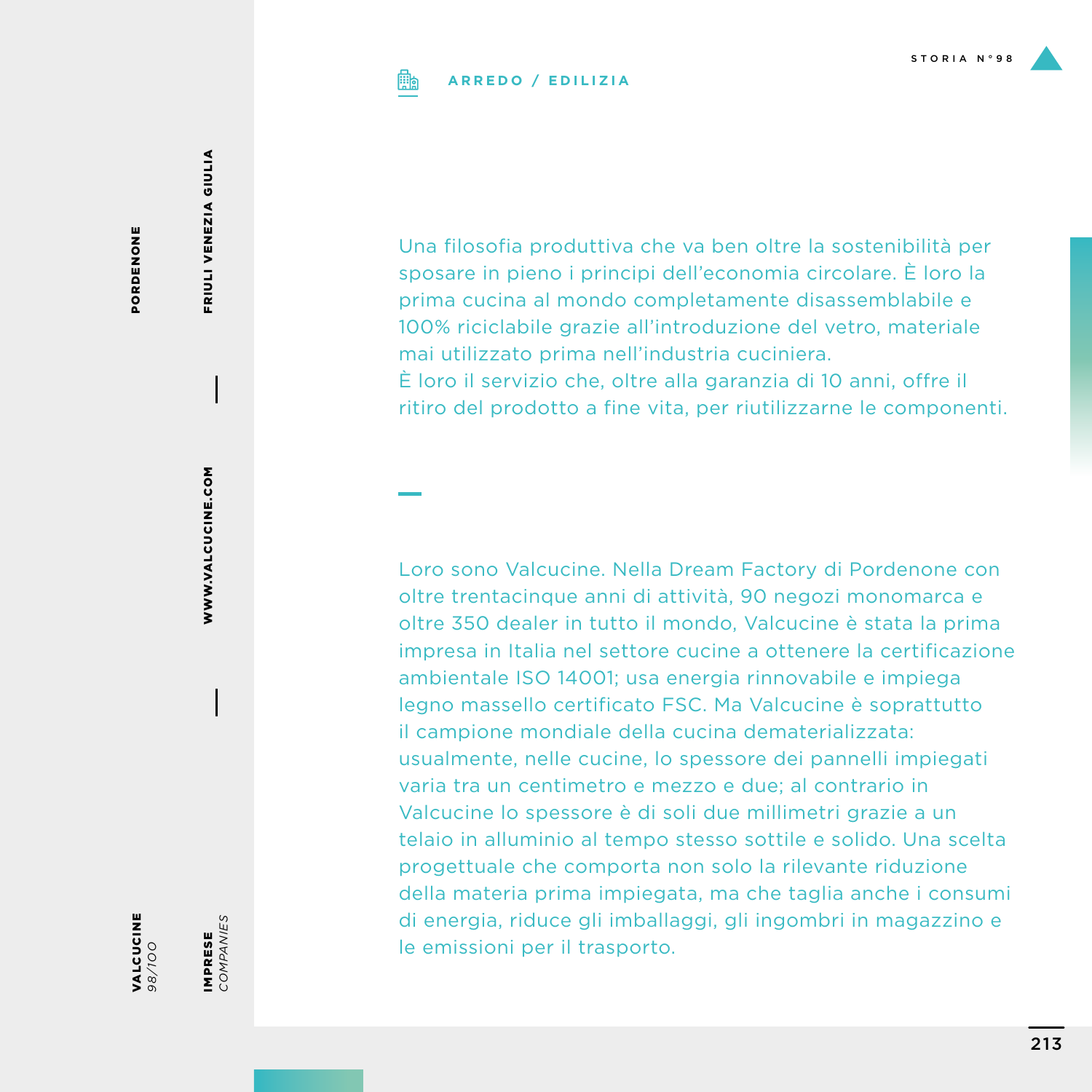Sometimes the circular economy concept can be applied to astonishing contexts: have you ever thought of making footwear, clothing and bags from the remains of the grapepressing process? That's what Gianpiero Tessitore, architect, and Francesco Merlino, industrial chemist, did. So they founded Vegea, a company which produces a trademarked material of the same name. In search of an alternative to materials of fossil or animal origin for use in the world of fashion and design, their researches led them to grape pomace.

# VEGEA

This mixture of grape skins, pips and stalks is dried (this means it can be used up to three years later, thus disconnecting it from harvesting rhythms) and then submitted to patented physical and mechanical treatments that create a paste which can be spread to form sheets of material. These can then be given different finishing treatments which endow the Vegea sheets with various characteristics (in weight, thickness and elasticity) according to usage intentions. Every 10 litres of wine produced leaves 2.5 kg of pomace, which in turn can produce 1 square metre of Vegea. Established in 2016 in Milan and today based in the Trentino Sviluppo incubator, Vegea has won the H&M Foundation's "Global Change Award", and in October 2017 presented its first fashion collection, in preparation for its market launch.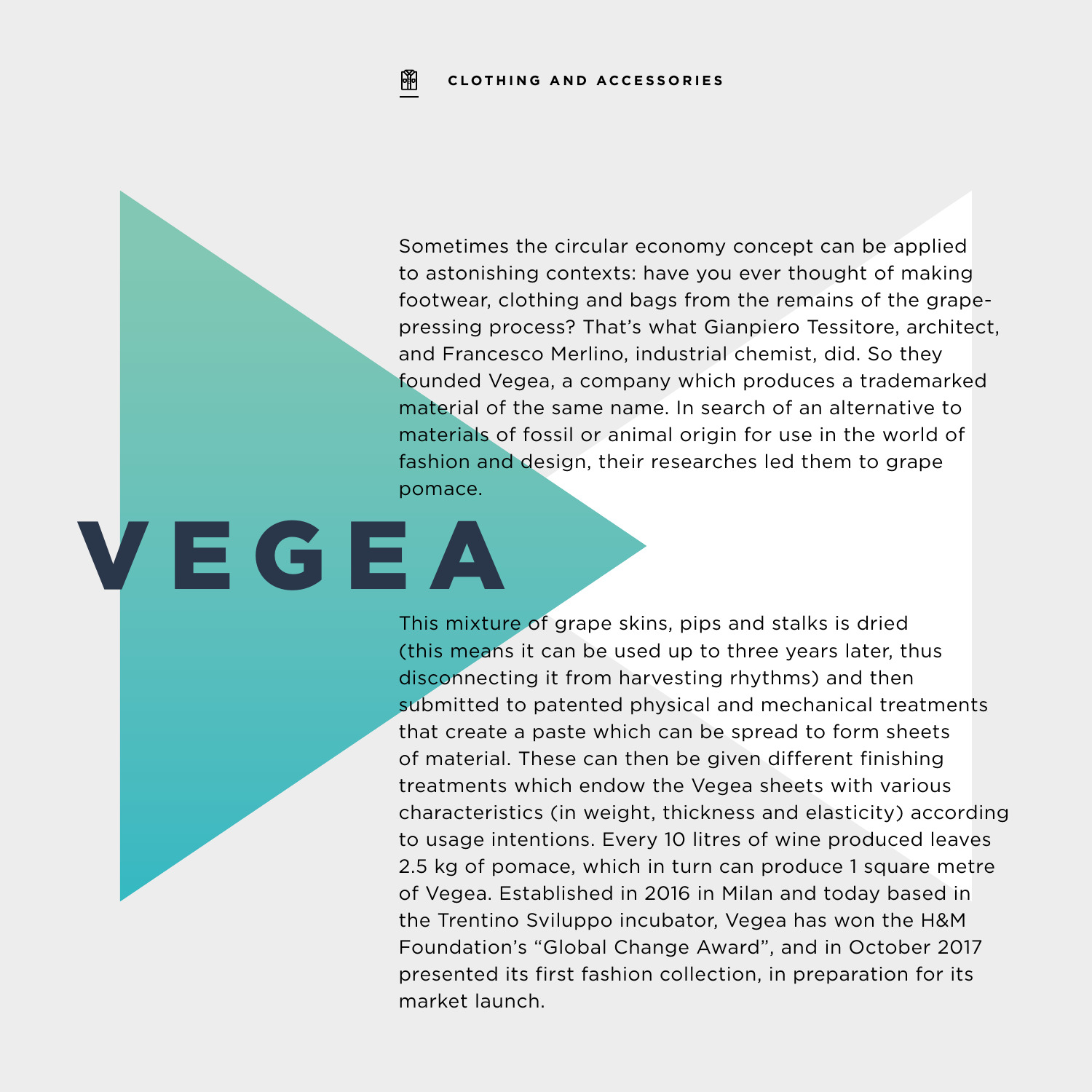#### **ABBIGLIAMENTO E ACCESSORIPIP**

ROVERETO (TN) ROVERETO (TN) TRENTINO ALTO ADIGE

TRENTINO ALTO ADIGE

WWW.VEGEACOMPANY.COM WWW.VEGEACOMPANY.COM

IMPRESE<br>COMPANIES IMPRESE

*COMPANIES*

VEGEA *99/1OO*

produce l'omonimo materiale a marchio registrato. Cercando un'alternativa ai materiali di origine fossile e a quelli di origine animale da utilizzare nel mondo della moda e del design, la ricerca li ha condotti alle vinacce. Essiccate (in modo da poter essere utilizzate anche a

L'economia circolare a volte si spinge ben oltre i confini della fantasia: avreste mai pensato che si potessero realizzare delle scarpe, abiti e borse con i resti della torchiatura dell'uva? Lo hanno fatto Gianpiero Tessitore, architetto, e Francesco Merlino, chimico industriale, fondatori di Vegea, l'impresa che

distanza di tre anni, svincolando così la produzione dal periodo della vendemmia) e sottoposte a trattamenti fisici e meccanici brevettati danno vita ad una miscela che viene spalmata per farne veri e propri teli. Questi teli vengono poi sottoposti a trattamenti di finitura diversificati che conferiscono a Vegea caratteristiche diverse (peso, spessore, elasticità) a seconda delle diverse applicazioni. Ogni 10 di litri di vino prodotti si ricavano 2,5 kg di vinaccia, da cui si produce 1 metro quadro di Vegea. Nata nel 2016 a Milano e oggi insediata presso l'incubatore di Trentino Sviluppo, ha vinto il "Global Change Award" di Fondazione H&M e nell'ottobre 2017 ha presentato a Milano la sua prima collezione moda in attesa del lancio sul mercato.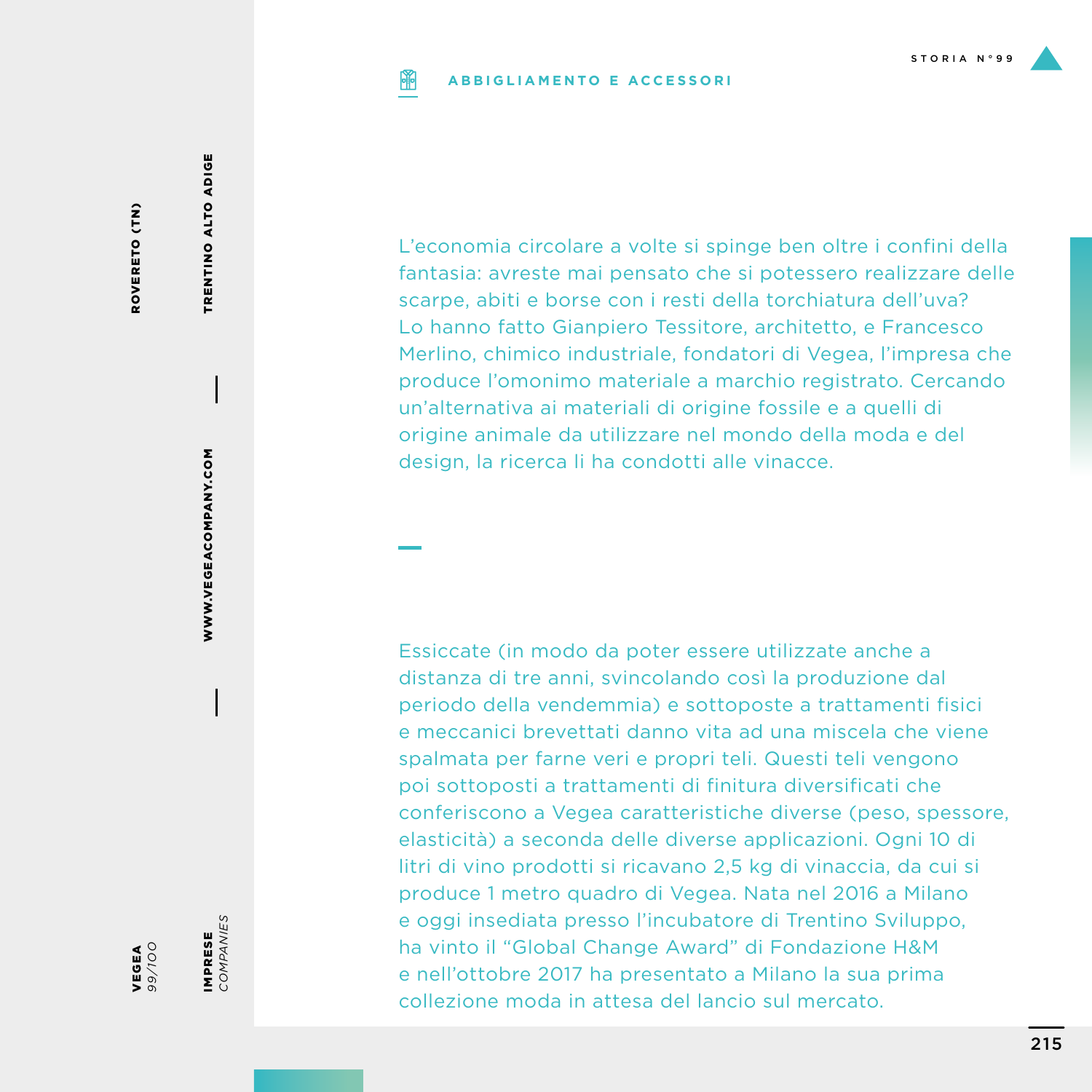Z E R O

ITALY

**WASTE** 

Waste sorting at source, door-to-door collection, composting, recycling, waste reduction, reuse and repair, punctual pricing, recovery of materials that have escaped separate collection, research and industrial redesign of nonrecyclable items, and the elimination of rubbish. Those are the 10 steps towards Zero Waste as defined in the "Carta Internazionale di Napoli" ("International Charter of Naples") by the Zero Waste International Alliance, an international movement for the reduction and elimination of landfill waste disposal.

Formed in May 2009, Zero Waste Italy is an association which coordinates and links Italian Zero Waste initiatives (over 260 Italian municipalities have adopted the Zero Waste strategy) as well as with international networks. The Zero Waste Italy association promotes the application of the 10 steps mentioned above, and spreads awareness of them throughout Italy. It believes that waste management is not so much a technological problem as an organisational issue, and that what counts is not technology but community involvement. Consequently, together with other organizations, it sets up meetings on these issues, and participates in the Lucca Eco-Pulplast paper district project, aiming to recycle plastic caught in the pulper, a by-product from paper production currently dumped in landfills.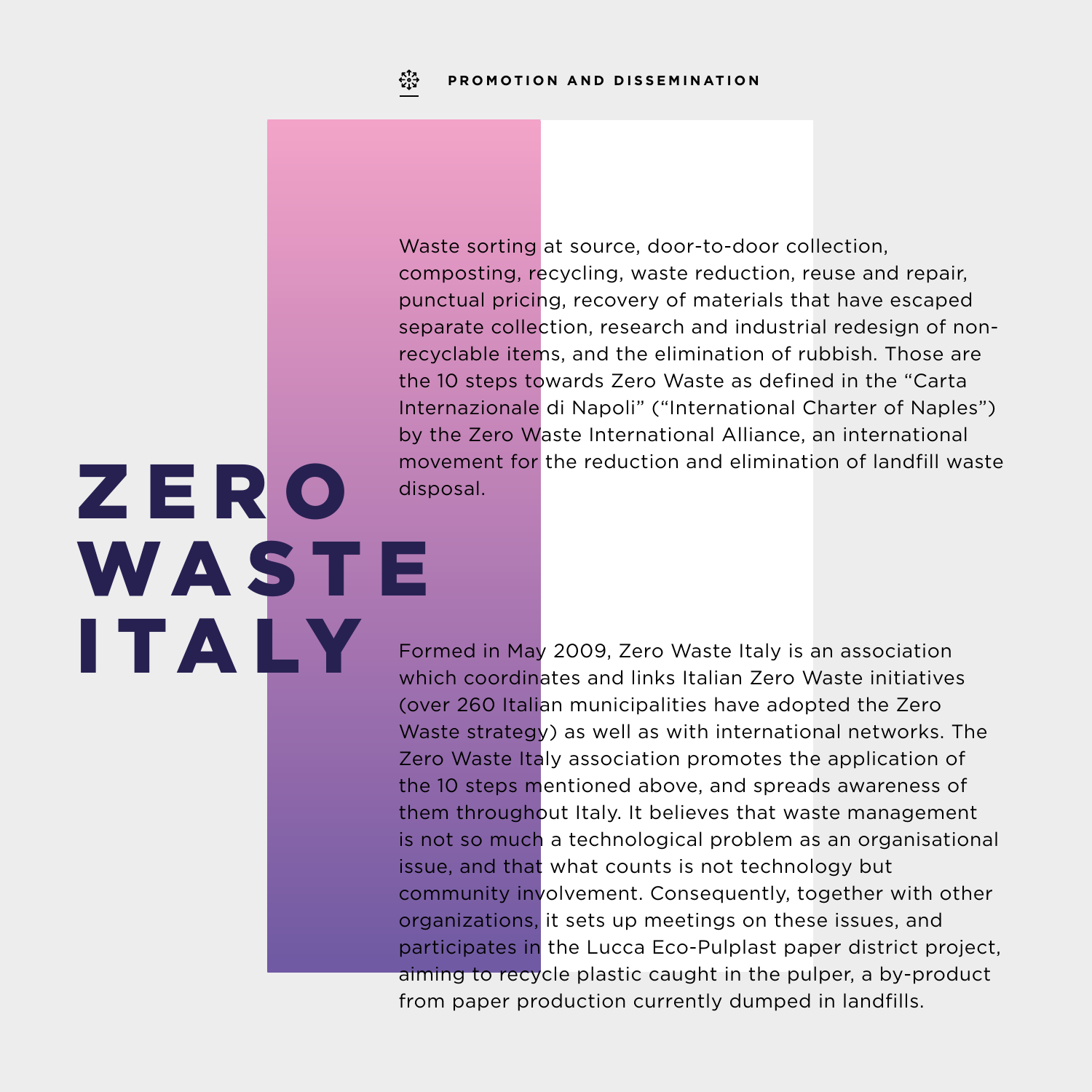## $E_{1,2}^{3}$ **PROMOZIONE E DIVULGAZIONE**

Separazione alla fonte, raccolta porta a porta, compostaggio, riciclaggio, riduzione dei rifiuti, riuso e riparazione, tariffazione puntuale, recupero di materiali sfuggiti alla raccolta differenziata, ricerca e riprogettazione industriale degli oggetti non riciclabili, azzeramento dei rifiuti. Eccoli i 10 passi verso Rifiuti Zero così come sono stati definiti dalla "Carta internazionale di Napoli" della Zero Waste International Alliance, movimento internazionale per la riduzione e l'azzeramento dei rifiuti in discarica.

Zero Waste Italy è l'associazione, costituita nel maggio 2009, che coordina e raccorda le iniziative Zero Waste italiane tra loro (i Comuni Italiani che hanno adottato la strategia Rifiuti Zero sono oltre 260) e con le reti internazionali. Convinta che la gestione dei rifiuti non sia un problema tecnologico quanto piuttosto una questione organizzativa e che il valore aggiunto non sia tanto la tecnologia quanto il coinvolgimento della comunità, l'associazione Zero Waste Italy promuove l'applicazione dei 10 passi citati e la loro diffusione in Italia. A questo scopo organizza incontri dedicati e insieme ad altri soggetti partecipa al progetto nato nel distretto cartario di Lucca Eco-Pulplast, per il riutilizzo della plastica contenuta nel pulper, scarto della produzione cartaria attualmente smaltito in discarica.

ZERO WASTE ITALY<br><sup>100/100</sup> ZERO WASTE ITALY *100/1OO*

NON PROFIT *NON-PROFIT*

NON PROFIT<br> $NON-PROFIT$ 

WWW.ZEROWASTEITALY.ORG

WWW.ZEROWASTEITALY.ORG

TOSCANA

TOSCANA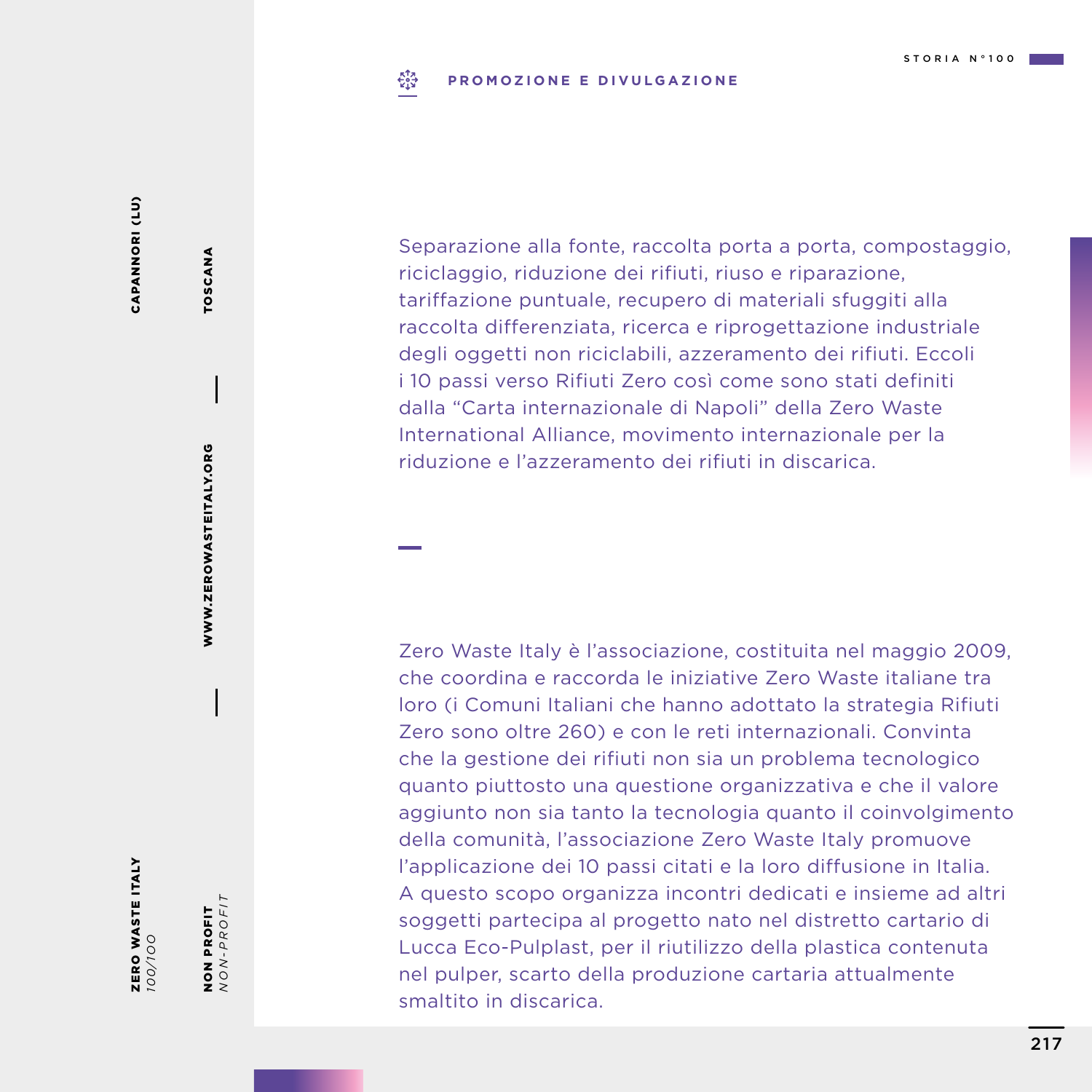100 ITALIAN CIRCULAR ECONOMY STORIES **<sup>■</sup> ABBIGLIAMENTO E ACCESSORI: Aquafil | Carmina Campus |** Cartina | Cooperativa Sociale QUID | Garbagelab | Nuova Fratelli Boretti | Orange Fiber | OVS | RadiciGroup | REDO Upcycling | Regenesi | Salvatore Ferragamo | Thermore | Torcitura Padana | Vegea |  $\circled{P}$  ABILITATORI / PIATTAFORME: Armadioverde.it - 4 Baby | Astelav | CiAl | Cobat | Comieco | CONAI | CONOU | Cooperativa Sociale Insieme | Corepla | CoReVe | Ecolamp | Ecopneus | Fondazione Banco Alimentare onlus | Fondazione Cariplo | Giunko | Gruppo Hera | Intesa Sanpaolo | Last Minute Market | Nolpal | Remedia | Renovo | Repair Cafè Aggiustotutto | Ricrea | Rilegno | Subito |  $\frac{8}{9}$  AGROALIMENTARE: CDA di Cattelan | Dalma Mangimi | Eataly | Osteria Francescana | **b** ARREDO / EDILIZIA: Avanguardia | Caimi Brevetti | Catalyst Group | Ecomat | Edilatte | Enerpaper | Florim | Gruppo Fantoni | Kubedesign | Manifattura Maiano | Mapei Group | Passoni Nature | Riva Industria Mobili | Saviola Holding | Valcucine |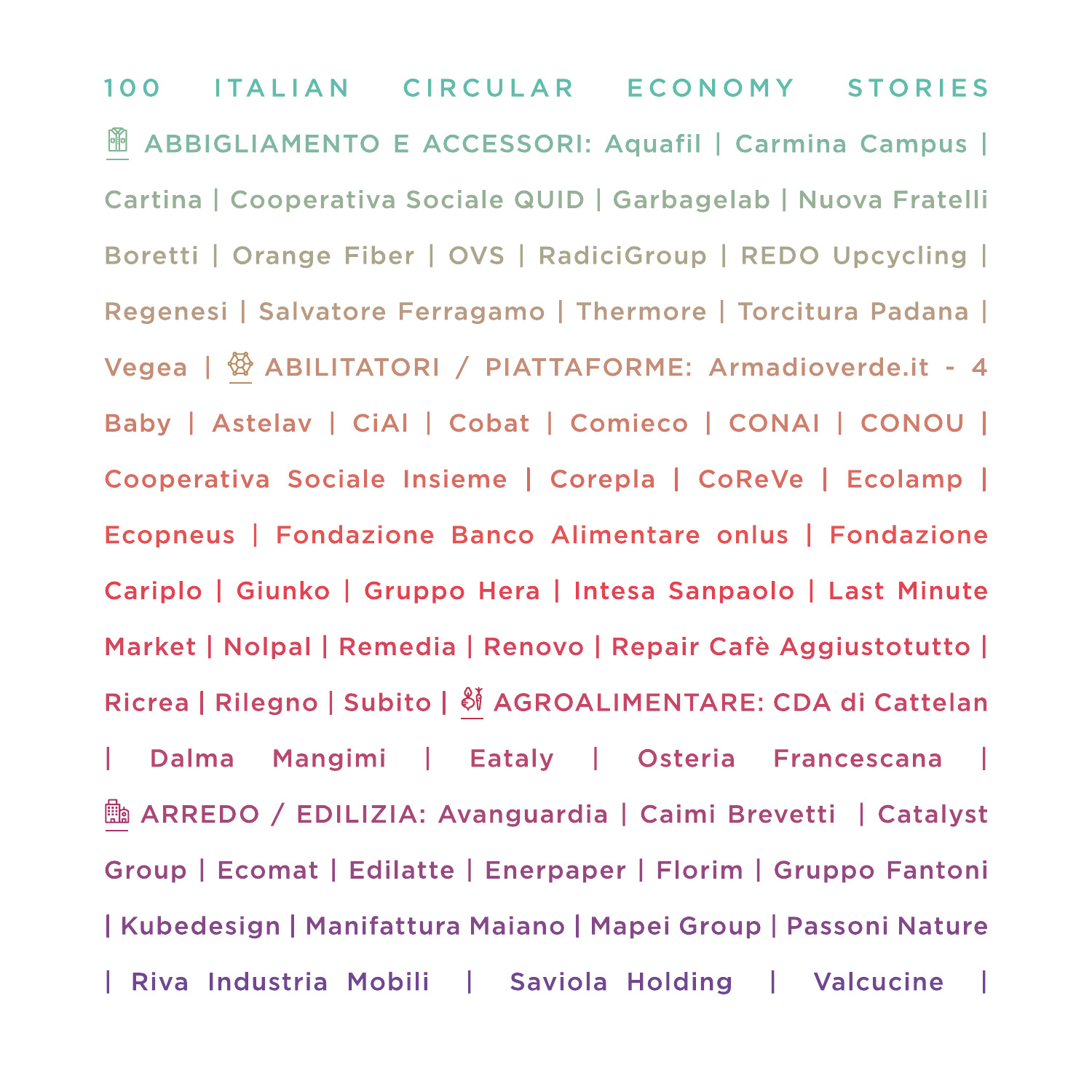AUTOMAZIONE E ALTRE INDUSTRIE MANIFATTURIERE : Cuki Group | Dell'Orco & Villani | Greenrail | Irritec | Palm | Tonello | **U CARTARIO: Favini | Rotoprint Sovrastampa | il CHIMICA /** FARMACEUTICA: Aboca | Bionap | Bio-on | EggPlant | Fater | I Provenzali Gruppo Gianasso | Novamont | Poliphenolia | DESIGN E RICERCA: Alisea | BIOGEST-SITEIA - Università degli Studi di Modena e Reggio Emilia | CNR | Dipartimento di Ingegneria Civile Ambientale e Meccanica di UniTrento | EcodesignLab | ENEA | Fattelo! | Freyrie Flores Architettura | GEO - Green Economy Observatory, IEFE Bocconi | IIT | Matrec | Politecnico di Torino | Scuola Superiore Sant'Anna di Pisa | 彎 ELETTRONICA: Green Idea Technologies │ Reware │ FABBRICA DI RISORSE / MATERIALI: Amethyst | Caldara Plast | Erreplast | ESO Società Benefit | FECS Partecipazioni | Selene | **※ PROMOZIONE E DIVULGAZIONE: Fondazione per lo Sviluppo** Sostenibile | Legambiente | Slow Food | Zero Waste Italy |